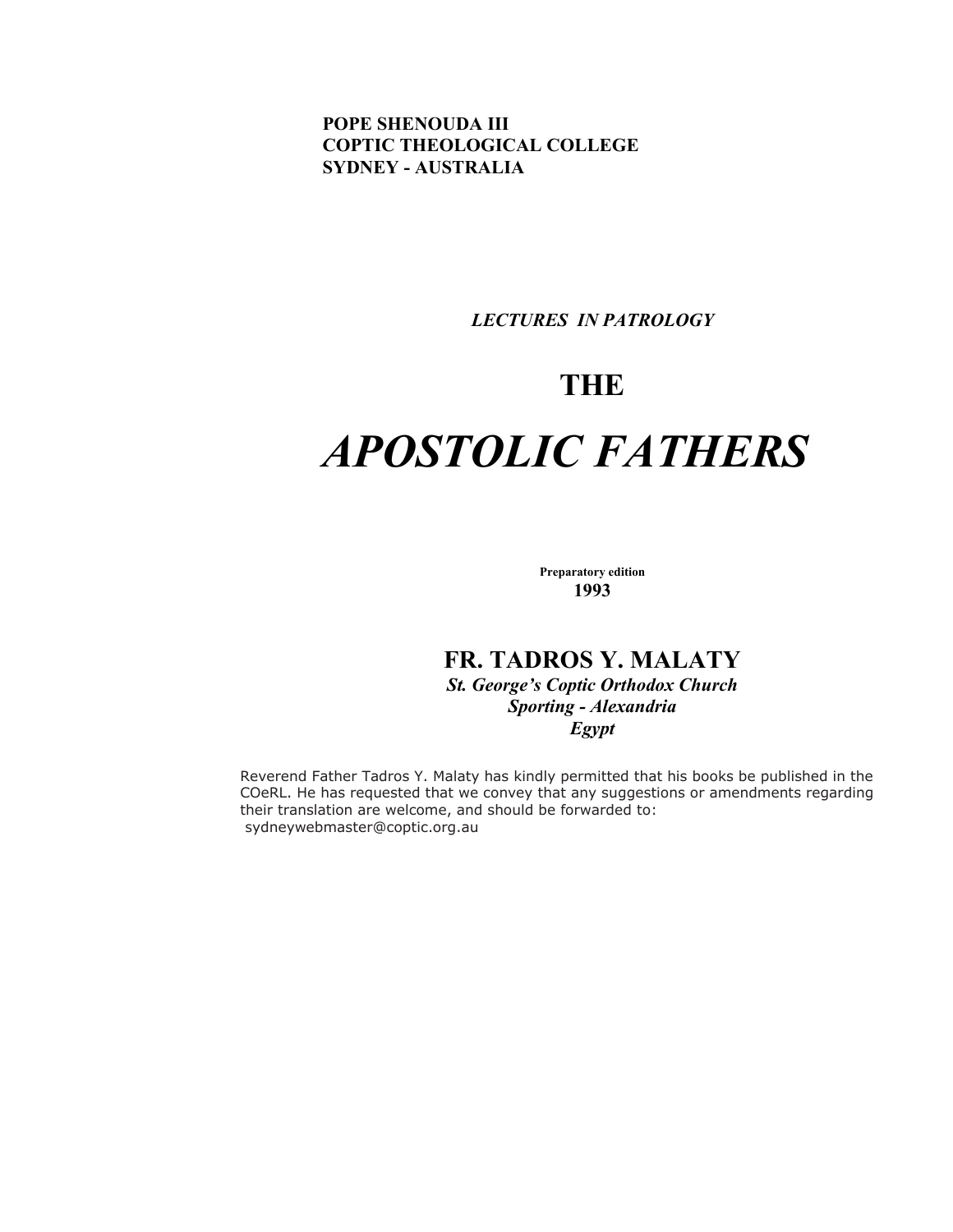For the English Texts of the Apostolic Fathers writings refer to:

1. Ante-Nicene Fathers, vol. 1.

2. J.B. Lightfoot: The Apostolic Fathers, Michigan, 1956.

3. Penguin Classics, Maxwell Stanifort: Early Christian Writings, 1968.

4. The Apostolic Fathers, Light and Life Publishing Co., Minnesota, 1978.

### **English text is revised by:**

#### **Yuvone Tadros**

**Sydney- Australia**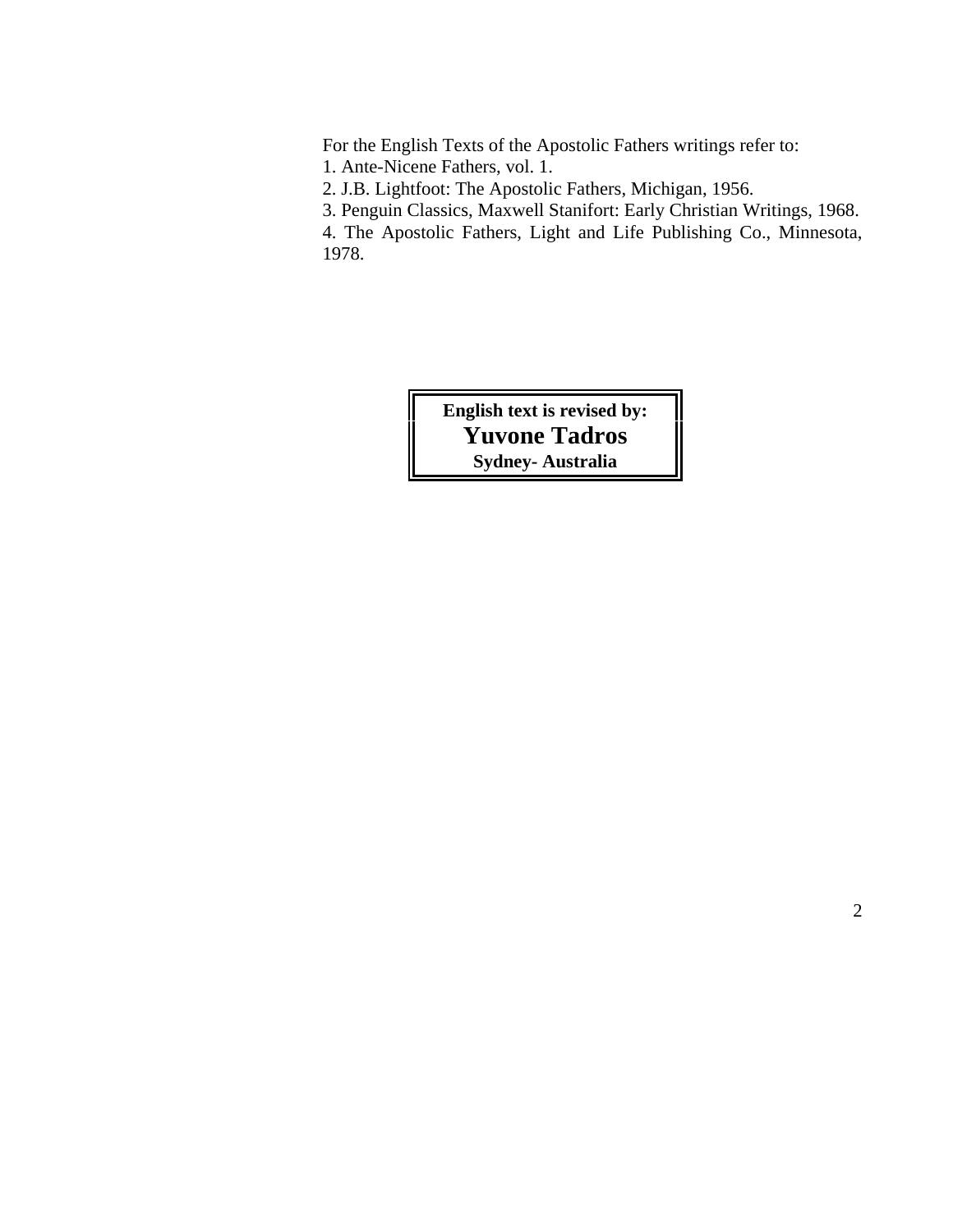

Our Lord and Saviour Jesus Christ, King of Kings and<br>Lord of lords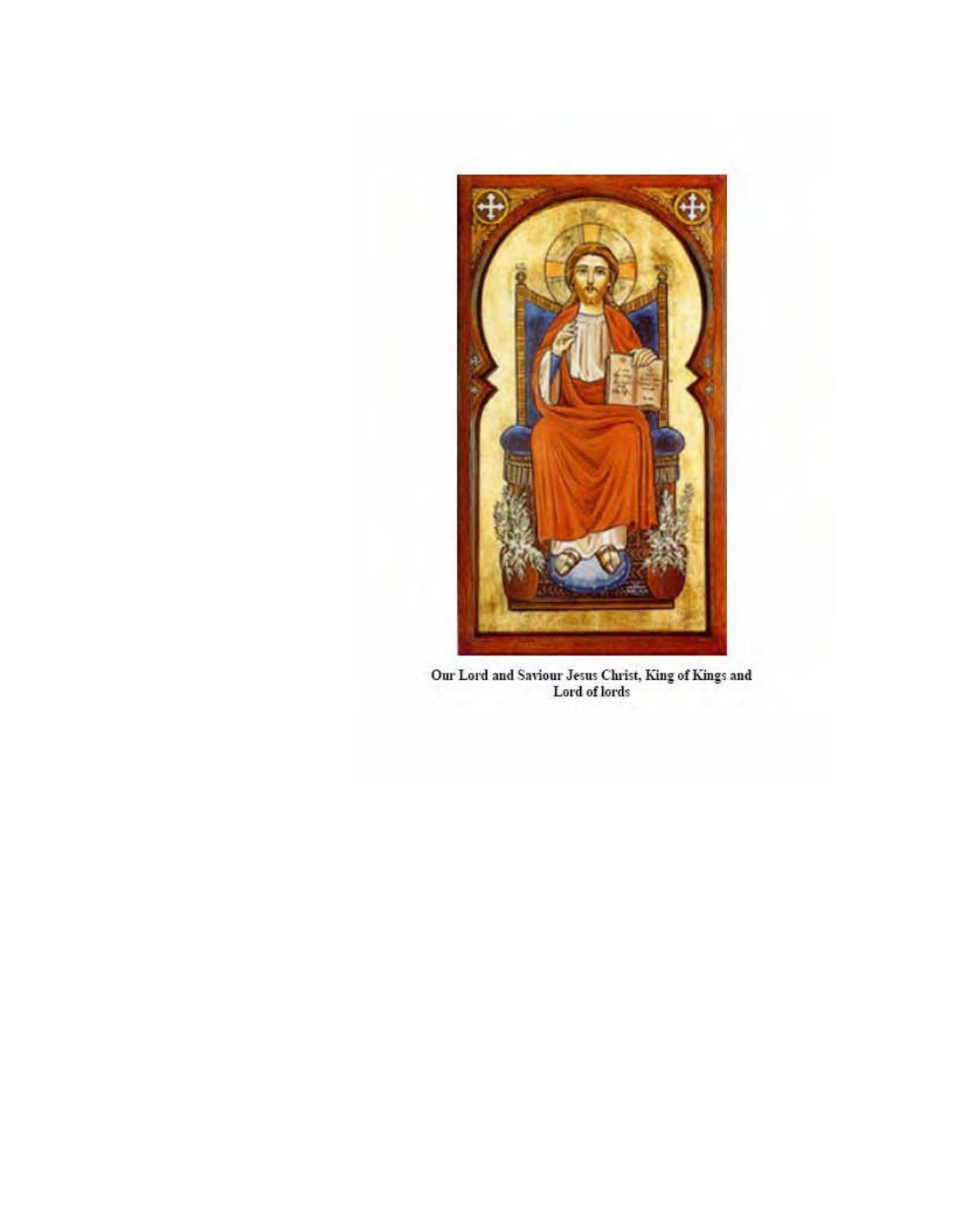

THE BEHOLDER OF GOD **MARK THE EVANGELIST** SAINT AND MARTYR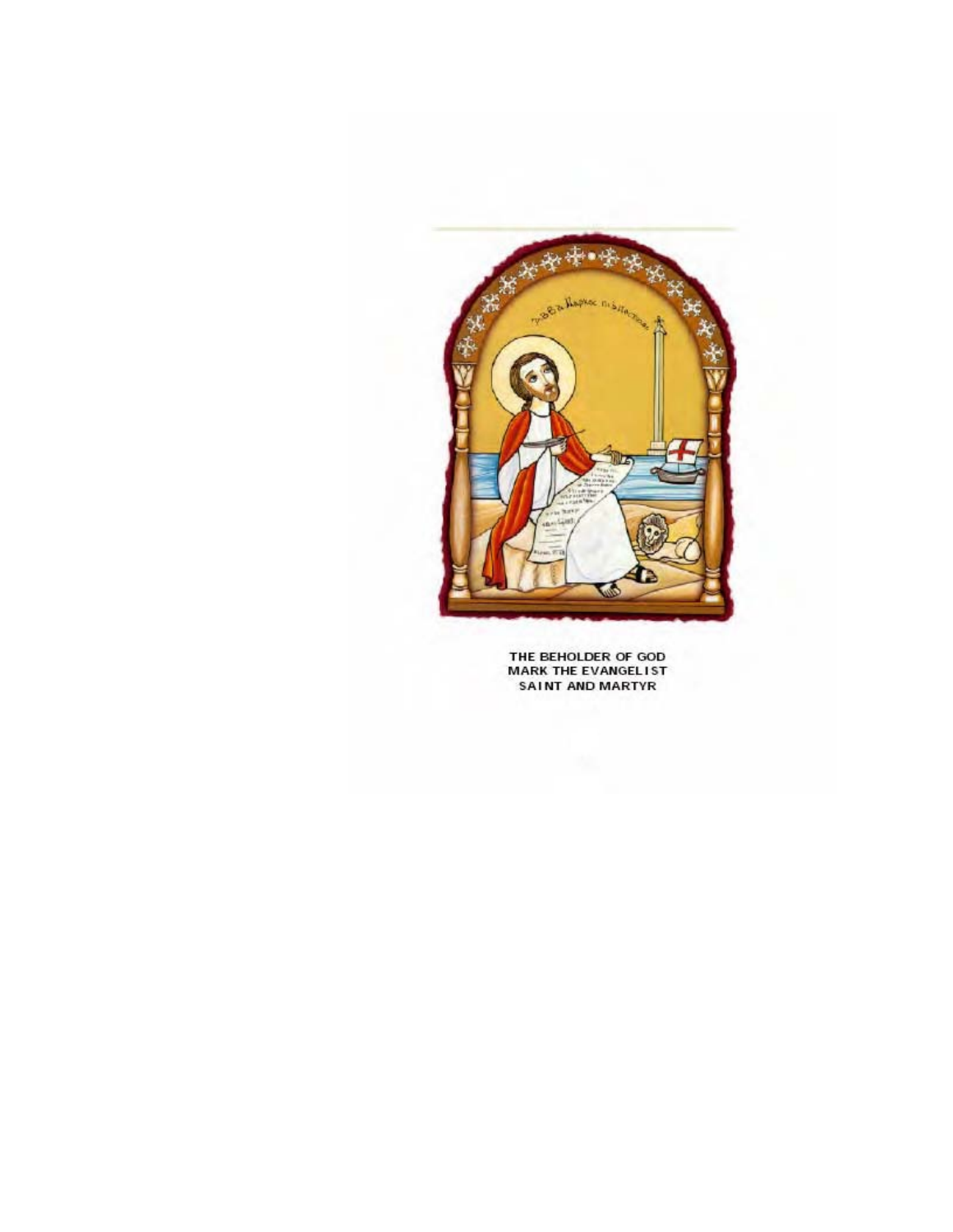

H.H. Pope Shenouda III, 117th Pope of<br>Alexandria and the See of St. Mark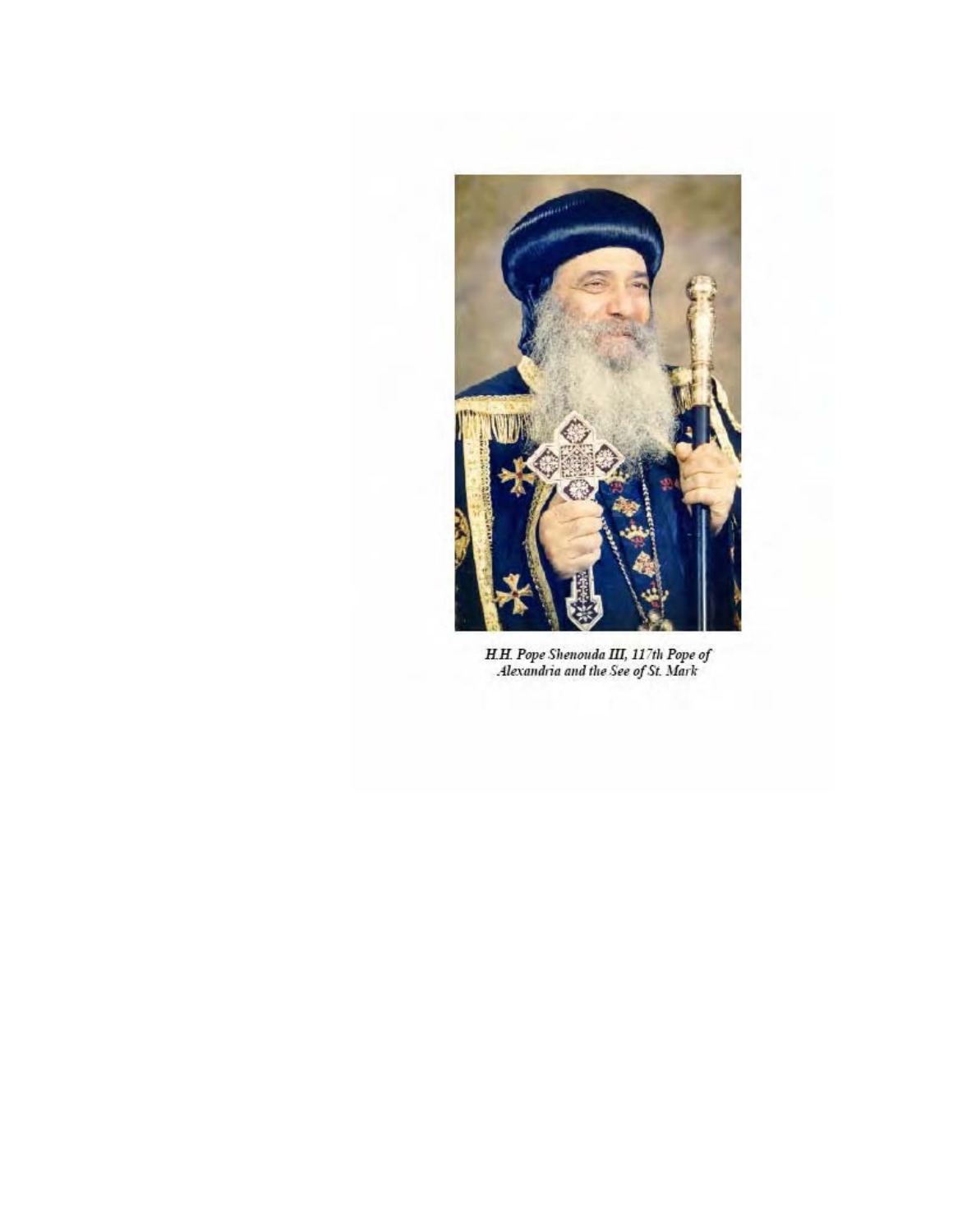

His Grace Bishop Daniel **Bishop of Sydney and Affeliated Regions**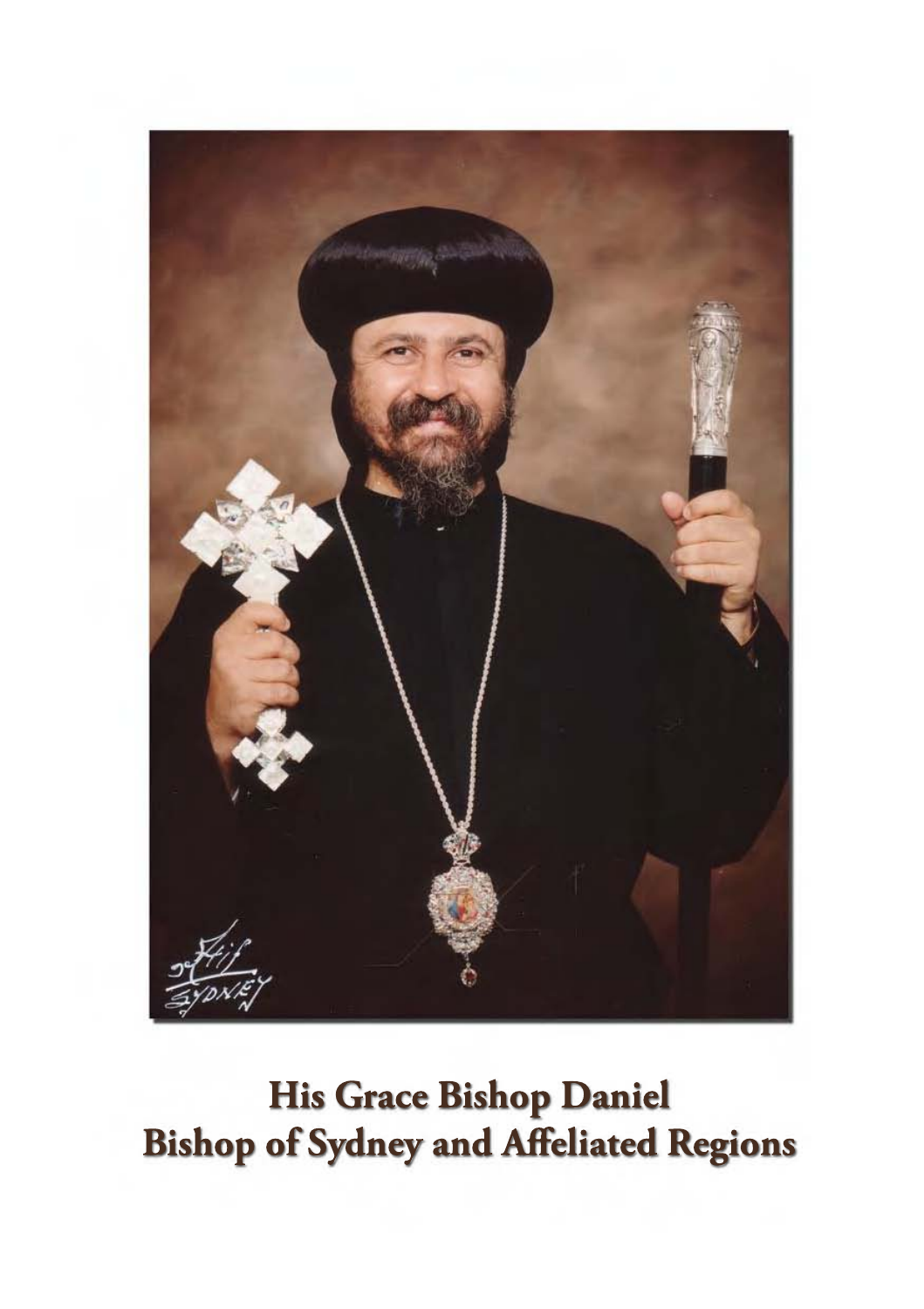*LECTURES IN PATROLOGY* 

# *INTRODUCTION TO PATROLOGY*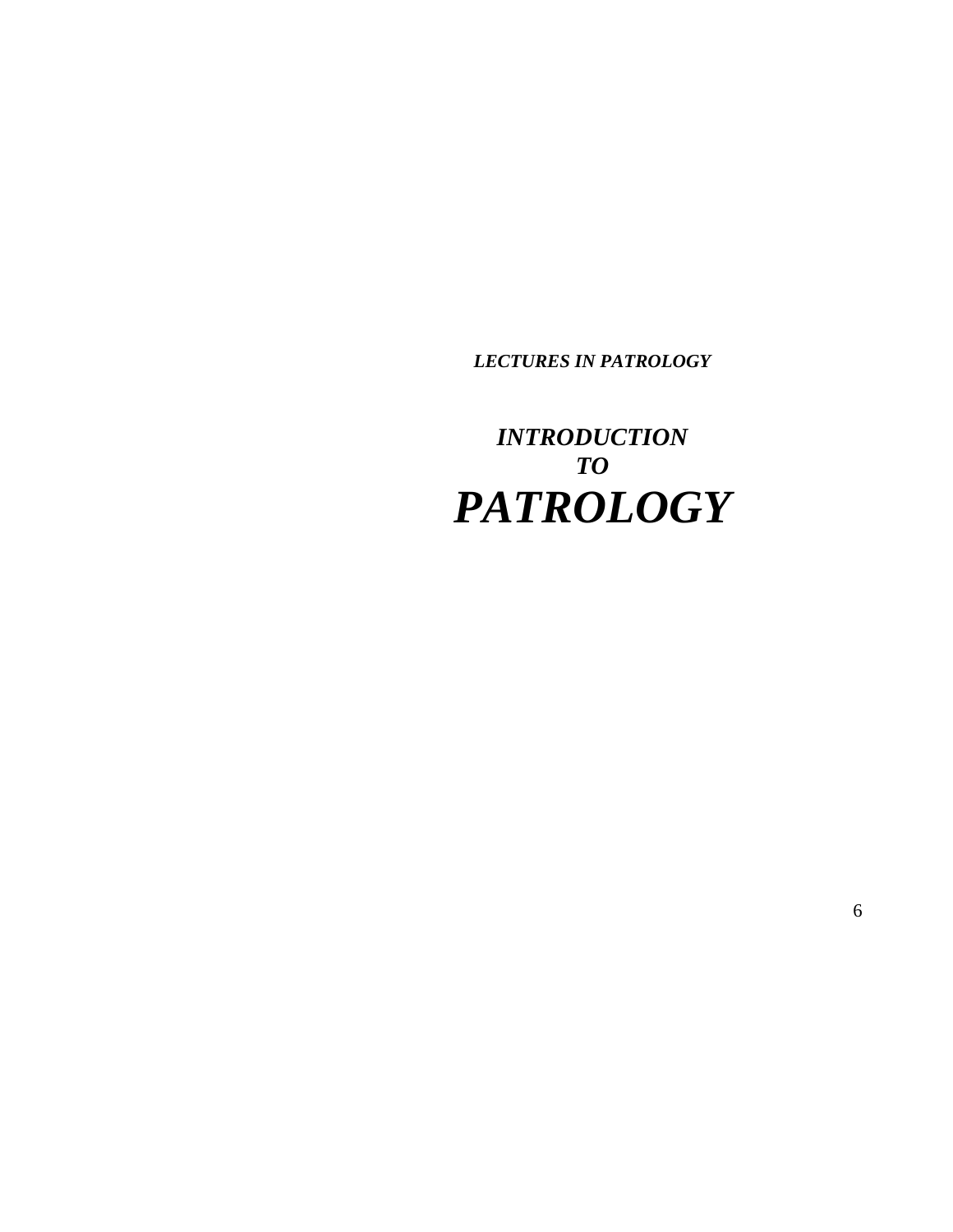# **THE CONCEPT OF PATROLOGY**1

 The importance of Patrology is of a growing interest, for this science researches in the lives of the Fathers, their literature, and thoughts.

 Contemporary Christians are eager to discover the faith of the early (Universal) catholic2 Orthodox Church and acknowledge her spirit. In fact, the story of the Fathers is the story of the early church in all its aspects of worship, pastorship, social concepts, preaching, spirituality, etc. It is the story of the living church of the time, who embraced her children through divine love. It taught them to face the pagan world and the heretics with love, to deliver them as her beloved children, guide them to overcome their evils, and to acknowledge their errors and heresies. The mother church strives for their spiritual growth and ultimately their salvation.

#### **METHODS OF PATRISTIC STUDIES**

In studying Patrology, we face two integral systems:

 1- The scientific system, which the West adopts: Scholars are interested in publishing the texts of the Patristic literature in a scientific accurate translation to modern languages, criticizing them and studying their doctrines and thoughts: theological, ascetic, spiritual, biblical, etc.

 2- The spiritual system, which the East adopts: The Eastern churches are interested in enjoying the richness of the Fathers' spirituality, by penetrating the depth of the texts and putting them to practice within the church life.

 These two systems are inseparable, for they are integral. The scientific system helps to establish sound basics, and the spiritual system transfers the texts into life and practice.

#### **PATROLOGY**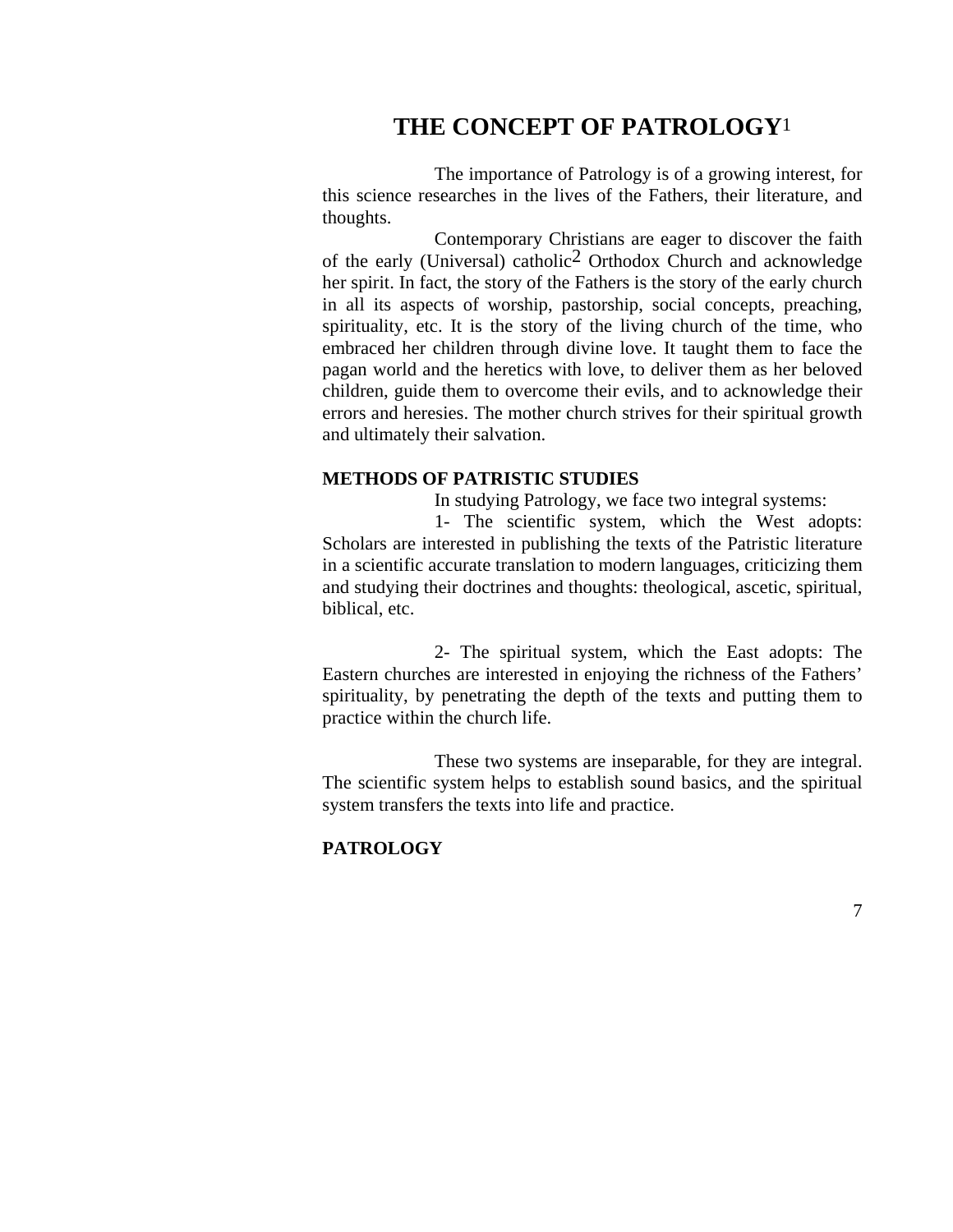The word "Patrology" is derived from the Latin word "Pater" which means "Father."

 Patrology is the science which deals with the life, acts, writings, sayings, doctrines and thoughts of the orthodox writers of the early church.

 1) The life of the Fathers: In order to understand their writings and sayings, their lives and the environment in which they lived, must also be considered.

 2) Their acts: The writings, sermons, dialogues, letters, etc. of the Fathers are inseparable from their own lives. Patrology's message is to be sure of the authenticity of these acts scientifically, publishing them and translating them in modern languages.

 3) More importantly is the discovery of the thoughts of the Fathers, their dogma, doctrines and concepts concerning God, man, church, salvation, worship, creation, the body, the heavenly life, etc.

 Patrology is the door through which we can enter into the church and attain her spirit, which affects our inner life, conduct and behavior. Through Patrology, the acts of the Fathers are transferred into living thoughts and concepts which are based on a sound foundation, without ignoring the world around us.

#### **THE FATHERS OF THE CHURCH**

 Abraham, Isaac and Jacob are called the "Patriarchs," or the Fathers of Israel (Gen. 1:24 LXX; Exod. 3:13, 15; Duet. 1:8; Acts 3:13; 7:2, 12; Rom. 4:12, 16; 2 Pet. 3:4).

 According to the Jewish tradition the official title of the scribes was "Father."

 In the New Testament Church, the Jewish and pagans on the martyrdom of St. Polycarp of Smyrna, were crying: "This is the Father of the Christians3."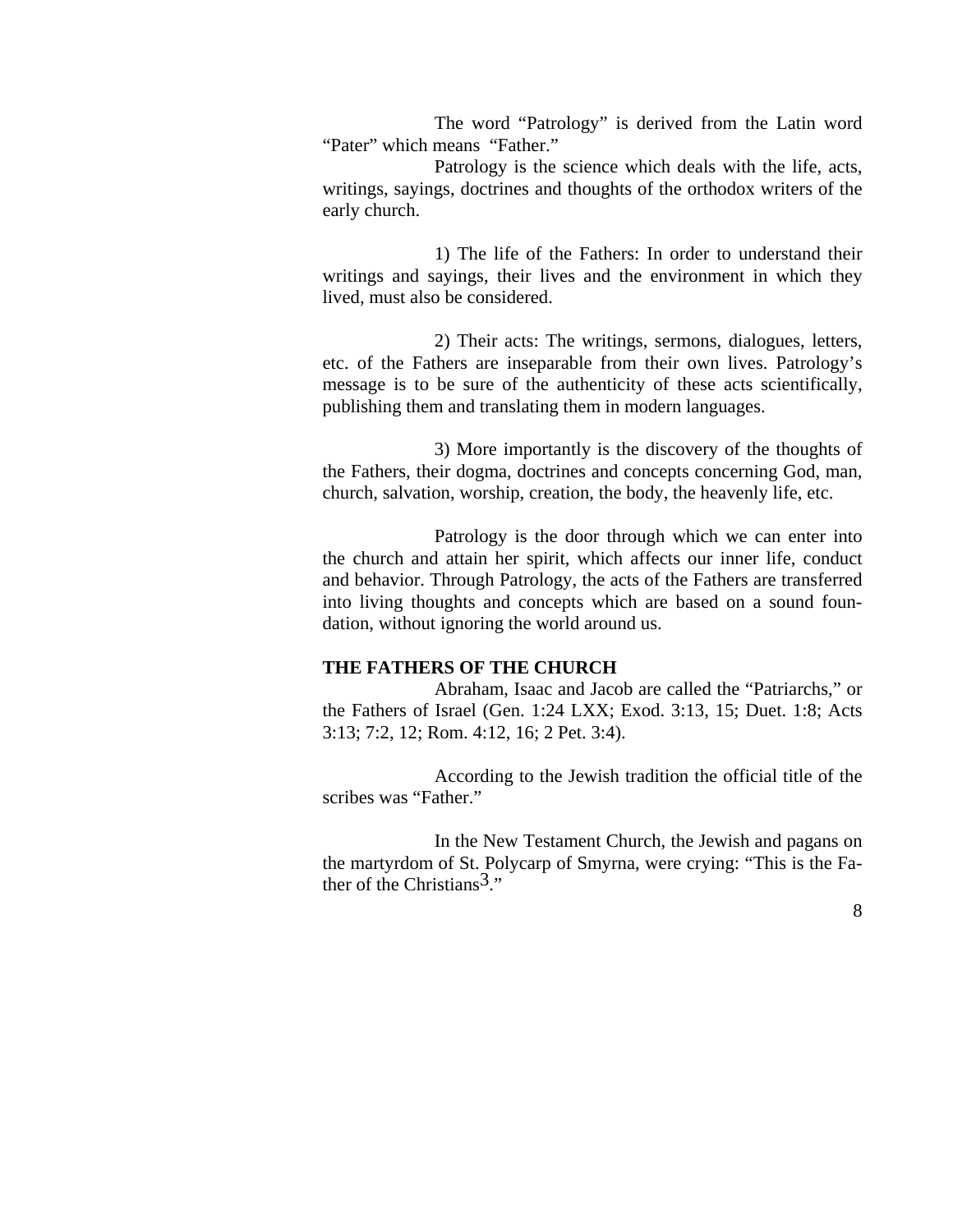When St. Athanasius referred to St. Dionysius of Alexandria, St. Dionysius of Rome and others, he used the term "Fathers."

#### **WHAT DO WE MEAN BY THE TERM "FATHER" IN PA-TROLOGY?**

 In the first century, teaching was a bishopric work, or a "Fatherly" work. Teaching was not merely presenting some dogmas or doctrines, but presenting a living experience, which the disciples examined, together with their Fathers. Teaching and discipleship were inseparable. Through true Fatherhood, the bishops and priests, looked to "teaching" not merely as a fruit of theoretical dogmas, but of their fatherly love, through which they can repeat the words of St. Paul, "In Christ Jesus I have begotten you through the Gospel" 1 Cor. 4:15.

= *When a man learns from the mouth of another, it is said that he is the son of the person who teaches him, and the latter is called his father.* St. Irenaeus<sup>4</sup>

= *The speech is the son of the soul, therefore we call those who teach us our fathers.* St. Clement of Alexandria<sup>5</sup>

 In Patrology the term "Fathers" was not confined to bishops, priests and deacons, but included all those who supported us with orthodox Christian literature. This designated the apologists who defended the Christian faith in the early church even though they were not clergymen. It also designated the leaders of the monastic life who escaped from priesthood but they had many disciples who practised evangelical asceticism.

 Certain qualifications are necessary and only some of the ecclesiastical writers are called Church Fathers . These qualifications are: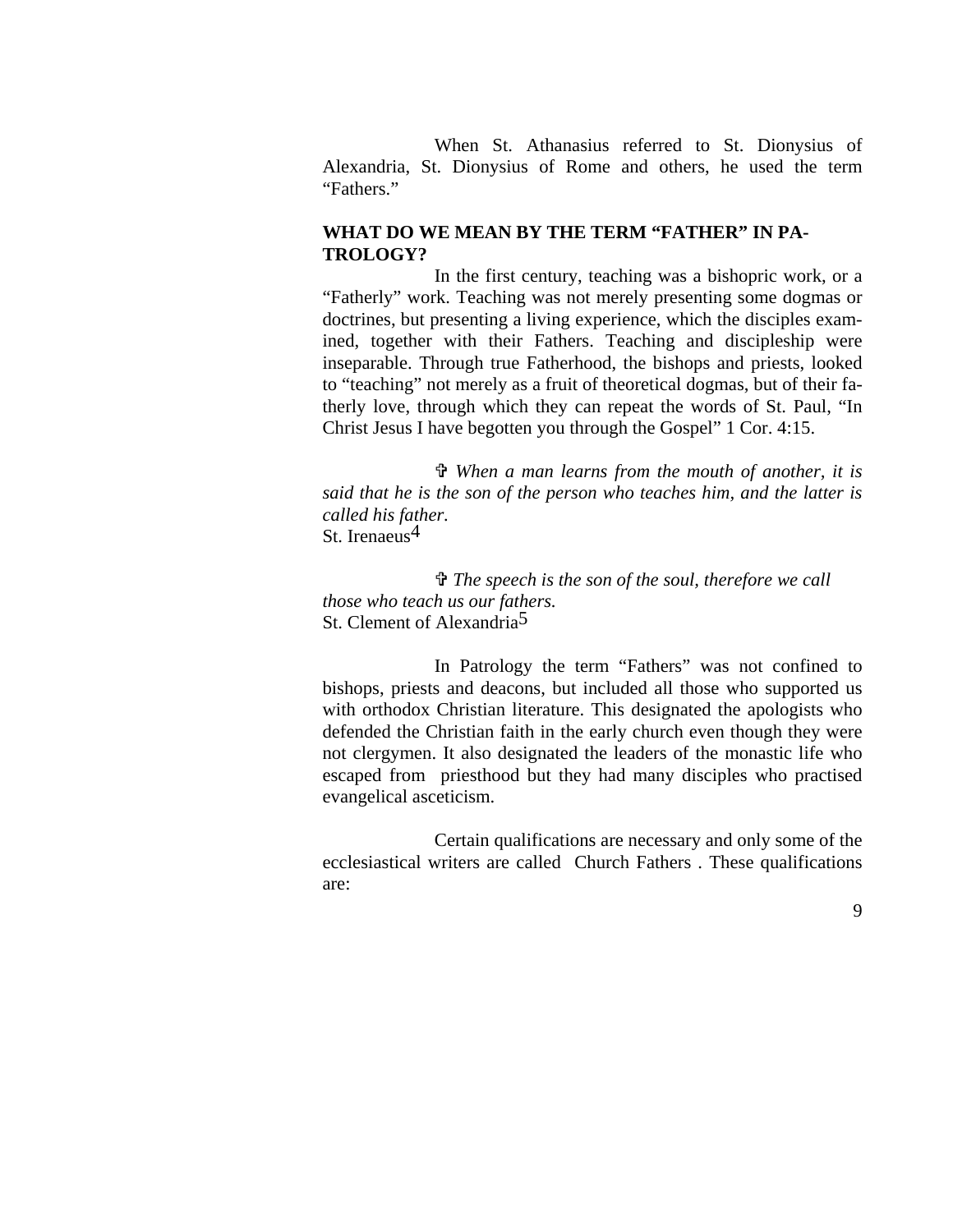a. The "Father" according to Patrology, is the one who participates in the Christian Literature, such as discourses, dialogues, letters, sermons, advises and (or) commentaries on some books of the Scripture.

 b. Orthodoxy of doctrine: The "Father" examines the church life without deviation from orthodox doctrines.

 There are, however, some exceptions for the title "Father." It has been conferred upon those who have valuable literature, although they have inclined towards some heretic attitudes, e.g. Tertullian, Tatian, Origen, Eusebius of Caesarea.

 Patrology is concerned with the study of the writings of heretics and the apocryphal in order to understand the whole environment of the church, and its surroundings. This gives an insight into how she stood in the face of heresies and witnessed to the truth, struggling to serve even the heretics themselves and win them back to the kingdom of God.

 c. Holiness of Life: Orthodoxy of doctrine and holiness of life are integral. We study Patrology to enjoy the evangelical life of the church, and to attain the spirit of the early church, through her saints who offered their lives, side by side with their teachings, as a living record that witnesses the living truth.

 To ensure the orthodoxy and holiness of life, the writings of the fathers were mostly introduced by the words, "an essay (or an epistle) of our Father, Saint..."

 d. Antiquity: Some scholars see that the Patristic epoch starts by the Apostolic Fathers down to the sixth century. Others take it further to the eighth century while others see that there is no specific era for the Fathers. They believe that it extends throughout all ages, for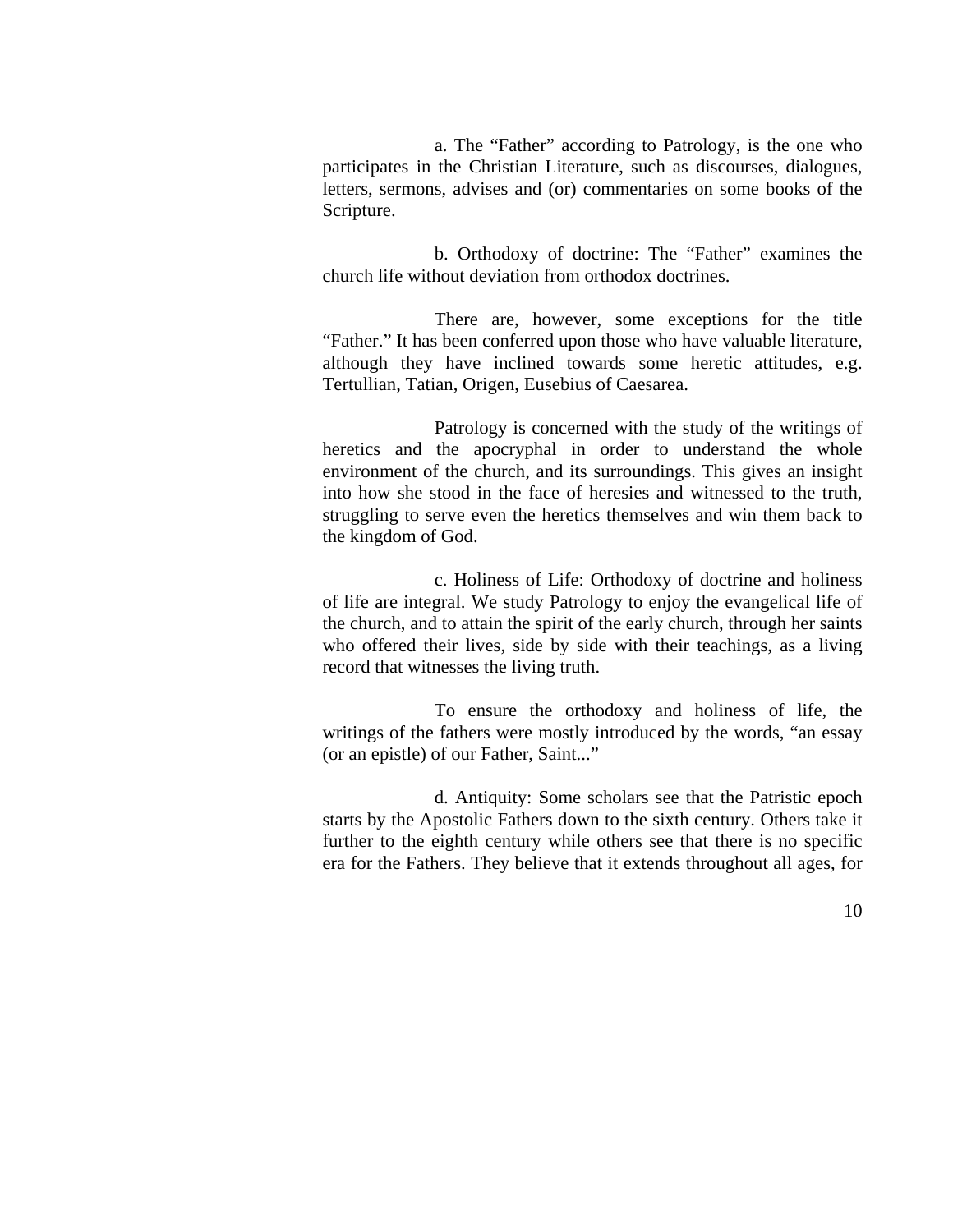the Spirit of God is working in the Church of Christ, as in every age there are saintly teachers and "Fathers."

 e. The Catholic Church admits another condition: the approval of the Church through canonization. However the Orthodox Church does not canonize the Fathers. She has no official list of saints and Fathers, but suffices to proclaim the heretical writings and excommunicate the heretics until they return to the truth, denying their heresies. The Church has only a list of the saints who are referred to in the liturgy of the Eucharist and in the church hymns, asking for their prayers for the salvation of the world.

#### **THE AUTHORITY OF THE FATHERS**

 To what extent do we have to accept what the patristic literature has included?

 The holy fathers' sayings represent the thoughts of the universal (catholic) Church, as received from the Apostles, guided by the Holy Spirit Who unceasingly acts in the church.

 St. Augustine says: [*They hold fast with what they found in the Church, practised what they had learned and what they had received from the fathers6.*] [*He who despises the holy Fathers, must know that he despises the whole Church7*.]

This authority is based on two elements:

 1. Natural element: The Fathers are mostly known by their saintly lives and their faithfulness in receiving the deposit of the living faith from the Apostles. They were witnesses to the true Church life in all aspects. They acquired almost the same spirit as the Apostles in spite of the great differences in their cultures, gifts and circumstances.

 2. Divine element: The Fathers lived under the guidance of the Holy Spirit who directed the Church to the truth. We do not be-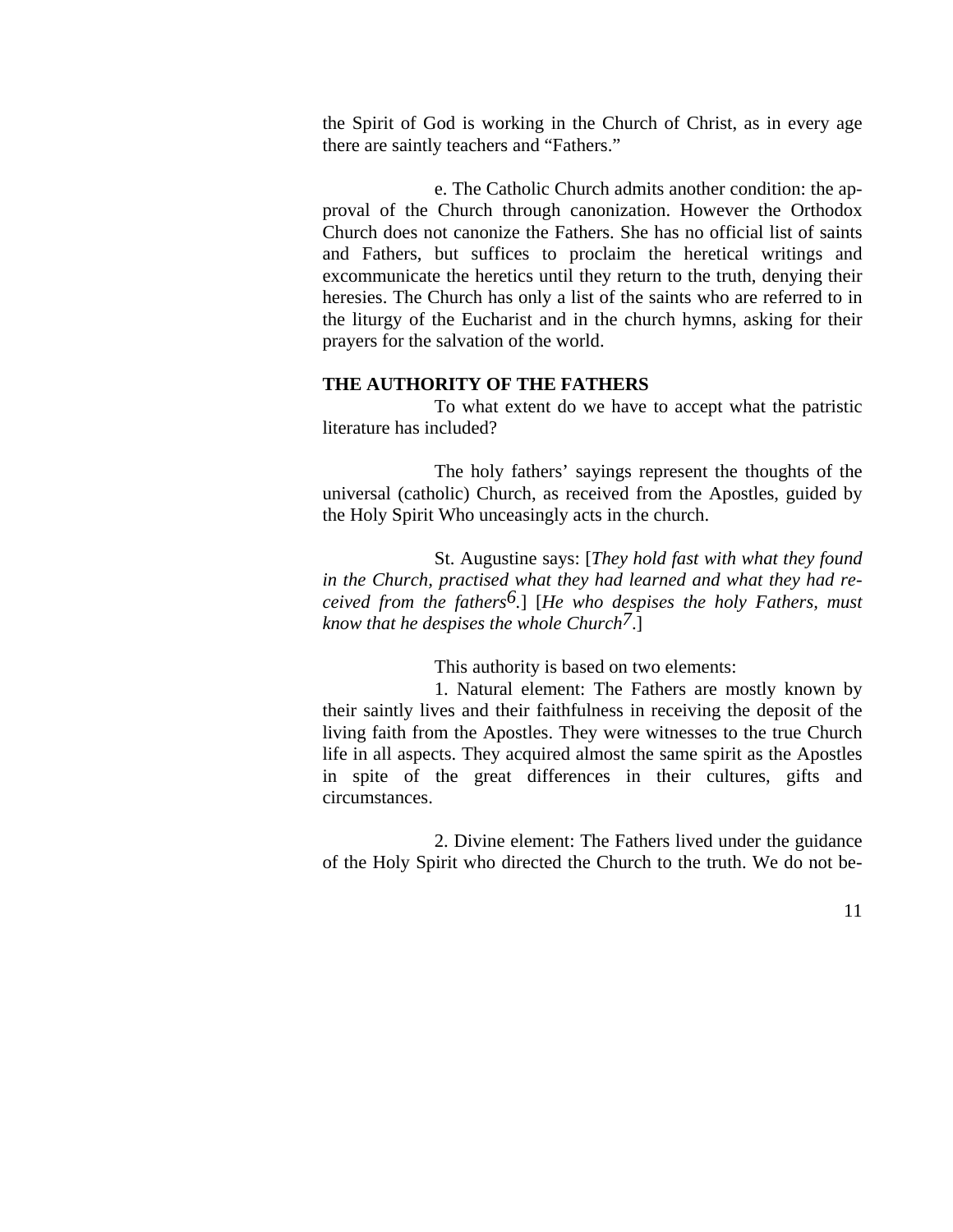lieve in the infallibility of the Fathers as individuals. However, the church as a whole, is always preserved in her faith by the Spirit of God.

#### **HOW CAN WE USE THE WRITINGS OF THE FATHERS?**

 1. We must not rely on the writings of a single Father, because no one is capable of acknowledging the "truth" in its entirety. We only accept the opinion of a Father, if it is in harmony with the Bible and the church tradition.

 2. We must not rely on one or more separate quotation from the acts of any Father, but rather study all his thoughts and understand the quotations within his whole work. We must also consider the circumstances and the church environment, at that time. We must not single out one or more quotations to form our own opinion.

 3. We must study the meaning of the terms which a Father had used. Sometimes they had certain contemporary philosophical or popular concepts of the era. Some Fathers used the same pagan or heretic terms of that time, especially when they wrote to certain worldly groups. They wrote to them, using their (pagan) own terms, language and concepts.

 4. It is very useful to study the meaning of some difficult terms by comparing them with the same terms used by their contemporary Fathers.

#### **USING THE WRITINGS OF THE FATHERS**

 St. Athanasius used some quotations from the writings of the Fathers in his works8.

 St. Basil depended on many quotations from the writings of the Fathers.

 This attitude increased in the fourth century, and increased more and more in the fifth century<sup>9</sup>. As an example, St. Cyril of Alexandria in his writings to the Egyptian monks<sup>10</sup>, to defend the use of the term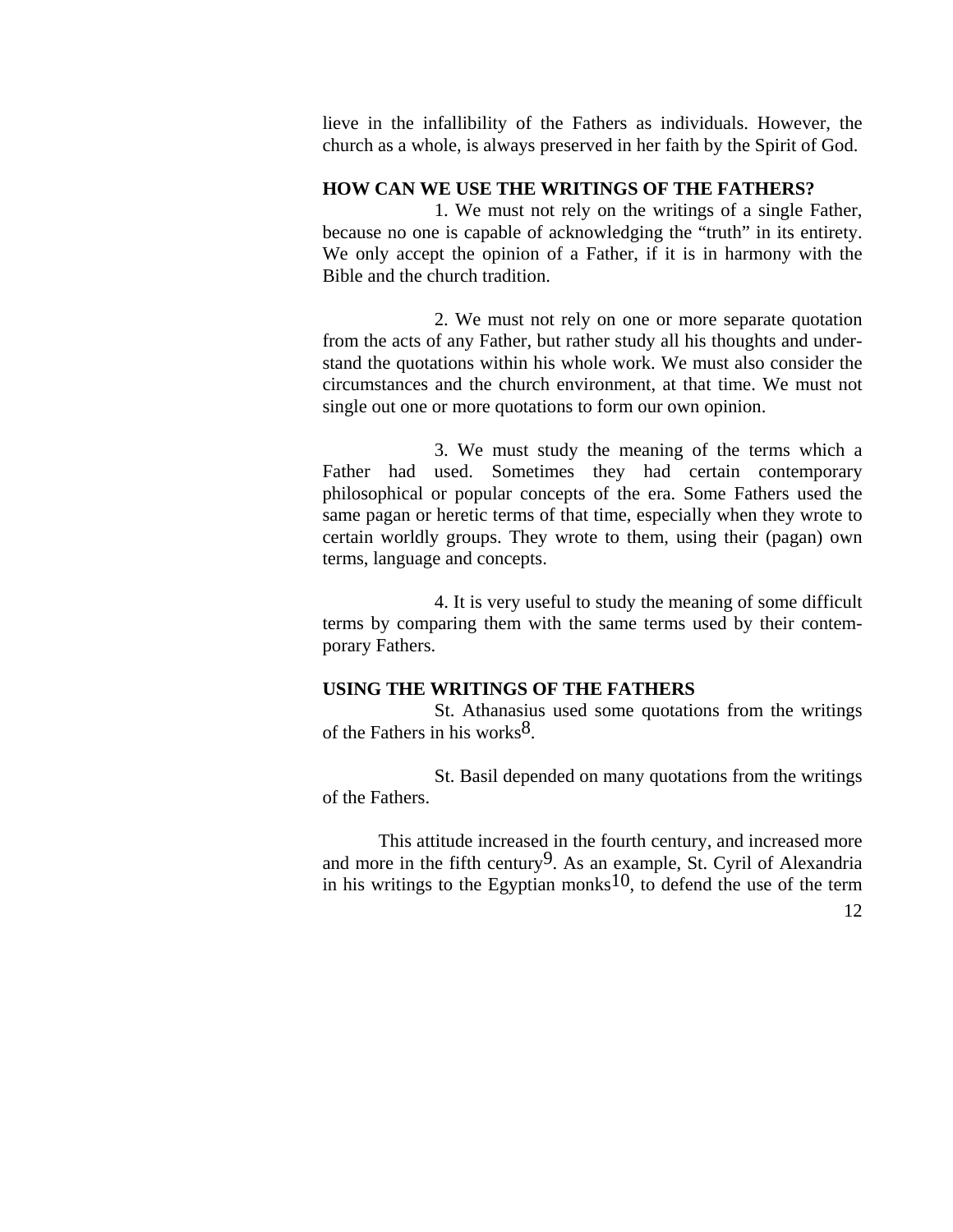"Theotokos," referred to the writings of the saints. Secondly, in assuring the Trinitarian faith, he used the wisdom of the holy Fathers. Again in his writings against Nestorius<sup>11</sup>, he declared that the Holy Spirit spoke in the holy Fathers.

#### **THE COPTS' INTEREST IN THE WRITINGS OF THE FA-THERS**

 From the early centuries the Copts were interested in the writings of the Fathers. This is evidenced by the increased Coptic manuscripts that are found. They translated Patristic literature into the popular language.

As an example there are many Coptic papyrus for the Apostolic Fathers:

A papyrus preserved in the National Library in Berlin contains Coptic translations (Akhmimic) of the Epistle of St. Clement of Rome to Corinth (4th century).

Another at Strasbourg contains quotations from a translation of the same letter (7th century).

Many copies of the Coptic translation of the Epistles of St. Ignatius of Antioch, which the scholar Joseph Lightfoot refers to, are preserved in the National Library of Vienna and the British Museum.

Manuscripts contain Coptic translations (Sahidic dialect), for the "Shepherd" of Hermas, published by Delaporte. Other manuscripts contain a translation of the same act bought by Lefort in Cairo.

3. Marty. Polyc. 12:3.

\_\_\_*\_\_\_\_\_\_* 

<sup>1.</sup> Fr. T. Y. Malaty: The Apostolic Fathers. 1992, Ch. 1. (in Arabic).

<sup>2.</sup> The word "Catholic" is an eastern term (Greek) was used to express the universality of the church.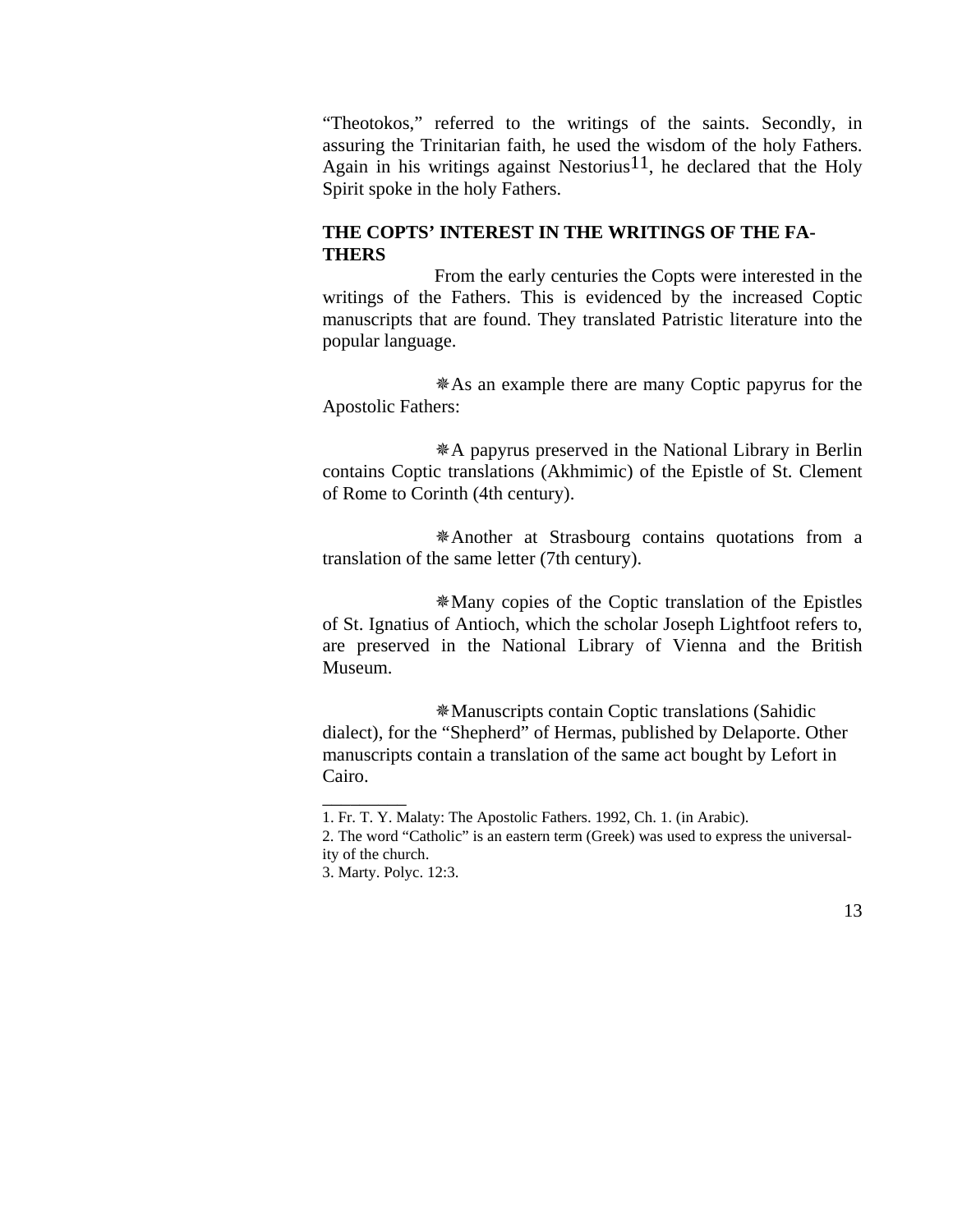4. Adv. Haer 4:41:2. 5. 4:41:2. 6. Contra Julian 2:9. 7. Ibid 37. 8. Ep. ad Afros 6. 9. Kelly: Early Christian Doctrines, p. 48-49. 10. Ad. Monach p. 77: 12, 13.

11. In Joan. Nest. 4:2.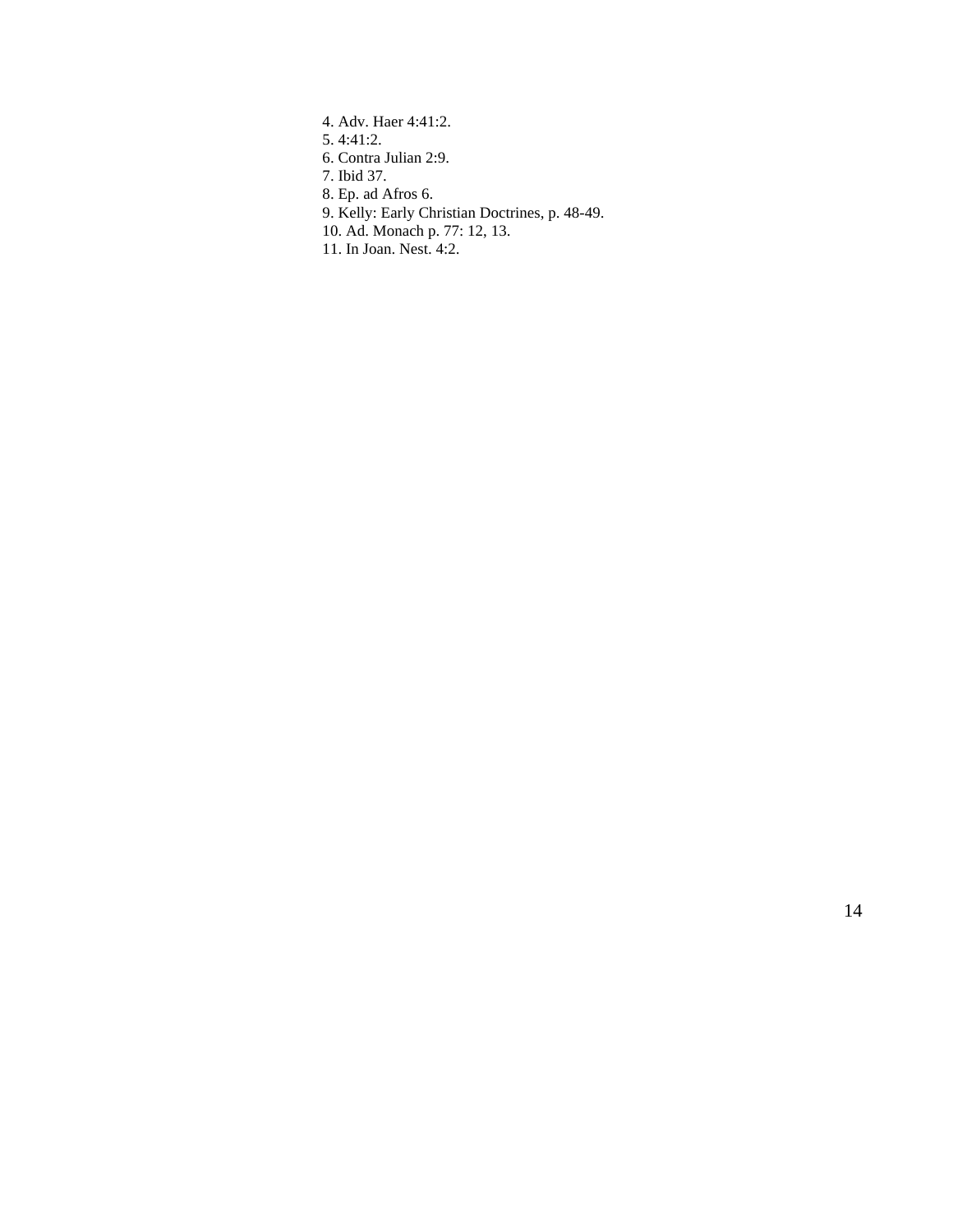## **THE HISTORY OF PATROLOGY**1

 The Lutheran theologian, John Gerhard, from the seventeenth century, was the first scholar who used the word "Patrologia" as a title of his work, which he published in 1653. But the idea of publishing the sayings of the fathers dates back to the early centuries of Christianity.

 We may divide the history of Patrology into four epochs, which may be introduced in succession:

- *1. The beginning of the spread of Christianity.*
- *2. The church historians epoch.*
- *3. The setting of "De viris Illustribus."*
- *4. A new scientific epoch.*

#### **1. THE BEGINNING OF THE SPREAD OF CHRISTIANITY**

 In this epoch the Patristic literature was considered as a part of the church tradition. Every generation receives it as a living gift (deposit) which is passed on to the following generation. Thus the Patristic literature was spread not for scientific research, but as a precious gift (deposit) that declared the life of the church and her faith, to be practised throughout ages.

 In other words, it is not preserved in museums or libraries of scientific institutions or seminaries to be studied and criticized, but as an open living gospel written by the life and acts of the church guided by the Holy Spirit. A continuous testimony for the unceasing redeeming work of God throughout ages.

 Thus, our Fathers were interested in this precious treasure, not as an ancient spiritual literature to be preserved, but as a continuous church life to be experienced.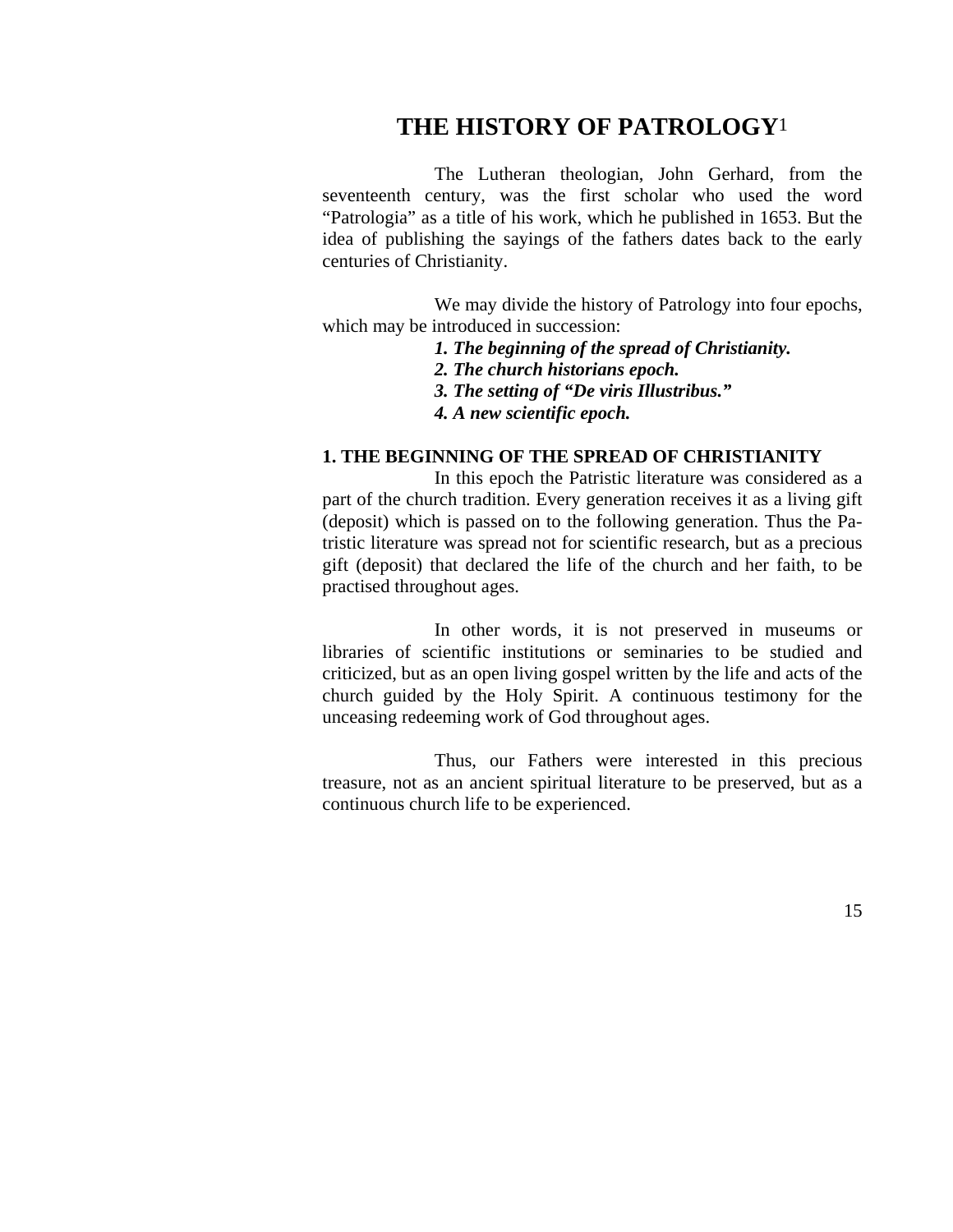#### **HOW THE PATRISTIC LITERATURE WAS PRESERVED AT THAT EPOCH:**

 a. It was preserved as part of the deposit of faith. One can acknowledge how the church was interested in its preservation from the following quotations:

= *It is fit for us to preserve the tradition we have received from our forefathers without change.* 

St. Gregory of Nyssa

= *I am a lover of the true teachings, pursuing the spiritual steps of my Fathers.* 

St. Cyril of Alexandria2

 It is preserved through the discipleship system, that every generation enjoys the discipleship of the former one. Many disciples wrote in their private diaries statements and stories about their spiritual Fathers who helped them in their spiritual progress.

 On many occasions, when a spiritual Father departed from this world, one of his disciples, especially the one who was in close contact with him, would write a biography of him, including his private behavior, sayings, and advises.

 b. Some believers were eager to record the sermons of their spiritual fathers. These sermons included commentaries on biblical texts, spiritual topics, theological items etc. Many sermons of St. John Chrysostom and St. Augustine were recorded by those who admired them.

 c. Many diaries, memories and books were written by pilgrims. St. John Cassian (360-435 A.D) for example who visited Egypt and met many Abbots of the monasteries in Egypt, wrote his well-known two books: The "Conferences" (dialogues with many desert fathers), and the "Institutes" which dealt with the canons of mo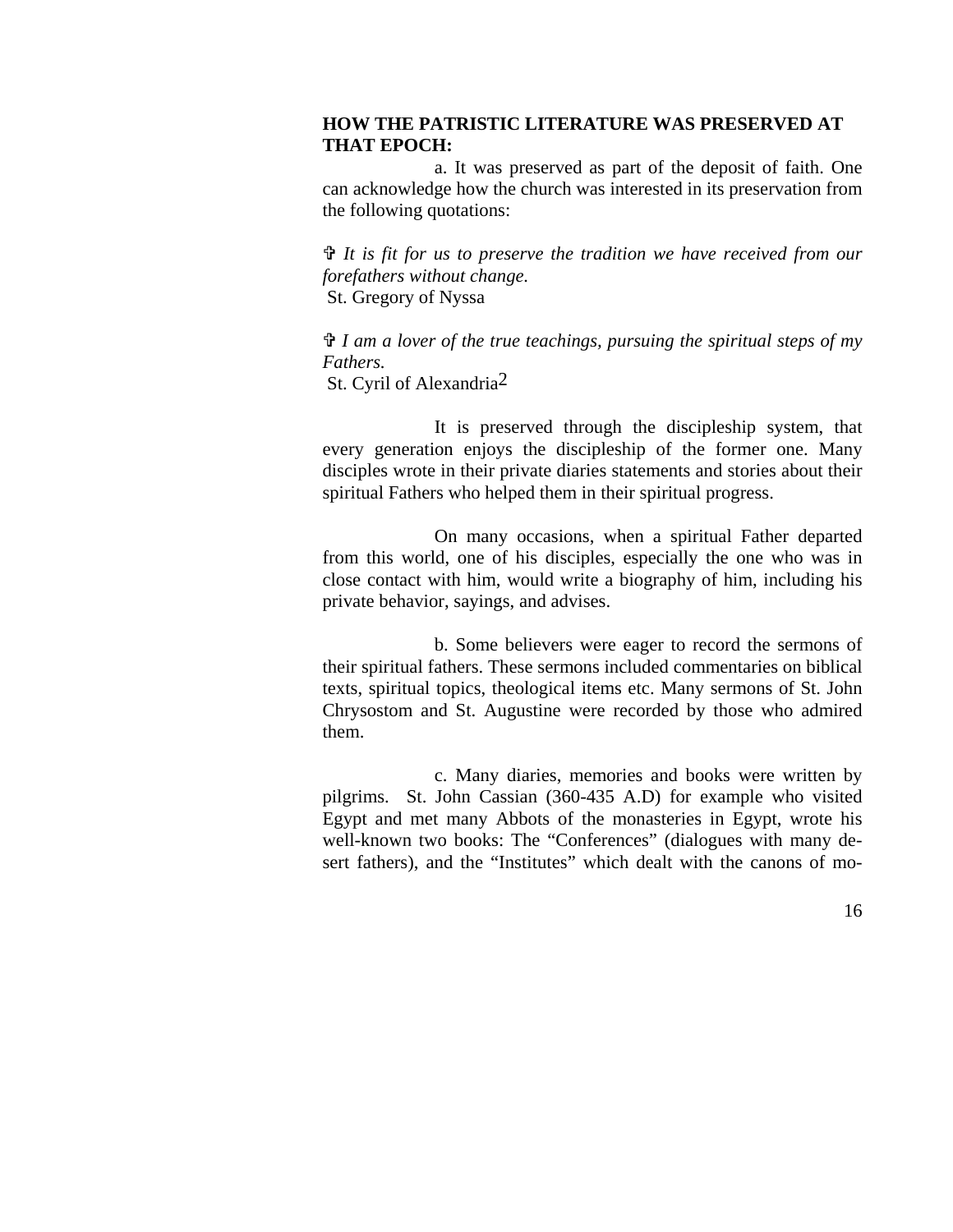nasticism and the methods of victory for a monk in his spiritual struggle.

 Palladius, the historian of monks (c. 365-425) visited Egypt and acknowledged her ascetics. He also met St. Didymius the Blind, the dean of the school of Alexandria several times. He wrote his book "The Lausic History" or " The Paradise of the Fathers."

 The historian Rufinus (c. 345-410) recorded in his work, "The History of Monasticism," some speeches of the Egyptian desert fathers. He visited Egypt in 372 A.D, and studied there for some years, and became a disciple of St. Didymius the Blind.

d. The school of Alexandria attracted many church leaders who transferred its literature to their churches.

e. The translation of the Patristic literature, especially from Greek to Latin, Syriac and Ethiopian.

St. Jerome devoted himself for a long time in translating the works of Origen, whom he admired.

The work of St. Athanasius "The life of Anthony" was translated in many languages.

The sayings of the Egyptian fathers were recorded in Greek and translated into Latin.

Rufinus translated some works of Origen and St. Clement of Alexandria.

Many Coptic literature was translated to Ethiopian and Nubian languages.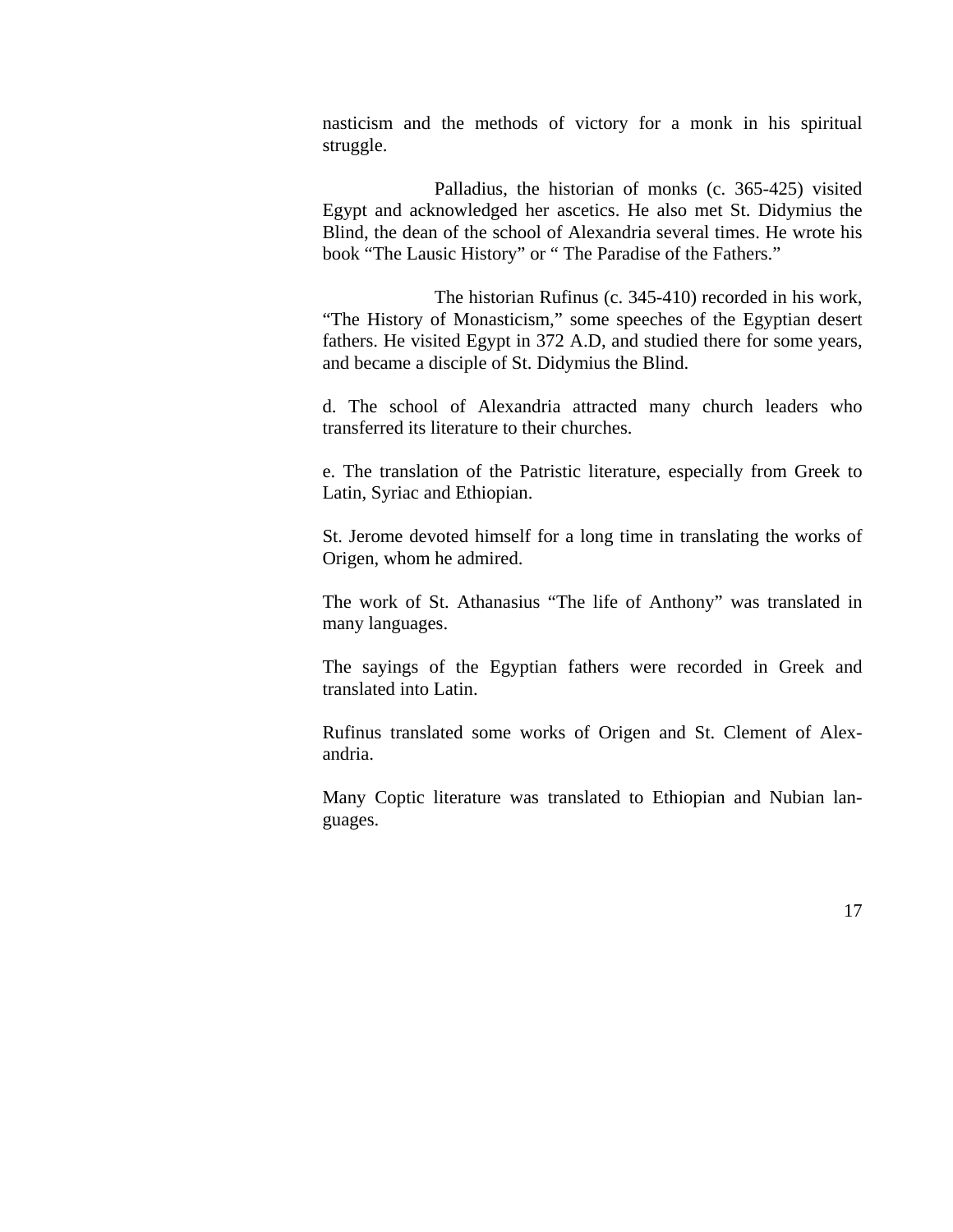f. Many Coptic monks and deans of the school of Alexandria visited other countries with the aim of preaching and establishing monasteries. They spread some of the Coptic literature in new areas.

#### **2. THE CHURCH HISTORIANS' EPOCH**

 Eusebius of Caesarea (c. 260 - c. 340 A.D) is considered as "The Father of Patrology," who established the idea of publishing the sayings and writings of the fathers<sup>3</sup>. In the introduction to his work: "The Ecclesiastical History," written in 326 A.D, he states that he intends to report about "the number of those who, in each generation, were the ambassadors of the word of God either by speech or by pen, the names, the number and the age of those who were driven by the desire of innovations to an extremity of error, have heralded themselves as the introducers of knowledge, falsely so called<sup>4."</sup>

 He actually presented a list of all the writers and their works. He also recorded part of the quotations to most of them. His book is the most important reference in Patrology, though some of the works from which he quoted had been lost. In spite of its numerous errors it is still the only reference to some of the early Christian writers.

 This book motivated many of the writers in the East and the West to complete it. They are called "The Church Historians," such as Socrates, Sozomen and Theodoret. Their works are similar, but they mostly ignore the western church. In the west Rufinus translated Eusebius' work into Latin, and added to it some events until the age of Theodosius the Great (392 A.D). These additions have little value.

#### **3. THE SETTING OF "DE VIRIS ILLUSTRIBUS"**

 This book "The Illustrious Men" is composed by St. Jerome (342 - 420 A.D), in 392 or 393 A.D, by the demand of his friend Dexter. This work defended the church from the accusation of Celsus, Prophyry, Julian and other pagans who thought Christians were not intelligent. St. Jerome records the Christian writers (till 379 A.D), who were rich in their literature. It consists of 135 chapters, starting with the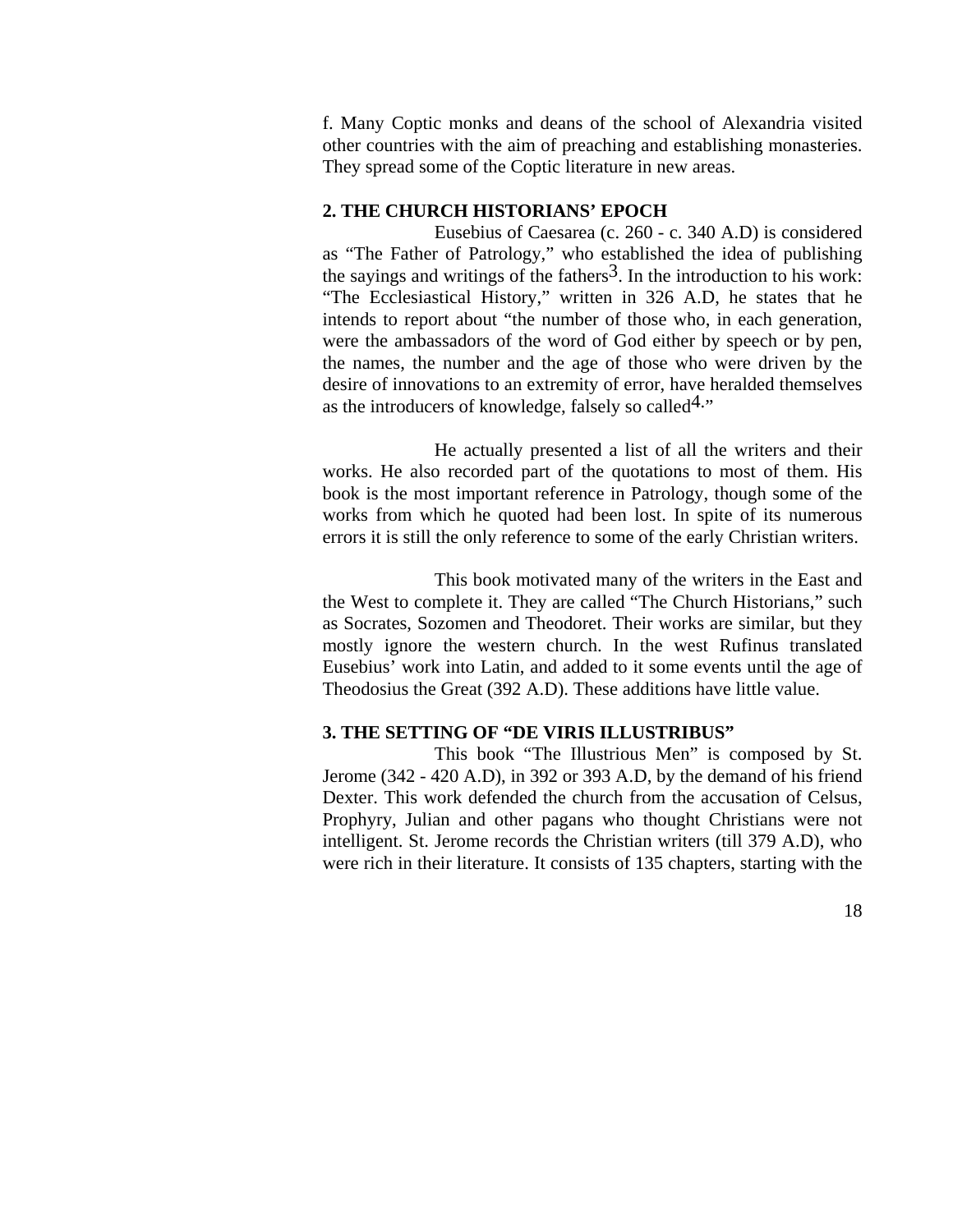apostolic age until his days. Each chapter represents a biography of a writer and his works.

 In his work, St. Jerome, imitated Suetonius, who published his book: "The Illustrious Fathers" in c. 100 A.D. He dealt in brief with the renowned Latin writers<sup>5</sup>.

#### **REMARKS ON " DE VIRIS ILLUSTRIBUS"**

 a: St. Jerome depended on Eusebius in the first 78 chapters, though he stated that he did not depend on previous writings. Yet he repeated Eusebius' same errors. He was considered the only source for some early writers, i.e. Marcius Felix, Novetian, Tertullian etc.

 b: In the introduction he mentioned that his work was bound by those who wrote concerning the holy Scripture, but in fact it included those who wrote on theological issues.

c: As he published it, St. Augustine criticized it  $6$ , saying that Jerome did not separate the Orthodox writers from the heretics. It included some heretics, i.e. Tatian, Priscillian, Basdesanes and Eunomius; and pagan philosophers, such as Seneca. It also included some Jewish writers, such as Philo of Alexandria and Josephius.

 d: E. C. Richardson stated that Jerome did not compose it for scientific purposes but for practical reasons. He wrote very briefly about well-known writers, such as. SS. Athanasius, Basil the Great, Cyprian, Gregory of Nyssa, Epiphanius and Ambrose.

 e: St. Jerome ignored the writings of St. Augustine which were published at that time, perhaps because of the contention which existed between them.

 This work has its precious value in the West. Although it is more than a thousand years old, it is regarded as a basis of all their studies in this branch. Attempts are still being made to complete it.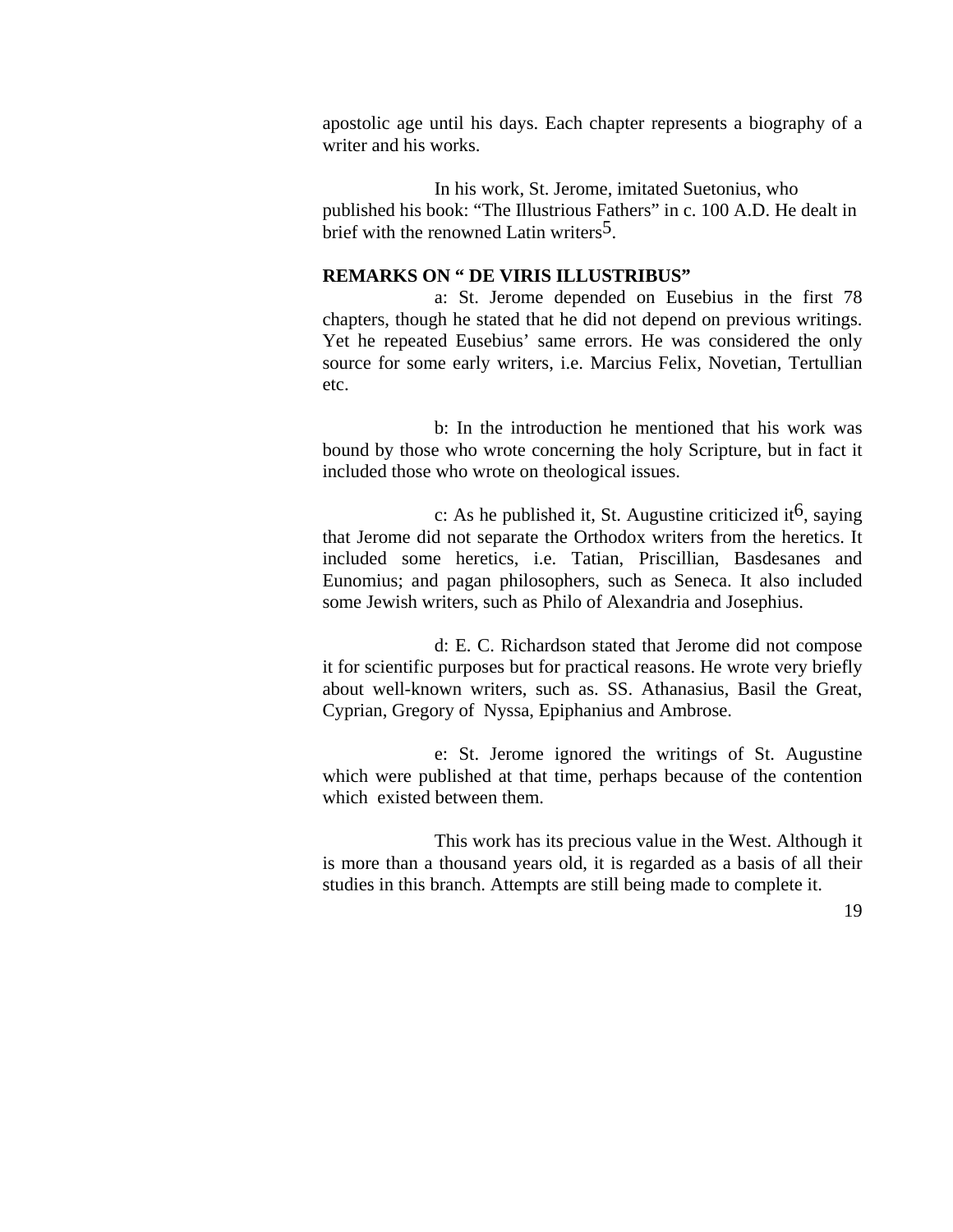This work was well-connected with the work of Gennadius, a priest in Marseilles (died at 496 A.D).

#### **REMARKS ON GENNADIUS' WORK**

 a: Richardson states that this work has little value, and is out of sequence when compared with that of St. Jerome. However, we cannot ignore the fact that it is a very useful addition, which may be considered as a second volume of Jerome's work.

 b: It consists of 99 chapters, and continues till 495 AD. It concludes with the writings of the author himself.

 c. Gennadius was semi-Pelagian, and this has influenced his work, at the same time he was a man of extensive knowledge and accurate judgment. His work remains of prime importance for the history of ancient Christian literature.

 Many writers composed works in the same style, such as Isidore of Serville (died 636 A.D.), who gave special interest to the Spanish writers<sup>7</sup>; and his disciple Ildephonsus of Toledo (d. 667 AD).

 Before the end of the eleventh century and the beginning of the twelfth, in Belgium, the Benedictine historian, Sigebert of Gemblou, tried to compose a book that included the Christian literature up to his age. In his book he dealt with the ancient Christian writers after Jerome and Gennadius. He set the biography of the Fathers in order, and wrote his remarks on the Latin theological authors in the beginning of the middle age, without referring to the Eastern Fathers.

 In 1122 Honorius Augustodinum composed similar work, giving it the title, "*De Luminarebus Ecclesiae* (The Luminous church)."

 In 1135 the so-called Mellicesis published his book "*De Scriptoribus Ecclesiasticis.*"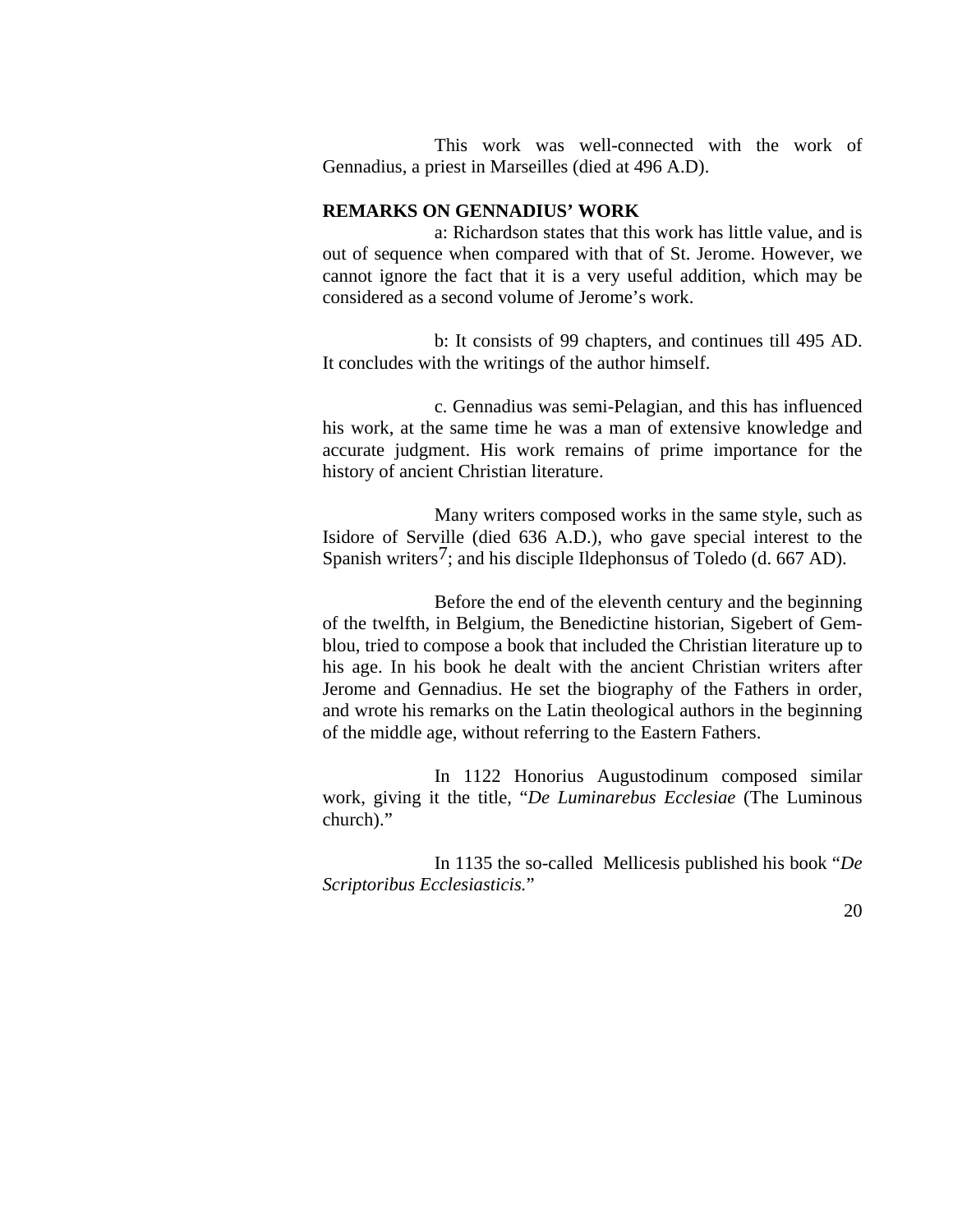Around 1494 Fr. Johannes Trithemius provided us with a biography of 963 fathers and writers, with some details concerning their writings. Some of them were not theologians.

 Fr. Trithemius was a well-known Benedictine abbot Sponheim, who established a library of about 2000 volumes. Many nobles used to visit him to read about the Greek and Latin fathers. Deacon Myraus embraced this work and corrected it.

 Afterwards Cardinal R. Bellarmine was interested in the ancient church Literature in a practical way.

 In the East, Photius (died on 891 A.D), the Patriarch of Constantinople, composed a similar work, which was known by its accuracy, and it included the works of some pagan authors.

 In the Coptic church, the Synixarium, which included the biography of saints, was composed. Some historians, such as John (Yohana) of Necius appeared. The monasteries were also very interested in copying the writings of the early fathers.

 In the 15th century, Neceforius Kalisty of Constantinople, made a summary of the previous works and wrote the history of the church from its establishment until 911 A.D.

#### **4. A NEW SCIENTIFIC EPOCH.**

 A new epoch started in the sixteenth and seventeenth centuries, by publishing the first series of the ancient church writings in an exquisite style.

 In the nineteenth century many patristic texts were discovered and there were serious desires to study these texts scientifically. Many academic institutions and universities established special branches for this subject.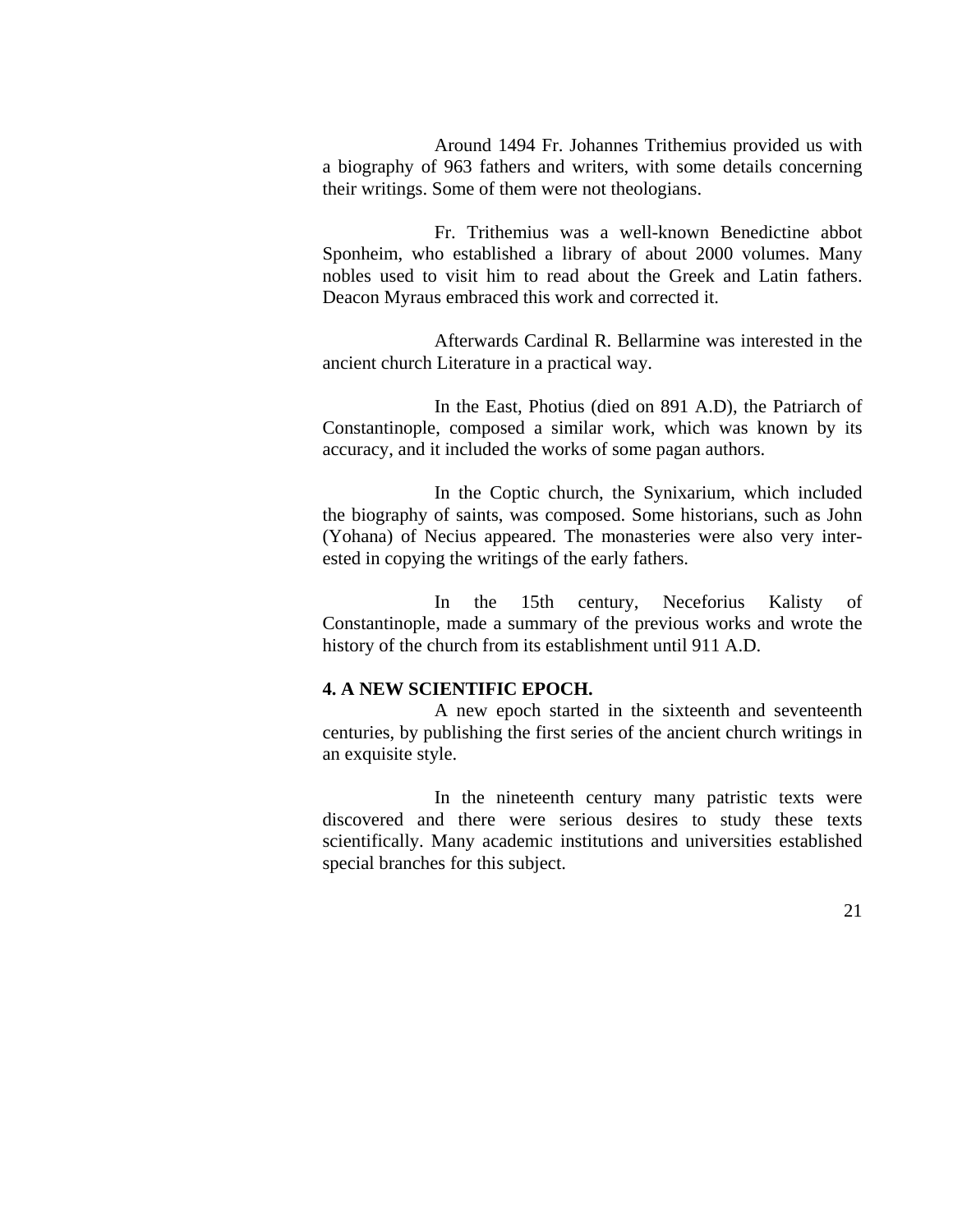The twentieth century has been predominantly concerned with the history of ideas, concepts, and terms in Christian literature, and the doctrine of the various ecclesiastical authors<sup>8</sup>.

#### **OUR CONCERN**

 When the western scholars are involved in Patrology, they look to the Church of Alexandria as a living fountain that spreads on the Christendom a great deal of the Patristic literature texts and spirit.

 At the end of the middle age and the beginning of the modern age treasures of our libraries had been brought to the western museums and universities, which form a great part of the material of Patrology. J. Quasten says, "Moreover, the newly discovered papyri of Egypt enabled scholars to regain many patristic works which had been  $\log^{9}$ ."

4. Eccl. Hist. 1:1:1.

*\_\_\_\_\_\_\_\_* 

- 5. J. N. D. Kelly: Jerome, 1975, p 175.
- 6. Epist. 40:9, written in 397.

- 8. Quasten, vol 1, p. 5.
- 9. Ibid.

<sup>1.</sup> Fr. T. Malaty: The Apostolic Fathers, 1991, p. 19-29 (in Arabic).

<sup>2.</sup> Fr. T. Malaty: The Church and Tradition, p. 9 (in Arabic).

<sup>3.</sup> J. Quasten: Patrology, vol. 1; The Oxford Dictionary of the Christian Church, 1974, p. 481.

<sup>7.</sup> F. Arvala: S. Isidore...., Rome 1797 to 1803, vol. 5, p. 138- 178. PL 83: 1018-1106; 96: 195-206.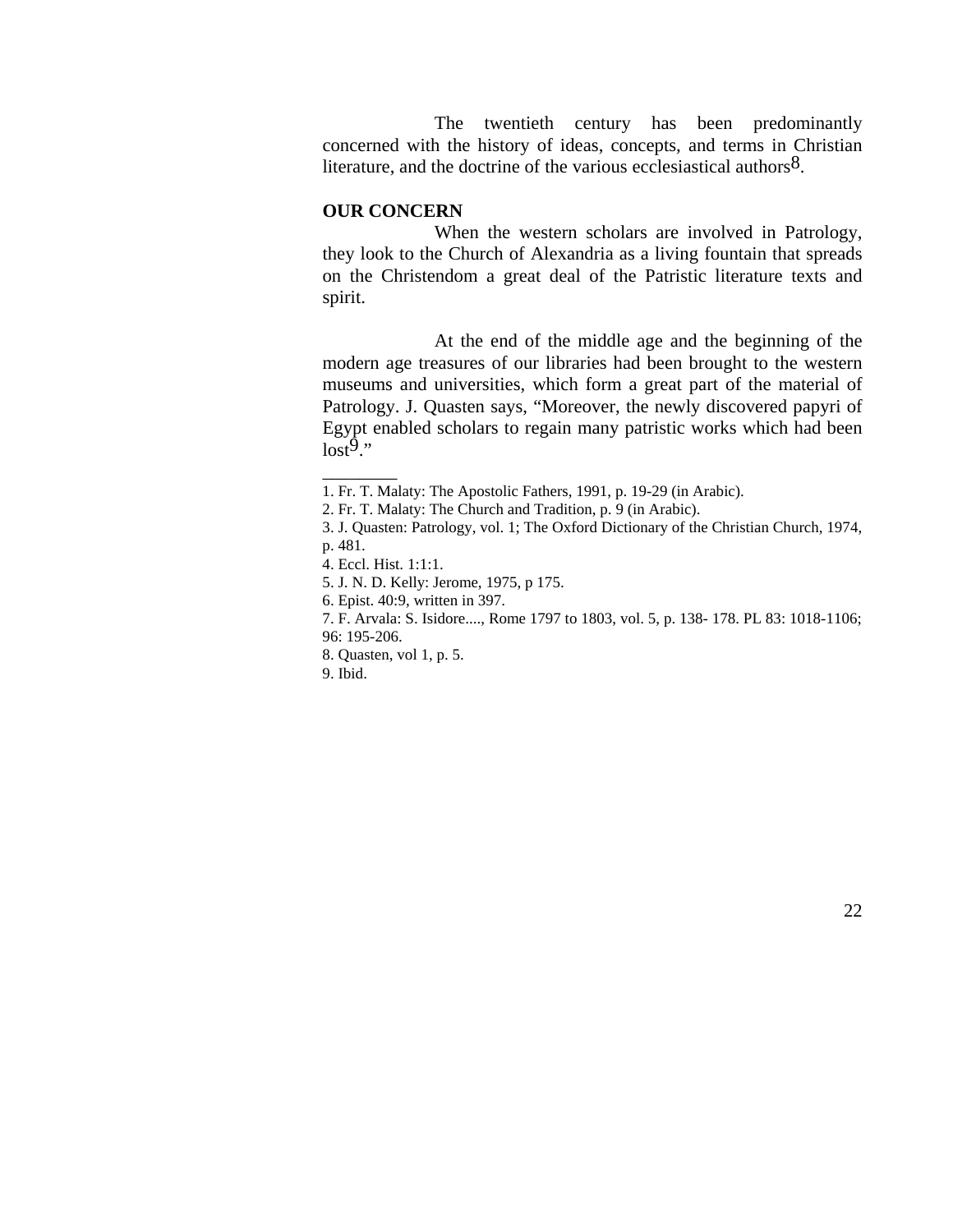# **IMPORTANCE OF PATROLOGY**1

 Patrology is not just a branch of Christian Theology, it is an essential source of all branches of theology, because the lives and writings of the Fathers are an open and practical gospel that testifies to the whole aspect of Christian life and doctrines.

 Patrick J. Hamell says, "Theological training is incomplete without the elements of the history of Dogma and Positive Theology. All the great theologians studied the Fathers carefully, and reveal that in their works by extensive quotations2."

#### **1. PATROLOGY AND BIBLICAL STUDIES**

 The holy Bible is the book of the church, who accepts the Bible as the treasure of the divine promises, preserves it as her own, and interprets it in her life through the writings of her Fathers.

 The church defended the Old Testament in her dialogue against the Gnostics, especially Marcion, and explained the harmony and unity between the Old and the New Testaments.

 The Fathers present a treasure of the allegorical interpretation of the whole Bible, in addition to many historical and moral interpretations, through which one can enjoy the Bible today and offer its interpretation to the modern man.

#### **2. PATROLOGY AND DOGMATIC LIFE**

 Almost all the writings of the Fathers reflect the works of the Holy Trinity in our life, which is the core of our dogmas.

 Patrology, which embraces the minutes and the statements of the local and Ecumenical Councils, helps us to deepen our understanding of the Christian dogmas and doctrines, at that time.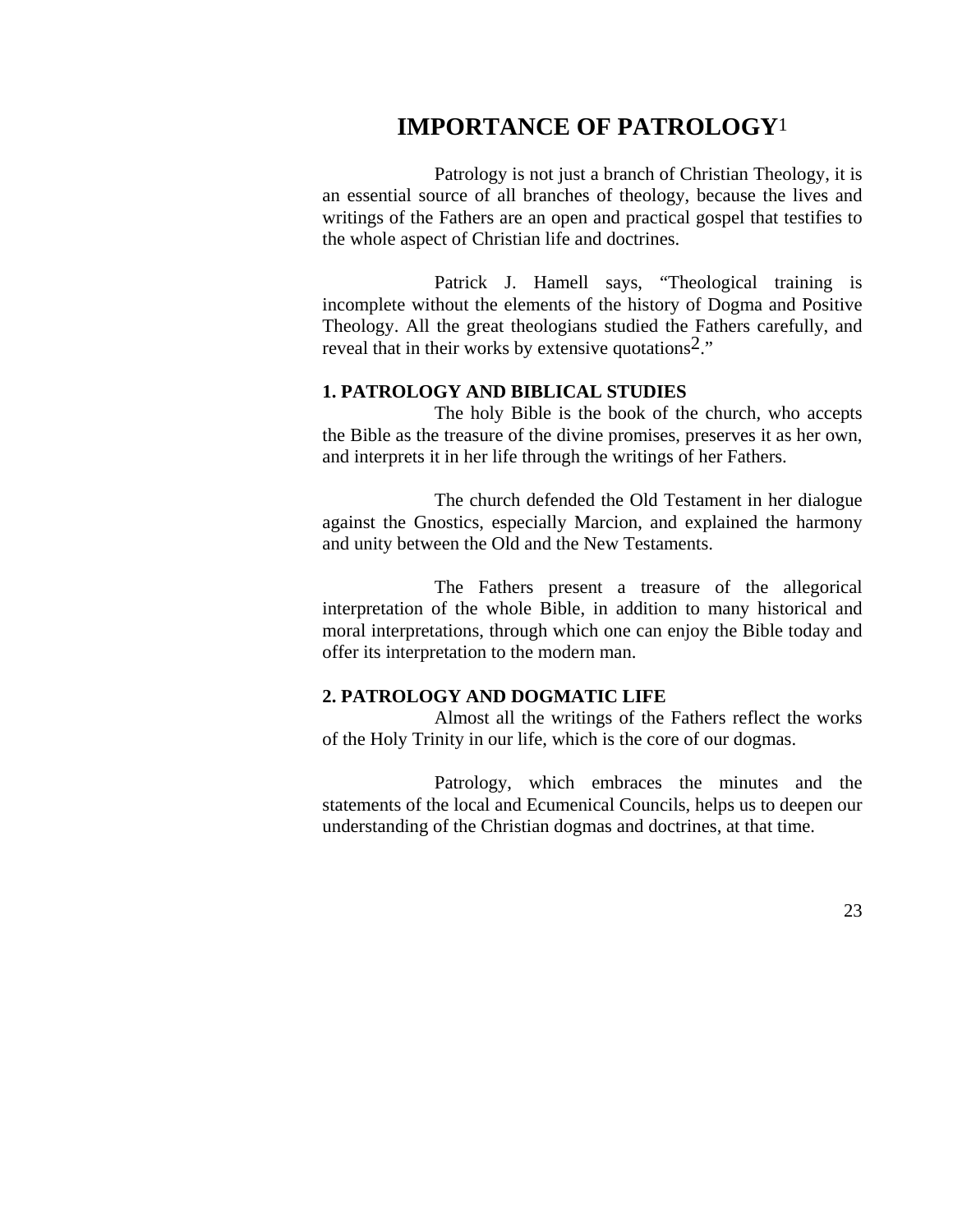#### **3. PATROLOGY AND COMPARATIVE THEOLOGY**

 From the very start of Christianity the Church faced those who attacked her faith: Jews, Philosophers and Heretics. The church also endured the pressure practised by the rulers of the land. The church faced every group with its own terms and mentality. For example she depended on the prophesies from the Old Testament in facing the Jews, and philosophical logic and terms in facing the philosophical atheists, and the New Testament in facing the heretics, and love and long-suffering in facing the persecution.

 Patrology supports us not only with the material but also with method by which we are to face the adversaries.

 Moreover, Patrology discovers the Spirit of the Christian in facing those who resist his faith, taking care not to be absorbed into their errors and violence, rather desiring their salvation through love.

#### **4. PATROLOGY AND ECCLESIASTICAL THEOLOGY**

 Rarely do we find writings of the Fathers that looks into the Church, her concept, her worship etc. Almost all the writings of the Fathers reveal the work of the Holy Trinity in the Church, as God's own people, Christ's own Body, the temple of the Holy Spirit and the kingdom of God.

 The church is declared through the Biblical-exegetical, apologetic, ascetic, sacramental, and spiritual writings.

 Patrology reveals the meaning of the living Church tradition, and its contents: the faith in the Holy Trinity, Christ's works and sayings, the Christian morality and Christian worship. At the same time Patrology is an essential part of Church tradition.

#### **5. PATROLOGY AND SACRAMENTAL THEOLOGY**

 Patrology preserves the ancient liturgical texts which are the source of the sacramental theology. The early sacramental writings were offered mostly to the catechumens and the newly- baptized, but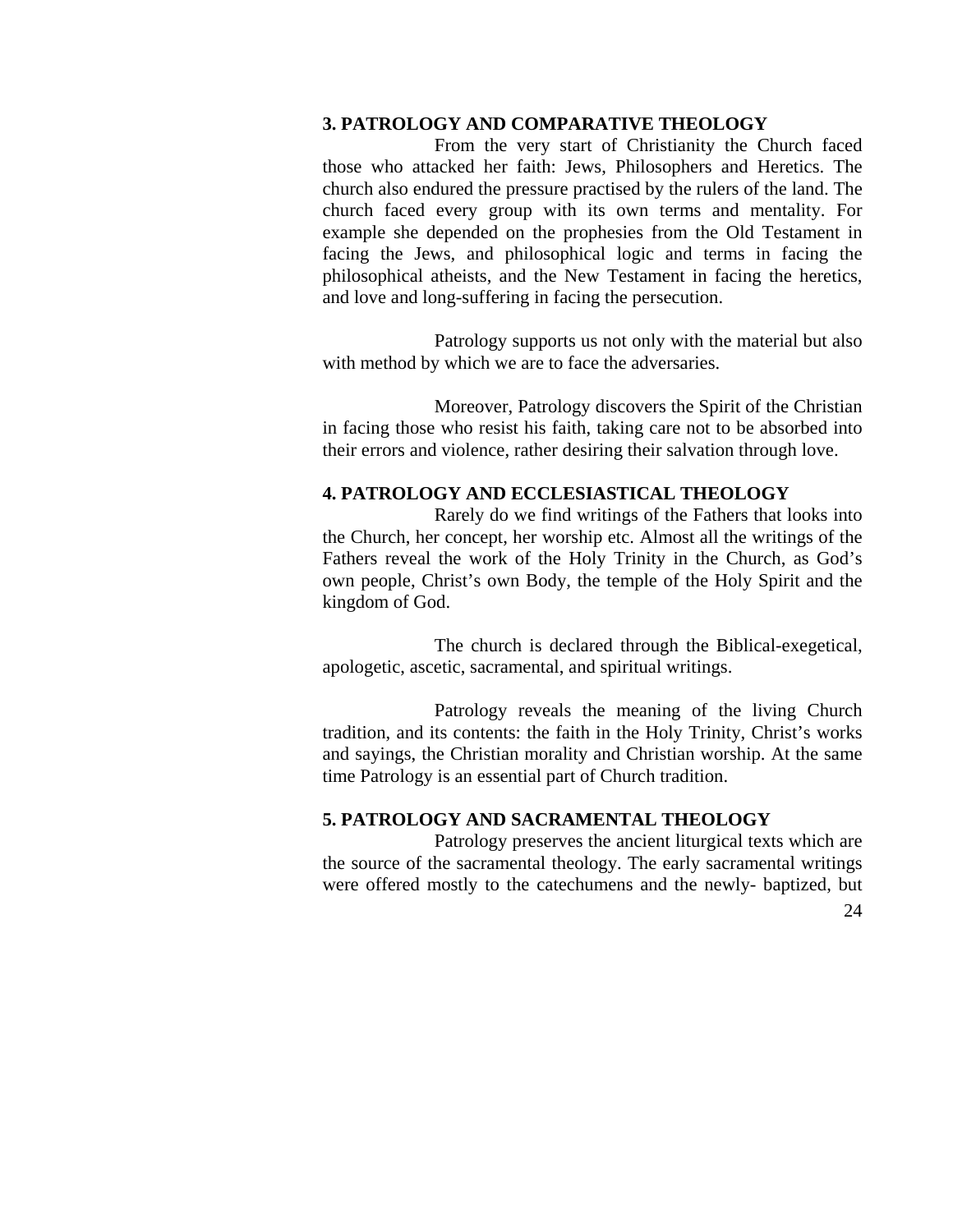for others, practising the sacraments was sufficient. The sacramental theology, as a branch of theology, appeared only after the attack against church sacraments, which occurred in the 16th century in Europe.

#### **6. PATROLOGY AND CHURCH HISTORY**

 The Early Church in her eschatological attitude was not interested in recording her history. The first true Church historian was Eusebius of Caesarea. By his work "Church History" he created the school of the Church historians in the East and the West. Nevertheless, Patrology supports us with many historical events and helps us to understand the meanings of many Church events.

#### **7. PATROLOGY AND MARIOLOGY**

 For many centuries we rarely find a homily and discourse on Mariology, for it is unseparated from Christology. In spite of that, we can say that Mariology had appeared in two attitudes:

 a. Dogmatic: St. Ignatius of Antioch speaks concerning the Virgin birth of Christ as a living Church tradition that assures the Divinity of Christ<sup>3</sup>.

 b. Apologetic: St. Justine strongly defends this Virgin birth against the Jews who said that he was a mere man<sup>4</sup>.

 According to St. Irenaeus, the attitudes are met together when he compares St. Mary with Eve, calling her "second Eve."

 The school of Alexandria offered much in Mariology for it looked to the personality of St. Mary being fulfilling the genuine Christian thought in its triple aspects: ascetic, allegorical and dogmatic, because St. Mary is the model of virgins and ascetics. She also represents the inner glorious life. The title "Theotokos" assures the hypostatic union between Christ's humanity and divinity, for He who was born is the true Son of God.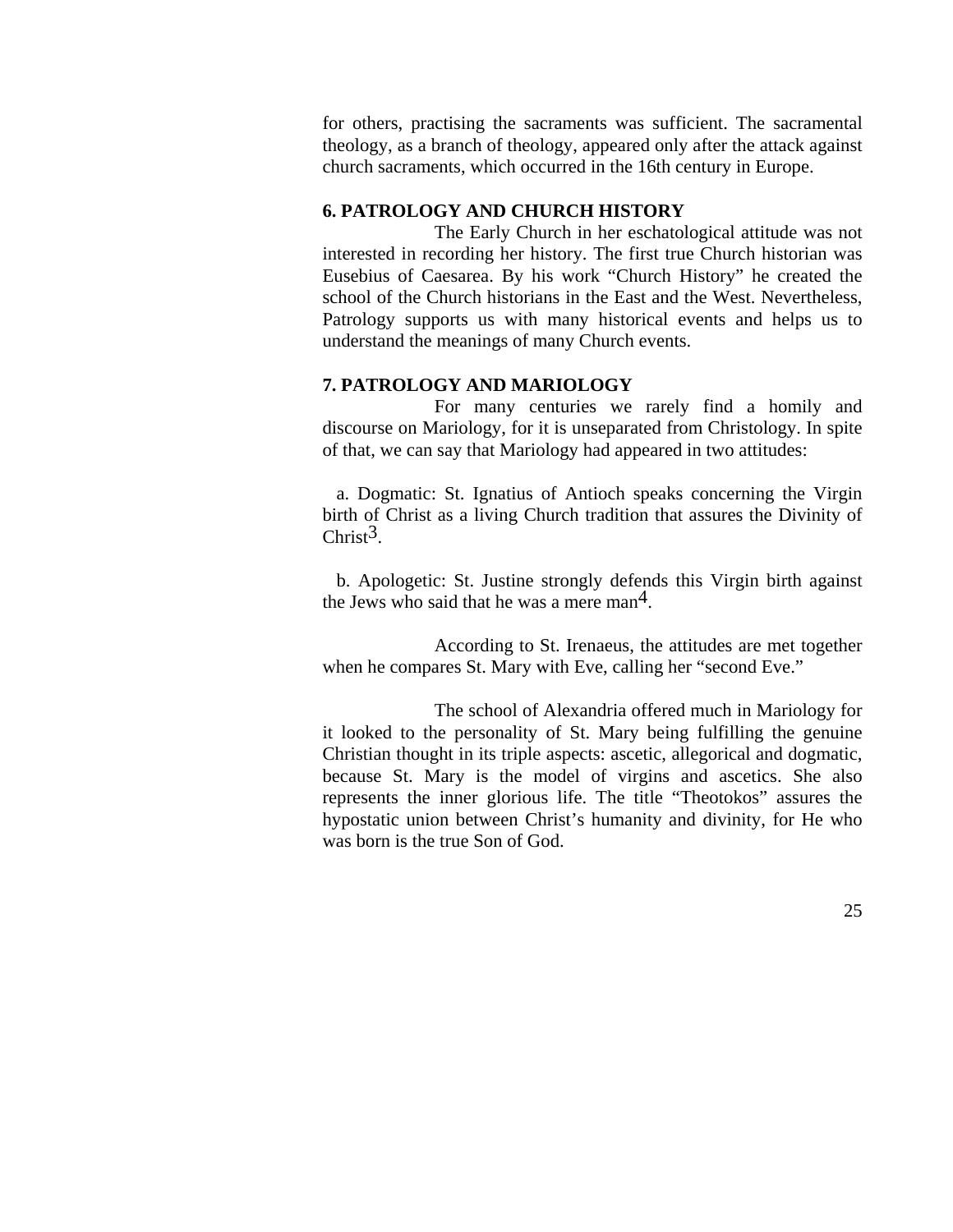#### **8. PATROLOGY AND ASCETIC WRITINGS:**

 Patrology is the science that looks into the sayings and writings of the Fathers to acknowledge their own Spirit.

 The work of St. Athanasius "*Vita Anotonii*," the writings of pilgrimages, such as St. John Cassian, Palladius and St. Jerome; the Apophthegmata Patrum, the writings of some leaders of the monks, such as that of St. Isaac of Nineveh, uncover the ascetic life in the Early Church, as an evangelical life which touches the heart of the believer to enjoy the inner kingdom of God and to prepare his soul as a heavenly bride. It elevates his mind and soul to experience the pledge of the eschatological life.

 This life is not an escape from the world for rest, but an entrance into an unceasingly spiritual battle.

 It is worthy to note that the ascetic attitude has its effect almost on the life of every believer, and on the writings of the Fathers.

#### **9. PATROLOGY AND THE SPIRITUAL THEOLOGY**

 The spirituality of the Early Church can be uncovered not only through the ascetic writings, homilies and sermons on moral topics, but even through the apologetic writings and the texts of Church liturgies. Spirituality is a main line in the life, worship and writings of the Fathers.

#### **10. PATROLOGY AND THEOLOGY OF EVANGELISM AND PASTORSHIP**

 The Church's spirit of witnessing to the evangelical life, by preaching and shepherding people is extended almost in all early Church writings, even in the ascetic writings. For preachers, the values of Patrology are immense.

#### **11. PATROLOGY AND ECUMENISM**

 Patrology helps us not only to acknowledge ecumenism, but also in realizing it. For the early Churches all over the world had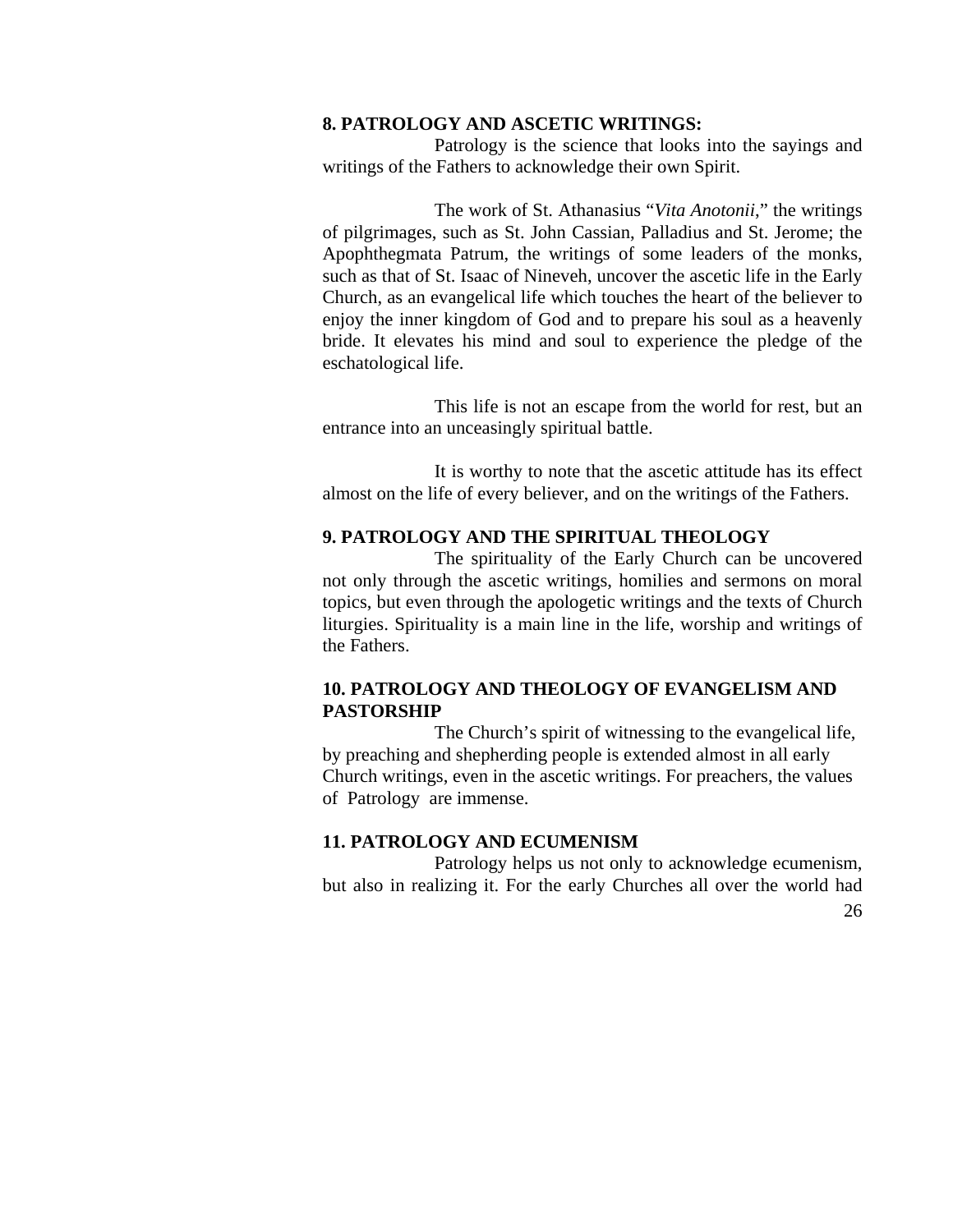their ecumenical spirit, not out of gathering together in certain meetings and activities, but rather through their love for the salvation of all human being, and their unity in faith.

 Ecumenism in fact is the return to the apostolic faith and thought, for it means oneness in faith, and openness of hearts for heavenly love, and unity with one God in Jesus Christ by the One Holy Spirit.

 Embracing Patrology helps the Churches to attain the early ecumenical concepts.

 Hamell says, "All Christian bodies hold the Fathers in high esteem, and the study of the Patristic writings should bring Christians to better knowledge of Christ's teaching and promote unity<sup>5</sup>."

#### **PATROLOGY AND DEVELOPMENT**

 For a long time many Christians regarded Patrology as a rigid work, which drew the church back to the ancient ages, without any progress. Now, many theologians and churchmen discovered the importance of Patrology in the success, progress and edification of the contemporary church. For Patrology explains the spirit of the early church and offers the experience of the church living tradition according to the needs of the contemporary church. Patrology gives us the genuine basics of the church life and thought, under the guidance of the Holy Spirit who guides her in the spiritual way to be united with the Father in the Son.

*\_\_\_\_\_\_\_\_* 

<sup>1.</sup> See Fr. T. Y. Malaty: Introduction to Patrology, 1974, ch. 2 (in Arabic).

<sup>2.</sup> Patrick J. Hamell: Handbook of Patrology, 1968, p. 12.

<sup>3.</sup> Ad Eph. 19:1.

<sup>4.</sup> Dial. 48.

<sup>5.</sup> Hamell, p. 12 .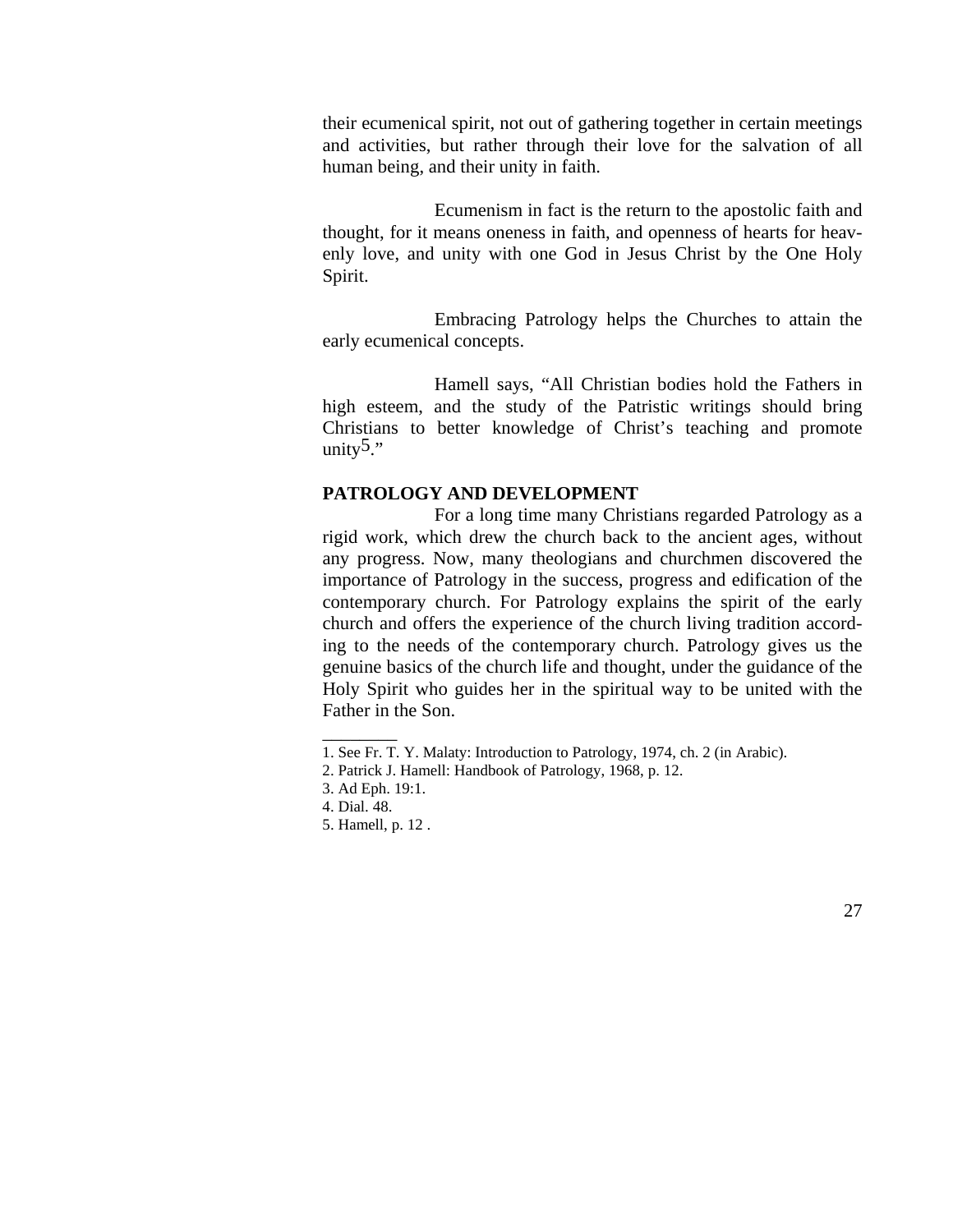# **THE LANGUAGES AND TEXTS OF THE FATHERS**1

 At the spread of Christianity during the early centuries of the Roman Empire, the Greek language became the dominant language throughout the Mediterranean region. Hellenistic civilization and literature had made such a thorough conquest of the Roman world, that there was hardly any town in the West in which the Greek language was not in everyday use. For this reason, Greek must be regarded as an essential language of patristic literature.

 The Fathers did not write in classical Greek, which the Greek writers used in poetry, history, and philosophy, but in Koine (slang Greek), which became the official language of the Roman Empire from 300 B.C. to 500 A.D, the language of the Holy Scriptures, and the Fathers of the Early Church2.

 In the East the Coptic, Syriac and Armenian languages took over the Greek language.

#### **THE LANGUAGE OF THE EGYPTIAN FATHERS**

 Some Egyptian Fathers preferred to write in Greek beside their national language (Demotic), for many reasons, such as the following<sup>3:</sup>

1. The Greek language was easier in writing.

 2. It was the official language in Egypt. All official documents were in Greek, and whoever was ignorant of it used special scribes to write on his behalf.

 3. It was the language of those who were well-educated in the great cities.

 4. It was the Church language, used in the books of the New Testament and the Ecumenical Councils.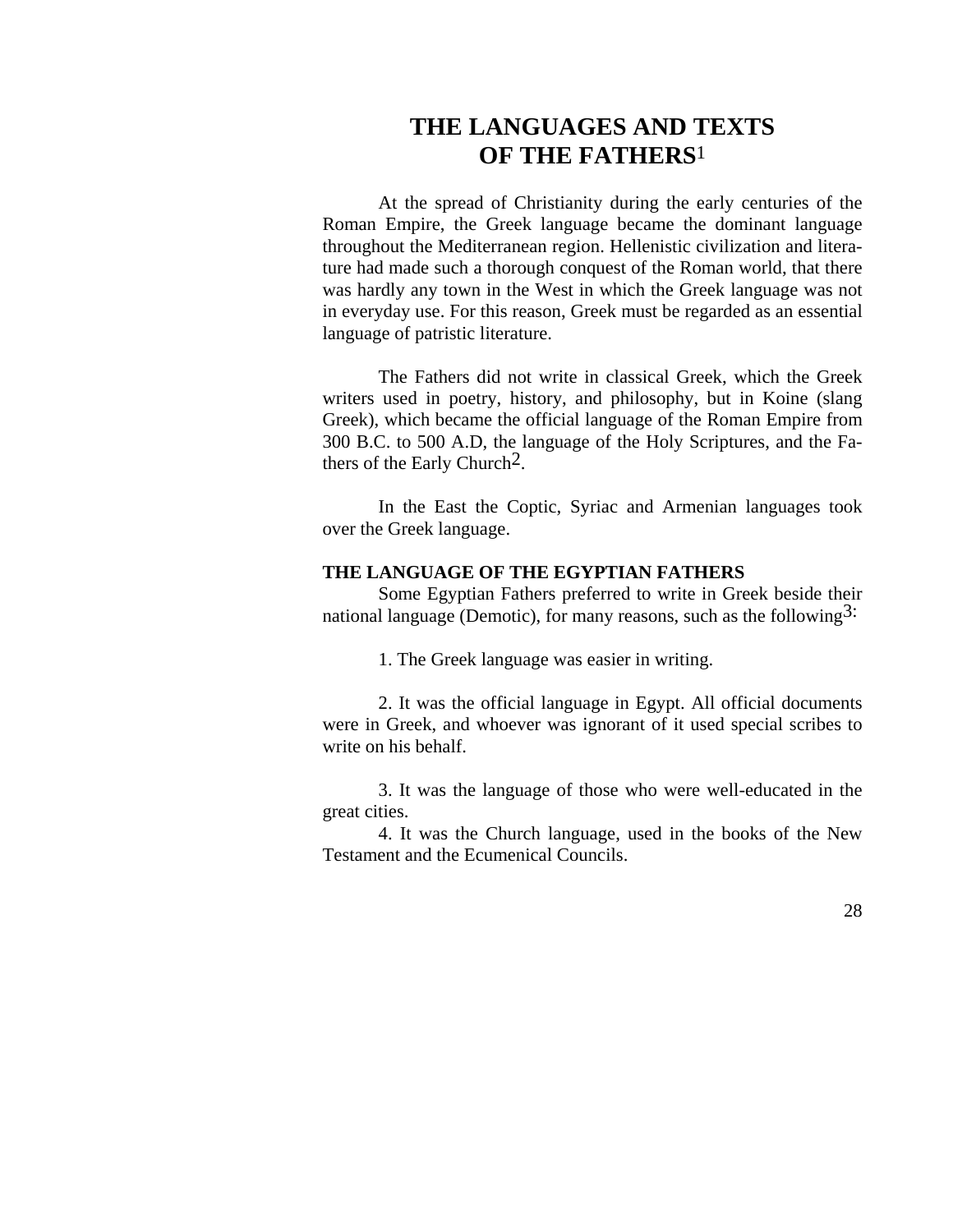In the second century St. Pantaenus introduced the Coptic alphabet, by using the Greek letters added to seven letters from the ancient Demotic language, as the development of the Egyptian (Pharaoh's) language. Under the guidance of St. Pantaenus, his disciples especially St. Clement translated the holy Scripture to the Coptic language. All the Egyptian Christian literature was translated into Coptic before the fifth century.

 Because of the accuracy of the meaning, the Copts were very cautious not to translate the theological Greek terms. Warrell states that the Copts refused the translation of the Theological terms<sup>4</sup>. For example, when they referred to the Holy Spirit they did not use the Coptic word (nevi) but the Greek (Pnevma).

 After the Arab Conquest, the Copts were obliged to use the Arabic language. In the 8th century the Coptic language started to flourish, and in the 12th century the Coptic writings started to be in two columns: Coptic and Arabic<sup>5</sup>. In the 16th century it disappeared as a popular spoken language in Lower-Egypt, but it was used as the spoken language till the 17th century in Upper-Egypt.

 In the 13th century the Arabic language became the language of the Copts in their theological and church writings.

 It is worth noting that the ancient Coptic monks were known by piety and self-denial, therefore they were interested in practice more than writing. Their monastic advises and words were recorded by the pilgrims who visited them from East and West, written in Greek, Latin Syriac etc.

#### **THE TEXT OF THE FATHERS**6

 The first additions of the Patristic texts cannot be regarded as critical editions, since scientific rules for the selection of the manuscripts were not in existence. Nevertheless, many of these first editions are now very valuable, because the manuscripts on which their texts is based has been lost.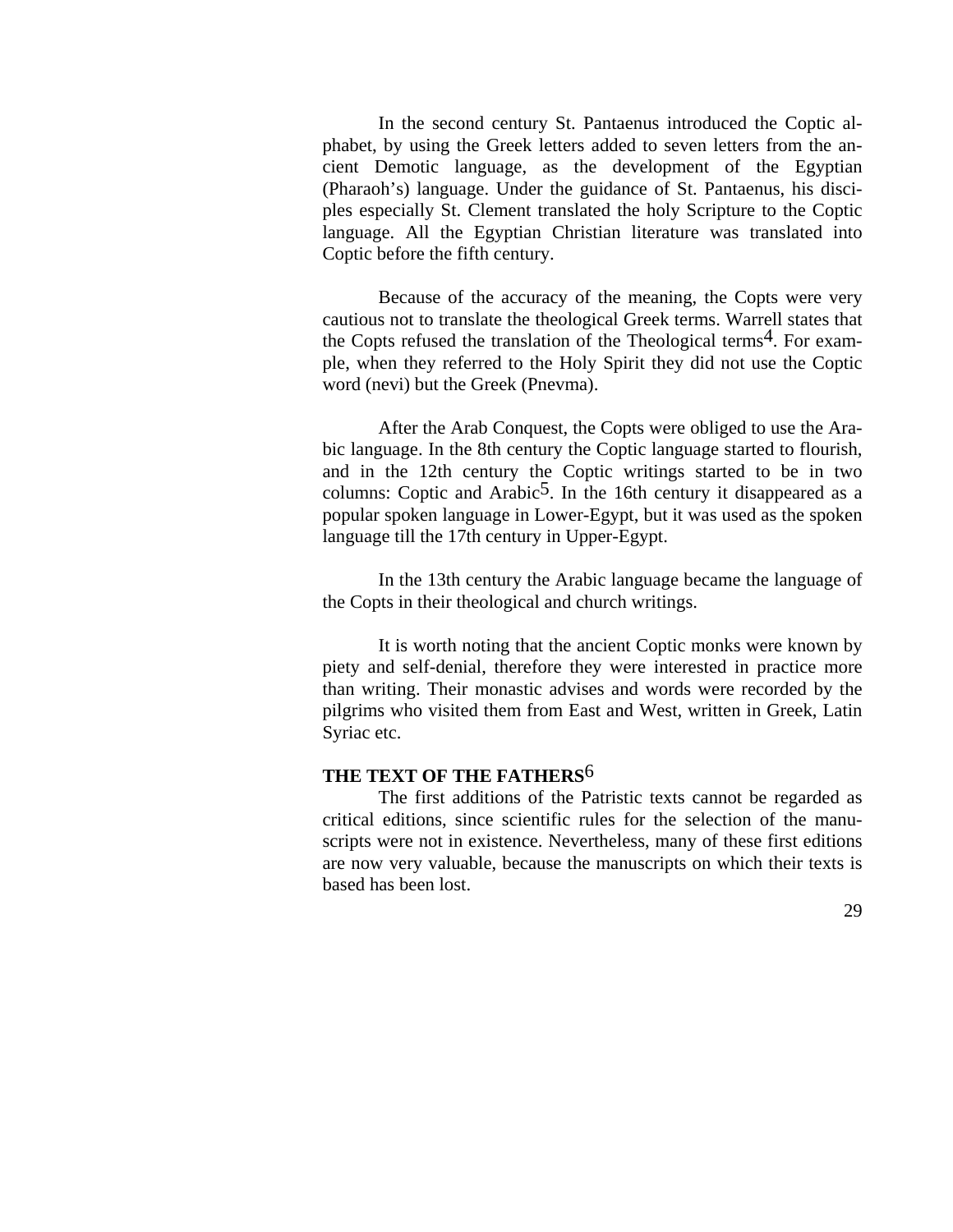Those editions, containing either a single work or the complete works of each author, began in the sixteenth century and improved in the seventeenth and eighteenth centuries. The French Benedictines of St. Maur des Fosses are worthy of special mention for their distinguished scholarship.

 Single Collections of several writers began with Marguerin de la Bigne (d. 1589). In his "*Bibliotheca Sanctorum Patrum*" he collected the works of more than 200 early or mediaeval writers. This collection gradually increased and in Cologne in 1616 it had become the "*Magna Bibliotheca Veterum Patrum*" in 14 vols. - later it was re-edited at Lyons in 27 volumes (1677) *Maxima Bibliotheca V.P. et antiq. scriptorum ecclesiasticorum.".* 

 The Oratorian, A. Galland (d. 1779), published his "*Bibliotheca Veterum Patrum"* in Venice in 1765-81, and 1788 (14 vols.), the 19th century M. J. Routh (*Reliquiae Sacrae,* 1814, Oxford), Cardinals A. Mai, S. J. and J. Pitra, O.S.B., are outstanding.

#### **MIGNE**

 The greatest and most important collection of patristic texts is "*Patrologiae Cursus Completus*" edited by Abbé J. P. Migne (d. 1875) compiled the (PG, PL)- which is immense and needs substantial reediting. This collection is in two series:

 1. **Latin Patrology** contains 221 volumes, four of which are indexes, printed in Paris 1844-1855.

 2. **Greek Patrology** (1857-1866), contains 161 volumes. At present it is made up of:

(1) the original edition;

 (2) reprints of a certain number of volumes after the fire of 1868, many misprints etc.

 (3) photomechanical reproductions made since 1904 of volumes out of print, of poor quality. Dom Olivier Rousseau reported to the Pa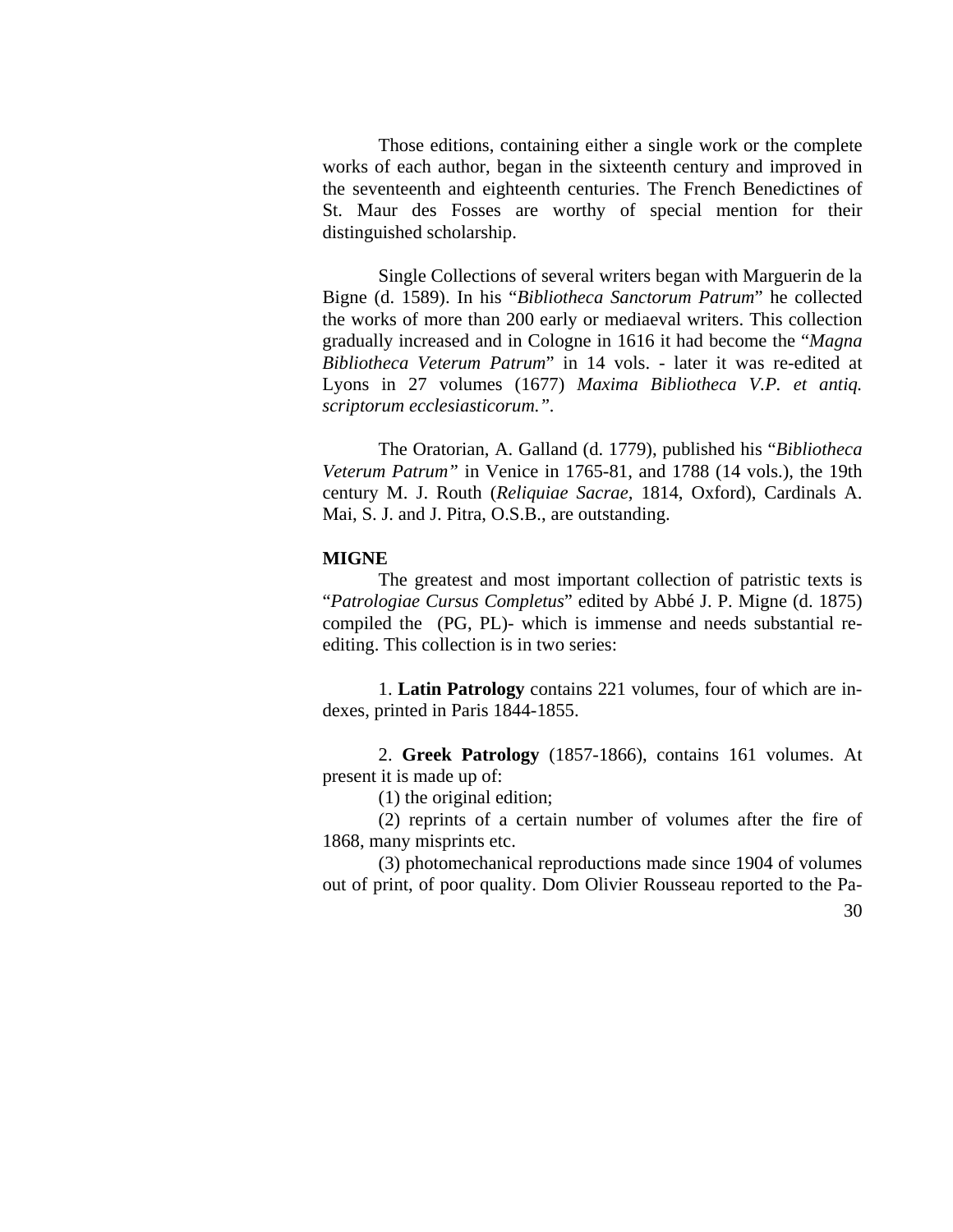tristic Conference, 1959, his project of a photomechanical reproduction, but of much better standard of volumes is no longer available.

 Many works of these two series were translated into modern languages, such as German, French and English.

#### **COLLECTIONS AND TRANSLATIONS (a) Collections which supplement Migne**

"*Patrologia Syriac,*" by R. Griffin. Paris, 1894 ff., 3 vols.

 "*Patrologia Orientalis*," by R. Griffin and F. Nau. Paris 1903 ff., 28 vols.

 "*Corpus scriptorum christianorum Orientalium*," by J. Chabot, 1903 I. Guidi, H. Hyvernat, B. Carra de Vaux, Forget, Paris, 1903 ff. Louvain - Washington, 228 vols.

#### **(b) Collections which supplement and revise Migne**

"*Corpus scriptorum ecclesiasticorum latinorum*," edited by the Academy of Vienna, 1866 ff., 78 vols, Latin text only.

 "*Monumenta Germaniae historica, Auctores antiquissimi*," Berlin, 1877 ff., 13 vols. (later Latin writers up to the Middle Ages).

 "*Die Griechischen christlichen Schriftsteller* (Greek Christian writers of the first three centuries), Berlin, I897 ff.

"*Bibliotheca Teubneriana"*, Leipzig.

 "*Loeb Classical Library,"* edd. Page, Capps, Rouse. London - New York I912.

 "*Sources chrétiennes*," edd. H. de Lubac, J. Danielou. Paris, 1941 ff.

 "*Corpus Chriscianorum."* Series Latina, Turnhout: Brepols. 1954 ff., c. 30 vols.

 "*Corpus Christianorum"* under the Benedictines of Steenbrugge promises to be the most comprehensive collection since Migne.

#### **ENGLISH TRANSLATION**

*Library of the Fathers,* edited by Pusey, Keble and Newman. Oxford, 1838-1888, 45 vols.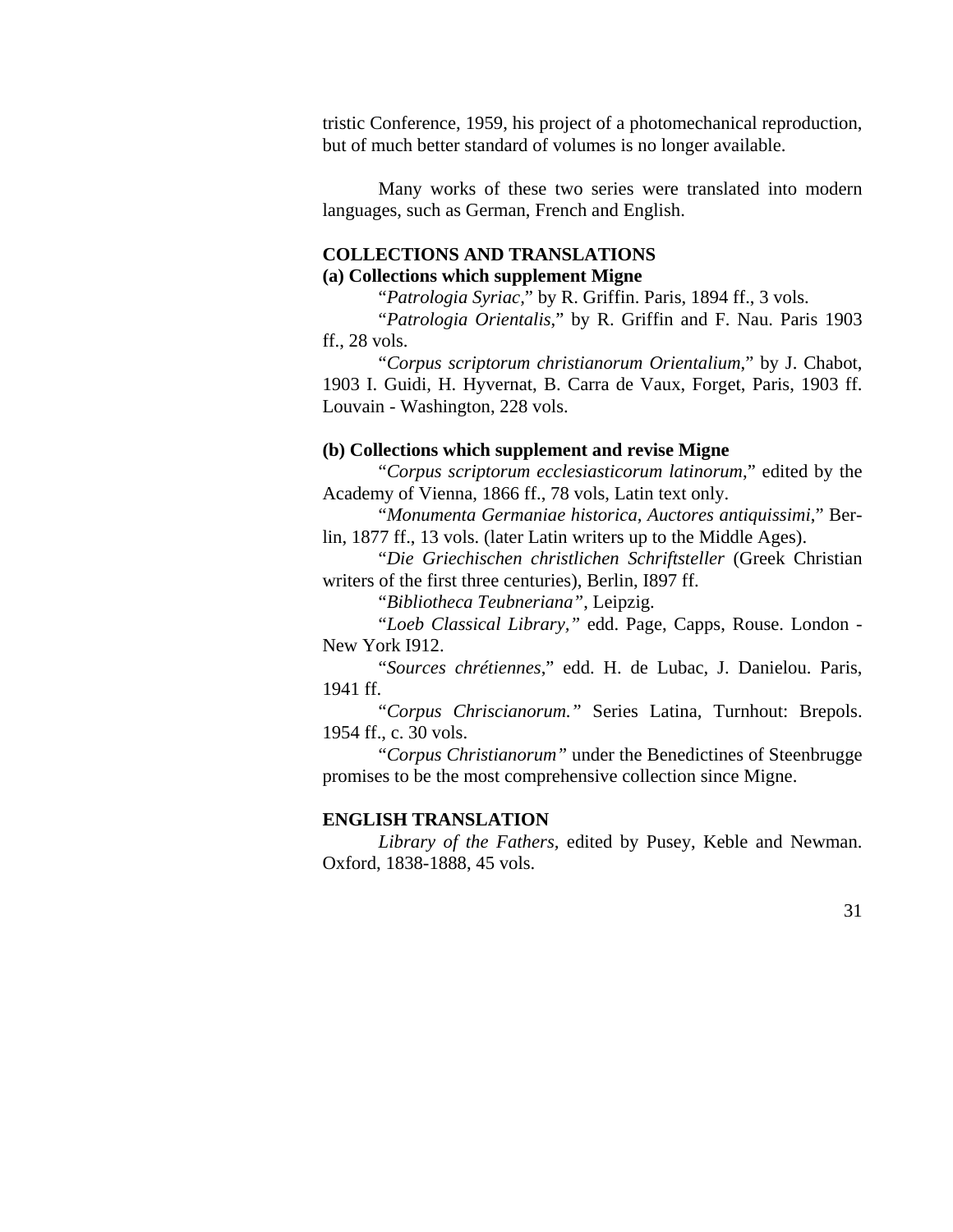*The Ante-Nicene Christian Library*. Translations of the writings of the Fathers down to A.D 325, edited by A. Roberts and J. Donaldson. Edinburgh, 1872. 24 vols. with a supplementary volume, edited by A. Menzies, Edinburgh, 1897.

*The Ante-Nicene Fathers.* American reprint of the Edinburgh edition revised by A. Cleveland Coxe. Buffalo. 1884-1886, 8 vols., with a supplement by A. Menzies (vols. 9) and A. Cleveland Coxe (vol. 10). The 10th vol. contains a bibliographical synopsis and a general index.

*A Select Library of Nicene and Post-Nicene Fathers of the Christian Church*, edited by Ph. Schaff and H. Wace. Buffalo and New York, 1886-1900, 28 vols.

*Translations of Christian Literature*, edited by W. J. Sparrow-Simpson and W. K. Lowther Clarke (London, 1917 ff.). This collection, published by the SPCK in London, comprises a series of:

1. Greek Texts. 2. Latin Texts.

3. Liturgical Texts. 4. Oriental Texts.

*Ancient Christian Writers*, edited by J. Quasten and J. C. Plumpe. Westminster, Md., 1946 ff.

*The Fathers of the Church*, edited by L. Schopp. New York, 1947 ff.

*The Early Christian Fathers* (Selection), edited by H. Bettenson, London, 1956.

#### **FRENCH TRANSLATION**

*Les Pères de L'Eglise*, edited by A. De Genoude. Paris, 1839. 10 vols.

*Bibliothéque choisie des Pères de L'Eglise,* edited by N. S. Gullion. Paris, 1828, 36 vols. Reprinted at Brussels and Louvain, 1828- 1834, 27 vols.

*Chefs-d'oeuvre des Pères de I'Eglise.* Paris, 1837. 15 vols.

*Textes et documents pour L'etude historique du christianisme,* edited by H. Hemmer and P. Lejay. Paris, 1904-1912. 20 vols. Text and translation.

*Bibliothéque patristique de spiritualité.* Paris, 1932. ff. Text and translation.

*Les grands écrivains chrétiens*. Lyon-Paris, 1942 ff.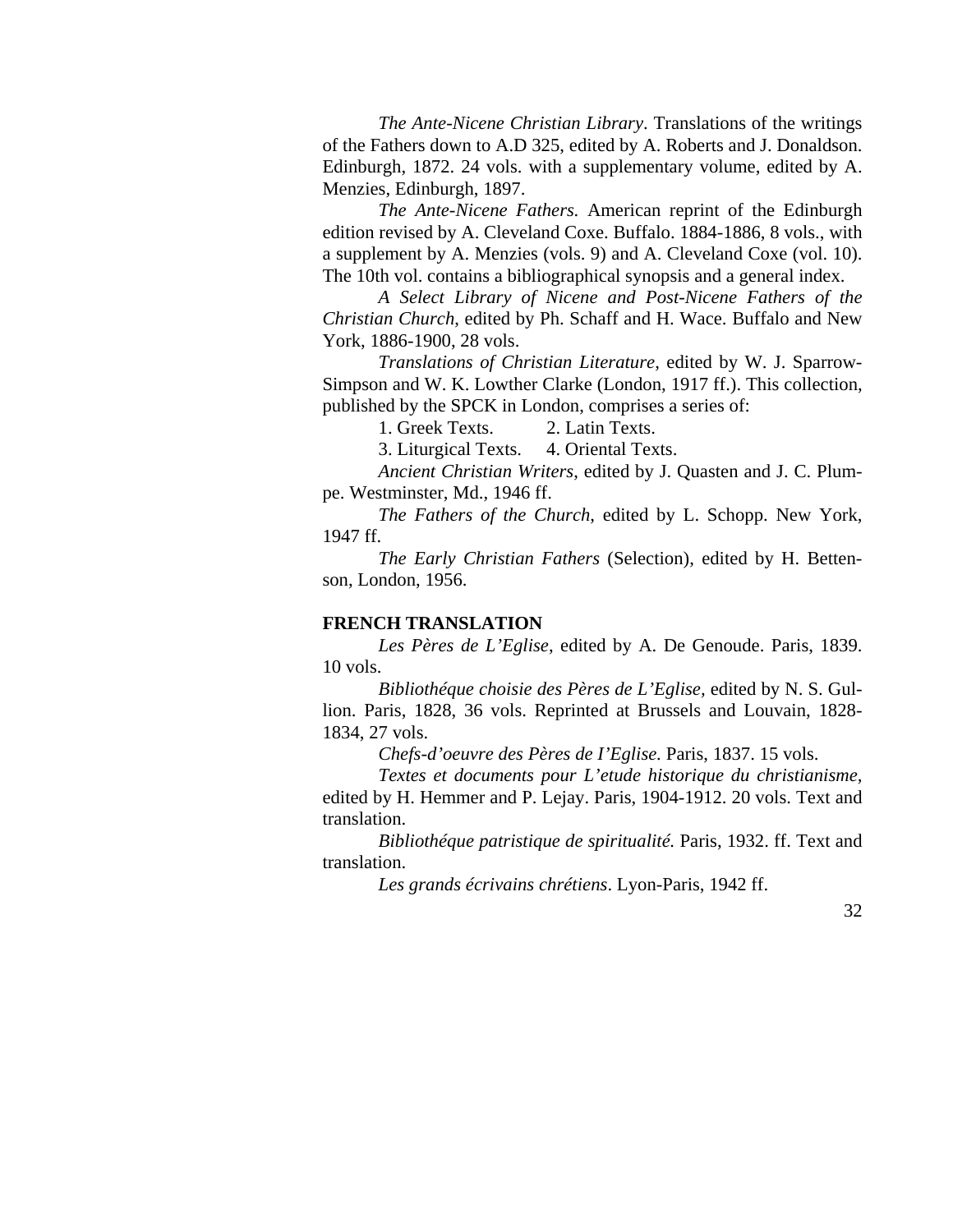#### **TRANSLATIONS IN OTHER LANGUAGES**

 Writings and sayings of the Fathers had been translated to German, Italian, Spanish, Dutch, Polish and Norwegian. Also, Publishing Egyptian Houses of Lebanon started a new Arabic translation. However, Egyptian translations are mostly for the spiritual fulfillment of the readers rather than academic research. Therefore, often translations are summarized and started into chapters and headings relating to the topic , with an introductory editorial, highlighting the spiritual thoughts of the Fathers, similar to the "Early Fathers" series published in St. George church, Sporting, Alexandria. It is hoped that in the near future, an accurate academic translation, will be published. The Center of Patristic Studies in Cairo is currently producing good results.

#### **PATRISTIC CONFERENCES**

 International conferences, for the study of patristic writings is held once every four years at Oxford, England, for researchers of all denominations, ecumenically to exchange views, experiences and studies

#### **COPTIC MANUSCRIPTS**

 Since the 17th century, there were studies of the Coptic manuscripts by the European researchers who discovered the authority and value of the Coptic tradition and the treasures of the Coptic manuscripts. This encouraged western missionaries to visit Egypt to copy or obtain old manuscripts from monasteries and churches. Thus, we (the Copts) lost our treasures to the museums and libraries of Europe. Deacon Youssef Habib made the comparison of how our libraries in the churches and monasteries were full previously, compared to what they are now.

 1. Aguidious Lukensious Liebrisc, after his visit to Egypt in 1623 AD, stated that "he found many rare and precious books in many of the monasteries, one of the monasteries particularly had over 8000 books and manuscripts dating back to the era of St. Anthony (he meant the monastery of St. Mary known as the Syrian Monastery at the Seciet desert).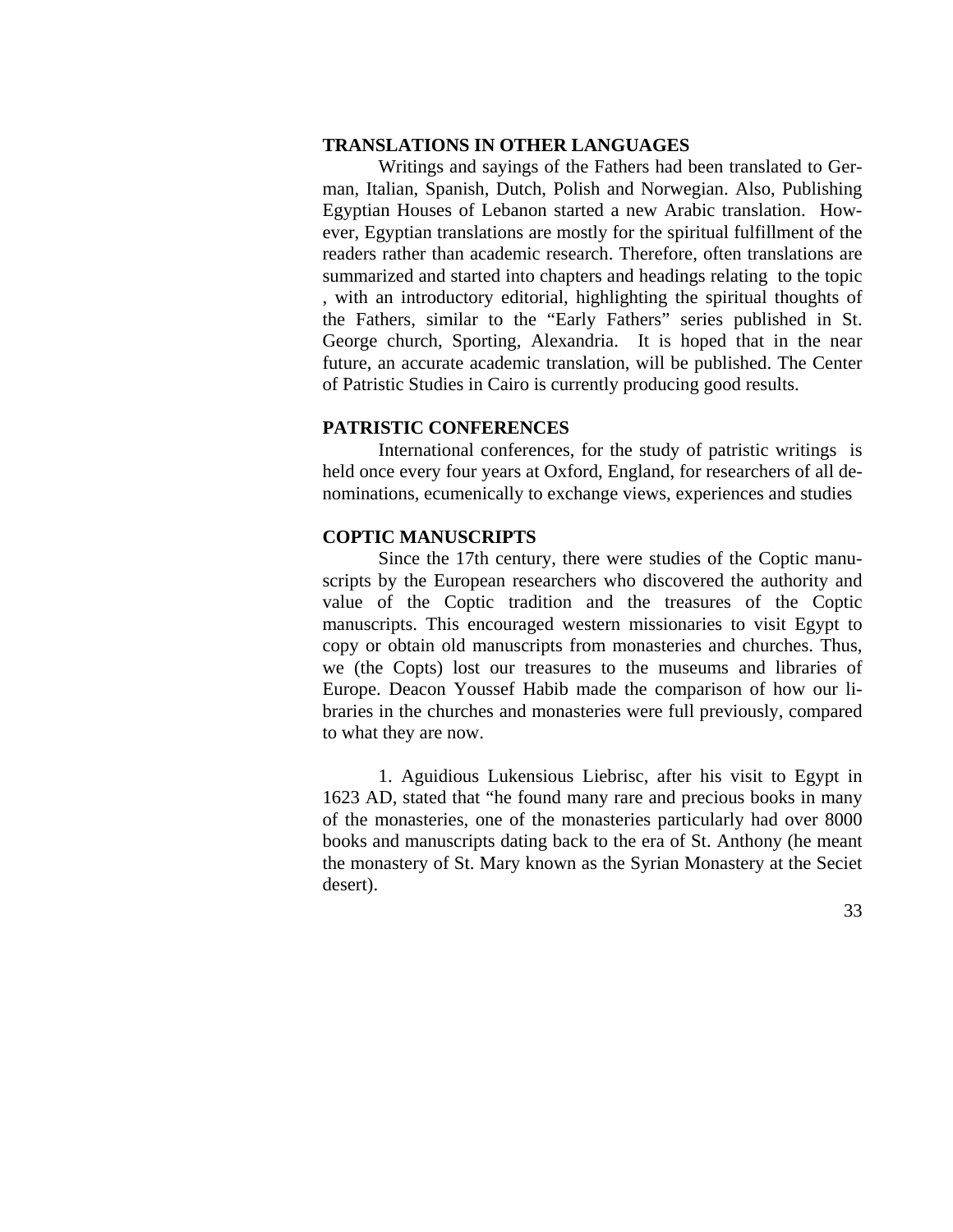2. Such description as above encouraged many to raid many of the monasteries to obtain manuscripts. The following year, to the above incident, Agathane de Vendome came and obtained a manuscript of the Psalms in six languages.

 3. Robert Huntington, visited the monasteries between 1682- 1683 and took some rare manuscripts, Bibles and books from the monastery of St. Makarius.

 4. In the 8th century (1706) the Vatican sent Elias Assemani, a librarian, who returned with a collection of rare Syriac manuscript. In 1715 A.D he was followed by a cousin, Joseph Simon Assemani, who did the same from the monastery of St. Makarius. He carried a huge amount of manuscripts, containing 11 volumes of original manuscripts and other works. He stated that he had obtained a collection of very valuable and important Coptic manuscripts of so much importance and value from the monks of St. Makarius Monastery... and he did not leave behind anything of value, which anyone would benefit from. However, Evelyn White who came after him stated that he who picked up anything from the library had gained a great treasure.

 5. Andèossy (1799), took some manuscripts belonging to the 12th century.

 6. The trend continued during the 19th century throughout all monasteries to obtain rare manuscripts. Some of these are:

- B. Drovetti (1818 )- copy of the Psalms and others.

- Robert Kurzon 1837, boasted that he obtained very rare books.

 - Henry Tattam and his step daughter Platt 1839 - books now held by the library of Rylands - Manchester.

 - Constantine Tishendorf, 1844 - books held by the libraries of Liebsig and Cambridge.

 - The monks of St. Makarius Monastery refused to grant permission to Mr. Halamfel Cester to visit the library of the Monastery because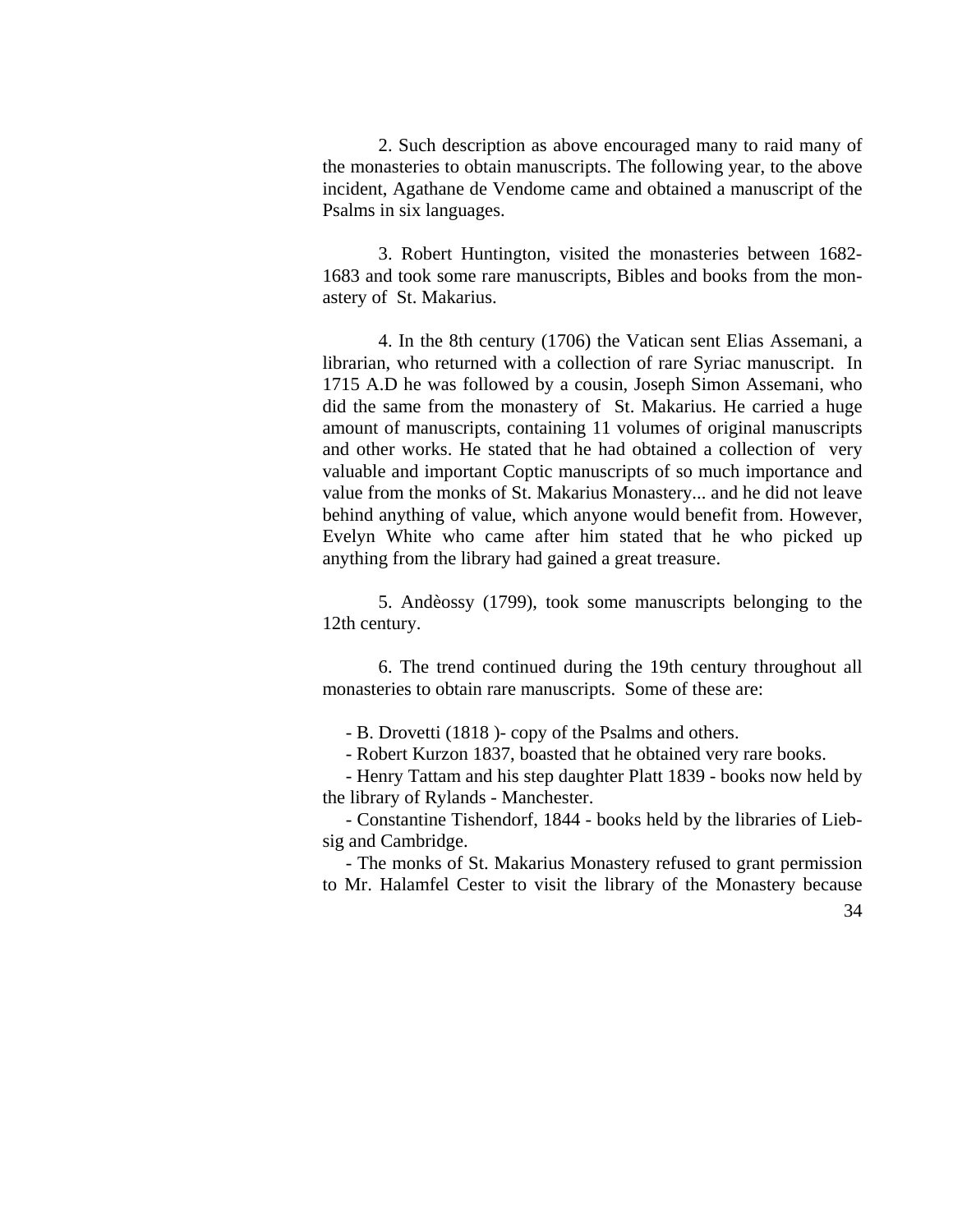prior to this visit a French man, named "Fortune Ame," after visiting the library came later at night and took a number of rare manuscripts and smuggled them out to his companions.

 - The monastery of St. Anthony and St. Paul was destroyed in the 5th century.

 - The British museum obtained part of the books and manuscripts from the White Monastery, near the town of Sohag, in Southern Egypt, while the National library of Paris took the remainder of the books.

 8. An American, of good fortune, named "B. Morgan" purchased 56 manuscripts in 1910 from the Hanoly Monastery near Fayoum, South of Cairo.

 Thus, Egypt was left with only a few of the Coptic manuscripts which were kept by some of the monasteries and churches and the majority were taken to the Coptic Museum and the papal house.

 During the 19th century and early 20th century some of the manuscripts had been translated and published, such as works by Budge, Ameliniu, Zoega and Crum.

4. Warrell: A Short Account of the Copts, 1955.

 $\overline{\phantom{a}}$ 

5. Yassa Abdel Messieh: The Coptic dialects and their effects - Page from the History of the Copts, p. 36 (in Arabic).

6. Patrick J. Hamell: Handbook of Patrology, 1968, p. 13ff; Fr. T. Y. Malaty: The Apostolic Fathers, p.32ff; J. Quasten: Patrology, vol. 1, p. 13 ff.

<sup>1.</sup> Fr. T. Y. Malaty: The Apostolic Fathers, 1991, p. 30ff.; Quasten: Patrology, vol. 1, p. 20-21.

<sup>2.</sup> Quasten, p. 20-21; Yassa Abdel Messieh: The Coptic dialects and their effects - Page from the History of the Copts, p. 36 (in Arabic).

<sup>3.</sup> They used Greek for writing and the Coptic or Demotic for sermons, because the commons in villages were ignorant of the Greek language. St. Anthony the Great himself ignores it, and he used to speak with his visitors in Coptic.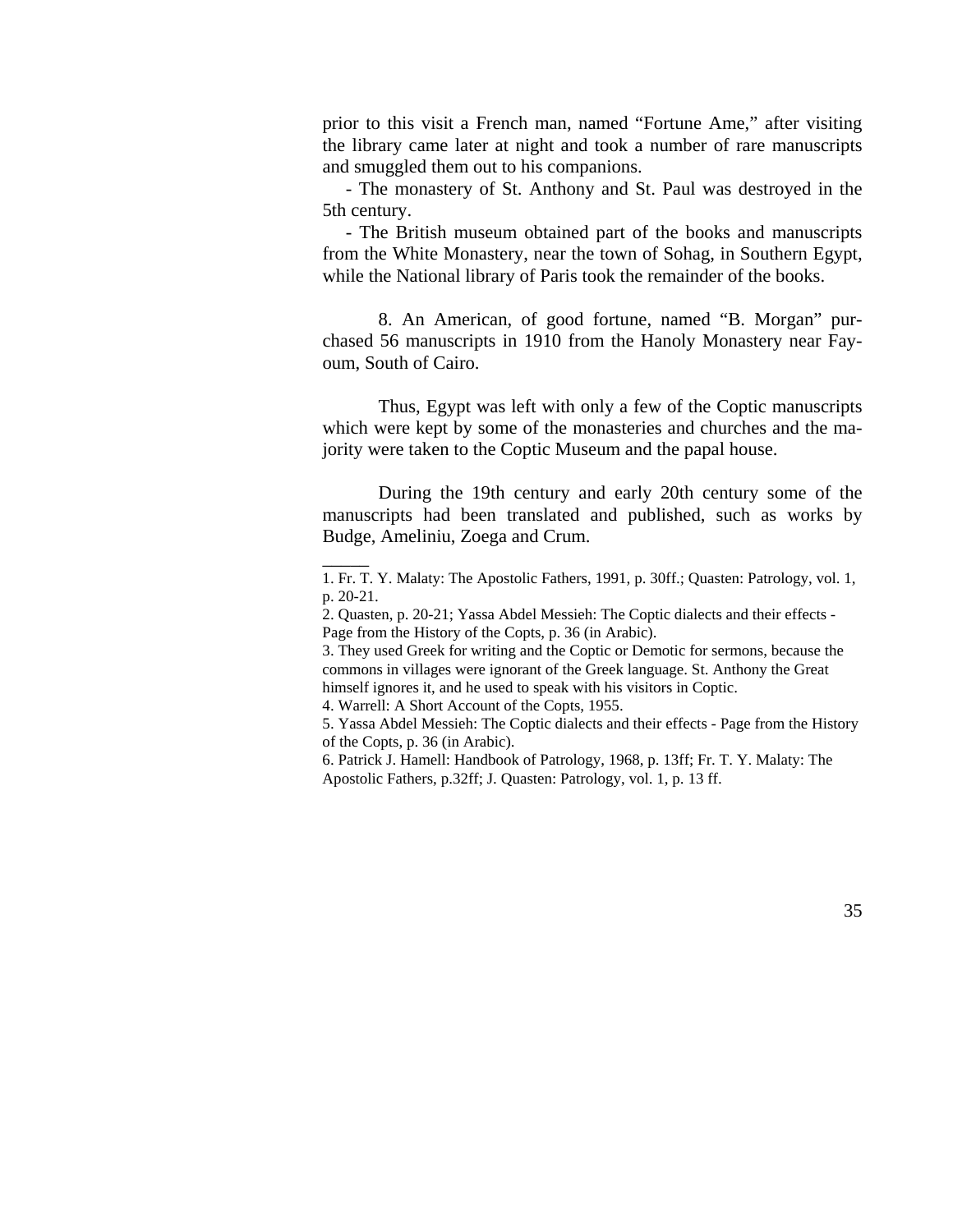## **THE CLASSIFICATION OF THE PATRISTIC WRITINGS**

We can classify the patristic writings on many bases:

#### **1. TIME**

 The Patristic writings, especially of the first five centuries may be classified on "Time" bases. Some scholars see that the first ecumenical council separated the Fathers into two kinds according to their literature;

a. The Ante-Nicene Fathers. Their literature are very simple.

b. The Nicene and Post-Nicene Fathers.

#### **2. LANGUAGES**

 a. The Greek (Eastern) Fathers: the majority of the eastern Fathers wrote in Greek beside their national languages, such as the Coptic, Syriac and Armenian.

b. The Latin (Western) Fathers.

### **3. PLACE**

 a. The Egyptian Fathers, especially those of the School of Alexandria, and the Desert Fathers.

b. The Antiochenes.

c. The Capadocian Fathers.

d. The Latin Fathers.

### **4. THE MATERIAL**

a. Apologetic writings.

b. Biblico-exegetical writings.

- c. Homilies and sermons.
- d. Letters.
- e. Liturgical works.
- f. Christian poetry and songs.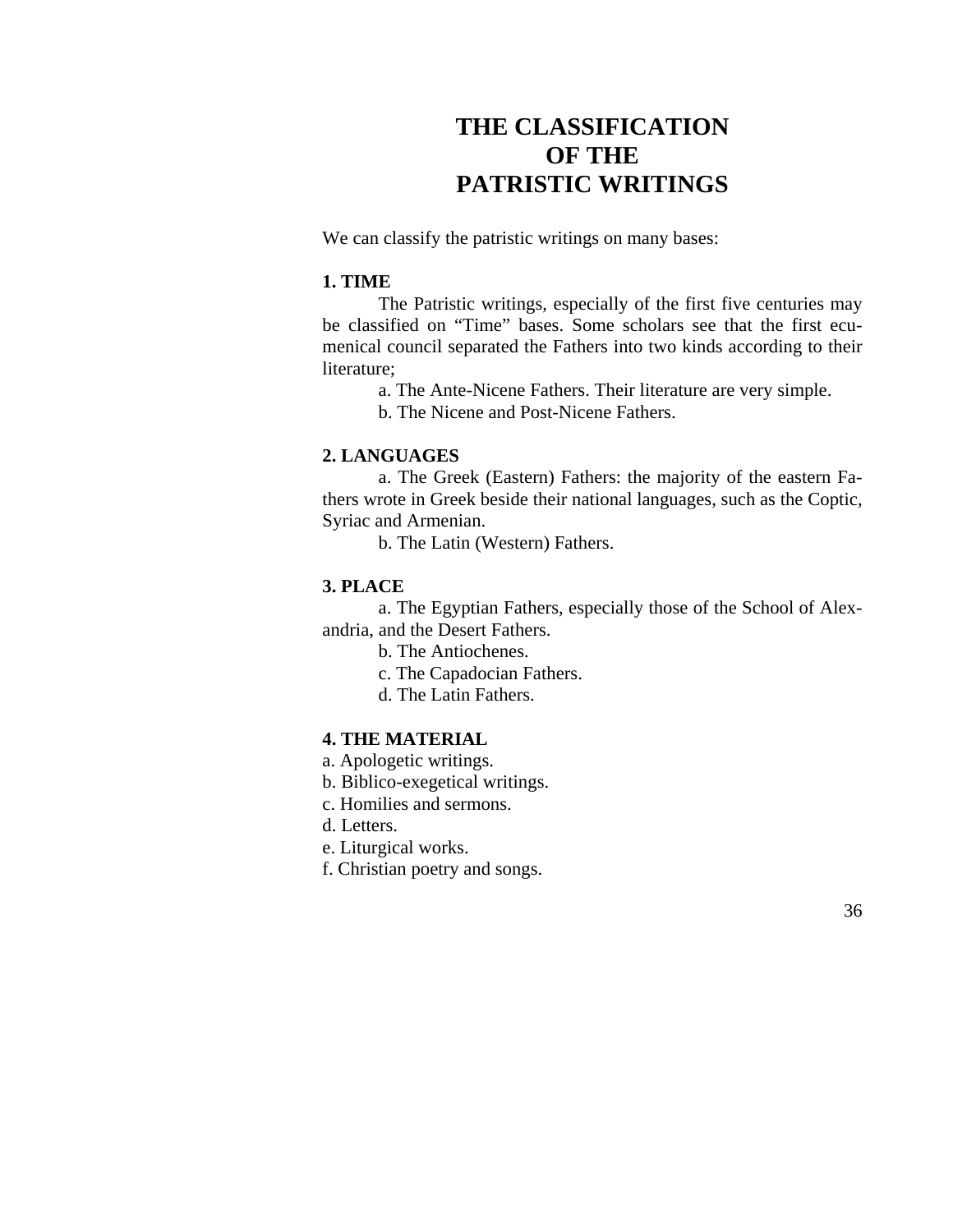- g. Dialogues.
- h. Ascetic writings.
- i. Church canons.
- j. Church history.

 Many scholars had set a classification which is a mixture of some of the above-mentioned ones.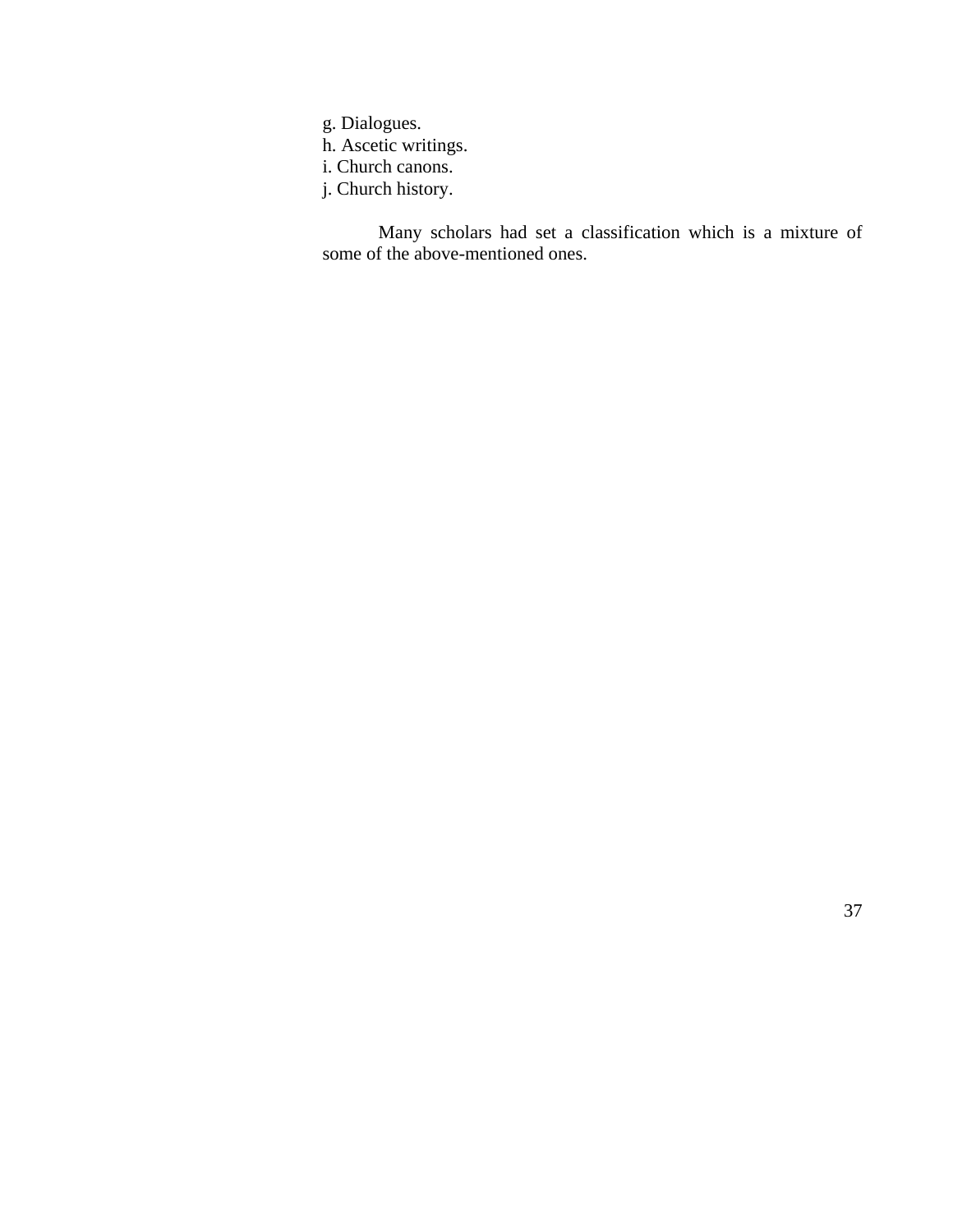## **THE OUTLINE OF THE PATRISTIC LITERATURE**

 We can present the patristic literature in five stages, using Quasten's system to some extent:

#### **1. THE BEGINNINGS OF THE CHRISTIAN PATRISTIC LIT-ERATURE**

 \* The beginnings of Canonical Legislation, and Liturgical formulas.

 \* The writings of the Apostolic Fathers, who were disciples of the Apostles.

 \* The Apocryphal Literature of the New Testament, which were separated from the canonical books.

\* The beginning of Christian Poetry and early hymns.

\* The first Acts of the Martyrs.

\* The works of the Apologists.

\* The beginnings of Heretical Literature.

\* The beginnings of Anti-Heretical Literature.

#### **2. THE ANTE-NICENE LITERATURE AFTER ST. IRENAEUS**

\* The writings of the Early Fathers of the School of Alexandria.

\* The Fathers of Asia Minor, Syria and Palestine.

 \* The beginning of the Western Christian literature by Minucius Felix, Hippolytus of Rome, Novitian etc..

 \* The African Christian Fathers, such as Tertullian, St. Cyprian, Arnobius of Sicca and Lactantius.

 \* Other writings of the West, such as Victorinus of Pettau, Reticius of Autun etc...

#### **3. THE GOLDEN AGE AND THE EASTERN FATHERS**

The period between the Nicene Council (325 A.D) and the Chalcedonian Council (425 A.D):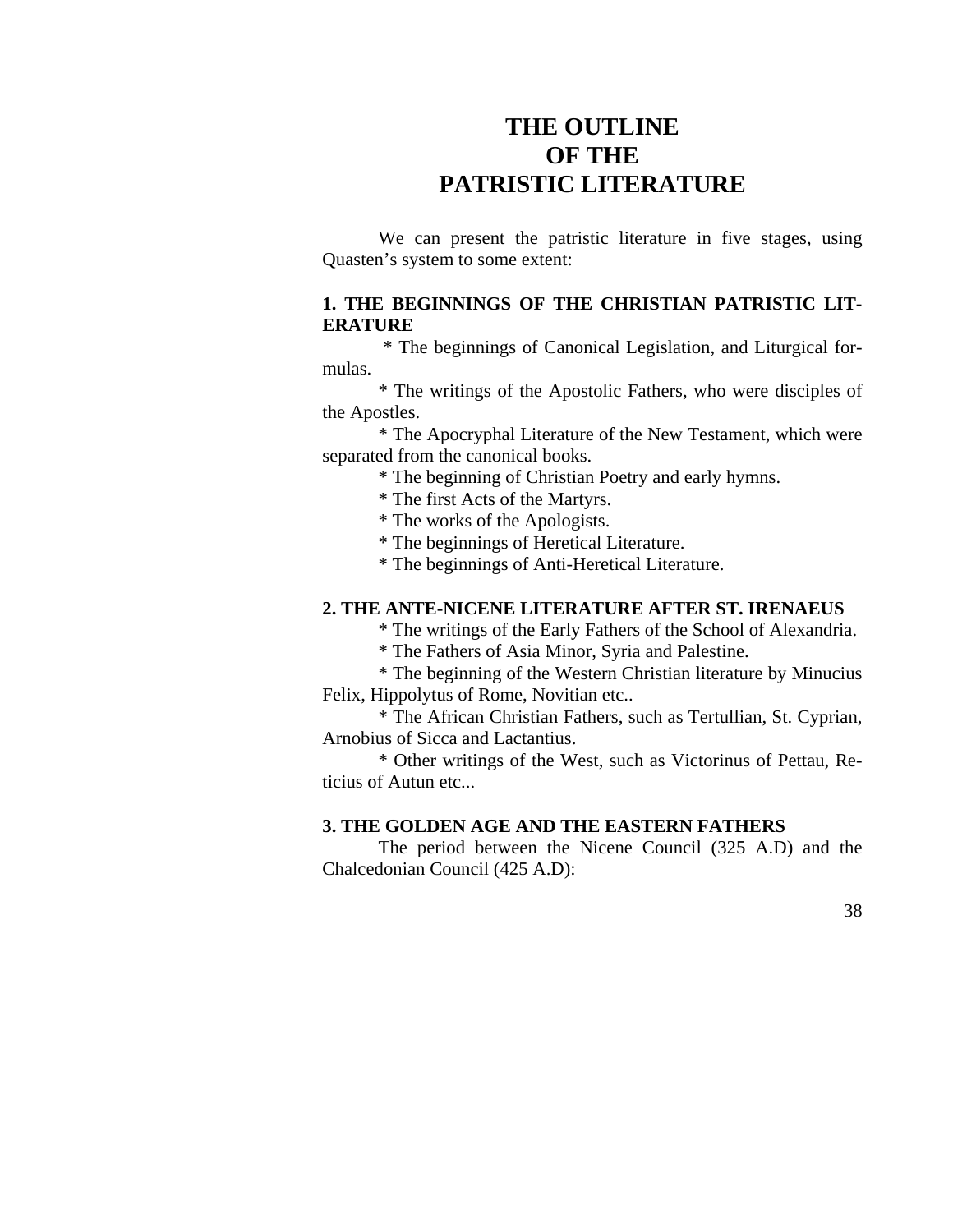\* The Egyptian Fathers, such as SS. Alexander who faced Arius, Athanasius the Apostolic, Serapion of Thmuis, Didymus the Blind, Theophilus, Synesius of Cyrene, Nonnus of Panopolis, Cyril the Great...

 \* The Founder of the monastic movement in Egypt, and the writings of those who visited Egypt to practise and / or to record the monastic life.

 \* The writings of Asia Minor: Eusebius of Nicomedia, Theognis of Nicaea, Asterius the Sophist, Marcellus of Ancyra, Basil of Ancyra .

 \* The Cappadocian Fathers: Basil the Great, Gregory of Nazianzus, Gregory of Nyssa, Amphilochius of Iconium and Asterius of Amasea etc.

 \* The writers of Antioch and Syria: Eustathius of Antioch, Aetius of Antioch, Eunomius of Cyzicus, Eusebius of Caesarea, Acacius of Caesarea, Gelasius of Caesarea, Euzoius of Caesarea, Eusebius of Emesa, Nemesius of Emesa etc.

 \* Christianity And Manichaeism: Hegemonius, Titus of Bostra, Cyril of Jerusalem, Apollinaris of Laodicea, Epiphanius of Salamis, Diodore of Tarsus, Theodore of Mopsuestia, Polychronius of Apamea, John Chrysostom, Acacius of Beroea, Antiochus of Ptolemais, Severian of Gabala, Macarius Magnes, Hesychius of Jerusalem, Nilus of Ancyra, Mark the Hermit, Diadochus of Photice, Nestorius, Eutherius of Tyana, Proclus of Constantinople, Gennadius of Constantinople, Basil of Seleucia etc.

 \* Church Historians of Constantinople: Philip Sidetes, Philostorgius, Socrates, Sozomen, Theodoret of Cyrus.

#### **4. THE WESTERN FATHERS IN THE FOURTH AND FIFTH CENTURIES**

\* St. Hilary of Pitiers,

 \* Anti-Arian Writers: Hosuis, Eusebius of Vercelli, Lucifer, Maruis Victorinusetc.

\* St. Ambrose Of Milan.

\* St. Jerome, Rufinus of Aquileia

 \* Christian Poetry: Commodian, Iuvenus, Centones, Damasus, Ausonius, Prudentius, Paulinus of Nola, Claudianus etc.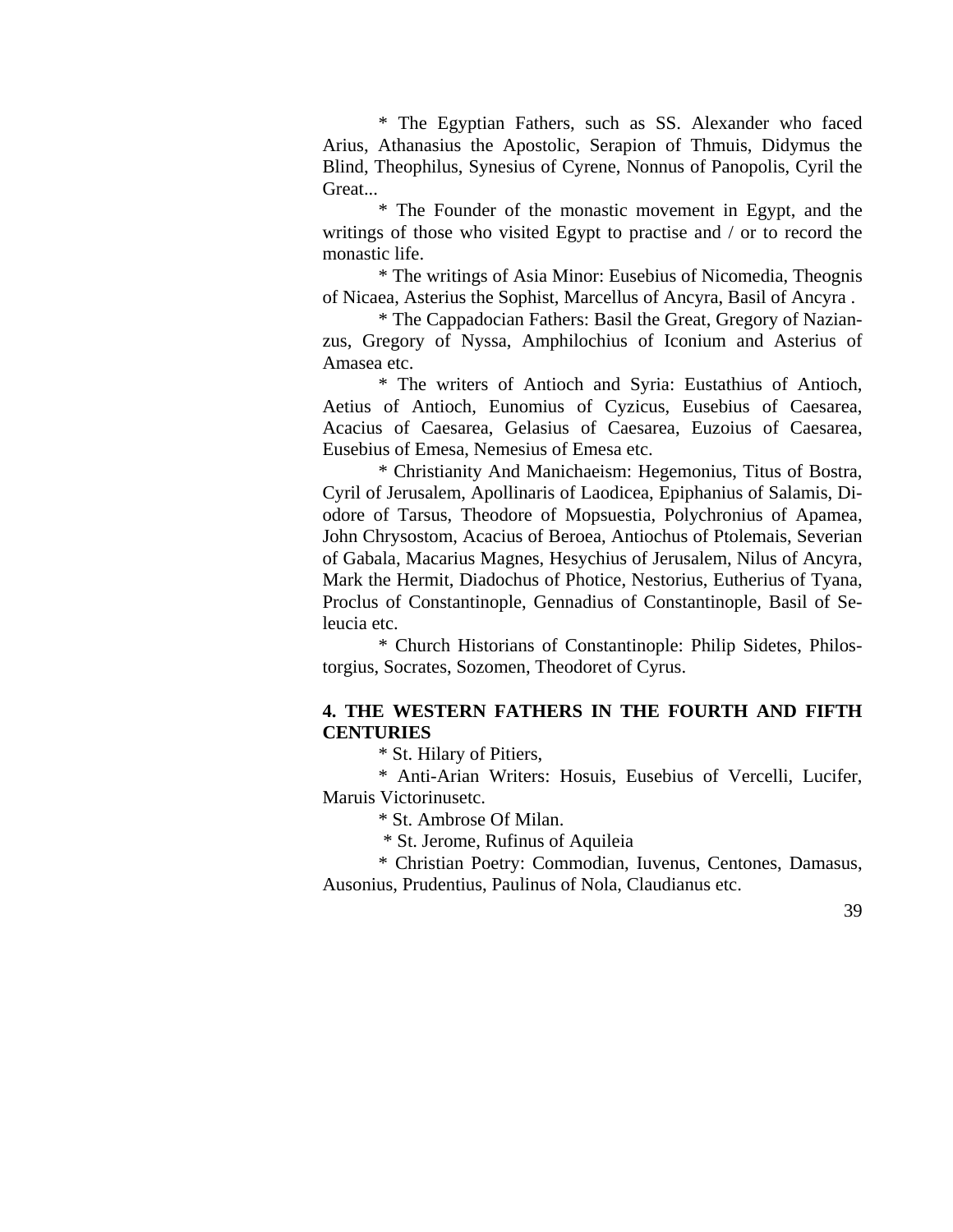\* St. Augustine and the Pelagian controversy.

 \* The writers of Gaul: Eucherius of Lyons, Eutropius, Evagrius, Hilary of Arles, Honoratus of Arles, John Cassian, Sulpicius Severus, Etheria etc.

 \* Italian writers: Fortunatius of Aquileia, Maximus of Turin, Peter Chrysologus, Siricus, Anastasius, Innocent I, Zosimus, Boniface I, Celestine I, Sixtus III, Leo.

*[See Angelio Di Berardino, J. Quasten: Patrology, vol. IV.]* 

#### **5. THE WRITINGS AFTER THE COUNCIL OF CHALCEDON**

 \* The Great Miaphesite Fathers: SS. Severus of Antioch, Timothy of Alexandria and Philoxenos of Mobagh.

\* The Egyptian Fathers in the middle age.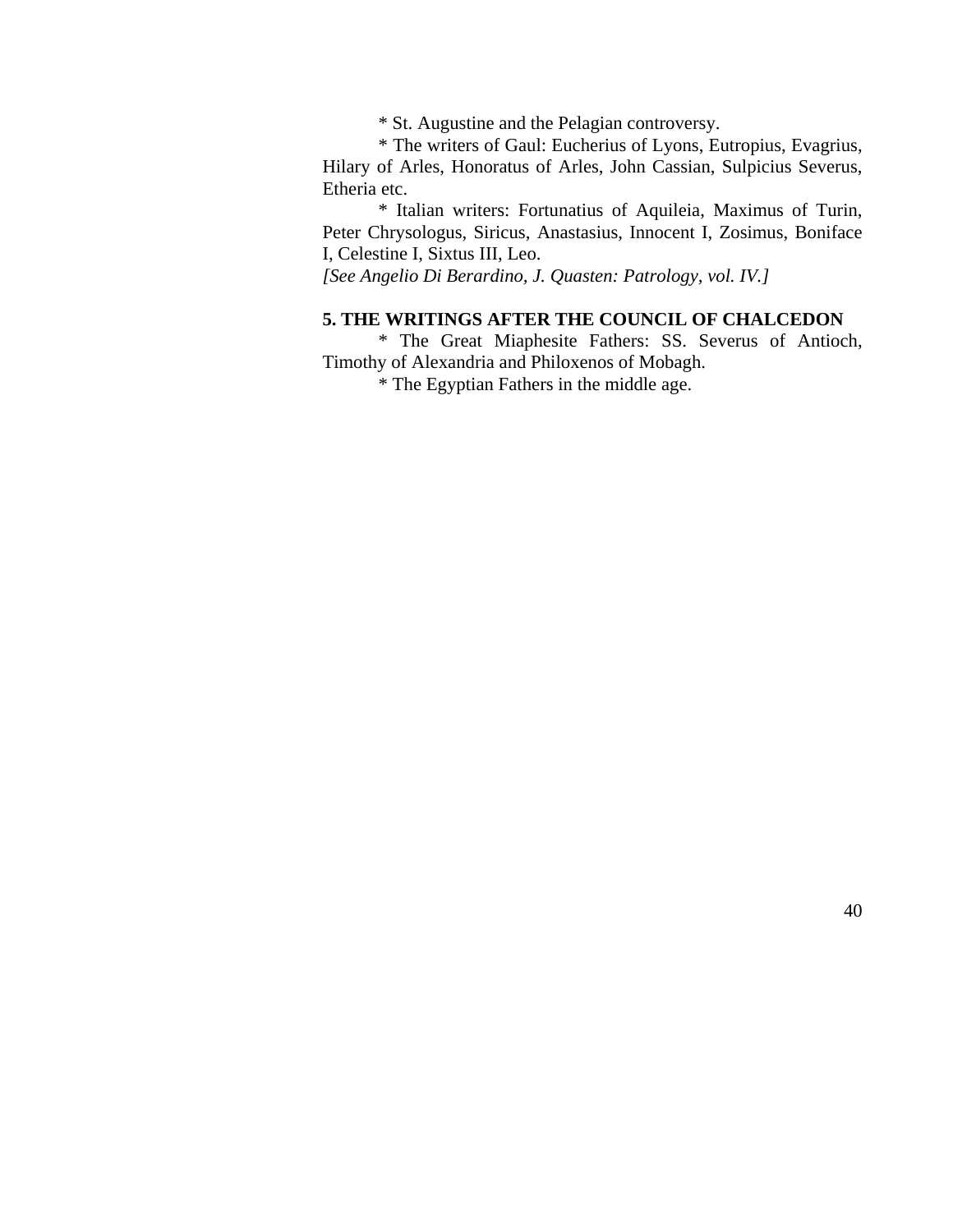## *THE BEGINNINGS*

## *OF THE*

# *CHRISTIAN PATRISTIC LITERATURE*

**\* The beginnings of Canonical Legislation, and Liturgical formulas.** 

- **\* The writings of the Apostolic Fathers.**
- **\* The Apocryphal Literature of the New Testament.**
- **\* The beginning of Christian Poetry and early hymns.**
- **\* The first Acts of the Martyrs.**
- **\* The works of the Apologists.**
- **\* The beginnings of Heretical Literature.**
- **\* The beginnings of Anti-Heretical Literature.**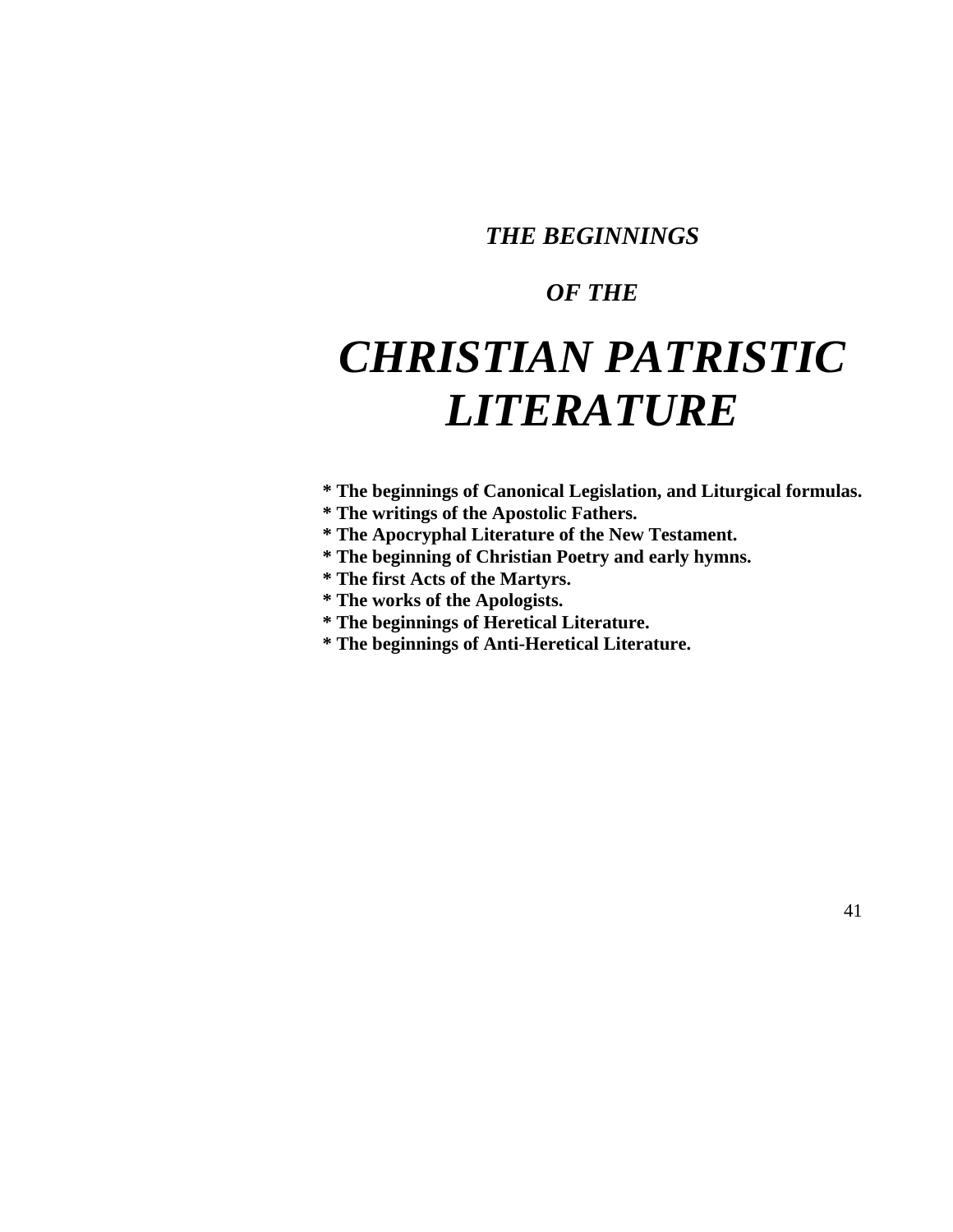#### *THE BEGINNINGS OF*

## *LITURGICAL FORMULAS AND CANONICAL LEGISLATION*

**슈** - 슈 - 슈

 The eternal Logos was incarnated and lived among us as a Son of Man, to create His Church as His holy body, who shares in His characteristics. As the Heavenly Head he grants Her the practice of the heavenly life, and attaining the participation in the divine nature. This new life is practised here on earth through our daily life. In other words, this eschatological attitude is revealed in the church worship, preaching, and conduct.

 The Church preached this heavenly life to the world through human languages. Her liturgies, order, and canons witness to this evangelical life. Therefore, we start our study by referring to the Apostles' Creed (*Symbolum Apostolorum*) and the Didache.

Two of the most striking features of the early Church are :

- < Her eschatological nature and life.
- < The development of her visible organization.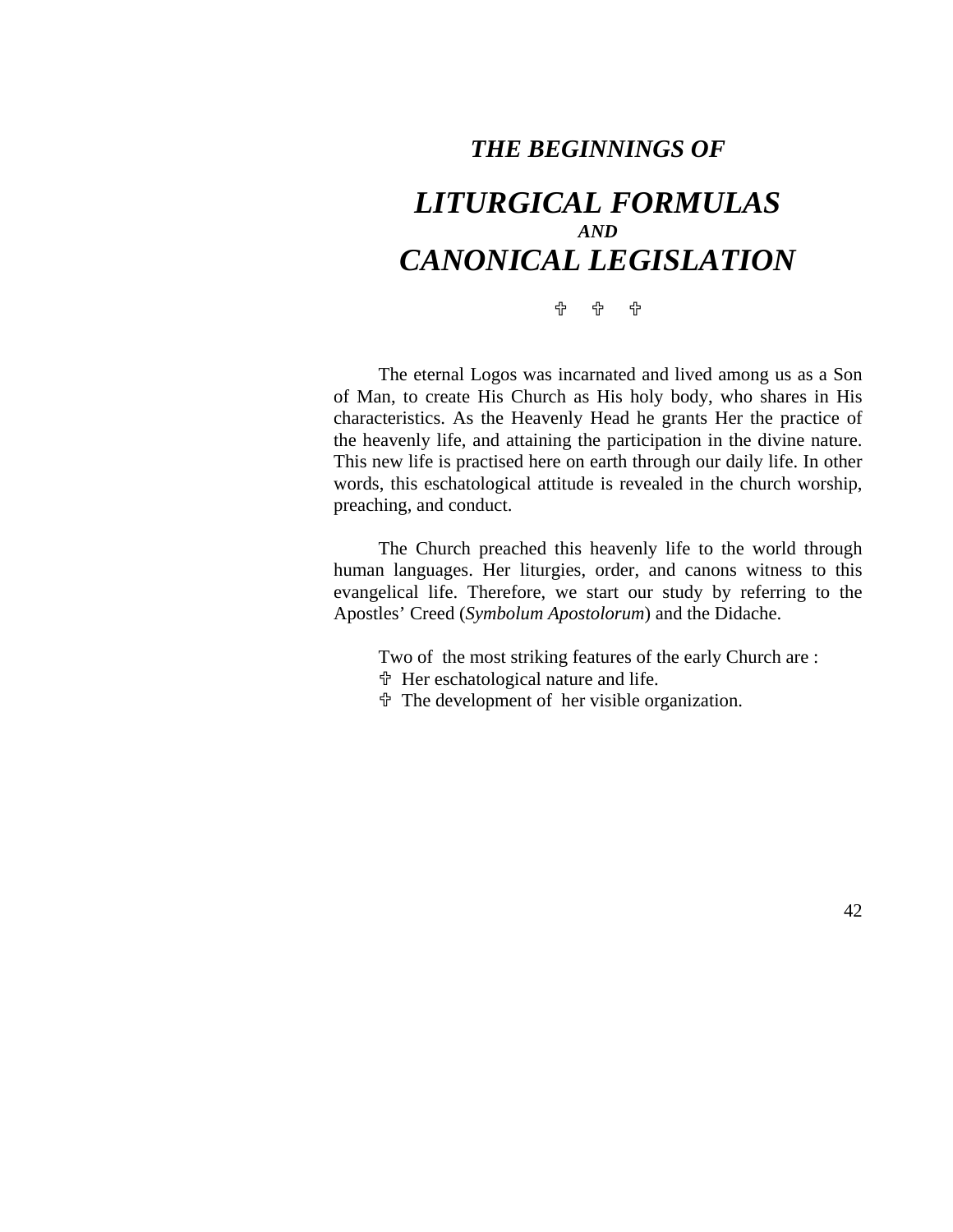**1** 

## **THE APOSTLES' CREED**<sup>1</sup>

#### **CREED IN THE NEW TESTAMENT**

The Christian faith is a life which the believer experiences personally together with his brothers, through the unity with the Father in the Son by the work of the Holy Spirit. This life cannot be defined by a certain creed, nor limited by a canon because it cannot be expressed by human language. Nevertheless, there was a necessity for those who accept faith to proclaim this faith in a brief and simple form before attaining the membership in the Body of Christ, i.e, before receiving baptism, this form is called a baptismal creed.

 St. Hilary of Poitiers states that we have to utter with what is unspeakable, and instead of the mere faith we have to deposit our religious doctrines in human expressions<sup>1.</sup>

 When our Lord asked His disciples about their faith St. Peter said. "You are the Christ, the Son of the living God" Matt. 16:16. Perhaps it was the starting point of setting a Church creed that ensured our faith in Christ.

 Again when our Lord granted His disciples the universal authority to preach, teach and baptize the believers, He said, "Go you therefore and teach all nations, baptizing them in the name of the Father, and of the Son and of the Holy Spirit" Matt. 28:19. Our Lord Himself revealed the Trinitarian formula as a baptismal creed.

 The Book of the Acts of the Apostles preserved the original form of the Creed (8: 37). The apostle Philip baptized the eunuch of Ethiopia after the latter had professed his faith thus: "I believe that Jesus Christ is the Son of God." This passage proves that the starting point of the Creed was the confession of faith in Jesus Christ as the Son of God. There was no need to require more from the candidates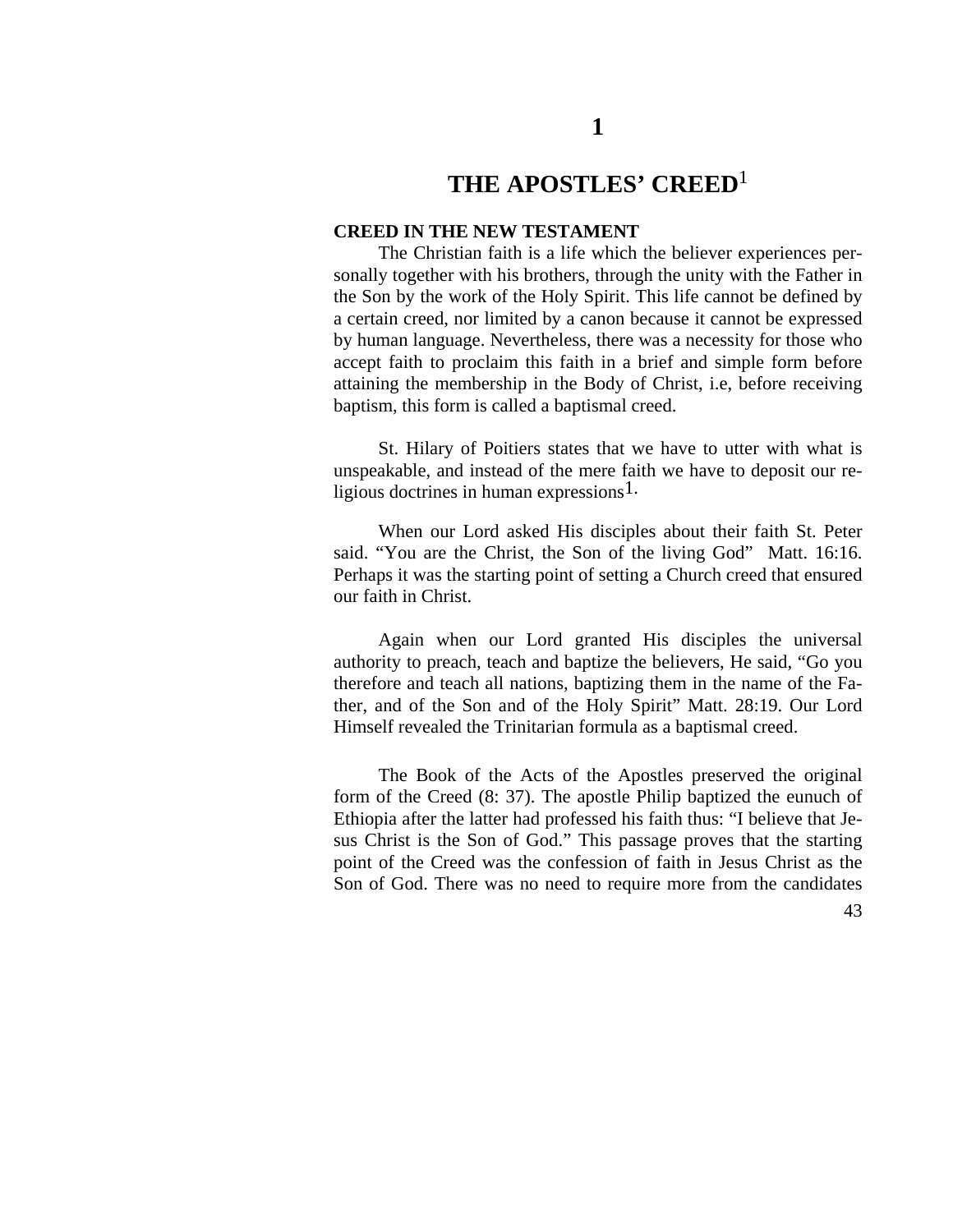for baptism. The confession of Jesus as the Messiah proved sufficient, especially for converts from Judaism.

 As time went by, more and more titles were added. Soon afterwards the word "Savior" was included in the formula, and thus the acrostic (ICHTHUS) appeared, a favorite Creed in the Hellenistic world, because (ICHTHUS) 'fish' contains the initials of the five Greek words for "Jesus Christ, Son of God, Savior."

 Tertullian and the inscription of Abercius testify to the popularity of this formula in the second half of the second century. Far earlier, however this formula was found, in ancient Christian literature, expressions of faith in Christ, at once were more formal in character and more extensive in scope. Already St. Paul's Epistle to the Romans (1,3) formulates the Gospel of God as the message of His son, flesh, who was predestined the Son of God in power, according to the spirit of sanctification by the resurrection of our Lord Jesus Christ from the dead. Similar formulas can be found in 1 Cor. 15, 3, and in 1 Petr. 3, 18-22. It is possible that these formulas had been in liturgical use.

 About the year 100 A.D, Ignatius of Antioch2 declared his faith in Jesus Christ in words that remind us very much of the second article in the Apostle's Creed: [*Jesus Christ, who was of the race of David, who was of Mary, who was truly born, both ate and drank, was truly persecuted under Pontius Pilate, was truly crucified and died, while being heavenly, earthly... . He was also truly raised from the dead, His Father raised Him up, as in similar fashion His Father will raise us up in Christ Jesus as we believe in Him, without whom we have no true life.*]

#### **THE HISTORY OF CREEDS**

 1. As we have said, from the earliest days of the Church the need of some kind of profession of faith before receiving baptism was felt. Simple and brief creeds containing a doctrinal summary of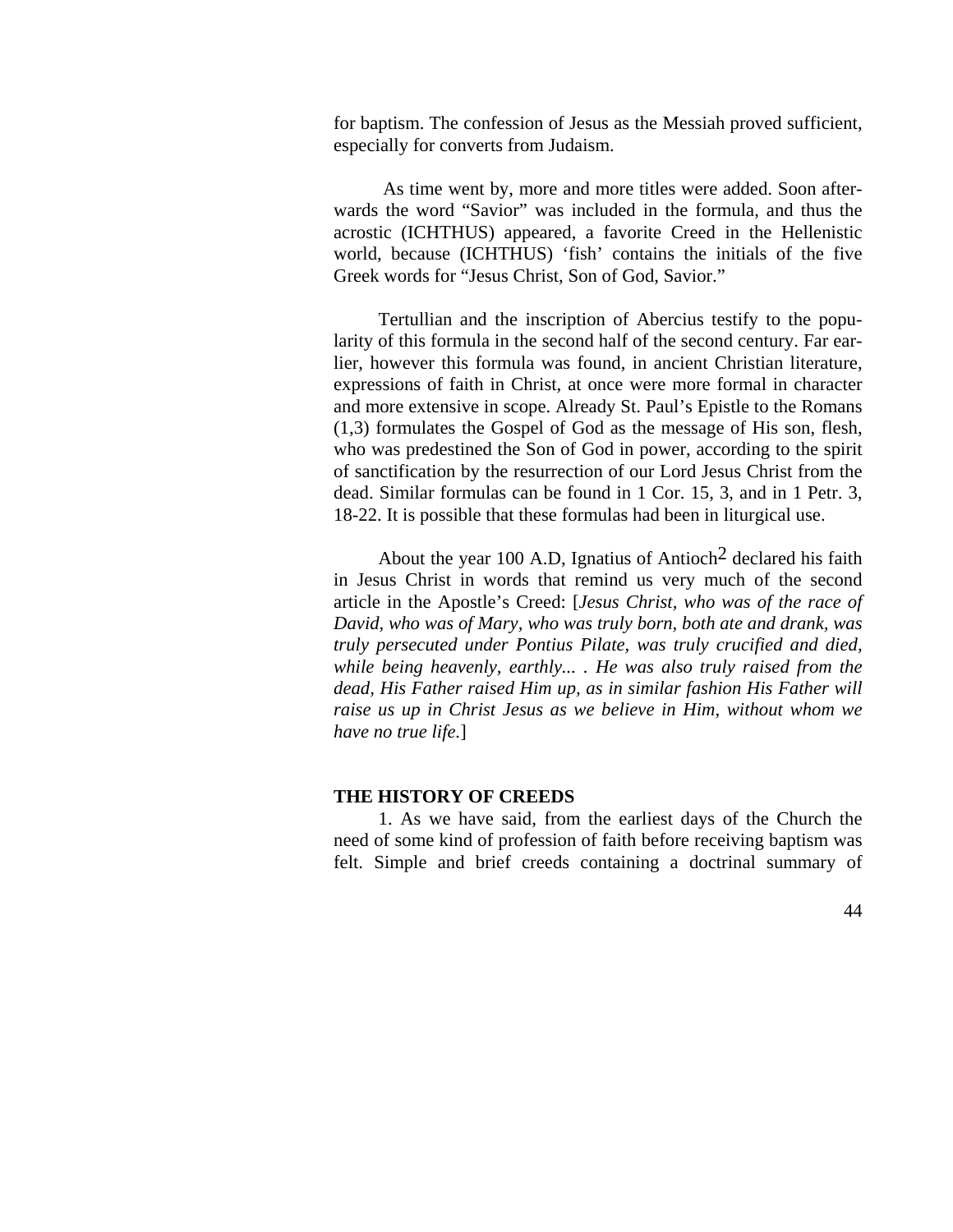Christianity, or a compound of the faith of the church were used by candidates for baptism.

 2. When the heresies appeared, especially "Gnosticism," they considered the bodies and all materials as evil and created by Satan, denying the reality of incarnation. They almost said that Christ had a heavenly body, different from our own body, and that He appeared as if He was a man, but He never suffered nor was crucified. Therefore the primitive formula was not sufficient. There was a need of emphasizing the reality of incarnation, suffering, crucifixion, resurrection and ascension of our Incarnate God.

 When heresies, concerning the Trinitarian faith spread, reciting a creed with emphasis on church faith became necessary, not only for baptism, but in every worship, private or communal. "Say the creed daily," St. Augustine advised his flock, "when you compose yourself to sleep, repeat your creed, render it to the Lord, be not irked to say it  $over^3$ ."

#### **PRIMITIVE CREEDS**

 Patrology presents many creed formulas mentioned in the writings of the Eastern and Western Fathers. Schaff presents a comparative table of the Ante-Nicene Rules of Faith, as related to the Apostles' Creed and Nicene Creed:

- *1. The Apostles' Creed (Rome), about 340 A.D.*
- *2. Irenaeus of Lyon, 180 A.D.*
- *3. Tertullian of Carthage, 200 A.D.*
- *4. Cyprian of Carthage, 250 A.D.*
- *5. Novatian of Rome' 250 A.D.*
- *6. Origen, Alexandria, 250 A.D.*
- *7. Gregory of Neo-Caesarea, 270 A.D.*
- *8. Lucian of Antioch, 300 A.D.*
- *9. Eusebius of Caesarea, 325 A.D.*
- *10. Marcellus of Ancyra, 340 A.D.*
- *11. Cyril of Jerusalem, 350 A.D.*
- *12. Epiphanius of Salamis, 374 A.D.*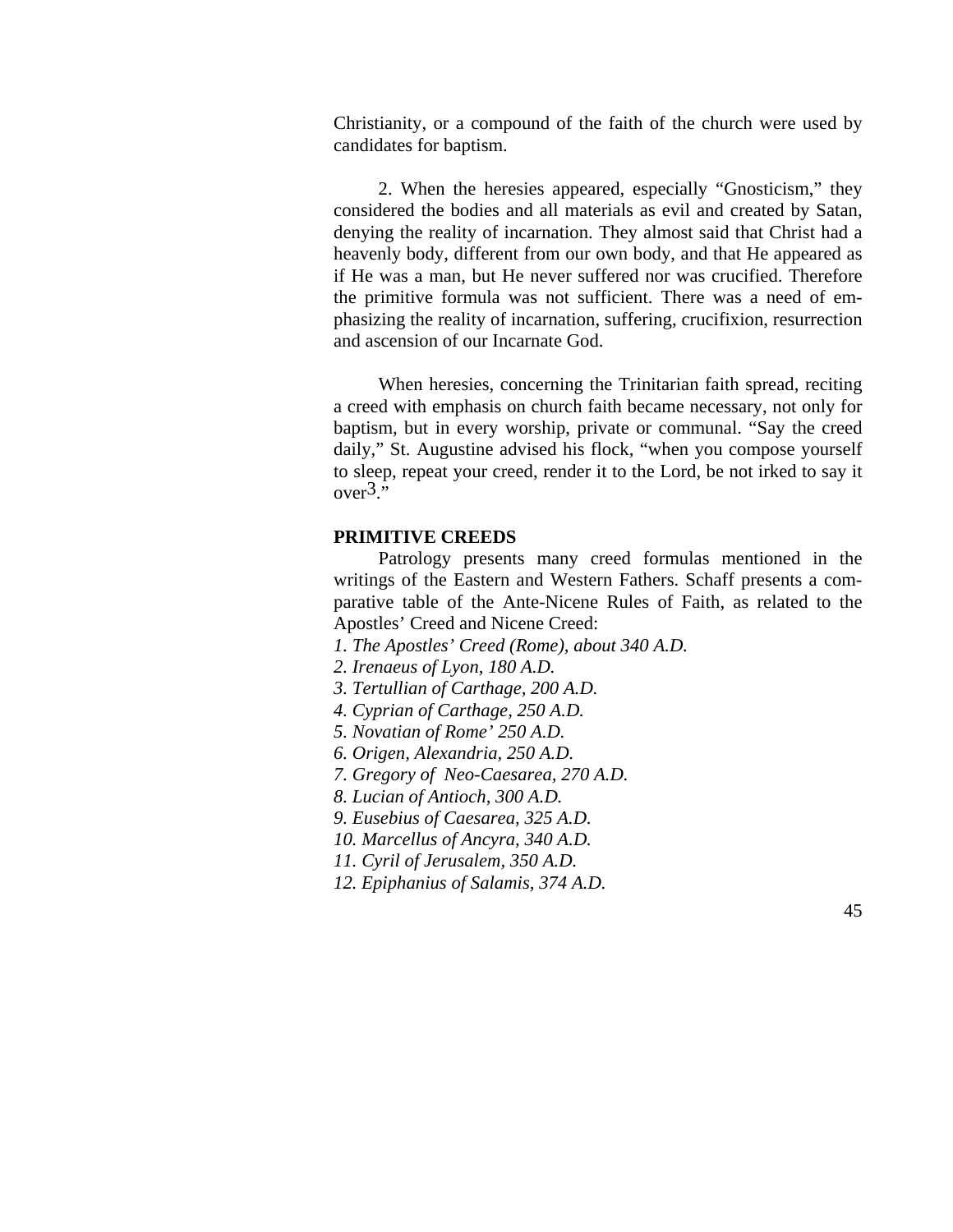*13. Rufinus of Aquileia, 390 A.D. 14. The Creed mentioned in the Apostolic Constitution.* 

#### **THE APOSTLES' CREED**

 This creed has a special importance for the Western church, considering it as the basic of her creeds. Schaff states that the Apostles' Creed (Symbolum Apostolicum) is the Creed of creeds, as the Lord's prayer is the Prayer of prayers4.

 It is a brief summary of the principal doctrines of Christianity; hence it may be called a compendium of the theology of the Church. Its present form, consisting of twelve articles, does not antedate the sixth century. From the beginning of the sixth century it was used with certain variation, as a profession of faith in Gal, Spain, and a little later in Ireland and Germany in the courses of instruction intended for catechumens.

 Rufinus of Aquileia, at the end of the fourth century, had composed a "Commentary on the Symbol of the Apostles." Creed<sup>5</sup> in which he explains its origin. According to him, there was a tradition which stated that the ancient text of the Creed goes back to the Apostles, not only in contents, but verbally.

 In the sixth century, we meet, for the first time with the assertion that each of the Apostles composed one of the twelve articles of the apostolic symbol. A pseudo-Augustinian sermon, of that century, thus explains its origin: 'Peter said: I believe in God the Father Almighty, Creator of heaven and earth... Andrew said: And in Jesus Christ his only Son, our Lord...6' , each of the Apostles contributed to one of the twelve articles. This sixth century explanation of the origin of the Apostles' Creed remained the prevailing belief throughout the Middle Ages.

 It created great surprise, therefore, when Marcus Evgenicus, the Greek Archbishop of Ephesus, declared at the Council of Ferrara (1438), that the Eastern Churches knew nothing either of the form of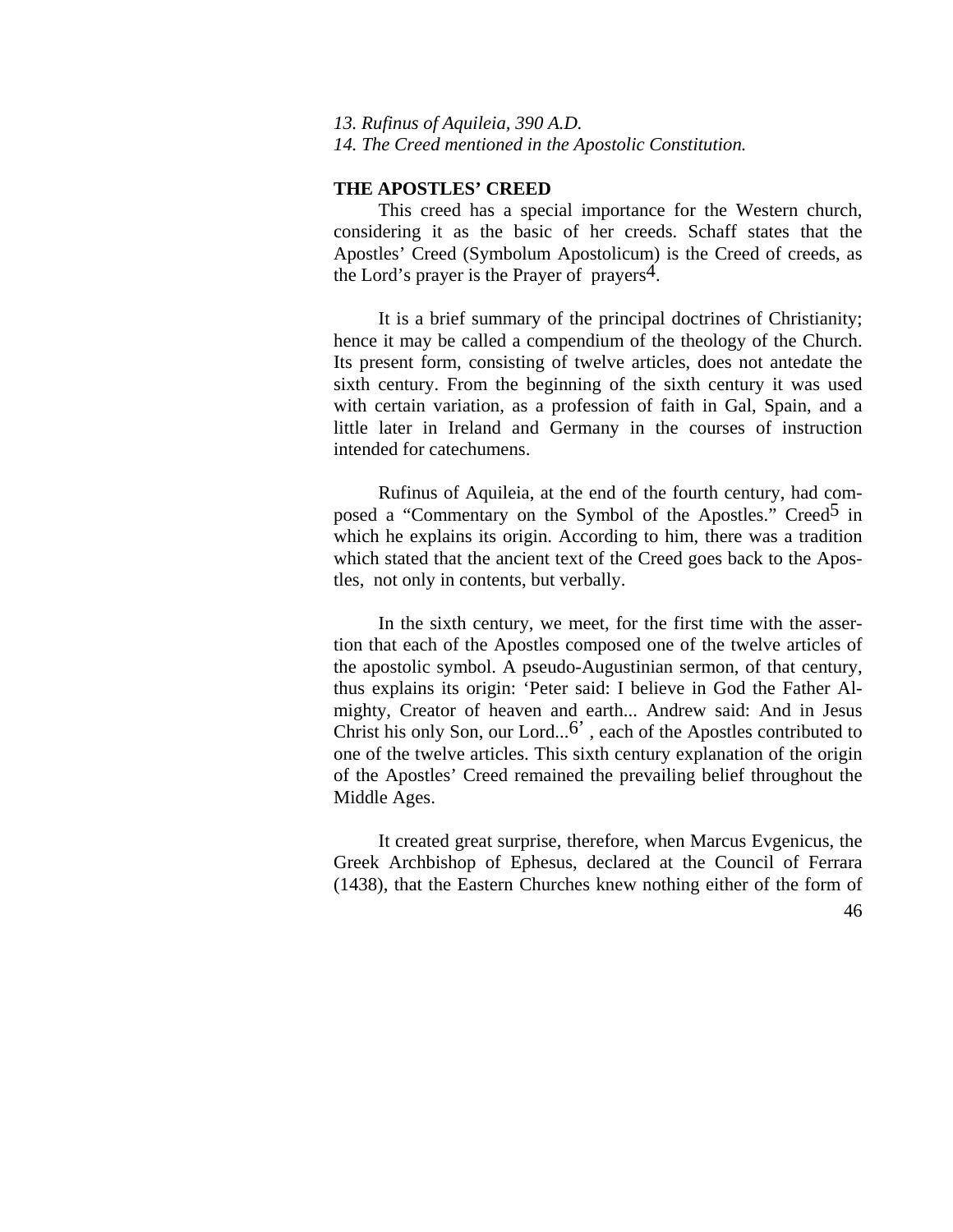Creed used in the Western Church, nor of its derivation from the Apostles. A few years later the Italian humanist, Lorenzo Valla, denied emphatically the apostolic authorship of the *Symbolum Apostolicum*.

 F. L. Cross States that this creed had been set after the apostolic age, but it was called an apostolic, because all its articles express the faith of the Apostles7.

 It is agreed that the contents of the old Creed are apostolic, but it is not possible to prove that the phraseology goes back to the Apostles, nor is it possible to prove that it does not<sup>8</sup>.

#### **ITS CONTENTS**

 A study of the earliest history of the Creed reveals two distinct forms: the christological and the Trinitarian formulas.

 K. S. Latourette states that this creed was used by the candidates of baptism, declaring that they deny the beliefs of Marcion.

 [The opening affirmation "I believe in God the Father Almighty" (in original Greek the word translated "almighty" means "all governing" or "all controlling," as one who governs all the universe), quite obviously this rules out Marcion's contention that the world is the creation of the **Demiurge** and not of the loving Father. The phrases which, "and in Jesus Christ His Son, who was born of Mary the Virgin, was crucified under Pontius Pilate, on the third day rose from the dead, ascended into Heaven, sitteth on the right hand of the Father, from which he cometh to judge the living and the dead," clearly do not permit the Marcionite teaching that Christ was a phantom, but asserts positively that He was the Son, not of the previously unknown God, but of God who is also the Creator, who was born of a woman, and so from his conception shared man's flesh that as sharing as an individual human being He had a specific place in history, having been crucified and buried under a Roman official whose name is known. This, of course, does not deny that He is also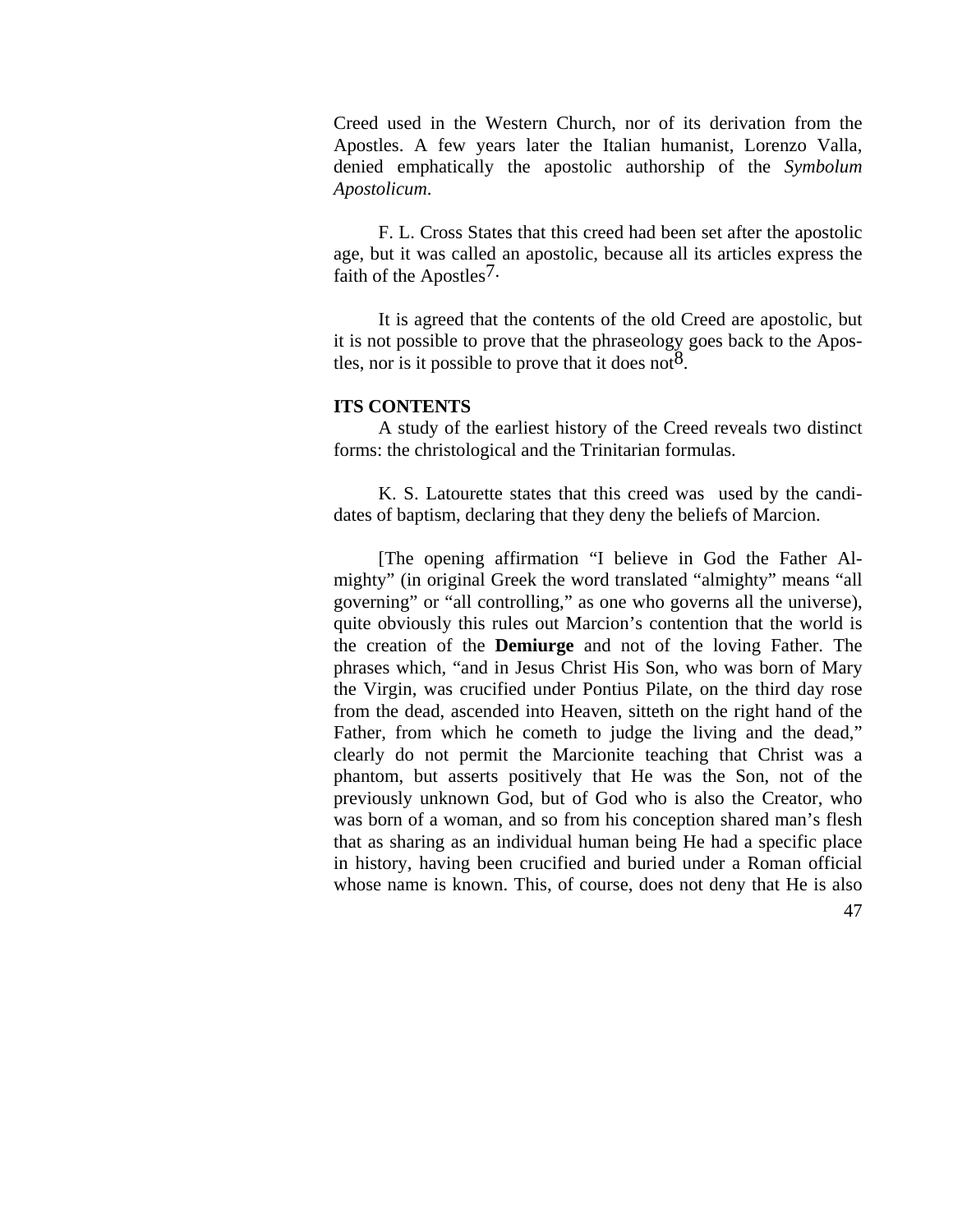the Son of God and so divine, but, as against Marcion, it asserts the fact that Jesus Christ was also fully human. The symbol likewise declares that the risen Christ is seated by the right hand of the Father, the God who is the Creator and ruler of the universe, so stressing the conviction that there is only one God, not two gods. By emphasizing the belief that Christ, the Son of the Father, is to be the Judge, the creed is repudiating, either deliberately or without that view explicitly in mind, the Marcionite contention that it is **Demiurge**, not the Father of The Son, who is the Judge. Of the concluding phrases {I believe} "In the Holy Spirit, and the resurrection of the flesh," the first was not in controversy and so was not amplified, but the second an addition to the primitive formula, seems to have been intended as a protest against the view which counted flesh as evil9.]

#### **THE TEXT**

1. I believe in God the Father Almighty, *Maker of heaven and earth*;

2. And in Jesus Christ, His Only Son, our Lord:

3. Who was *conceived* by the Holy Spirit, born of the Virgin Mary; *4. suffered* under Pontius Pilate, was crucified, *dead*, and buried;

5. *He descended into Hades*, the third day He rose from the dead; 6. He ascended into heaven, and sits on the right hand of God the Father *Almighty*;

*7.* from thence He shall come to judge the living and the dead.

8. And I believe in the Holy Spirit;

9. the holy *Catholic* Church; *the communion of saints*;

10. the forgiveness of sins;

11 the resurrection of the body;

12. *and the life everlasting***.** 

#### **NOTE**

 $\overline{\phantom{a}}$ 

 The term "symbol" comes from a word which in one of its usages meaning a watchword, or a password in a military camp. As applied to a creed, it was a sign or test of membership in the  $Church<sup>10</sup>$ .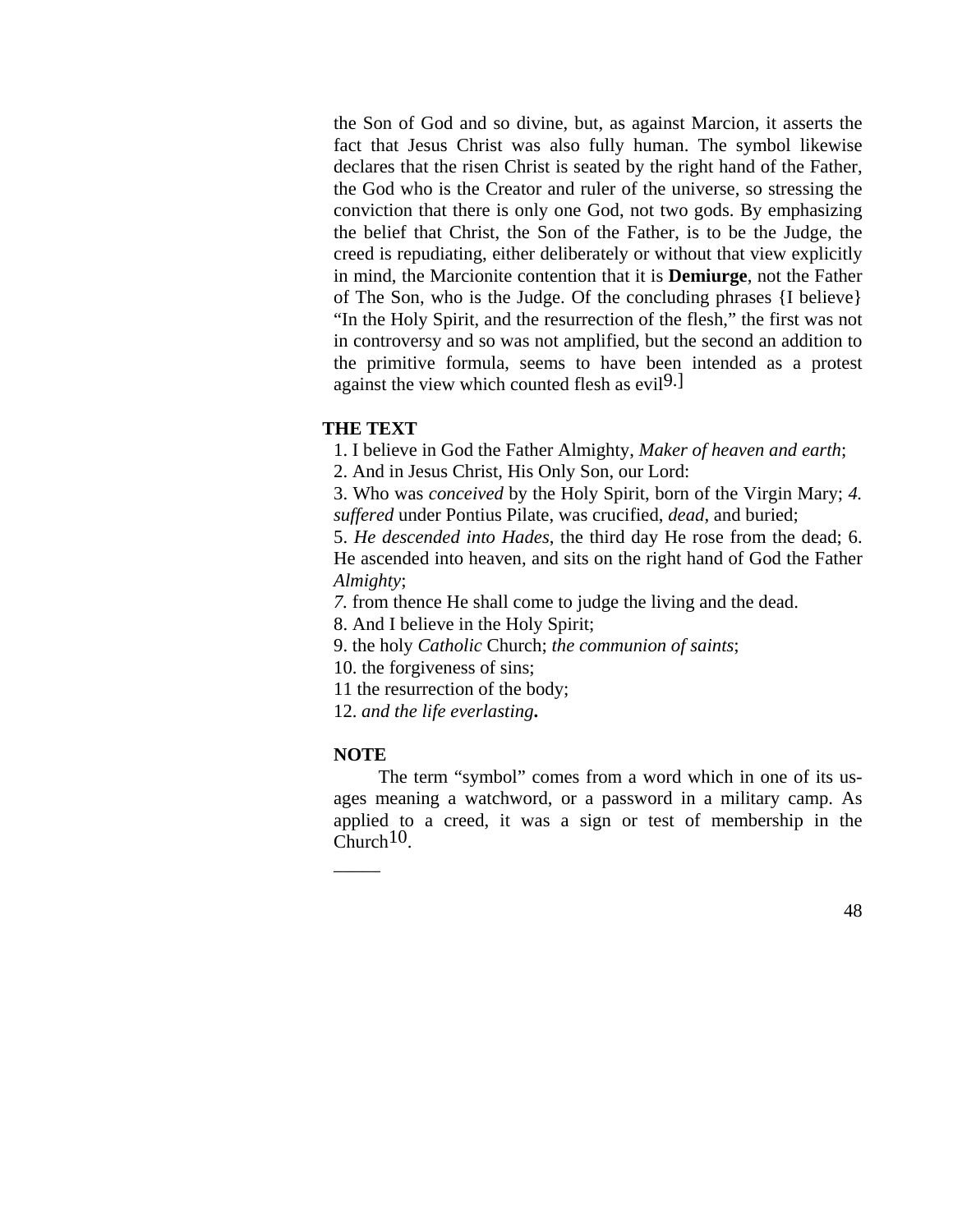1 .Anne Fremantle: A Treasury of Early Christianity, p. 275; Fr. T. Y. Malaty: The Apostles' Creed and the Didache, Alexandria, 1975, p. 6. (in Arabic).

- 2. Ad Trall. 9.
- 3. Sermon 5:11. PL 38:399f.
- 4. Schaff, vol. II, p. 533.
- 5. PL. 21:337.
- 6. PL 39: 2189-2190.
- 7. The Early Christian Fathers.
- 8. Hamell: A Handbook of Patrology, p. 22.
- 9. Kenneth Scott Latourette: A History of Christianity, vol. 1, 1975, p.135, 136.
- 10. Ibid 135.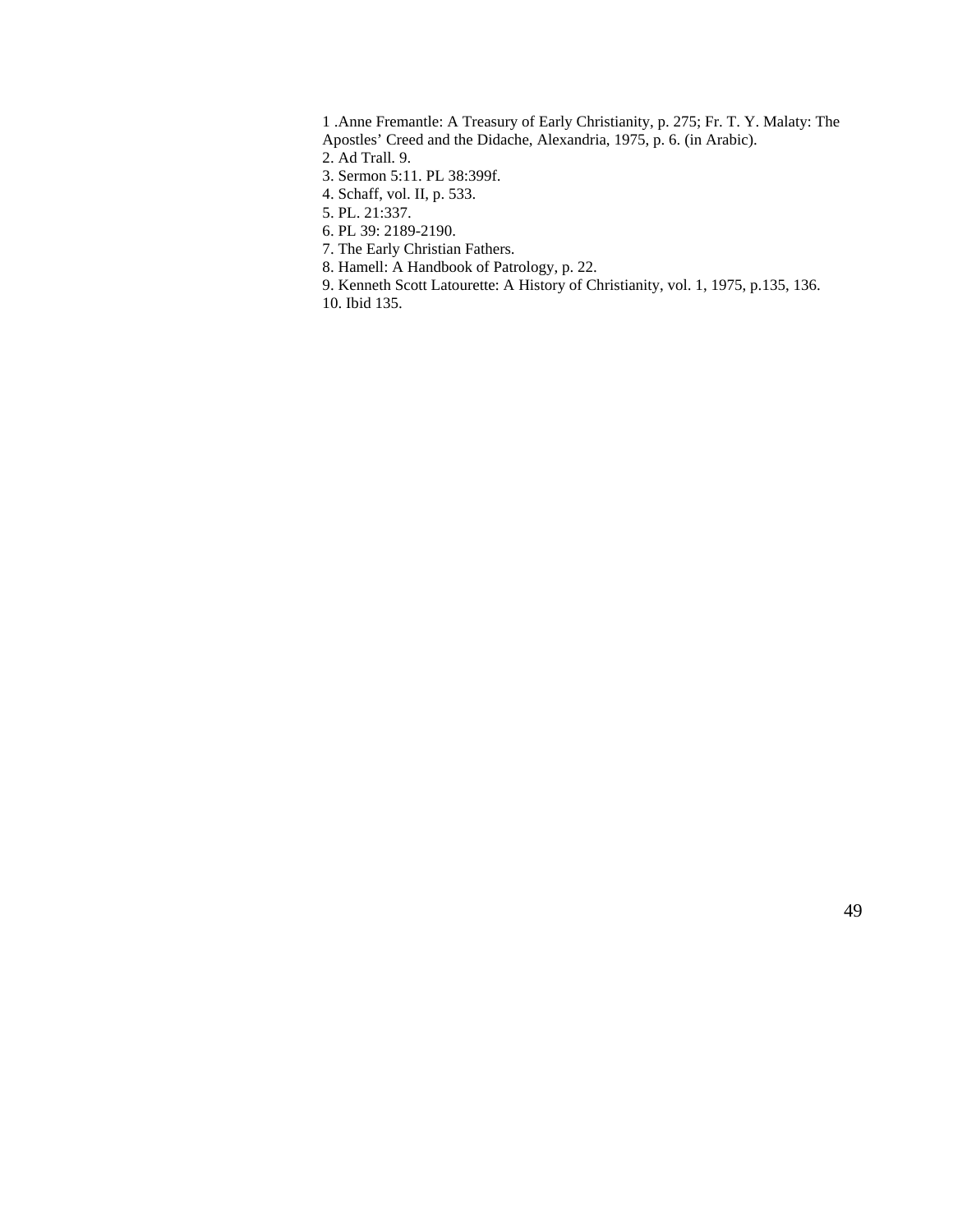#### **THE DIDACHE**

#### *THE LORD'S INSTRUCTION TO THE GENTILES THROUGH THE TWELVE APOSTLES1*

#### **ITS IMPORTANCE**

 It is undoubtedly one of the oldest documents, if not the oldest, of Christian antiquity. It is the oldest source of ecclesiastical law or church manual which we possess. In early Church, especially in Egypt, Syria and Palestine, the Didache was very highly esteemed. It was known by name, and in part (by quotation), from St. Clement of Alexandria, Origen and St. Athanasius2.

 F. L. Cross states that the discovery of this work as a guide of an educational teaching and church order is the most important discovery in the field of the Fathers' literature in the last one hundred years<sup>3</sup>.

 This work was used in many liturgical works and the writings concerning the church order and law, such as the Didascalia, Apostolic Tradition of Hypolitus and the Apostolic Constitutions.

#### **THE AUTHOR**

 It would be rash to presume, as Duchebne suggested, that the title points to apostolic authorship. The text in no wise justifies this. This author's intention, evidently, was to give a brief summary of the doctrine of Christ as taught to the nations by the Apostles. This then explains the title<sup>4.</sup>

 Naturally, the Didache was not attributed to a specific author, as it was a summary of our Lord's teachings to the Apostles through their evangelism to the Gentiles. It is in fact, a collection, which the writer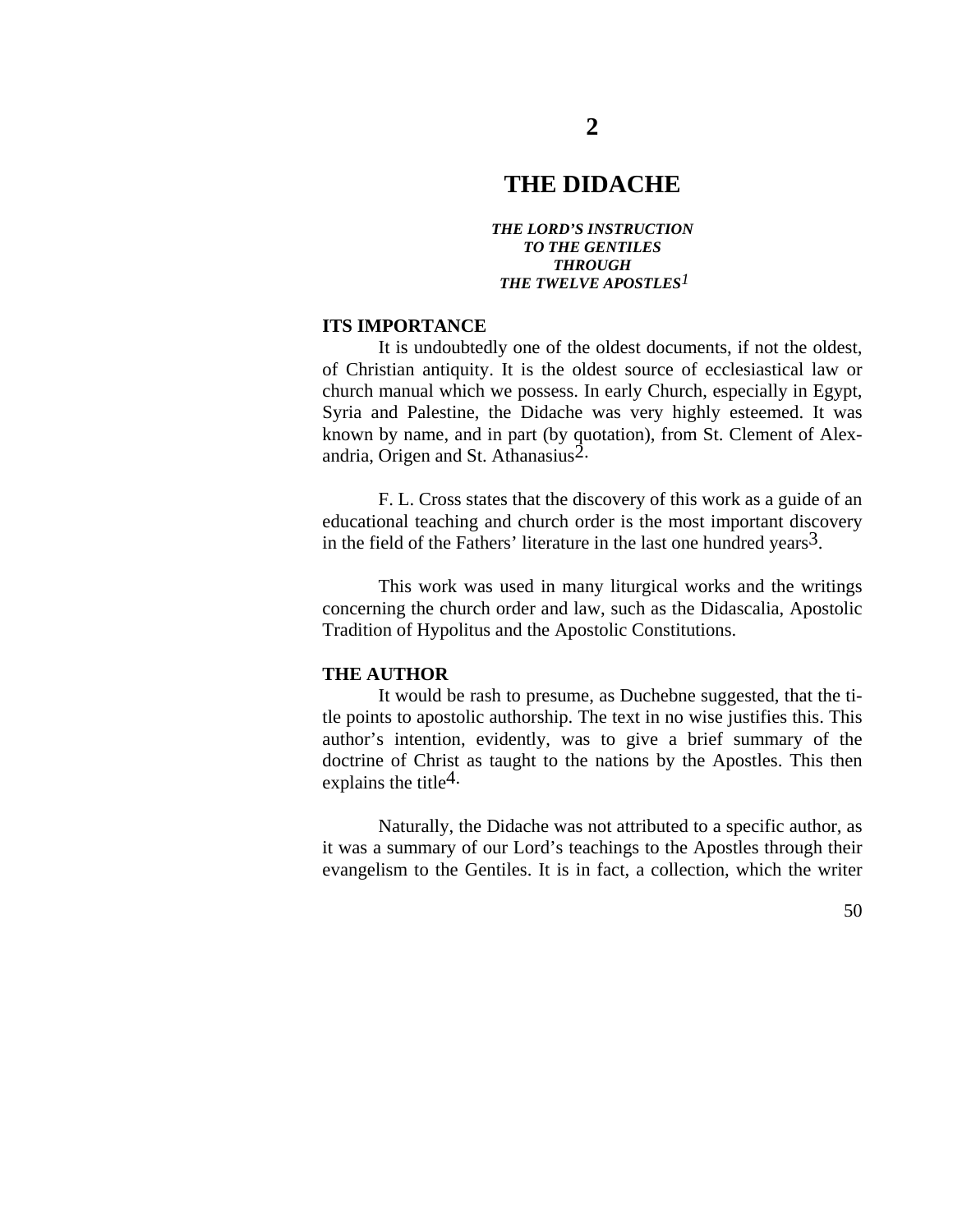put in harmony. There is no ground for a theory of borrowing from a Jewish work; no evidence for such a work, and the Didache is specifically Christian in character<sup>5.</sup>

#### **DATE**

 The question of the date of this work was raised, and it has been located all the way from A.D 70 to A.D 180. J. P. Audet, who published a very thorough study of the title work in 1958, has argued that the first half (thorough 11:2) comes from about A.D 70, while the rest was added not long afterwards. Perhaps as a whole book it should be dated about the last third of the first century, possibly around A.D 906.

 Its writing dated back to the second half of the first century and not to the Apostolic era for the following reasons:

 1 The details contained in it refer to the stability of the Church situation. This had been realized at the end of the Apostolic time.

 2. Most of the quotations are derived from the Gospel according to St. Matthew, which means that it was not collated before 90 A.D.

 3. It does not deal with the attitude of Judaism, which was the first and the essential problem the Church faced at the Apostolic age.

 Nevertheless, the work had an inner witness that it was collated at a time very close to the Apostolic era, for the following reasons:

 1. Mentioning the running water in baptism, and the absence of any text of the creed.

 2. Its language was very simple, which fitted the period of the change, from the writing of the New Testament to the writings of the church.

#### **PLACE**

 Some scholars state that the method of the Two Ways used here indicates its place of origin as the East, perhaps Syria or Alexandria<sup>7</sup>.

 Some scholars state that Alexandria is the place of its origin for the following reasons: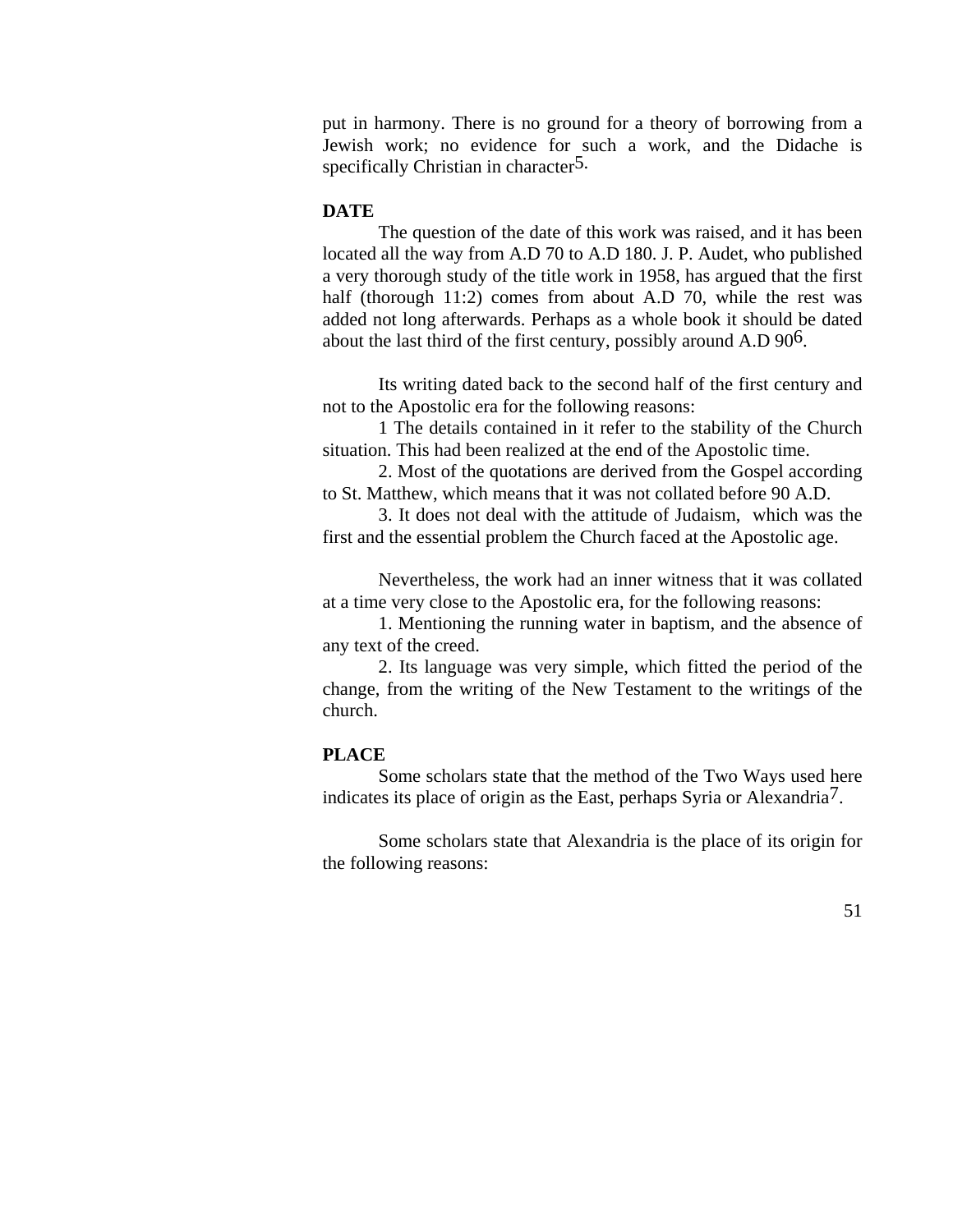1. Alexandria used the method of the Two Ways, such as in the Apostolic Church order (The Egyptian Church Order).

 2. Some statements were quoted by Egyptian writers, such as St. Clement of Alexandria .

 3. The Egyptian bishop, Serapion, (4th Century) used it in his Eucharistic Prayers.

 4. It used the doxology, which was popular in Egypt, for it used the words "power" and glory and did not use the word "kingdom."

 Other scholars see that the place of writing was in Syria or Palestine depending on the allusion in § 9 to the "corn scattered upon the  $m$ ountains $8$ "

#### **ITS HISTORY**

The complete text of this book of religious instructions was discovered in 1873 A.D. by Philotheos Bryennios, Greek Orthodox Metropolitan of Nicomedia, in the Jerusalem Codex (A.D. 1052 or 1056) and was published in 1883. (Barnabas and St. Clement of Rome were discovered also.)

#### **CONTENTS**

 Judging by the title only, one might expect the Didache to reveal the evangelical preaching of our Lord Jesus Christ. Rather it contains ecclesiastical rituals of the time, instructions on the organization of communities, and regulations pertaining to liturgical functions. We here present a summary of directions, which offer us an excellent picture of Christian life in the second century. In fact we here have the oldest Church-Order, and the venerable prototype of all the later collections of Constitutions or Apostolic Canons with which church law in the East and in the West began<sup>9.</sup>

 This document enriched and deepened, in an amazing way, our knowledge of the beginnings of the Church..

 This work can be divided into four sections, or rather in three sections and a conclusion: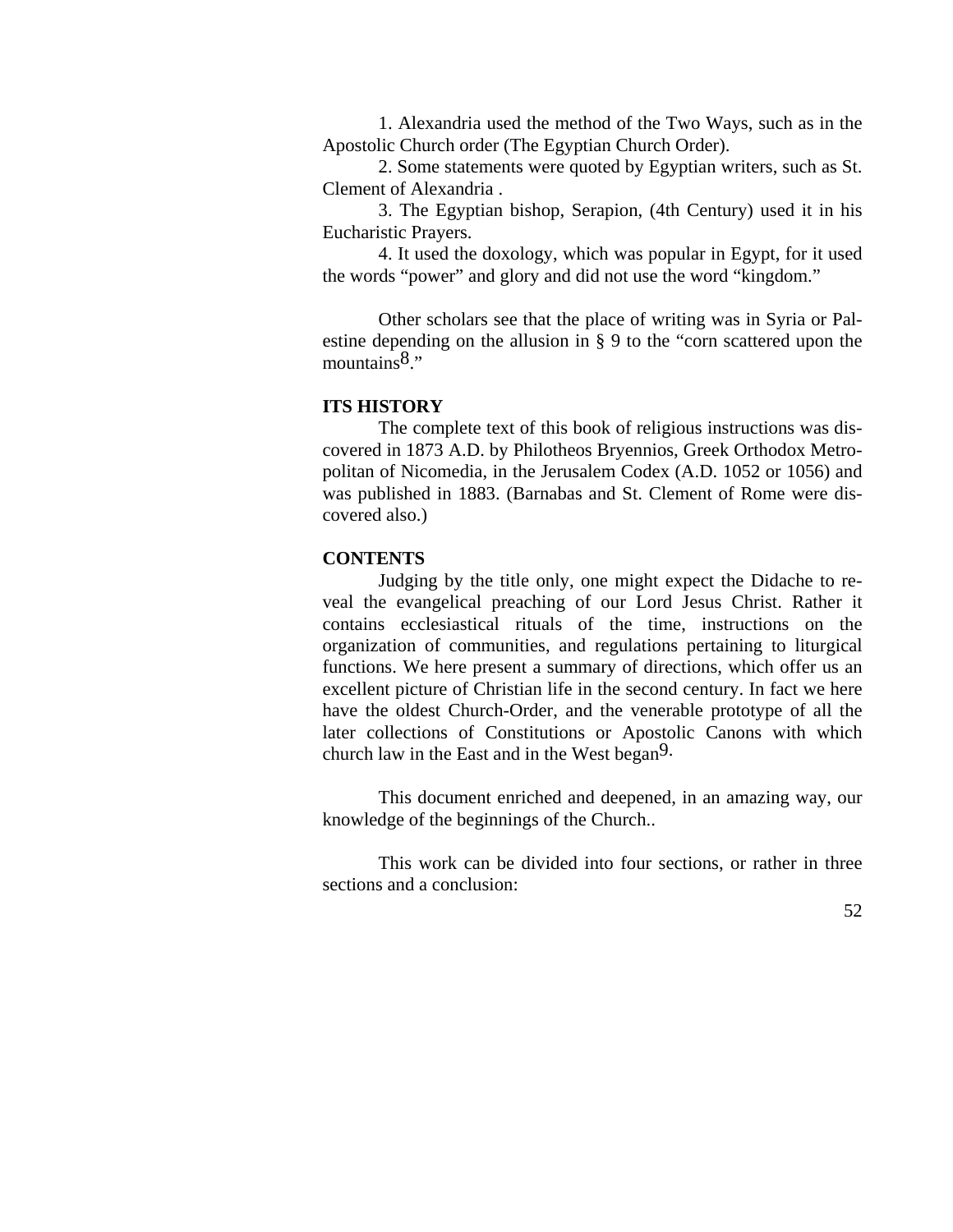#### **FIRST SECTION: CHRISTIAN BEHAVIOR (1-6). SECOND SECTION: LITURGICAL AND SACRAMENTAL LIFE (7-10, 14). THIRD SECTION: DISCIPLINARY REGULATIONS (11-15). FOURTH SECTION: THE PAROUSIA OF THE LORD.**

#### *FIRST SECTION: CHRISTIAN BEHAVIOR (1-6)*

Instructions in Christian ethics, containing description of the Two Ways: of Life (1-4), and of Death (5-6). It is a high-toned moral catechism preparatory to baptism, exhorting the catechumens to walk in the path of righteousness and be cautious of that of unrighteousness.

 The method of the "Two Ways" was used by the Jewish writers, but here it is based on the teaching of our Lord Jesus Christ.

 The author of this section may have borrowed from the description of the Two Ways in the Epistle of Barnabas, or vice versa, but it is unlikely that both borrowed from an older source  $10$ .

 It illustrates that life is found in the teaching of our Lord Jesus Christ, while death is ignoring these teachings. It focused on the Christian way of spiritual life, especially as demonstrated in the teachings of the sermon on the mount. The text begins thus:

*There are two ways, one of life and one of death, and there is a great difference between the two ways.* 

*"First of all, love the God who made you; secondly, your neighbor as yourself; and all things whatsoever you would not have befall yourself, do not do to another."* 1:1,2.

#### **The description of the way of life**:

- 1. Love, even to the enemies. [1:2-5]
- 2. Purity. [1:3]
- 3. Longing for giving and not for receiving. [1:5]
- 4. Obedience of the divine commandments. [4:13]
- 5. Teaching our children the fear of God [4:9].

 6. Confession of sins: [*In church confess your transgressions, and do not come to prayer with an evil conscience* 4:14.] 7. Not to be outside God. [6:1]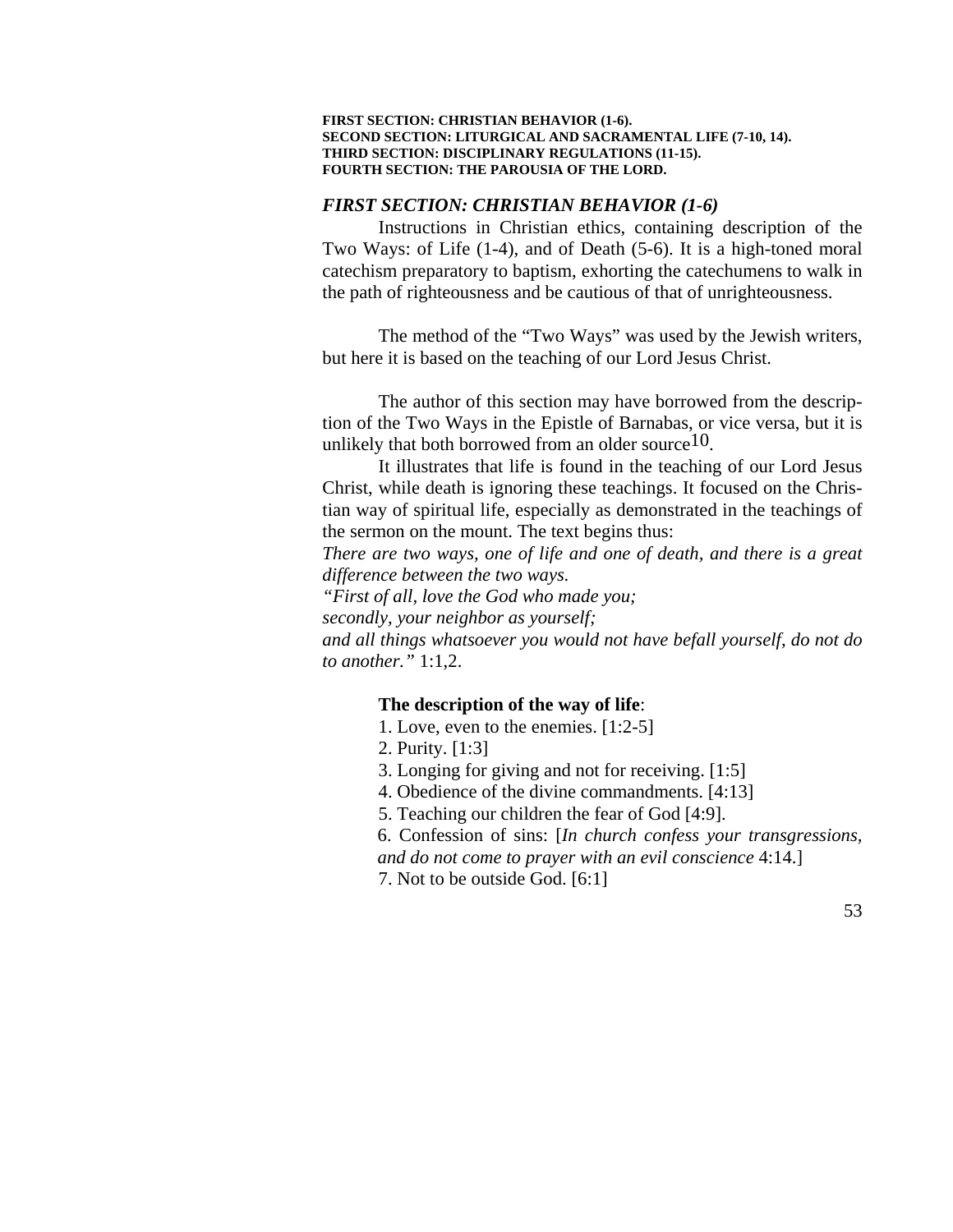8. Carrying the yoke of the Lord. [6:2].

#### **The description of the way of death**:

1. Committing sins and impurity. [5:1]

2. Violence, especially against the truth. [5:2]

#### *SECOND SECTION: LITURGICAL AND SACRAMENTAL LIFE (7-10, 14)*

 This section gives directions affecting church rites and orders. It treats Baptism and Eucharist with the agape. The oldest Eucharistic prayers have come to light in the Didache.

It refers to some traditional practices at that time, such as;

 1. .Baptism was practised by immersion in a running water, i.e. in the rivers. [7:1-3]. This custom was known in the Apostolic era and in the proceeding years.

 2. Baptism by pouring water from a vessel or from the hand of the minister of baptism was allowed in cases of scarcity of water. Afterwards this mode was applied only to sick persons who could not leave their bed; hence called *clinica*l baptism [the word κλινικοι from the word κλινη (bed). *Clinicus* designated one who was baptized on the sick bed.]

 3. Fasting is necessary for candidates, the minister of Baptism, and others, for one or two days before Baptism. [7:4] In the Coptic Church this custom is still practised on the same day until Baptism takes place.

 4. Weekly fasting on Wednesdays and Fridays, and praying thrice a day, without hypocrisy are necessary.

5. The necessity of regularly receiving the Holy Eucharist. [9]

 A Coptic translation from the fifth century, of a prayer of thanksgiving to be said over the oil of chrism (µυρον) following the Eucharistic prayers has been found in a papyrus (927) of the British Museum.<sup>[10:8]</sup>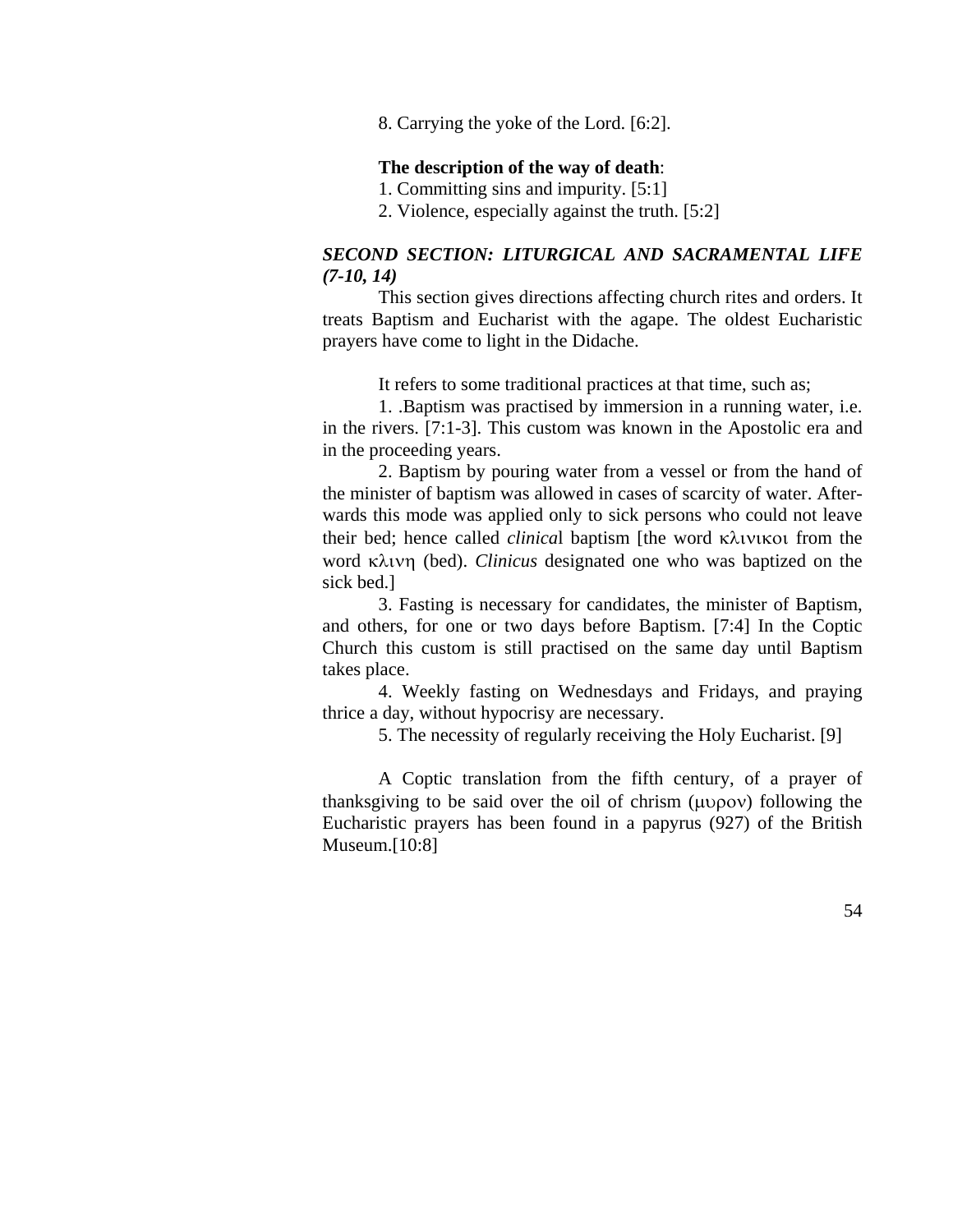#### *THIRD SECTION: DISCIPLINARY REGULATIONS (11-15)*  **Mutual relations of the Christian communities:**

\* Scrutiny of wandering Christian ministers (apostles, prophets and teachers).[11]

\*Reception of traveling brethren. [12]

\*Support of prophets and teachers in the community. [13]

\*Religious life of each community (e.g. divine service on Sunday). [14] It calls the first "the Lord's Day ."

 $\cdot$ The superiors of the communities (bishops, deacons). [15] Here it mentions bishops and deacons, but no presbyter. St. Clement of Alexandria (2nd century) distinguishes the deaconate, the presbyterate, and the episcopate; but he assumes only a twofold official character, that of presbyters, and that of deacons, perhaps for the following reasons:

 1. The word "presbyter" was used some times in a wide meaning to include the bishops and priests, and others in a narrow meaning to express only the priests.

 2. The tradition of the church of Alexandria, from the time of evangelist Mark, down to the middle of the third century, the twelve priests elected one from amongst them to be a bishop, as their presi- $\delta$ dent<sup>11.</sup> He considered himself as their brother. As the Didache is an Alexandrine document it expresses these feelings at that time.

#### *FOURTH SECTION: THE PAROUSIA OF THE LORD*

 This section is an apocalypse apparently based on Matthew 24. It exhorts watching in preparation for the last day, which is at hand. This is the purpose of the Church life in her three aspects: the Christian behavior, the liturgical and sacramental life, and the disciplinary regulations.

 [*Be watchful over your life; never let your lamps go out or your loins be ungirt, but keep yourselves always in readiness, for you can never be sure of the hour when our Lord may be coming.*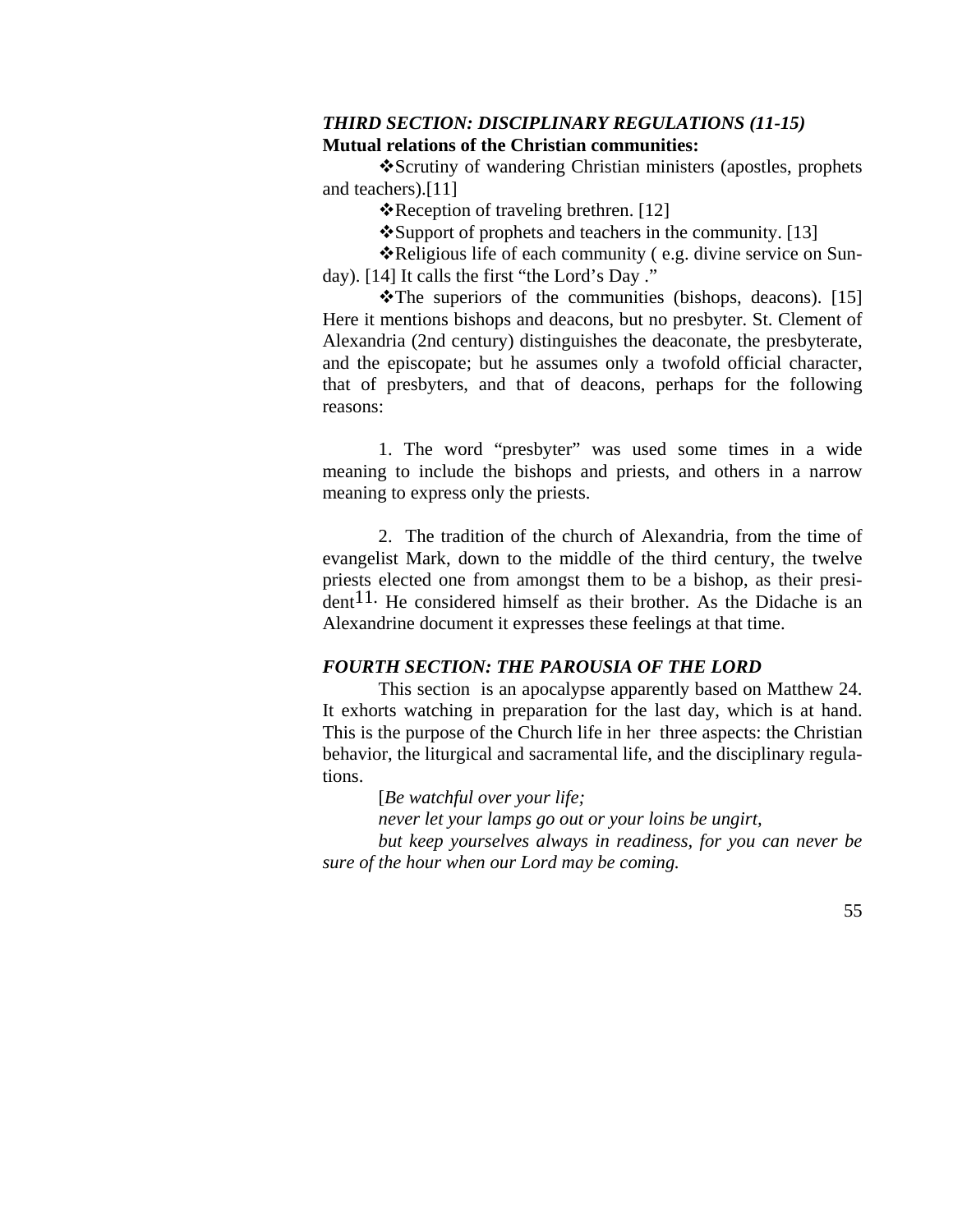*Come often together for spiritual improvement; because all the past years of your faith will be no good to you at the end, unless you have made yourselves perfect.* 

 *In the last days of the world false prophets and deceivers will abound, sheep will be perverted and turn into wolves, and love will change to hate, for with the growth of lawlessness men will begin to hate their fellows and persecute them and betray them.* 

 *Then the Deceiver of the World will show himself, pretending to be a Son of God and doing signs and wonders, and the earth will be delivered into his hands, and he will work such wickedness as there has never been since the beginning.* 

 *After that, all humankind will come up for their fiery trial; multitudes of them will stumble and perish, but such as remain steadfast in the faith will be saved by the Curse.* 

 *And then the signs of the truth will appear:* 

 *first the sign of the opening heavens,* 

 *next the sign of the trumpet's voice,* 

 *and thirdly the rising of the dead - not of the dead - not of all the dead, but, as it says, the Lord will come, and with him all his holy ones.* 

 *And then the whole world will see the Lord as He comes riding on the clouds of heaven...12*]

#### **NOTE**

 In the early ages some Christians tried to consider it as a book of the New Testament, but many of the Fathers emphasized that it was not canonized, such as Pope Athanasius of Alexandria<sup>13</sup>, Eusebius<sup>14</sup> and Rufinus15.

\_\_\_\_\_\_\_\_

<sup>1.</sup> Fr. T. Y. Malaty: The Apostles' Creed and the Didache, 1975 (in Arabic); The Apostolic Fathers, 1991, p. 188-213 (in Arabic).

<sup>2.</sup> Hamell: A Handbook of Patrology, p, 24.

<sup>3.</sup> The Early Christian Fathers, London 1960, p. 8.

<sup>4.</sup> J. Quasten: Patrology, vol. 1, p. 30.

<sup>5.</sup> Ibid. 24.

<sup>6.</sup> Edgar T. Goodspeed: A History of Early Christian Literature, Chicago 1966, p. 12. 7. Ibid 13.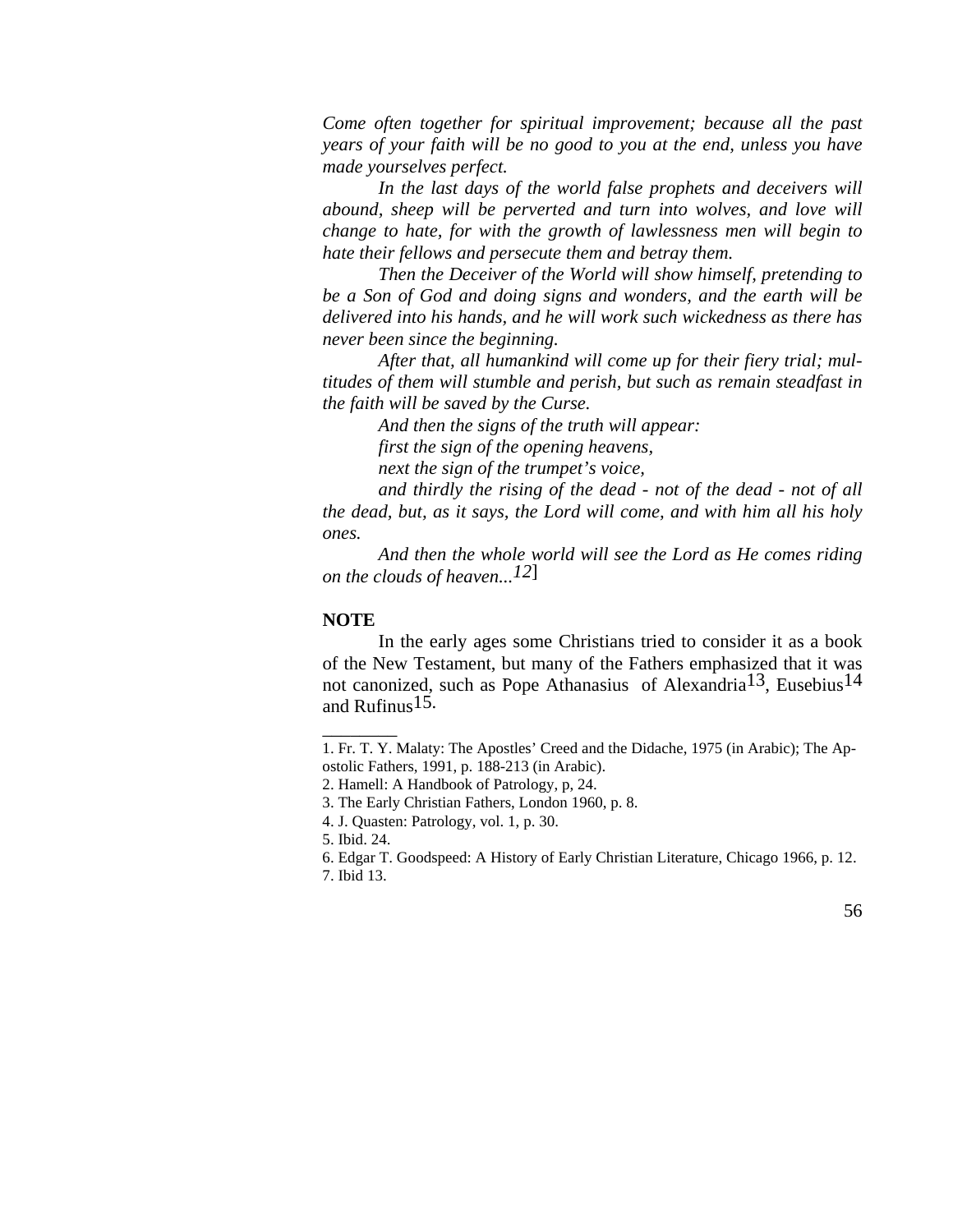- 8. J. B. Lightfoot: The Apostolic Fathers, Michigan 1956, 122.
- 9. J. Quasten: Patrology, vol. 1, p. 30.
- 10. Hamell, p. 24.
- 11. Schaff, vol. 2, p. 140, 141; St. Jerome: Ep. ad Evangelum.
- 12. Penguin Classics: Early Christian Writings, 1968, p. 197-8.
- 13. Ep. Fest. 39.
- 14. H. E. 3:25:4.
- 15. Comm. in Symb. 38.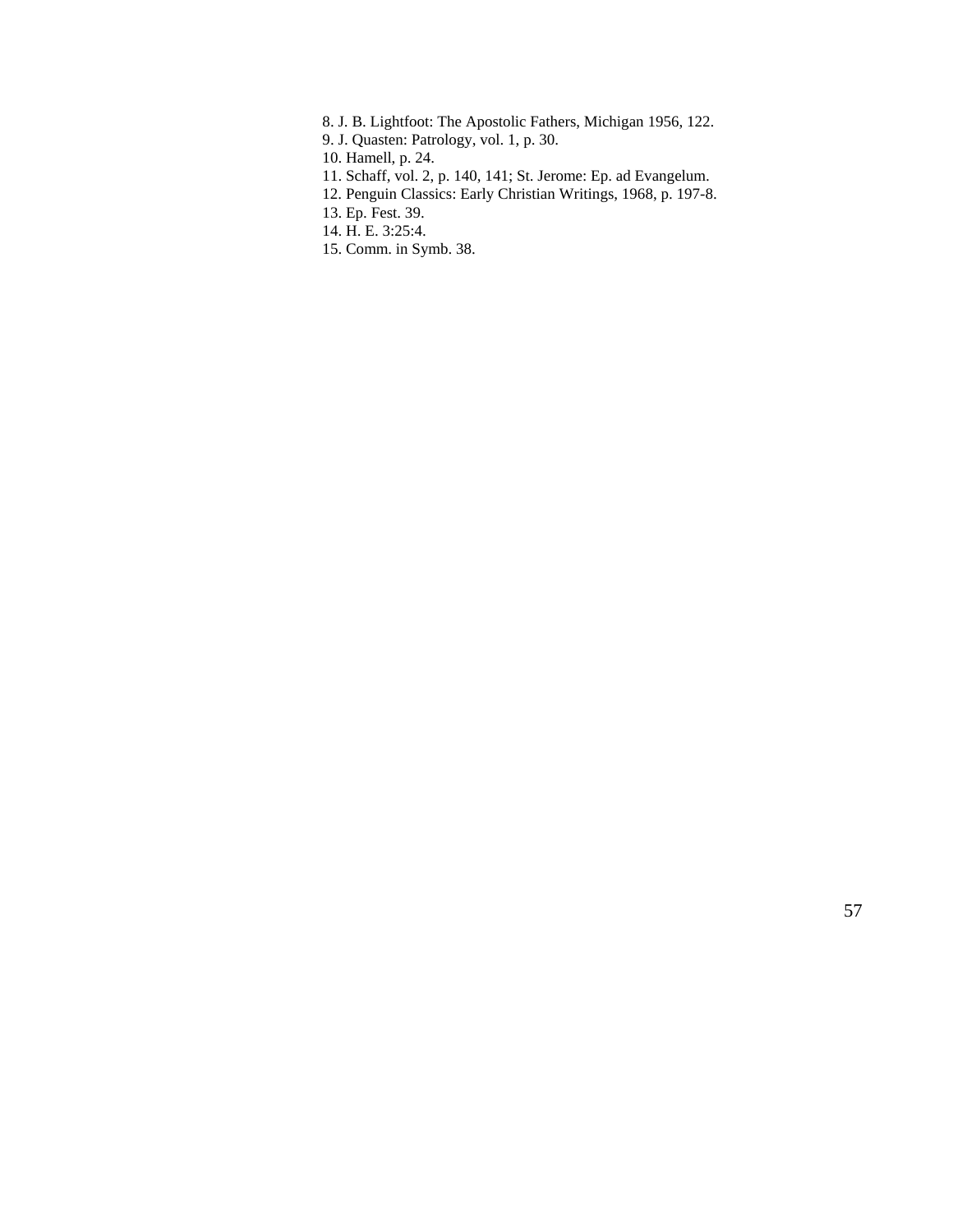## *LECTURES IN PATROLOGY*

## *THE APOSTOLIC FATHERS*

Two letters: one by **St. Clement of Rome** and the other was attributed to him.

The seven letters of **St. Ignatius.** 

A letter by **St. Polycarp**.

The epistle attributed to **Barnabas.** 

The book " The Shepherd " by **Hermas.** 

A letter to **Diognetus** (author unknown).

Excerpts by **Papias** of Hieropolis.

*Epistle to* **Quadratus**.

The "**Didache**" or "*The Lord's teachings to the Gentiles as conveyed by the 12 Apostles."*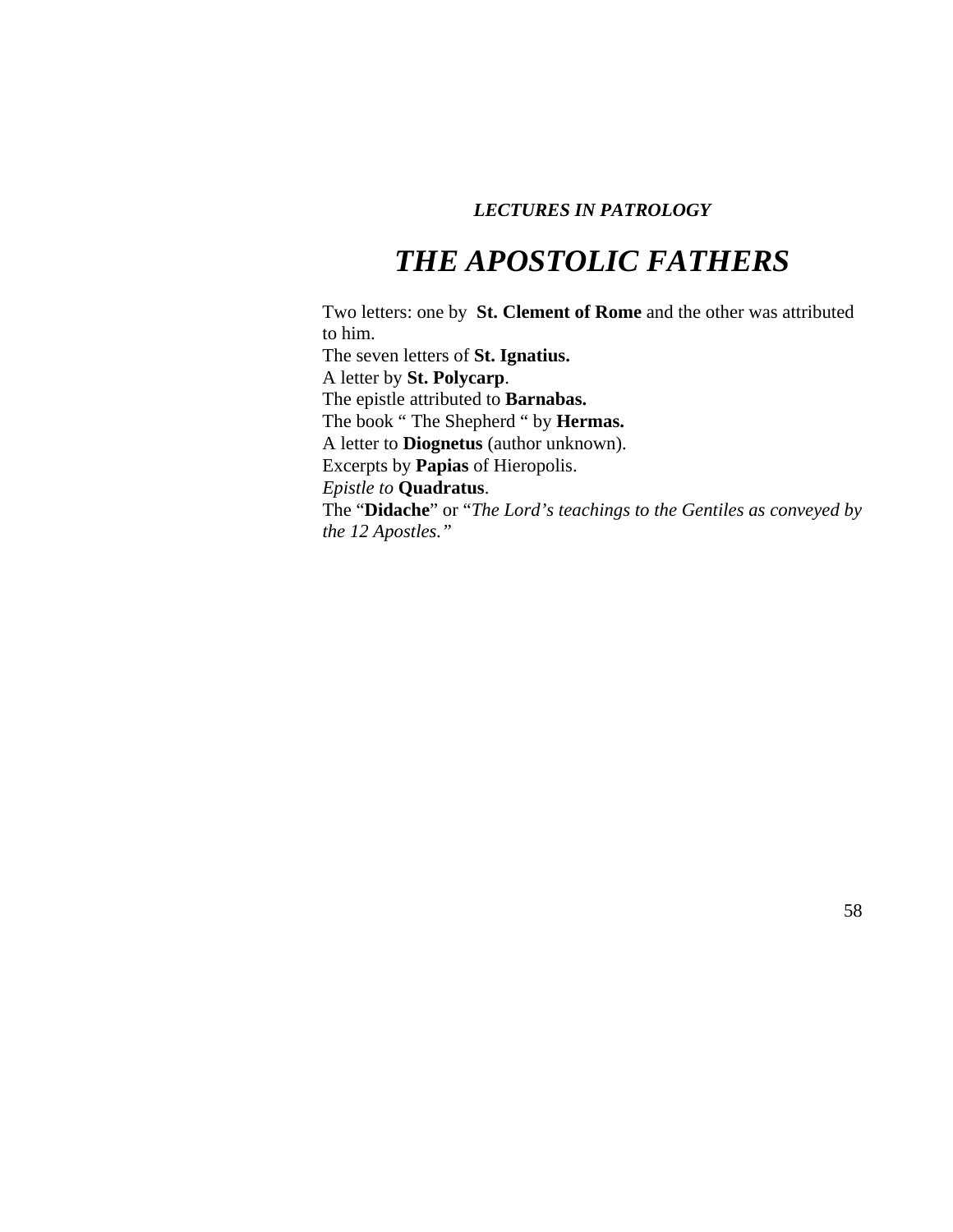## **THE APOSTOLIC FATHERS**<sup>1</sup>

The first contemporary generation and eyewitnesses of Jesus Christ passed away and many became disciples through His apostles and disciples.

The Church was no longer confined to a certain spot; she went off to the universe to leaven it with the leavening of truth, and kindle it with the fire of the divine love. Many local churches existed in the East and West with one faith, one hope, one love, even sometimes the same prayers, liturgies and rituals. It is right for us to say that these were not several churches, but rather the one Apostolic Church of Christ. The writings of the Apostolic Fathers express the spirit and concepts of this one catholic (Universal) Church.

If these writings by the Apostolic Fathers were only the tiny spring buds, nevertheless they were alive, bearing the spirit of the one church and unfolding to us the flower petals and fruits which the church tree carried throughout the generations<sup>2.</sup> They brought us the authentic echo of the apostles' evangelism, a true herald of a simplistic gospel of salvation and a true picture of the ecclesiastic tradition during that unique era $3$ .

#### **THE APOSTOLIC FATHERS**

The Apostolic Fathers were the Christian writers of the first and second centuries, who may be considered as the first teachers after the Apostles. Their writings presented to us the faith which these Apostolic Fathers received either through their direct contact with the Apostles or as handed to them by their disciples<sup>4</sup>.

 The term 'Apostolic Fathers' was entirely unknown in the early Church. It was introduced by scholars of the seventeenth century. The French scholar Jean B Cotelier, a man from the 17th century published his two volumes under the title of "*Patres aevi Apostolici*" in the year 1672. They comprised the following five ecclesiastical writers: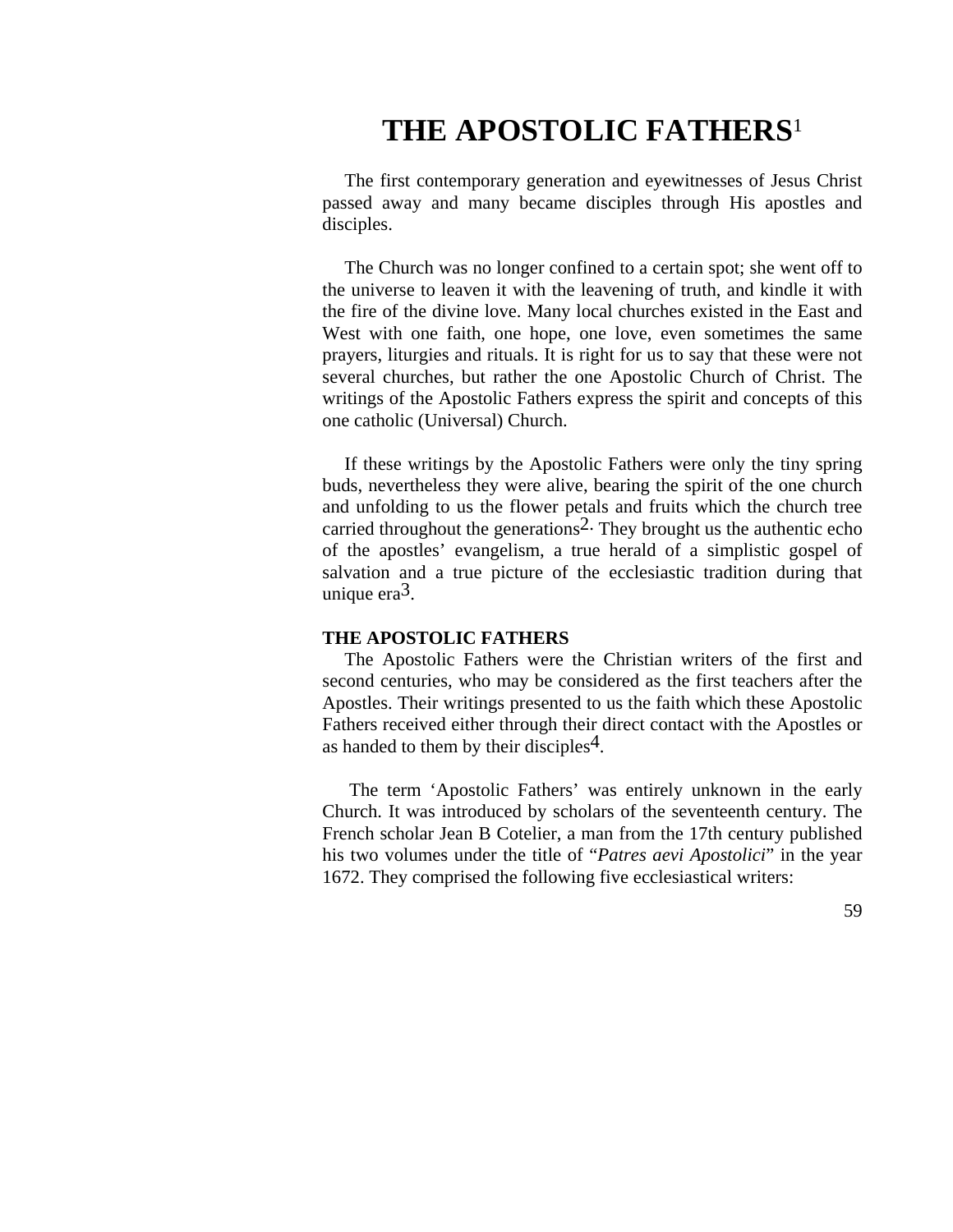1. The epistle attributed to **Barnabas.** 

2. The book " The Shepherd " by **Hermas.** 

3. Two letters : one by the Roman **Clement** and the other was attributed to him.

4. The seven letters of **Ignatius.**

5. A letter by **Polycarp** and an article about his martyrdom.

In 1765 Andras Gallandi, in his series *Bibliotheca Veterum Patrum,* added to them the following works:

6. A letter to **Diognetus** (author unknown).

7. Experts by **Papias** of Hieropolis, and the unknown author of the *Epistle to* **Quadratus**.

8. In 1873 the "**Didache**" or "*The Lord's teachings to the Gentiles as conveyed by the 12 Apostles"* was discovered. This was added to the writings of the Apostolic Fathers.

Finally, some of the scholars were of the opinion to add what was known as "**The Apostles' Creed**" to the collection of the writings of the Apostolic Fathers. However, the majority did not agree to this.

#### **CHARACTERISTICS OF THE APOSTOLIC FATHERS' WRITINGS**

1. Most of these writings were similar to letters. However, in actual fact they did not have the same type or mode of literature.

= The first letter by Clement was meant as an approach to the conflict (and schism) issue which prevailed in the Church of Corinth; as to the second letter which was attributed to him, it was a sermon and not a letter.

= The letter of Barnabas was more of basic theological articles dealing with linking the Old Testament to Christianity.

 $\hat{\mathbf{\tau}}$  The letter to Diognetus is a discourse on the superiority of Christianity.

= The Shepherd of Hermas was a collection of visions, mandates or precepts dealing with the issue of repentance after Baptism, and similitudes or parables as moral lessons taught by allegory.

= The "Didache" was similar to an ecclesiastic manual.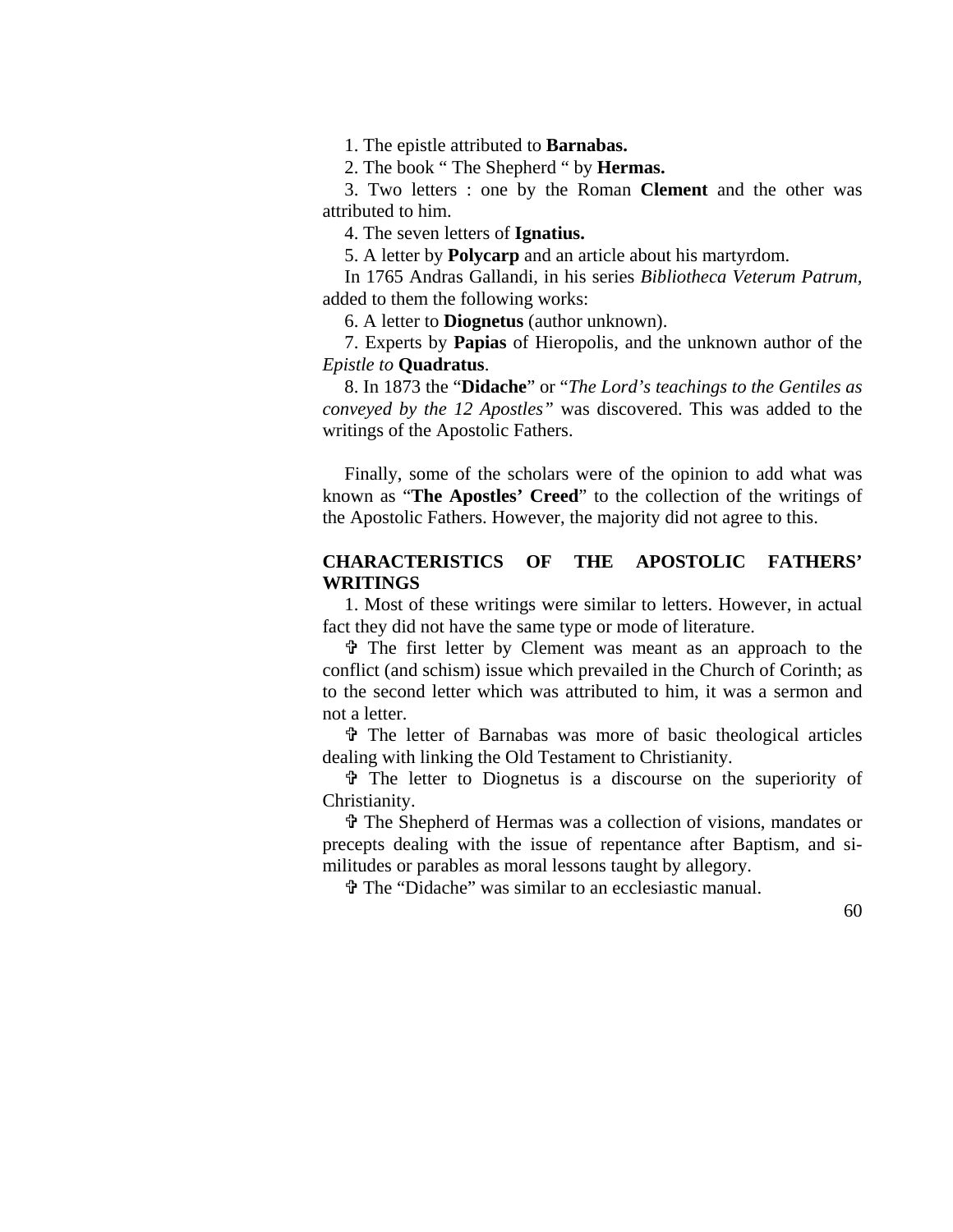$\hat{\tau}$  The excerpts of Papias, in essence, were commentaries on some of the Lord Christ's sayings, in a fine presentation of the oral tradition.

= The work of Quadratus was an apology addressed to Emperor Hadrian.

Therefore, it is not possible for us to relate these writings to each other neither from the characteristic aspect nor the issue. However, by a slight overlooking we can say that these articles, in toto, deal with two issues :

(a) The internal unity of the church and the preservation of her peace.

(b) Preservation of the pure faith without heathen flaws.

2. These writings were featured by simplicity with inflamed zeal, without reliance on Greek philosophy nor Hellenic eloquence. With the exception of the letter to Diognetus, these writings do not form a work of literature.

3. These writings came as a result of practical pastoral needs, and not for the purpose of a scholarly research. They did not offer us spiritual theological studies, they clarified through the practical simplistic faith what was the Gospel as lived by the early church before it clashed with the secular authority. "The Apostolic Fathers," it has been justly said, "are not great writers, but great characters<sup>5</sup>."

"The genuine pastoral concern" was the common factor in these writings. The Apostolic Fathers were not concerned with the presentation of specific views, rather entering everyone into the practical life of the faith. Hence they did not select difficult theological terminologies but offered hearts kindled with the love of the human race.

These writers were not genius intellectuals but simple saints inclined to piety, dedicating their lives and hearts to the Living Savior who lived in them and they in Him, through Him and for Him. They lived in a generation of practical spiritual heroism and not a generation of glittery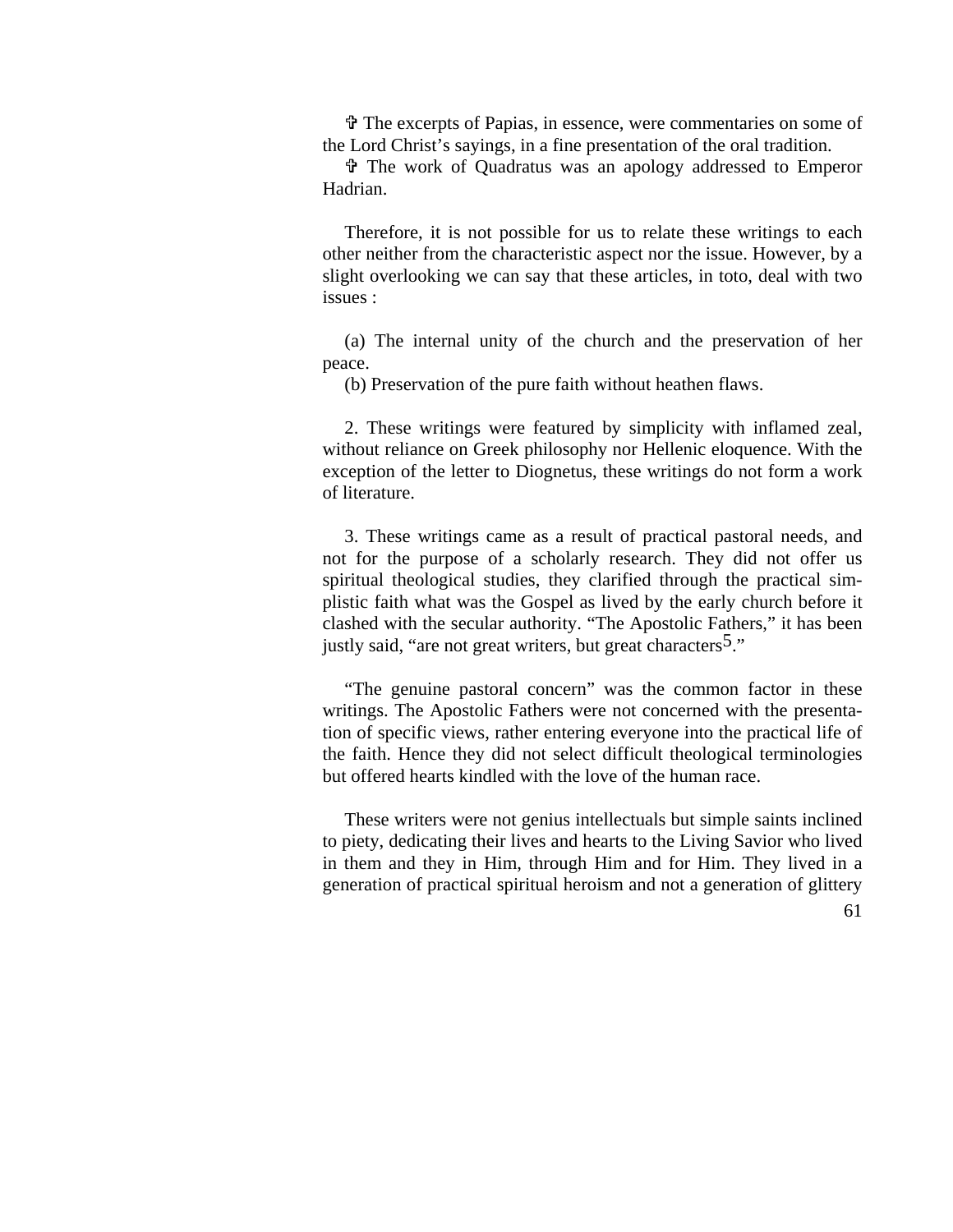words. "Those were times of heroism, not of words; an age, not of writers, but of (spiritual) soldiers, not of talkers, but of sufferers 6."

4. Their writings were characterized by the eschatological character. The second coming of Christ the Lord was the ultimate "Christian Life" through their direct relationship with the Apostles, as they spoke of the person of Christ with enthusiasm.

 Their writings revealed a deep yearning towards the ascended Christ the Lord and Savior who still remained alive and dwelt among them. They waited for His coming to see Him face to face. This yearning carried a saintly form in their lives, writings, and worship.

 5. These writings were characterized by the ecclesiastic feature and it bore the spirit of communion - the church communion throughout the whole universe in faith, tradition, and worship regardless of the long distance between the churches and the difference in cultures and customs between each other.

6. Lightfoot states "(These writings) lack the scientific spirit which distinguished the Fathers of the fourth and fifth centuries, and enabled them to formulate the doctrines of the faith as bulwark against lawless speculation<sup>7</sup>."

7. Finally, it is worth realizing that these writings, irrespect of their worth and irrespect of the sanctity of their writers, are not a divine revelation; whereby we regard every word in them as holy. They are the melody of the spirit, which the church sings. This eternal tune is extended from generation to generation in harmony through the guidance of the Holy Spirit, who works in the church, to admit the whole world to the union with the Father, in our Lord Jesus Christ, through the Holy Spirit.

The addition of some of these writings in several Bible manuscripts, and reading chapters of them in early Christian worship did not mean that these writings were considered as canonical books.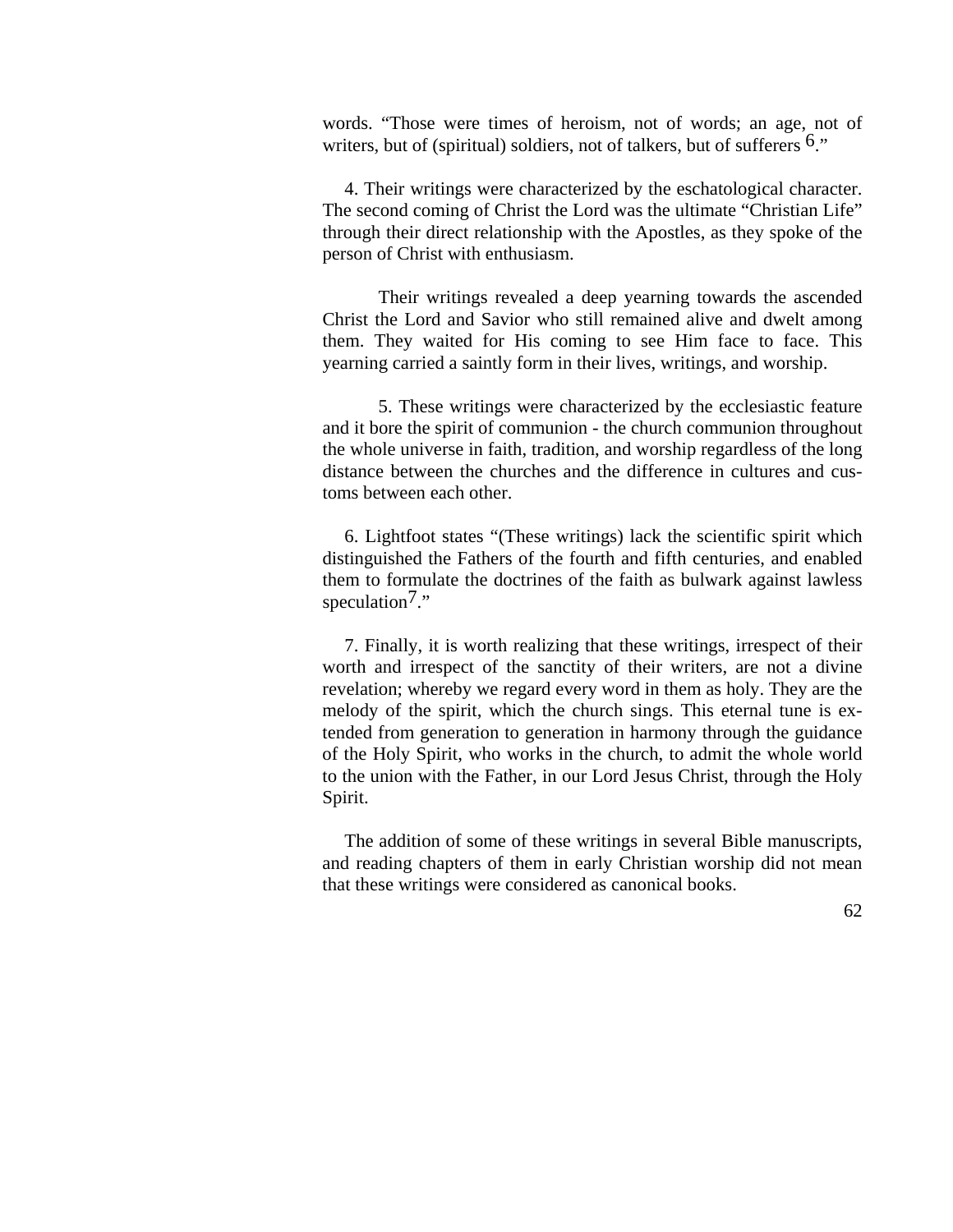- 1. Fr. T. Y. Malaty: The Apostolic Fathers, 1991, p. 52ff.
- 2. Cf. Chrétiens de tous tes temps(1): Les ècris des Péres Aposoliques, Paris 1968.
- 3. Maxwell Staniforth: Early Christian Fathers, 1963.
- 4. Quasten: Patrology, vol. 1, p. VII.
- 5. The Pressensé: Trois Premiers Siècles, II, p. 384; Lightfoot: The Apostolic Fathers, vol. 1, 1989, p. 7.
- 6. A. N. Fathers, vol. 1, p. VII.

 $\overline{\phantom{a}}$ 

7. Lightfoot: The Apostolic Fathers, vol. 1, 1989, p. 7.

v v v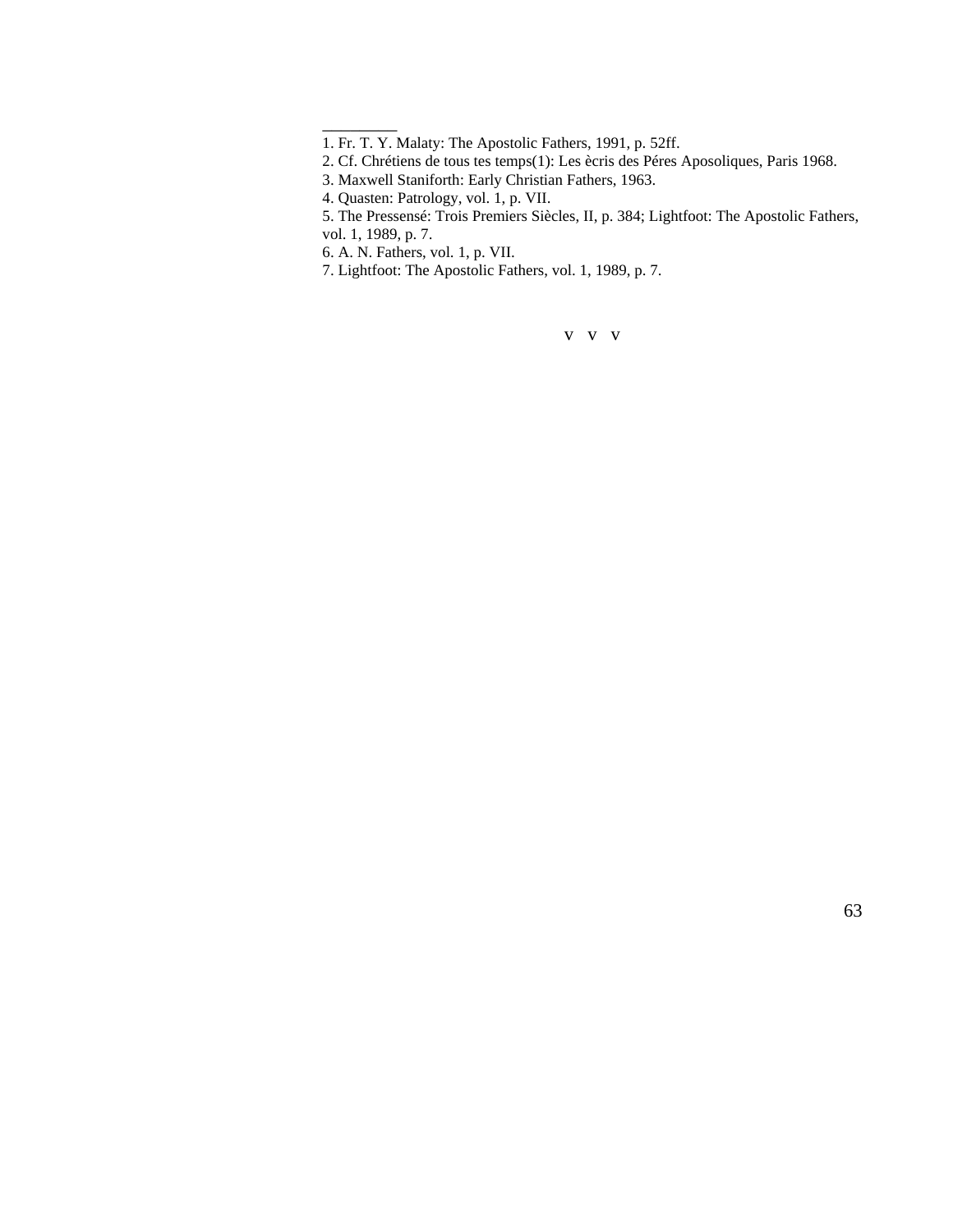## **ST. CLEMENT OF ROME**<sup>1</sup>

The letter of St. Clement of Rome was the first writing of the Apostolic Fathers. It had a special position among the writings, life and worship of the early church. According to St. Irenaeus, it is a considerable epistle<sup>2.</sup> In 170 A.D Dionysius of Corinth<sup>3</sup> referred to an ancient tradition that for many years this epistle was read in the church, on the Lord's Day. Eusebius also states that it was common for it to be read in many churches.

#### **ST. CLEMENT OF ROME**

A name of great celebrity in the early Church. He was a disciple of the Apostles Paul and Peter, to whom he referred to as the chief examples of imitation<sup>4</sup>. There are however many opinions concerning his person:

1. Eusebius<sup>5</sup>, St. Jerome<sup>6</sup> and others followed Origen<sup>7</sup> in saying, that he was the same person, who was mentioned by St. Paul, as one of his faithful fellow workers in Philippi (Phil. 4:3).

2. According to Dio Cessius,8 he was *Titus Flavius Clemns*, a member of the royal family, a grandson of the emperor Vespasian, and the cousin of the Emperor Dometian, who killed St. Clement in 59-69 A.D regarding him as an atheist, for he was converted to Christianity. Many historians refused this opinion for two reasons:

a. Had he been a member of the royal family, the Christian historians would have mentioned this fact.

b. The letter reveals him as of a Jewish origin and not Gentile, for one quarter of the text is quotations from the Old Testament<sup>9</sup>.

3. He was a Jewish slave, or a son of a Jewish slave, owned by Clemns, who freed him; then he received the name of his master  $10$ .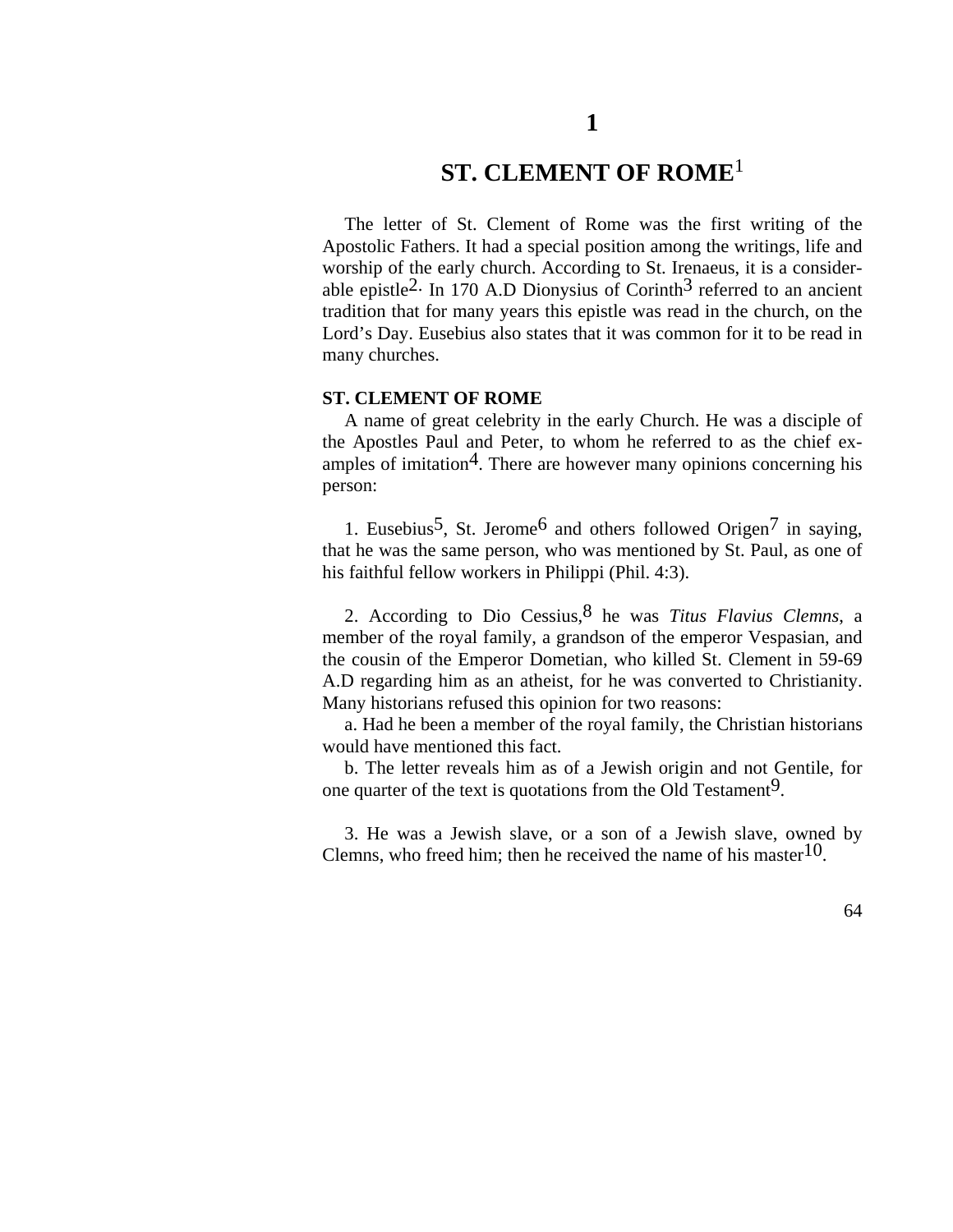4. According to St. Irenaeus<sup>11</sup> he was the fourth bishop of Rome. Eusebius, relying on St. Irenaeus and Hegisippus, places Linus 68-80; Anaclcyus 80-92; and St. Clement 92-101<sup>12</sup>.

5. Later legends have depicted his life in a romantic manner, both in the interest of the Catholic and in that of heresy. They pictured him as a noble and highly educated Roman who, dissatisfied with the wisdom and art of heathenism, journeyed to Palestine, became acquainted there with the apostle Peter, and was converted by him. He accompanied him on his missionary tours; composed many books in his name; was appointed by him as his successor as bishop of Rome, with a kind of supervision over the whole church, and at last, being banished under Trajan to the Taurian chersonese. He died the glorious death of a martyr in the waves of the sea<sup>13</sup>.

#### *Concerning his death:*

1. St. Jerome did not mention the way he died<sup>14.</sup> Other early writers said that he had died after receiving the holy communion<sup>15</sup>.

2. Rufinus<sup>16</sup> was the first writer, who stated that St. Clement had been martyred. An apocrypha, from the fourth century, stated that the people in Rome were enraged because he converted Theodora, a noblewoman in Rome, her husband, Sisinnus, and 423 people into Christianity; and he was exiled<sup>17</sup>. Others said, that the council of the senators was enraged because they saw Clement as a noble man converted to Christianity, attracted some of the noblemen to the same religion. They advised him to deny Christianity, but he refused. They presented a report against him to the emperor Trajan, who exiled and punished him by making him work in cutting stones. In the exile he met with about 2000 Christians and preached many pagans. Therefore the ruler ordered that he be thrown in the sea with a helm fixed in his neck.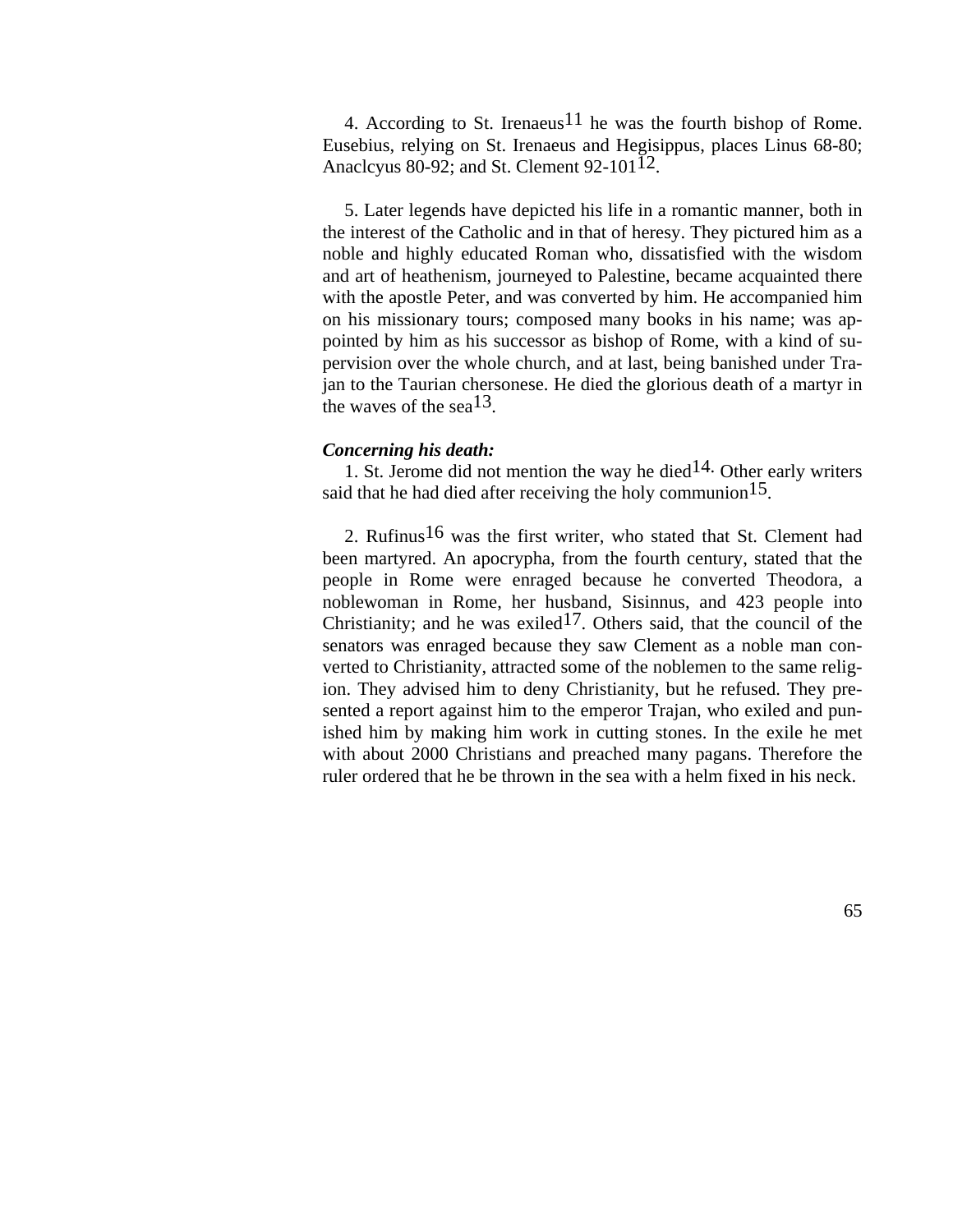## **THE FIRST LETTER TO THE CORINTHIANS**

 Through mutual love, the early churches were not isolated from each other, but they shared in suffering. Thus the letters between them were mostly the type of their literature. Through these letters we discover love, modesty and openness of the church leaders.

#### **THE PURPOSE OF THE LETTER**

In the first century a group of the youth rebelled against the clergy. They believed that they were wiser and more capable of teaching. They enraged the people and dismissed many of them. Therefore St. Clement sent this letter which is full of wisdom, modesty and love, quoting many texts from the Old Testament.

#### **ITS FEATURES**

 In the Alexandrian Bible manuscript, this letter is found after the book of Revelation, separated from the Apostolic letters. This indicated that it was not considered as a canonical book, nevertheless it had a special position in the early church.

Its features are:

 1. A biblical letter, contains many quotations from the Holy Bible. St. Clement exhorted us to study the Bible. [*Look carefully into the Scriptures, which are the true utterances of the Holy Spirit.*] 45:218.

 2. It reveals that the memory of St. Clement concerning the teachings of Christ was abundant.

 3. It presents a historical data concerning Nero's persecution. He said: [*Through envy, those women... being persecuted, after they had suffered terrible and unspeakable torments, finished the course of their faith with steadfastness, and though weak in body, received a noble reward.*] 6:2.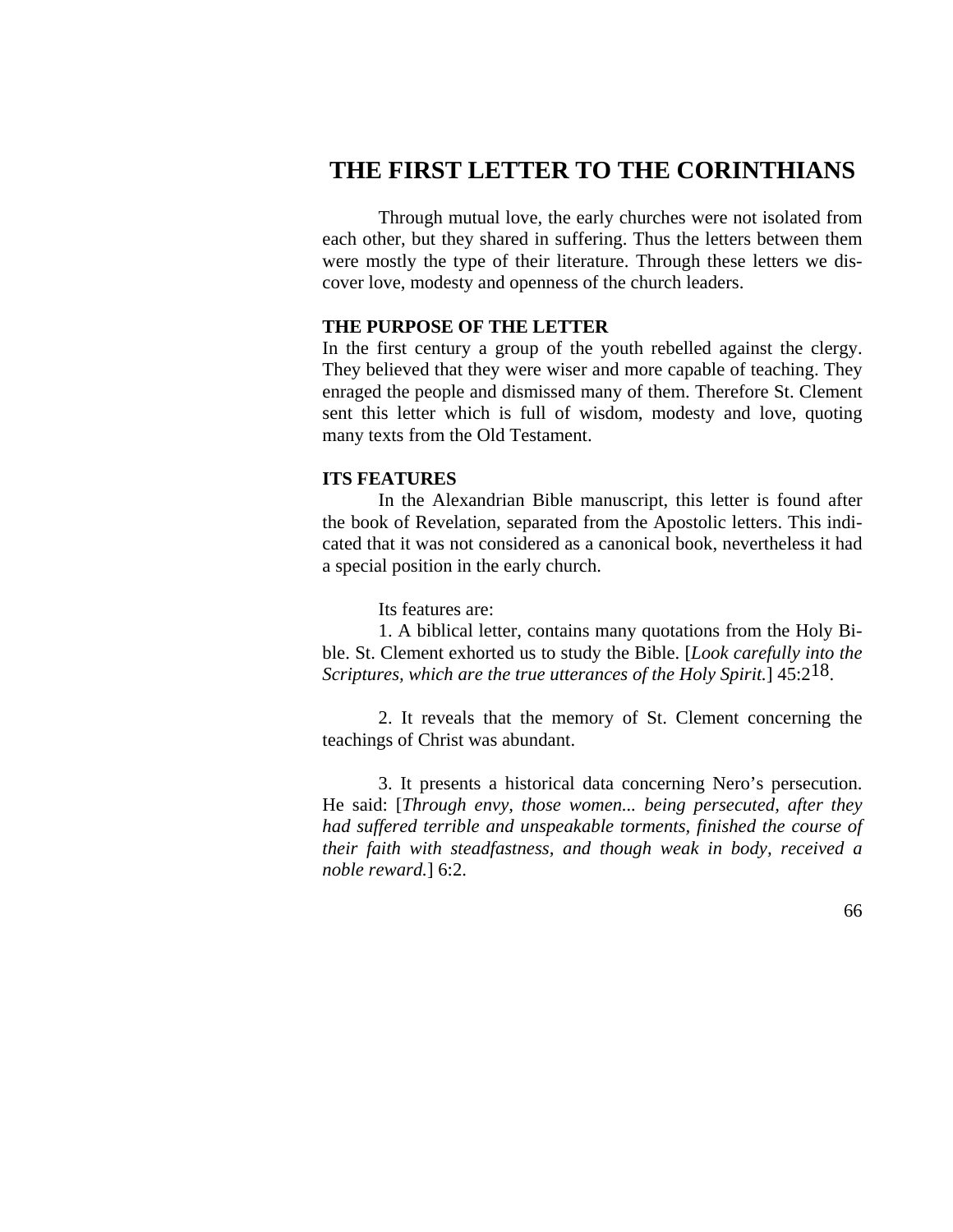4. It declares valuable concepts and clear evidence concerning the Christian dogma and doctrines in the mind of the early Christians, such as:

 a. Mentioning **the Holy Trinity**: the Father, the Son (Jesus Christ) and the Holy Spirit.

 b. The necessity of **faith** for our salvation, without it our own deeds are invalid. He says: [*And we, too, being called by His will in Christ Jesus, are not justified by ourselves, nor by our own wisdom, or understanding, or godliness, or works which we have wrought in holiness of heart; but by that faith through which, from the beginning, Almighty God has justified all men.*] 32:4.

 c. The necessity of **good deeds** which is bound with faith, for these deeds pleases God.

 [*For what reason was our father Abraham blessed? was it not because he wrought righteousness and truth through faith?] 31:2.* 

 *[What shall we do, then, brethren?* 

 *Shall we become slothful in well-doing, cease from the practice of love?* 

 *God forbid that any such course should be followed by us!* 

 *But rather let us hasten with all energy and readiness of mind to perform every good work.* 

 *For the Creator and Lord of all Himself rejoices in His works.*] 33:1,2.

 d. Righteousness is realized by the free divine **grace**, together with the unceasingly struggling till death: [*Many women being strengthened by the grace of God, have performed numerous manly exploits*.] 55:3.

e. Sanctification is realized by the Holy Spirit.

 f. The importance of the Christian **virtues**, such as love, modesty, long-sufferings etc.

[*The height to which love exalts is unspeakable.* 

 *Love unites us to God. Love covers a multitude of sins*.] 49:4.

 [*Christ is of those who are humble-minded, and not of those who exalt themselves over His flock*.] 16:1.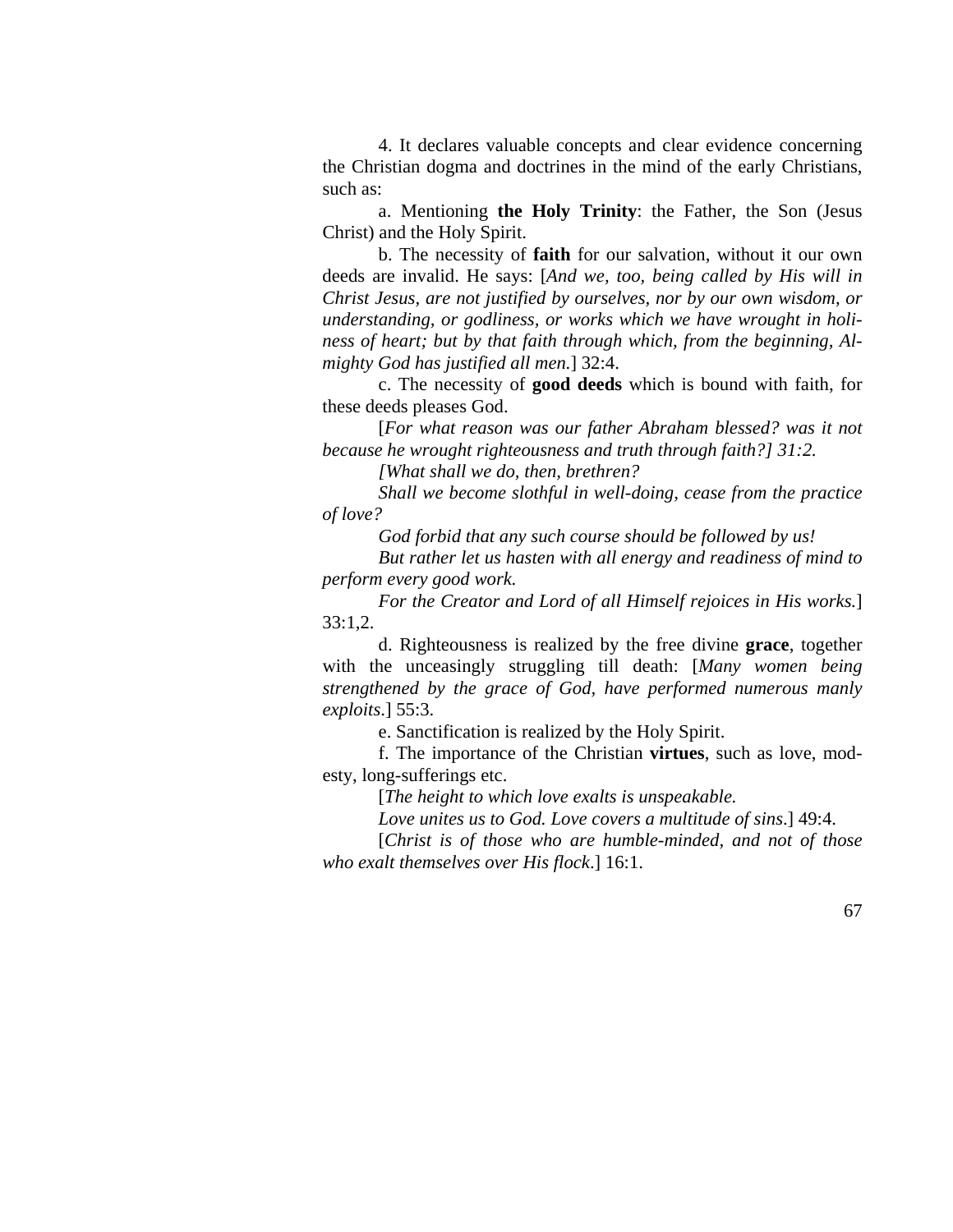g. The **unity** of the Church is based on mutual respect among the members.

 [*The great cannot subsist without the small, nor the small without the great.* 

 *There is a kind of mixture in all things, and thence arises mutual advantage.*] 37:4.

 5. For the first time we hear about the **Apostolic succession**. Truly it is the right of the people to choose their ministers, but their ordination is realized not by the people, but through those who received the apostolic authority [42; 44:1-3.].

 6. In chapters 24, 25 he dealt with the topic of the **resurrection** from the dead. He used the myth of the phoenix. Some believed that this bird lived in the land of Arabia. When it became 500 years old it built a nest of frankincense, myrrh and other spices, into which it entered and died. But as the flesh decayed a kind of worm was produced, which being nourished by the juices of the dead bird, brought forth feathers. When it had acquired strength, it took up that nest in which were the bones of its parents, and bearing these it passed through to flee to Egypt, to the city of Heliopolis. In an open day it came on the altar of the sun-god.

 7. He clarifies the loyalty of the church to **the state**, praying for her progress even while the emperor (Dometian) was persecuting her violently.

 8. It offers us a picture of the **liturgy** in the early church, as it referred to:

 a. The liturgical community which presents her offerings in a church order, as a divine work. [*He has enjoined us to perform offerings (to be presenting) and service to be performed (to Him), and not thoughtlessly or irregularly, but at the appointed times and hours*.] 40.

 b. All clergymen and laity should partake in the liturgy. [*Let every one of you, brethren, give thanks to God in his own order, living*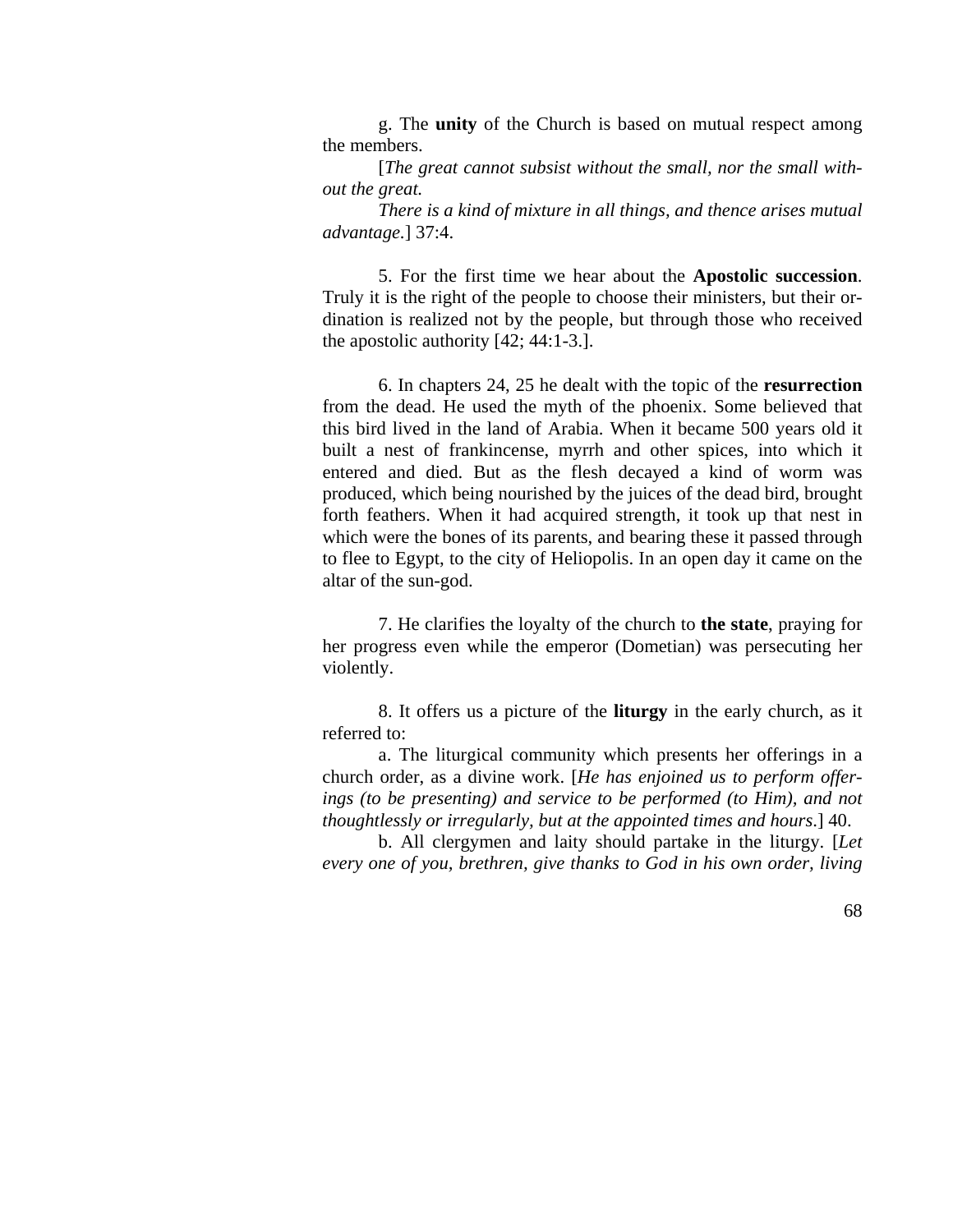*in all good conscience, with becoming gravity, and not going beyond the rule of the ministry prescribed to him.*] 41:1.

 c. He mentioned to some church ministers, such as the sub-deacons, deacons, presbyters, bishops (episcopates), and classified that one of the essential works of the bishop is practising liturgies and presenting offerings [ch. 44].

 d. Christ is the High Priest of all our offerings, the defender and helper of our infirmity. Then the priestly works of Christ, work mysteriously in His priests, .

 e. He presented beautiful liturgical prayer [chs. 59-61], concluding with a doxology.

9. This letter also included **many spiritual practices**, such as:

 I. **The Need of repentance:** [*Let us look steadfastly to the blood of Christ, and see how precious that blood is to God (the Father), which having been shed for our salvation, has set the grace of repentance for the whole world*.] 7:4.

 II. **Confidence in God's promise:** [*Desiring, therefore that all His beloved should be partakers of repentance. He has, by His almighty will, established (these declarations concerning the benefits of repentance).*] 8:5.

 III. **Confidence in God's promises:** [*How blessed and wonderful, beloved, are the gifts of God!*] 35:1.

 IV. **Waiting for the promise of resurrection from the dead:**  [*Having then this hope, let our souls be bound to him who is faithful in His promises, and just in His judgments.*] 27:1.

 V. **Witness to God by our behavior:** [*Let testimony to our good deeds be borne by others, as it was in the case of our righteous forefathers*] 30:7.

 VI. **Taking care of sinners**: [*Let us then also pray for those who have fallen into any sin, that meekness and humility may be given to them, so that they may submit, not unto us, but to the will of God. For in this way they shall secure a fruitful and perfect remembrance from us, with sympathy for them, both in our prayers to God, and our mention of them to the saints.*] 56:1.

VII. **Practising love** [18:19, 20; 48-50].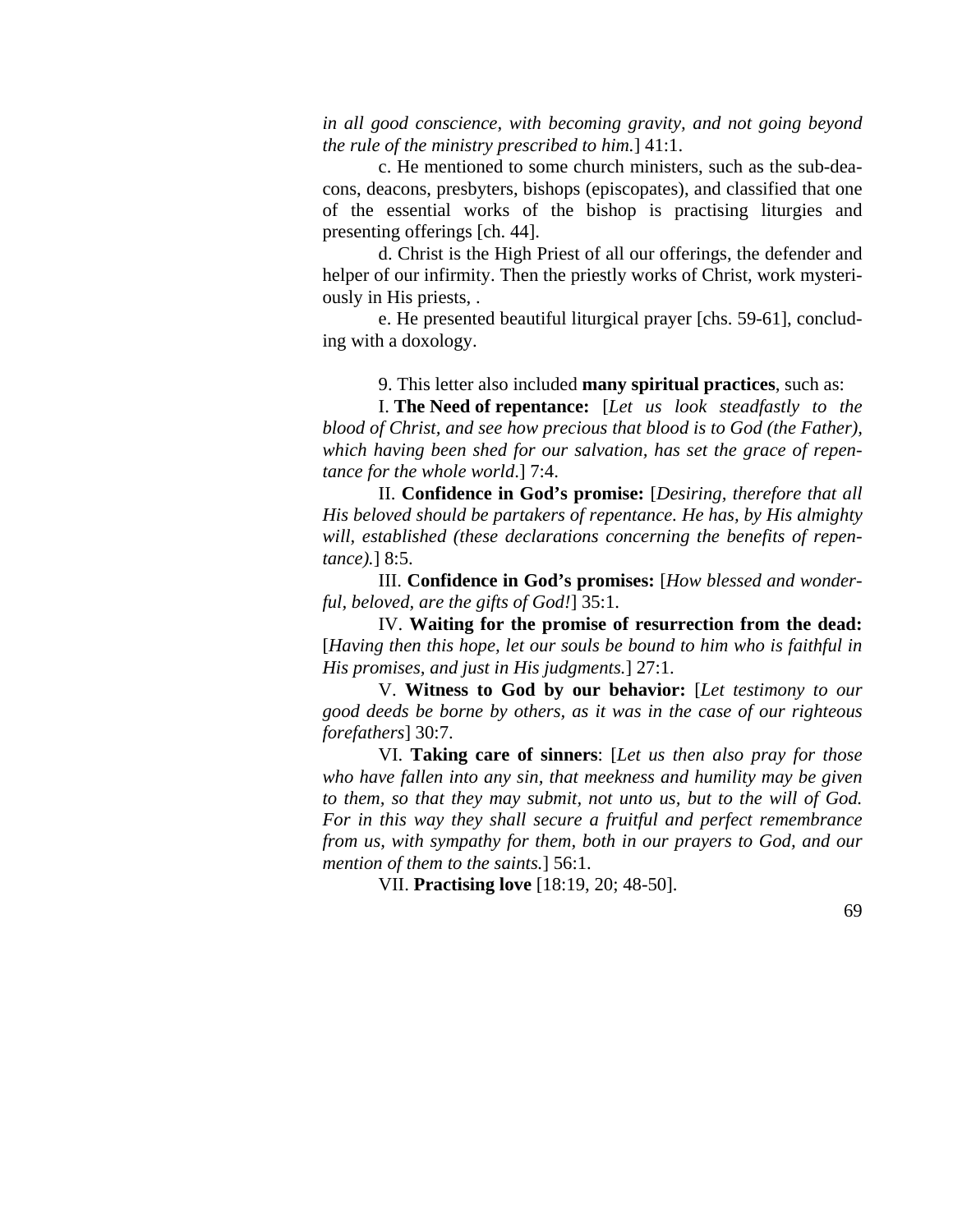VIII. **Escaping from pride:** [*It is better for you that you should be found small and in an honorable place in the flock of Christ, rather than being highly exalted, and be castled out from His people.*] 57:2.

 IX. **Offering unceasing thanksgiving to God:** [*Since we receive all these things from Him, we ought to give Him thanks for everything*.] 38:4.

#### **ITS DATE**

 Many scholars state that it was written after 96 A.D, for the following reasons:

 a. It was written after the persecution of Nero, in the time of Domation, for the writers referred to the sudden troubles that delayed him to write the letter.

 b. This date agreed with the tradition that it was written by St. Clement of Rome (92-101 A.D).

 c. In the second century St. Polycarp had a knowledge with the letter, quoting many passages from it in his own letter.

#### **ITS DIVISION**

\* Introduction.

1. The beauty of the church before her division [1,2].

2. The features of the church after the division [3].

3. The cause of division (envy!) [4-6].

4. The remedy of envy:

a. Repentance and practical faith [7-8].

b. Obedience [9-12].

c. Humility [13-21].

 d. Contemplation in the judgment and the resurrection of the dead [22-29].

e. Struggling as children of God [30-36].

f. Submission to the order [37-47].

g. Love as the door of righteousness [48-58].

5. Supplication to God [59-61].

6. Conclusion [62-65].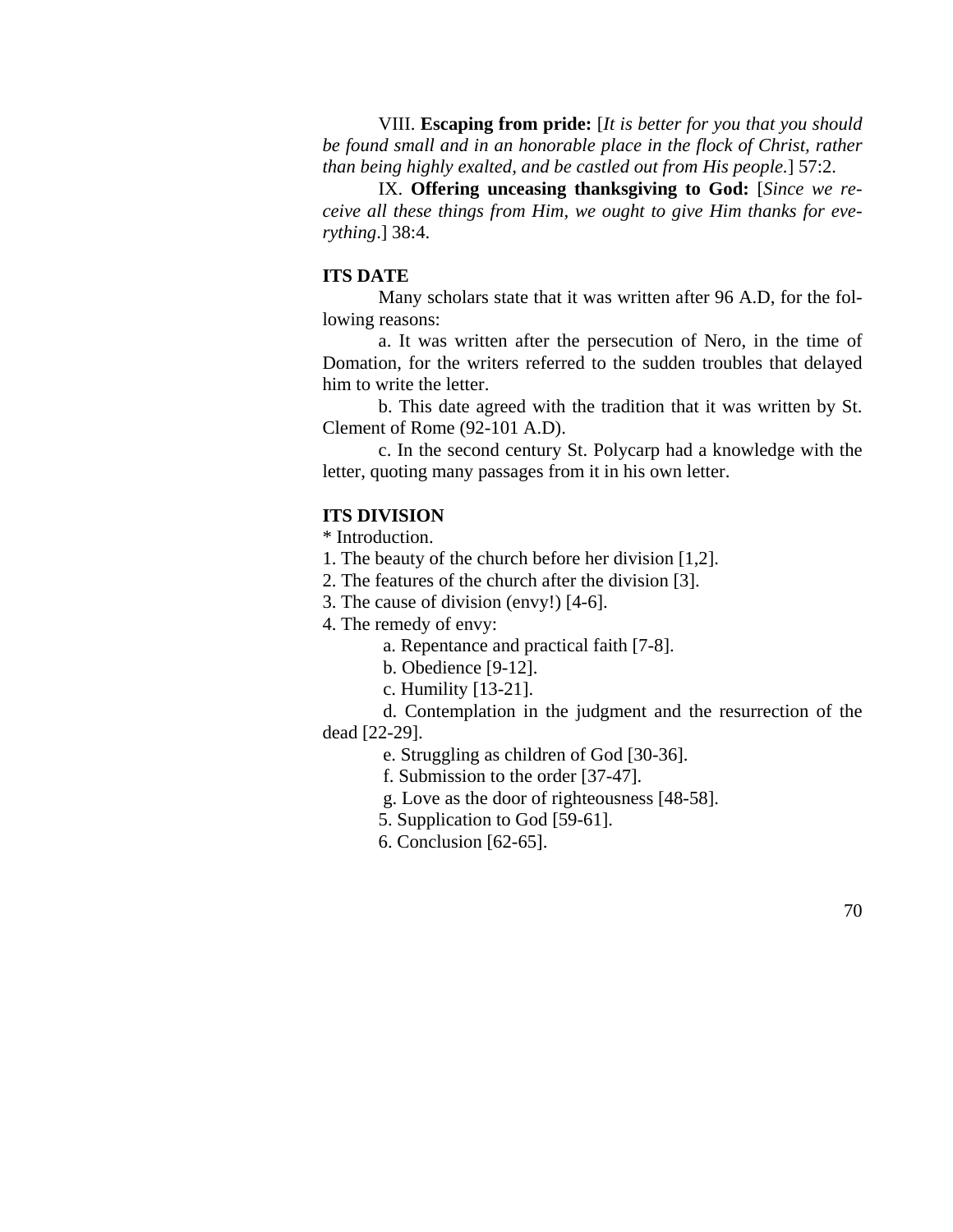## *THE ATTRIBUTED WORKS OF ST. CLEMENT OF ROME*

#### *1. THE SO-CALLED SECOND EPISTLE OF CLEMENT*

#### **ITS FEATURES AND CONTENTS**

 1. It concentrates on **repentance** as the way of the kingdom.[*As long as we are upon earth, let us practise repentance, for we are as clay in the hand of the artificer.*] 8:1.

2. The practical **faith** through obedience to the commandments and despising the temporary lusts, for the sake of eternal life.

[*While we have an opportunity of being healed, let us yield ourselves to God Who heals us, and give to Him a recompense. Of what sort? Repentance out of a sincere heart!*] 9:7,8.

3. The church in her essence is the new life in Christ. She was created before the world, spiritual, and invisible. She became the body of Christ, and the mother of the believers. Our body is the image of the church, the body of Christ, he who corrupts the image will never partake of the original. [*Where, brethren, if we do the will of God our Father, we shall be of the first Church, that is, spiritual, that has been created before the sun and moon...*] 14

4. **Baptism** is called the *"Seal"* (Sphragis), must be preserved [7:6].

5. The power of **prayer**: [*Prayer out of a good conscience delivers from death.*] 16:4.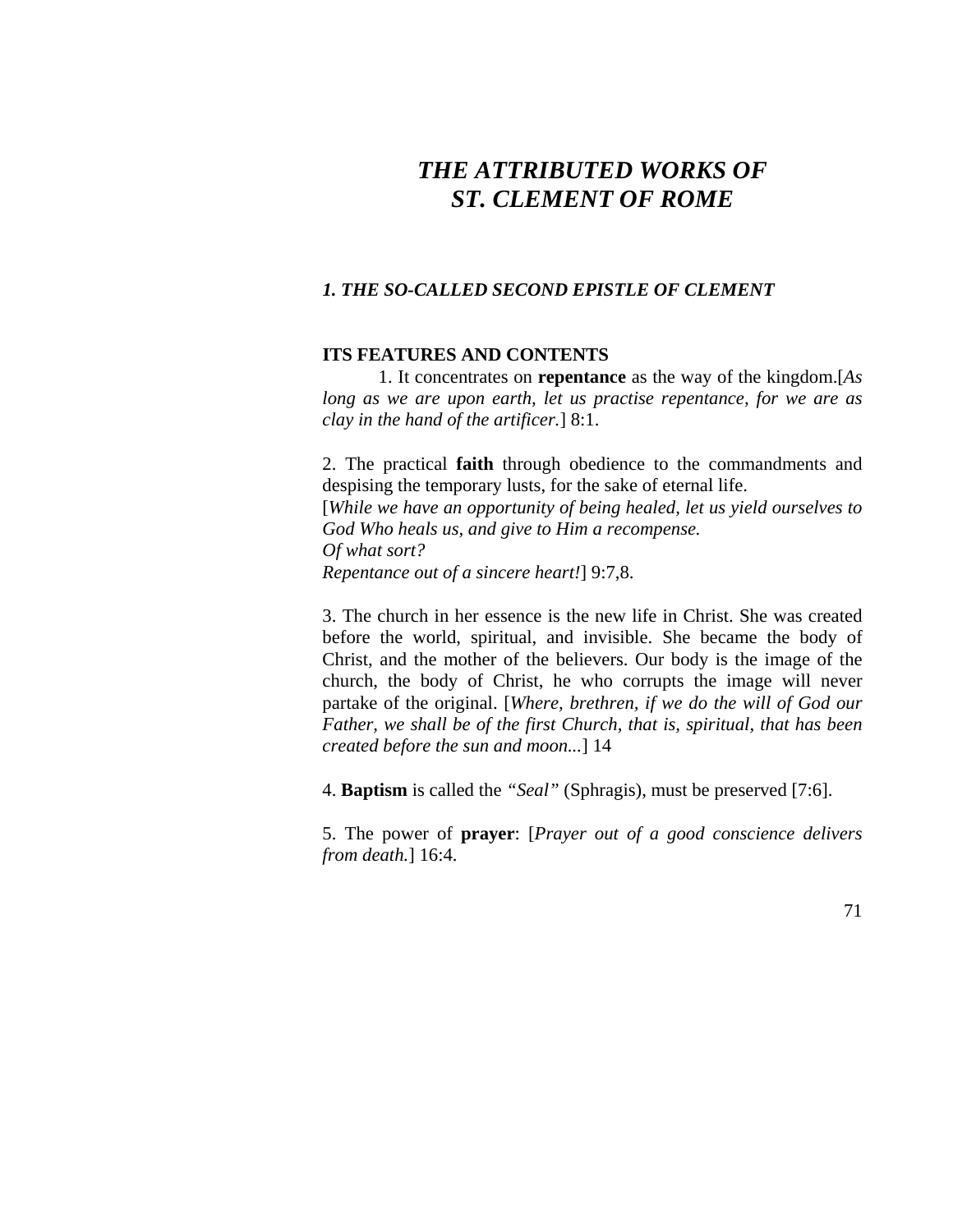6. **Thinking highly of Christ**: The writer opens this homily by declaring the necessity of thinking of our salvation, our Savior, and witnessing to Him.

[*How great are the benefits which we owe Him!* 

*He has graciously given us light,* 

*as a Father, He has called us sons;* 

*He has saved us when we were ready to perish...* 

*Involved in blindness, and with such darkness before our eyes, we have received sight, and through His will have laid aside that cloud by which we were enveloped.*] 1.

[*Wherefore, brethren, let us confess Him by our works, by loving one another, and not by avaricious.*] 4.

## 7. Hope in **eternity**:

[*Wherefore, leaving willingly our sojourn in this present world, let us do the will of Him that called us,* 

*and not fear to depart out of this world.*] 5:1.

[*Let us expect, hour by hour, the kingdom of God in love and righteousness, since we do not know the day of the appearance of God.*] 12:1.

## *2. TWO LETTERS ON VIRGINITY*

Wetsein attempted to prove their ascribe to St. Clement, as many Catholic scholars did the same, but the majority of the Protestant scholars rejected this for the following reasons:

1. It was not mentioned by Eusebius.

2. Their ascetic attitude is in harmony with that of the first half of the third century.

3. The two letters differ from the genuine one of St. Clement in the mode of quoting from the New Testament. Also quotations from the Old Testament are very little compared with those of the genuine one.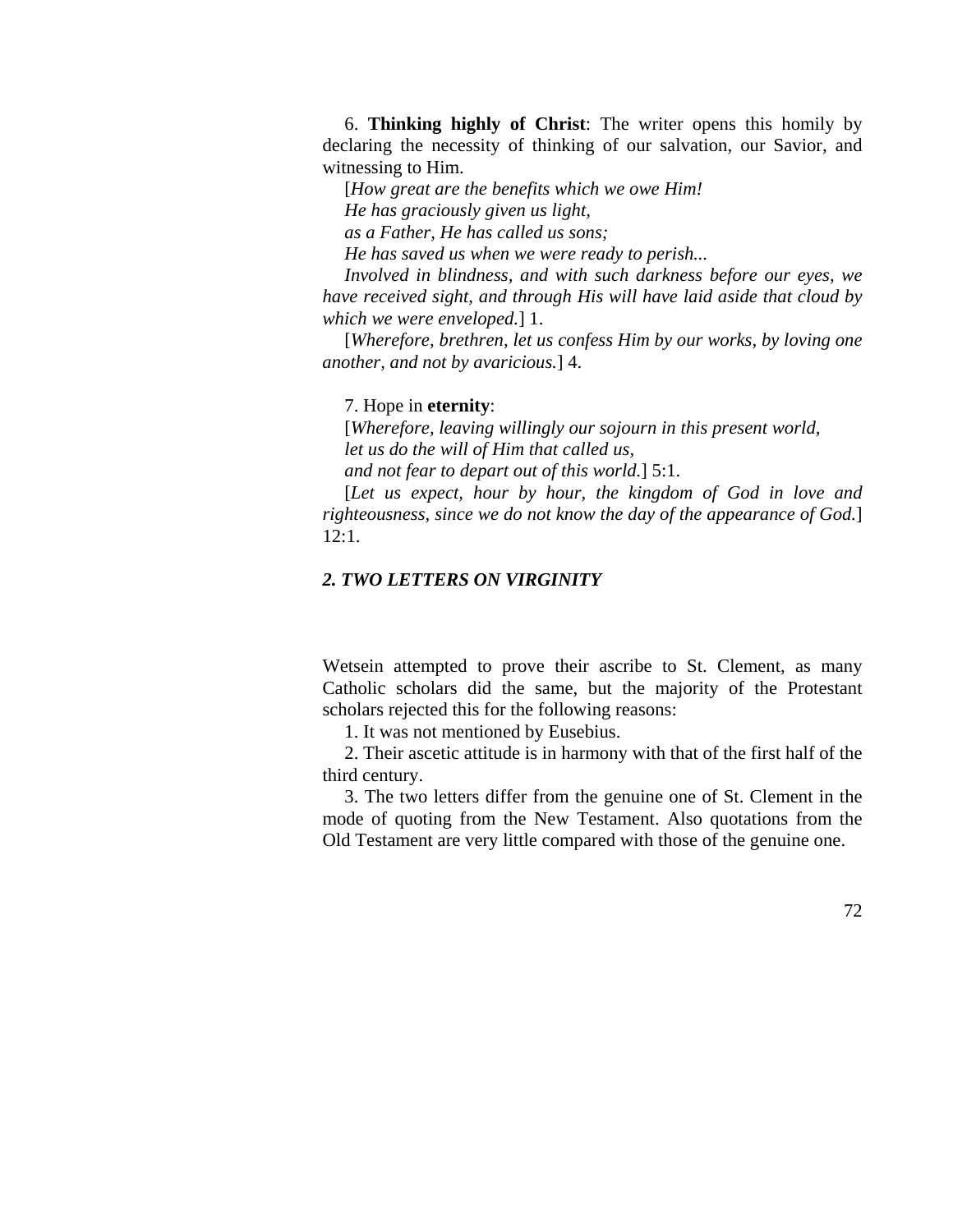#### **THEIR FEATURES AND CONTENTS**

1. It seems that these letters constitute a single work, which in course of time came to be divided  $21$ .

2. The author begins his first letter with instructions on the nature and concept of virginity. Virginity is a divine and supernatural work. It lifts us up to the angelic and heavenly life, through the sanctification of the Holy Spirit.

[*For not by eloquence or by renown, or by station and descent or by beauty or strength, or by length of life, is the kingdom of heaven obtained, but it is obtained by the power of faith, when a man exhibits the works of faith*.] 1:2.

[*For he who covets for himself these things so great and excellent, withdraws and serves himself on this account from all the world, that he may go and live a divine and heavenly life, like the holy angels, in work pure and holy, and "in the holiness of the Spirit of God" 2 Thess. 2:13 and that he may serve God Almighty through Jesus Christ for the sake of the kingdom of heaven.*] 1:4.

3. Virginity is a life that touches the souls of the believers as well as their bodies, and not just an honorable title.

[*For virgins are a beautiful pattern to believers, and to those who shall believe.* 

*The name alone, indeed, without works, does not introduce into the kingdom of heaven;* 

*but, if a man be truly a believer, such an one can be saved.* 

For, if a person be only called a believer in name, while he is not *such in works, he cannot possibly be a believer.* 

*"Let no one," therefore, "lead you astray with the empty words of error" Eph. 5:6. For, merely because a person is called a virgin, if he be destitute of works excellent and comely, and suitable to virginity, he cannot possibly be sacred.* 

*For our Lord called such virginity as that "foolish," as He said in the Gospel (Matt. 25:2);*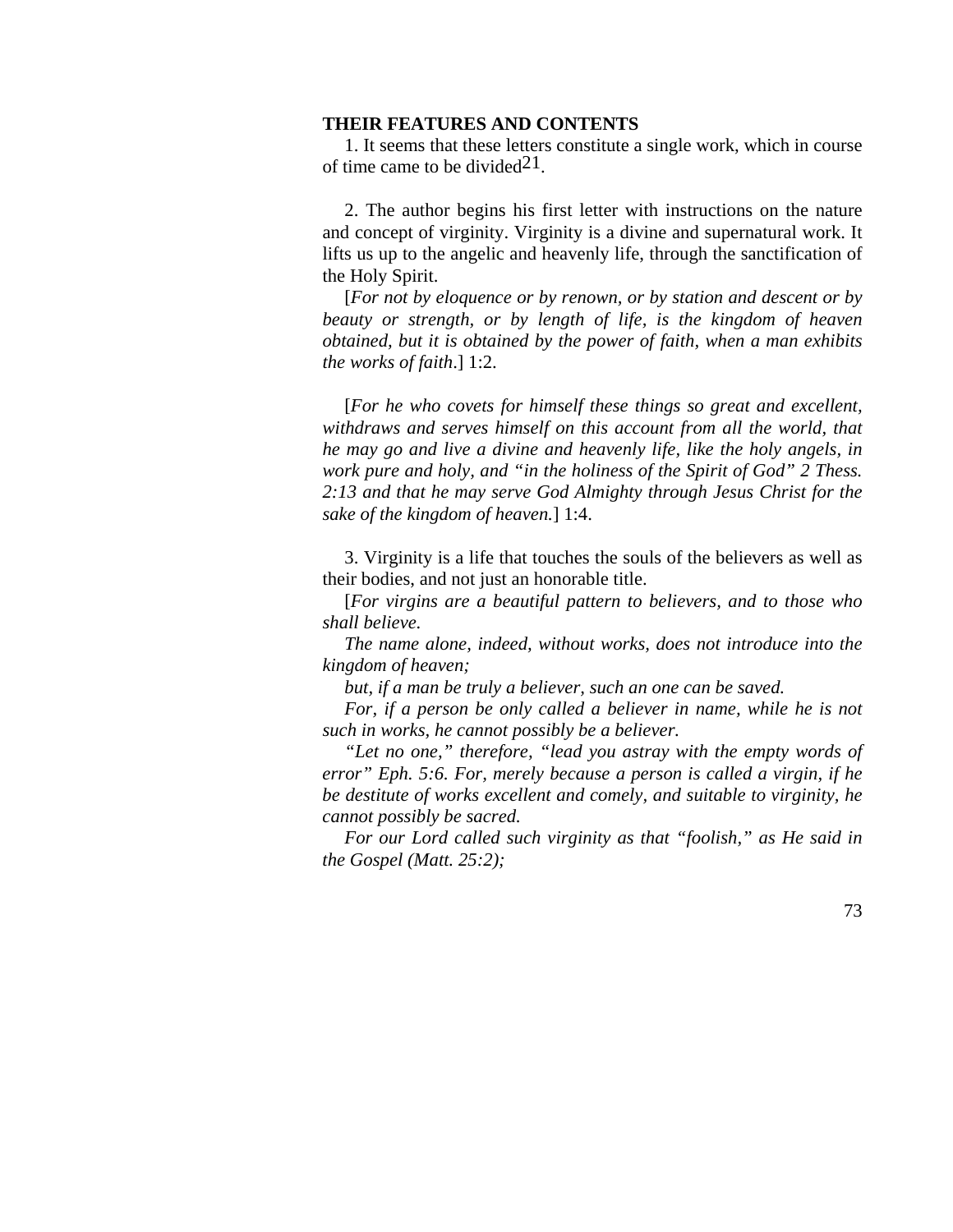*and because it had neither oil nor light, it was left outside of the kingdom of heaven,* 

*and was shut out from the joy of the bridegroom, and was reckoned with His enemies.* 

*For such persons as these "have the appearance only of the fear of God, but the power of it they deny" 2 Tim. 3:5.*] 1:3.

4. Virginity is not an escape from the world for attaining earthly rest, but it is an entrance in the battle of the Cross, in which the virgin struggles against his / her ego, Satan, love of the world and bodily lusts.

[*He who desires to be a virgin, knows what hardship and irksomeness there is in true virginity.*] 1:5.

[*Do you know how, like man, to enter "lawfully" upon this contest and "strive" 2 Tim. 2:5,* 

*that, in the might of the Holy Spirit, chooses this for himself, that may be crowned with a crown of light,* 

*and that they may lead you about in triumph through "the Jerusalem above" Gal. 4:26?* 

*If so then, the longest for all these things, conquer these vain things of time, which pass away and grow old, and decay, and come to an end; conquer the dragon (Rev. 12:7);* 

 *conquer the lion (1 Pet. 5:8);* 

 *conquer the serpent (2 Cor. 11:3);* 

 *conquer Satan;* 

*through Jesus Christ, who strengthens us by hearing His words and divine Eucharist.* 

*"Take up the cross and follow" Mat. 16:24 Him who makes us clean, Jesus Christ our Lord.*] 1:5.

5. The writer presented practical advice to the ascetics and to the virgins of both sexes, such as:

a. Their spiritual share in the growth of the kingdom of God, especially by unceasing prayers to God to send spiritual workmen to the harvest.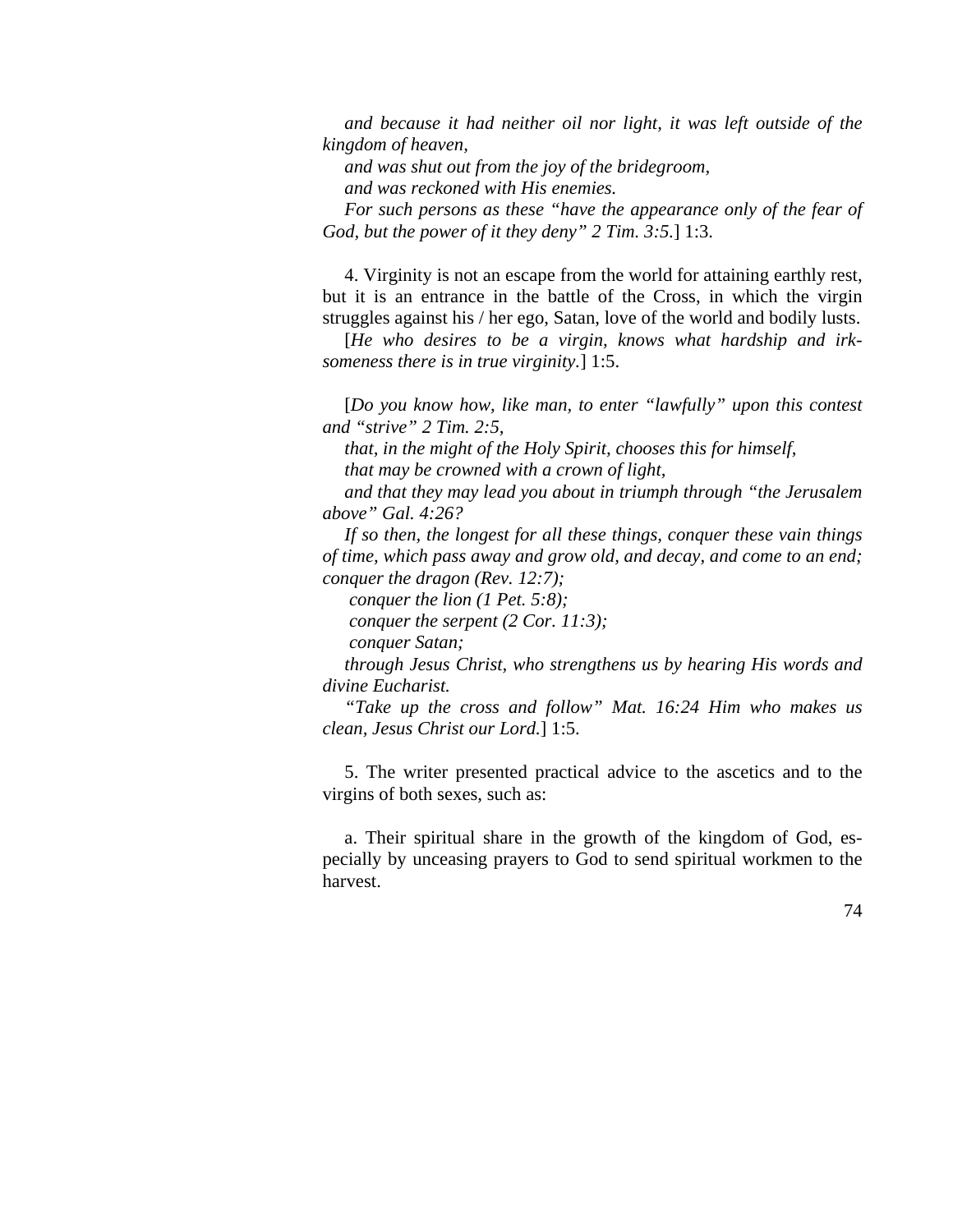[*Let us, therefore, "ask of the Lord of the harvest" that He would send forth workmen into the harvest (Matt. 9:37,38);* 

*such workmen as "shall skillfully dispense the word of truth;"* 

*workmen "who shall not be ashamed;"* 

*faithful workmen;* 

*workmen who shall be "the light of the world" Matt. 5:14;* 

*workmen who "work not for the food that perishes, but for that food which abides unto eternal life" John 6:27;* 

*workmen who shall be such as the apostles;* 

*workmen who imitate the Father, and the Son and the Holy Spirit; who are concerned for the salvation of men.*] 1:13.

b. Avoiding stumbling-blocks, especially the friendship among both sexes of the virgins.

[*Blessed is that man who is circumspect and fearful in everything for the sake of purity!*] 2:5.

[*Now we, if God helps us, conduct ourselves:* 

*with maidens we do not dwell, nor have we anything in common with them;* 

*with maidens we do not eat, nor drink;* 

*and where a maiden sleeps,* 

*we do not sleep;* 

*neither do women wash our feet, nor anoint us;* 

*and on no account do we sleep where a maiden sleeps who is unmarried or has taken the vow:* 

*even though she is in some other place if she is alone, we do not pass the night there*.] 2:1.

[*But with us may no female, whether young maiden or married woman, be there at that time; nor she that is aged, nor she that has taken the vow; not even a maid-servant, whether Christian or heathen.*] 2:2.

[*Let us not be constantly with women, nor with maidens.*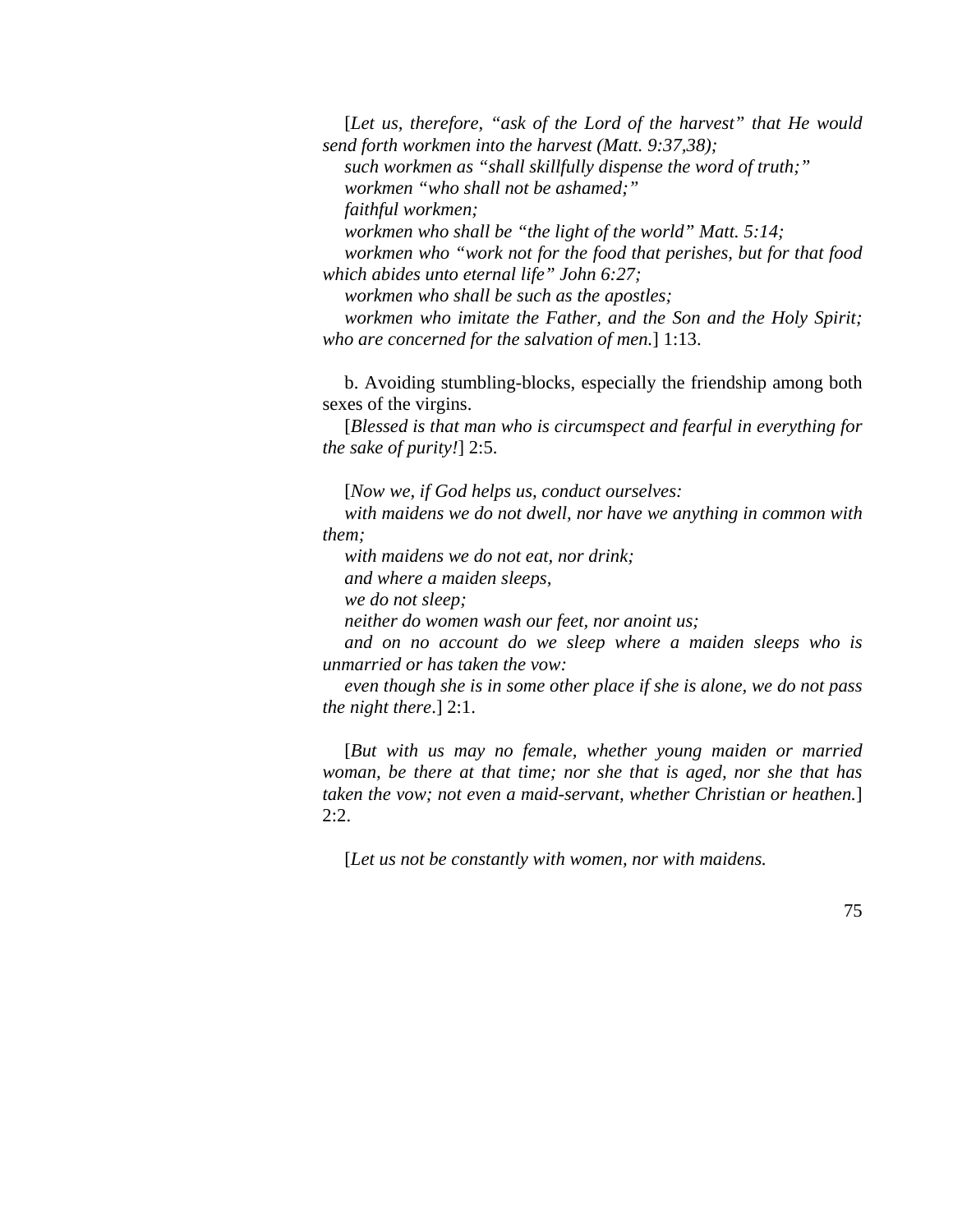*For this is not profitable for those who truly wish to "grid up their lions" Luke 12:35.* 

*For it is required that we love the sister in all purity and chaste, and with all curbing of thought, in the fear of God, not associating constantly with them, nor finding access to them at every hour.*] 2:8.

6. The necessity of work, for those who are lazy are unworthy to eat.

7. These are the oldest documents, as a source of the history of the first Christian asceticism and the laws and customs of the ascetic life.

## *3. THE APOSTOLIC INSTITUTIONS*22

It contains the *"Clementine Liturgy"* in the 8th book. Until the 16th century scholars believed that this work was genuine. Now they acknowledge it as an Eastern Liturgy from the fourth century.

This work is basically spurious. The author has made use of documents that were already in existence, and ascribed his work to St. Clement of Rome, in order to give it great authority<sup>23</sup>.

In the sixteenth century, scholars still believed that they really possessed a work of St. Clement, and even F. Probst, writing in about 1870 concerning the liturgy of the third century, placed it in the second century. In Migne's Patrologia also, the Apostolic Constitutions are found in the first volume. But it has been common knowledge for quite sometime that this is a work of the late fourth century<sup>24</sup> between 370 and 380 A.D. It was probably written in Syria or Antioch25.

#### **ITS CONTENTS**

The Apostolic Constitutions are a collection, forming a kind of manual of ecclesiastical law, and of Christian morality, doctrines and ceremonial.

1. Books 1-6: They are an exact resumption of the text of the *Discalia of the Apostles*.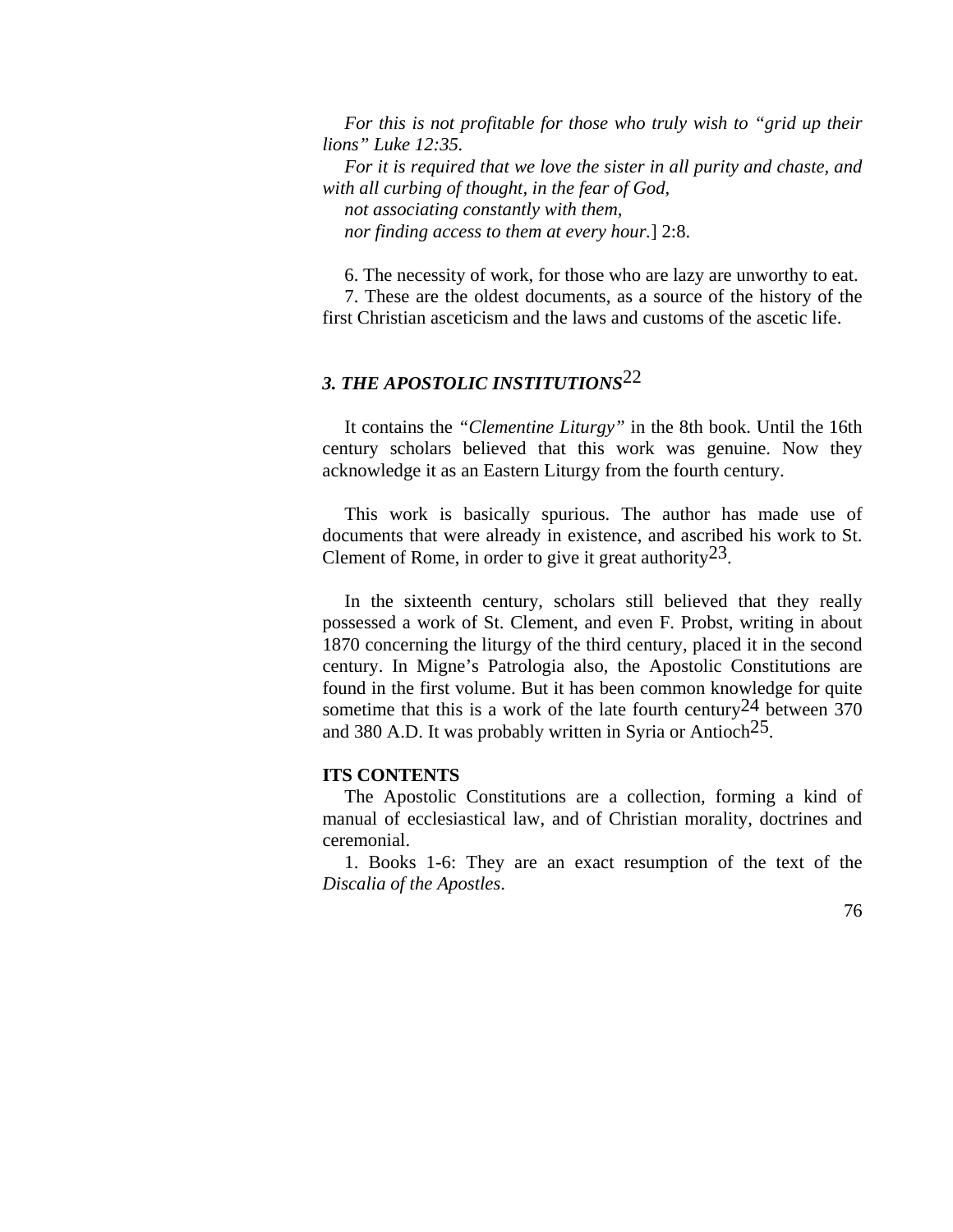The *Discalia* or "*the teaching of the 12 Apostles and holy disciples of our Savior*," is an ecclesiastical Constitution which dates from the first half of the third century. Its author was a bishop in northern Syria.

11. Book 7: It is divided into 2 parts:

a. An expansion of the Didache.

 b. An euchology grouping together some ancient prayers.

the order and prayers of the Liturgy in the fourth century.

 Some liturgists say that it is derived from the Apostolic Tradition. Others look upon it as the most ancient and pure form of the Eucharist, and that the Apostolic Tradition had originated from  $it^{26}$ .

 Creswell sees that this liturgy indisputably resembles the Antiochene Liturgy, the parent rite of St. Basil and St. John Chrysostom.

## *4. THE PSEUDO-CLEMENTINES27*

who searching for truth, tries in vain the various schools of philosophers for a solution of his doubts concerning the immortality of the soul, the origin of the world and problems of a similar nature. St. Clement made a trip to the East. In Caesarea he met St. Peter, who dispelled his doubts and invited him to accompany him on his missionary journeys. He witnessed St. Peter's conflict with Simon Magus. The work contains much legendary matter, especially about St. Clement's family.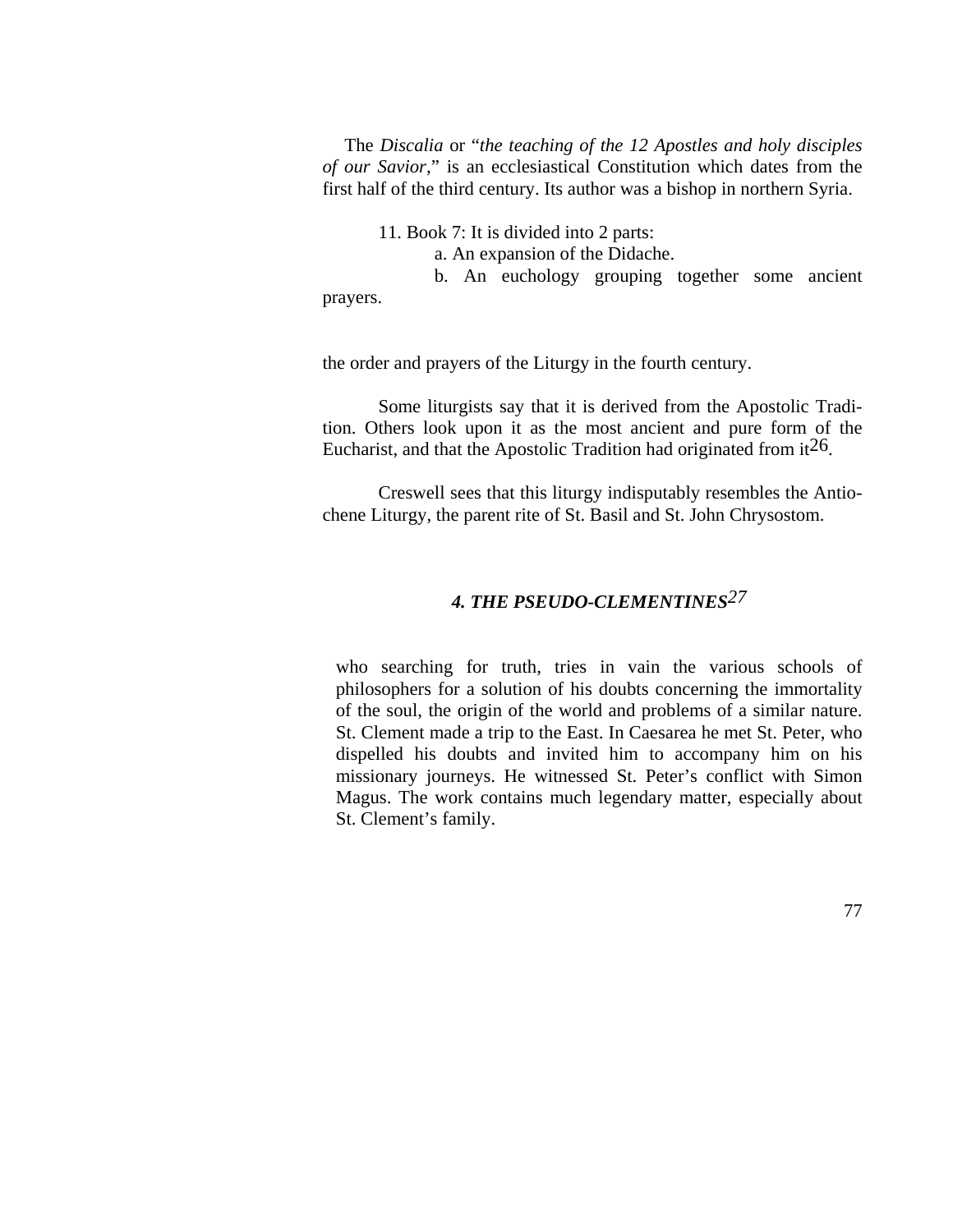one gospel]. Therefore this work attacks the apostle Paul, while it praises the SS. Peter and James as the apostles of circumcision.

The following fragments of the Pseudo-Clementines are extant:

.1. The Clementine *Homilies*: 20 Ebionite homilies. Christ is a Divine Aeon who had previously been revealed in Adam and Moses. The title "Son of God" is restricted to Christ, but he is only a prophet and teacher and not a redeemer.

2. The Clementine *Recognition,* in which the Trinitarian faith sometimes is declared. Some scholars state the Trinitarian statements may have been inserted by the translator, Rufinus. It is difficult to determine whether or not he added them to the original.

3. The two Greek *Epitomes,* are evidently later. They omit most of the theological discussion of the earlier works and introduce an account of St. Clement's martyrdom. Two Arabic epitomes also survive.

## *THEOLOGY AND THOUGHTS*

## **MAN AS AN IMAGE OF GOD:**

We have to love men to regard even their bodies in sanctity, for man is the image of God:

[*For the image of God is man.* 

*He who wishes to be pious in the eyes of God does good to man, because the body of man bears the image of God.* 

*But all do not as yet bear His likeness, but the pure mind of the good soul does.* 

*However, as we know that man was made after the image and after the likeness of God, we tell you to be pious towards him, that the favor may be accounted as done to God, whose image he is*.] Homily 11:4.

## **FREE-WILL:**

[*It is free for the mind to turn its judgment to which side it pleases, and to choose the way which it approves, it is clearly manifest that there is in men a liberty of choice.*] Recogn. 5:5..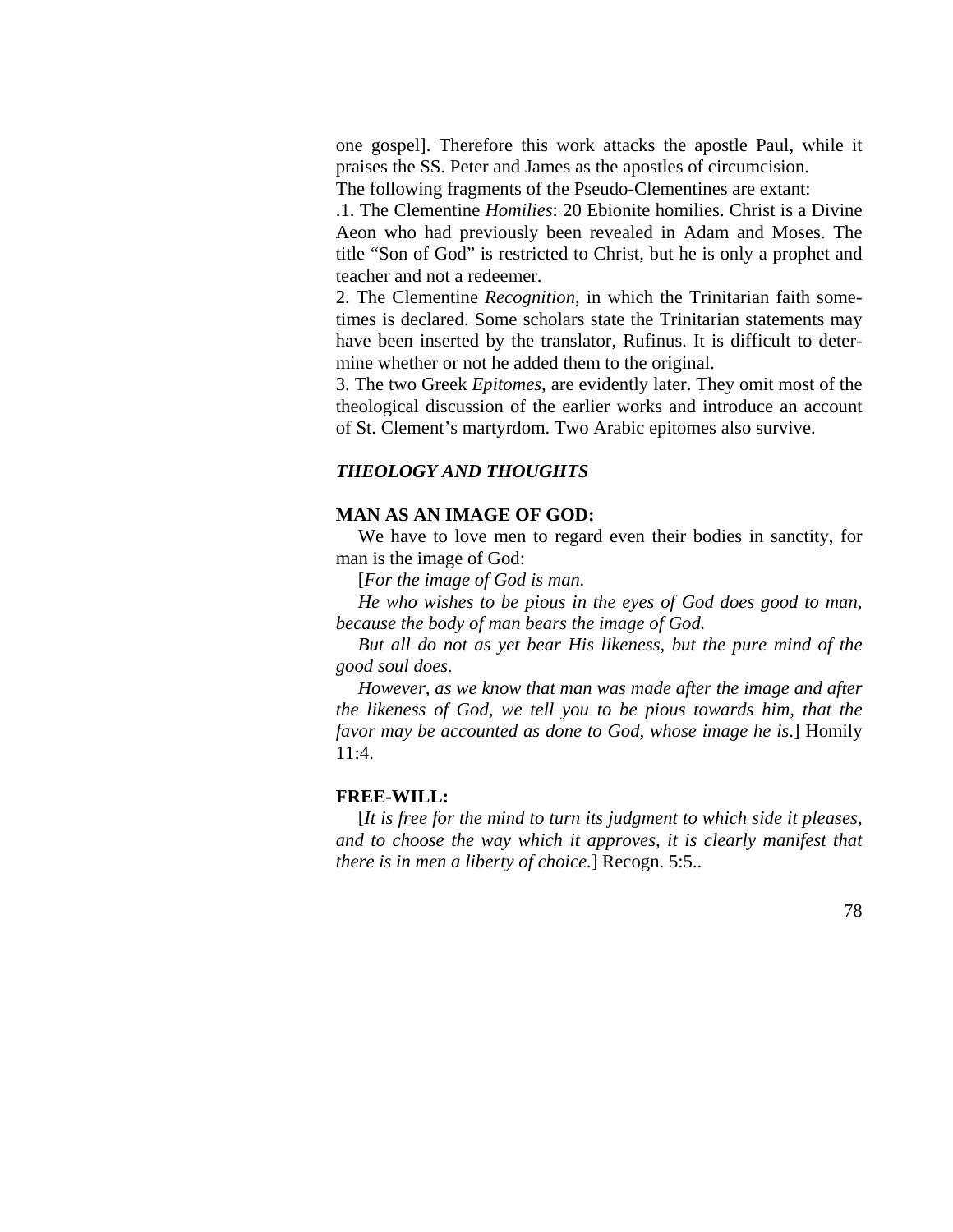[*Tell me how then God judges according to truth everyone for his doings, if men have it not in their own power to do anything?* 

*If this opinion be held, all things are torn up by the roots; vain will be the desire of following after goodness;* 

*yet, even in vain do the judges of the world administer laws and punish those who do amiss,* 

*for they had it not in their power not to sin;* 

*vain also will be the laws of nations which assign penalties to evil deeds.*] Recogn. 3:22.

#### **THE NECESSITY OF BAPTISM:**

[*Now God has ordered everyone who worships Him to be sealed by baptism;* 

*but if you refuse, and obey your own will rather than God's, you are doubtless contrary and hostile to His will.*] Recogn. 6:8.

[*For whether you be righteous or unrighteous, baptism is necessary for you in every respect:* 

 *for the righteous, that perfection may be accomplished in Him, and he may be born again to God;* 

 *for the unrighteous, that pardon may be vouchsafed by Him for the sins which he has committed in ignorance.* 

*Therefore all should hasten to be born again in God without delay, because the end of everyone's life is uncertain.*] Recogn. 6:9.

[*Therefore, consider, should you be righteous or unrighteous.* 

*For if you are righteous, baptism alone is lacking in order to attain salvation.* 

*But if you are unrighteous, come to be baptized for the remission of sins formerly committed in ignorance.* 

*And to the unrighteous man it remains that his well-doing after baptism be according to the proportion of his previous impiety.* 

*Whereas he is righteous or unrighteous, hasten to be born in God, because delay brings danger, on account of the fore-appointment of death being unrevealed;* 

*and show by well-doing your likeness to the Father, who begot you in the water (of baptism).*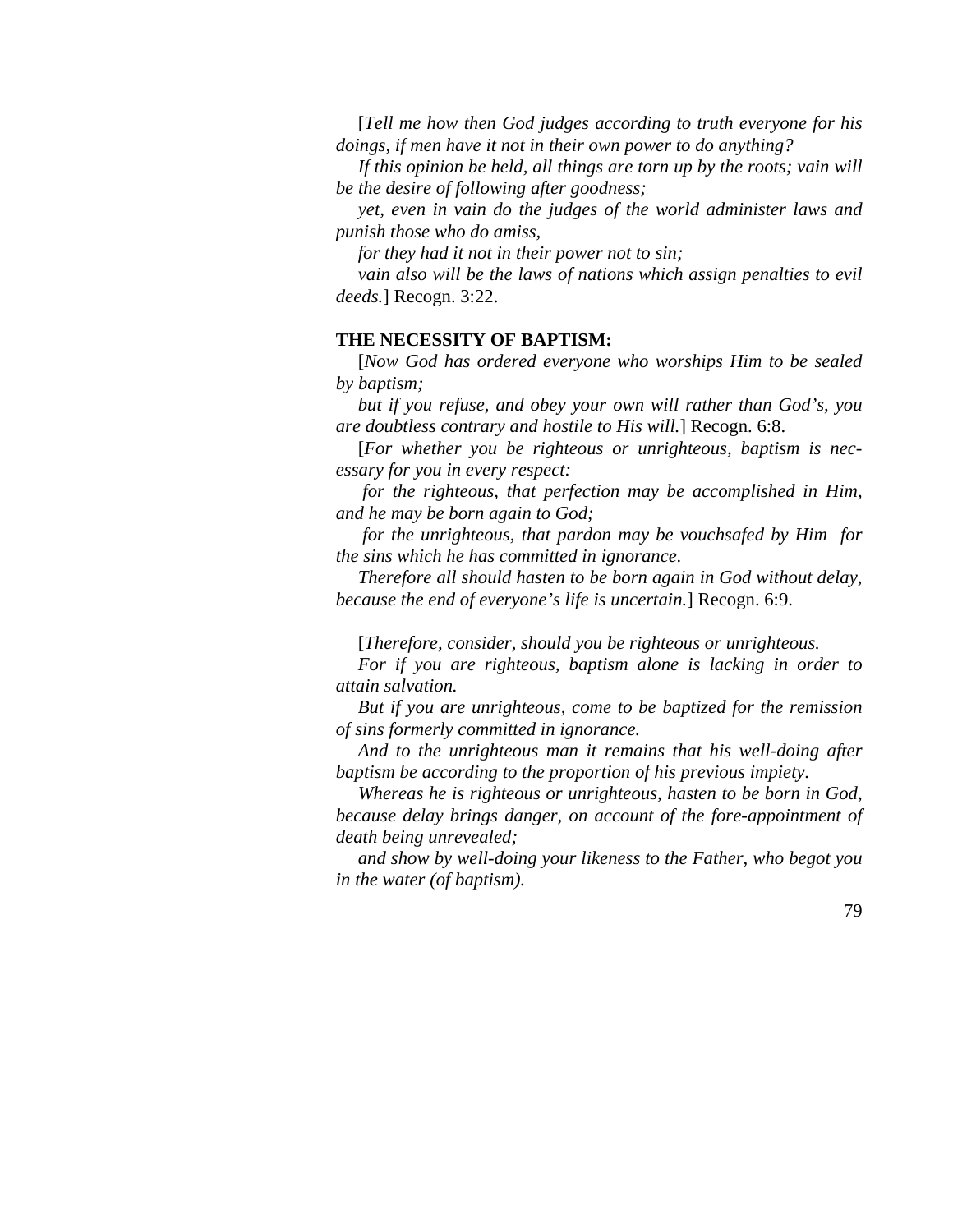*As a lover of truth, honor is that you live as Him, being Righteous, would have you live (otherwise).* 

*And the will of the Righteous, would have you do wrong! No, for wrong is murder, hatred, envy, and suchlike; and of these are many forms.*] Homily 11:27.

[*For our first birth descends through the fire of lust, and therefore, by the divine appointment,* 

*this second birth is introduced by water, which may extinguish the nature of fire;* 

*and that the soul, enlightened the first birth: provided, however, it so live for the time to come, that it do not all seek after any pleasures of this world, but be, as it were, a pilgrim and a stranger, and a citizen of another city.*] Recogn. 9:7.

#### **THE TRUTH AND MAN'S OWN ABILITIES:**

Man cannot acknowledge the truth by his own abilities without the divine grace:

[*All therefore who ever sought the truth, trusting to themselves to be able to find it, fell into a snare.* 

*This is what both the philosophers of the Greeks, and the more intelligent of the barbarians, have suffered.*] Homily 2:7.

#### **KNOWLEDGE:**

[*For this is the gate of life to those who will enter, and the road of good works to those going to the city of salvation.*] Recogn. 5:5.

[*Yet he himself, rejoicing in the riches of wisdom which he has found, desires insatiably to enjoy them, and is delighted with the practice of good works; hastening to attain, with a clean heart and a pure conscience, the world to come, when he shall be able even to see God, the King of all.*] Recogn. 5:7.

#### **THE NEED OF TRUE INSTRUCTIONS**

[*For everyone, in expectation of being judged by the All-seeing God, receives the greater impulse towards virtue.*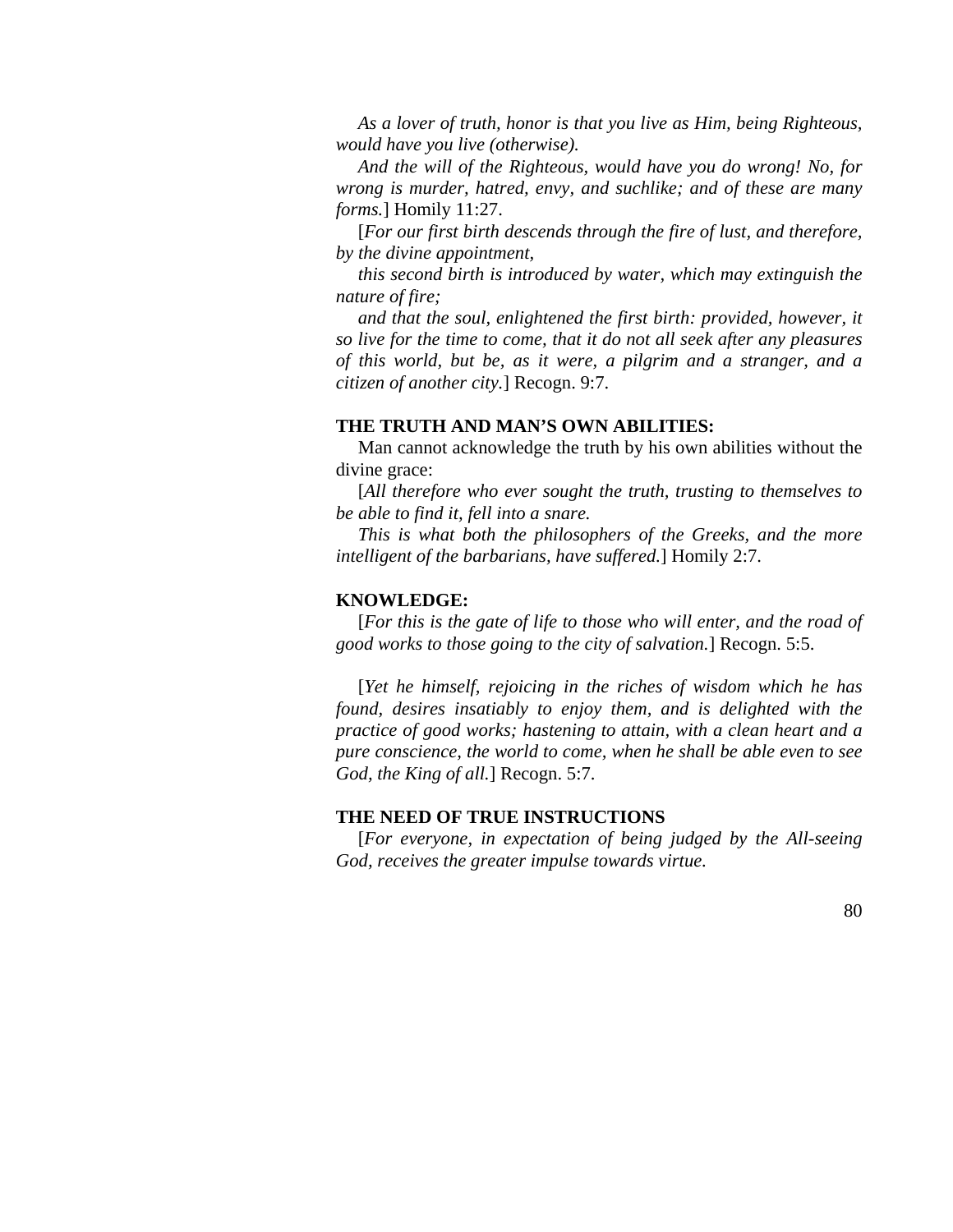*But if the doctrine be also true, it withdraws him who has lived virtuously from eternal punishment, and endows him with eternal and unspeakable blessings from God.*] Homily 4:14.

## **THE FEAR OF GOD:**

[*On every account it is advantageous to fear Him alone, not as an unjust, but a righteous God,* 

*For one fears an unjust being, lest he be wrongfully destroyed, but a righteous one, lest he be caught in sin and punished.* 

*You can therefore, by not fearing Him, the one Lord and Maker of all, you shall be the slaves of all evils to your own hurt, I mean of demons and diseases and of everything that can in any way hurt you.*] Homily 10:5

## **RIGHTEOUSNESS**

It is not enough to be unconcerned with the earthly things, nor even to acknowledge the heavenly mystery, but we need to take care of our own salvation, seeking for the kingdom of God and His righteousness.

[*Wherefore the first duty of all is to inquire into the righteousness of God and His kingdom (Matt. 6:33); His righteousness, that we may be taught to act rightly; His kingdom, that we may Know what is the reward appointed for labor and patience; in which kingdom there is indeed a bestowal of eternal good things upon the good, but upon those who have acted contrary to the will of God, a worthy infliction of penalties in proportion to the doings of everyone*.] Recogn. 2:20.

[*If our mind suggests to us to make any inquiry concerning secret and hidden things before we inquire into the words of righteousness, we ought to render to ourselves a reason, because if acting well we shall merit to obtain salvation:* 

*then, going to God chaste and clean, we shall be filled with the Holy Spirit, and shall know all things that are secret and hidden, without any caviling of questions;* 

*whereas now, even if any one should spend the whole of his life in inquiring into these things, he, not only shall not be able to find them ,*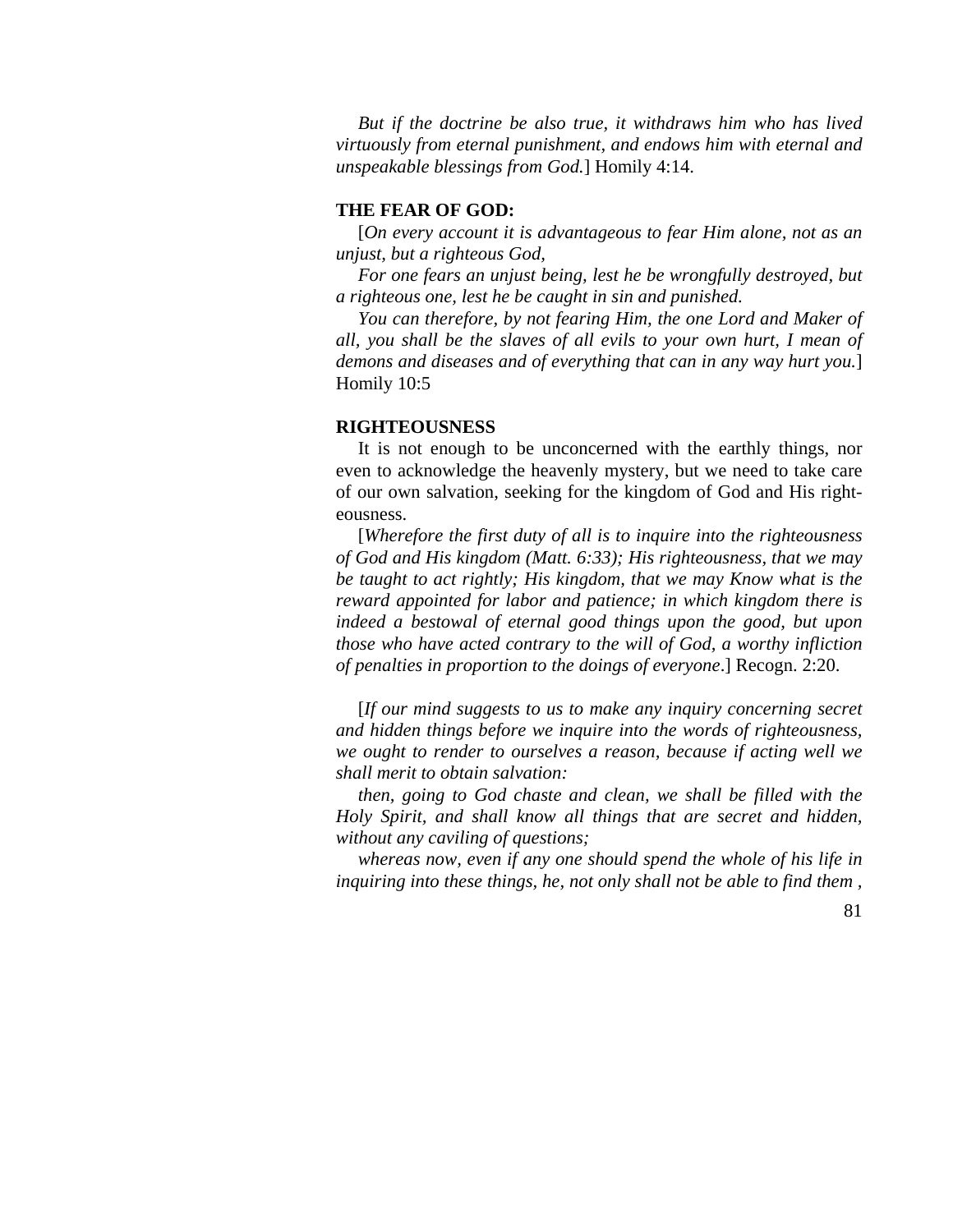*but shall involve himself in greater errors, because he did not first enter through the way of righteousness, and strive to reach the haven of life.*] Recogn. 2:21.

## **OBEDIENCE**

 It is our duty to obey the Lord, therefore the clergy must not give orders with what is not proper.

 [*And your work is to order what things are proper; and that of the brethren is to submit, and not to disobey. Therefore, submitting they shall be saved, but disobeying they shall be punished by the Lord, because the president is entrusted with the place of Christ*.] Homily 3:66

## **THE HOLY ANGER**

 [*For this is the righteous and necessary anger, by which every one is indignant with himself, and accuses himself for those things which he has erred and done amiss;* 

 *and by this indignation a certain fire is kindled in us, which, applied as it were to a barren field, consumes and burns up the roots of vile pleasure, and renders the soil of the heart more fertile for the good seed of the word of God.* 

 *And I think that you have sufficiently worthy causes of anger, from which that most righteous fire may be kindled, if you consider into what errors the evil of ignorance has drawn you, and how it has caused you to fall and rush headlong into sin, from what good things it has withdrawn you, and into what evils it has driven you,* 

 *and, what is of more importance than all the rest, how it has made you liable to eternal punishment in the world to come*.] Recogn. 6:3.

## **THE PURITY OF HEART**

[*God is seen by the mind, not by the body; by the spirit, not by the flesh. Also angels who are spirits, see God; and therefore, as long as they are men, cannot see Him.*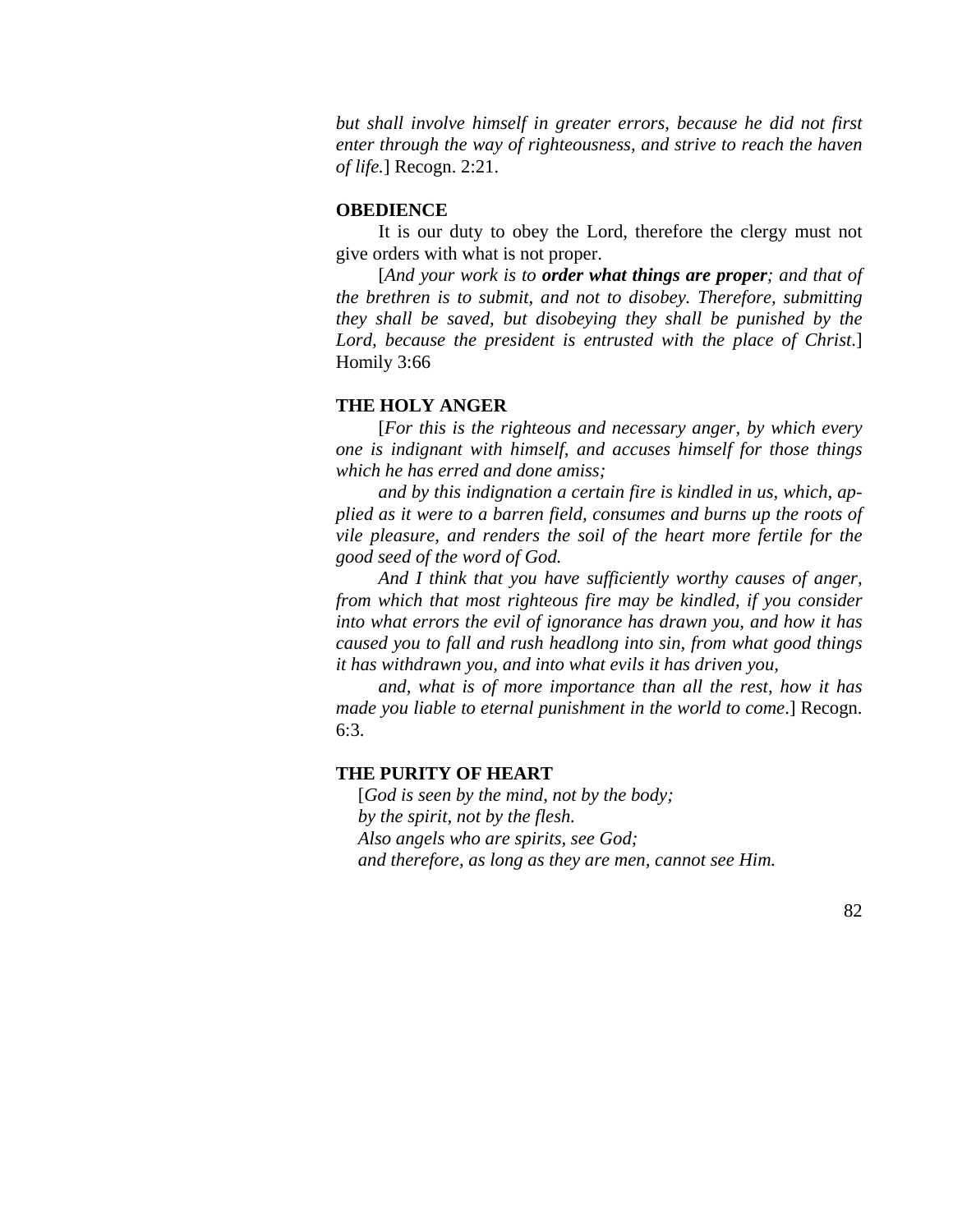*But after the resurrection of the dead, when they shall have been made like the angels, they shall be able to see God.* 

*And thus, my statement not contrary to the law (Exod. 33:20); neither is that which our Master said, "blessed are they of a pure heart, for they shall see God" Matt. 5:8.* 

 *For He showed that a time shall come in which of men shall be made angels, who in the spirit of their mind shall see God*.] Recogn. 3:30.

#### **STUDYING THE BIBLE**

 [*For it is necessary to give heed intently and unceasingly to the study of doctrine, that our mind may be filled with the thought of God only; because in the mind which is filled with the thought of God, no place will be given to the wicked one*.] Recogn. 3:31.

#### **PEACE AND SPIRITUAL BATTLE:**

 [*He who has sent us, when He had come, and had seen that all the world had fallen into wickedness, did not forthwith give peace to him who is in error, lest He should confirm him in evil; but set the knowledge of truth in opposition to the ruins of ignorance of it, that, if haply men would repent and look upon the light of truth, they might rightly grieve that they had been deceived and drawn away into the precipices of error, and might kindle the fire of salutary anger against the ignorance that had deceived them. On this account, therefore, He said, "I have come to send fire on the earth; and how I wish that it were kindled!" Luke 12:49*] Recogn. 6:4.

#### **SANCTITY OF MARRIAGE:**

 [*And let them inculcate marriage not only upon the young, but also upon those advanced in years,* 

 *lest burning lust bring a plague upon the Church by reason of whoredom or adultery.* 

 *For, above every other sin, the wickedness of adultery is hated by God, because it not only destroys the person himself who sins, but those also who eat & associate with him.*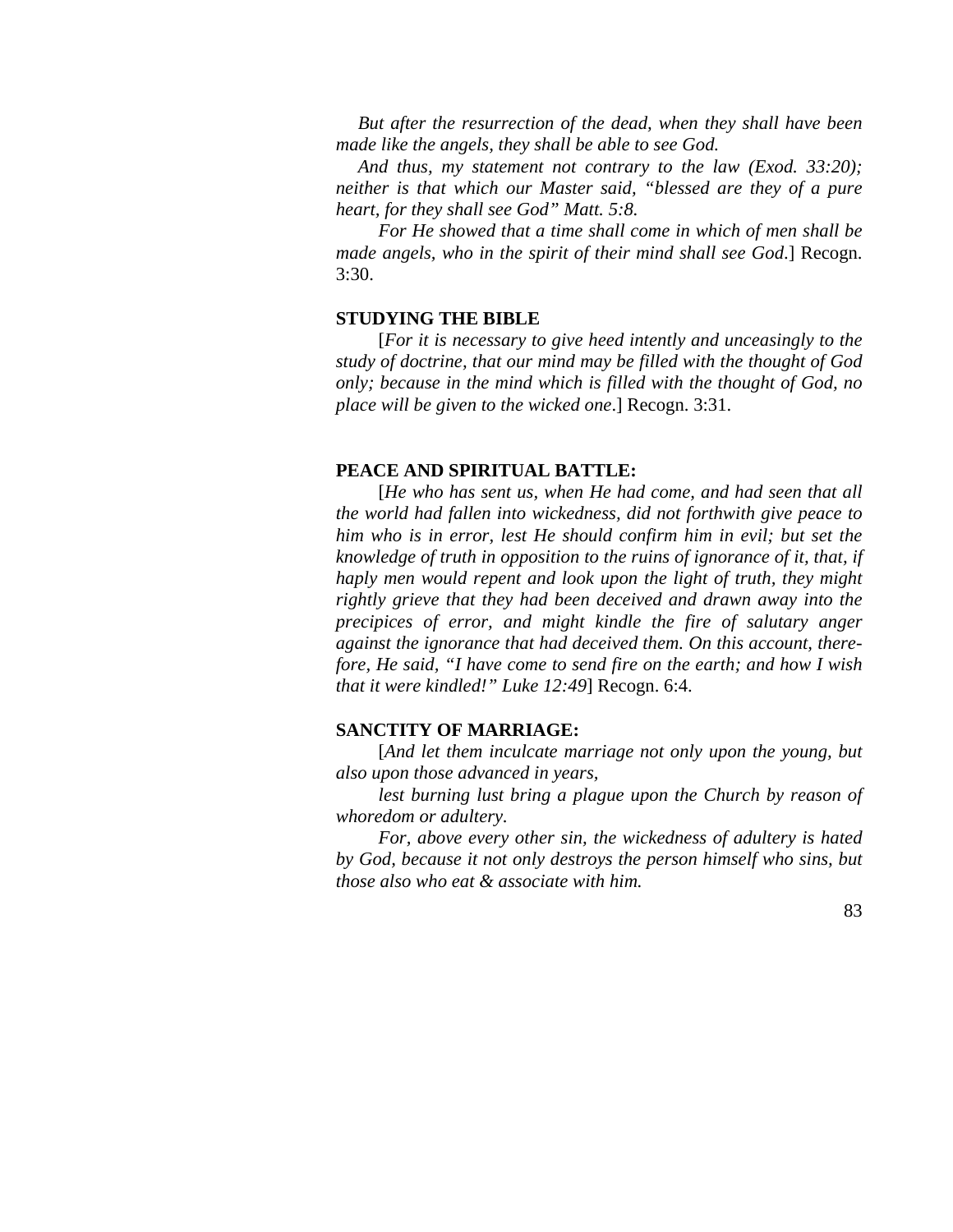*For it is like the madness of a dog, because it has the nature of communicating its own madness.*] Homily 3:68.

## **THE GUARDIAN ANGEL**

 [*For every nation has an angel, to whom God has committed the government of that nation.]* Recogn. 2:42.

## **OUR AUTHORITY ON DEMONS THROUGH CHRIST**

 [*For when a soul has come to the faith of God, it obtains the virtue of Heavenly water, by which it extinguishes the demon like a spark of fire.*] Recogn. 4:17.

 [*Hence, in order to put demons to flight, the most useful help is abstinence, and fasting, and suffering of affliction.* 

 *For if they enter the men's bodies for the sake of sharing pleasures, it is manifest that they are put to flight by suffering*.] Homily 9:9.

 [*Every faithful one commands the demons, although they seem to be much stronger than men, and that not by means of his own power, but by means of the power of God, who has put them into subjection.*] Recogn. 4:33.

## **THE SIXTH SENSE**

\_\_\_\_\_\_\_\_\_\_

 [*There is also a sixth sense, namely that of foreknowledge: for those five senses are capable of knowledge, but the sixth is that of foreknowledge; and this the prophets possessed.*] Recogn. 2:51.

<sup>1.</sup> Fr. Tadros Y. Malaty: The Apostolic Fathers, p. 56 ff.

<sup>2.</sup> Irenaeus: Adv. Haer. 3:3:3. 3. Eusebius: H. E. 4:23.

<sup>4.</sup> Schaff: History of the Christian Church, vol. 2. p. 637.

<sup>5.</sup> H.E. 3:15. 6. De Vir. Illustr., ch. 15.

<sup>7.</sup> Comm. in Joan. 1:29, 9:36. 8. His Rom. 67:4.

<sup>9.</sup> Many Christians of Gentile origin were familiar with the Old Testament, such as St. Justine who was a Gentile by birth and education.

<sup>10.</sup> Bishop Lightfoot: The Apostolic Fathers, (Clement of Rome, vol. 2).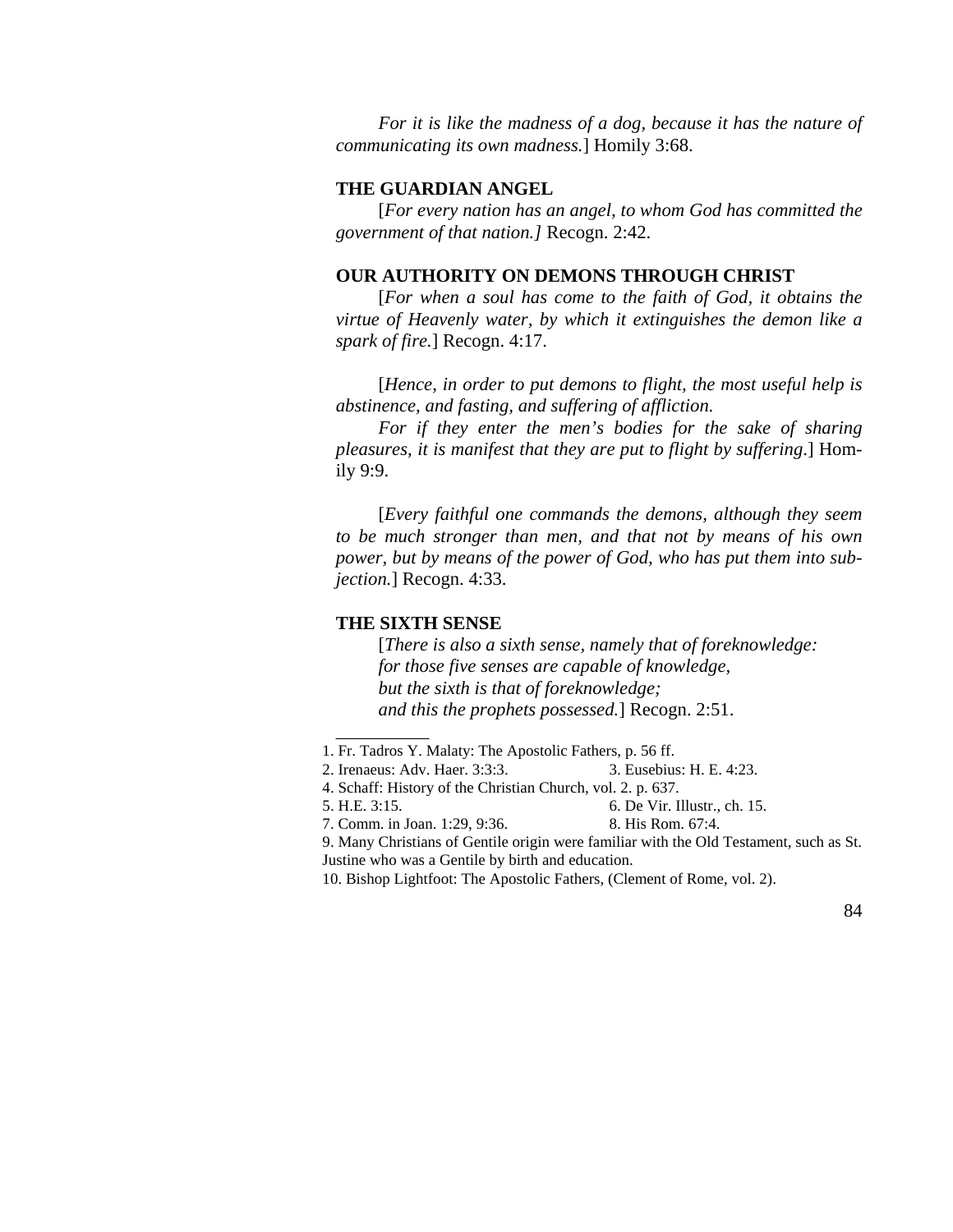- 11. Adv. Haer. 3:3.
- 12. Hamell: A Handbook of Patrology, p .26.
- 13. Schaff: History of the Christian Church, vol. 2, p. 638-9.
- 14. De Vir. Illustr., ch. 15. 15. H. E. 3:34.
- 16. Rufinus: Epilogue to Pamphilus.
- 17. Butler's lives of the Saints, vol. 4, p,. 406.
- 18. Mostly I quoted the texts from the Ante-Nicene Fathers, together with other English translations 19. Adv. Haer. 30:15.
- 

- 20. Adv. Jovin. 1:12. 21. Quasten: Patrology, vol. 1, p. 58.
- 22. Fr. T. Y. Malaty: Christ in the Eucharist, Alexandria 1986, p. 213-214.
- 23. Deiss: The Early Sources of the Liturgy. 24. Jungmann: The Early Liturgy, p. 5.
- 25. Cresswell: The Liturgy of the Apostolic Constitution.
- 26. Drews: Zur Entstehungsgeschichte des Kanons (Tubingen 1902).
- 27. J. Quasten: Patrology, vol. 1. p. 59ff. F. L. Cross: The Oxford Dict. of the Christian Church, p. 304, 438.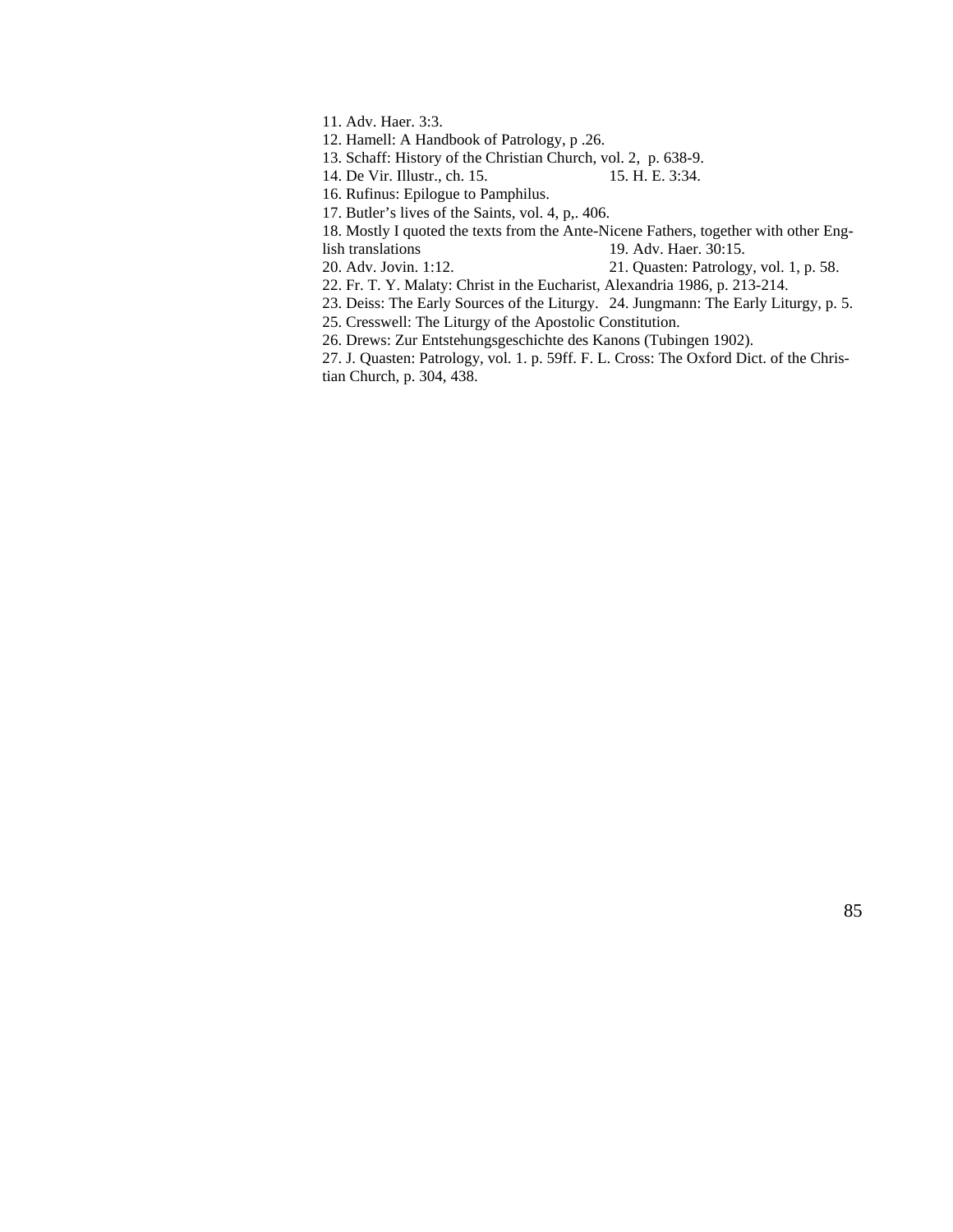# **ST. IGNATIUS OF ANTIOCH**<sup>1</sup>

#### **BISHOP OF ANTIOCH**

 St. Ignatius describes himself as being called "Theophoros," meaning "bearer of God," or perhaps "borne by God."

He was born between the years 30 and 35 A.D, most probably of a Syrian origin, of Hellenic culture, and a pagan. In the opinion of Anastasius Bibliothecarius<sup>2</sup>, who lived in the ninth century, he was the child whom the Lord Christ carried and offered as an example of humility (Matt. 18:2-4). St. John Chrysostom, who was born in Antioch at the end of the fourth century, was of the opinion that St. Ignatius did not see Christ the Lord3.

 J. B. Lightfoot, basing himself on a passage from his Epistle *ad Romanos*, believed that he was a pagan and a persecutor of Christians before his conversion.

 When the Apostles saw in him a burning zeal, they ordained him a bishop for Antioch. There was a controversy as to who ordained him, some said that Apostle Peter ordained Evodius for the converted Jews, and the Apostle Paul ordained him for the converted Gentiles. When the first passed away, Ignatius received both sectors of the church. Anyway, he was known for his zeal for the salvation of souls and won many Gentiles for Christ the Lord.

 According to Origen he was the second Bishop of Antioch, the successor of St. Peter; according to Eusebius he was the third, following St. Peter's successor, Evodius. Nothing is known of his life beyond his journey to martyrdom from Antioch to Rome4.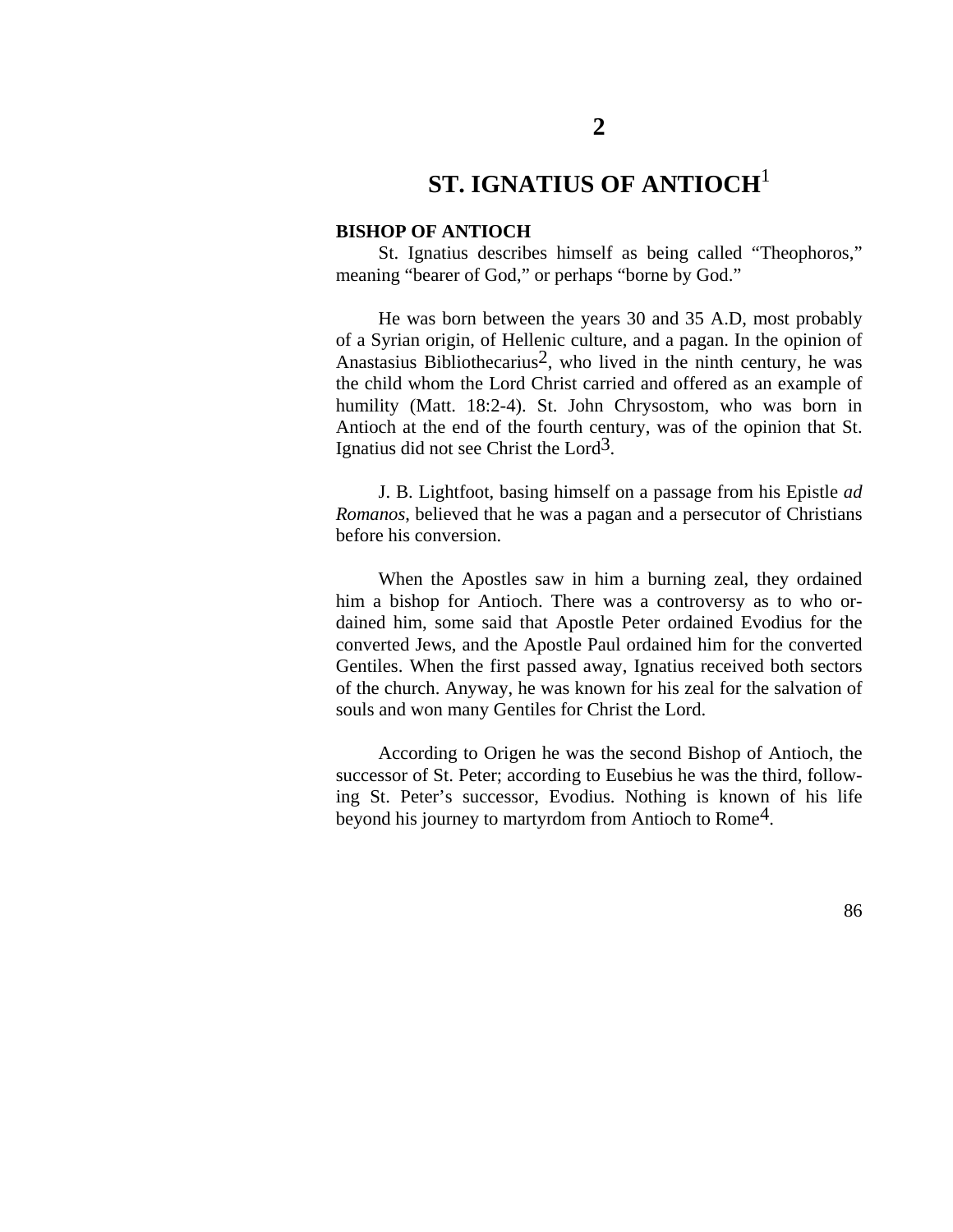## **HIS ESTABLISHMENT OF THE HYMN "TRISAGION"**

 It was said that he saw in a vision the angles praising and glorifying God, singing the "Trisagion," he then conveyed what he saw to the church of Antioch. Later this spread to the rest of the churches.

## **HIS MEETING WITH THE PREFECT OF SYRIA**

 When the prefect heard about his zeal for spreading Christianity, he summoned him and entered into a dialogue with him regarding the "Crucified Jesus." This ended by the order of chaining St. Ignatius (who claimed that in his heart he carried the Crucified), and sending him to Great Rome to be given as food to savage beasts to please the people. When the bishop heard this, he rejoiced as he had been waiting for this chance for a long time. He considered this as a great gift. He knelt and shouted in joy: "Lord, I thank You because You granted to honor me with the abundance of Your love; You allowed that I be chained with metal chains like Your Apostle Paul." When he said his prayers, he kissed his chains, and pleaded God to protect the church which He entrusted him to serve for about 40 years.

## **TO ROME**

 The saint left, under a heavy guardianship of ten soldiers. He was accompanied by two members of his church: Rufus and Zosimus, who were also included in the death sentence.

When the soldiers saw how the people surrounded him at his departure, and the way they expressed their love, they resorted to treat him with cruelty and violence. He nicknamed them the leopards, though he was gentle with them. The people paid the guards to be kind to him.

They arrived at Smyrna<sup>5</sup>, where he was met by its bishop, Polycarp, also the bishop of Magnesia<sup>6</sup>, Ephesus<sup>7</sup> and Tralles<sup>8</sup>. They all came to his reception with representatives from several churches of Asia Minor. They sought his blessings and the pearls of his teachings. He took this opportunity and sent letters to these churches, telling them to beware of heretics and to submit to church authority.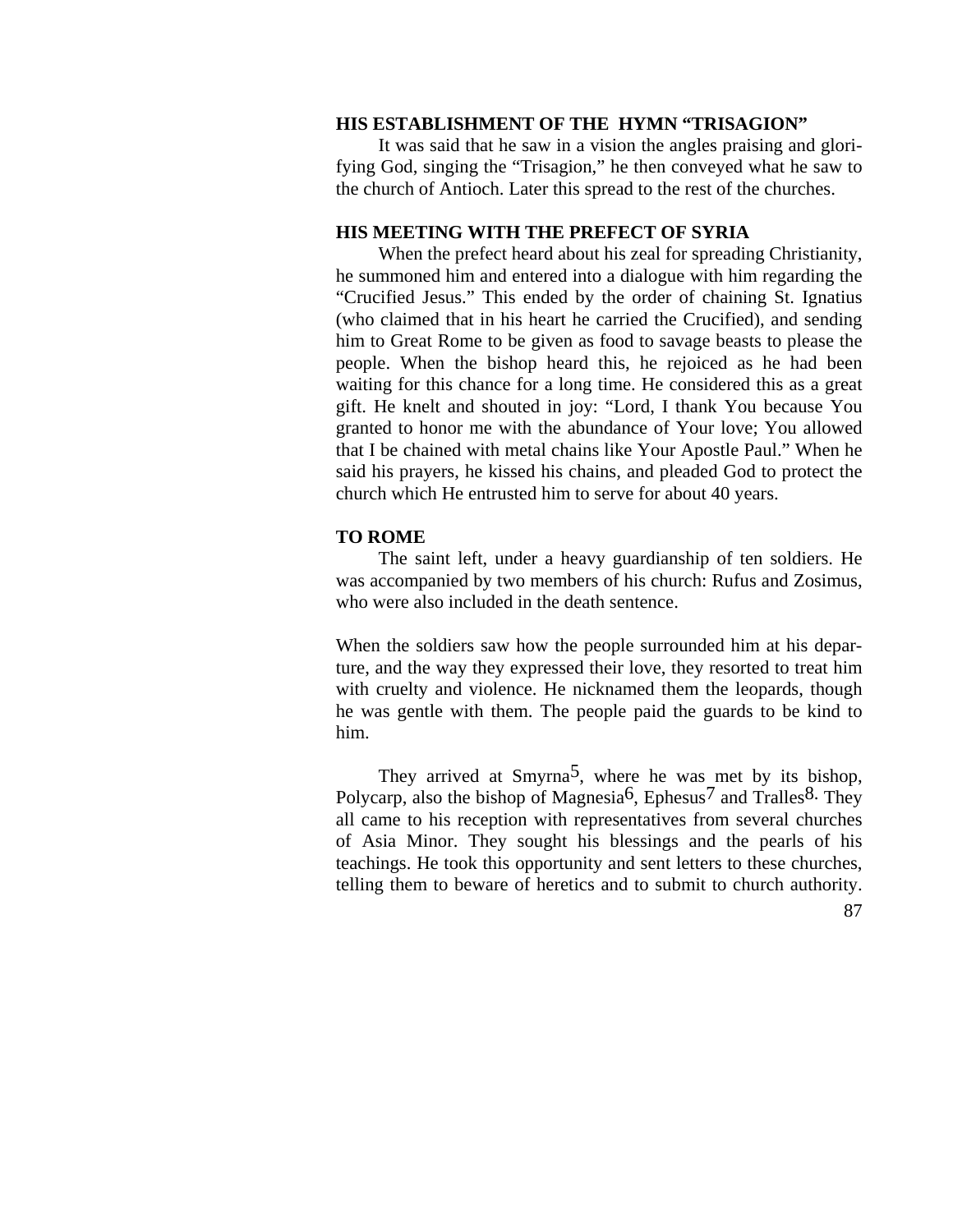He also wrote an epistle to Rome when he heard that some of the believers tried their best to save him from martyrdom. [I shall never have a better chance than this of getting to God... This favor only I beg of you: suffer me to be a libation poured to God, while there is still an altar ready for me. Then you may form a loving choir around it and sing hymns of praise in Jesus Christ to the Father, for permitting Syria's bishop, summoned from the realms of the morning, to have reach the land of the setting  $\text{sun}^9$ .]

## **IN TROAS**

 He sailed by ship from Smyrna to Troas where the saint also wrote, three letters "to Philadelphia, Smyrna and to St. Polycarp." From Troas he sailed to Neopolis to Philippi then to Epirus and Tyrhene and finally to the district of Portus, where he met the brethren whose joy for seeing him was mixed with their sorrow for his departure. He met them with all love and asked them to show true love and have courage. He knelt and prayed asking God to stop the wave of persecution against the church and allow love to grow among brethren.

 Finally, the guards rushed him to the arena, the wild beasts were let lose and he faced them cheerfully like a person hurrying to the eternal heavenly city to live with his Master in the eternal glory. Two lions sprang upon him and left only a few bones of him. He was martyred in 108 A.D in Rome<sup>10</sup>.

 The believers collected his relics and sent them to his church in Antioch. They were buried outside the fence close to the door of the burial place. They remained there until Jerome's time. The temple of Fortune at the center of Antioch was converted into a Christian church. Emperor Theodosius The Young (408-450 A.D) transferred the relics of the saint to this church and named it after the righteous  $m$ artyr<sup>11</sup> in his commemoration. The church celebrates his Day on the 7th Abib.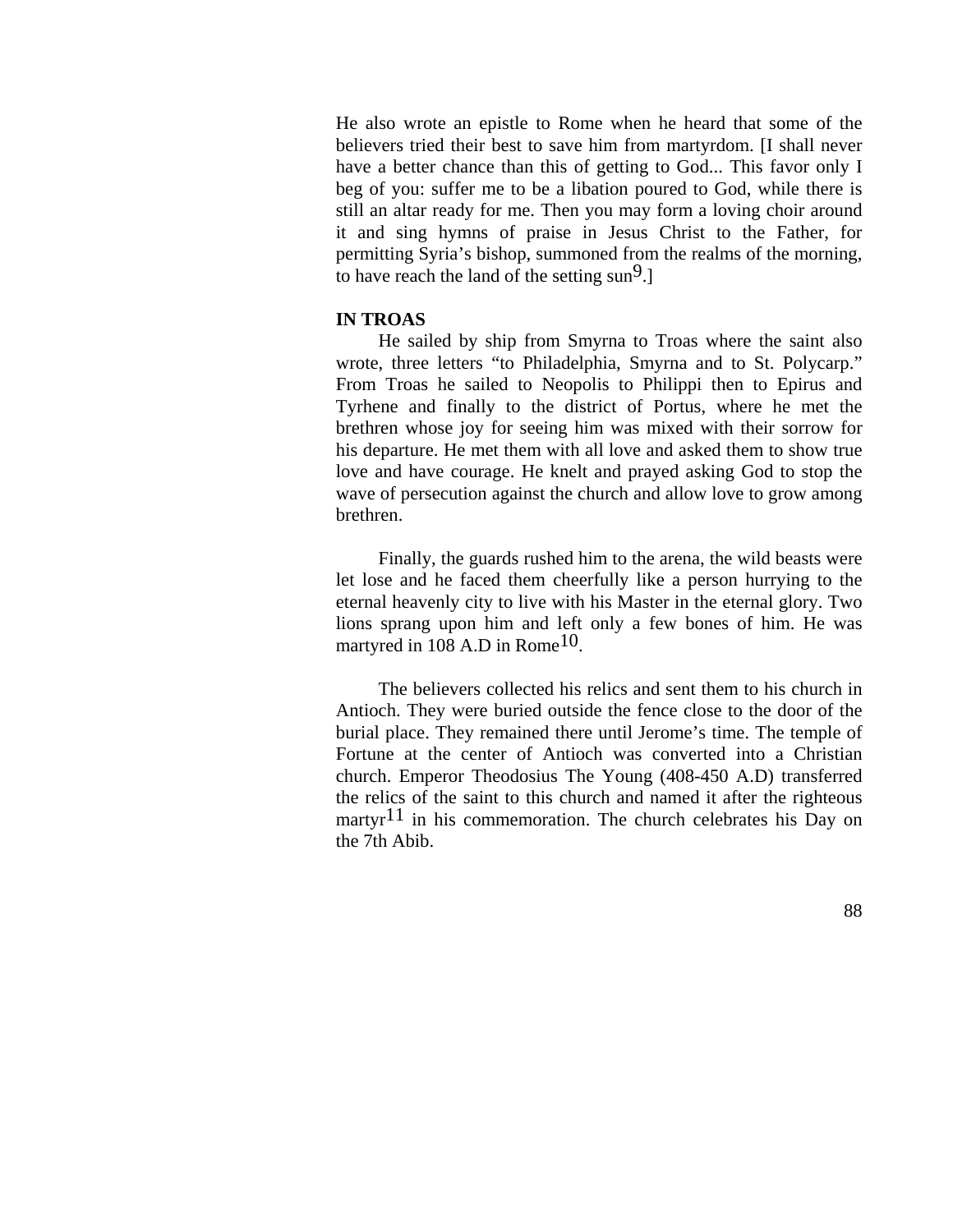## **HIS LETTERS**

 Although history testified to the excellence of the letters which St. Ignatius wrote, they nevertheless, were a source of controversy more than any other writings by the early church Fathers.

 There were numerous collections of these letters - the greatest containing seven genuine and six spurious letters. The authentic letters were addressed to the churches of Ephesus, Magnesia, Tralles, Rome, Philadelphia, Smyrna (Ezmir) and to Polycarp the martyr. The spurious were addressed to Virgin Lady, Mary of Cassabola, John the Apostle (two letters), Heron (a deacon of Antioch), the churches of Antioch, Philippi and Tarsus.

 The authenticity of the seven genuine letters is guaranteed by Polycarp and Eusebius, who gave the contents of the letters. In the fourth century an Apollinarist (or Arian?) forger inserted interpolations into the genuine letters and added the spurious letters, making the collection thirteen letters, and this was the version that became known first. It was printed in Latin in 1489 and in Greek in 1557. This was the only work attributed to Ignatius and doubts were held about its authenticity.

 In 1646 Archbishop Ussher (Armagh) discovered and published the primitive text of six of Ignatius' Letters and in 1689 Dom Ruinart discovered and published the primitive text of the *Letter to the Romans* (the missing seventh). The discoveries raised a storm of controversy in Catholic and Protestant circles. Some Protestants viewed them with doubt. In their opinion, it was not comprehensible that the church was so systematic in the manner contained in the letters during the era of Trajan. However, Lightfoot, Harnak, Zan and others proved by internal and external evidences the genuineness of their authenticity. In fact, St. Polycarp himself, in his letters to the Philippians, referred to those letters and sent copies to them, also.

 The authentic letters reached us in three groups: Short (Greek) and long and precise (Syriac). The *short recession* properly is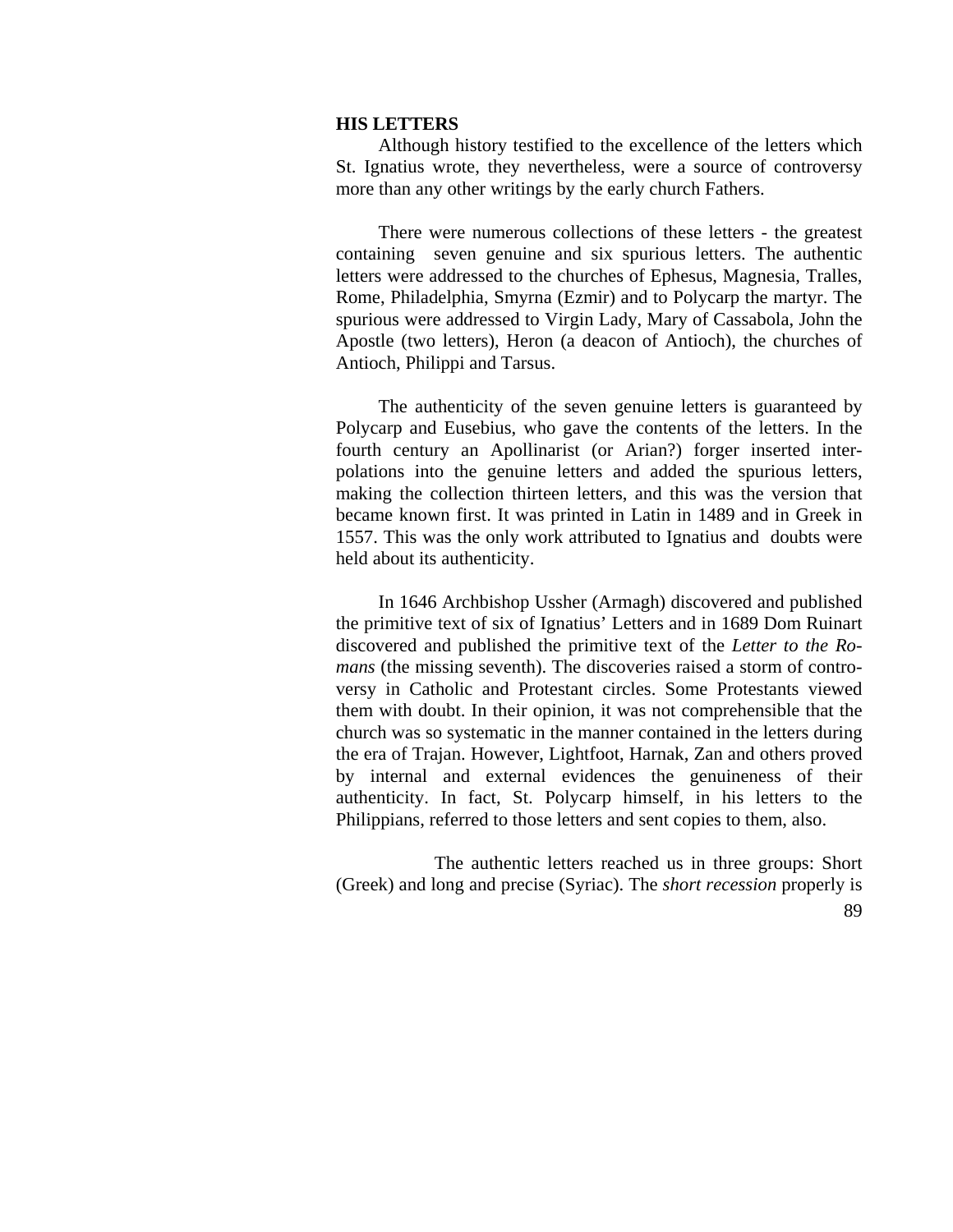the original seven without interpolation and without the six spurious letters, and it exists in Greek only. It came as an explanation of the original according to Lardner, in his book Credibility of the Gospel History in the year 1743. This was also the opinion of Gorten (1751), Mosheim (1755), Griesbach (1768), Rosenmiller (1795), Neander (1826) ... etc.

The short version was kept in an ancient Greek manuscript<sup>12</sup> which dated back to the second century. However, it did not include the version addressed to the peoples of Rome. The oldest copies, which included the version of the letter to Rome, did not date prior to the tenth century<sup>13</sup>.

 The problem re-arose when three of theses letters in the Syriac language were discovered among the manuscripts, which were taken from the monastery of the Virgin Lady (Deipara) in the desert of Netria, in Egypt. These were deposited in the British Museum; William Cureton published them in 1845 A.D. These letters were to Polycarp, Rome and Ephesus, and were a brief version. Some are still comparing them with the Greek short version; although Lightfoot thinks that the Syriac version is an ancient translation of the brief Greek version.

## **CONCEPTS AND THEOLOGY**

 1. Had not St. Ignatius been sent to Rome to be condemned, he would not have written these letters. In fact these letters were an outpouring of a *pastoral heart*, aflamed with a consuming love for Jesus Christ and His Church. Their style reminds us of a certain epistle of the Apostle of the Gentiles.

 He wrote them in a very short and critical time, while he was guarded by violent soldiers. He did not write them as a theologian, but as a pastor. His concepts and theology appeared in a very simple way, which revealed him as a man passionately devoted to Christ. His consuming desire for martyrdom came out, especially in the Epistle to the Romans.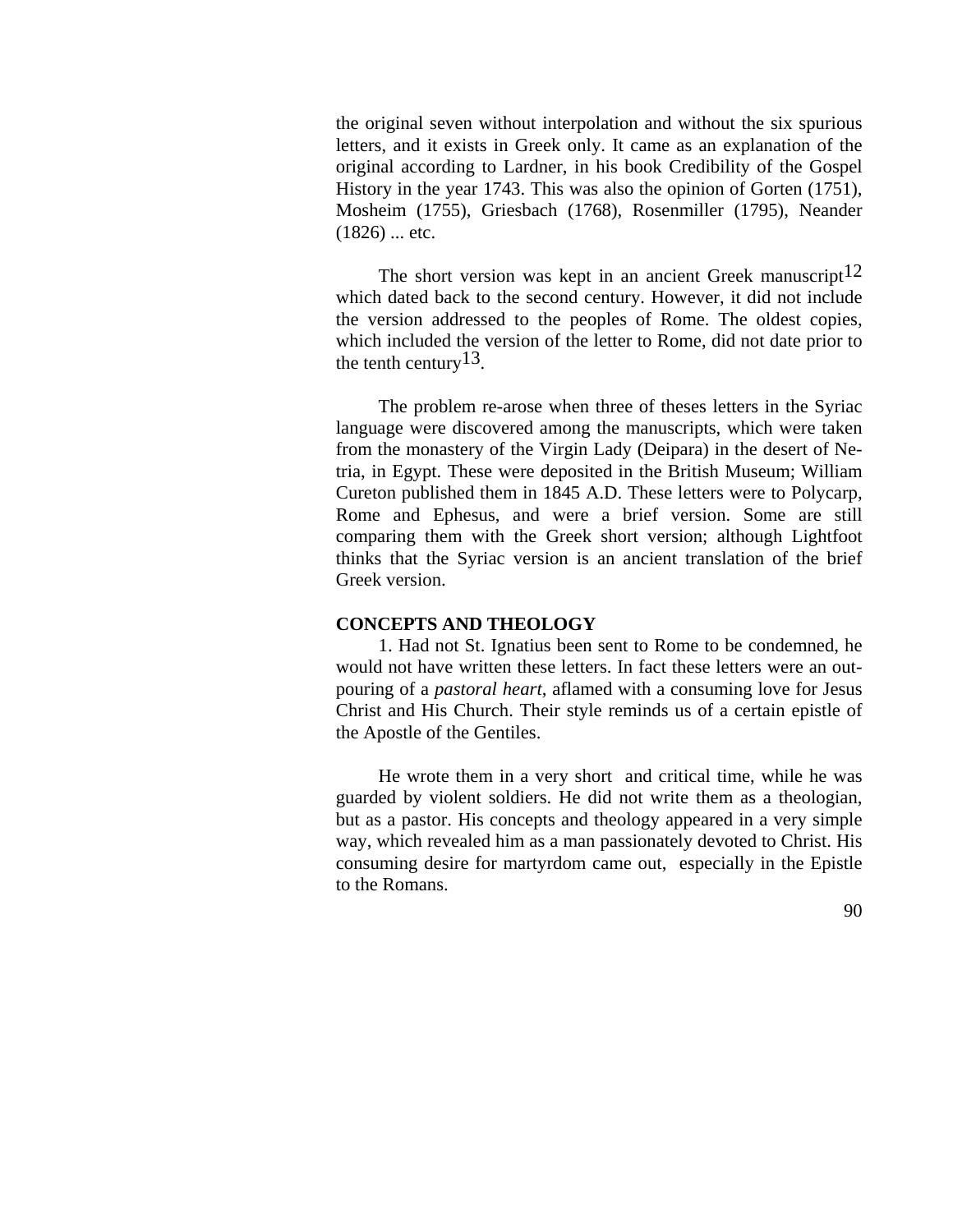He warned the recipients against a *Judaizing heresy with Docetic elements*, which considered the humanity and sufferings of Christ as apparent rather than real. He insisted on the reality both of the Divinity and the Humanity of the Lord. His Birth, Passion, and Death were not appearances but realities.

 The real life of Christ is continued in the *Eucharist*, which he called "The medicine of immortality, the antidote against death, and everlasting life in Jesus Christ" (Ephes. 20:2), and the bread that is the Body of Jesus Christ, this Body which has suffered for our sins."

 The best safeguard of *the unity of the Christian faith* is the bishop, who is pre-eminent because he is "as the Lord," and without whose authority neither the Eucharist, nor marriage, may be celebrated. The *bishop* is one and in supreme authority. He is first, the priests are second, deacons third. The bishop has duties as well as rights.

 The *Spiritual life* is based on the feeling of the presence of Christ. Christians are *God-bearers, and Christ-bearers*. It is an expression of self-denial with a profound knowledge of Christ.

 2. Dogma and Christian doctrines, as they appeared in St. Ignatius epistles, are not a philosophy, but a practical life which believers examine in their church life, in their own private rooms, and in their relationship with others.

3. He felt he devoted all his life for realizing the Church unity.

[ As for me, I did my part as one dedicated to the cause of *unity.*] Philad. 8:1.

 4. He differs from St. Clement of Rome, for he did not quote from the Old Testament.

 5. He wrote in openness of heart and firmness to be cautious from the heretics, but in humbleness.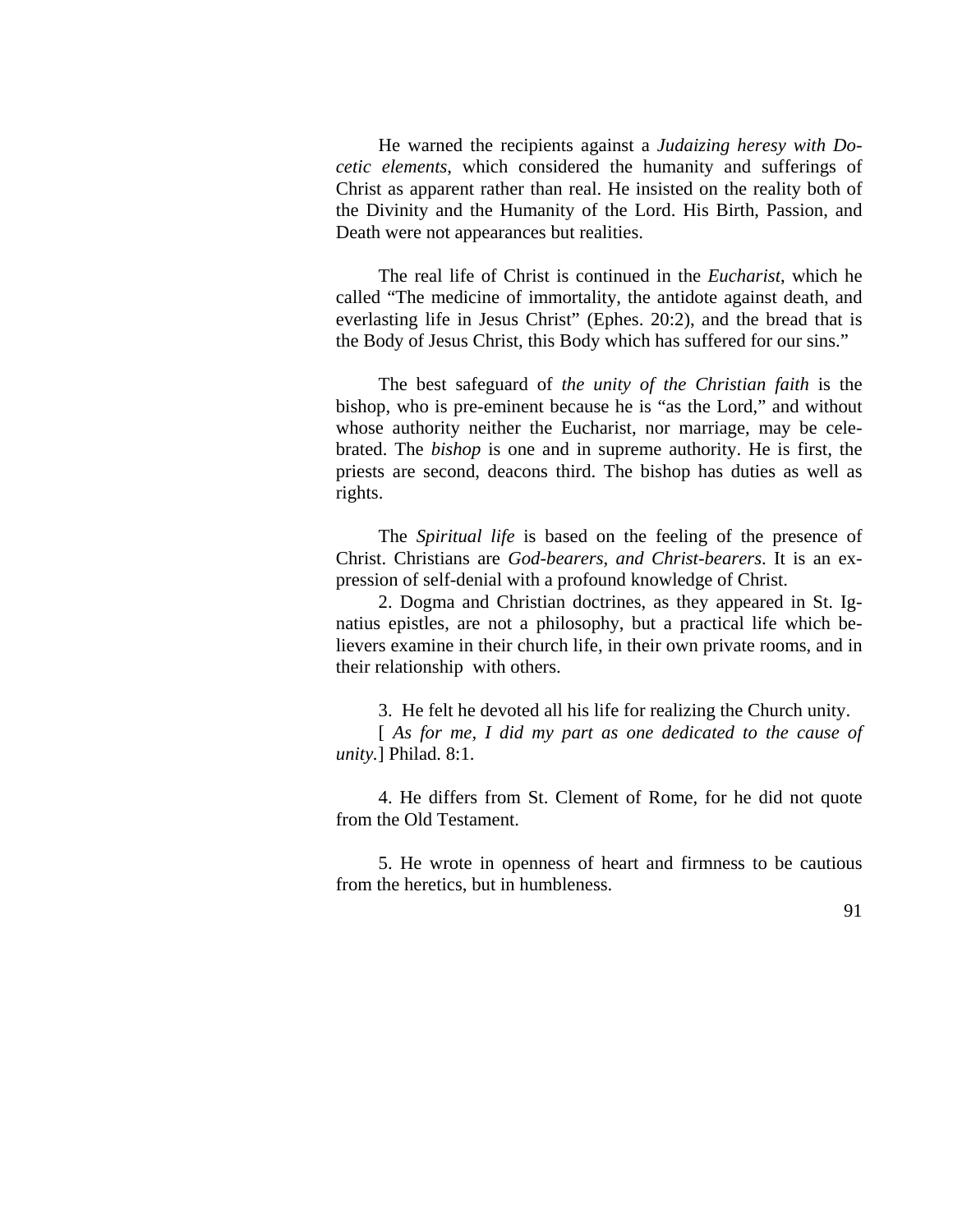[I *could well write more forcibly on his behalf, if it were not that as a condemned prisoner I have not thought myself entitled to use the peremptory tone of an Apostle*.] Trall. 3.

 6. While he wrote his letters, his eyes were not focused on Rome, where he would face his end, but rather he was looking towards the Heavenly Groom, who was preparing for him a glorious place, among the heavenly creatures. Therefore, his letters had a very strong eschatological attitude.

 He raised his inner sight towards eternity to attain the true discipleship of Christ, and to be considered as a true believer.

## **CHRIST THE SAVIOR**

 **"**Christ the Savior" is the center of all St. Ignatius' teachings and theology, which he received from St. Paul the Apostle, and was affected by the richness of St. John's theology.

 1. Our Lord Jesus Christ is the Teacher, who teaches even the prophets before his advent, by the work of the Holy Spirit, who directed their sight towards the Teacher. Their prophecies and desires had been realized by His advent in this world through His incarnation.

 [*Jesus Christ our only Master - if this be so, how shall we be able to live apart from Him? seeing that even the prophets, being His disciples, were expecting Him as their teacher through the Spirit. And for this cause He, whom they rightly awaited, when He came, raised them from the dead.*] Magn. 9.

## 2. He clarified the Divinity and humanity of Christ:

 [*There is only one Physician, who is of flesh and spirit (Man and God at the same time); both made* (gennetos*) and not made (*agennetos*); God existed in flesh; true life in death; both of Mary and of God; first subject to suffering and then impassible, even Jesus Christ our Lord.*] Ephes 7:2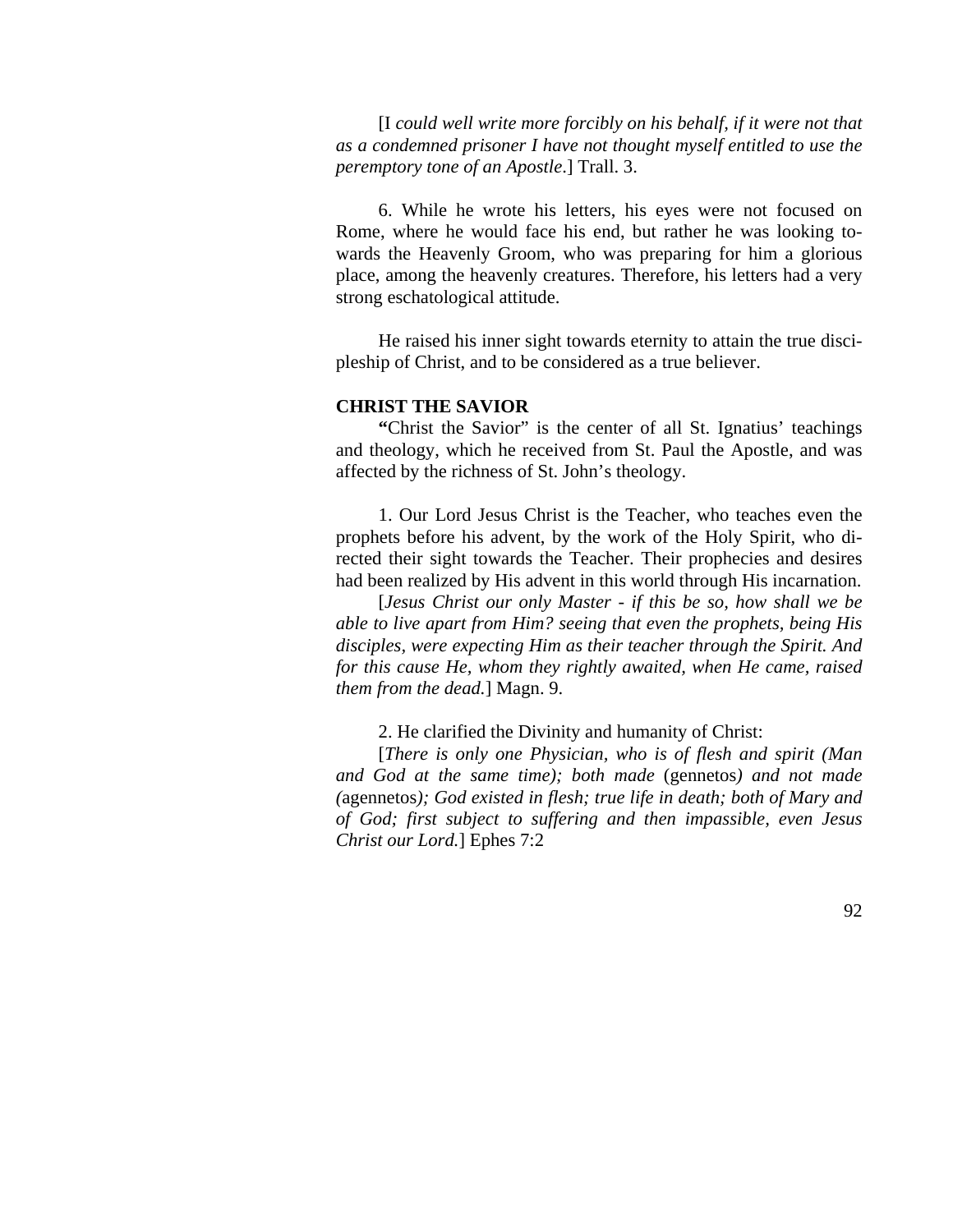[*He was truly of the seed of David according to the flesh,(Rom. 1:3) and the Son of God according to the will and power of God; that He was truly born of a virgin, was baptized by John, in order that all righteousness might be fulfilled* (Matt. 3:15).] Smyr. 1

He is above all time, and Invisible:

 [*Look for Him, who is above all time, eternal and invisible, yet Who became visible for our sake; impalpable and impassible, yet who became passible on our account; and who in every kind of way suffered for our sake*.] Polycarp 3.

 Our new life in Jesus Christ is the source of life, as we will notice when we write about the salvation and the fellowship with Christ.

## **SALVATION**

 St. Ignatius concentrated on the redeeming work of Christ, explaining God's purpose, that is the salvation of men, which is realized through the divine incarnation, crucifixion and resurrection. By these doctrines he attacks the Doceitists, who denied the reality of incarnation, and consequentially the reality of the crucifixion.

 According to St. Ignatius there are two kingdoms: the kingdom of God, the only source of life, and immortality; and the kingdom of Satan which is temporal and ruled by corruption and death. Man's soul is not immortal by its own power, but man should be united with Christ the source of life and immortality. He states:

[Let us not, be insensible to His kindness. For were He to re*ward us according to our works, we should be lost*.] Magn. 10.

#### **How can salvation be realized?**

 1. By fellowship with Christ, the only source of life, who is able to purify us from the dominion of corruption and death, saying:

 [*He was born and baptized, that by His passion He might purify the water*.] Ephes. 18

 [*For this end did the Lord suffer the ointment to be poured upon His head, that he might breathe immortality into His Church.*] Ibid.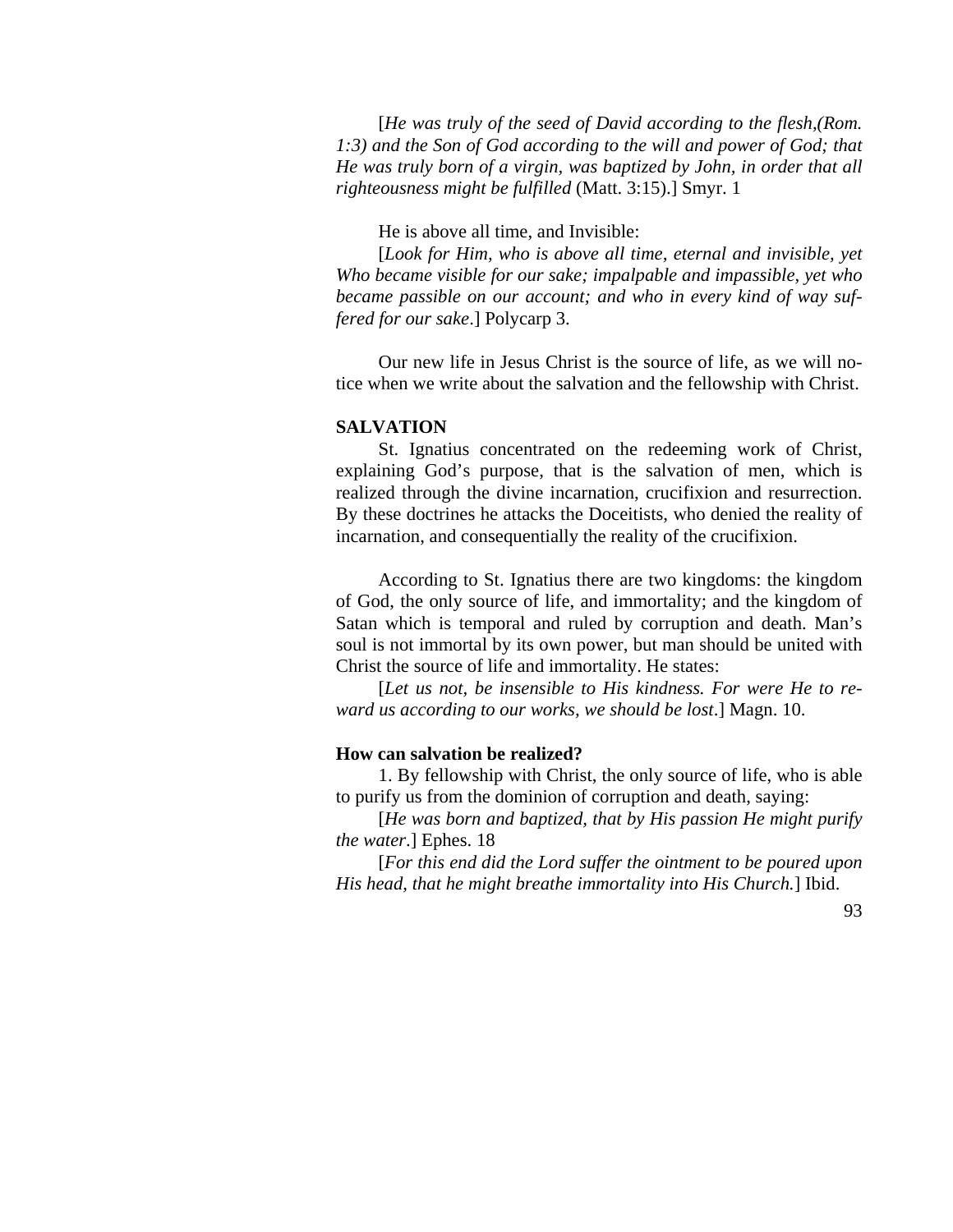[ *.....apart from whom we live not true life*] ad Trall. 9:2.

 2. Our Lord Jesus Christ truly had been crucified (Tralles 9:1), to grant us life by His Cross. He called the cross "the Tree of Life" (Smyrna 1:2); its branches are the believers, who abide in Him, carrying incorruptible fruits (Tralles 11:2).

 The Cross is the base of martyrdom, it is a call to accept death with the Crucified One.

[*Permit me to be an imitator of the passion of my God*.] Rom. 6

 [*I exhort you, not to show unseasonable kindness to me. Let me be given to the wild beasts, for through them I can attain unto God. I am God's wheat, and I am grounded by the teeth of wild beasts that I may be found as a pure bread of Christ. Rather entice the wild beasts, that they may come at my tomb and may leave no part of my body behind, so that I may not, when I am fallen asleep, be burdensome to anyone. Then I shall truly be a disciple of Jesus Christ, when the world shall not so much as see my body. Supplicate the Lord for me, that through these instruments I may be found a sacrifice to God*.] Rom. 4

 3. By the death of our Lord, Satan has been destroyed and we were delivered from death.

 [*... It is evident to me that you are living not after men but after Jesus Christ, who died for us, that believing on His death you might escape death.*] Trall. 2.

 4. By our unity with the risen Body of Christ, we despise death and conquer it, for we attain the new risen life. Our Lord is the Immortal Life, who grants us life and divine love.

 [*For I know and believe that He was in the flesh even after the resurrection; and when He came to Peter and his company, He said to them: "Lay hold, handle me, and see that I am not an incorporeal spirit." And straightway they touched Him, and they believed, being joined unto His flesh and His blood. Therefore, they also despised*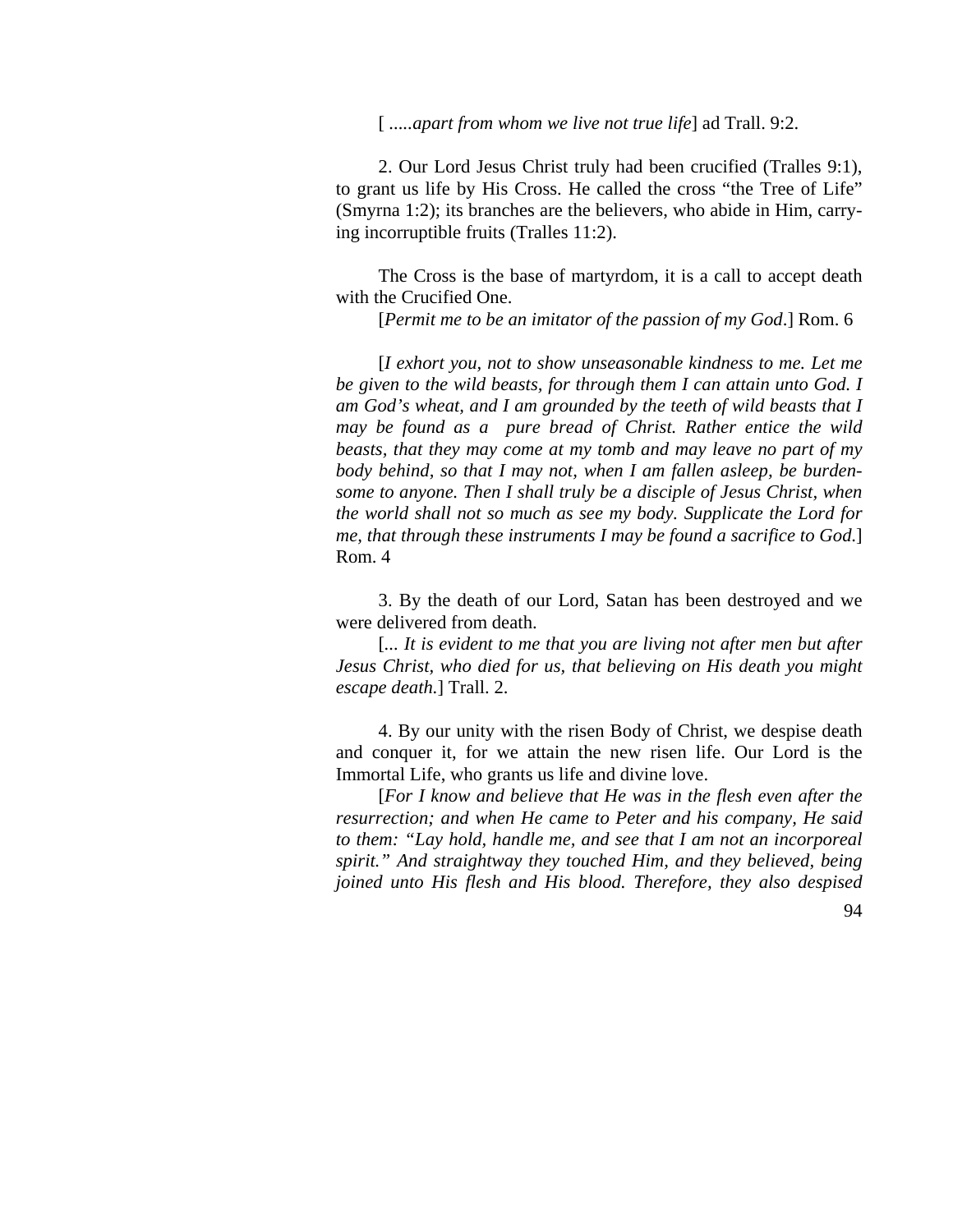*death; for they were superior to death. And after His resurrection He ate and drank with them as one in the flesh, although spiritually He was united with the Father*.]Smyr. 3

 He stated that the Logos really incarnated, was born, crucified, and died before the heavenly hosts, human beings and those who were under the earth. He also assured that His resurrection was a fact to grant us His risen body so that we may rise in Him and with Him.

 [*He was truly raised from the dead, His Father having raised Him, who in the like fashion will so raise us also who believe in Him by Christ Jesus, apart from whom we have not true life.*] Trall. 9.

 5. We cannot attain the risen life unless we believe in the risen Christ, be united with Him, and abide in Him. This faith and fellowship with Him must be realized practically through love and unity, and thus we attain immortality.

## **DEATH**

 Fear of death is a bondage to Satan. He who is united with Christ and becomes His disciple never fears death, but enjoys unity with life, immortality and incorruption.

 [*Seeing then that all things have an end, and these two - life and death - are set before us together, and each man shall go to his own place; for just as there are two coinages, the one of God and the other of the world, and each of them has its proper stamp impressed upon it, the unbelievers the stamp of this world, but the faithful in love the stamp of God the Father through Jesus Christ, through whom unless we accept willingly to die unto His passion, His life is not in us.*] Magn. 5

 [*The prince of this world would fain tear me carry me away and corrupt my mind to Godward. Let not any of you therefore who are near abet him. Rather be you on my side, that is on God's side.*] Rom. 7.

 In his dialogue with Trajan he said, "*I am a priest for my Lord Jesus Christ, and to Him I offer a daily sacrifice. I desire to offer my*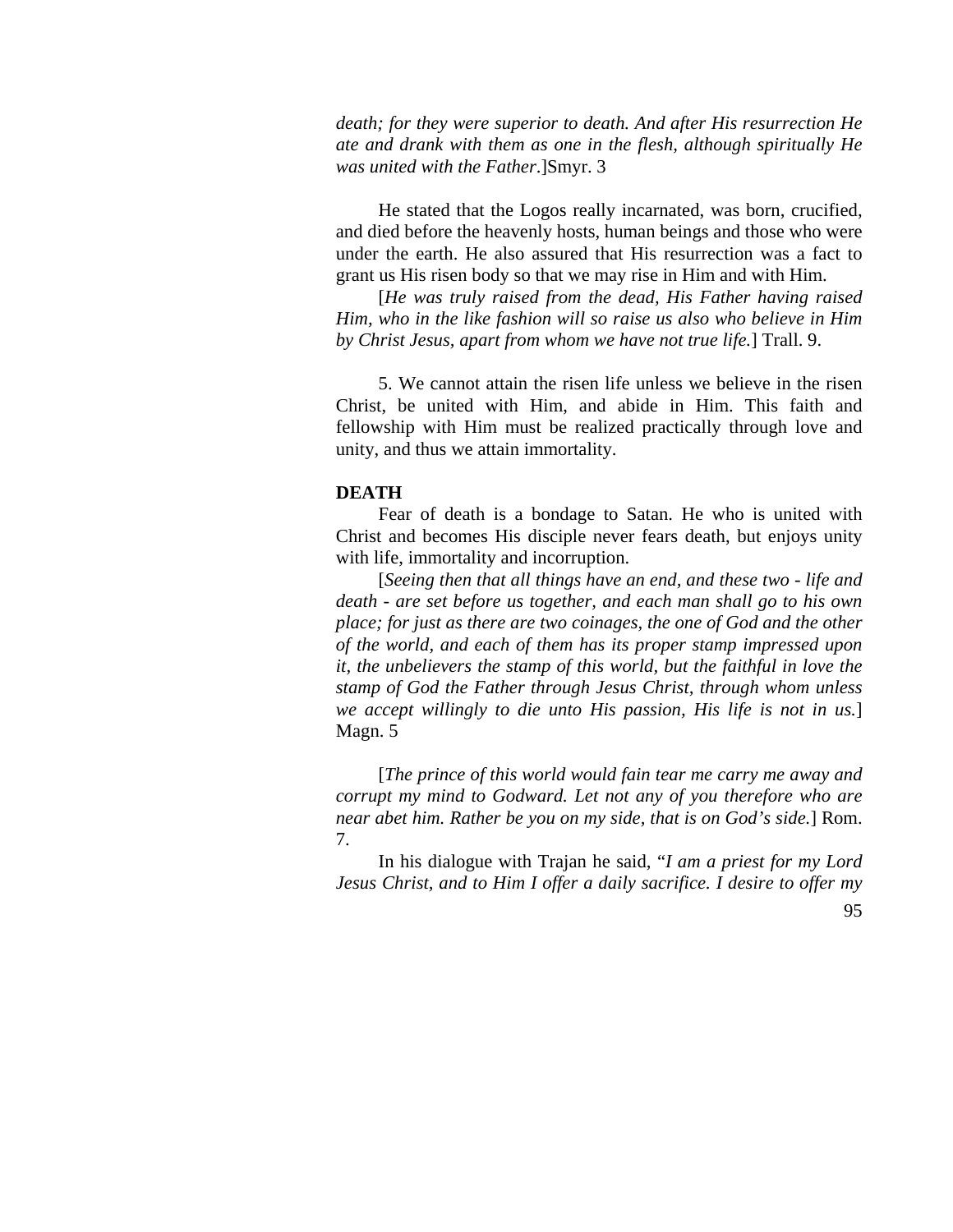*life as a sacrifice as He offered His life a Sacrifice because of His love to me."*

## **THE CHURCH**

## **1. The place of sacrifice (Thysiasterion)**

 As St. Ignatius was exceedingly pleased to be martyred, he expressed that by calling the Church "the place of sacrifice (Thysiasterion) (Ephes. 5:2; Tralles 7:2; Philip. 4), for she offers the Eucharist as her sacrifice, the source of her joy. She is the bride of the Sacrificed Heavenly Groom."

## **2. Community of love**

 Through the victory of Christ, on death and Satan, the believer has the power to attain the divine life and love, and to be united with his neighbor. To St. Ignatius, faith and love to our neighbors are inseparable; for [*faith is the beginning, and love is the end (of our life in Christ), and the union of the two together is God*.] Ephes. 14.

 Christ is the Immortal life; as He grants us life he gives us also love.

 [ *...for my drink I crave that blood of His, which is imperishable love.*] Rom. 7.

 Salvation is a return to immortality for those whose lives are as one community of infinite love. It is also a justification of the believer, and destroying death and Satan's authority, so that the believer may attain the infinite love towards God and man.

## **3. Community of Singers of Hymns**

 As we are gathered together in Christ through love, Satan cannot rule upon us, and our life will be changed into singing hymns to Christ and giving thanks to Him.

 Through the Eucharist, the mystery of "Thanksgiving," the church attains the medicine of immortality (Eph. 20:2), which has two effects: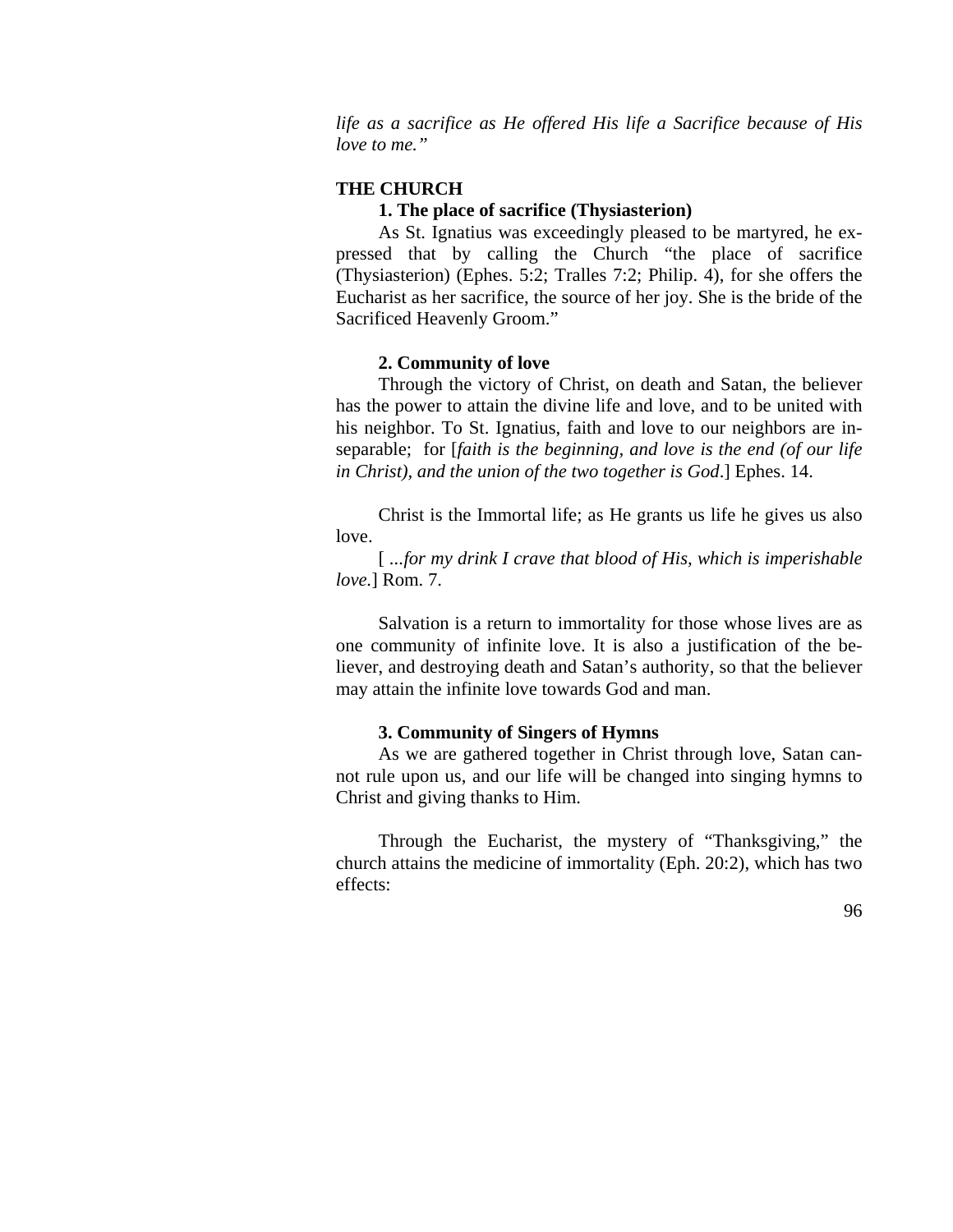a. The positive effect: Attaining love, purity, unity, and participation in immortality, together with joy and giving hymns. These are the characteristics of the Church, who is gathered together around the altar to participate in the Eucharist.

b. The negative affect: She has victory over Satan.

 [*Do your diligence therefore to meet together more frequently for thanksgiving to God and for His glory. For, when you meet together frequently, the powers of Satan are cast down; and his mischief comes to naught in the concord of your faith*.] Ephes. 11.

 [*Let no man be deceived. If any one be not within the altar, he is deprived of the bread of God . For, if the prayer of one and another has so great force, how much more that of the bishop and of the whole Church?! Whosoever therefore does not assemble with the church, he thereby shows his pride and has separated himself; for it is written, God resists the proud*.] Ephes. 5.

 [*He who is within the sanctuary is pure; but he that is without the sanctuary is not pure, that is, he that does aught without the bishop and presbytery and deacons, this man is not pure in his conscience.*] Trall. 7.

## **4. Community in Christ**

 The church who gathered in love and unity in Christ is the Church of Christ. Wherever Christ may be there is the catholic Church. [*Where Jesus may be, there is the catholic Church.*] Smyrn. 8.

## **5. The catholicity or universality of the Church**

 He is the first writer who calls the church "catholic." In fact he recorded what was known traditionally.

The word "*catholic*" is derived from the two Greek words:

1. καθ means "together in unity."

2. ολο means "people" or "all."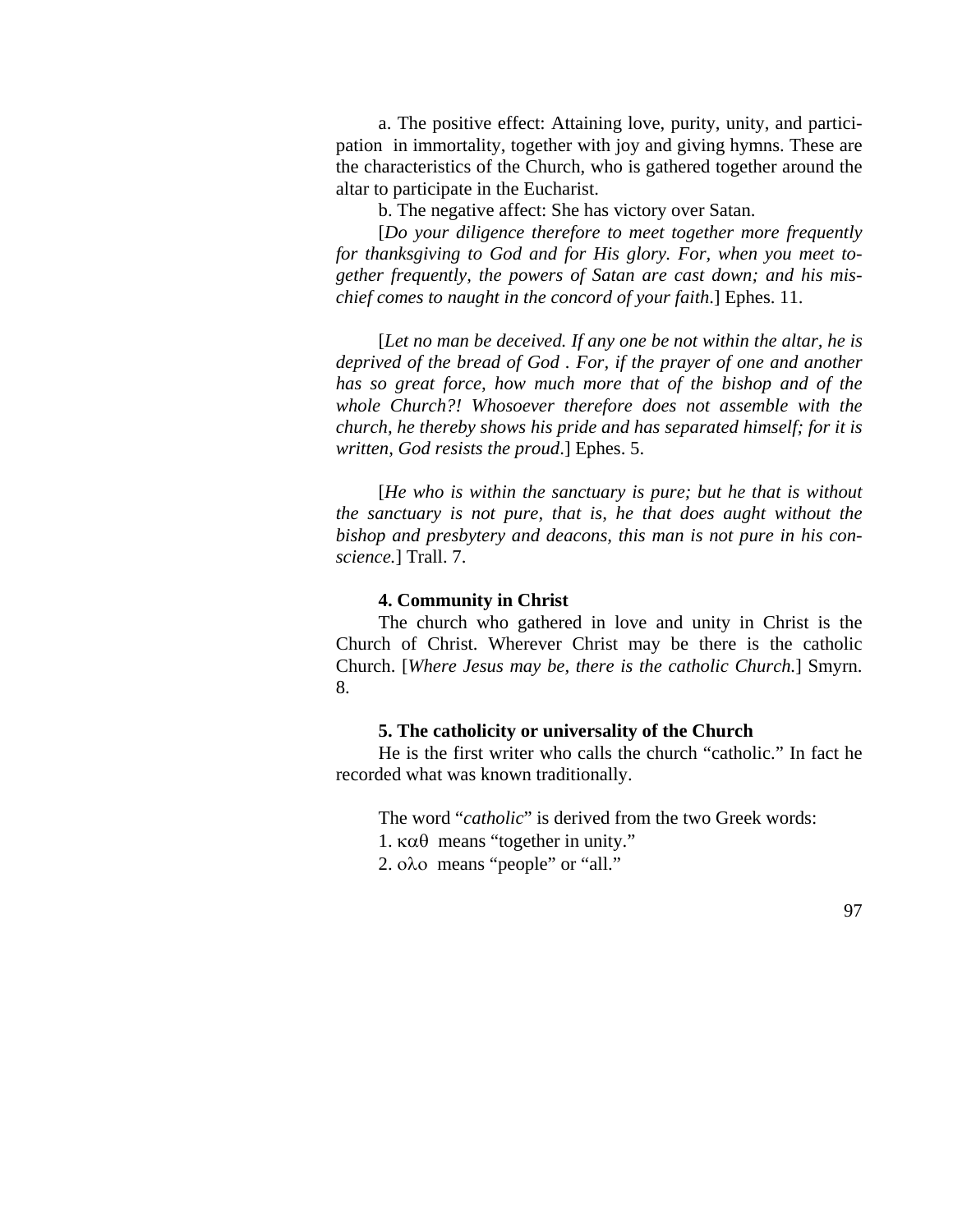Thus, this word is from an eastern origin. It has no relation with the concept which the Church of Rome uses. It was used in the eastern liturgies not to mean universality in the world, or in place, but the spiritual existence and its relation with the one altar and one Sacrifice.

 [*Let there be one prayer in common, one supplication, one mind, one hope, in love and in joy unblameable, which is Jesus Christ, than whom there is nothing better. Hasten to come together all of you, as to one temple, of God; as to one altar, as to one Jesus Christ, who came forth from One Father and is with One and has gone to One*.] Magn. 7

 As catholicity is realized by the Eucharist, the following words are repeated in those letters: "one body," "one altar," "one sanctuary" etc."

## **THE UNITY OF THE CHURCH**

 St. Ignatius who devoted his life for the unity of the church, saw this unity as a living icon of the unity of the Father with the Son. He refers to four kinds of unity:

 1. The oneness of God, or the unique unity among the Holy Trinity (in one essence) ( Tral. 2:1-2).

 [*There is one God who manifested Himself through Jesus Christ His Son, Who is His Word that proceeded from silence, who in all things pleased Him that sent Him*.] Magn. 8

 2. Unity between the Father and the Son... He repeated the expression. "God the Father and Christ" (Philad. inscr.; 1:1; 3:2, Polycarp. inscr.; 21:2; Magn. inscr.; Trall. 1:1; 12:2; Smyrn. inscr.)

 The Father and Christ are our mutual hope (Ephes. 21:2); the source of love, mercy and success (Philad. 1; Trall. 1), the source of priests' authority (Philad. 1).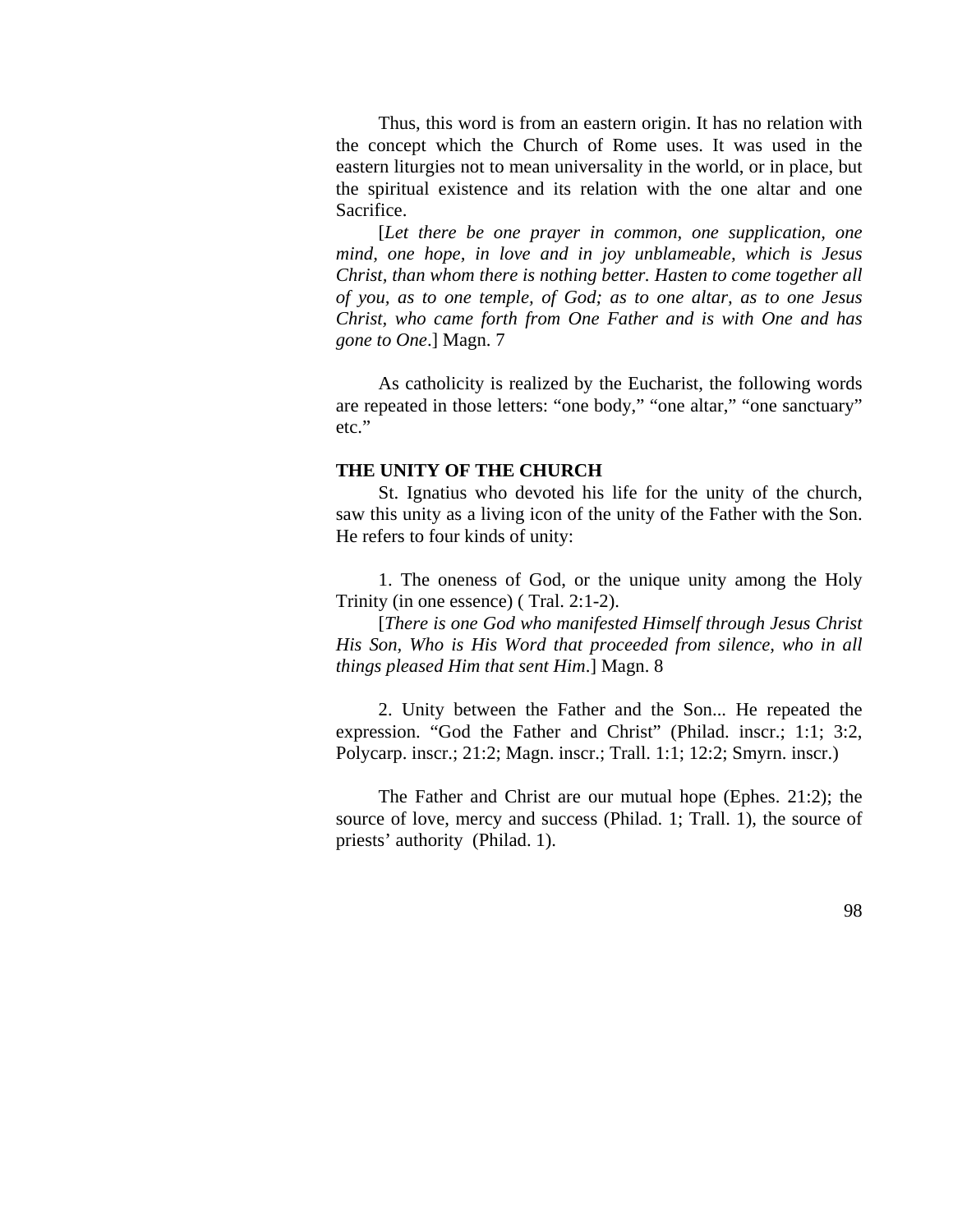Our life is "in Christ" (Ephes. 3:1; 8:2; 10:3; 11:1,2; 20:2; 21:2), and also in God the Father (Ephes. 6:2; Magnes. 3:3,14; Trall. 4:1; 8:2; Polycarp 1:1). The end of our life is to attain God the Father (Ephes. 12: 2; Magnes. 14: 21; Trall. 12: 2; 13: 3; Rom. 1: 1; 2: 2; 4: 1; 9: 2; Smyrn. 12: 1; Polycarp 2: 3; 7:1), and Jesus Christ (Rom 5: 3; 6: 1).

 Christians are the temples of God the Father and Jesus Christ ( Philad. 7: 2; Ephes. 9: 2; Magnes. 12).

 3. The unity of Christ's divinity and humanity: He called the sufferings which imposed on His humanity as the Passion of God ( Ephes. 20; Rom. 1.), and Jesus's blood as God's blood (Ephes. 1: 1).

 [*There is only one Physician who is of flesh and spirit (Man and God at the same time)*.] Ephes. 7.

 4. The unity of the Church: All the church is gathered around the altar of Christ.

 In the local church, unity is realized through the bishop as a representative of Christ (Magnes. 3). His authority descends from the Apostles. He is the icon of the Invisible God (Ephes. 6; Magnes. 6; Tral. 3), and the guard of unity.

#### **THE HOLY TEMPLE**

We are the Temple of God, we attained Him within us (1 Cor. 6) : 19, 20), and he bought us by His precious blood.

 [*Whatever we do, then, let it be done as if He Himself is dwelling within us, we being, His temples and He being our God.*] Ephes 15: 3.

 [*Forasmuch as you are stones of a temple, which were prepared beforehand for a building of God the Father, being hoisted up to the heights through the engine of Jesus Christ, which is the Cross, and using for a rope the Holy Spirit; while your faith is your windlass, and love is the way that leads up to God. So then you are all compan-*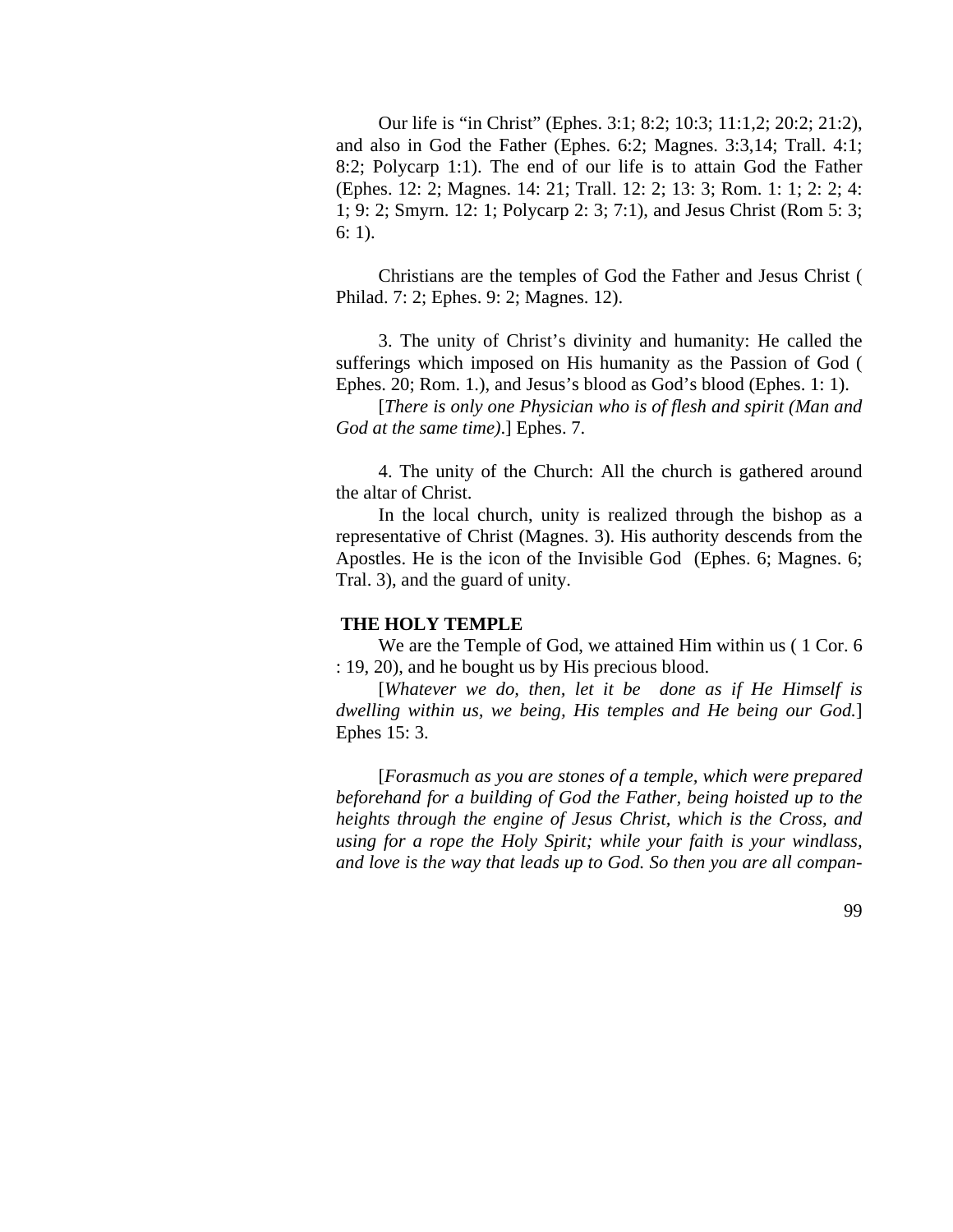*ions in the way, carrying your God and your shrine, your Christ and your holy things*.] Ephes. 9

## **BEING IN CHRIST**

 Christ is not only in us, we are also one with Christ. St. Ignatius again and again repeats the Pauline expression, "being in Christ." He desires "to be found in Christ." "Union with Christ is the bond which encircles all Christians." And therefore he beseeches the Ephesians to be imitators of the Lord.

 [*In all purity and temperance abide you in Christ Jesus, with your flesh and with your spirit*.] Ephes. 10.

 [*I pray that there may be in them union of the flesh and of the spirit which are Jesus Christ's, the constant source of our life, and of our faith and of love which is preferred before all things, and - what is more than all - a union with Jesus and with the Father*.] Magn. 1.

 [...*only that we be found in Christ Jesus unto true life*.] Ephes. 11.

 St. Ignatius stressed repeatedly that Christians are united only when they are one with their bishop through faith, obedience and particularly through participation in divine liturgical worship.

## **IMITATIONS OF CHRIST**16

 Perhaps no author of early Christian times is as eloquent on the "imitation of Christ" as St. Ignatius. If we wish to live the life of Christ and of God, then we must adopt the principles and virtues of God and of Christ.

 [*They that are of the flesh cannot do the things of the Spirit, neither can they that are of the Spirit do the things of the flesh; even as faith cannot do the things of unfaithfulness, neither unfaithfulness the things of faith. Nay, even those things which you do after the flesh are spiritual; for you do all things in Jesus Christ.*] Ephes. 8

[*Be imitators of Jesus Christ.*] Philad. 7.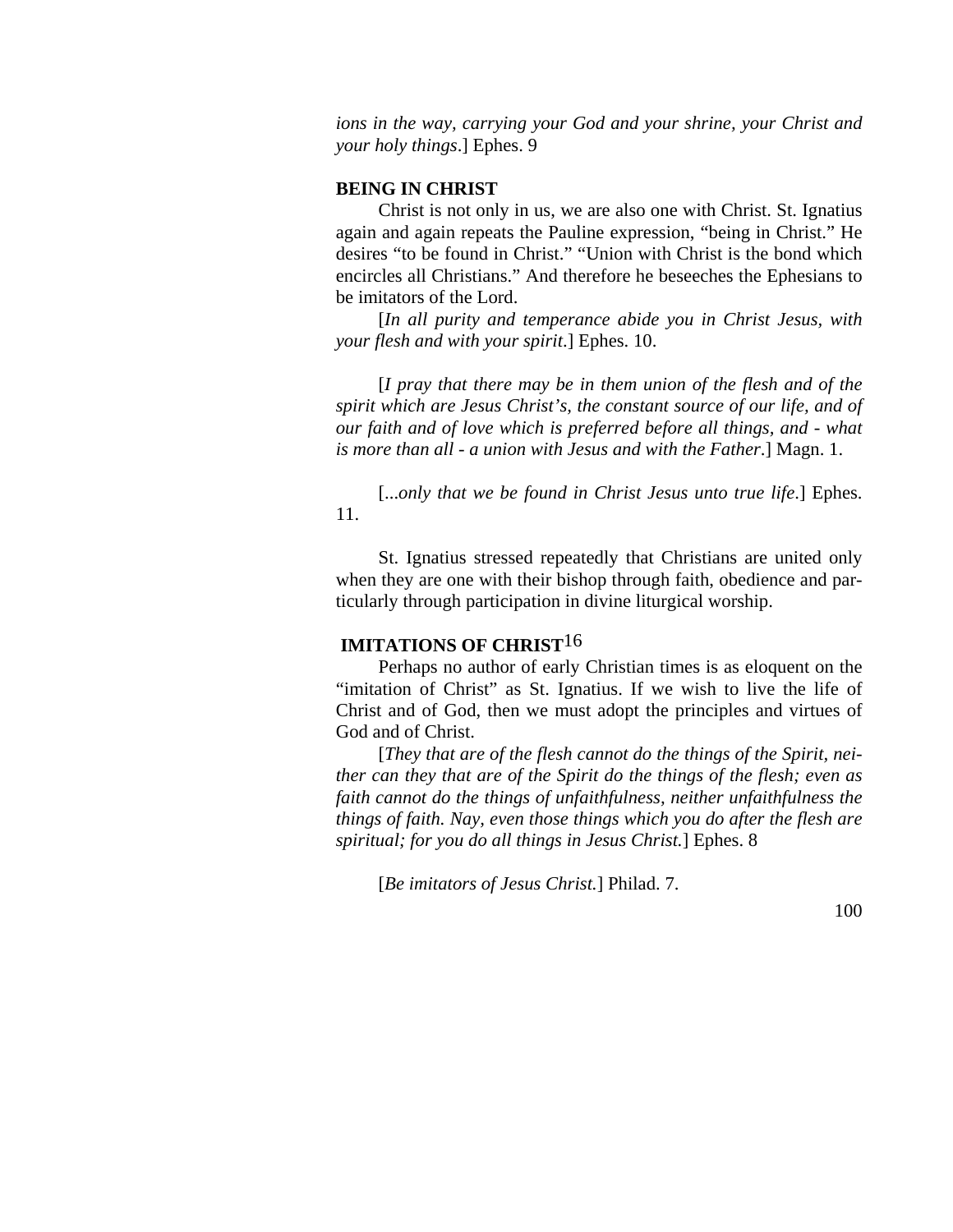[*Permit me to be an imitator of the passion of my God*.] Rom. 7.

#### **EUCHARIST**

 He spoke about the Eucharist repeatedly, because the Docietists, who denied the reality of the Logos' incarnation, refused to participate in the Eucharist.

 [*They even absent themselves from the Eucharist and the public prayers*.] Smyrna 7:1.

 His concepts of the Eucharist can be summarized in the following points.

 1. The Eucharist is a spiritual food for the soul (Ephes. 20:2), grants it immortality.

 2. It is a medicine for the soul, which cures her from all diseases, weakness and death (Ephes. 20:2).

 3. Source of unity with God in the Church, as all believers are gathered together around the altar, Christ has one body and one cup, which unites us with His blood (Philad. 4).

 4. The Eucharist is a true sacrifice (*thysia*) (Magnes. 7:1; Tral. 8:1; Rom. 7:1; Philad. 4:1; Smyrn. 7:1).

 [*Let there be one prayer in common, one supplication, one mind, one hope, in love and in joy unblameable, which is Jesus Christ, than whom there is nothing better.* 

 *Hasten to come together all of you, as to one temple, of God; as to one altar, as to one Jesus Christ, who came forth from One Father and is with One and has gone to One*.] Magn.7

 5. The essential of the Eucharistic rite is the practical fellowship with God in our lives.

## **BAPTISM**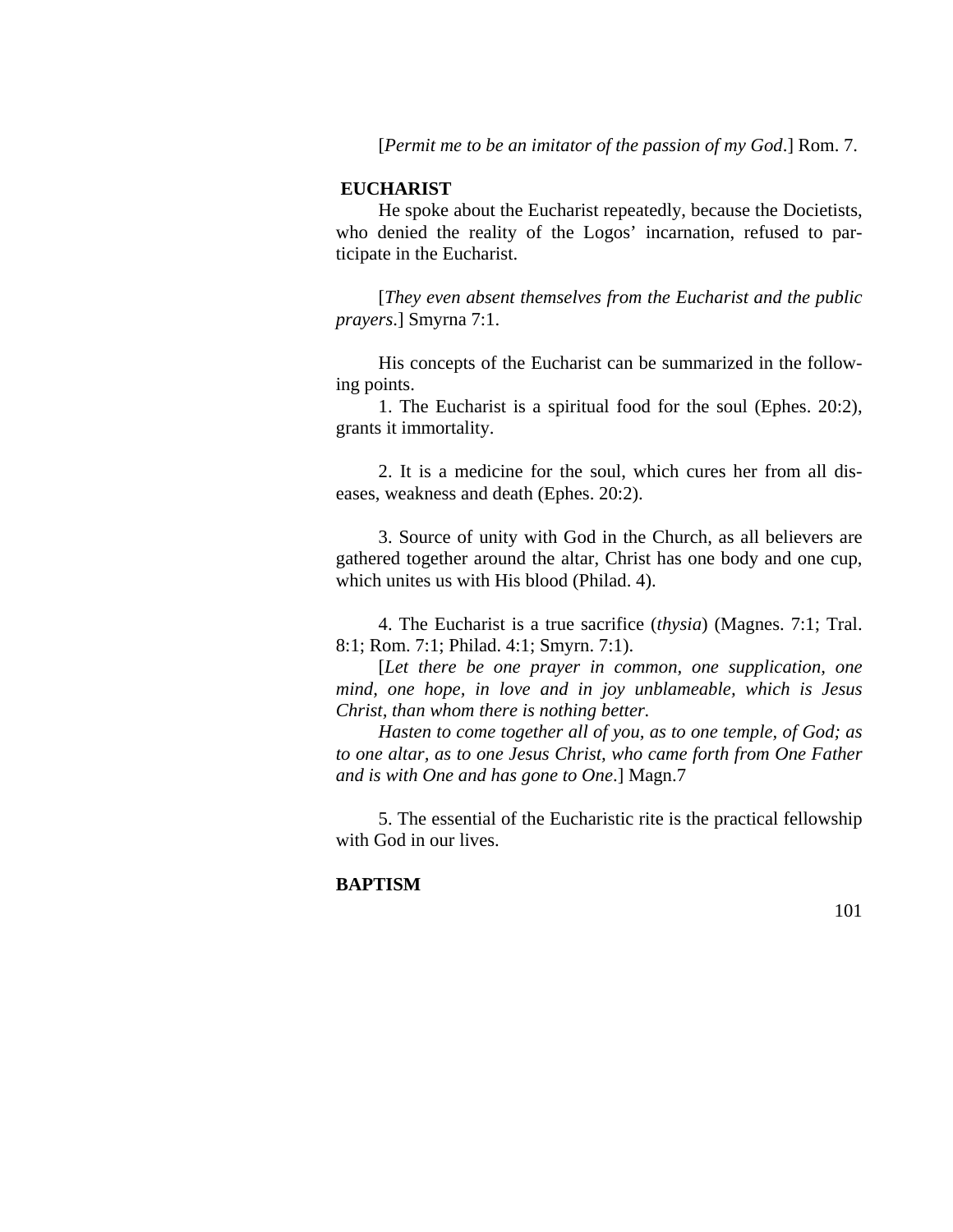He referred to baptism four times, twice he mentioned the baptism of Christ in the Jordan River, and in the other two the mystery of the Church.

 Christ's baptism was mentioned among Christ's events, such as the conception of Jesus Christ, His sufferings, resurrection etc. Therefore some scholars believed that the "Baptism of Jesus Christ" was one of the articles of the Antiochene creed.

Our Lord was baptized for two reasons:

 1. To purify the water (Ephes. 18). According to the Jewish tradition Satan has his own dominion in three areas: water, desert and air. Our Lord conquered him in his dominion, in the water by His baptism, in the desert through His temptation, and in the air through His Cross.

2. To fulfill every righteousness (Smyrn. 1).

 Concerning our baptism he explained that it cannot be fulfilled without the knowledge of the bishop (Smyrn. 8). He also declared the power of baptism, saying: [*For a shield take your baptism, for a helmet your faith, for a spear your love, and for body-armor your patient endurance..*] Polycarp 6.

## **MARTYRDOM**

 1. In St. Ignatius' mind martyrdom is the perfect imitation of Christ. Our participation in Christ's death and resurrection cannot be fulfilled perfectly except by martyrdom.

 In his conception, martyrdom is the sign of true discipleship to our Savior, Who sacrificed His life on our behalf. Therefore, the Church is called the place of sacrifice.

 [*While I welcomed in God your much-beloved name, which you bear by natural right, (in an upright and virtuous mind), by faith and love in Christ Jesus our Savior - being imitators of God, and having your hearts kindled in the blood of God, you have perfectly fulfilled*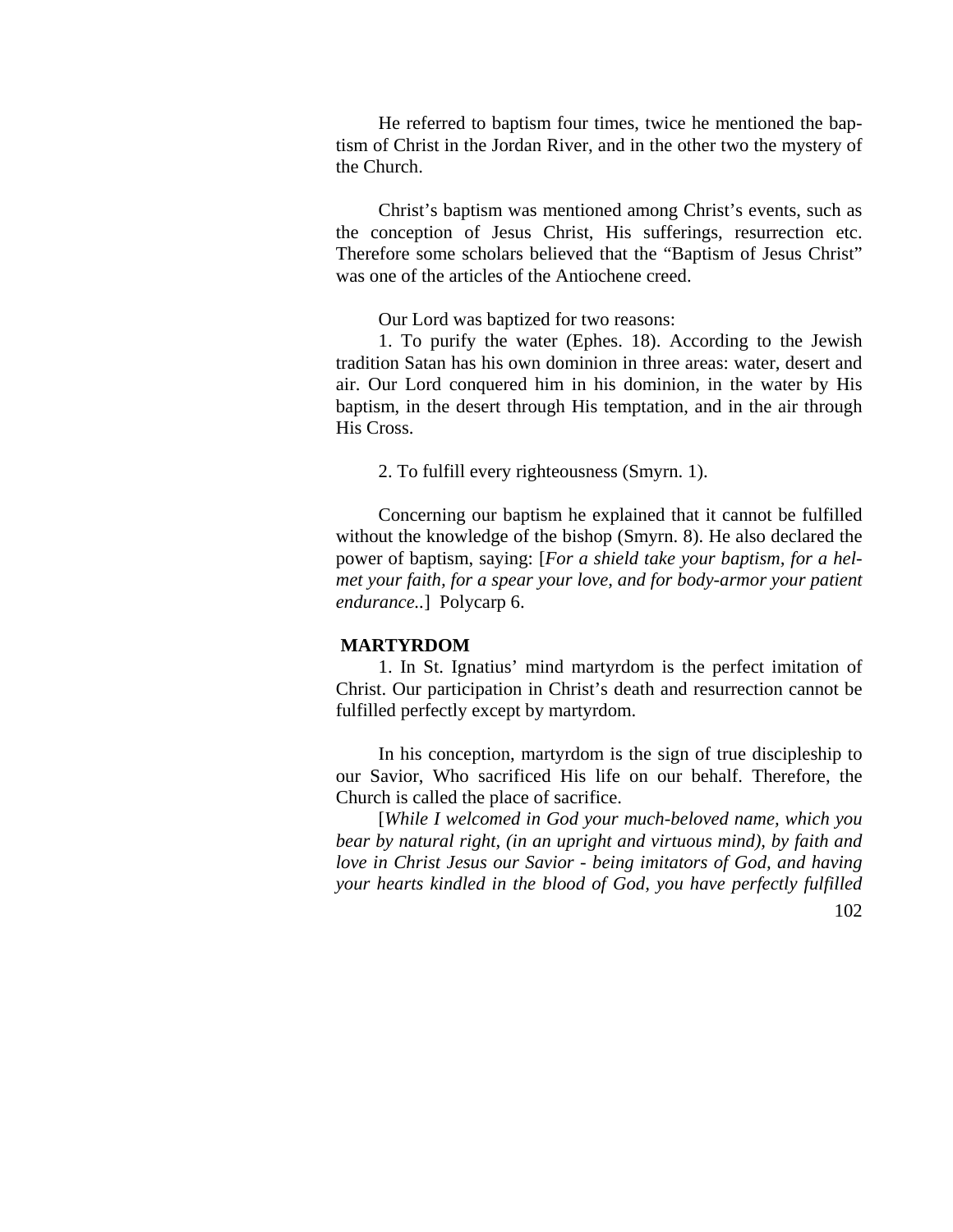*your congenial work - for when you heard that I was on my way from Syria, in bonds for the sake of the common Name and hope, and was trusting through your prayers to succeed in fighting, with wild beasts in Rome, that by so succeeding I might have power to be a disciple, you were eager to visit me.*] Ephes. 1

 [*I exhort you, not to show unseasonable kindness to me. Let me be given to the wild beasts, for through them I can attain unto God. I am God's wheat, and I am ground by the teeth of wild beasts that I may be found pure bread of Christ. Rather entice the wild beasts, that they may become my tomb and may leave no part of my body behind, so that I may not, when I am fallen asleep, be burdensome to anyone. Then shall I be truly a disciple of Jesus Christ, when the world shall not so much as see my body. Supplicate the Lord for me, that through these instruments I may be found a sacrifice to God*.] Rom. 4

 His great desire to be martyred created in him an openness of heart, to witness to Christ and to demand the salvation of men.

## **WITNESSES TO CHRIST**

 As an experienced bishop he explained two important elements for witnessing to Christ our Savior:

 1. **Praying for others**: His letters explained him as a man of prayer, who asked every believer not to cease from praying for repentance of others:

 [*And pray you also without ceasing on behalf of the rest of mankind, for there is in them a hope of repentance, that they may attain to God*.] ad Ephes. 10.

#### **2. The good example:**

 [*Therefore permit them to be instructed at least by your works. Against their outbursts of wrath be you meek; against their proud words be you humble; against their railings set you your prayers; against their errors be you steadfast in faith; against their fierceness be you gentle.*] Ephes. 10.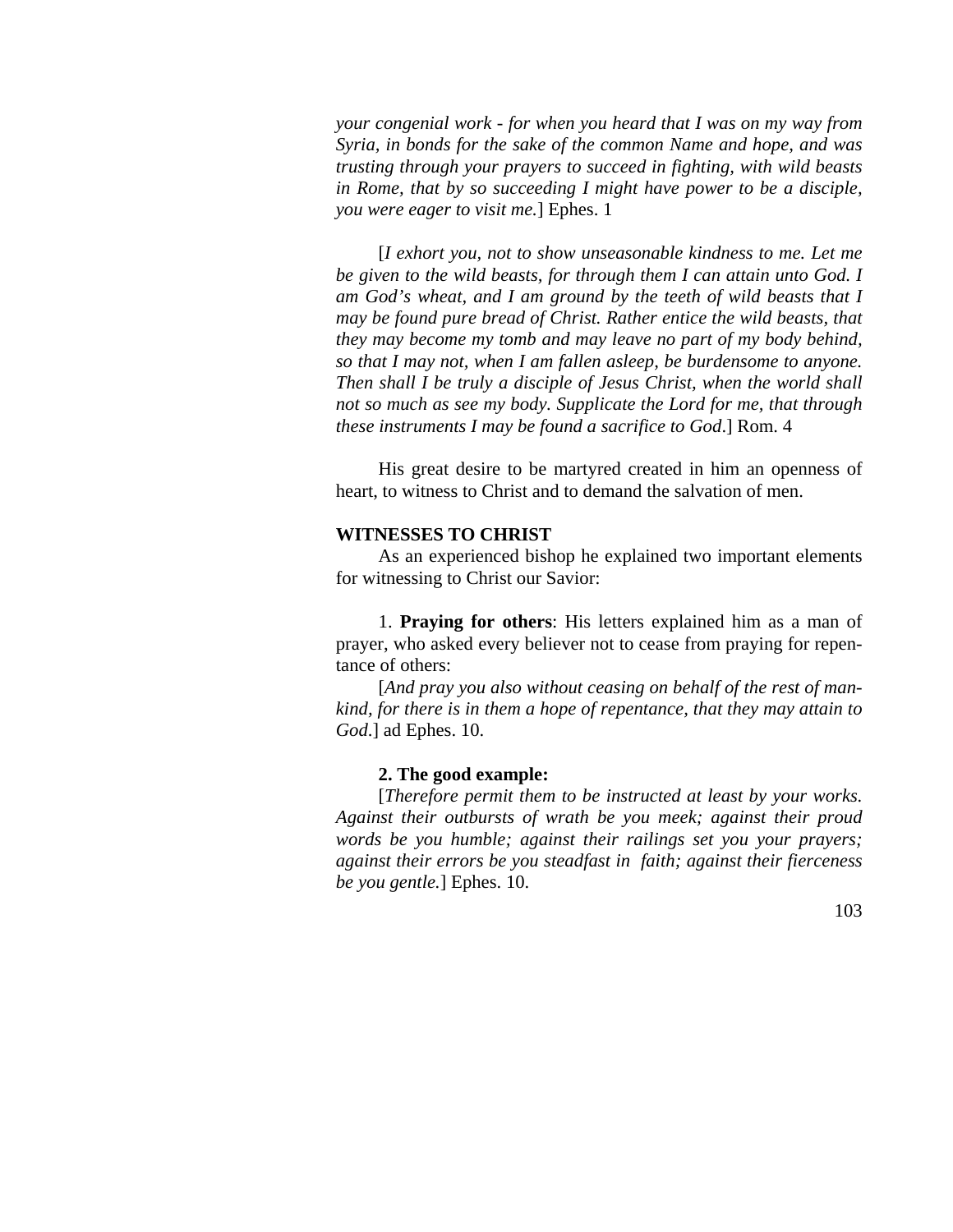[*It is better to keep silence and to be (a Christian) than to talk and not to be one. It is a fine thing to teach, if the speaker practises (what he teaches). Now there is one Teacher, who spoke and it came to pass: yea and even the things which He did in silence are worthy of the Father*.] Ephes. 15.

## **CLERGYMEN**

 1. We obtain from St. Ignatius' letters a vivid picture of the church as a people who surrounded the clergymen in love, unity and obedience in Christ. Clergymen with the three ranks episcopate, presbyterate and deaconate together with the people must work **according to the will of the Father, and the mind of Christ, by the Holy Spirit.** 

 [*I salute you in the blood of Jesus Christ, wherein is joy eternal and unfailing; all the more so when men are at one with their bishop and with their presbyters and deacons too, whose appointment with him is approved by Jesus Christ, and confirmed and ratified, according to His will, by His Holy Spirit*.] Philad. insert.

 [*There is one bishop, together with the presbytery and the deacons my fellow-servants, that whatsoever you do, you may do it after God.*] Philad. 4

 The Church as a liturgical community worshipping God around the altar, cannot exist without the clergymen in its three ranks: [*Apart from these there is not even the name of a Church*] Trall.3.

 2. All that concern the Church must be done in agreement with the bishop, the presbyters and deacons.

 [*Obey your bishop, as Jesus Christ followed the Father, and the presbytery as the Apostles; and to the deacons pay respect, as to God's commandment. Let no man do anything pertaining to the Church without the bishop. Let that be held a valid Eucharist which is under the bishop or one to whom he shall have committed it. Wherever the bishop shall appear, there let the people be*.] Smyrn. 8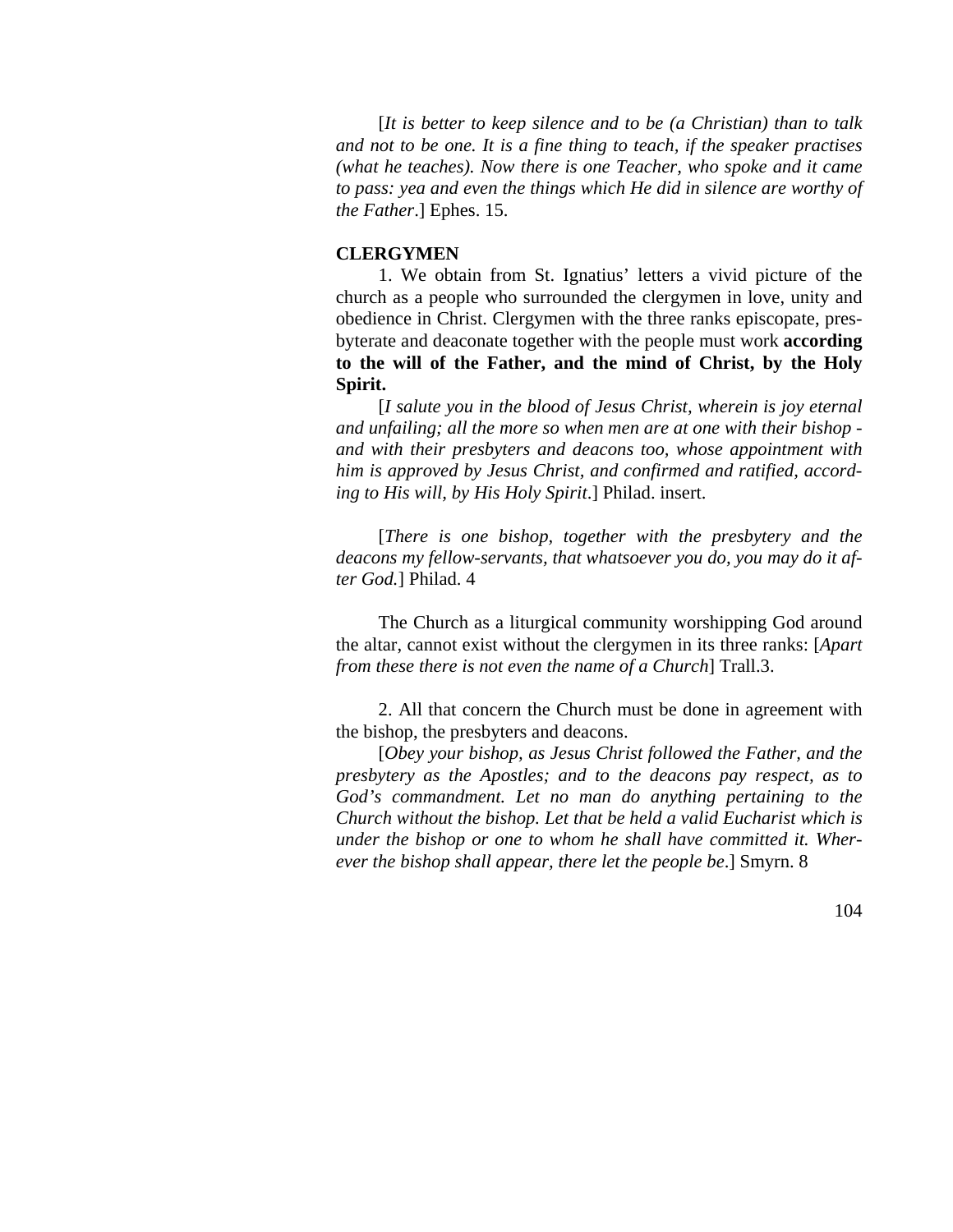This idea is to be safeguard against the heretics, who used to assemble apart of the Church under Christ's name, its hidden aim is to divide the church, especially they do not believe in the Eucharist as the sacrifice and true body of Christ who grants us the risen life.

 [*Some persons have the bishop's name on their lips, but in everything act apart from him. Such men appear to me not to keep a good conscience, forasmuch as they do not assemble themselves together lawfully according to the commandment.*] Magnes. 4

 [*Let there be one prayer in common, one supplication, one mind, one hope, in love and in joy unblameable, which is Jesus Christ, than whom there is nothing better. Hasten to come together all of you, as to one temple, of God; as to one altar, as to one Jesus Christ, who came forth from One Father and is with One and has gone to One.*] Magn.7

 3. Through submission to the clergymen, unity in Christ and attaining the saintly life in the Lord can be recognized.

 [*For if I, in a short time had such converse with your bishop, which was not after the manner of men but in the Spirit, how much more do I congratulate you who are closely joined with him as the Church is with Jesus Christ and as Jesus Christ is with the Father, that all things may be harmonious in unity.*] Ephes. 5

 [*He that does aught without the bishop and presbytery and deacons, this man is not pure in his conscience.*] Trall. 7.

 4. Unity with bishop and obedience to him mark our unity and submission to God, the Father of our Lord and Bishop of all Jesus Christ. The people see Christ wording in the bishop not the bishop in his own person.

 [*Now it becomes you also not to presume upon the youth of your bishop, but according to the power of God the Father to render unto him all reverence, even as I have learned that the holy presbyters also have not taken advantage of his outwardly youthful estate, but give*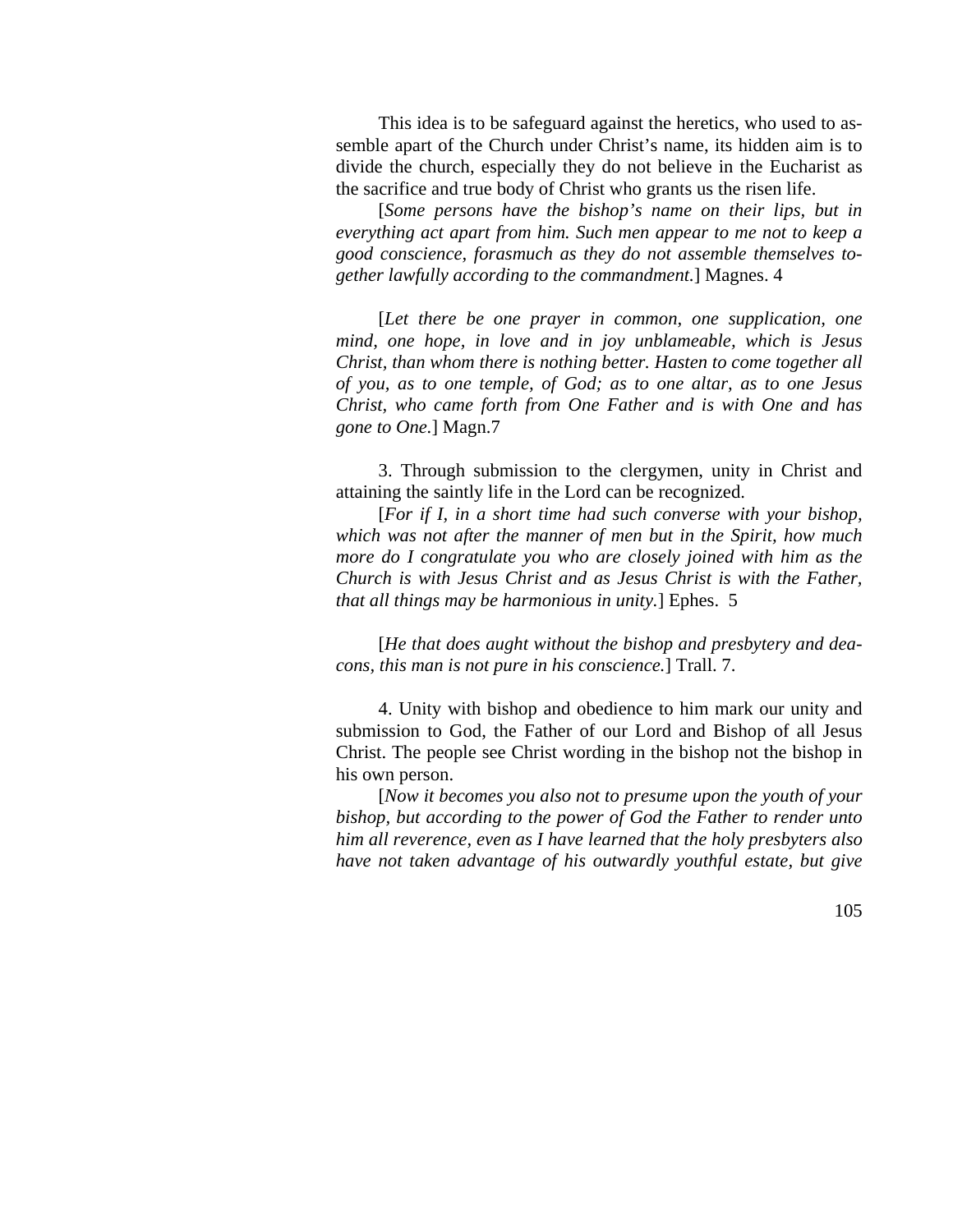*place to him as to one prudent in God; yet not to him, but to the Father of Jesus Christ, even to the Bishop of all.*] Magn. 3.

 [*Now the more anyone sees that his bishop is silent, let him fear him the more. For every one whom the Master of the household sends to be steward over His own house, we ought so to receive as Him that sent him. Plainly therefore we ought to regard the bishop as the Lord Himself.*] Ephes. 6

 [*For when you are obedient to the bishop as to Jesus Christ, it is evident to me that you are living not after men but after Jesus Christ, who died for us, that believing on His death you might escape death.*] Trall. 2

 5. Submission to the clergymen is not a sign of weakness of personality, but a participation in Christ's obedience to His Father.

 [*Be obedient to the bishop and to one another, as Jesus Christ was to the Father according to the flesh, and as the Apostles were to Christ and to the Father, that there may be union both of flesh and of spirit.*] Magnes. 13

 By saying: "*Be obedient... to one anothe*r" perhaps he meant that it is a characteristic of all Christians - laymen and clergymen - to be obedient, imitating Christ Himself.

.

 6. He clarified that this close relationship with the bishop and submission to him is not for his own person but for Christ Himself, by asking people to respect the deacon "as Jesus Christ."

 [*In like manner let all men respect the deacons as Jesus Christ, even as they should respect the bishop as being a type of the Father and the presbyters as the council of God and as the college of Apostles.*] Trall.3

 7. The bishop has his own responsibilities, must do his duties faithfully.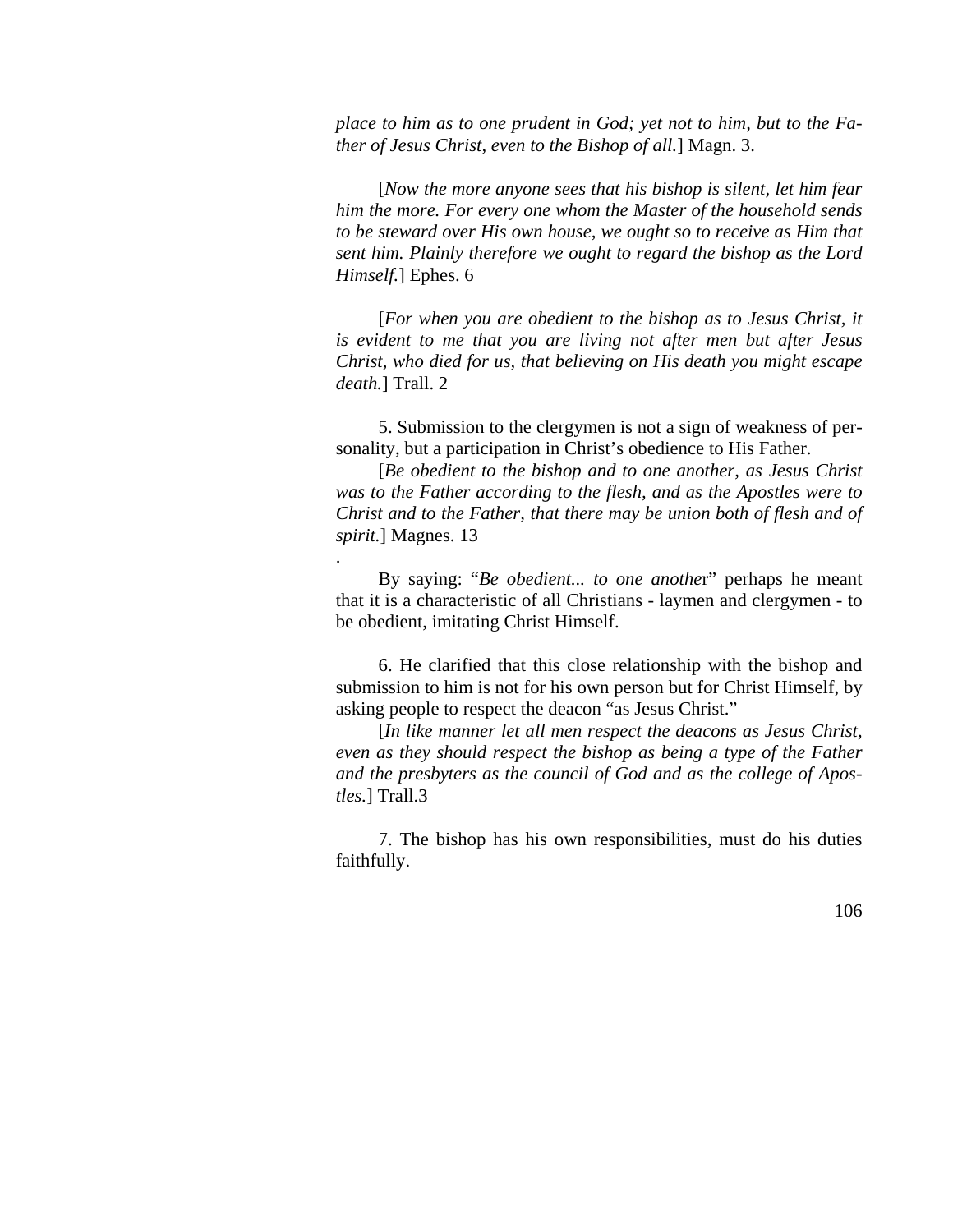[*Vindicate your office in all diligence of flesh and of spirit. Have a care to preserve unity, than which there is nothing better. Bear all men, even as the Lord also bears you. Suffer all men in love, as also you do. Give yourself to unceasing prayers. Ask for larger wisdom than you have. Be watchful, and keep your spirit from slumbering*.] Polycarp. 1.

 8. St. Ignatius concentrated on the liturgical role of the bishop, for his work is to guide people to worship in spirit more than to be administrator. This idea is very clear in the "Didache" and the letter of St. Clement of Rome.

 [*Be you careful therefore to observe one Eucharist. For there is one flesh of our Lord Jesus Christ and one cup unto union in His blood; there is one altar, as there is one bishop, together with the presbytery and the deacons my fellow-servants, that whatsoever you do, you may do it after God*.] Philad. 4.

 9. The bishop is the high priest of the liturgy. Neither Eucharist, baptism, marriage, nor agape may be celebrated without him (Smyrn. 8).

## **PRIMACY OF ROME**

 Some Catholic scholars believe that St. Ignatius' letter to Rome assures the Primacy of Rome. They state the following points:

 1. In all other letters he did not give orders but just advises as a beloved bishop who was in chains for Christ's sake, this assures their independency .

 2. In his letter to Rome he did not even give an advice, for the primacy of Rome and its bishop.

 3. J. Quasten says: [When one compares the opening words of the various epistles addressed to the Church of Rome, there is no doubt that Ignatius holds the Church of Rome in far higher regard. The significance of this salutation cannot be overestimated; it is the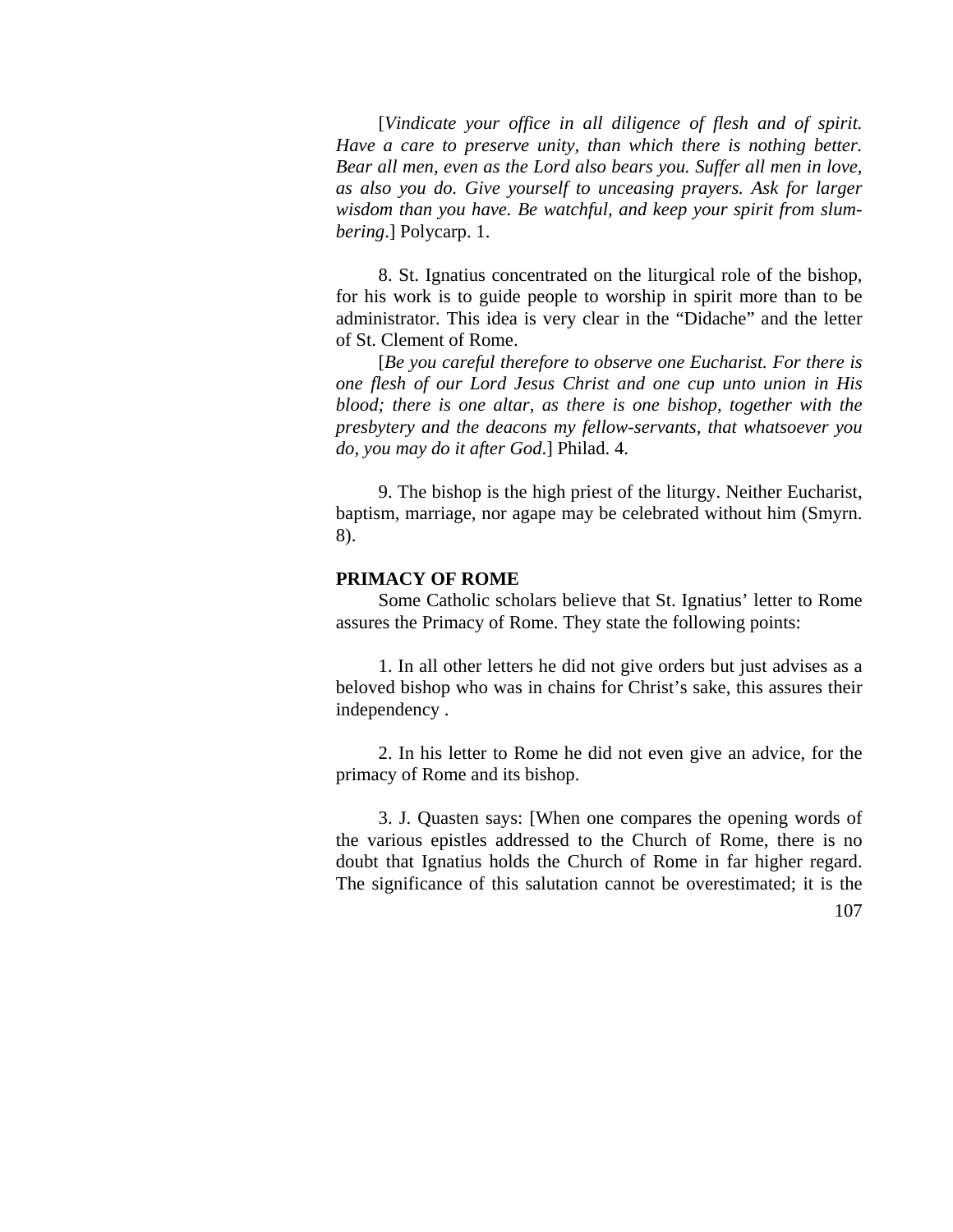earliest avowal of the Primacy of Rome that we possess from the pen of a non-Roman ecclesiastic:

 "*Ignatius also called Theophorus, to the Church that has found mercy in the transcendent Majesty of the Most High Father and of Jesus Christ, His only Son; the Church by the will of Him who willed all things that exist, beloved and illuminated through the faith and love of Jesus Christ our God; which also presides in the chief place of honor, worthy of felicitation, worthy of praise, worthy of success, worthy of sanctification, and presiding in love, maintaining the law of Christ, and bearer of the Father's name: here do I therefore salute in the name of Jesus Christ, the Son of the Father. Heartiest good wishes for unimpaired joy in Jesus Christ our God, to those who are united in flesh and spirit by every commandment of His; who imperturbably enjoy the full measure of God's grace and have every foreign stain filtered out of them* (ACW).

Among these titles of encomium lavished upon the Church of Rome by Ignatius, one in particular, namely, "presiding in love," has attracted the attention of scholars. But they are very much divided as to the meaning of this phrase. A. Harnack saw in the phrase merely a grateful acknowledgment of the pre-eminent charity displayed by the Roman Christians. According to him, the Roman Church is called "presiding in love" because she is the most charitable, generous and helpful of all the Churches and therefore the protectress and patroness of charity<sup>16.</sup>]

 In fact this letter does not support the primacy of Rome for following reasons:

1. St. Ignatius was well-known to all the Churches of Asia Minor, clergymen and people, and he knew these Churches and their problems. He praised them and advised them in openness of heart, especially while he was in chains for the sake of Christ.

Through love, and not authority, St. Ignatius gave orders to St. Polycarp, bishop of Smyrna.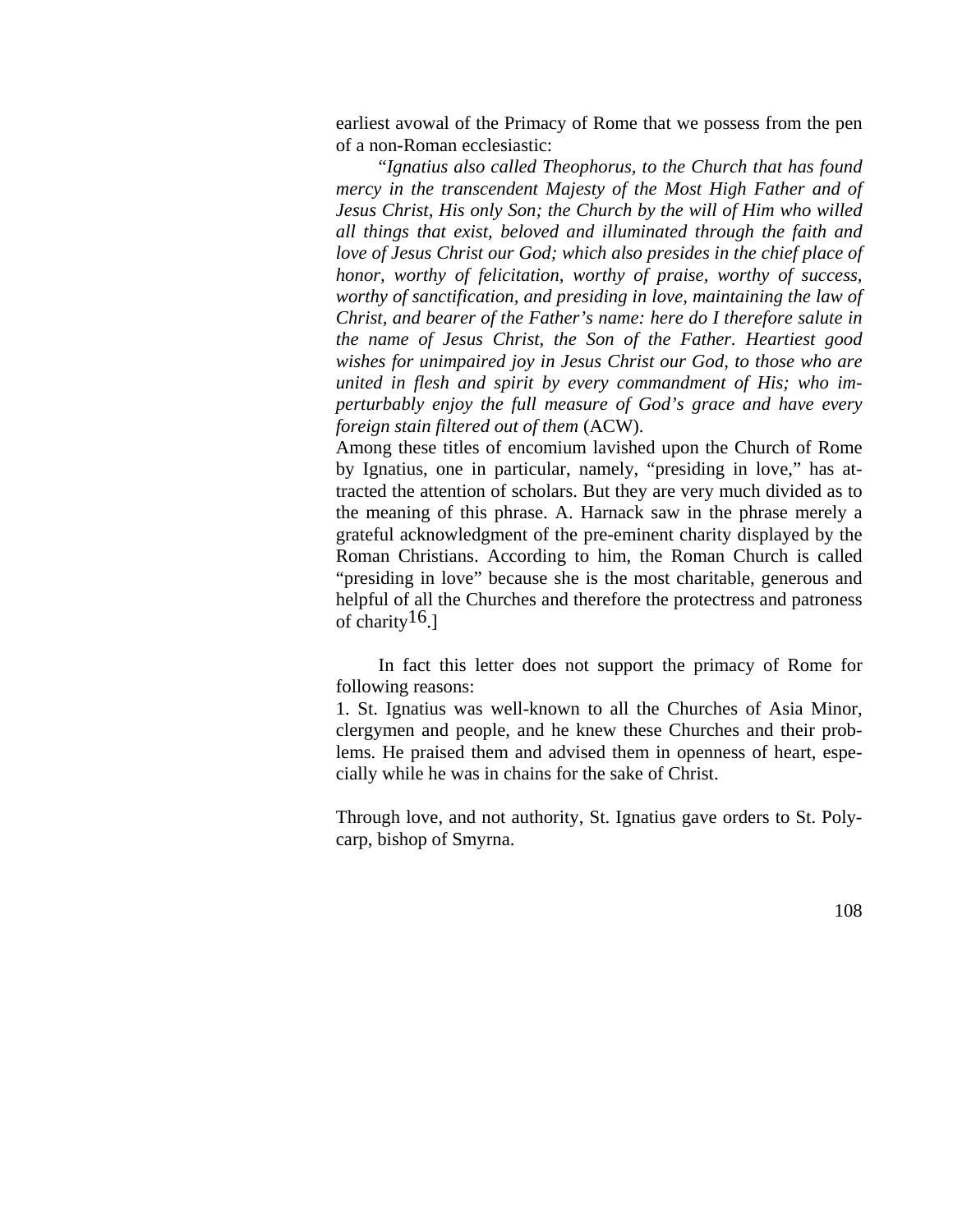2. The aim of the letter to the Romans was totally different to that of the other churches. He wrote to Rome, who tried to prevent his martyrdom through their love. He refused this concern, beseeching them to leave him to be sacrificed on behalf of Christ. While for other churches, he wrote concerning their problems, which he heard about from their representatives who met him.

 3. In his letter to the Romans he wrote warning them not to show love unwisely. He wrote that by this conduct they were siding with Satan, and helping him and that they lacked the true spiritual love. This mode of writing was not fit to be written to a church who had a primacy.

 4. St. Ignatius stated that he devoted all his life to the church unity. Therefore he again and again repeated the speech concerning unity through submission to the bishop. Why did he not refer to the Church of Rome or to the bishop of Rome as a safeguard of church unity?

 5. If Rome had primacy why would he not ask the bishops of other churches to return to Rome in their problems, or to its bishop?

 6. Dr. Asad Rustom in his book "We, Rome and Vatican" states that every church at that time had a kind of special primacy. For Jerusalem, our Lord Jesus Christ had lived and worked there, and there the council of the Apostles was held. Until today all Christian long for visiting it. Antioch, was the church of the capital of the East at that time, and it was a very important center of culture. For Alexandria, it was the largest city in all the East and the greatest city of science and culture. The Church of Alexandria preceded all the Churches in the world in studying the Bible, taking advantage of science and philosophy and in defending Christian dogma and doctrines. Dr. Rustom says that she became the first teacher in the world. Rome, at that time was the capital of all the Roman Empire, and her bishop was in a critical position, for any conduct from his side had its affect in the sight of the emperor and his men. It did not mean that he had a primacy or author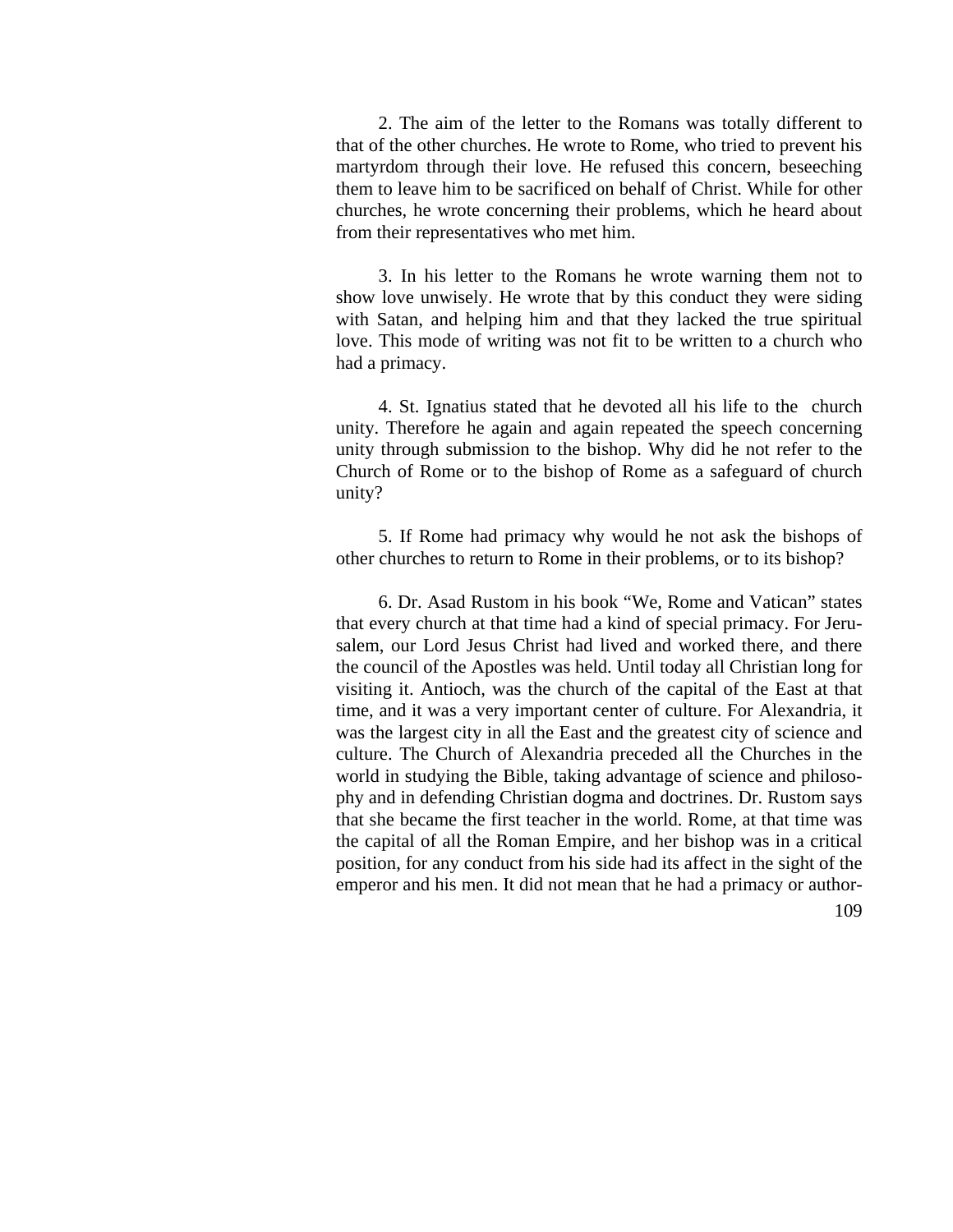ity on other churches, but the rulers considered his conduct as if it were the conduct of all Christians. The same as any bishop living alone among atheists or non-Christians, they look to him as a representative of all Christians.

 After the division of the Roman Empire the bishop of Constantinople had the same critical position. At the end of the Roman Empire the whole world was in contact with many Archbishops and bishops etc.

 7. If there was a primacy given to Rome, St. Ignatius should have addressed his letter to the bishop of Rome.

 8. St. Ignatius asked Bishop Polycarp and not bishop of Rome to take care of the church of Antioch.

## **MARRIAGE AND VIRGINITY**

 St. Ignatius asked that marriage must be held through the approval of the bishop (as the father of the couple), so that it may be in the Lord. He also stated that marriage is a symbol of love between Christ and His bride (Polycarp 6:1; 5:2).

 In praising virginity, St. Ignatius assures the sanctity of marriage.

 [*Charge my brothers in the name of Jesus Christ to love their wives as the Lord loves the Church.* 

 *If somebody is able to abide in chastity, in honor of the Lord's body,* 

 *let him do so without any boasting;* 

 *for if he boasts of it, he is lost...* 

 *When men and women marry, it is desirable to have the bishop's consent to their union,* 

 *so that the marriage may be after the Lord and not after their own carnal desire.* 

 *The honor of God should be the aim in everything.*] Polycarp  $5:1$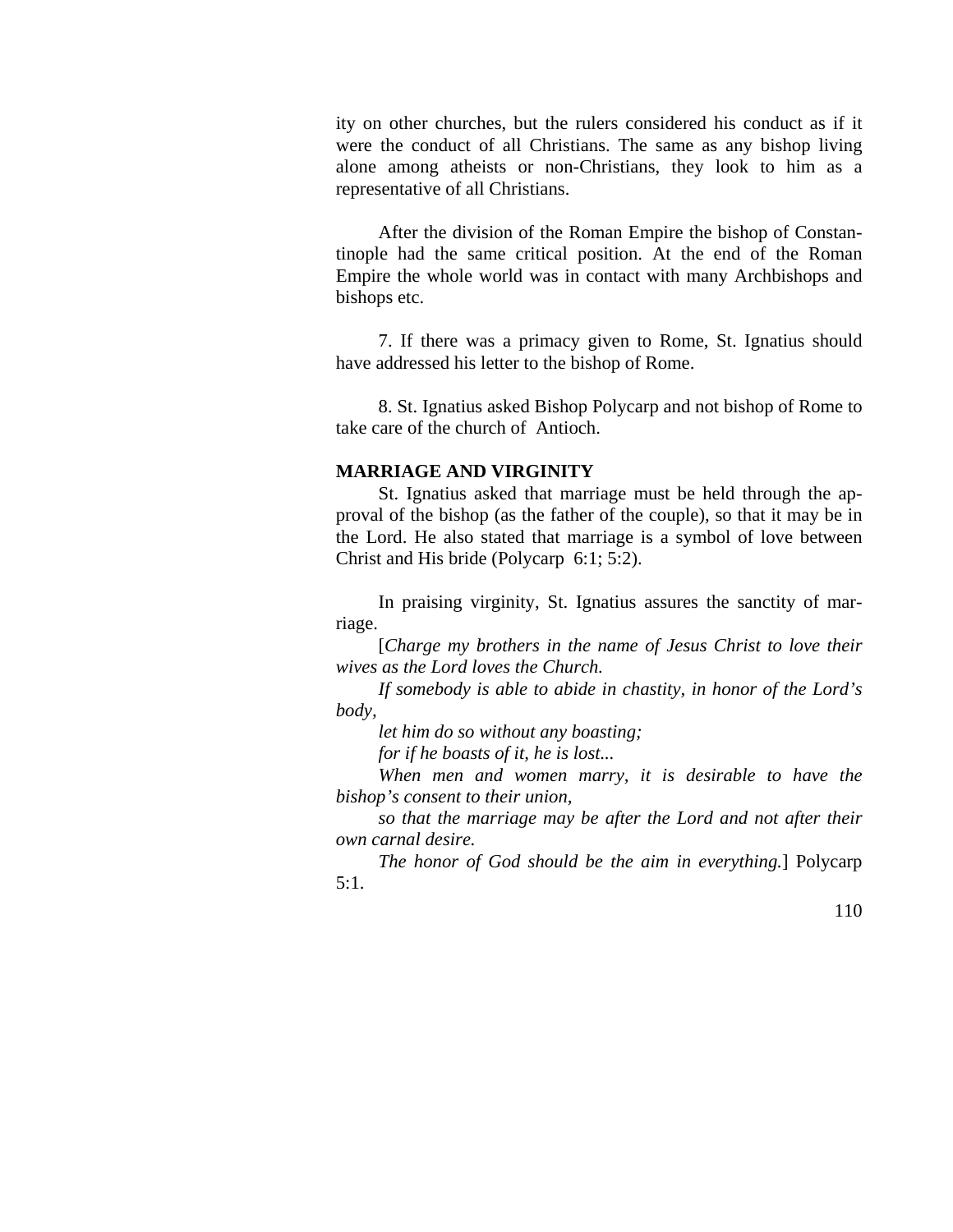#### **SILENCE**

\_\_\_\_\_\_\_\_

 St. Ignatius presents our Lord Jesus Christ as the Living Teacher, who teaches by His words as well as by His silence. We also should witness to Him in our worship, conduct and preaching by both our words and silence.

 [*He that truly possesses the word of Jesus is able also to hear even His very silence, that He may be perfect; that through his speech he may act and through his silence He may be known.*] Ephes. 15

<sup>1.</sup> Fr. Tadros Y. Malaty: The Apostolic Fathers, p. 88f; Fr. Malaty: The Two Martyrs Ignatius and Polycarp, 1964; Also: The Dictionary of the Church Fathers and Saints, vol. 1, 1985, p. 341 - 343.

<sup>2.</sup> Anastase le Bibliothécaire, 2:42. PG 5:404.

<sup>3.</sup> In Sanct. Mart. Ignatium. PG 49:594.

<sup>4.</sup> F. L. Cross: Oxford Dictionary of the Christian Church, 1990, p. 688.

<sup>5.</sup> Smyrna: A city of Asia Minor, situated on the Aegean Sea, 40 miles north of Ephesus. Allusion is made to it in Rev. 2:8-11..

<sup>6.</sup> Magnesia: A small town in Asia Minor, south west of Ephesus nearby the River Moynder in the state of Lydia, It is now called Giselle Husar ( The Vine Magazine)

<sup>7.</sup> Ephesus: The capital of the Roman province of Asia Minor, and an illustrious city in the district of Iona, nearly opposite the island of Samon.

<sup>8.</sup> Tralle or Tralles: a town in the district of Phrygia - now it is the village of Sultan Hassa ( The Vine Magazine).

<sup>9.</sup> Italy, the "Far West" to a bishop from Syria. [See Penguin Classics: Early Christian Writings, 1987, p. 89.

<sup>10.</sup> The 10th years of the reign of Trajan ( Eusebius: 3:36).

<sup>11.</sup> Dr. Asad Rustom: The church Fathers - the first three centuries 1983 - pp. 30 - 31. Eragiws: His. Ecc 1:16.

<sup>12.</sup> Codex Mediceus Lawrentianus, 57:7.

<sup>13.</sup> Codex Paris, Graec, 1457 (Quasten: Patrology, vol. 1, p. 74)..

<sup>14.</sup> Ep. of Polycarp 13:2.

<sup>15.</sup> J. Quasten: Patrology, vol. 1, p. 72.

<sup>16.</sup> Ibid 70-71.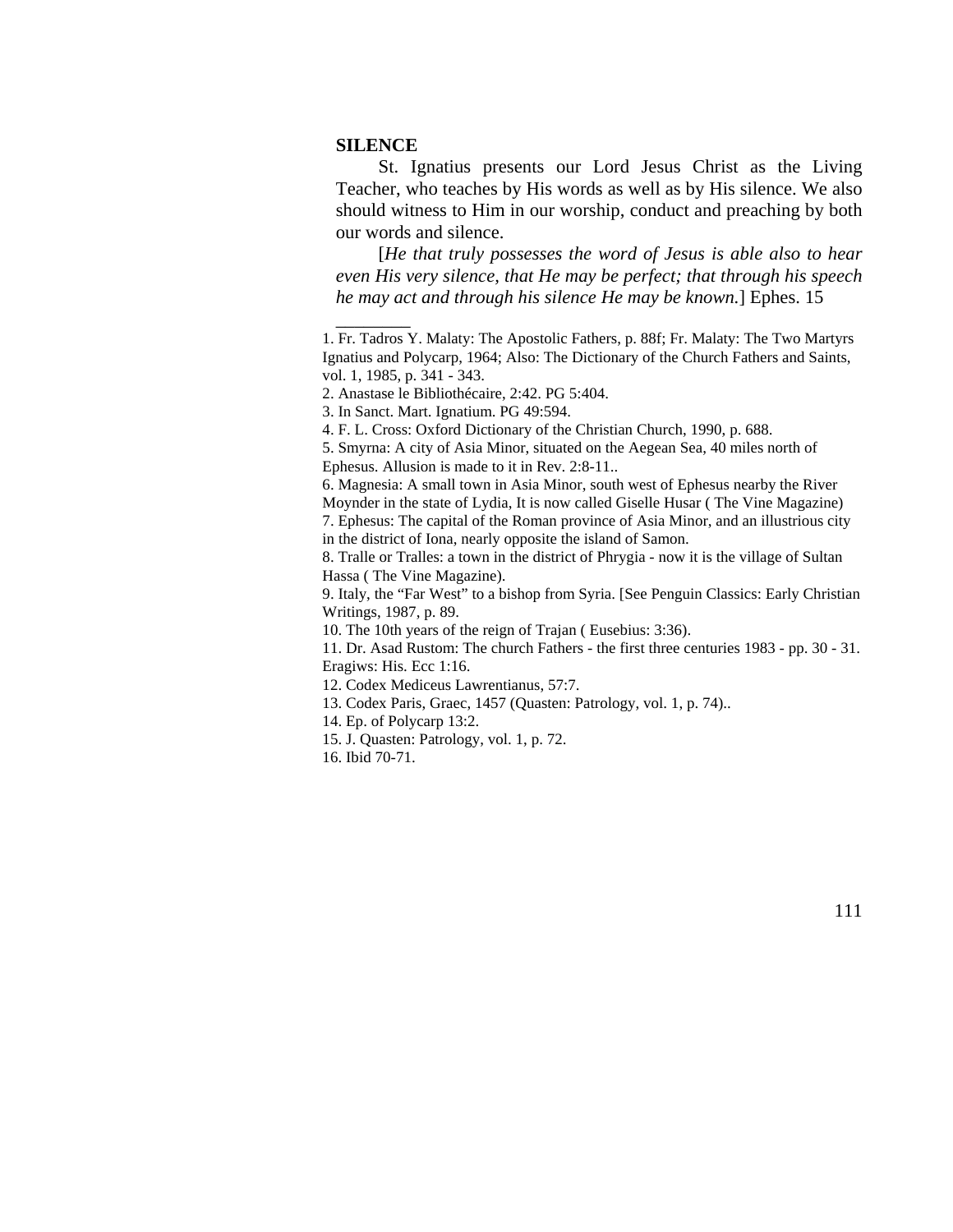# **ST. POLYCARP OF SMYRNA**<sup>1</sup>

#### *ST. POLYCARP OF SMYRNA (70?-156)*

 He seems to have been the leading Christian figure in Roman Asia in the middle of the second century<sup>2</sup>. His long life (about which unfortunately little is known) is thus an important link between the Apostolic age and the Christian writers (e.g St. Irenaeus), who flourished at the end of the second century. He was worthy to be called *"the teacher of Asia, the father of the Christians, and the destroyer of gods3."* 

 According to C.P.S. Clarke, a pious lady, called Callisto, bought him as a slave, as revealed to her in a vision. When he grew up he became the manager of her house. For a certain reason she had to travel and left all her possessions in his charge. He gave the needy, orphans and widows generously of what he was left with. Upon the lady's return one of his fellow-slaves reported him saying that he distributed almost all what she had. When she looked into the matter she found the stores were full. Therefore, she decided to punish the slave for being a liar. Polycarp interceded for him, and told her the truth, that he actually did distribute a great deal of what was stored. She was extremely pleased at that and bequeathed Polycarp with all her wealth. However Polycarp had no interest in wealth.

#### **POLYCARP BISHOP OF SMYRNA**

 It is said that Bucolus, Bishop of Smyrna, ordained Polycarp as a deacon. He witnessed for Christ, throughout his life and preached among the Gentiles, Jews and heretics. Therefore the bishop ordained him as a priest, and declared that he was well-suited to be his counselor, and his partner in teaching.

According to a tradition held by Tertullian<sup>4</sup> Polycarp was appointed a bishop of Smyrna by St. John the Apostle, before he was exiled to Patmus.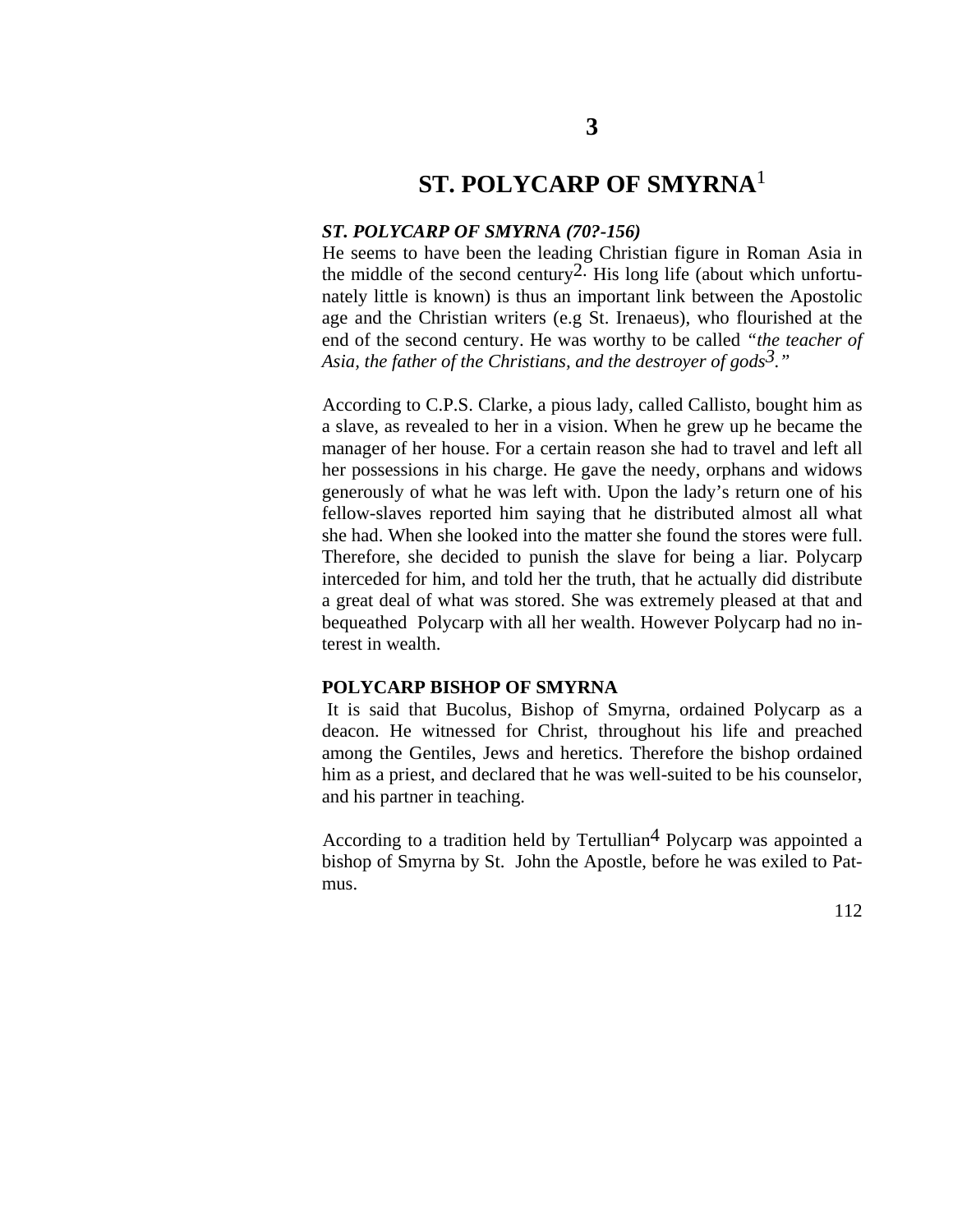We learn from St. Irenaeus, who was bishop of Lyons in the latter half of the second century, that he had listened as a boy to St. Polycarp and had "heard him tell of his relationship with John (the Apostle) and with others who had seen the Lord, and how he quoted from their language and how much he had learned from them concerning the Lord and His miracles and His teaching<sup>5</sup>."

# **ST. POLYCARP AND THE HERETICS**

 He devoted much of his energy to preserve the orthodox faith, combating such heretics as the Marcionites<sup>6</sup> and Valentinians<sup>7</sup>. It is said that he had converted some of them to the true faith.

 *"O good God! For what times have You kept me that I should endure such things!'* he would cry out as he heard the teaching of the Gnostics<sup>8</sup>, and he would tell how once at Ephesus the Apostle John went to the baths and, finding the early Gnostic Cerinthus there, rushed out, saying, *"Let us run away, lest even the baths-house fall in, for within us is Cerinthus, the enemy of truth."* 

 St. Ireneaus reported one incident that demonstrated the severity of St. Polycarp's attitude towards heresies and heretics. St. Polycarp once met the heretic Marcion on the streets. "Do you recognize me?" asked Marcion. "*Of course*," replied Polycarp, "*I recognize you as the firstborn of Satan*9!.

# **WITH ST. IGNATIUS**

 We first meet him as the relatively young bishop of Smyrna, when the aging St. Ignatius of Antioch was on his way to martyrdom. It was in Smyrna that St. Ignatius made that memorial stop on his final journey, and St. Polycarp was the only person recorded to whom the great martyr ever addressed a personal letter. In the years that followed, St. Polycarp gathered St. Ignatius' letters and passed them on to others<sup>10</sup>.

 The letter of St. Ignatius to St. Polycarp reveals the personality of the latter.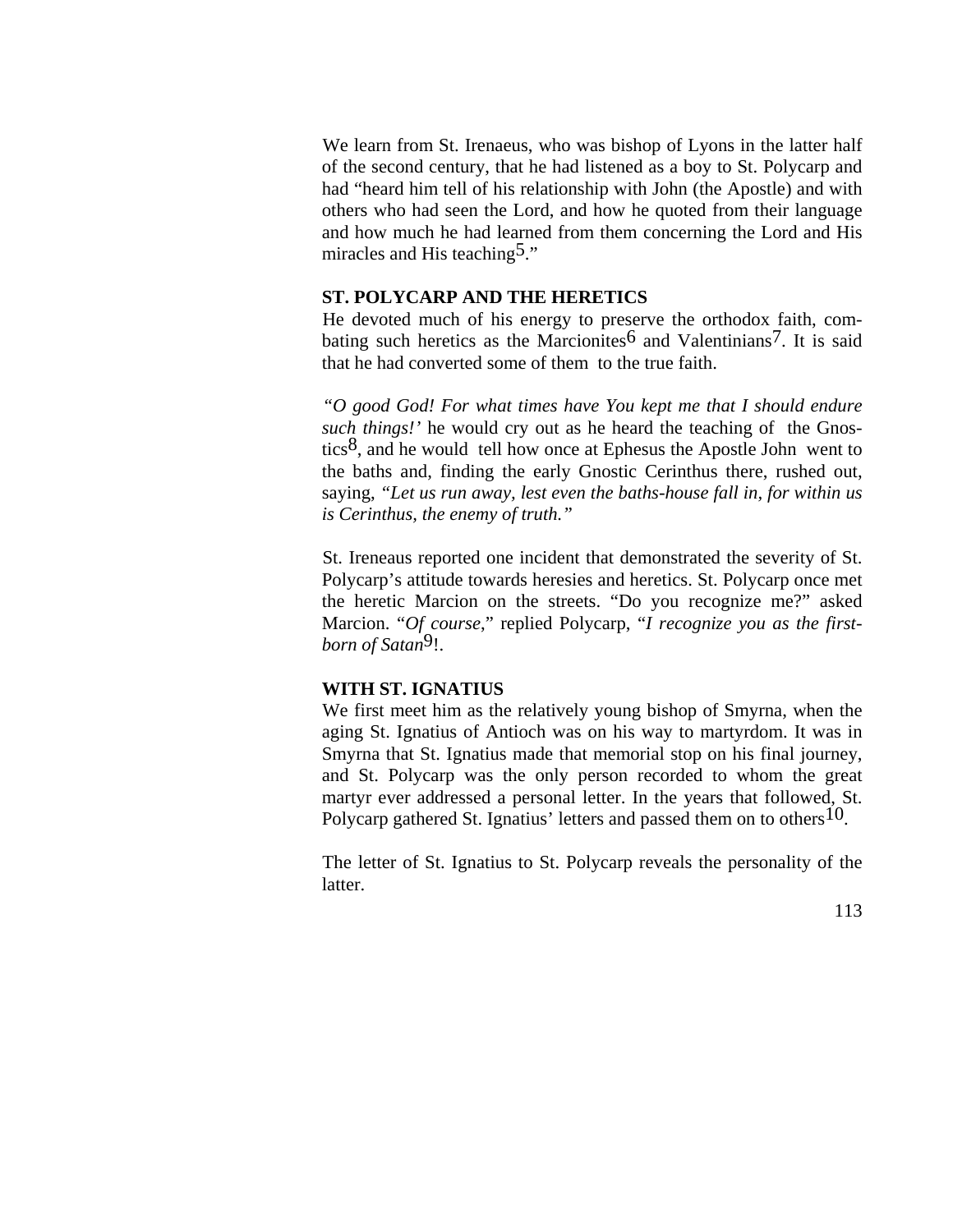[Welcoming your godly mind which is fixed as on an immovable rock [cf. Matt. 7:24,25], I exceedingly proud that I was worthy of seeing your blameless face, by means of which I would have pleasure in  $God<sup>11</sup>.$ ]

# **IN ROME**

 At the end of his life, in 154 or early 155 A.D, St. Polycarp paid a visit to Rome to see the bishop Anicetus, and to discuss, among other things, the date of keeping the Easter festival. It was agreed that each Church should maintain its own custom and that Asia should carry on preserving the Quartodeciman (the exact day of Jewish Passover). Although the two bishops differed, nevertheless, they parted on the best terms, and they participated together in celebrating the liturgy of Eucharist.

 Soon after his return to Smyrna, St. Polycarp was arrested, during a public pagan festival, and was burnt to death because he refused to deny his faith.

 The traditionally accepted date of his martyrdom is 155 or 156 A.D but as Eusebius placed it during the reign of Marcus Aurelius (161-80). Some scholars argued for a later period and thus recorded out the date of his birth correspondingly later.

# *MARYTRIUM S. POLYCARPI*12

 Through a letter from the Church of Smyrna to the Christian community of Philomelium in Greater Phrygia, we possess a detailed account of Polycarp's heroic martyrdom. From it we gain an excellent impression of the noble personality of the Bishop of Smyrna. The letter seems to have been written shortly after the martyrdom (A.D 155 or 156) . It consists of two parts:

1- The main body of the letter ending with the twentieth chapter.

 2- Some notes with additional information were later appended to this document. In fact these supplementary paragraphs are separable from the rest of the letter.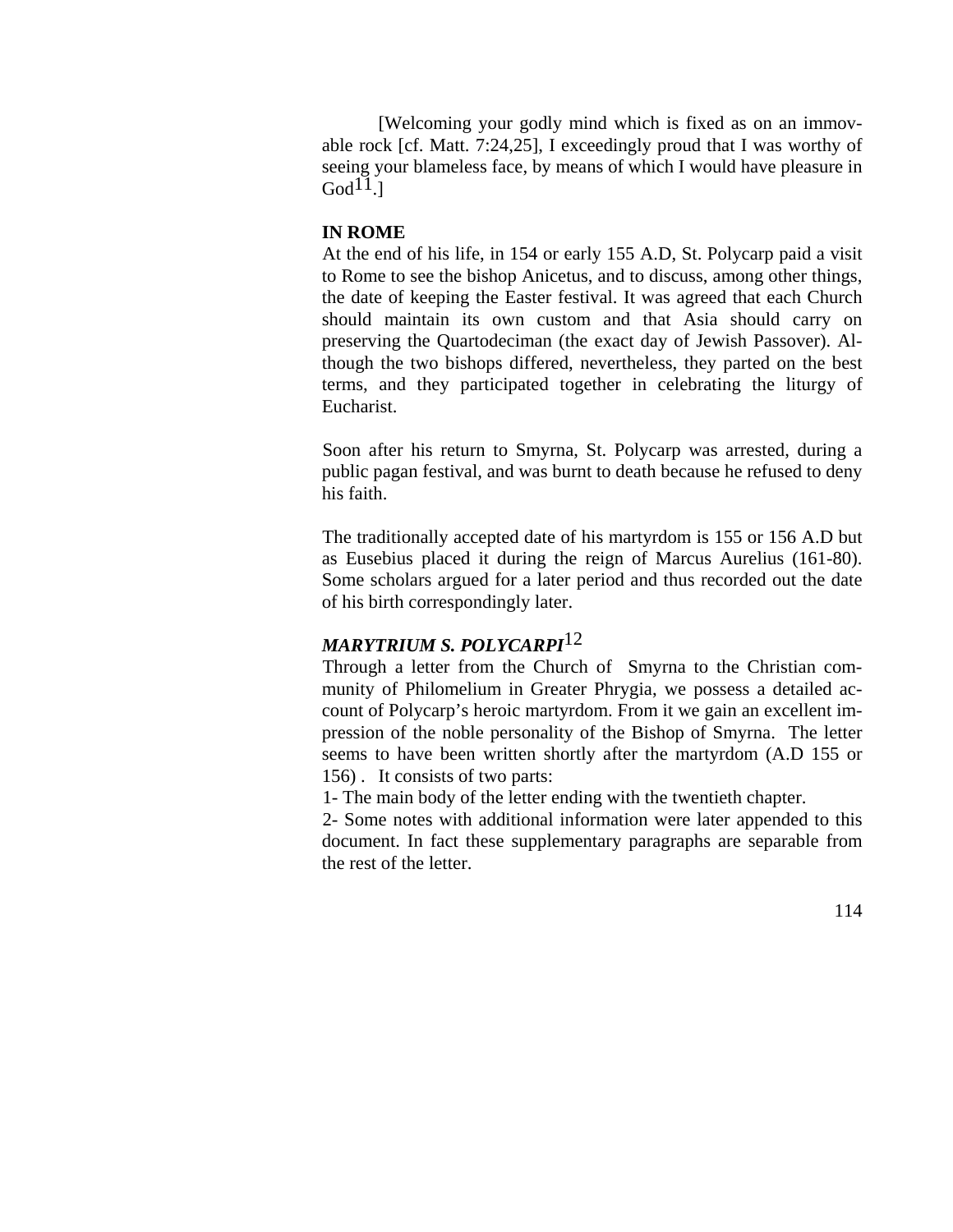For the genuineness of the main document there is abundant evidence. A quarter of a century after the occurrence, Irenaeus, and a little later Polycrates, bore testimony to the truth of Polycarp's martyrdom. Furthermore, the Letter of the Gallican Churches, (c. A.D. 177) presents striking coincidences with the language of the Letter of the Smyrnaeans, and unless several points of resemblance are accidental, Lucian in his account of Peregrinus Proteus (c. A.D. 156) must have been acquainted with the document.

 The supplementary paragraphs present a more difficult problem. They fall into three parts, separate in form from one to the other, and thus were probably written by different hands:

I. The Chronological Appendix ( 21:1).

II. The Commendatory Postscript ( 22:1 ).

III. The History of the Transmission ( 22:2,3 ).

 These "Acts" relate his martyrdom in great detail, in a letter written by Maricon the year after his death, he wrote that St. Polycarp was burned alive. The Christians gathered his ashes and celebrated his memory on his anniversary. The "Acts" are genuine, beyond doubt, and one of the oldest accounts of martyrdom, which is often regarded as the first "Acts of the Martyrs." It is an eyewitness account of his martyrdom.

## **ST. POLYCARP'S WIDENED-HEART**

 When St. Polycarp heard the news of persecution he was not disturbed, and he wanted to stay in the city. Under the pressure of his people he withdrew to a farm not far away from the city, and stayed there, together with a few friends, praying night and day for the churches throughout the world as was his custom (5:1). His heart was widened and inflamed with love towards all the churches, even in the critical moments of sufferings. He was not busy with himself or even with his own local church, but with all the churches throughout the world.

## **ST. POLYCARP'S BRAVERY**

 As he saw a vision, his pillow burning up with fire, he returned and said to his friends, "*I must be burned alive*."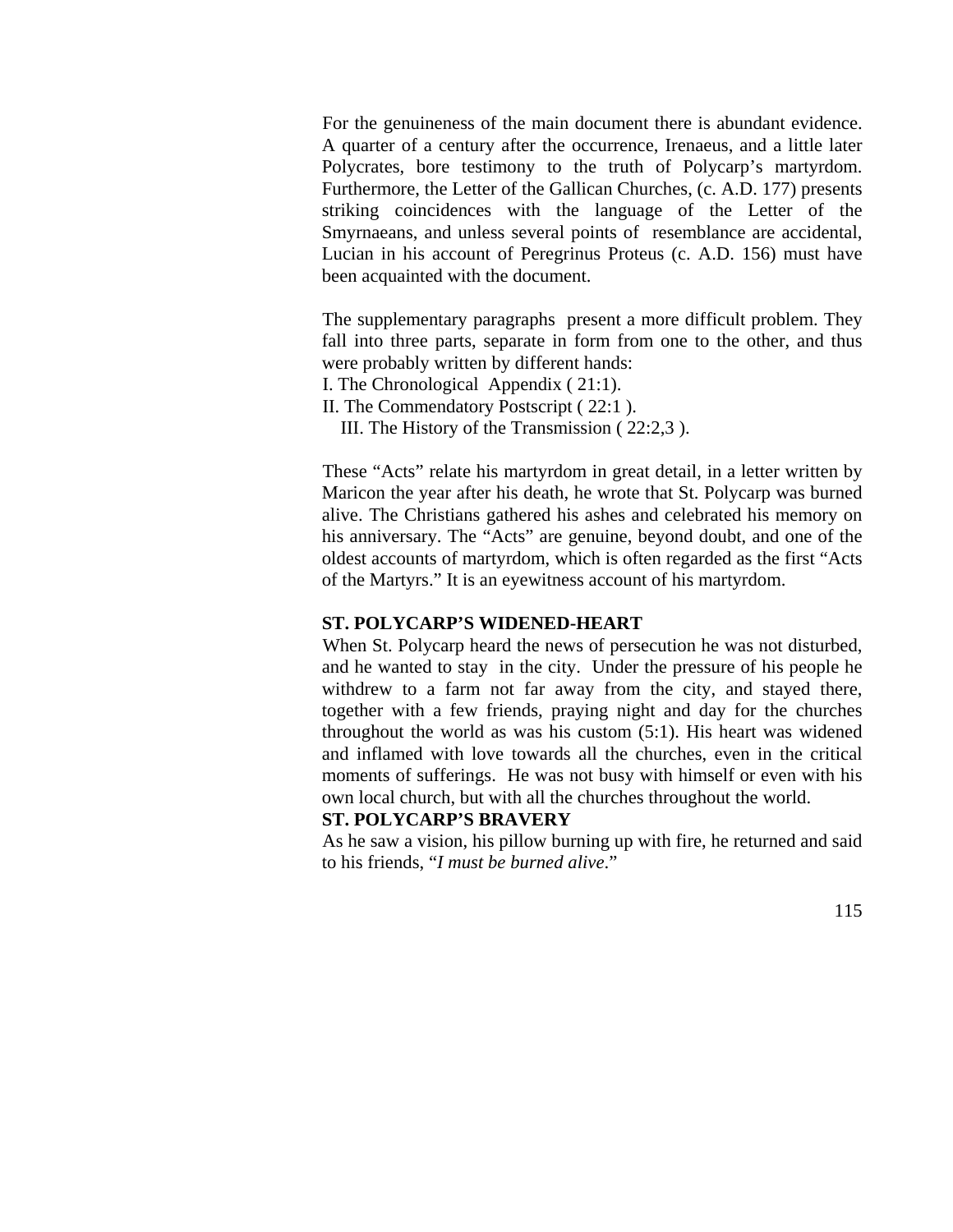When the soldiers saw him, "*they marveled at his age and composure and were surprised that eagerness to apprehend an old man like him was so great*" (6:1).

 When the proconsul threatened him, he replied, "*You threaten fire which burns for an hour and is soon quenched; for you are ignorant of the fire of the coming judgment and eternal punishment reserved for the wicked. But why do you wait? Come, do what you will!"* (11).

 When the pyre was prepared, he readily took off his clothes and loosened his belt, and also made an effort to take off his shoes to hurry to offer himself as a sacrifice (13).

As the soldiers were about to nail him so that he might not escape from the fire, because of its unbearable pains, he said*, "Let me be as I am, for He who makes it possible for me to endure the fire will also make it possible for me to remain on the pyre unmoved without the security of nails" (13).* 

## **THE RELICS OF ST. POLYCARP**

 The martyrdom of Polycarp was not merely of local significance, for the letter was read and his memory celebrated throughout Asia Minor and beyond. We have here one of the earliest evidences for the preservation of the relics of the martyrs and for the celebration of the anniversary of the martyrdom, the "heavenly birthday" of the saint.

 Somebody asked Nicetes, the father of the police, Captain Herod, to beg the magistrate not to give the Christians the relics of Polycarp, saying, "Lest they abandon the Crucified and begin to worship this man." The writers commented: [*And this they said at the instigation and urging of the Jews who were also watching when we were about to take him from the fire; they did not know that we shall never find it possible either to abandon Christ, who suffered for the salvation of whole the world, the blameless for the sinners (cf. 1 Pet. 3:18); or to worship any other. For Him we worship as the Son of God; but the martyrs we love as disciples and imitators of the Lord, as they deserve, because of their*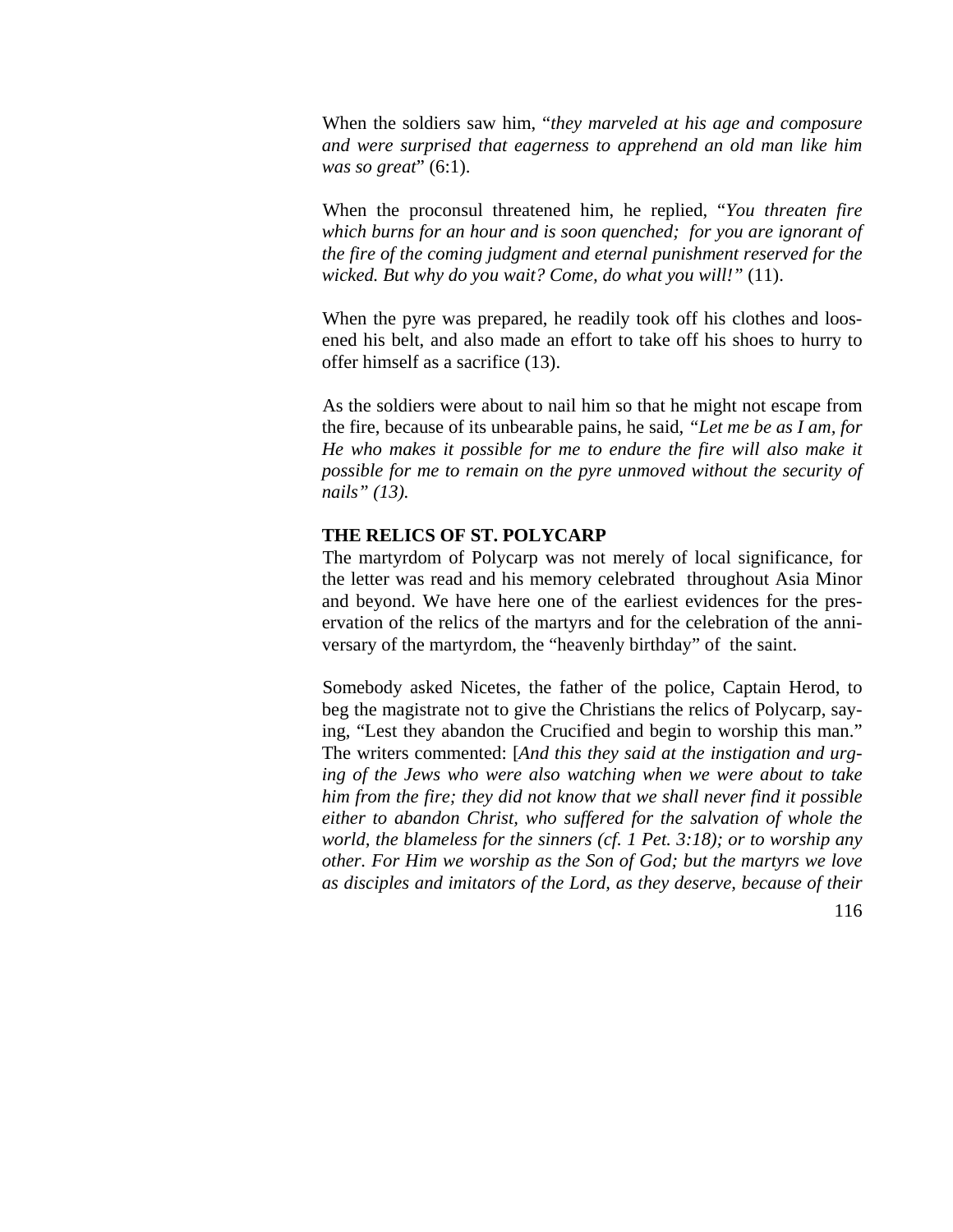*incomparable loyalty to their own King and Teacher. May it also be granted us to become their partners and fellow disciples.*] (17:2,3).

 [*We afterwards took up his bones, more precious than costly stones, and finer than gold, and saved them in a suitable place. There, the Lord will permit us, as far as possible, to assemble in rapturous joy and celebrate his martyrdom - the day of his birth!*] (18:2,3).

## **EUCHARISTIC PRAYER**

 The prayer of the martyr before the pyre was ignited is of great value for the history of early Christian prayer. Not only in the precise Trinitarian doxology, but also it seems, an echo of the Eucharistic prayer St. Polycarp used to recite every Sunday.

[*O Lord, Almighty God, Father of Your beloved and blessed Son, Jesus Christ, through whom we have received the perfect knowledge of You, God of angels and powers and of all creation, and of the whole race of saints who live under Your eyes!* 

*I bless you, because you have considered me worthy of this day and hour to receive a portion among the number of the martyrs, in the cup of your Christ, unto the resurrection of the eternal life, both of soul and body, in the incorruption of the Holy Spirit, among whom may I be received today as a rich and acceptable sacrifice, just as you have prepared beforehand, and revealed beforehand, and fulfilled, O undeceiving and true God.*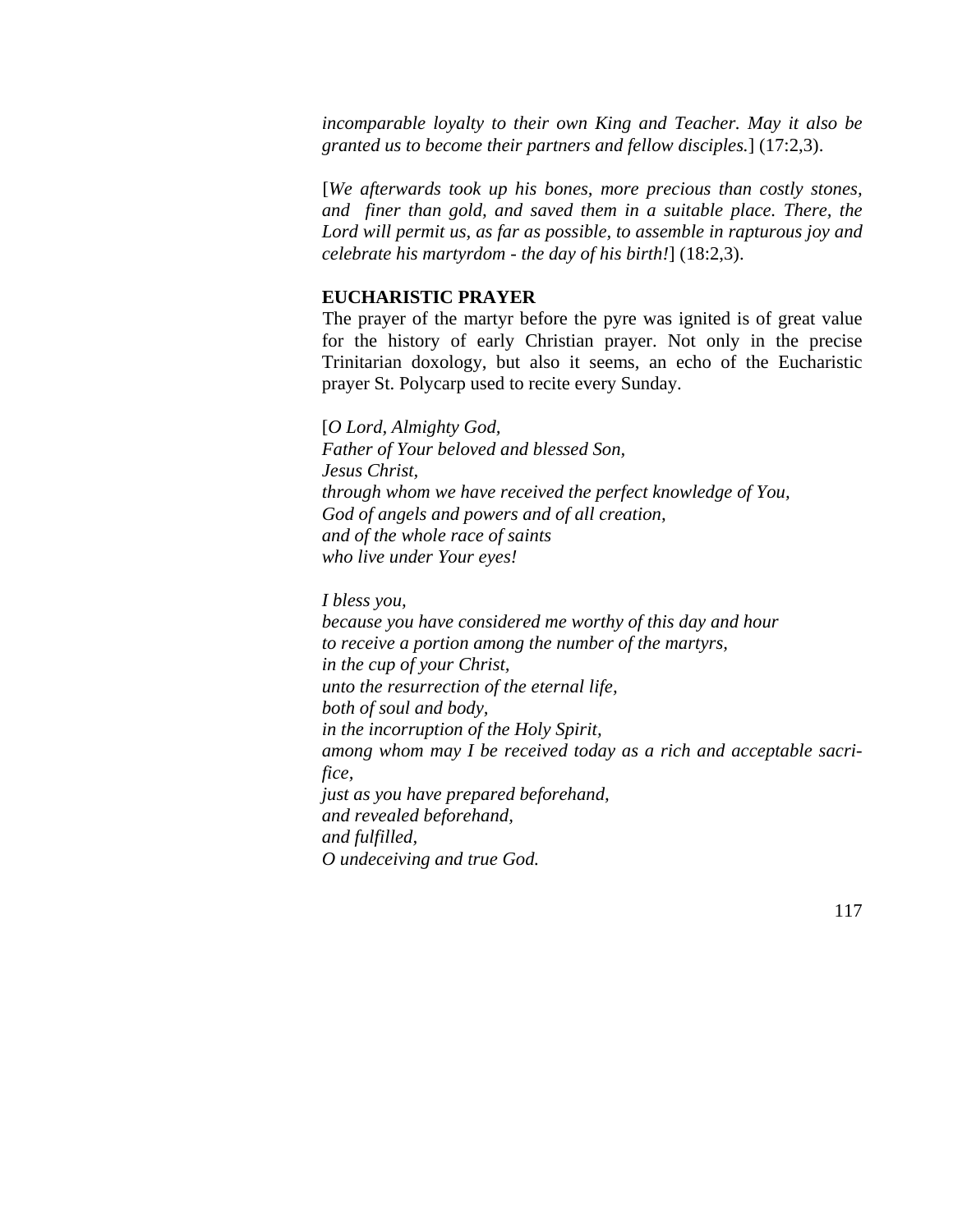*For this reason and for all these things I praise you, I bless you, I glorify you, through the eternal and heavenly high priest Jesus Christ your beloved Son, through whom to you with Him and the Holy Spirit be glory now and forever. Amen*.](14)

This document reveals St. Polycarp as a man of prayer and worship. He spent his time when he withdrew from the city praying day and night; and he asked the soldiers to give him a chance to pray before he was seized, and the same thing happened before he was burnt.

## **THE EPISTLE TO THE PHILIPPIANS**

 The Epistle of Polycarp was an answer to the letter which the Philippians had addressed to him after St. Ignatius's visit. St. Irenaeus tells us of "a very excellent letter of Polycarp to the Philippians..." They had invited him to address words of exhortation to them. They had requested him to forward, by his own messenger the letter which they had addressed to the Syrian Church; and they had asked him to send them any of St. Ignatius epistles which he might have in his possession.

 We have fragments of the original Greek and the entire text of an old Latin translation.

 It is full of imitations of St. Clement's letter to Corinth, and as late as the end of the fourth century, it was read in some places in Asia Minor at the divine service4.

 It encourages this community to constancy (at Philippi, in Macedonia) and stresses certain duties of married people, widows, deacons, youths, virgins, clergy. It is pastoral in tone. St. Polycarp warns in general terms of the dangers of heresy; he commends patient endurance of Jesus in his passion; he warns frequently and insistently of the dangers of avarice (perhaps because of a recent scandal in the church of Philippi involving one of the presbyters). His, is a simple presentation of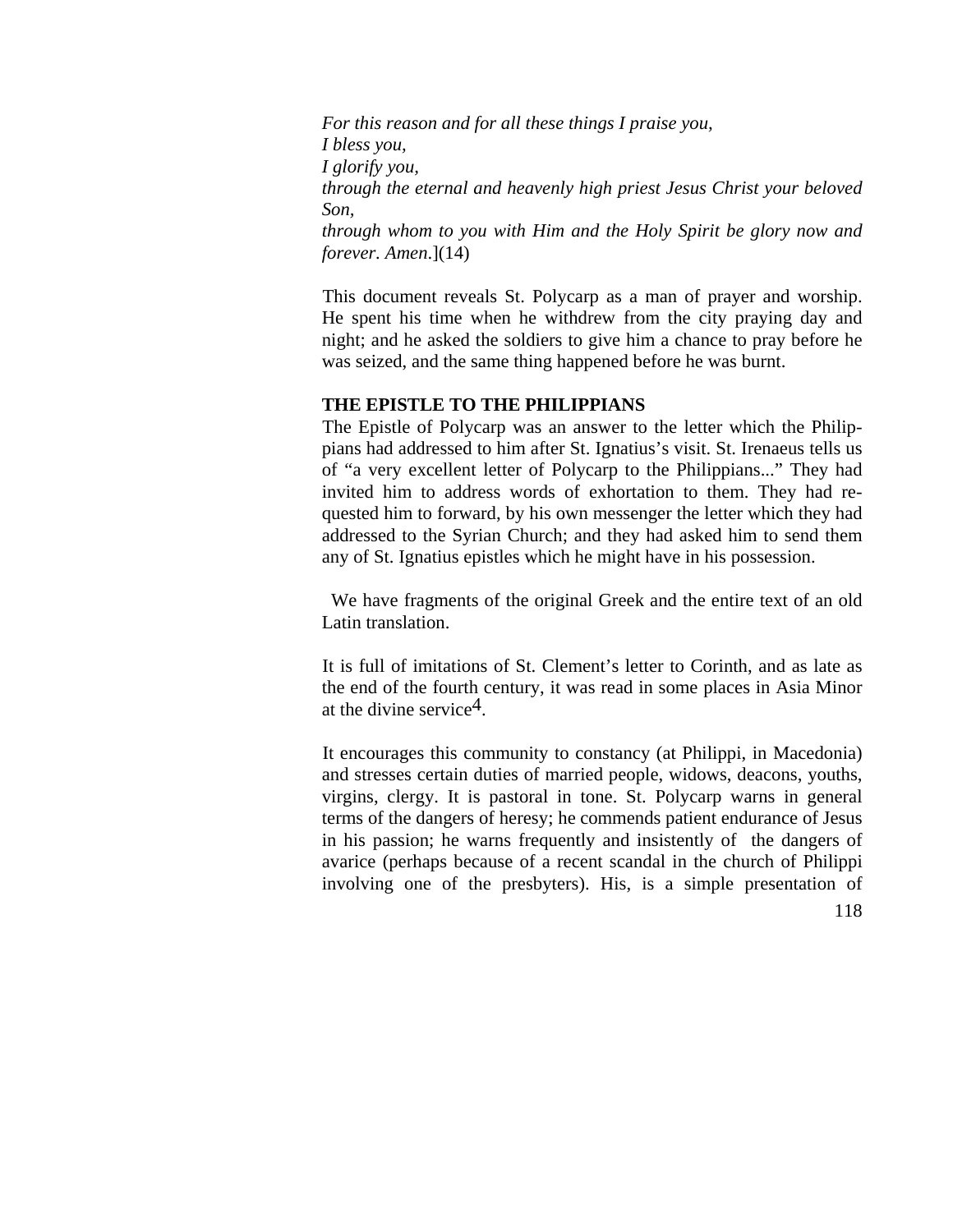Christianity, combining moral earnestness with faithfulness to the example of Jesus.

 The language of which is a veritable patchwork of allusions to and quotations from various writings of the New Testament which are not, however, "quoted" in words. There are very few allusions to the Old Testament, but in the New Testament Matthew, (perhaps Luke), Acts, I and II Corinthians, Galatians, Ephesians, I and II Thessalonians, I and II Timothy, Hebrews, I Peter and I John are drawn on. The echoes of the Pastoral Epistles, not just in allusion but in structure, have convinced the great German Church historian, Hans von Campenhausen, though few others, that Polycarp was himself their  $\mu$ author $13$ 

 St. Polycarp refers to St. Paul's communications with the Philippians, both written and oral. He mentions the fame of the Philippian Church in the primitive days of the Gospel, and he congratulates them on sustaining their early reputation. Incidentally, he stated that the Philippians were converted to the Gospel before the Smyrnaeans - a statement which entirely accords with the notices of the two churches in the New Testament.

 The fair fame of the Philippian Church however had been sullied by the sin of one unworthy couple. Valens and his wife- the Ananias and Sapphira of the Philippian community- had been guilty of some act of greed, perhaps of fraud and dishonesty. Valens was one of their presbyters, and thus the church was more directly responsible for his crime. Polycarp expresses himself much grieved. Though the incident itself is only mentioned in one passage, it had plainly made a deep impression on him. The sin of avarice was denounced again and again in the body of the letter14.

## **DOGMA AND DOCTRINES**

 These documents, which return back to the second century, reveal some articles of the Christian faith before the appearance of the heresies, against the divinity of Christ. It declares the Trinitarian faith, the incar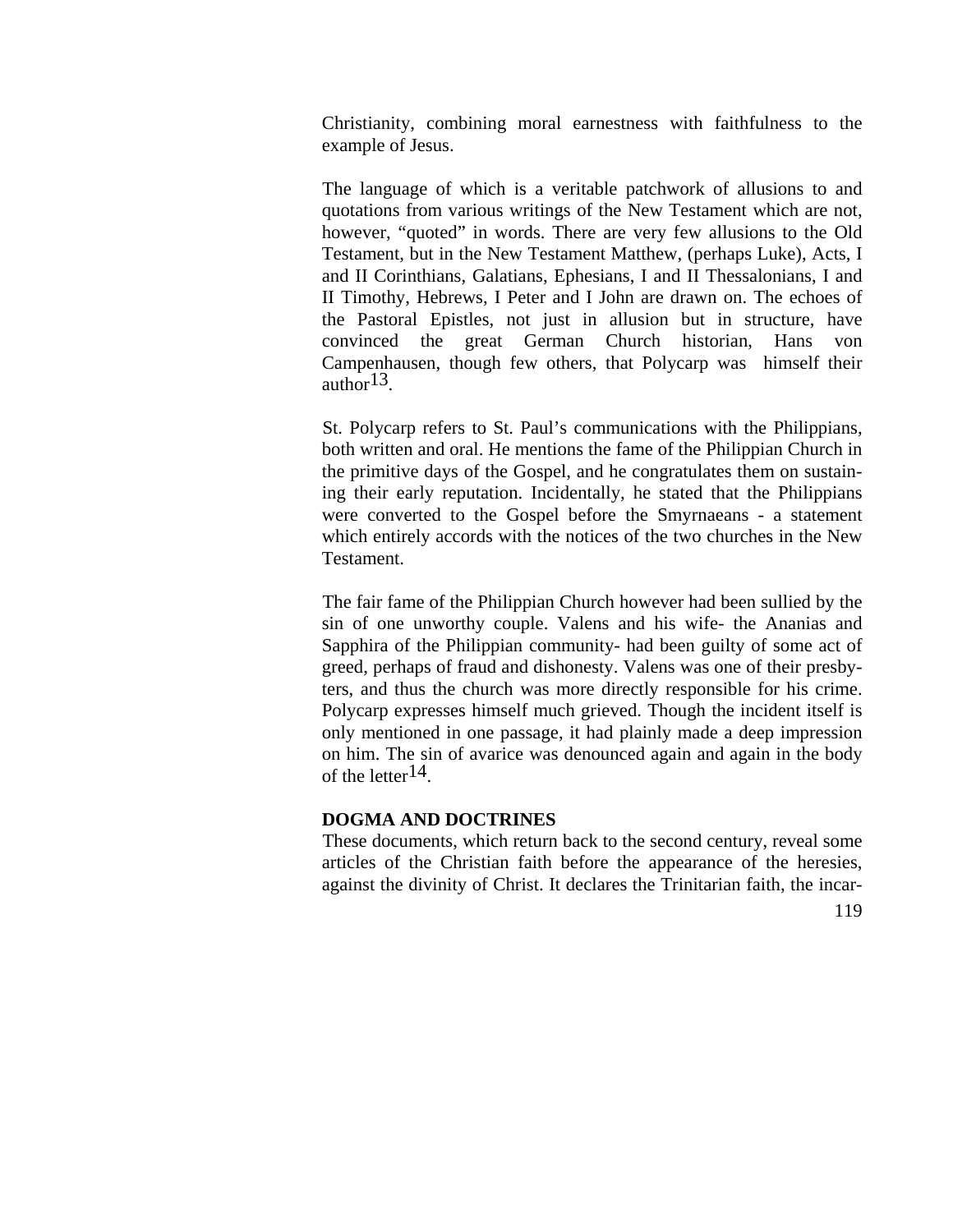nation of the Logos, His crucifixion, death, resurrection according to His humanity, and the last judgment.

## **CHRISTOLOGY**

 The epistle defends the christological doctrine of the Incarnation and of Christ's death upon the Cross against "false teaching" with the following words:

 [*For everyone who shall not confess that Jesus Christ is come in the flesh, is Antichrist: and whosoever shall not confess the testimony of the Cross, is of the devil; and whosoever shall prevent the oracles of the Lord to his own lusts and say that there is neither resurrection nor judgment, that man is the first - born of Satan*.] 7.

 [*Let us therefore without ceasing hold fast by our hope and by the earnest of our righteousness, which is Jesus Christ who took up our sins in His own body upon the tree, who did no sin, neither was guilt found in His mouth, but for our sakes He endured all things, that we might live in Him.*] 8.

## **THE PRACTICAL FAITH**

 This epistle is a practical one. Besides the need of the orthodoxy of faith, we have to translate it into practice in the lives of clergymen and laity.

 1. Concerning the clergymen, the epistle refers to the duties of the deacons (5) and the presbyters (6).

 2. Concerning the laity, St. Polycarp exhorts them to attain virtues (2), to preserve (8), and to stand firm in doing good (10).

 [*Therefore grid up your loins and serve God in fear and truth, forsaking the vain and empty talking and the error of many, for that you have believed in Him that raised our Lord Jesus Christ from the dead and gave unto Him glory and a throne on His right hand; unto whom all things were made subject that are in heaven and that are on earth*.] 2.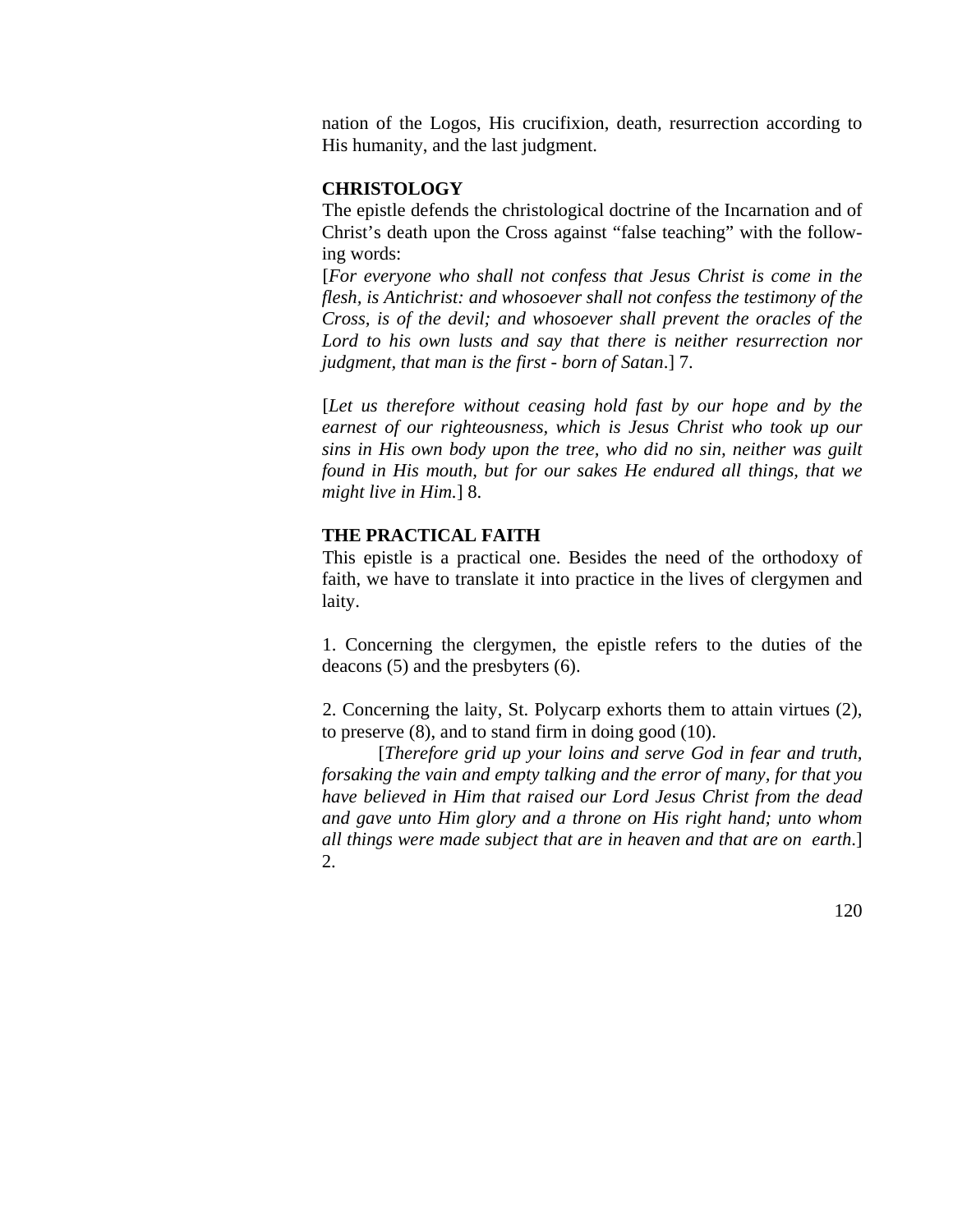## **ORGANIZATION**

 St. Polycarp made no mention of a bishop of Philippi but he spoke of the obedience, due to presbyters and deacons. For a reason or other there was no bishop there and the church was spiritually governed by a committee of presbyters<sup>15</sup>.

 The letter portrays the ideal deacons and presbyter in the following terms:

 [*In like manner deacons should be blameless in the presence of His righteousness, as deacons of God and Christ and not of men; not calumniators, not double-tongued, not lovers of money, temperate in all things, compassionate, diligent, walking according to the truth of the Lord who became a Minister ( deacon) of all.*] 5.

 [*And the presbyters also must be compassionate, merciful towards all men, turning back the sheep that are gone astray, visiting all the infirm, not neglecting a widow or an orphan or a poor man: but providing always for that which is honorable in the sight of God and of men, abstaining from anger, respect of persons, unrighteous judgment, being far from all love of money, not quick to believe anything against any man, not hasty in judgment, knowing that we all are debtors of sin*.] 6.

# **IMITATING CHRIST**

 [*Let us therefore become imitators of His endurance; and if we should suffer for His name's sake, let us glorify Him. For He gave this example to us in His own person, and we believed this*.] 8.

 [*Stead fast therefore in these things and follow the example of the Lord, being firm in faith and immovable, in love of the brotherhood kindly affectionate one to another*.] 10.

## **TAKING CARE OF THE SALVATION OF OTHERS**

 He speaks about a priest called Valens and his wife who inclined from the faith because of their covetousness: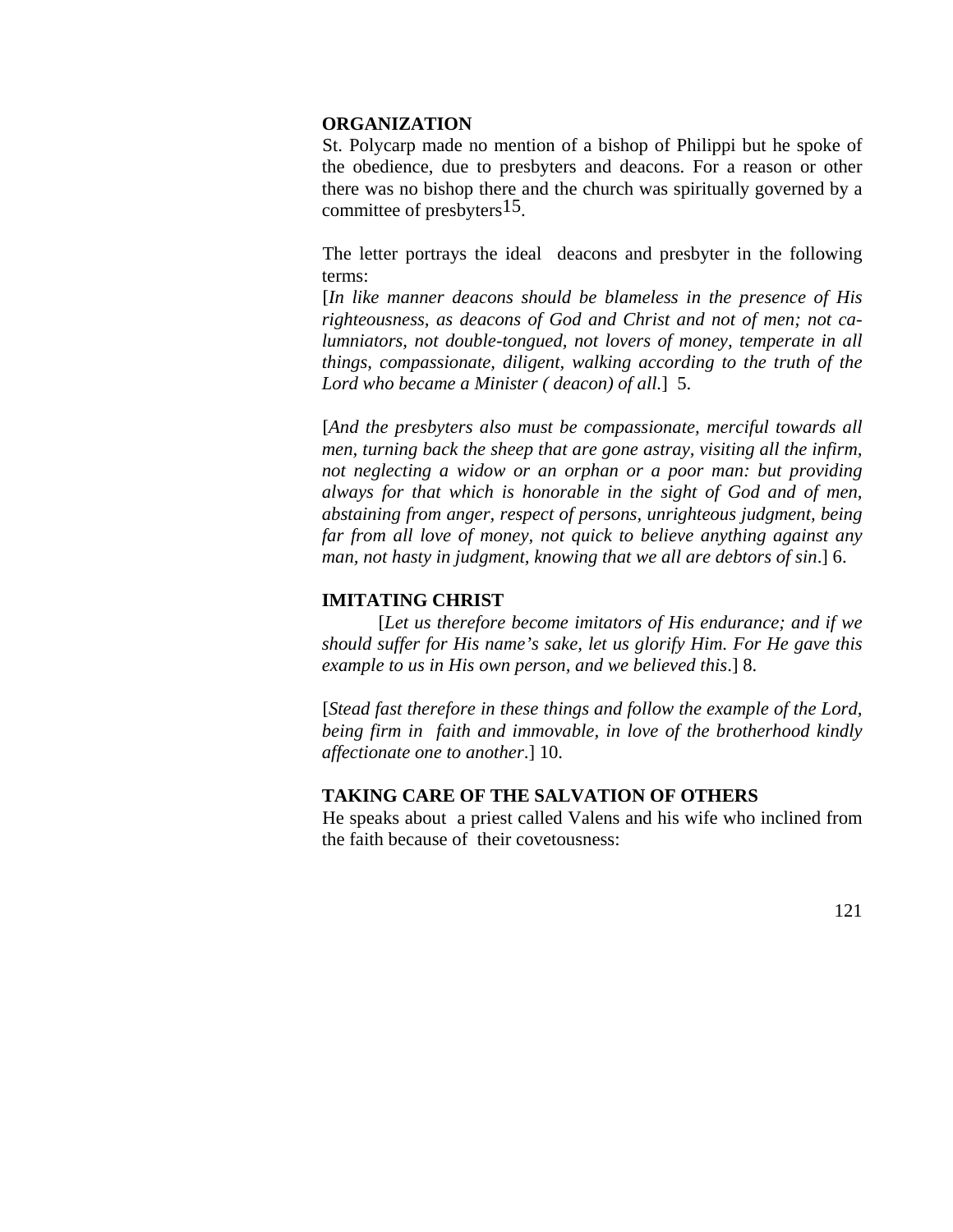[I am very unhappy on account of Valens, who was formerly made an elder among you, that he should so misunderstand the office given to him.

 I exhort you, then, to abstain from love of money, and to be pure and trustworthy...

I am exceedingly unhappy, then on account of that man and his wife;

to whom may the Lord give true repentance!

Therefore, you too be sober in this matter;

and don't consider such people as enemies;

 but bring them back as weak and erring members that you may preserve your body in its entirety.

For by doing this you build one another.] 11.

# **CHARITY**

Almsgiving is earnestly recommended.

 [*When you are able to do good, defer it not, for Pitifulness delivers from death. Be you all subjected one to another, having your conversation unblameable among the Gentiles, that from your good works both you may receive praise and the Lord may not be blasphemed in you.*] 10.

 [*Therefore I am exceedingly grieved for him and for his wife, unto whom may the Lord grant true repentance. Be you therefore yourselves also sober herein, and hold not such as enemies, but restore them as frail and errant members, that you may save the whole body of you. For so doing, you do edify one another.*]11.

# **CHURCH AND STATE**

\_\_\_\_\_\_\_\_

 Worthy to notice is the attitude of the persecuted Church towards the State. Prayer for the civil authorities is expressly enjoined.

 [*Pray also for kings and powers and princes, and for them that persecute and hate you, and for the enemies of the cross, that your fruit may be manifest among all men, that you may be perfect in Him.*] 12.

<sup>1.</sup> Fr. Tadros Y. Malaty: The Apostolic Church, p. 125 ff.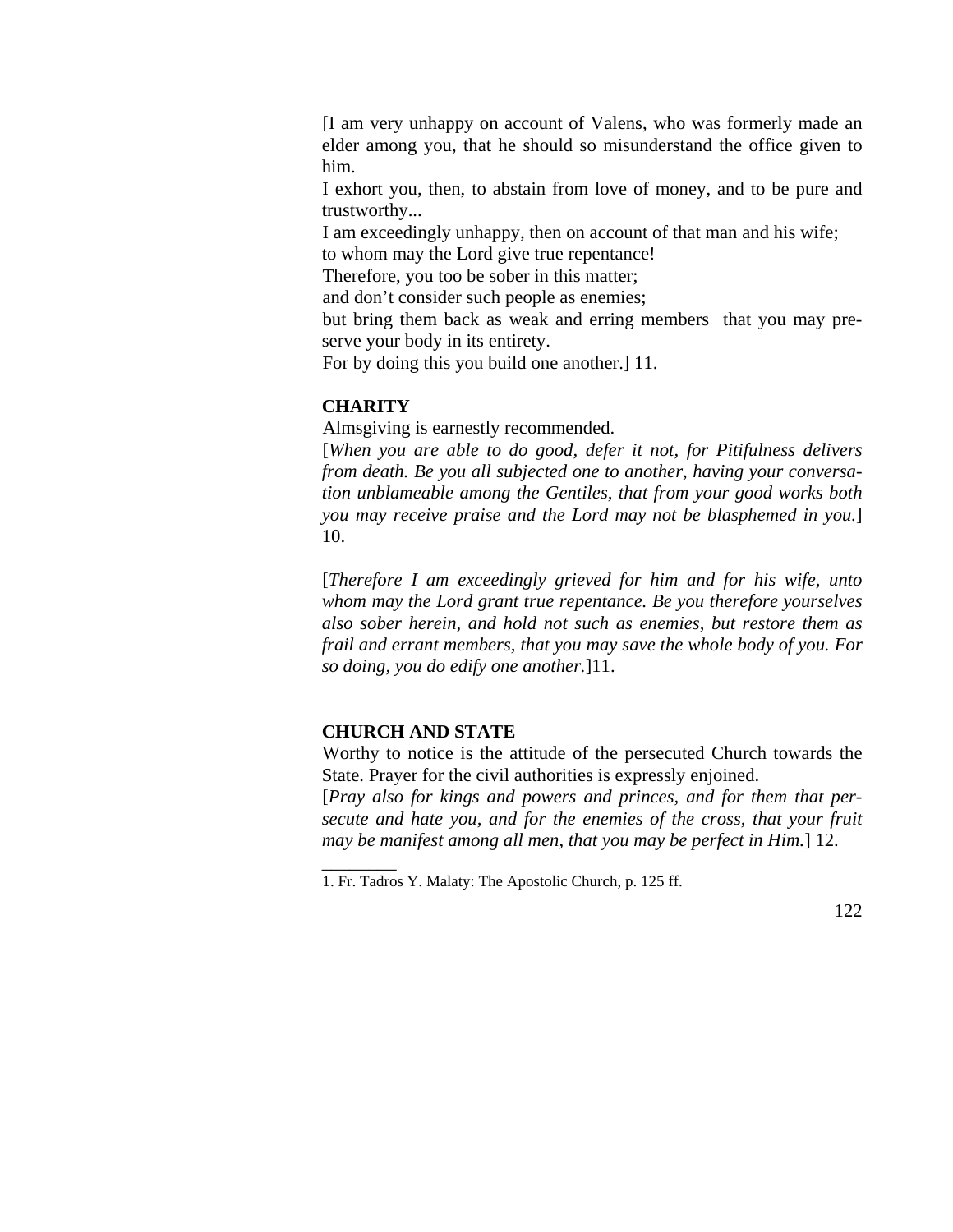2. Eusebius: H. E. 5:20; Irenaeus: Adv. Haer. 3:3.

3. The Origins of the Eastern Christianity, Pastoral letters (1), p. 155 (in Arabic).

4. De Praescriptione 32.

5. Eusebius: Hist. Ecc.. 20:64.

6. Marcion was a native of Sinope in Pontus and a wealthy ship owner. According to SS. Hippolytus an Epiphanius, he was the son of a bishop who excommunicated him on grounds of immorality. Making his way to Rome, c. 140, he attached himself to the local orthodox church. In the next few years he worked out his system and began to organize his followers as a separate community, and in 144 he was formally excommunicated. Here we summarize his doctrines:

 a. The Christian Gospel was wholly a Gospel of Love to the absolute exclusion of Law. The Creator God or Demiurge, revealed in Old Testament as a wholly God of Law, had nothing with the God Jesus Christ, or with the Supreme God of Love, whose purpose was to overthrow the cruel Demiurge.

 b. He rejected all allegorical methods of exegesis. {See: Cross: Dict. of Christian Church, article: Marcion.}

7. The sect of Valentinians were found by Valentus, a Gnostic theologian in the second century. According to St. Irenaeus he was a native of Egypt. He lived at Rome from c. 136 to c. 165 and had hopes of being elected Bishop on account of his intellectual force and eloquence, but was passed over, seceded from the Church and later perhaps went to Cyprus. His beliefs were based on the Ophite system and to incorporate Platonic and Pythagorean elements. The spiritual world or "pleroma" comprise thirty aeons forming a successions of pairs (syzygies); these are said to have been originally conceived as aspects of the divinity, but in the later systems appear like distinct deities. The visible world owes its origin to the fall of Sophia, the youngest of these, her ultimate offspring being the Demiurge, identified with the God of the Old Testament. Redemption was affected by the aeon Christ, who united Himself with the man Jesus to bring man the saving knowledge of his origin and destiny. This knowledge (gnosis) is given only to the spiritual men or "pneumatics," i.e the Valentinians, who through it enter the pleroma, whereas other Christians (called psychics) by faith and good works attain only to the middle realm of the Demiurge; the rest of mankind (called hylics) are given over to eternal perdition.{Ibid, p. 1423.}

8. Eusebius: H. E. 5:20:7.

9. Irenaeus: Adv. Haer. 3:3:4.

10. Jack N. Sparks: The Apostolic Fathers, Nashville TN 1978, p. 123.

11. Polycarp 1:1.

12. J. Quasten: Patrology, vol. 1, p. 77.; Lightfoot: The Apostolic Fathers, p. 103 ff.; Penguin Classics: The Early Christian Literature, p. 117 ff.

- 13. Penguin Classics, p. 116.
- 14. Lightfoot p. 92.
- 15. Quasten: Patrology, vol. 1, p. 80.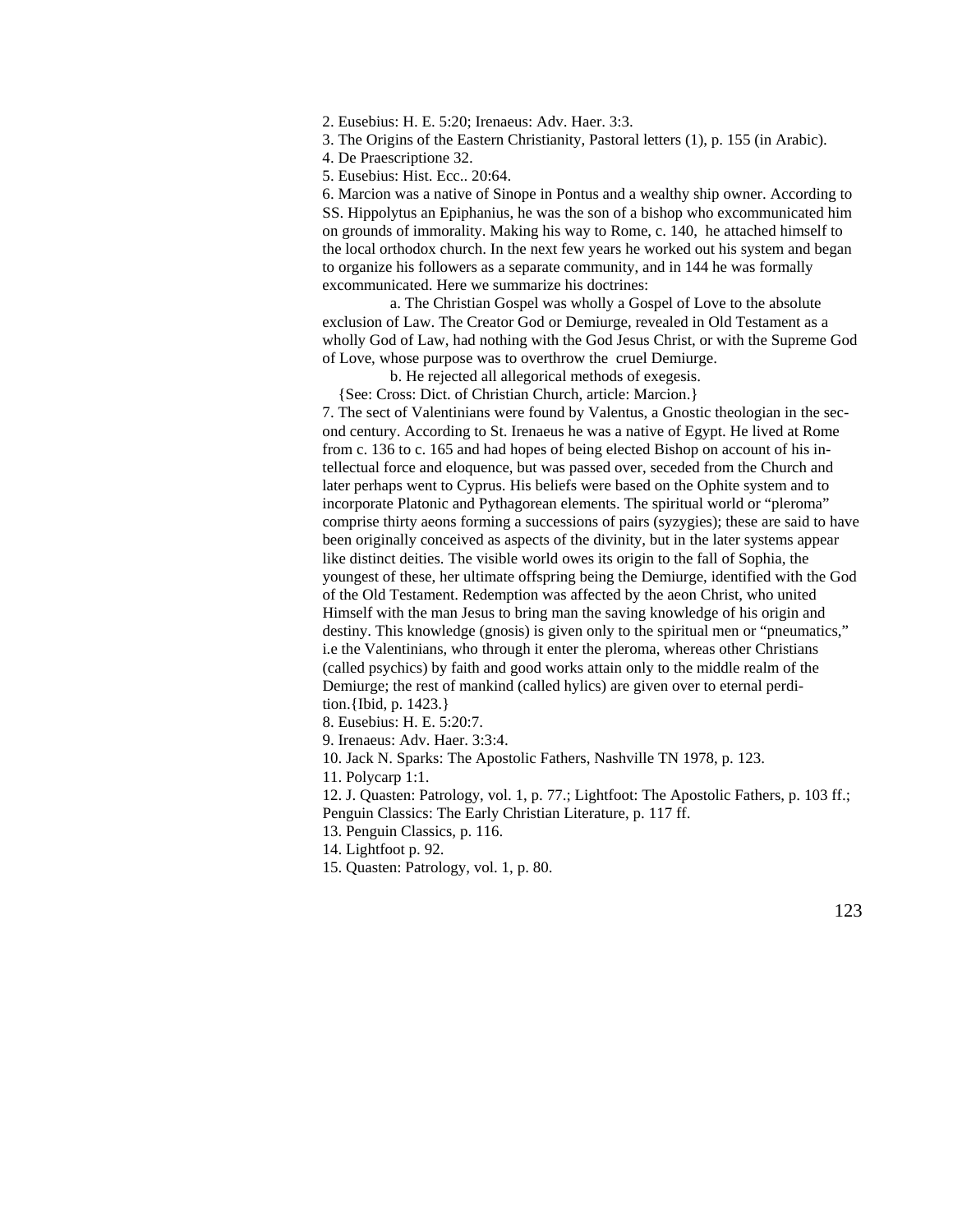# **THE EPISTLE OF BARNABAS**

 In the previous studies of the writings of the Apostolic Fathers, we acknowledge great fathers, such as St. Clement of Rome, Ignatius of Antioch and Polycarp of Smyrna, who were disciples of the Apostles themselves. Through their lives and writings the early church, its worship and concepts were revealed. Other documents of the Apostolic Fathers have another type, for although these documents were written by unknown persons, these writings uncover the life of the people, their spiritual struggling, their worship and their aim at that  $era<sup>1</sup>$ .

#### **THE EPISTLE OF BARNABAS**

 This document which is in a form of a letter is actually theological, contains nothing personal, and lacks the ordinary introduction and conclusion. The author, whose name is not mentioned, aims to teach the perfect knowledge (*gnosis*) and faith.

 The epistle declares the author's purpose: [*I have hastened to send this brief communication so that along with your faith you must have perfect knowledge* (gnosis*)*.] 1:52. It portrays his religious zeal, explaining the role of faith in the renewal of our nature.

[Learn! Before we believed in God, the abode of our heart was cor*rupt and infirm, truly a temple built by human hands. For it was full of idolatry, and was a house of demons, because we did what was contrary to God, but "it will be built in the Lord's Name" - pay attention so that the temple of the Lord may be built gloriously.* 

 *How?* 

 *Learn! When we receive the remission of sins and place our hope on the Lord, we become new, created again from the beginning. Wherefore God truly dwells in our "dwelling place" - in us.* 

 *In what way?* 

 *The word of His faith, the calling of His promise, the wisdom of His righteous ordinances, the commandments of His teaching; He Himself*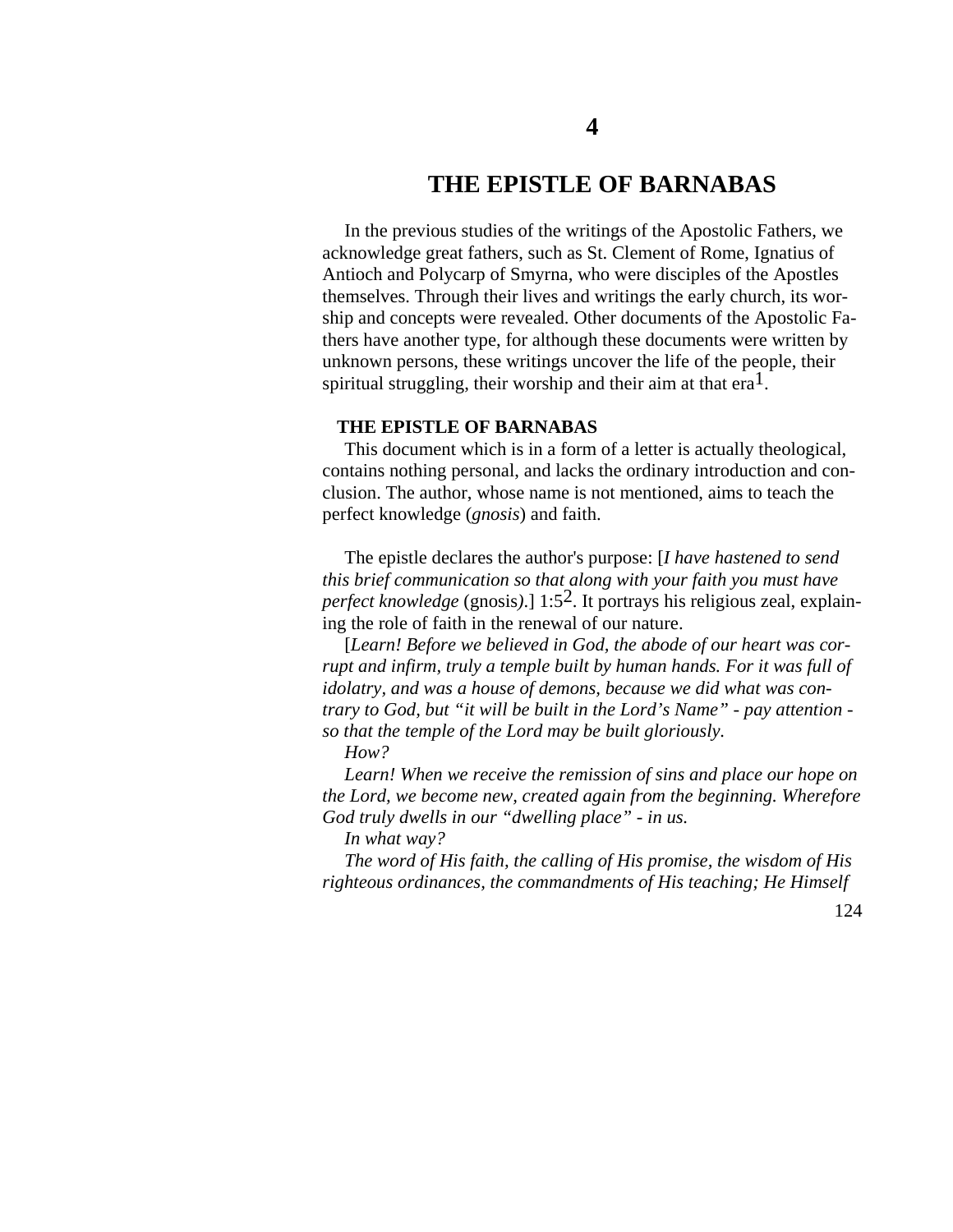*prophesying in us, He Himself dwelling in us, by opening for us the door of the temple..., and giving us repentance, He leads those who had been in bondage to death into the incorruptible temple.* 

 *For he who desires to be saved looks not to the (external) man, but to Him who dwells in him and speaks in him, and he is amazed at the fact that he never either had heard Him speak such words from his mouth nor had himself ever desired to hear (them)!* 

 *This is a pneumatic (spiritual) temple built up to the Lord!*] 16:7-10.

#### **THE AUTHOR**

 According to an ancient tradition it is attributed to St. Barnabas, the co-worker of St. Paul. But there is no evidence in the text that it belongs to St. Barnabas or any of the apostles.

 The letter has been in circulation since early in the second century; indeed, it may have been written in the first century<sup>3</sup>. St. Clement of Alexandria4 attributed it to the Apostle Barnabas and used many quotations from it in his writings. Yet, elsewhere, he does not hesitate to criticize the work, and clearly, therefore, did not regard it as final and authoritative<sup>5</sup>. Origen<sup>6</sup> numbered it among the books of the Scripture. Its popularity declined with the passing of the years to the extent that St. Athanasius did not refer to it when he gave his list of the canonical Scriptures, and that of the church books read in Alexandria in the fourth century. St. Jerome and Eusebius considered it as an apocryphal work, although they attributed it to the Apostle Barnabas. Nevertheless, in the famous "*Codex Sinaiticius*" (The Sinai manuscript of the Scriptures) of the fourth century, now in London, this document seemed to be included among the books of the New Testament. It occurs in a complete form, immediately after the book of Revelation, as a sort of appendix to the sacred volume. The Constantinoplitan manuscript of Bryennios ["*Codex Vaticanus graec.*" 859] of the eleventh century contains, among others, the Epistles of St. Ignatius, St. Polycarp, and the Epistle of Barnabas.

 Later, it was not used often, but was preserved only in a few isolated manuscripts. It was not published again in the West until the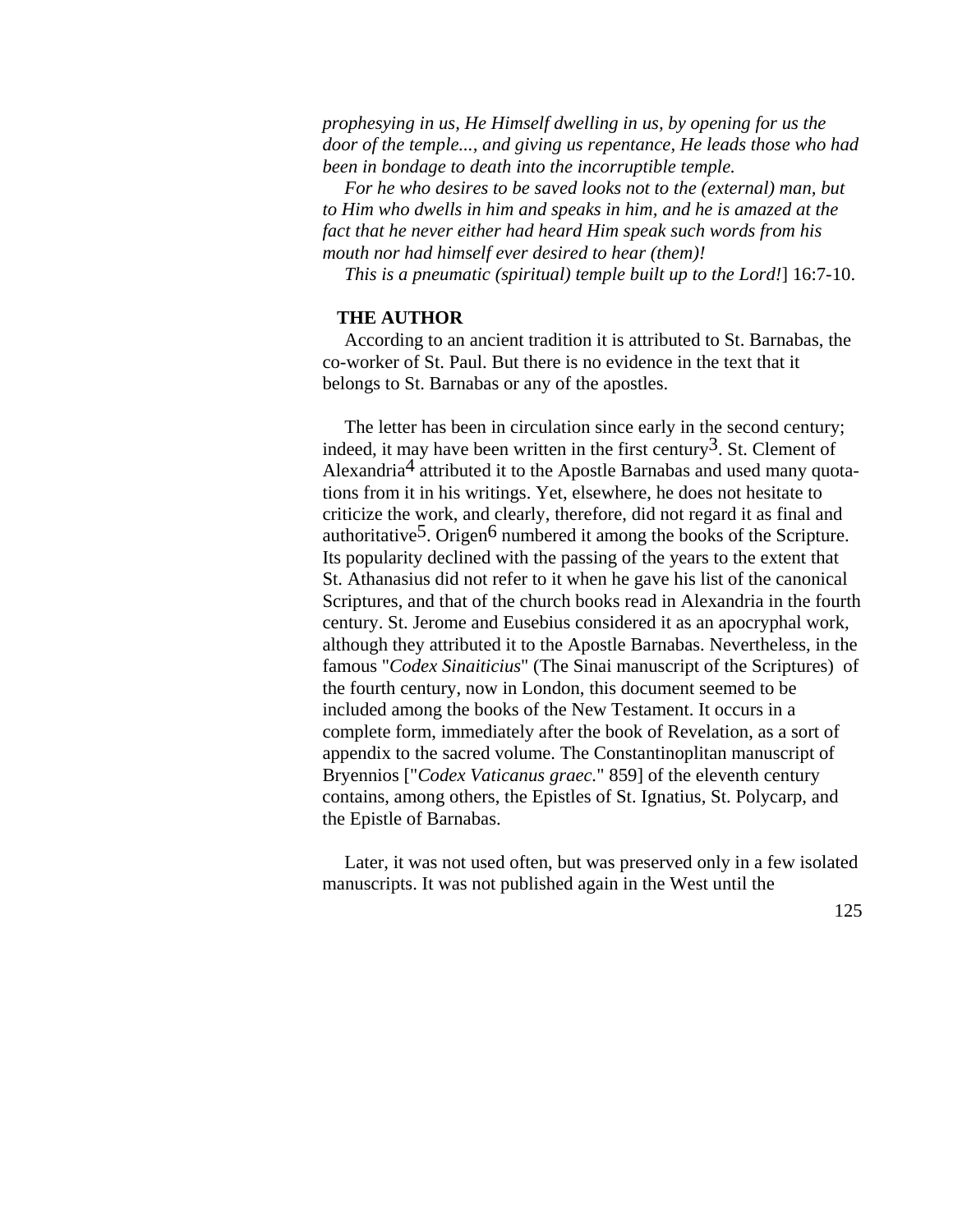seventeenth century.

 Many scholars state that it is written by an Alexandrine author, because he uses the allegorical mode of interpretation of the Scripture, which was regarded so highly among the early Alexandrine theologians. The influence of the Alexandrine Jew Philo is unmistakable<sup>7</sup>. Lightfoot states: [That Alexandria, the place of its earliest reception, was also the place of its birth, is shown out by the internal evidence of style and interpretation. The picture too, which it presents, of feuds between Jews and Christians, is in keeping with the state of the population of that city, who were in continual conflict<sup>8</sup>.

They refused the authorship of Barnabas for the following reasons:

1. It is written after the destruction of Jerusalem (16).

 2. The writer said: [*But I, not as though I were a teacher, but as one of yourselves, will show forth a few things...*] 1:8.

### **CONTENT**

The letter is divided into two parts:

 1. The first section (chapters 1-17) is of a dogmatic character. In chapter 1:5 the author states the purposes of his work in these words: [That your knowledge may be perfected along with your faith.] This knowledge, however, is unique.

 The author, first of all, wishes to expound and prove to his readers the value and meaning of the revelation of the Old Testament, which teaches Christ's crucifixion for our sins. He seeks to show that the Jews completely misunderstood the Law because they interpreted it literally. He sees Christianity everywhere in the Lawgiver and the Prophets, and treats them with a degree of respect which would have satisfied the most devout Rabbis. He quotes them profusely as authoritative. Only he accuses the Jews of misunderstanding them from the beginning to end, and intimates that the ordinances of circumcision, of the Sabbath, of the distinctions of meats, clean and unclean, were never intended to be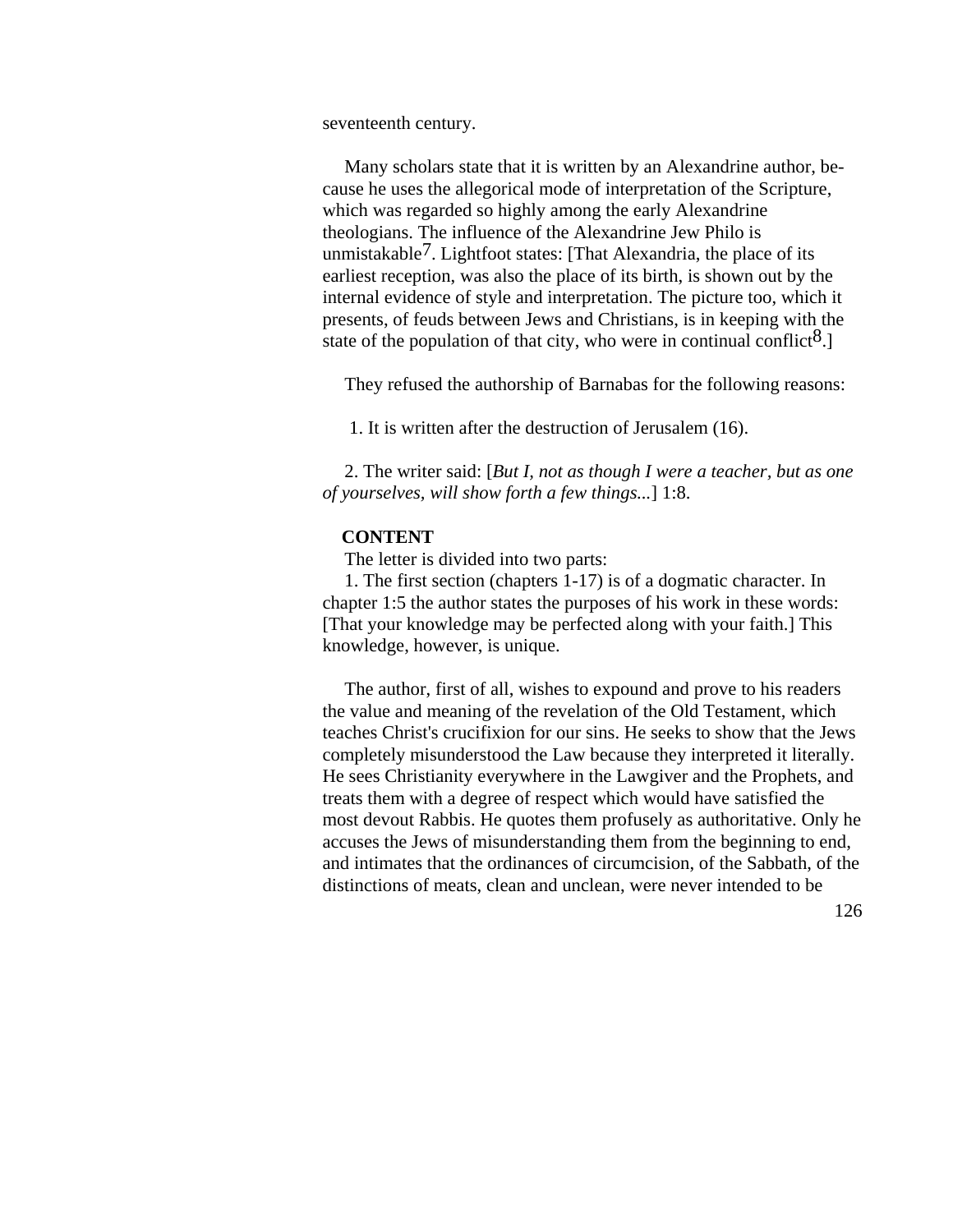literally observed, but had a spiritual and mystical significance9. After repudiating their literal mode of interpretation he presents, what is in his opinion, the genuinely spiritual meaning. He clarified that the Jews were wrong if they thought the Law in itself had the power to save them.

 Some scholars state that the author wrote this letter to face the spread of the movement of Judaism, which was very dangerous, for he wrote: [*Seeing then that the present days are evil and He who is now at work possesses the power, we ought to walk circumspectly and seek out the Lord's righteous requirements*.] 2:1. [*The great last offense is at hand, concerning which it has been written, as Enoch says.*] 4:3.

 2. The second section (chapters 18-21) takes up morals and manifests no special bias. It describes, exactly like the Didache, the contrast between the way of life and that of death, but it calls one, that of light and the other that of darkness. To sketch the way of light, it offers a large number of moral precepts which reflect the decalogue, while the passage dealing with the way of darkness consists of a catalogue of various kinds of vices and sins.

## ===

## *ITS THEOLOGY AND DOCTRINES*

#### **CHRIST**

 Barnabas proclaims the eternity of Christ. He was with God the Father when the world was created and the words, "Let us make man after our image and likeness" were spoken by the Father to His divine Son  $(5:5)$ .

 Barnabas, moreover, employs the parable of the sun, so popular in Alexandrine theology, in order to explain the incarnation:

 [*For if He had not come in the flesh how could men be saved by looking at Him, seeing that they have not the power when they look at the sun to gaze straight at its rays?*] 5:10.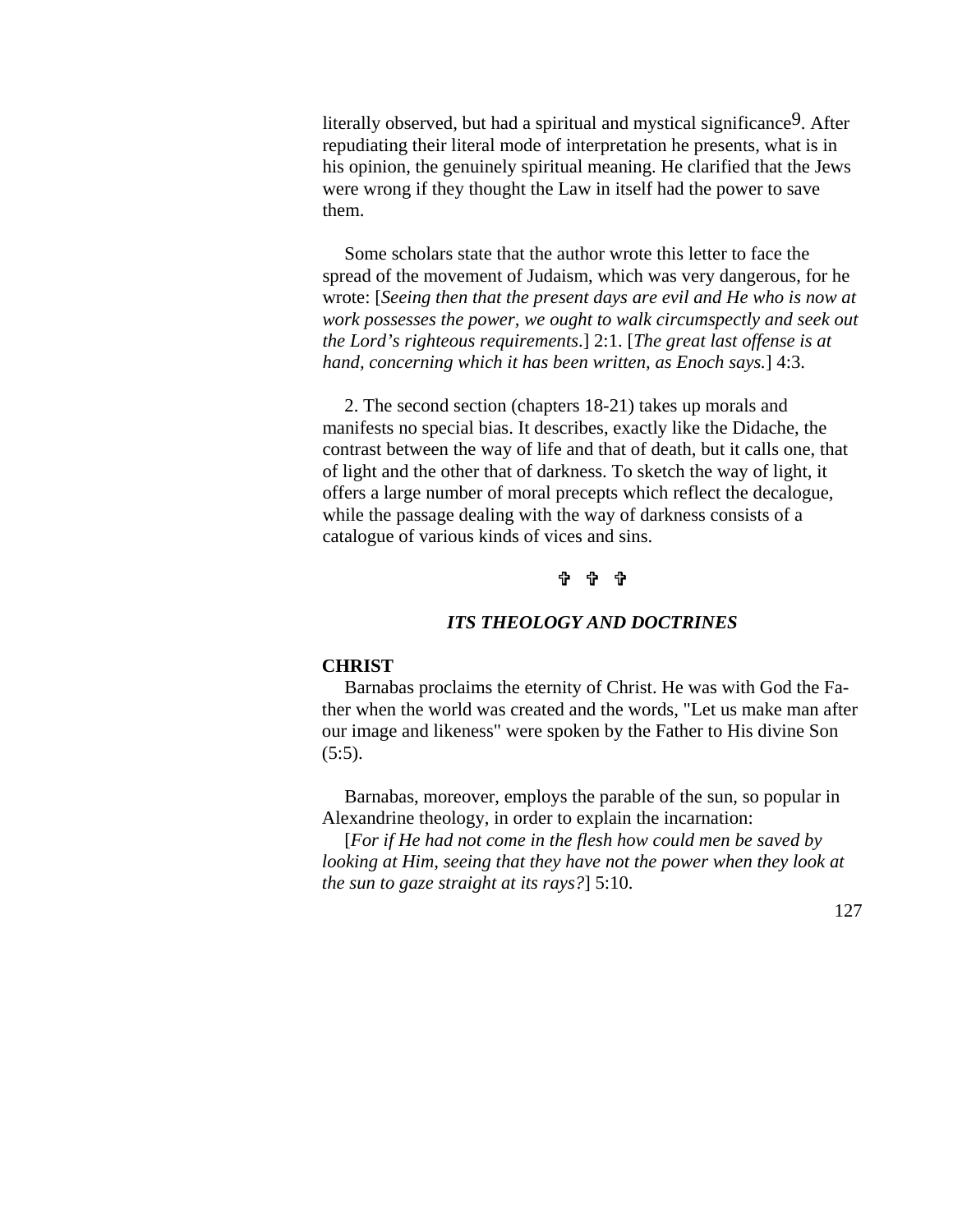Two motives prompted the incarnation:

 First: [*Thus the Son of God came in flesh for this reason, that he might fill up the measure of the iniquity of those who had persecuted his prophets to death (cf. Luke 11:47ff.). He also submitted for this reason.*] 5:11.

 Second: [*He desired to suffer in such a manner, for it was necessary that He suffers on the wood.*] 5:13.

#### **MOSES' LAW**

 God does not desire material gifts of bloody sacrifices, but the offering of one's heart in the form of repentance. He does not want the circumcision of the flesh, but the circumcision of our hearing so that our mind may incline to the truth. He does not insist that man abstain from the flesh of unclean animals, but He insists upon his renunciation of the various sins symbolized by the unclean animals.

## **1. The circumcision:**

 [*For again, He speaks concerning the ears, that it is our heart which He circumcised...* 

 *"And circumcise," says the Lord, "your hearts" (cf. Deut. 10:16; Jer. 4:4)....* 

 *Again He says:* 

 *"Hear, Israel, for thus says the Lord your God" (cf. Jer. 7:2, 3); "Who is he who desires to live forever?" (cf. Ps. 34:12a)* 

 *"By hearing, let him hearken to the voice of my servant" (cf. Isa. 50:10a).* 

 *Again He says:* 

 *"Hear, O my children, the voice of one crying in the wilderness" (Isa. 40:3).* 

 *Therefore He circumcised our ears, so that when we hear the word, we might believe...* 

 *for He said that circumcision was not a matter of the flesh, but they transgressed because an evil angel (18:1) taught them wickedness. He says to them:* 

128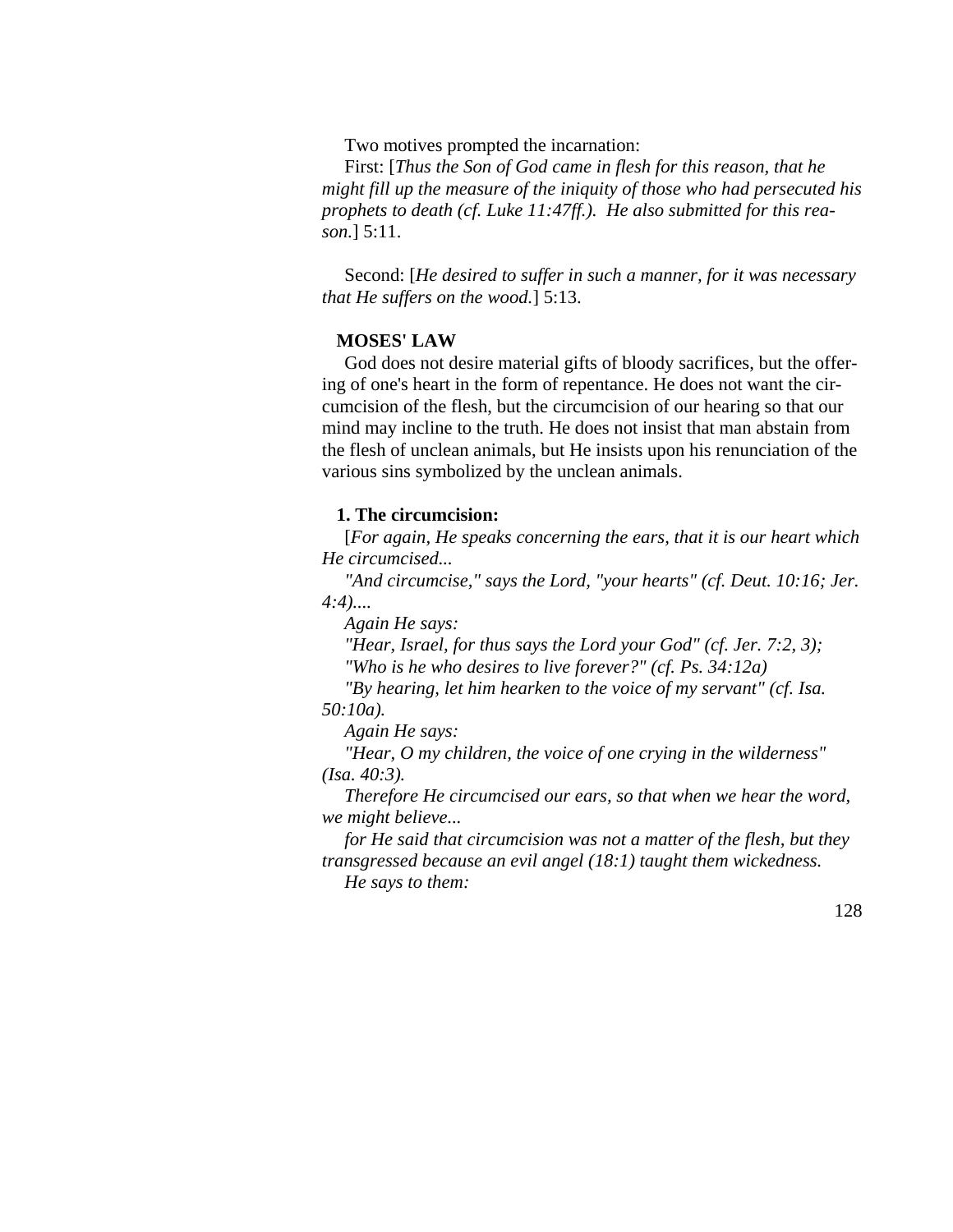*"Thus says the Lord your God, here I find a commandment. Woe to those who sow among thorns; Be circumcised to your Lord" (Jer. 4:3-4). And what is he saying? "Circumcise the wickedness from your heart" (ch. Rom. 2:25-29). And again He says: "Behold, the Lord says, all the nations have uncircumcised fore-*

*skins,* 

 *but this people is uncircumcised in heart!" (see Jer. 9:26). But even the Egyptians are in circumcision! (see Jer. 9:25ff.).* 

 *Learn, then, abundantly concerning everything, children of love ; for when Abraham first gave circumcision, he circumcised while looking in the spirit to Jesus, and he received the teachings of the three letters (318). For it says: And Abraham circumcised the men of his household (Gen. 17:23), 18 males and 300 (in number) (Gen. 14:14). What, then, was the gnosis (Knowledge) given to him? Learn! For a distinction is made in that the 18 comes first, then it says 300. Now the (number) 18 (is represented by two letters),*Ι*= 10 and* Η*= 8 - thus you have* ΙΗ*(the abbreviation for)*ΙΗΣΟΥΣ*. And because the cross, represented by the letter*  $T$  (= 300), was destined to convey special significance, it also says *300. He makes clear, then, that (JESUS) -* ΙΗΣΟΥΣ *is symbolized by the two letters (18), while the one letter (T) 300) symbolizes the Cross.]*9.

## **2. The Cross**

This epistle explained that the only aim of the Law is to guide believers towards the Cross of Christ.

 a. As we have seen he referred to the cross in his speech of the circumcision of Abraham.

 b. He also mentioned it in the scapegoat and the rite of Atonement (Lev. 16). Christ Himself incites us to participate in His Crucifixion, saying: [In such a way, He says, those who desire to see Me and to take hold of My kingdom ought to take Me through affliction and suffering.] 7:11.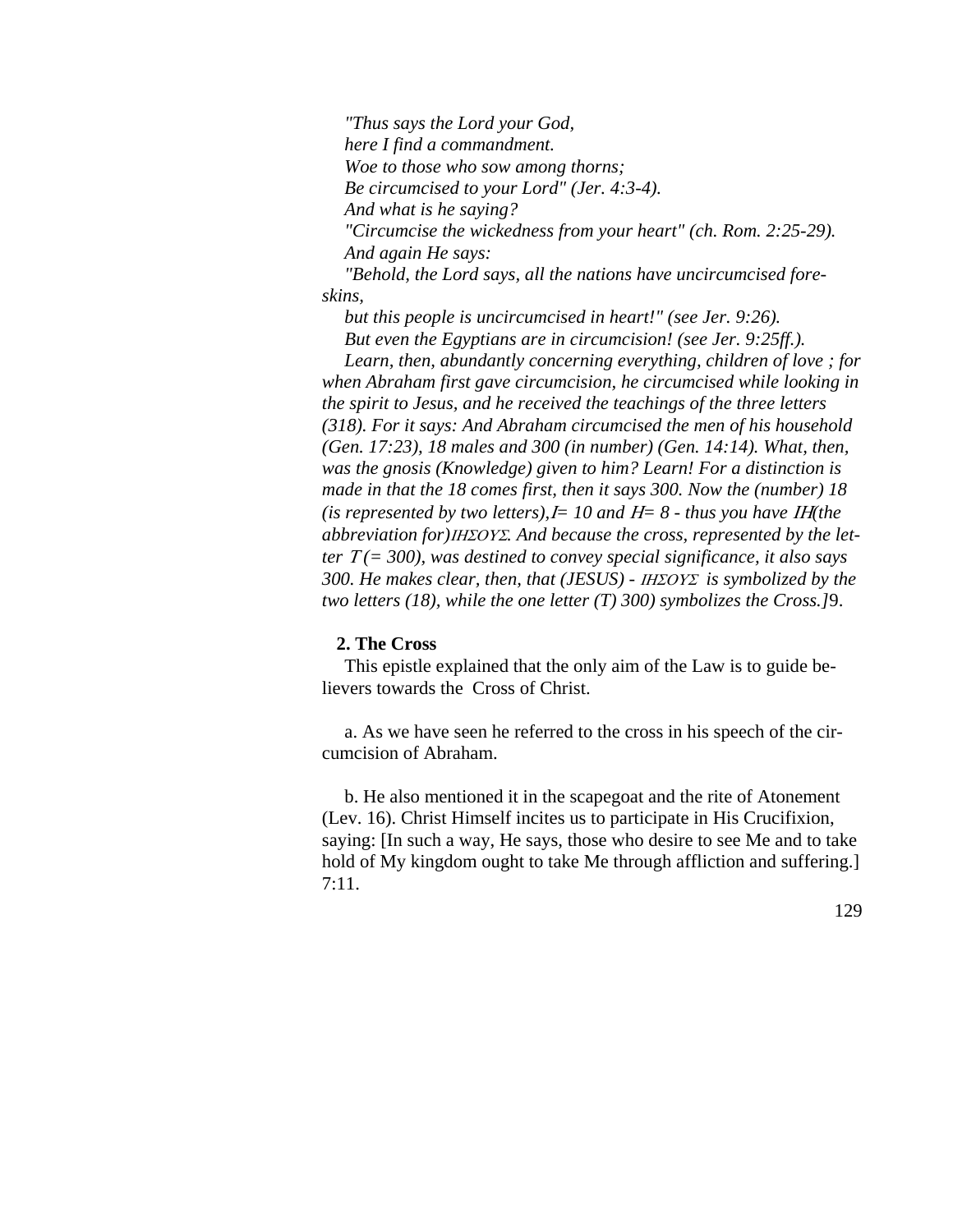c. Moses was a type of a cross when he conquered the enemies by stretching his arms (12:3). And he made a type of a cross by setting up a bronze serpent (12:7).

 [*But Moses said to them; Whenever anyone is bitten, let him come to the serpent which is placed on the wooden pole. And let him hope, believing that this dead object is able to bestow life, and he will be healed immediately. And so they did. Again, you have also in these things the glory of Jesus, for all things take place in Him and for His sake.*] 12:7.

## **3. The Temple**

 The Jews were wrong in putting their trust in the house, and not in God himself who made them.

 [*And finally, concerning the temple. I will show you how those wretched men, when they went astray, placed their hope on the building and not on their God who created them, to be a house of God (cf. Jer. 7:4ff.).* 

 *For, roughly speaking, they worshipped Him in the temple, as pagans do!* 

 *But how does the Lord speak when He sets it aside? Learn! "Who measured the heaven with a span, or the earth with a hand?*

 *Was it not I, says the Lord?" (Isa. 40:12.) The heaven is My throne, and the earth is the stool for My feet. What sort of house will you erect for me, or what place for me to rest? (Isa. 66:1; see Acts 7:49.). You knew that their hope was vain! Furthermore, He says again: Behold, those who destroyed this temple will themselves build it (Isa. 49:12).* 

 *This is happening now. For because of their fighting it was destroyed by the enemies.*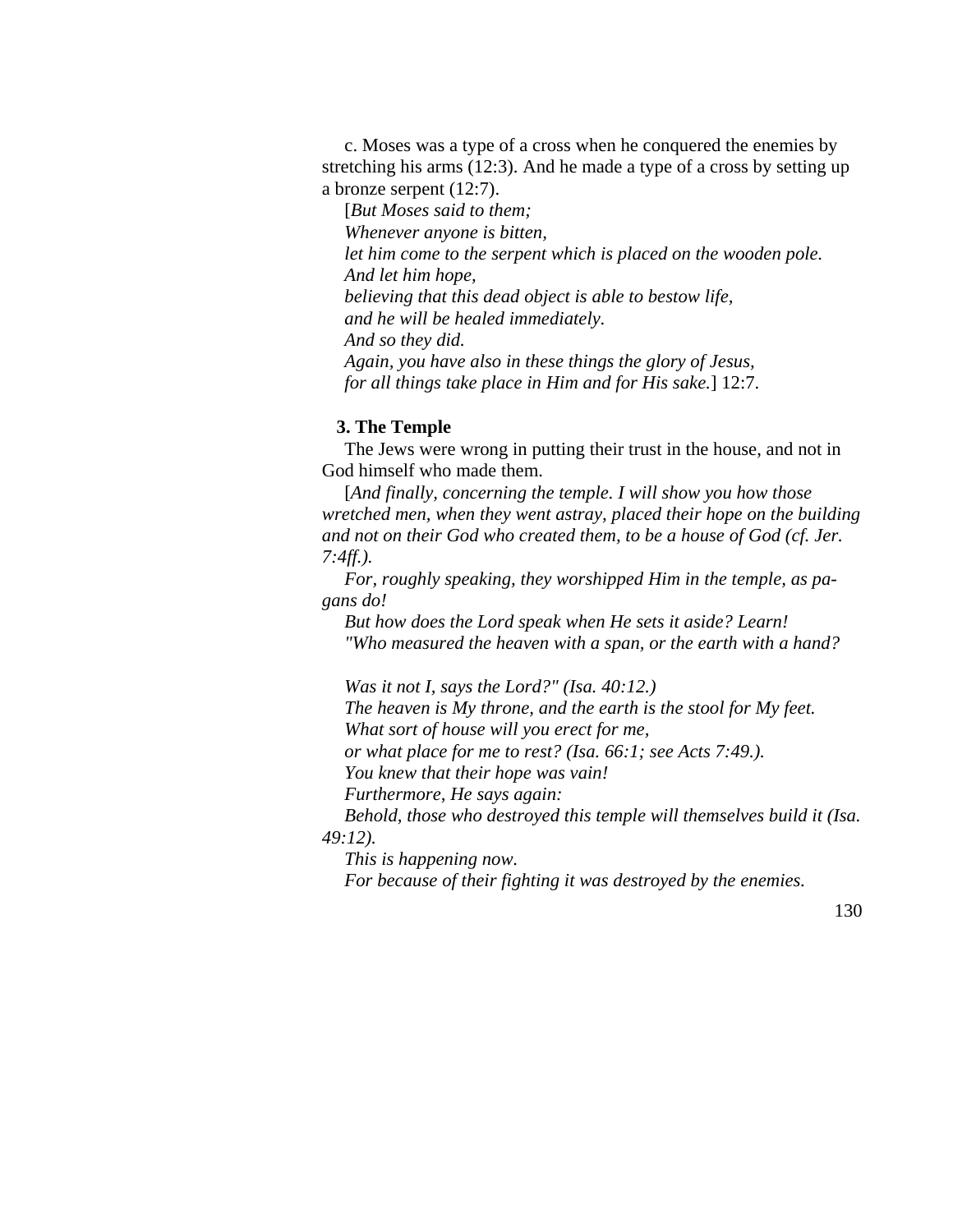*And now the very servants of the enemies will themselves rebuild it. Again, it was made clear that the city, the temple and the people of Israel were destined to be abandoned.* 

 *For the Scripture says:* 

 *And it shall be at the end of days that the Lord will abandon the sheep of the pasture, the sheepfold, and their watch-tower to destruction!* 

 *And it happened just as the Lord announced! But let us inquire whether there is a temple of God? There is, which He himself says, He makes and prepares (it) ! For it is written: And it shall come to pass when the "hebdomad" is finished, God's temple will be built gloriously in the Lord's Name. Thus I find that there is a Temple]1*6.

## **4. The sacrifices and offerings**

 [*He made it clear to us through all the prophets that he needs neither sacrifices, nor whole burnt offerings, nor offerings in general (cf. Acts 17:25)...* 

 *"Did I command your fathers, when they were coming out of the land of Egypt, to offer burnt offerings and sacrifices to me?" But, rather, this is what I commanded them (see Jer. 7:22ff),* 

 *"Let none of you hold a grudge in his heart against his neighbor, and love not a a false oath...* 

 *To us, then, he speaks thus:* 

 *A sacrifice to God is a broken heart (see Ps. 51:17);* 

 *An odor well pleasing to the Lord is a heart which glorifies its Creator.*] 2.

## **5. Restriction on some kinds of food**

 [*Therefore, it is not God's commandment that they (literally) should not eat, but Moses spoke in spirit.* 

 *Accordingly he mentions the pig with this intent:* 

 *Do not associate, he is saying, with such men who are like pigs. That is, men who forget their Lord when they are in luxury, but when they are in need, they acknowledge the Lord; just as when the pig is feeding*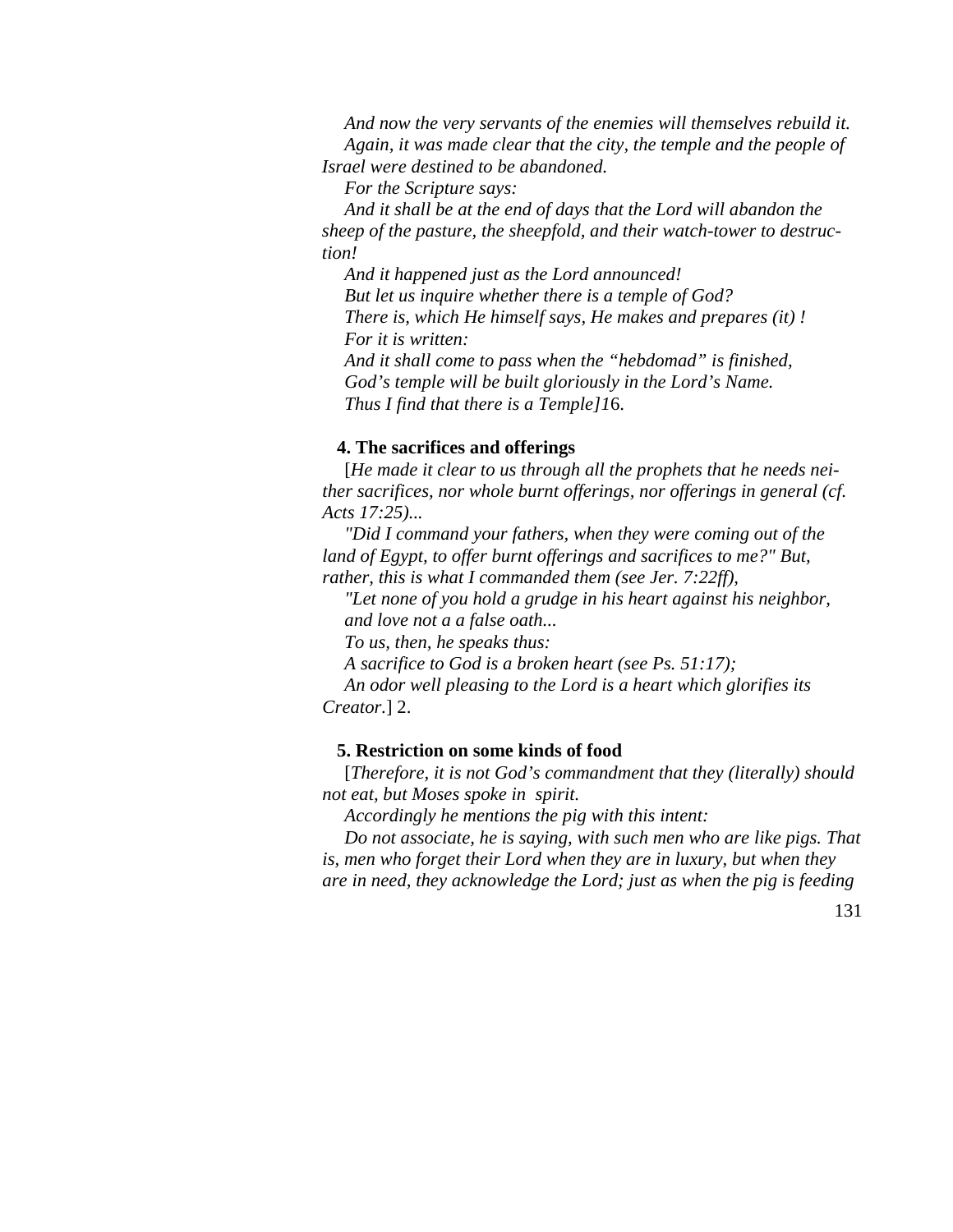*it ignores its lord, but when it is hungry it cries out, and after it is fed, again it is silent.* 

 *"Neither eat the eagle nor the hawk nor the kite nor the crow (Lev. 11:13-16). "Do not, he is saying, associate with, nor be like such men who do not know how to provide food for themselves by honest labor and sweat, but in their lawlessness they plunder the possessions of others, and they keep sharp watch as they walk around in apparent innocence, and spy out whom they might despoil by plundering; just as those birds are unique in not procuring their own food, but as they perch idly by, they seek how they might devour the flesh of others, being pestilent in their wickedness!* 

 *"And do not eat," he says, "sea eel nor octopus nor cuttlefish." Do not, he is saying, be like such men who are completely impious and have already been condemned to death; just as those fish are uniquely cursed and loiter in the murky region beneath the deep water.*] 10.

#### **BAPTISM**

 Chapters 6 and 11 describe beautifully how baptism confers upon mans adoption to the Father, and stamps upon how his soul is in God's image and likeness. Baptism makes God's creatures temples of the Holy Ghost (16):

 [*He has renewed us by the remission of our sins and has made us another type that we should have the soul of children as though He were creating us afresh. For thus the Scripture says concerning us, where it introduces the Father speaking to the Son, "Let us make man after our likeness and image."*] 6:11-12.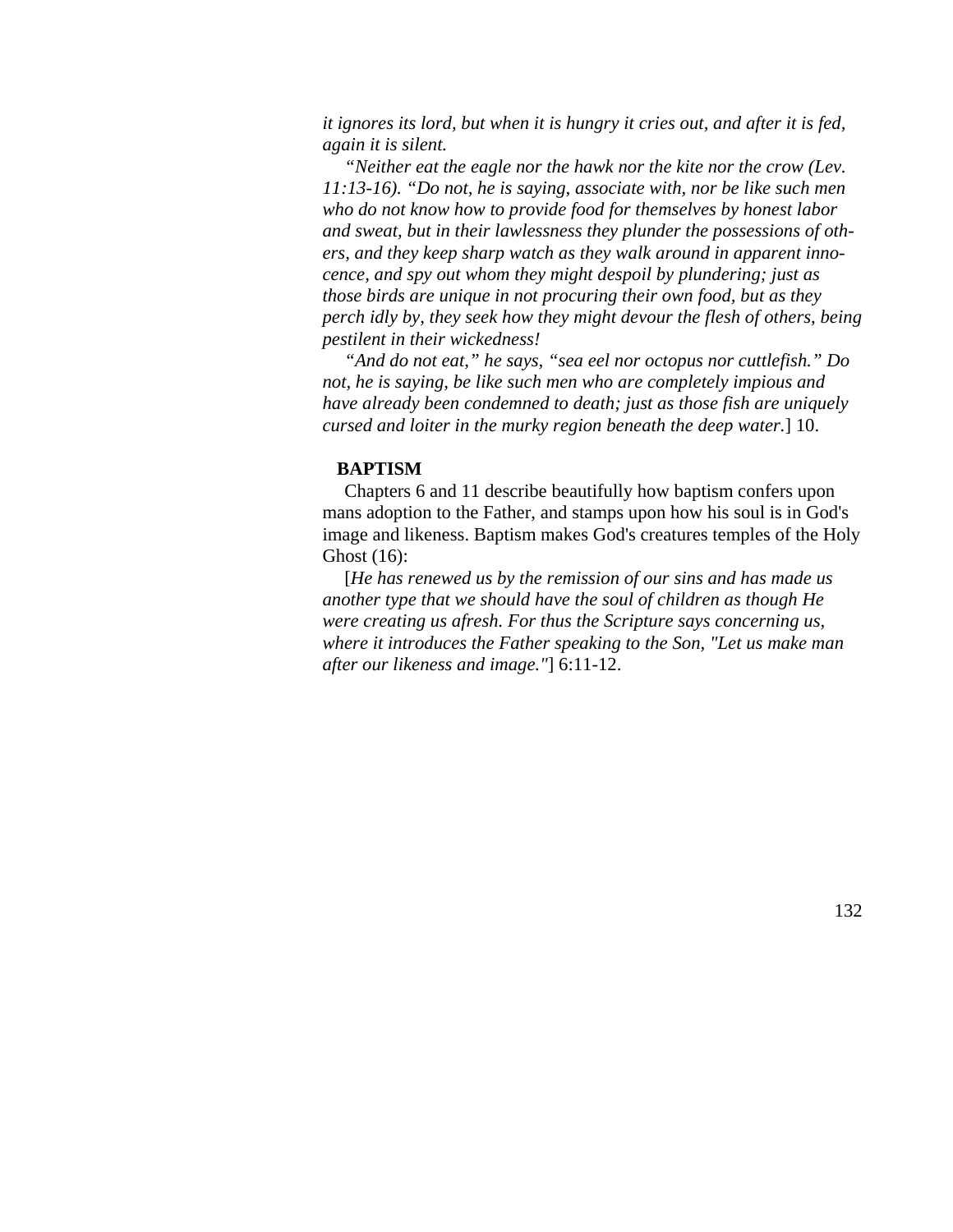### **THE LORD'S DAY**

 The celebration of the eighth day ofQua the week, i.e., Sunday, because it is the day of the resurrection, instead of the Sabbath of the Jews is particularly stressed in chapter 15:8.

 [*And furthermore, concerning the Sabbath. It is written in the "Ten Words" by which (the Lord) spoke to Moses face to face (see Exod. 33:11; Deut. 5:4; 34:10) on Mount Sinai:* 

 *And you shall keep the Lord's Sabbath holy (see Exod. 20:8; Deut. 5:12; Jer. 17:22) with clean hands and a clean heart (see Ps. 24:4; 51:10).* 

 *And elsewhere he says:* 

 *If my sons guard the Sabbath (see Isa, 56:1-8)...* 

 *"And He rested on the seventh day." He is saying this: When his Son comes He will put an end to the time of the Lawless One, and judge the impious [cf. 10:5; 11:7], and change the sun, moon and stars. Then he will truly rest "on the seventh day...."* 

 *See how he is saying that it is not your present Sabbaths that are acceptable to me, but that (Sabbath) which I have made, in which, when I have rested from everything. I will make the beginning of an eighth day-that is, the beginning of another world.* 

 *Wherefore, we also must observe the eighth day as a time of rejoicing, for on it Jesus both arose from the dead and, after He appeared, ascended into the heavens.*] 9.

### **THE CHILIASM**

 The author is a follower of chiliasm. The six days of creation mean a period of six thousand years because a thousand years are like one day in the eyes of God. In six days, that is in six thousand years, everything will be completed, after which the present evil time will be destroyed and the Son of God will come again and judge the godless and change the sun, moon, and stars, and He will truly rest on the seventh day.

 [*"He is saying this, that in six thousand years the Lord will finish everything. For with Him the "day" signifies a thousand years.* 

 *And he bears me witness (on this point)saying:* 

 *Behold, a day of the Lord shall be as a thousand years (cf. Ps. 90. 90:4; 2 Pet. 3:8).*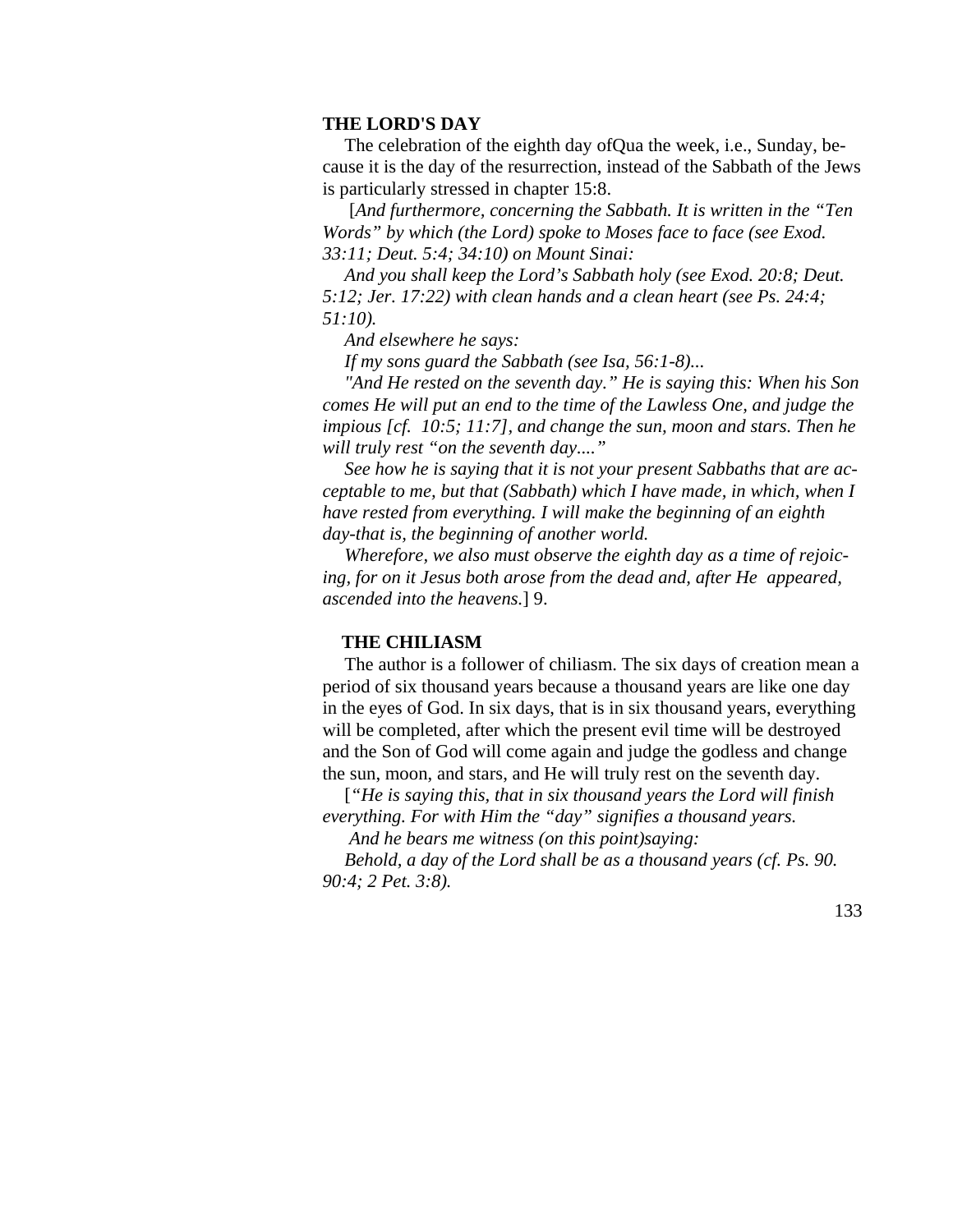*Therefore, children, "in six days" - in six thousand years - "everything" will be "finished."*] 15:4.

### **THE LIFE OF THE INFANT**

 The life of the infant, unborn or born, is protected by law: [*You shall not procure abortion nor kill the child after it has been born*] 19:5.

## **TIME OF COMPOSITION**10

The wording of chapter 16:3-4, is as follows:

[*Furthermore, He says again:* 

 *Behold, those who destroyed this temple will themselves build it (Isa. 49:12).* 

 *This is happening now.* 

 *For because of their fighting it was destroyed by the enemies. And now the very servants of the enemies will themselves rebuild it*.]

 1. In reference to the contemplated rebuilding of the Temple, Harnack sees an allusion to the construction of the temple of Jupiter in Jerusalem during Hadrian's reign (117-138). Relying on this he dates the composition of the Epistle to 130 or 131.

 2. Funk's assertion that the passage has to do with the erection of the supernatural temple of God's Church is far from convincing. Even less satisfactory is the conclusion he draws concerning the date from chapter 4:4-5. At this point the Epistle cites Daniel 7, 24 and 7,7-8. The citation reads: And the prophet also says thus: Ten kingdoms shall reign upon the earth and there shall rise up after them a little king, who shall subdue three of the kings under one. Daniel says likewise concerning the same: And I beheld the fourth Beast, wicked and powerful and fiercer than all the beasts of the sea, and ten horns sprang from it, and out of them a little excrescent horn, and that subdued under one of the three great horns. Funk identifies the Roman Emperor Nerva (96-98) as the eleventh little king of this prophecy. He subdued three kings under one, in the sense that he gained the throne by the assassination of Domitian, in whom was extinguished the dynasty of the Flavians consisting of three members, the Emperors Vespasian, Titus and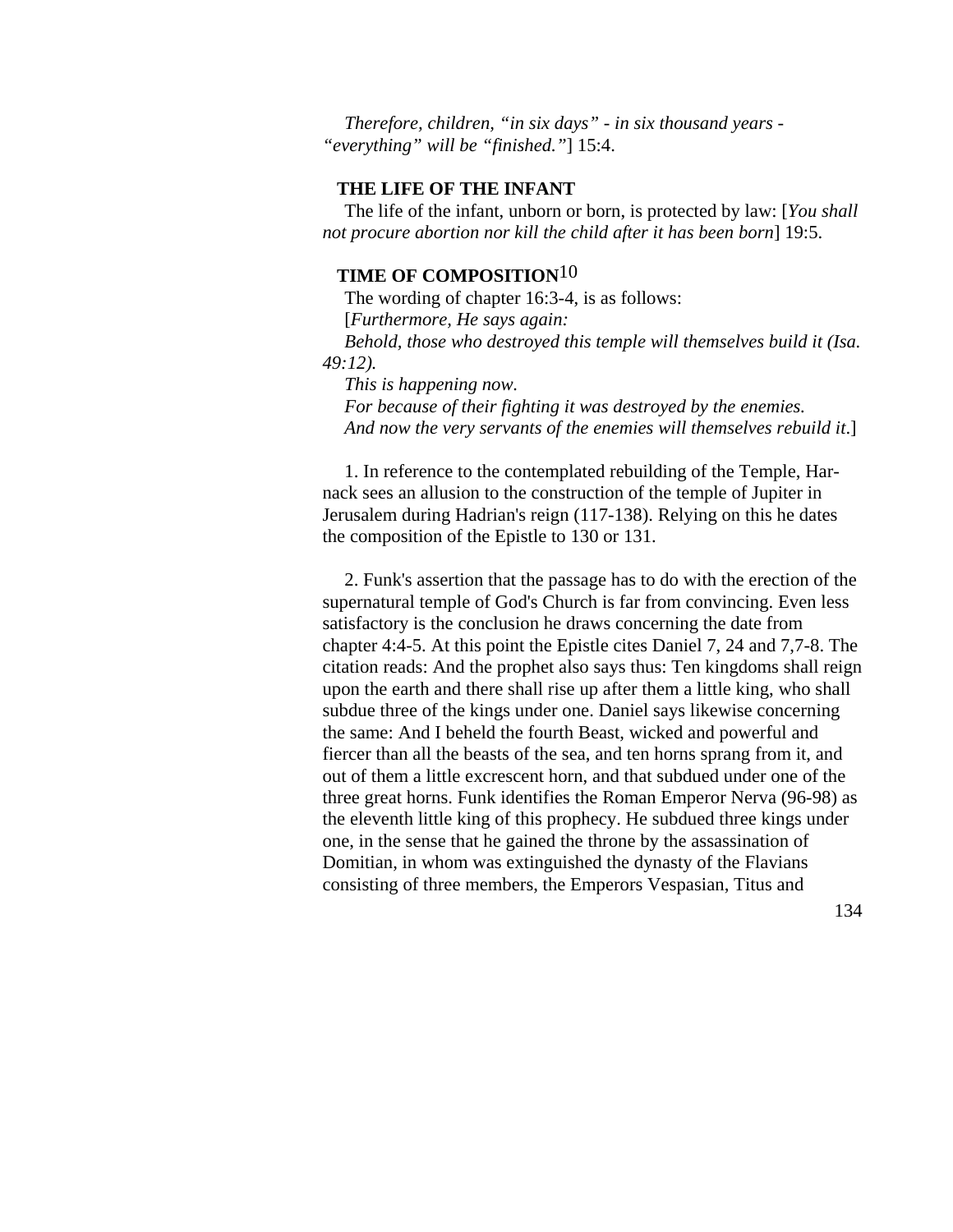Domitian. But it is only through such an arbitrary interpretation that the words of Daniel can be made to apply to Nerva.

 3. Lietzmann thinks that the author refers to the second destruction of the Temple in the War of Barcochba. This would lead us to believe that the work originated after the beginning of this insurrection, the end of which coincides with the last year of Hadrian's reign (138). A later date than this can not possibly be defended.

 $\overline{\phantom{a}}$ 

*6. Against Celsus 1:63.* 

*<sup>1.</sup> cf. Jules Lebreton: The History of the Primitive Church, vol. 2, p., 366-367.* 

*<sup>2.</sup> cf. Jack N. Sparks: The Apostolic Fathers, 1978, p. 269.* 

*<sup>3.</sup> Ibid 263.* 

*<sup>4.</sup> Stromata 2:6:20.* 

*<sup>5.</sup> J. B. Lightfoot: The Apostolic Fathers, 1983, p. 133.* 

*<sup>7.</sup> J. Quasten: Patrology, vol. 1, p. 89.* 

*<sup>8.</sup> J. B. Lightfoot: The Apostolic Fathers, 1983, p. 134.* 

*<sup>9.</sup> Ibid 133.* 

*<sup>10.</sup> J. Quasten: Patrology, vol. 1, p. 90-91.*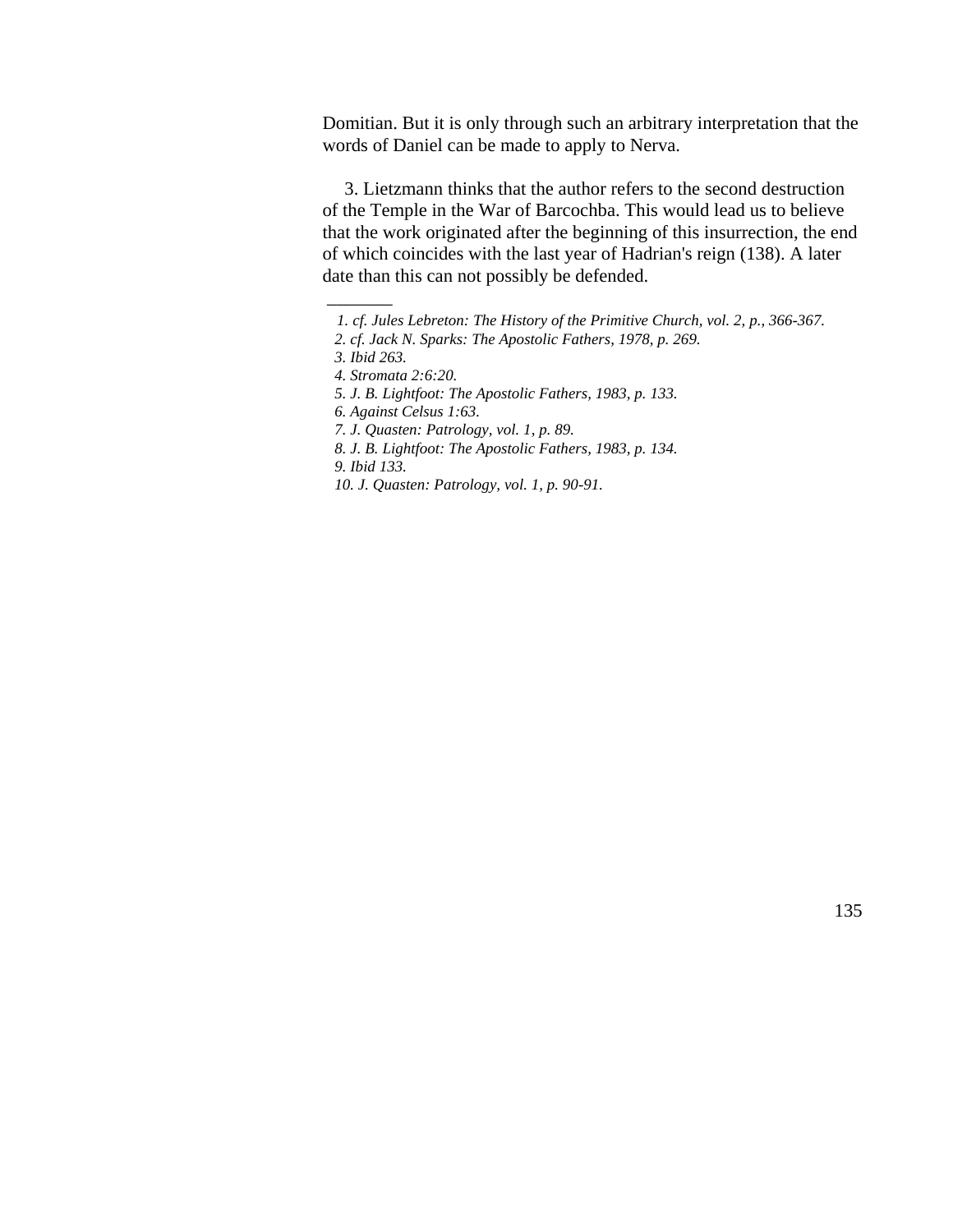# **PAPIAS OF HIERAPOLIS**

We are introduced to Papias (Born between 60 and 70 A.D), his writings, and thoughts, mainly through the writings of St. Irenaeus and Eusebius<sup>1</sup>. The first (Eusebius) states that Papias is the disciple of St. John the Beloved (the Evangelist), and the colleague of St. Polycarp the bishop of Samyrna. He was bishop of Hierapolis in Phyrgia in Asia Minor.

## **EXPLANATIONS OF THE SAYINGS OF THE LORD** (*logion kuriakon exegeseis*)

 St. Irenaeus, who was his contemporary, stated that he wrote Five books2. St. Irenaeus praised his works in this field as a connection to the Apostolic era<sup>3</sup>. This work was discovered only during the Fourteenth century if not later, but so far a full copy was never found<sup>4</sup>.

In them he deals with the origin of the Gospels of St. Matthew and St. Mark, and of the witnesses on whom he depends. St. Irenaeus believes Papias to have been a disciple of St. John. Eusebius in his *Chronicle* agrees with St. Irenaeus, but in his *Church History* adopts another opinion, and asserts that he was the disciple of the disciple of the presbyter John, but Eusebius is probably wrong in his conclusion.

Eusebius believed Papias to have been a man of very few talents. He ridiculed him, firstly, because he defended the belief in the millennium (the theory of a thousand years after the general resurrection when Christ will reign on earth), and secondly, because he showed very little critical judgment in the selection and interpretation of his sources. Eusebius<sup>5</sup> informs us that, "he was a man of very little intelligence, as is clear from his books."

The fragments collected by Eusebius, and others quoted by Apollinaris, are all we have of the work of Papias<sup>6</sup>.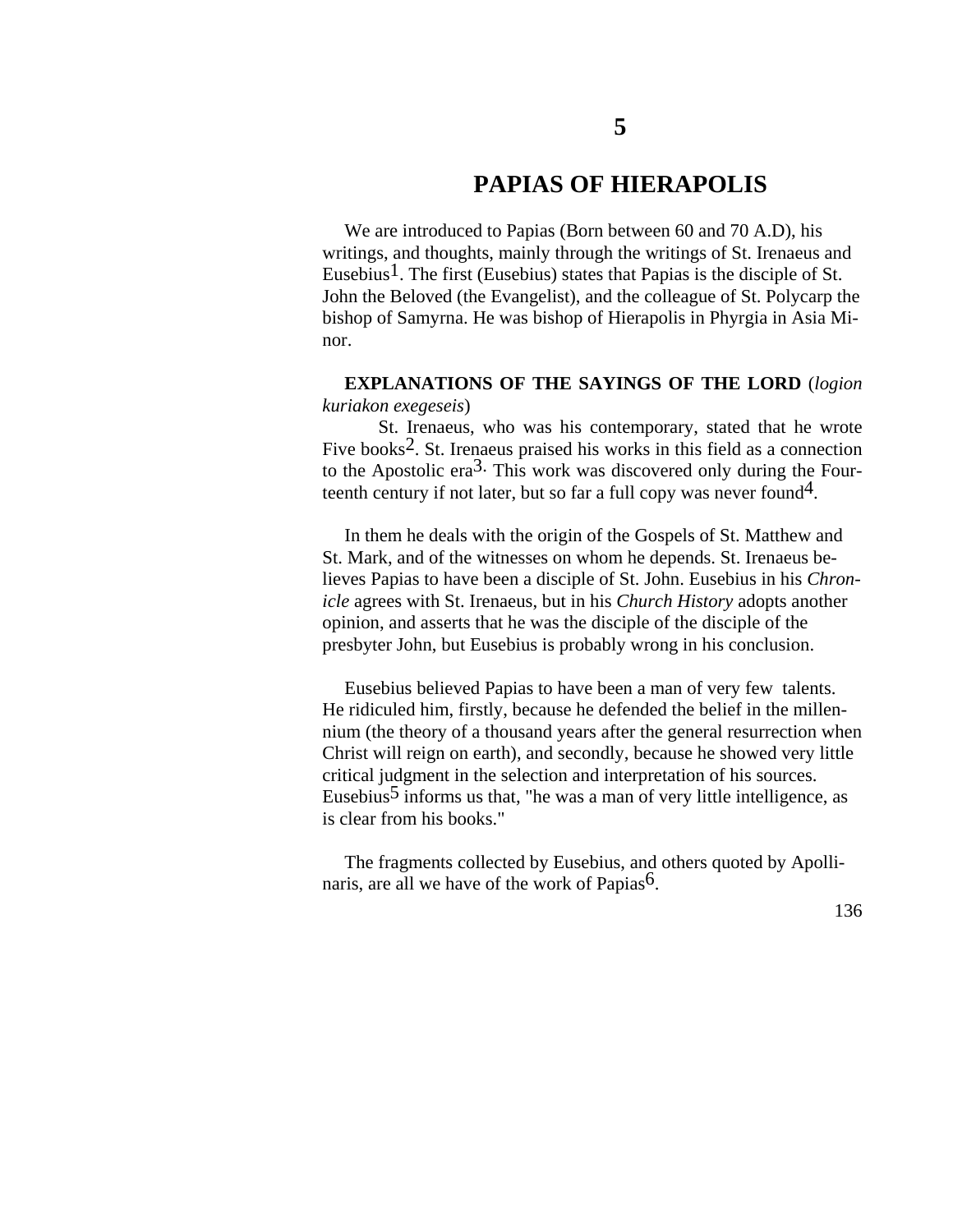# **THE MILLENNIUM**7

[T*he elders who saw John the disciple of the Lord, remembered that they had heard from him how the Lord taught in regard to those times, and said:* 

*"The days will come in which vines shall grow, having each ten thousand branches, and in each branch ten thousand twigs, and in each true twig ten thousand shoots, and in every one of the shoots ten thousand clusters, and on cluster ten thousand grapes, and every grape when pressed will give five and twenty metretes of wine. And when anyone of the saints shall lay hold of a cluster, another shall cry out, "I am a better cluster, take me, bless the Lord through me."* 

*In like manner, [He said] that a grain of wheat would produce ten thousand ears, and that every ear would have ten thousand grains, and every grain would yield ten pounds of clear, pure, and fine flour; and that apples, seeds, and grass would be produced in similar proportions. All animals, feeding on the productions of the earth, would become peaceable, and harmonious, and in perfect subjection to man."* 

*Testimony is given to these things in writing by Papias, an ancient man, who was a hearer of John and a friend of Polycarp, in the fourth of his five books. He added, saying, "Now these things are credible to believers", and Judas the traitor not believing asked, "How shall such growths be accomplished by the Lord?" the Lord replied, "They shall see who shall come to them." These, then, are the times mentioned by the prophet Isaiah: "And the wolf shall lie down with the lamb," etc. (Isa. 11:6 ff.).*"]

### **PAPIAS AND THE CHURCH TRADITION**

J. Quasten says: [But the work, as much as we possess of it, is important in spite of these defects, since it contains what is of great value to us, the oral teachings of the Apostles' disciples. Papias in his preface sums up his work as thus:

 "*And I shall not hesitate to give you all the interpretations that I have learnt and remember well, for of their truth I am confident. For unlike many, I did not take pleasure in those who have so very much to say, but in those who teach the truth. And again, if anyone ever came*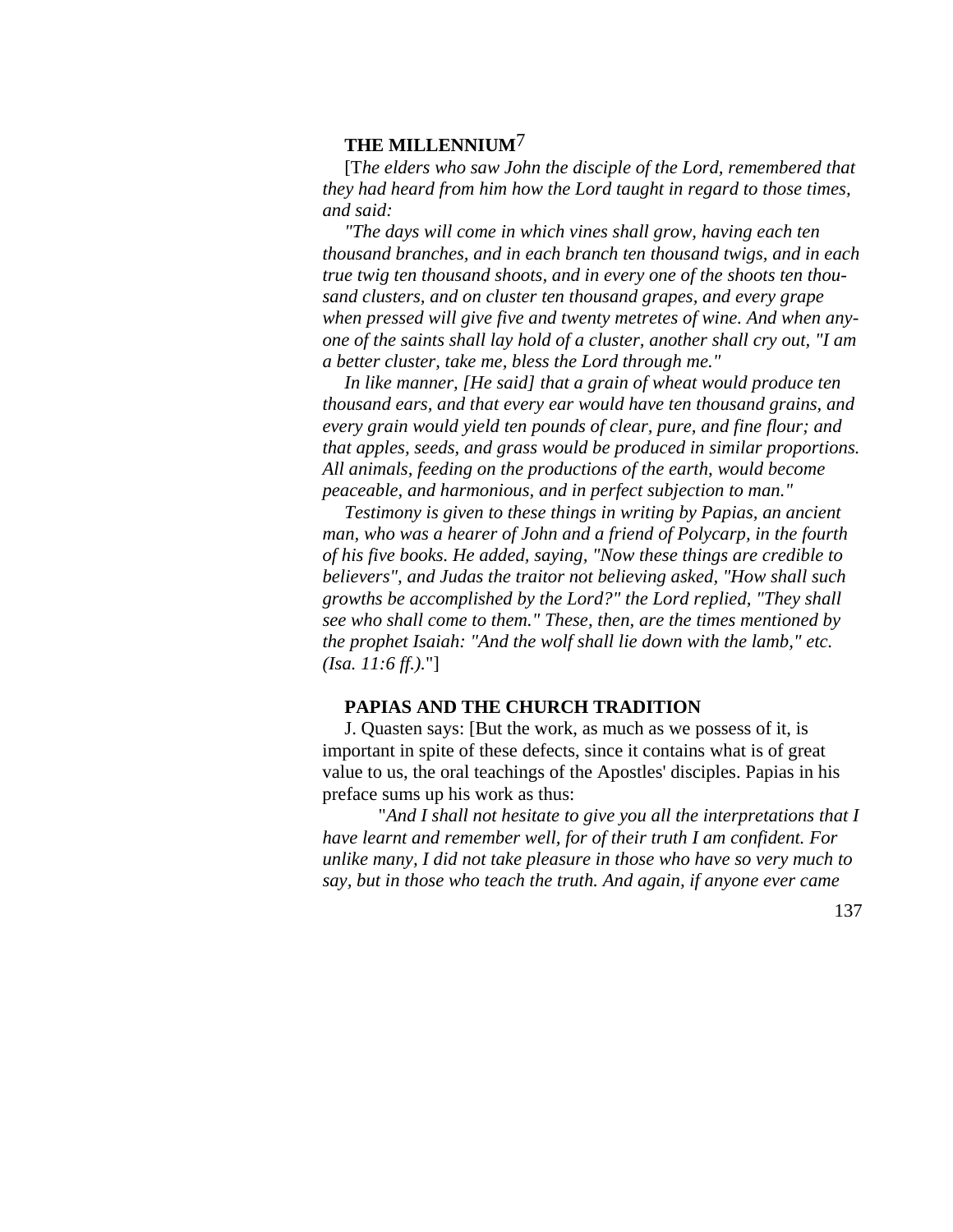*who had been a follower of the presbyters, I inquired into the words of the presbyters, whether Andrew, Peter, Philip, Thomas, James, John, Matthew, or any other of the Lord's disciples, and what Aristion and the presbyter John, the disciples of the Lord said. For I did not think that information from books would help me so much as the utterances of a living and surviving voice8."*

From this quotation it is clear that the utterances of the Lord, which Papias undertook to explain, were drawn, not only from the written gospels before him, but also from oral tradition. His work therefore was not merely a commentary on the gospels, even though he took the majority of the passages from the gospel narratives<sup>9</sup>.

 $\overline{\phantom{a}}$ 

*<sup>1.</sup> Irenaeus: Adv. Haer. 5:33:4; Eusebius 3:39:1,2.* 

*<sup>2.</sup> bid.* 

*<sup>3.</sup> Jean Danielou: The Theology of Jewish Christianity, p.46.* 

*<sup>4.</sup> F. F. Bruce: Tradition, Old and New, Michigan 1972, p. 108.* 

*<sup>5.</sup> Hist. eccles. 3, 39, 3.* 

*<sup>6.</sup> Patrick J. Hamell: Handbook of Patrology, N.Y. 1968, p. 31.* 

*<sup>7.</sup> The Ante-Nicene Fathers, vol. 1, p.* 

*<sup>7.</sup> Eusebius: Hist. Eccles. 3: 39" 3-4.* 

*<sup>8.</sup> J. Quasten: Patrology, vol. 1, p. 82-3.*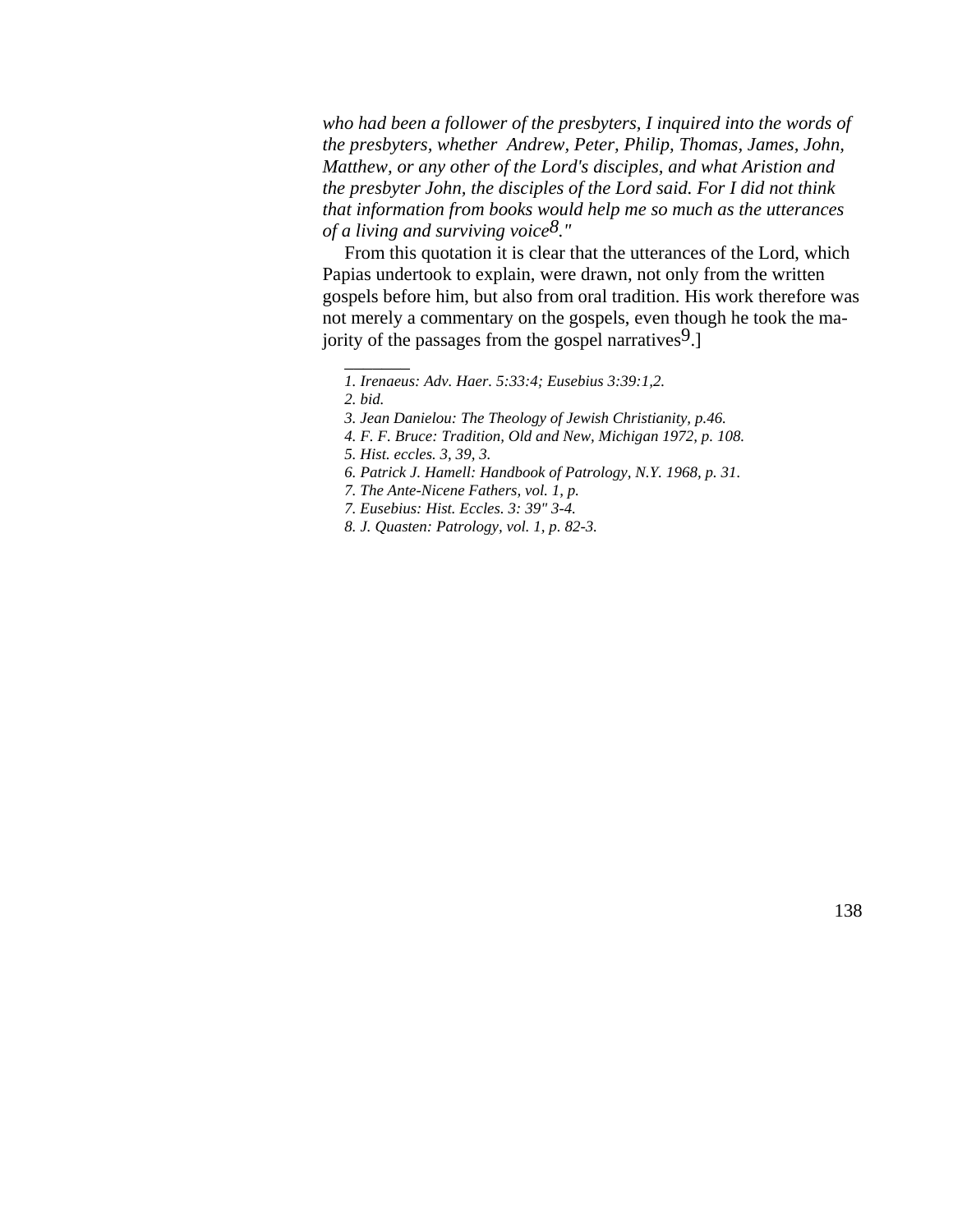# **THE "SHEPHERD" OF HERMAS**

"The Shepherd" of Hermas is counted among the writings of the Apostolic Fathers, but in fact it belongs to the Apocryphal visions. It is a book of visions (*Apocalypse*) given to Hermas through two heavenly symbols: the first, of an old lady who revealed to him the first four visions, and the second was of the angel of penitence who appeared in the form of a Shepherd. In the fifth vision, he was given the commands and similitudes.

The Shepherd of Hermas or the Apocalypse, Pastor *(Poimen)*, is the longest and most remarkable of the Apostolic writings.

#### **HERMAS**

The "Muratorian Fragmenton Canon," which dated back to the second century, stated that Hermas, author of the "Shepherd" was the brother of Pius I, bishop of Rome (140-150 A. D). Origen<sup>1</sup> was of the opinion that the author of this book was Hermas, the one mentioned in Romans (16:14).

It is hard to differentiate between allegory and what the author of the Shepherd said about himself. He stated that he was a slave, sold in Rome to a Roman lady called Rhoda. At the beginning he had sibling feelings for her, then he looked at her beauty and desired her as a woman for himself (vision 1:1). She freed him; and he worked in agriculture and commerce and became wealthy. He married a talkative wife and neglected his family affairs, his children got immersed in evil (vision 1:3) and he was impoverished because of them (vision 1:2; 2:3; 3:6).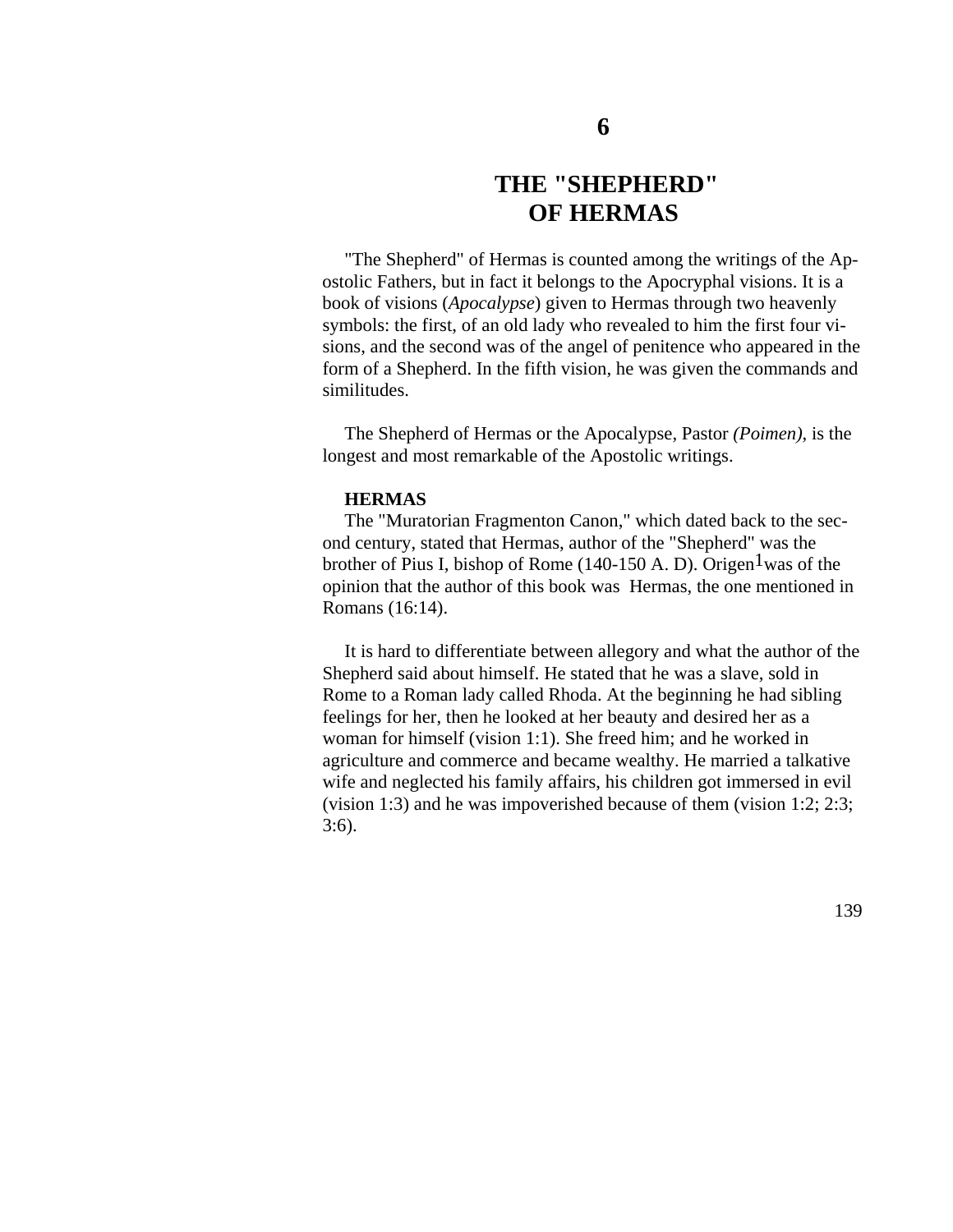On some occasions he depicts himself as a virtuous man, abstinent from all lustful desires and avoiding evil (vision 1:2), on other occasions, he depicts himself as a liar and a hypocrite (vision 3).

When persecution took place, he and his wife were steadfast in their faith, while his children denied their faith. He was zealous about repentance, hence he wrote his book "The Shepherd" to exhort the sinners to repent, showing the purity of the church being in danger as a result of the prevalence of sin and to remind them that the end was near.

The loss of his children did not destroy him; rather it kindled in him the desire for evangelism and eagerness to see them, and every other human soul, repentant.

## **THE PERIODS OF HIS WRITINGS**

In the second vision (4:3) it was mentioned that the church instructed him to prepare two copies of his visions, one of them to be given to Clement for forwarding to the outer cities.

Here there is some controversy: How could Hermas be a brother of Pius, bishop of Rome, who did not occupy the See of Rome before 140 A.D while Clement, the writer of the epistle to Corinth, was a bishop from 90 A.D to 100 A.D. Some argue regarding this controversy by saying that this work began during the time of Clement and ended during the time of Pius2.

# **THE EARLY CHURCH'S VIEW OF THE "SHEPHERD"**3

Evidences for it existed since the second century. St. Irenaeus<sup>4</sup>, St. Clement of Alexandria<sup>5</sup> and the scholar Origen<sup>6</sup> made references to it; perhaps they regarded it as a Canonical book. It was found in the Alexandrine manuscript of the Holy Bible together with the epistle of Barnabas, after the holy books (perhaps as significant as an ecclesiastic book).

 Origen admitted that during his time, some undermined this book. Eusebius considered it as one of the anti-Bible publications7. As to St.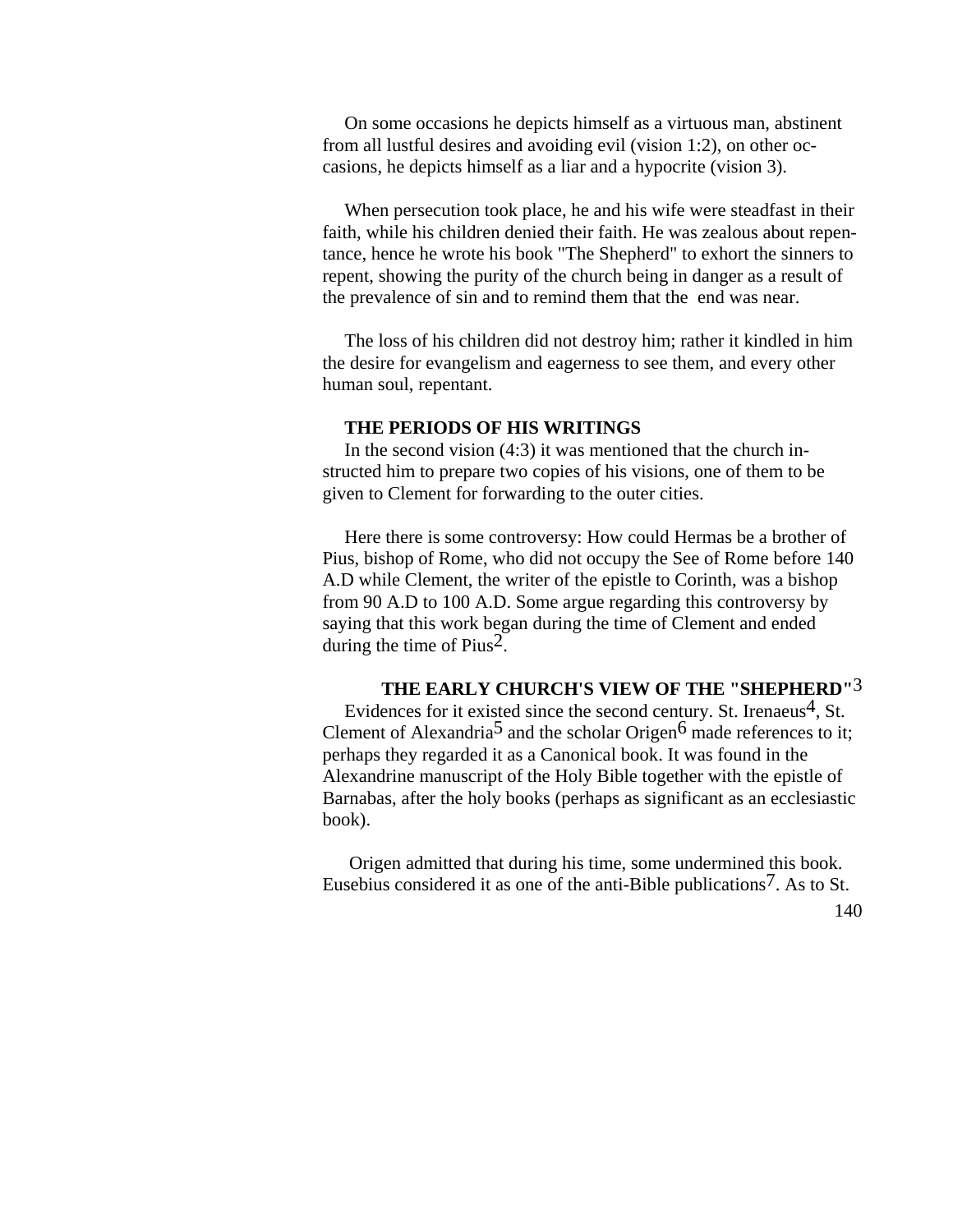Athanasius, although he considered it a useful book, yet, he made it one of the non-canonical books $\delta$ .

In respect to the West, Tertullian considered it a book which encouraged adulterers<sup>9</sup>. St. Jerome stated that this book was forgotten in the West during the fourth century<sup>10</sup>.

## **ITS CHARACTERISTICS**

1. It is fair to say that Hermas was a pious man, steadfast in his faith and stood firm during the persecution.

2. Hermas was not trained in dogma though he was of goodwill. We see that he was confused between the Son of God and the Holy Spirit (Compare similitude 9:1 with similitude 6:5).

3. The writer was not a man of literature, his language was simple and in the vernacular. However, when we look at his prophetic style we find it difficult, if not, impossible to understand some matters. It is also noted that there is cramming and repetition of some facts.

4. In all the writings of the Apostolic Fathers, there were none which dealt with the instructive aspect of teaching more than "The Shepherd", and none of them was more difficult to explain in respect to history, content, feature and teaching. All these are aspects still under research<sup>11</sup>. Truly, it reveals the simplicity of Christian life, and its deep spirituality. Nevertheless, his thoughts are incomplete and vague - he raises an issue, gives an opinion, but before reaching a conclusion, he comes up with another opinion. The early Church Fathers admired him, not for his theological thought, but for his moral behavioral teaching and understanding of the Christian life<sup>12</sup>.

5. "The Shepherd" is rich in substance. It was of great benefit to church historians during the first half of the second century. In it we encounter all the Christian ranks: the good and the bad. There are honest and righteous bishops, priests, deacons, negligent and greedy priests, as well as deacons who plunder the money of the orphans and widows.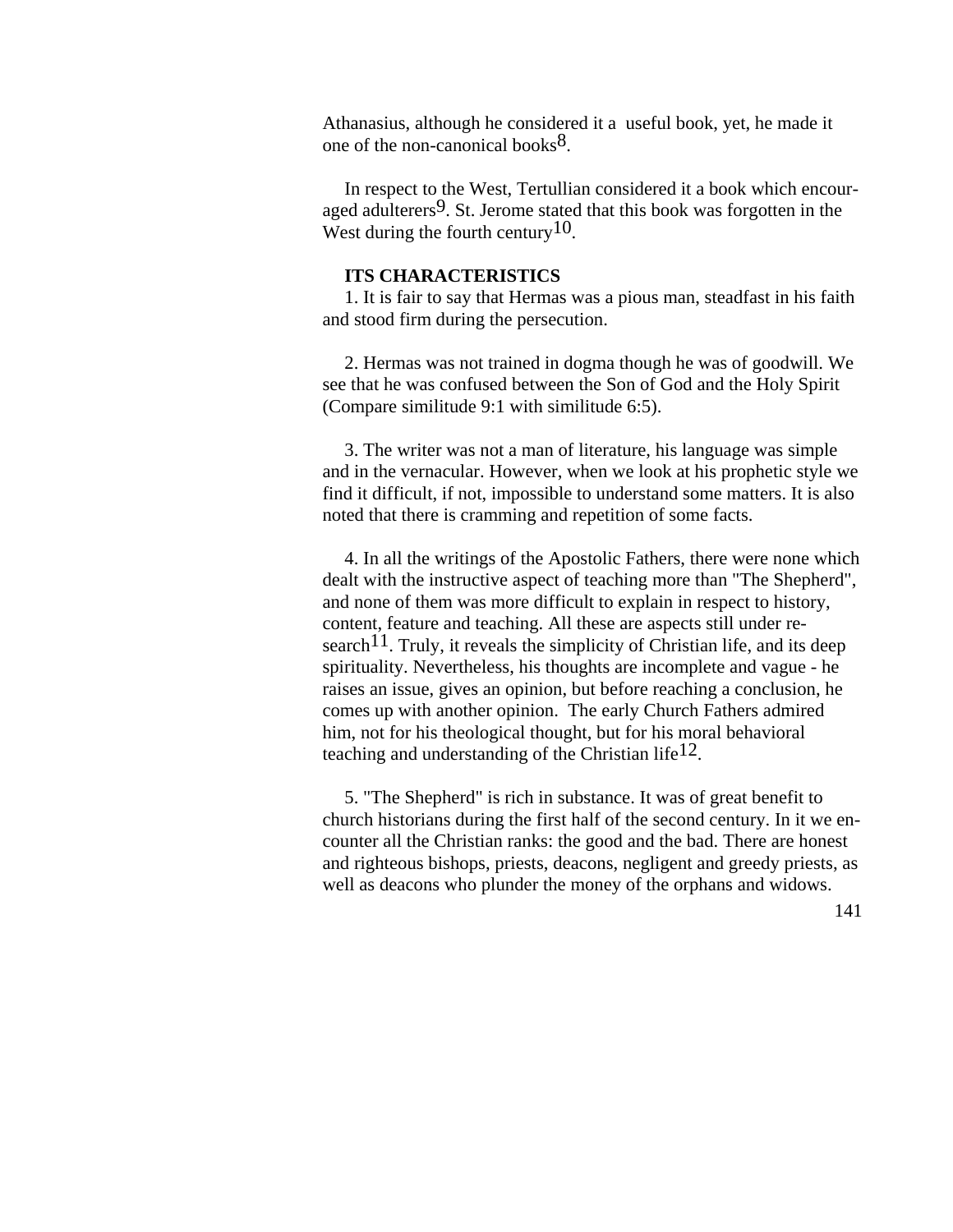Dazzling light is awaiting the steadfast martyrs, and darkness for blasphemers and apostates. The devout Christian is contrasted with the hypocrite, there is the rich who is indifferent to the poor, and the true believer who gives generously. It also refers to the apathy of some of the Christians, their greed, and their clinging to the illusions of the world.

\_\_\_\_\_\_\_\_ *1- Comm. in Rom. 10:31.* 

*2- J. Quasten: Patrology, vol. 1, p.92-93.* 

*3- Church Fathers series: 1 the Apostolic Fathers, translated into Arabic by Bishop of Aleppo, Elias Moawad , 1970, pp. 167-8.* 

*4- Eusebius: H.E. 5:8.* 

*5- Stromata 1:29.* 

*6- Comm. on Matt. 14:1.* 

*7- Eusebius: H.E. 3:25.* 

*8- Letter on the Acto of the Niciene Council, 18.* 

*9- De Pudicitia 10.* 

*10 - De vir. illustr. 10.* 

*11- Jules Leberton: The History of the Primitive Church, London 1944, vol. 2, 69, 370.* 

*12- Ibid, 370.*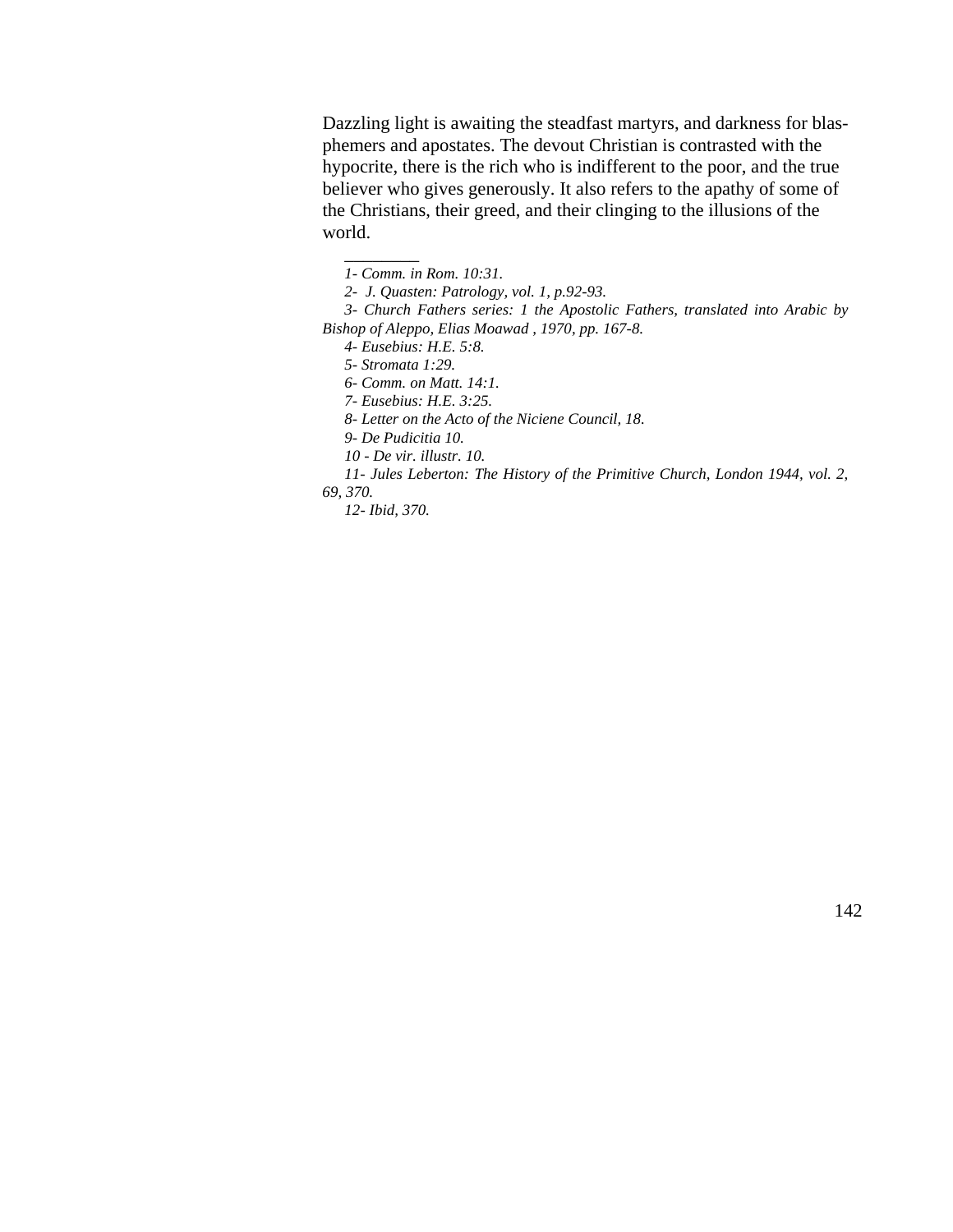## **BROAD LINES OF "THE SHEPHERD"**

#### **ITS SECTIONS:**

 "The Shepherd" is composed of three groups: Five visions (*horaseis*), 12 commands (*entolia*), and ten similitudes (*parbolai*). However the author divided it otherwise:

1) The first section contains the first four visions revealed to him by the church.

2) The second section begins by the fifth vision where the Shepherd presents the commands and the similitudes. This is the longer and more significant section.

#### **THE FIVE VISIONS**

In these visions the matron (the Church), growing younger, appears in vision four as a bride. In the instructions that she gives, she shows a steady progress of penitential exhortation.

The church appears, **in the first visions**, as a frail old lady sitting on a chair, urging him to repent, for his, and his family's sins.

**In the second vision** the church regains her strength. **In the third visions** she appears as a beautiful young lady.

[*"Why, then, I would like to know, did she sit on a chair, Sir?"* 

*"Because everyone who is weak sits on a chair on account of his weakness, in order that the weakness of his body might find support. You have the meaning of the first vision."* 

*"In the second vision you saw her standing and she had a younger face and was more cheerful than before, but the body and hair were those of an elderly lady."* 

*"Listen," he said, "to this parable also. Whenever someone is old and has already given up hope for himself because of his weakness and poverty, and waits for nothing but the last day of his life, then unexpectedly an inheritance is left to him, and when he hears of it he arises, and being very glad he is clothed with strength. And he does not recline, but stands up, and his spirit, which previously was broken by his former concerns, is renewed and he no longer sits down, but acts like a*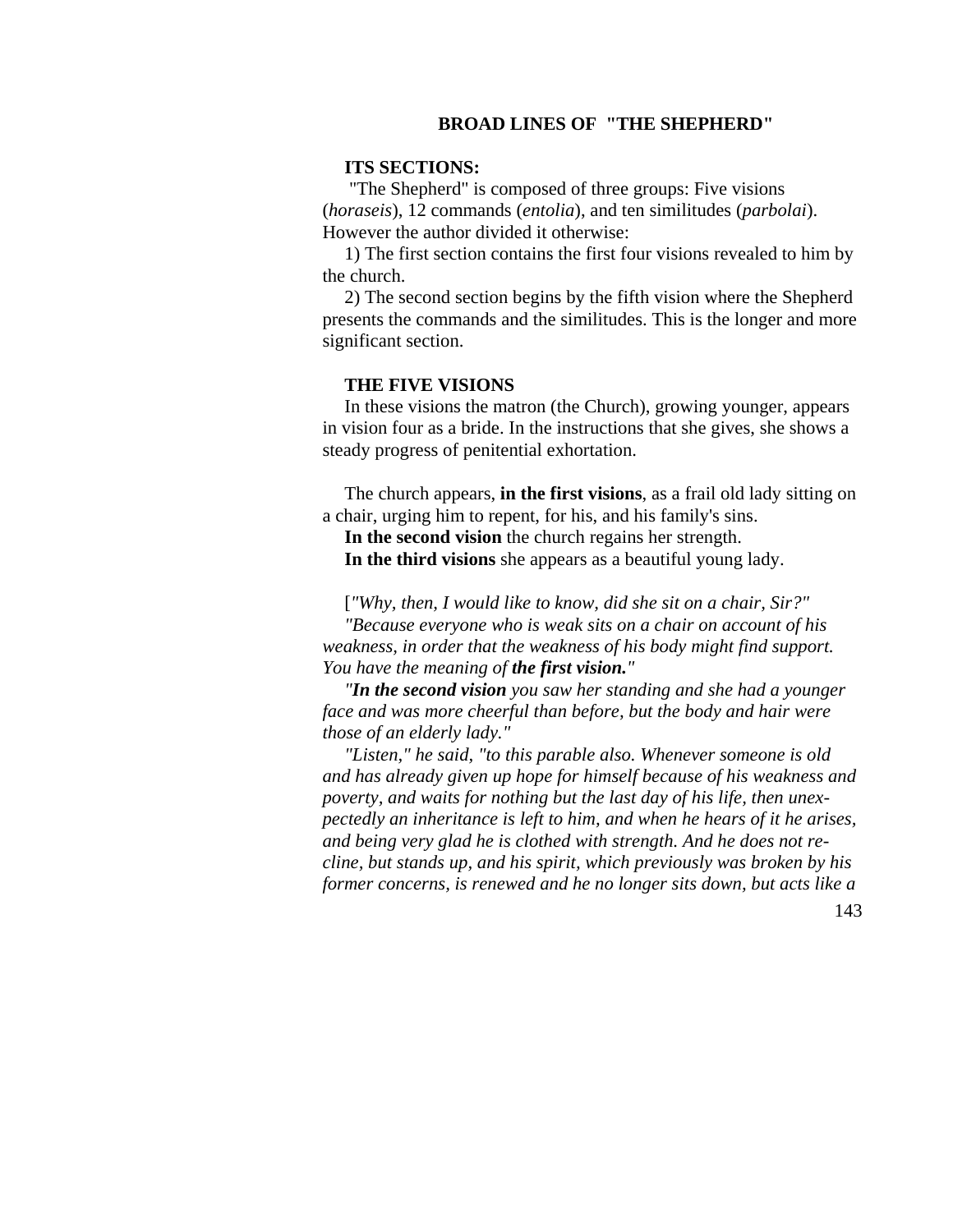*man. So also are you who have heard the revelation which the Lord revealed to you. For He had compassion on you and renewed your spirit, and you put aside your weakness, and strength came to you and you were made powerful in faith; when the Lord saw you were being made strong he rejoiced. For this reason He showed you the building of the tower, and He will show you other things if with all your heart you remain at peace with one another" [cf. 1 Thess. 5:13].* 

*"And in the third vision you saw her younger, beautiful and cheerful and her form was lovely. So just as, if some good news comes to someone who is grieving, immediately he forgets the former grief and thinks of nothing but the news which he has heard, and from then on is strengthened to do good and his spirit is renewed because of the joy which he received, so also you have received renewal of your spirits because you have seen these good things. And since you saw her sitting on a couch, the position is secure because the couch has four legs and stands secure, for even the world is supported by four elements. So the ones who fully repent will be young and made secure - the ones who repent with all their heart. You have received the relation in full, so do not ask anything else concerning the revelation, but if anything is needed, it will be revealed to you1.*"]

In this explanation we note the following:

1) There is no separation between the personal and communal life, or between the life of a member and the church life. When a person falls, the church appears like an old woman, incapable of standing; and when the person accepts God's grace and promises her youth gets renewed. Our lives are merged together as one body in Christ, what we do or what we think is for the sake of the whole community.

2) The visions focus on hope or despair: Sin destroys a person's spirit leading him/her to despair, the person's hope and youth end with the wish to die. On the other hand, the grace of God creates hope, and like an eagle, the person becomes rejuvenated.

3) The external appearance does not reveal the actual truth: the old woman is seated on a chair as well as the young girl. The first one sits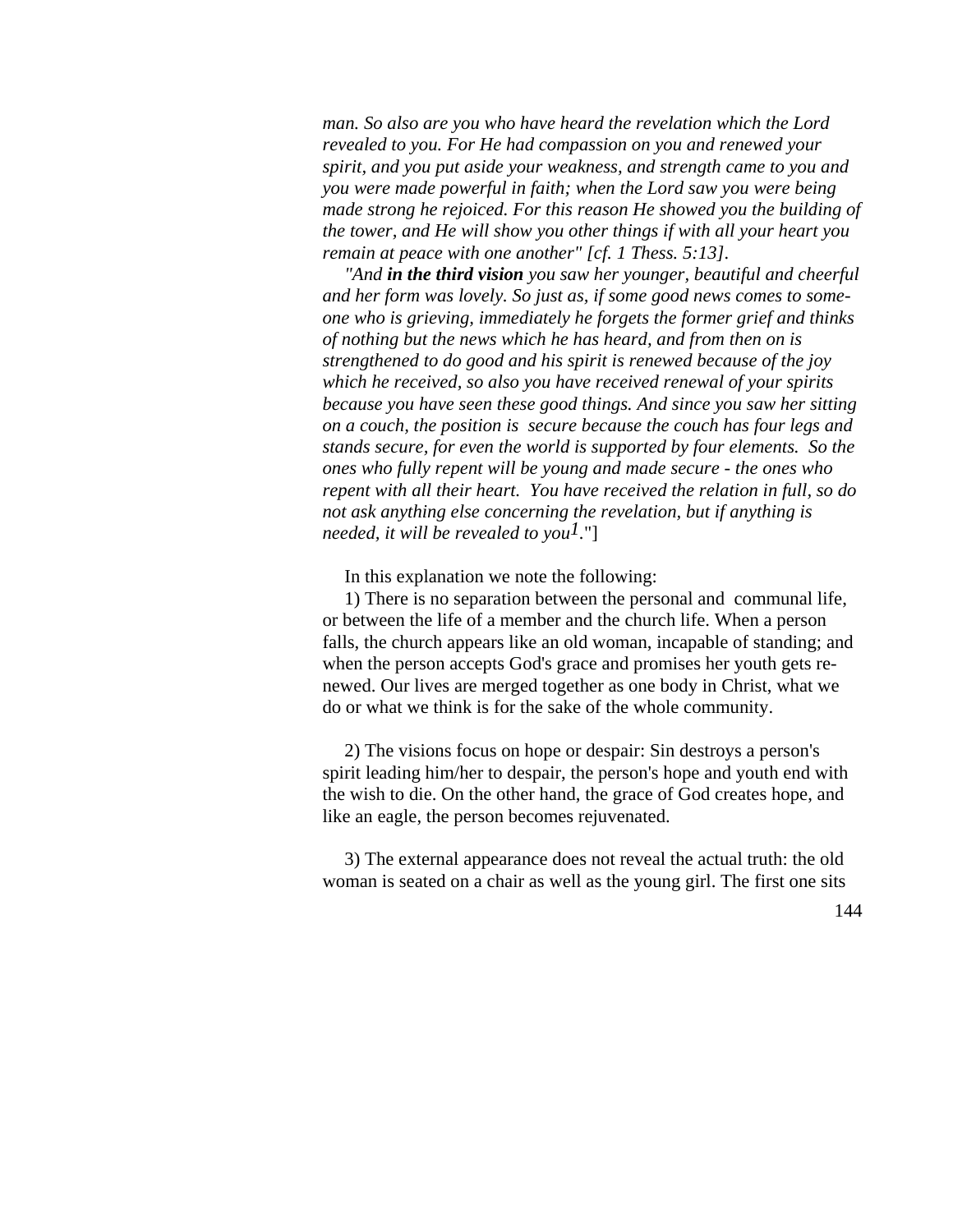like a crippled, while the second one sits like one who rules with authority, having self-confidence.

4) The transfer from the state of old age to youth only means that the Savior re-creates a new birth. The need for a new life and not a partial reform resurrects us new to His image, as Apostle Paul says "that you put on the new man which was created according to God, in righteousness and true holiness" Eph. 4: 24.

5) Some2 are of the opinion that the swift transfer from old age to youth in a life of a believer means, that the element of evil is not as deep-rooted as we think; this impression is further confirmed in the rest of the book. Through repentance (the second baptism) the Christian's mind becomes renewed daily, and does not become aged.

**The third vision** is the most important. It presents the communion of saints under the image of a great tower rising from the water and built of square and shining blocks. Those who have lost grace are represented by stones lying about, which must be trimmed and polished before being put into the tower. The church (the young lady) shows Hermas the high tower in the process of construction. At a close look the church looks ideal. However, every stone which is unsuitable for the building is rejected. This is the same with each sinner - he/she is precluded from the true communion of the church unless he/she repents for the time is short.

**In the fourth vision** there appears an ugly and frightening dragon. On his head are four colors: black, fiery red, golden and white, symbolizing the surrounding dangers, but they do not injure the firm believer. Behind the dragon, the church, appears in the form of a beautiful bride symbolizing the beatitude and happiness of the faithful, and the grandeur of their crowned admission into the future eternal church.

He says: [*After I had past the beast and had gone on about thirty feet, behold, a young lady met me, adorned as if coming from a bridal*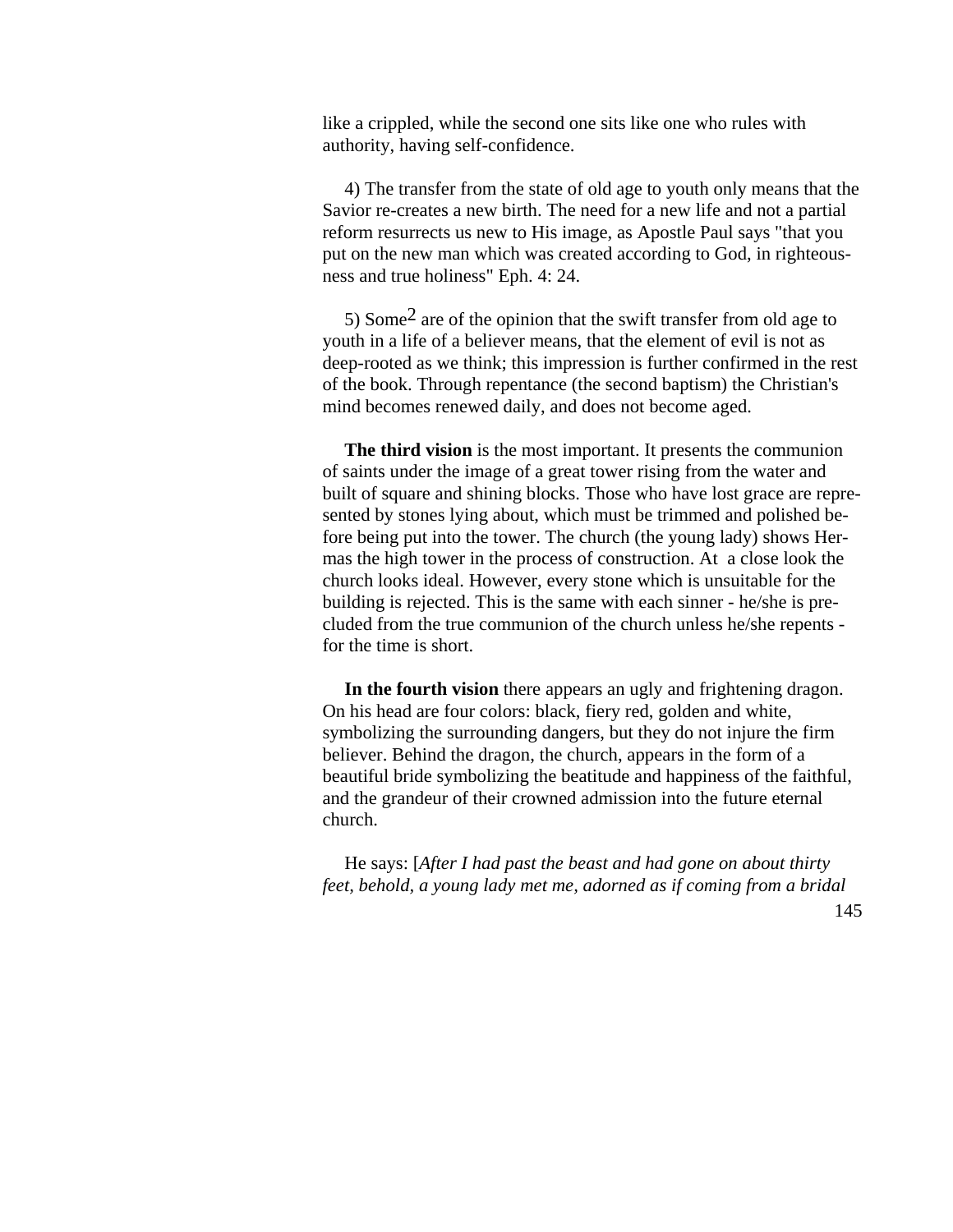*chamber (cf. Ps. 19:5; Rev., 21:2), all in white and with white sandals, veiled up to the forehead, and her head covering was a snood, but she had white hair. I knew from my previous visions that she was the church, and I became more cheerful. She greeted me saying, "How do you do, friend?" And I greeted her in return, "How do you do, Madam?" She answered me and said, "Have you met anything on your way?" I said to her, "Madam, a beast so great as could devour many people, but by the power of the Lord and by his great compassion I escaped it." "It is only right that you escaped, " she said, "because you cast your burden upon God (Ps. 55: 22; 1 Pet. 5:7) and you opened your heart to the Lord (cf. Ps. 62:7), believing that you could not be saved by anything but the great and glorious name (Acts 4:12). Therefore the Lord sent his angel who has authority over the beasts, whose name is Their, and he shut its mouth (cf. Dan. 6:22; Heb. 11:33) so that it might not hurt you. You escaped a great tribulation because of your faith and because when you saw a huge beast, you did not become double minded. Go then and tell the elect of the Lord about His great deeds, and say to them that this beast is a foreshadowing of the great tribulation about to come. If then you prepare yourselves in advance and repent with all your heart before the Lord, and your heart becomes pure and blameless, and you serve the Lord blamelessly the rest of the days of your life, then you will be able to escape it.* 

*I asked her about the four colors that the beast had on its head. "Listen," she said "the black is this world in which you live. The color of fire and blood means it is necessary for this world to be destroyed by blood and fire. The golden part is you who have fled from this world (cf. 2 Pet. 2:20). For just as gold is tested by fire (cf. 1 Pet. 1:7; Sir. 2:5) and becomes useful, so also you who live among those people are being tested (cf. Prov. 17:3; Job. 23:10). And the white part is the age which is to come, in which the elect of God will live, because those who have been chosen by God for eternal life will be spotless and pure3*.]

**The fifth vision**: The angel of penitence appears in a Shepherd's clothing who prepares the way of penitence, guaranteeing its outcome, and also proclaiming the commands to be kept.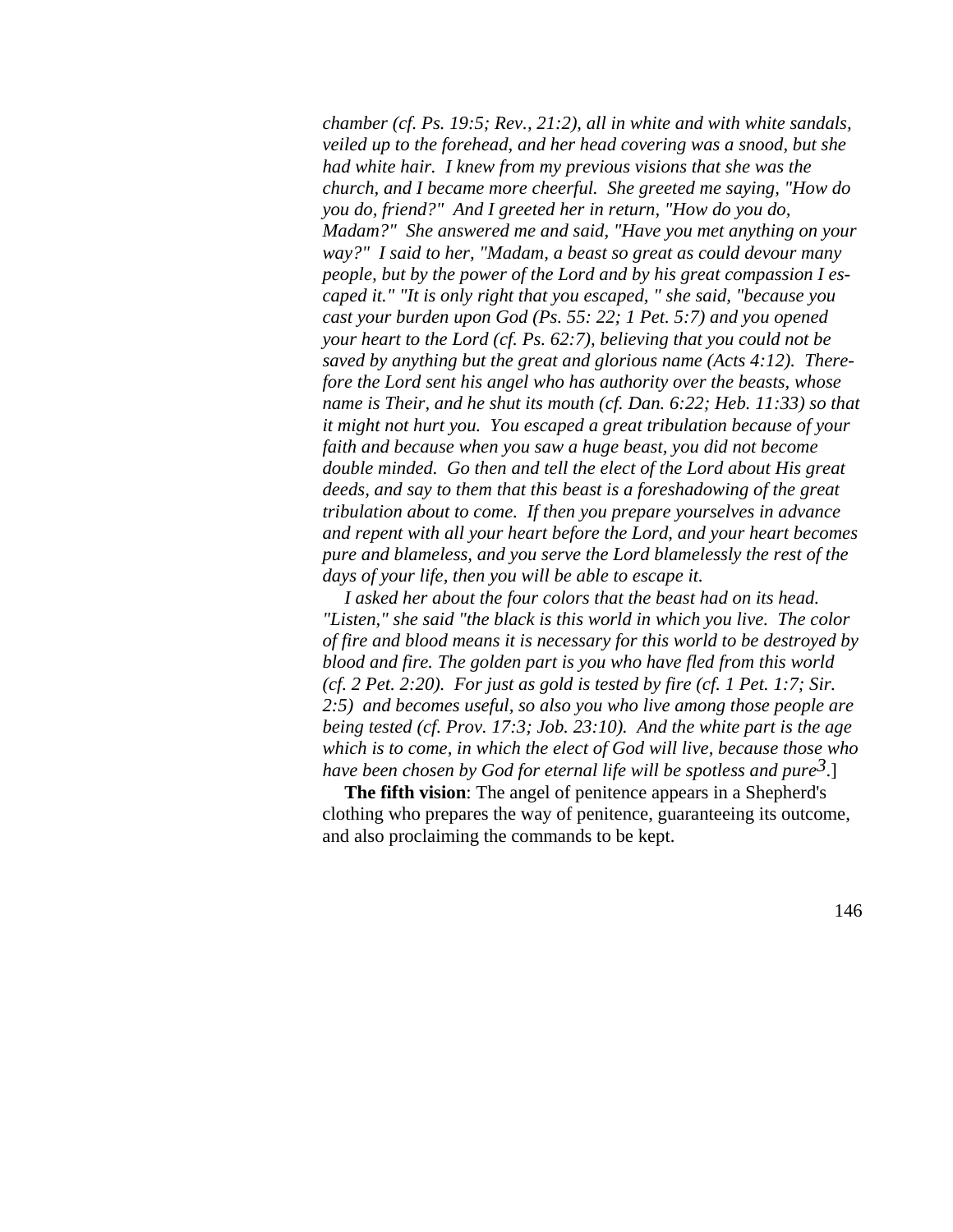We notice here that the angel of penitence appeared to Hermas, only after he enjoyed the vision of the beautiful young church who conquered the dragon, who lives crowned with the garland of victory, wrapped in holiness (white), wearing white shoes signifying that she walked the royal way in purity, who was modest (covering her head down up to the forehead), who was wise (gray hair) ... this scene burst in him a joy that gave him support to accept the command and battle for it in the Lord.

#### **THE TWELVE COMMANDS**

Hermas received these commands from the angel of penitence, who went before him in the form of a Shepherd, these commands are what the Christian teachings follow, and ought to be applied practically:

1) **Faith in One God** the Creator, and a fear of Him leading to purity.

2) **Simplicity** without gossip nor division with love for giving.

3) **Sincerity or truthfulness**: God who is the Truth dwells within us. [*Again he said to me, "Love truth, and let nothing but truth proceed from your mouth, so that the spirit which God caused to dwell in this flesh will be found truthful by all men [cf. 1 John 2:27]. Thus Lord who dwells in you will be glorified because the Lord is truthful in every word and there is nothing false in Him.*] Command 3:1.

# 4) **Purity in matrimony**:

*["Sir," I said, "if a man has a wife who is faithful in the Lord and he discovers her in some adultery, does the man then sin if he continues to live with her?"* 

*"As long as he knows nothing of it," said he, "he does not sin, but if the husband knows of her sin and the wife does not repent, but persists in her evil, and the husband continues to live with her, he becomes guilty of her sin and a partner in her adultery."* 

*"What then, sir, "I said, "should the husband do if the wife persists in this passion?"*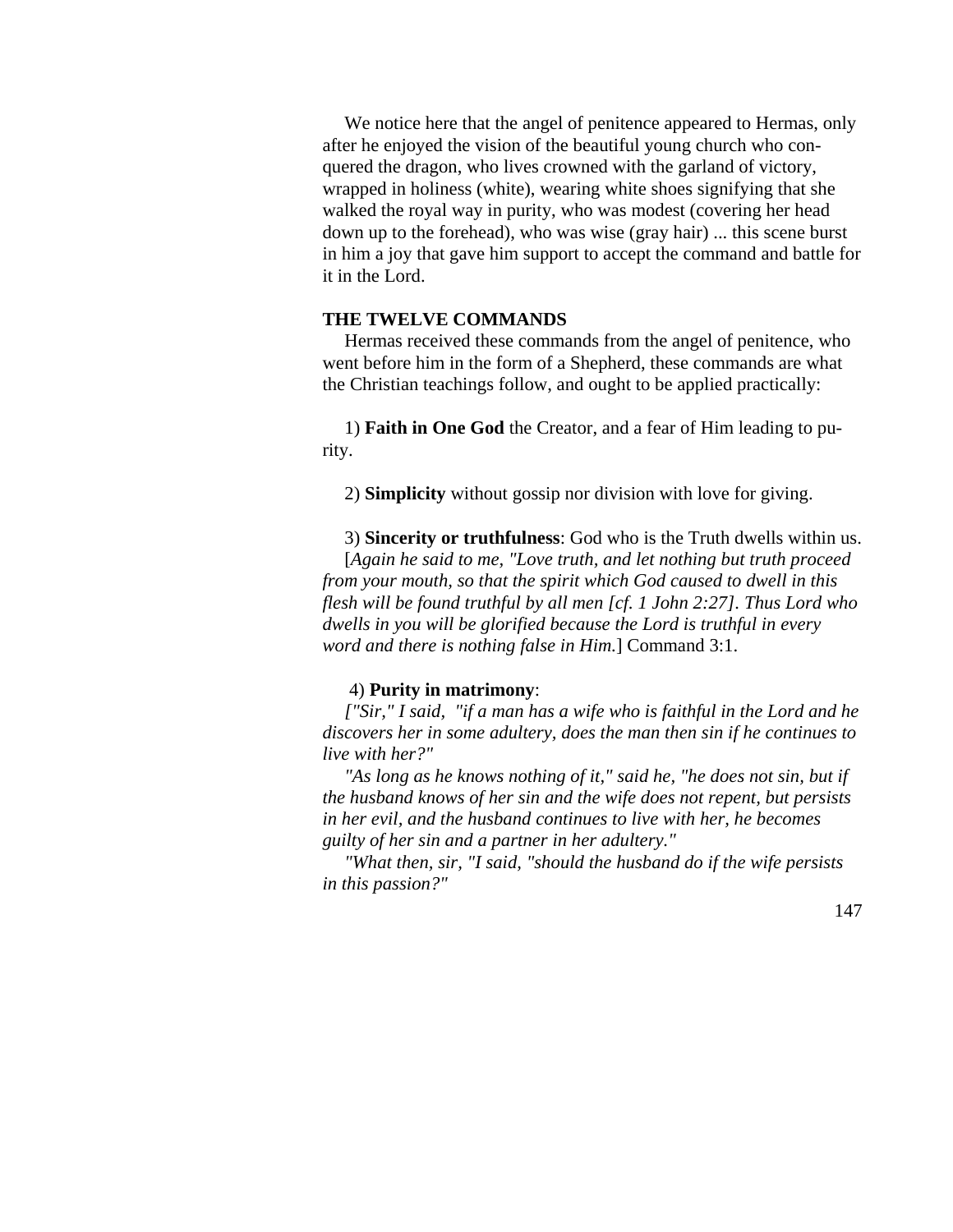*"Let him divorce her," he said, "and let the husband live by himself; but if when he has divorced her he marries another woman, he also commits adultery" [cf. Mark 10:11; Matt. 5:32; 19:9].* 

*"So, sir," I said, "after the woman has been divorced, if she repents and wishes to be returned to her own husband, will she not be taken back?"* 

 *"Yes indeed," he said, "if the husband does not take her back, he sins and brings upon himself a great sin. At least it is necessary to take back the one who has sinned and repented, but not often, for there is one repentance for the servants of God. So in case of repentance, the husband ought not to remarry. This course of action is valid for both wife and husband.*] Command 4:4-8.

[*For the one who has received forgiveness of sins ought never to sin again, but live in purity*.] Command 4:2.

[*But I tell you, "he said, "after that great and holy calling, if anyone sins who has been tempted by the devil, he has one repentance. But if he continually sins and repents, it is of no advantage to such a man, for he will hardly live*"] Command 4:6.

Perhaps this means not to be reckless, especially in sins like adultery, murder and apostasy... After baptism if a person falls, he must repent and not be lax, taking advantage of God's patience and continually falling with the aim of repenting.

#### 5) **Patience**

["*Be patient," he said, "and understanding, and you will overcome all evil deeds and do great righteousness. For if you are patient, the Holy Spirit that abides in you will be pure, not hindered by another spirit which is evil, but dwelling in a spacious room, will rejoice and be glad with the vessel in which it dwells, and will serve God with much cheerfulness, having peace with itself. But if any ill temper enters, the Holy Spirit, which is delicate, is discomforted immediately, and seeks to leave the place for it is choked by the evil spirit. It does not have room to serve the Lord as it wishes, for it was defiled. The Lord dwells in pa-*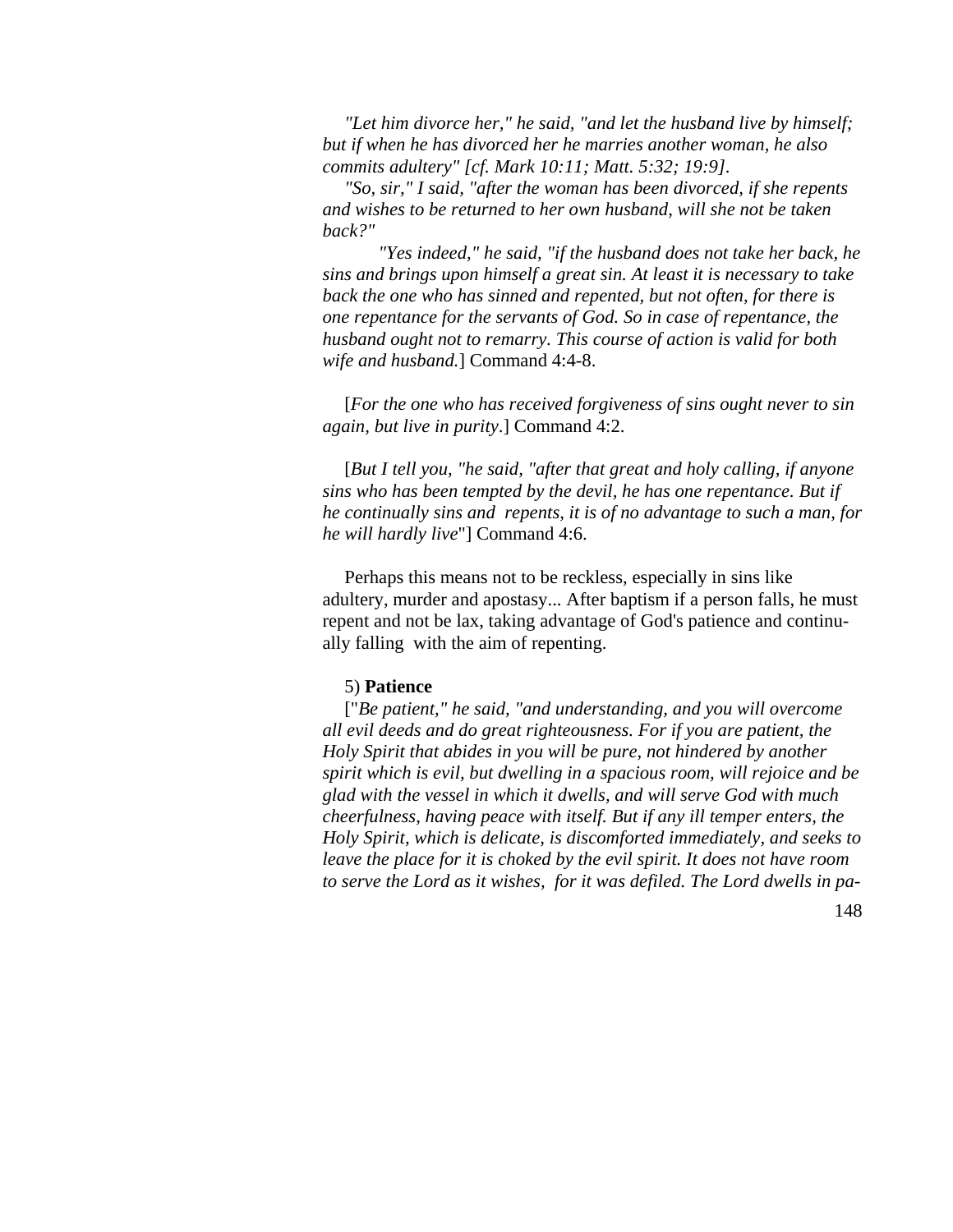*tience, but the devil in ill temper. So when both spirits dwell in the same place, it is of no advantage and bad for that man in whom they dwell. For if you take a very little bit of wormwood and pour it into a jar of honey, is not all of the honey spoiled, and is not so much honey ruined by the very least amount of wormwood, and does it not destroy the sweetness of the honey, and it no longer has the same flavor with its owner because it has been made bitter and it has lost its usefulness? But if wormwood is not put into the honey, the honey is found sweet and becomes useful to its owner. You see that patience is very sweet, even more than honey*.] Command 5:2-6.

#### 6) **Walking the path of justice and not the path of injustice**

[*There are two angels with man, one of righteousness and one of evil...* 

*"Whenever ill temper or bitterness comes over you, know that he (the enemy) dwells in you; then comes the desire for many affairs, the extravagance of many kinds of foods and intoxicating drinks, much carousing and various unnecessary indulgences and desires for women, covetousness and great arrogance, pretension and whatever things resemble or are similar to them...* 

 *So when you recognize his works, shun him and do not trust him, for his works are evil and harmful to the servants of God. Here you have the powers of both angels; understand them and trust the angel of righteousness.*] Command 6:1, 5, 6.

#### 7) **Have fear for God, not for Satan**

 [*"Fear the Lord," he said, "and keep his commandments. So if you keep the commandments of God, you will be powerful in every action and your activity will be incomparable. For when you fear the Lord, you will do everything well. And this is the fear which you must have, and you will be saved. Do not fear the devil, for if you fear the Lord you will overcome the devil, for there is no power in him.*] Command 7:1,2.

#### 8) **Do good, and abstain from evil**

 [*If you do good and abstain not from it, you shall live unto God.*] Command 8: 12.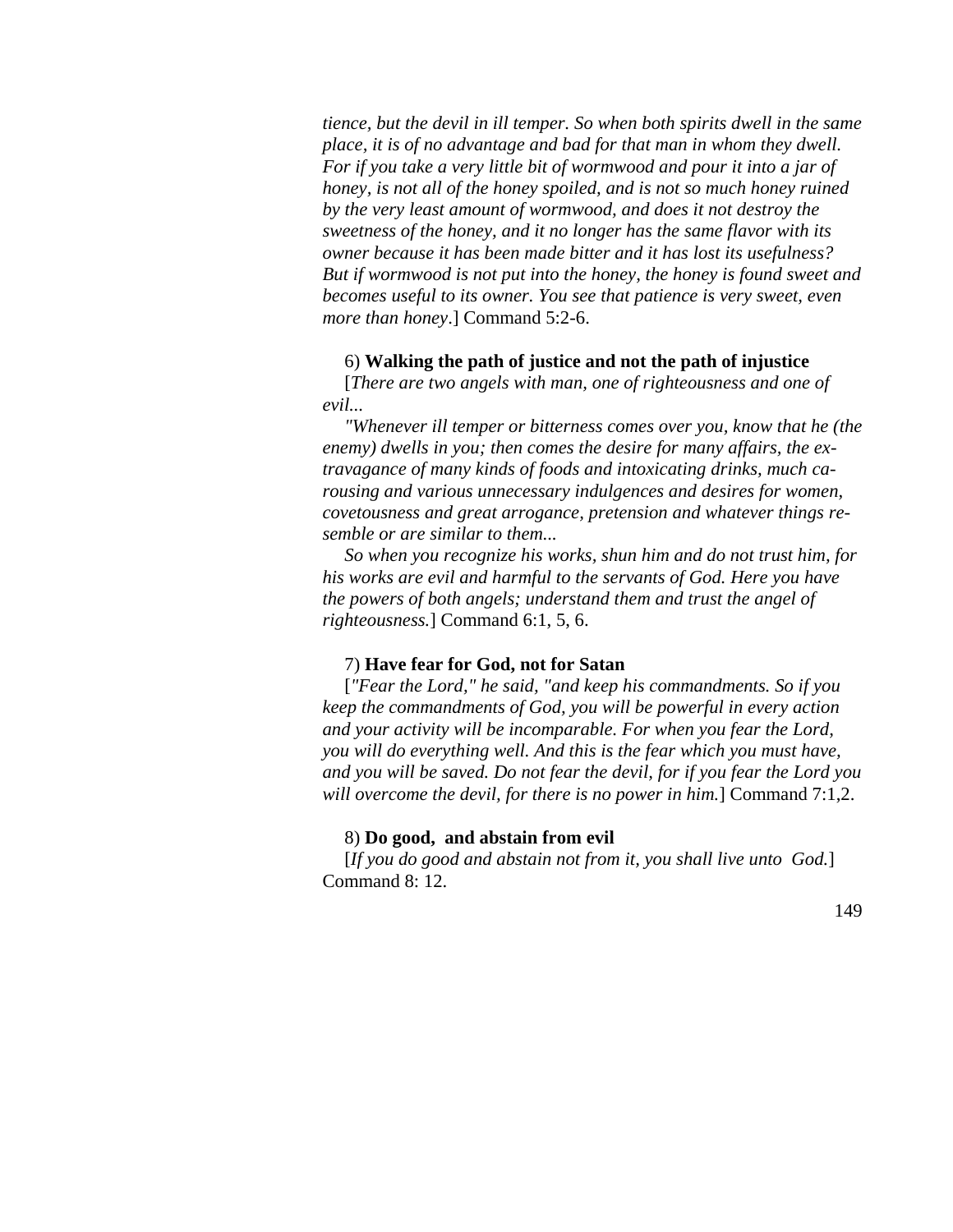#### 9) **Abstain from doubt or trust in God**

 [*If you hesitate in your heart, you will not receive any of your requests. For those who hesitate before God, they are double-minded, and they do not obtain any of their requests [cf. James 1:7f.].* 

 *But the ones who are complete in faith ask for everything, since they have trusted the Lord [cf. Ps. 2:12], and they receive it because they ask without hesitating, not being double minded*.] Command 9: 5,6.

#### 10) **Depression [ p.160 14, 15, 16]**

 [*"Cast off grief from yourself," he said, "for she is the sister of double-mindedness and ill temper.*"] Command 10:1:1.

 [*For the Spirit of God given for this flesh submits to neither grief nor distress.*] Command 10:2:6.

[*Grief does not allow the prayer to go up in purity to the altar*.] Command 10:3.

11) **False Prophets**: Humility distinguishes between the true and false prophet.

#### 12) **Abandoning evil desires**

["Above all is the desire for the wife or husband of someone else, *and for the extravagance of wealth, and for much needless food and drink, and many other foolish luxuries. For every luxury is foolish and vain for the servants of God. So these desires are evil, putting to death the servants of God, for this evil desire is a daughter of the devil. It is necessary, then, to refrain from evil desires, so that by refraining you will live to God. But as many as are overcome by them, and do not resist them, will finally perish, for these desires are deadly. So put on the desire for righteousness, and being armed with the fear of the Lord, resist them (Eph. 6:13), for the fear of God dwells in good desire. If the evil desire sees that you are armed with the fear of God and are resisting it, it will flee far from you (cf. James 4:7), and, fearing your weapons, it will no longer be seen by you. So be victorious and triumph over*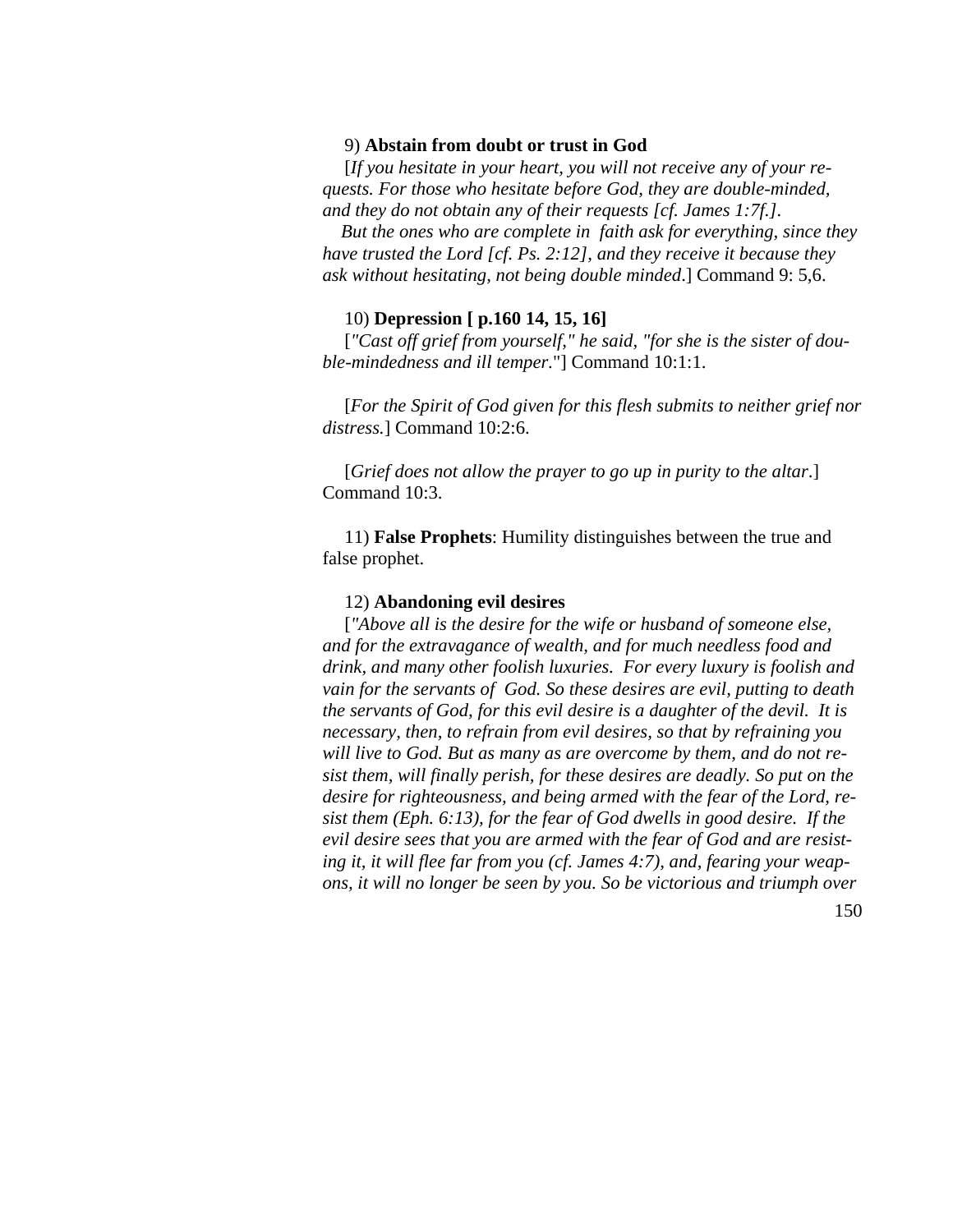*it. For if you serve the good desire and submit to it, you will be able to overcome the evil desire and control it as you please."*] Command  $12:2:1-5$ .

 [*But the devil is hard and dominates them. "He cannot," he said, "dominate the servants of God who hope in Him with all their hearts. The devil can wrestle, but he cannot pin. If, then, you resist him, he will flee defeated from you (cf. James 4:7 ) in disgrace." "But," he said, "those who are quite empty, fear the devil as though he had power."*] Command 12:2:

 [Do not fear the threat of the devil at all, for he is as powerless as the sinews of a corpse.] Command 12:2:

#### **THE SIMILITUDES**

The first five Similitudes came along the lines of the commands. **The first similitude:** The estrangement

[*He said to me, "You know that you servants of God live in a foreign country, for your city is far from this city (cf. Heb 13:14)." "If then, you know, the city in which you are going to live, why do you prepare lands, and expensive possessions and buildings and useless rooms here? So the one who prepares these things for this city does not expect to return to his own city."*] simil. 1:1,2.

**The second similitude**: the vine and the elm tree (love of the poor). The vine resemble the wealthy man and the elm tree resembles the poor man. If the vine tree is left on the ground, it does not bear plenty of fruit. However if it climbs the elm tree it gives plenty of fruit. Likewise, the rich must be joined with the poor. The wealth of the rich man may draw his attention away from God's service, but his concern for the poor gives him a chance to please the Lord and be fruitful in his life in Christ.

#### **The Third similitude:** The bare tree in winter

 [These trees which you see are the ones who dwell in this world. "Why, then, sir," I said, "are they as if dry and all alike?" "Because," he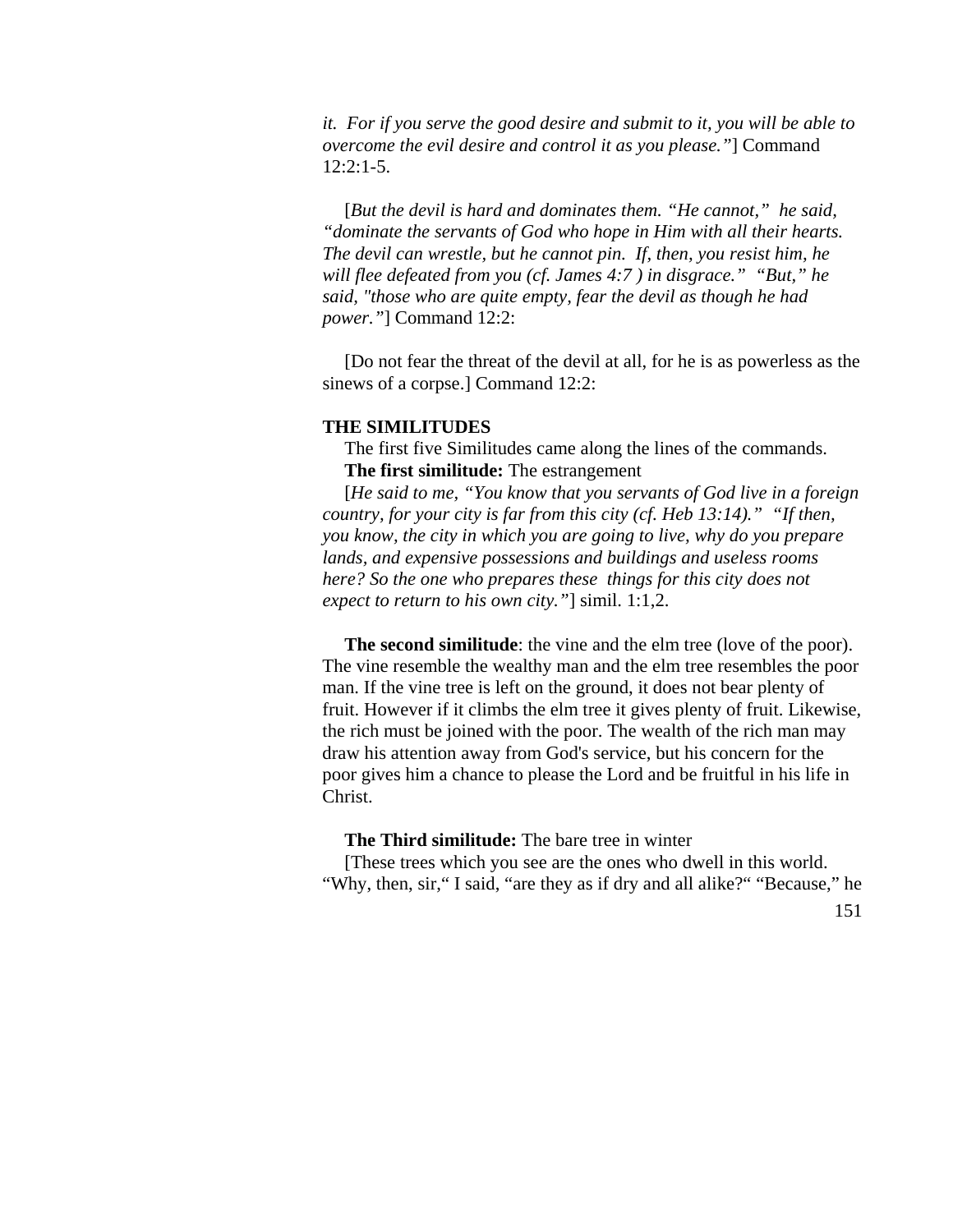said, "neither the righteous nor the sinners are apparent in this world, but are all alike. For this world is like winter for the righteous, and they are not apparent even though they are living with sinners. For just as in the winter, the trees, having no leaves, are alike, and it is not apparent which are the dried up, and which are the living, so also in this world neither the righteous nor the sinners are apparent, but all are alike" (cf. Matt. 13: 24 - 30).] simil. 3:1-3.

**The Fourth similitude:** The distinction of trees in summer

 [For just as the fruit of every single tree appears by summer and it is known what kind they are, so also the fruit of the righteous will be apparent and, since they are flourishing, they will all be known in that world. But the heathen and the sinners, the dried-up trees which you saw, such will be found dried up and fruitless in that age, will be burned as dry wood, and will be distinguishable because their conduct was evil in their life. For the sinners will be burned because they sinned and did not repent, while the heathen will be burned because they did not know the One who created them.] simil. 4:3,4.

**The Fifth similitude**: The true concept of fasting [ p.161 24]

 ["Listen," he said, "God does not wish such a futile fast as this, for by fasting in this way you do nothing for righteousness. But fast to God in this way: Do nothing evil in your life, but serve the Lord with a clean heart, keeping his commandments (see Matt. 19: 17) and following his orders, and let no evil desire arise in your heart. Believe in God, because if you do these things and fear him and abstain from every evil deed, you will be truly living for God. And if you do these things, you will complete a fast that is great and acceptable to the Lord." simil. 5:1:4,5.

The Shepherd in his command focuses on the internal life, he gives as an example: A man entrusted his field to his loyal servant and did not ask him for more than fencing it. When the servant fenced the field, he saw that it was full of thorns, he cleared and tilled it. When the vineyard owner returned, he was very pleased with what his servant did. He honored him before his beloved son, his counselors and all his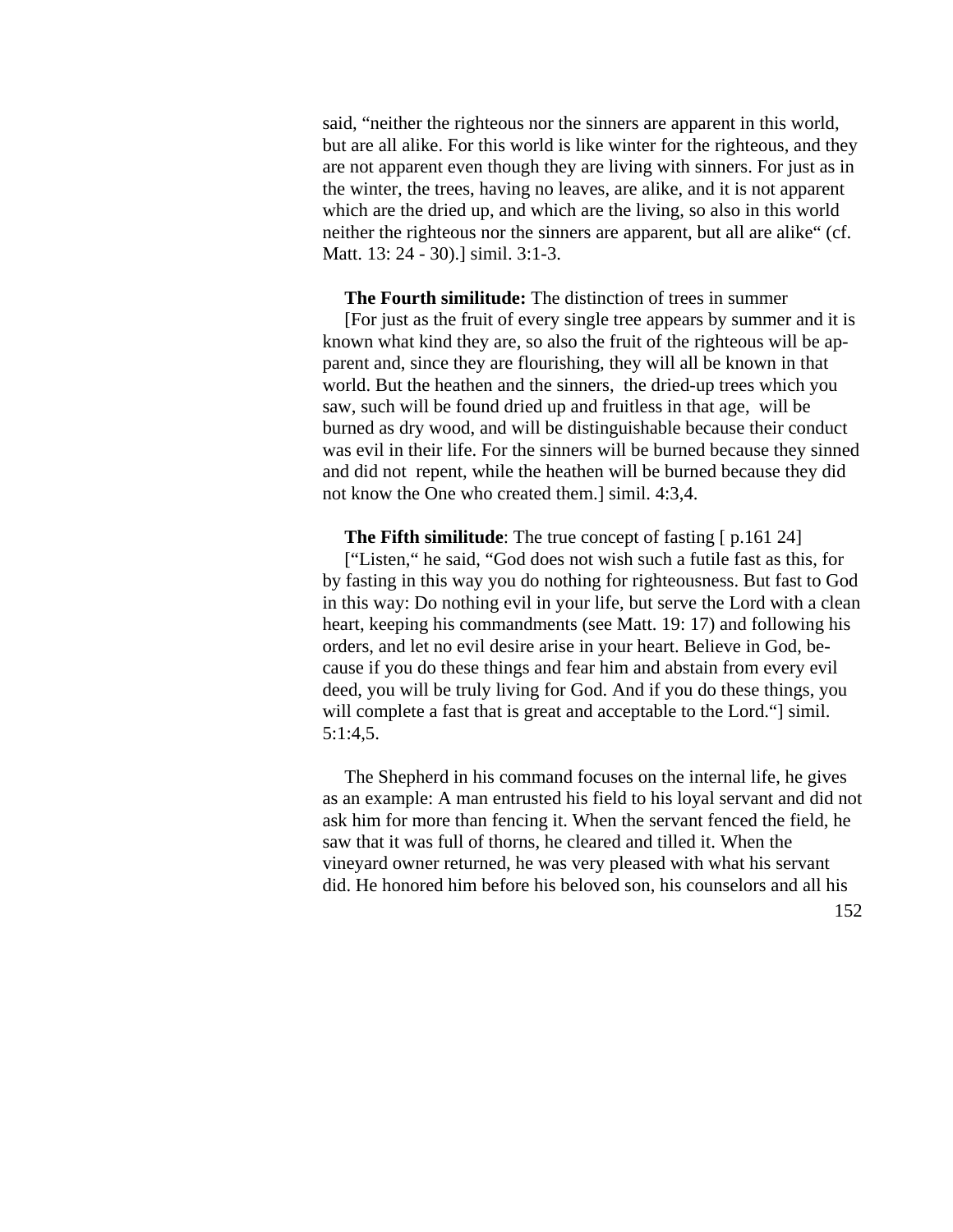friends saying, "This servant did with his own free will more than what I demanded of him." For this, he made him an heir with his beloved son. After few days the Master gave a banquet and sent a great deal of food to the loyal servant who shared it with his friends.... when the Master heard about this, he was more determined to make him an heir.

He also spoke about purity:

 [*Keep this flesh of yours pure and undefiled, so that the Spirit that dwells in it may bear witness to it and your flesh may be justified*.] simil. 5:7:1.

The next four similitudes (6-9) deal somewhat elaborately with the subject of repentance, while in the last similitude (10) the tower re-appears and the angel of penitence lets Hermas know that he must purify his family of all evil and advise everyone to repent.

**The Sixth similitude**: a dialogue between the angel of lust and deceit and the angel of retribution, both dressed like two shepherds.

The angel of penitence took him to the pastures to see the two shepherds:

The first shepherd is the angel of lust and deceit in the form of a young man wearing a yellow garment; his face radiates with joy because a large flock jumps with joy from one place to another to live a life of lust. These are the ones who became finally detached from God and placed their lives in the hands of the world's lust, they unrepentantly insulted God's name - their share is death. In the same flock there were sheep who played without joy, these were the ones immersed in the lust without insulting God.... there still remained in them the hope for repentance. They were in corruption, however through repentance they would be saved from eternal death.

 The Second Shepherd: this was the angel of retribution, tall, with a vicious look. He wore a white tunic of goat skin with a satchel on his shoulder, in his hand he held a stick with knots and a big whip.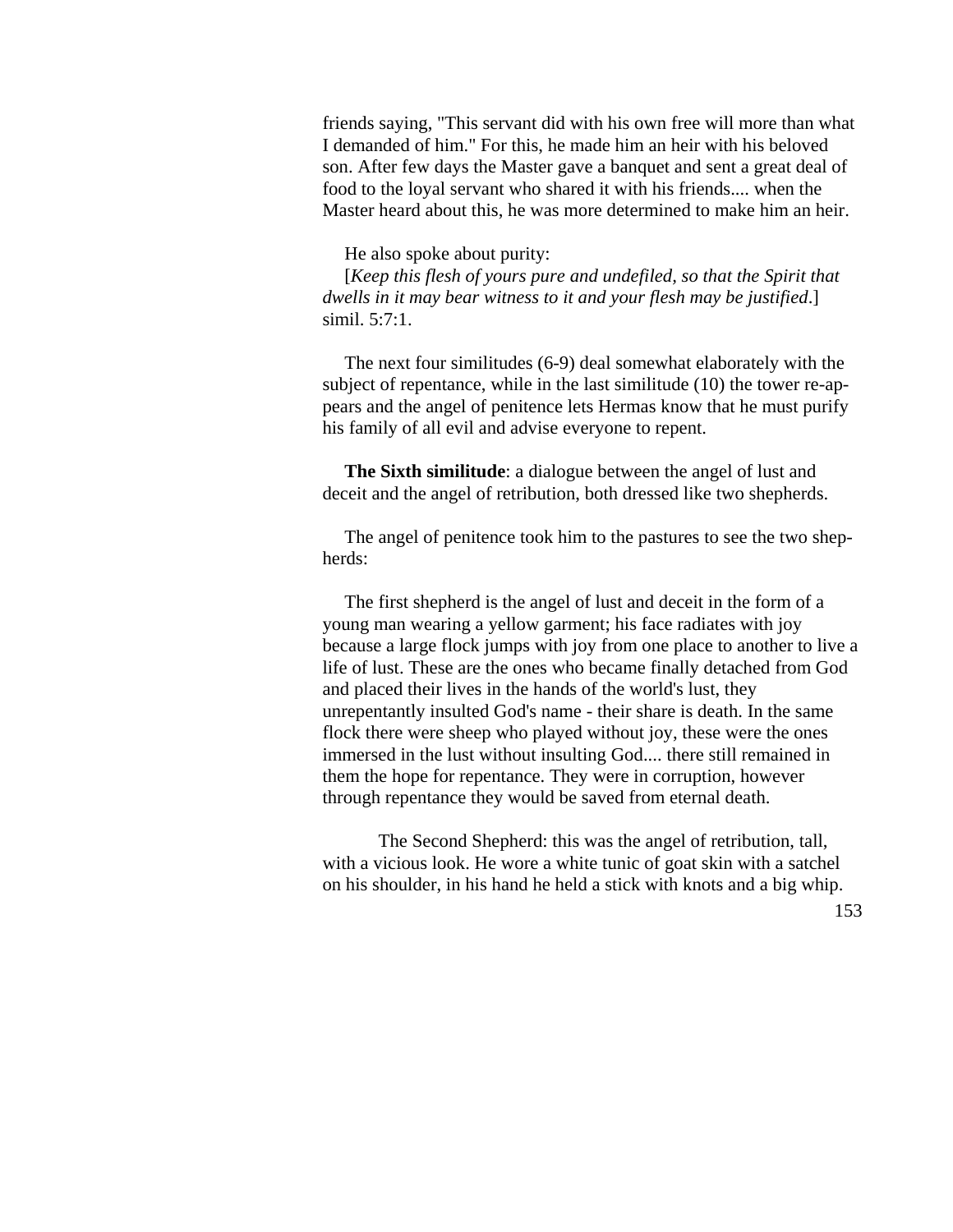The Angel of Retribution receives the unhappy sheep and places them in a steep place full of thorns and cactus. The Shepherd beats them with cruelty which arose Hermas' pity for them. The angel of retribution said to him: [*So whenever they suffer any kind of affliction, they turn over to me for good instruction, are strengthened in the faith of the Lord, and serve the Lord with pure hearts the rest of the days of their lives [cf. Ps. 51:10]. Then they repent of the evil deeds which they did, because each one rightly suffers for what he had done [cf. Matt. 16:27; Rev. 2:23], then they glorify God because He is a righteous judge. [cf. Ps. 7:11; 2 Tim. 4:8]. From then on they will serve the Lord with pure hearts, and prosper in all that they do, receiving from the Lord all that they ask [cf. Matt. 21:22; 1 John 3:22]. Hence, they glorify the Lord because they turned over to me and no longer suffer any evil.*] simil. 6:3:6.

**The Seventh similitude:** Hermas suffers for his family's sins.

His family angered the angel of retribution (or the angel of judgment). When they repented with all their hearts, Hermas asked the angel to relieve him of agony, though the angel of retribution asked him to carry the cross by his own free will.

[*I said "But look sir, they have repented with all their hearts." The angel of retribution replied, "I also know that they have repented with all their hearts. Do you think the sins of those who repent are immediately forgiven? By no means! But the one who repents must torment his own soul and be extremely humble in everything he does and be troubled with all kinds of tribulations. If he endures the tribulations that come to him, surely the one who created and enabled all things [cf. Eph. 3:9] will have compassion, and give him some healing if He sees that the heart of the one who repented is clean of every evil deed. But it is beneficial for you and your house to be troubled at this time. For why do I tell you so many things? You must be troubled, just as that angel of the Lord who gave you over to me has ordered. Give thanks to the Lord for this, that He considered you worthy to show you the tribulation beforehand, so that, knowing of it in advance, you may bear it bravely.*" simil. 7:4,5.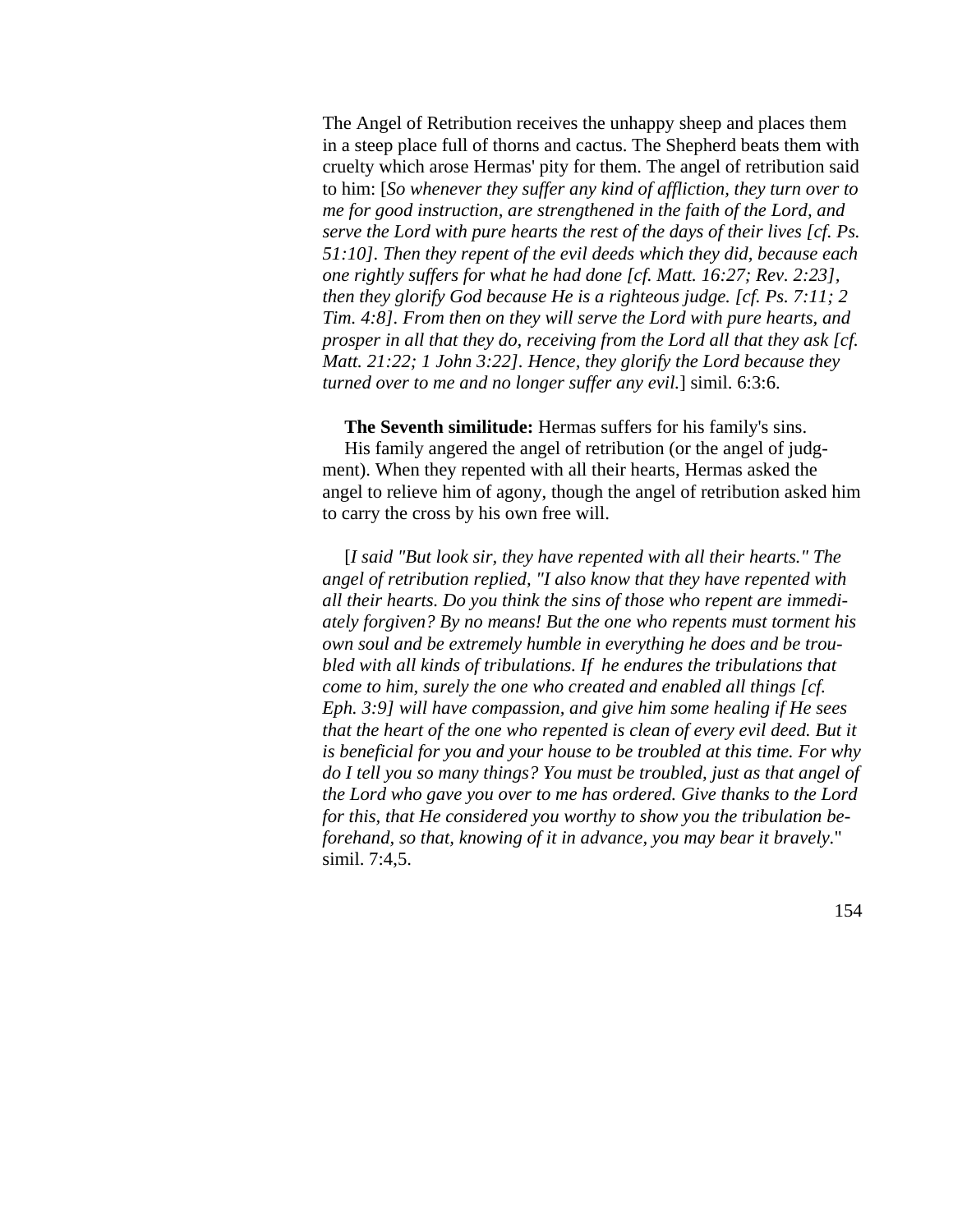**The Eighth similitude**: The willow tree and the act of Grace.

The Shepherd showed him a willow tree which overshadowed plains and mountains. Under it were gathered all those who were called in the name of Christ. The great angel of the Lord stood towering under the tree holding a sickle in his hand; with it he cuts branches which were short, not longer than a span of a hand. When each one received a branch, the angel put the sickle aside and the tree appeared untouched.

The willow tree, as the angel of retribution said, was the law or the Son of God. Perhaps it meant the word of God or the written law or the Logos Incarnate. Everyone who believed in the Incarnate Logos would be like someone privileged with a branch and is committed to remain loyal to his living evangelic life. The great angel of the Lord is the archangel Michael who was entrusted with safeguarding the church's faith.

The time came to receive the branches to be scrupulously examined. What did he find?

1) Each one whose branch was lively and fruitful was given garlands that looked like palm branches, and was admitted to the tower. These were the ones who battled with Satan and overcame him. They endured death for the sake of the commandment, therefore they enjoyed the garland of victory.

2) Those who brought their branches lively but fruitless, were sent to the tower after they were stamped with the seal. There they wore snowwhite clothes. Those were the ones who applied the Law, endured persecutions and did not deny Christ's name.

3) The great angel handed the angel of penitence the remaining crowds and left the place. The angel of penitence examined their branches and found them as follows:

- a) some were dry but not rotted by termites;
- b) some were half dry (the reluctant: neither alive nor dead);
- c) some were half dry and cracked (the hesitant and taletellers);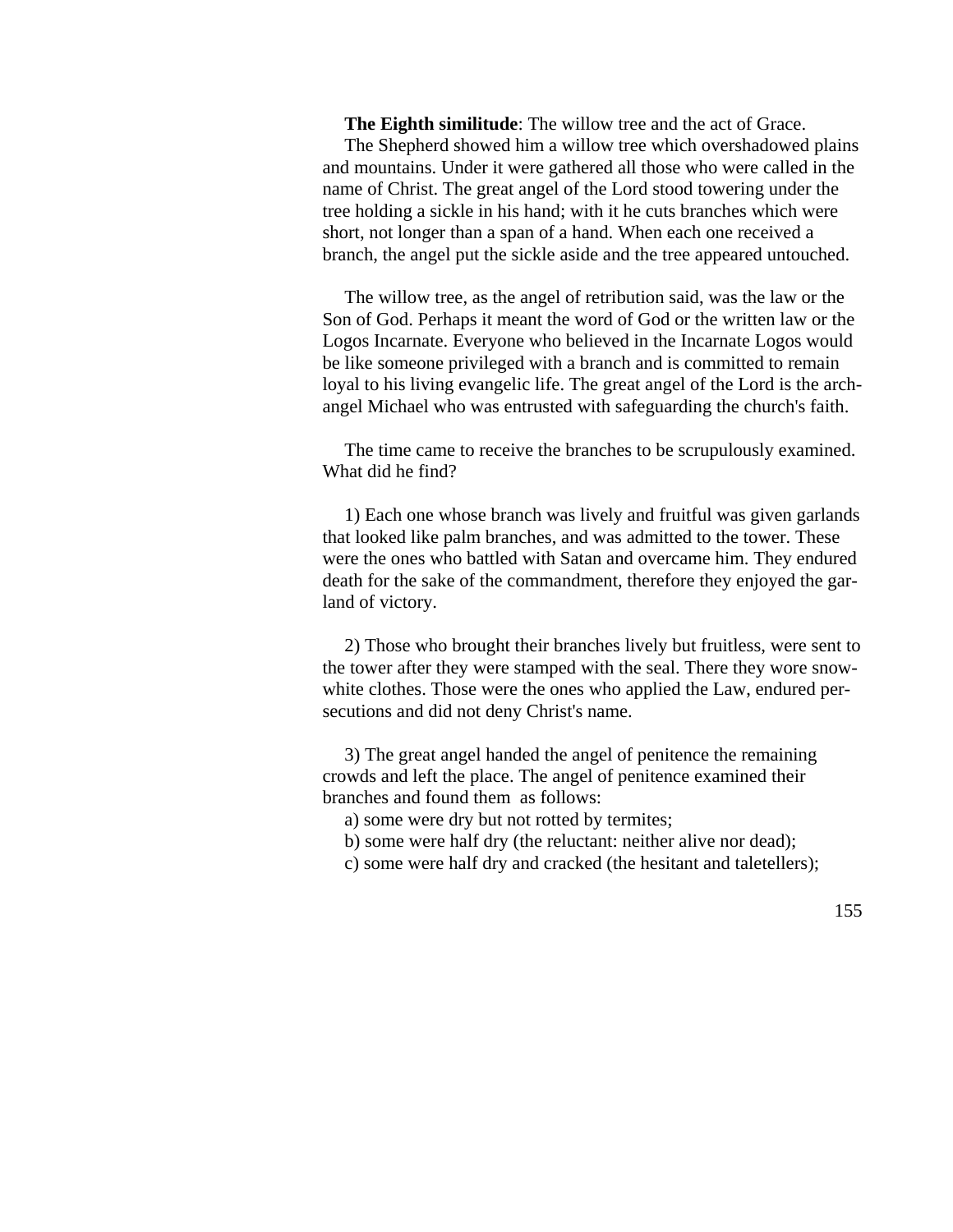d) some were half green and cracked (Believers who sought false glory);

e) some were half green and half dry (those who were immersed in seculars);

f) some were two-third green and one-third dry (those who denounced the faith on occasions and professed it on other occasions);

g) some were two-third dry and the other third green (those were the ones who returned and joined the gentiles after they accepted the faith);

h) some were all green except for some dry edges (those were the ones who lapsed out weakness);

i) some were all dry except for some green edges (those were the faithful who sinned but boasted of God's name and received His servants with joy).

 The angel of penitence took the branches from the people and distributed them in the earth hoping that the life may be resorted to them through repentance. He began to water them because the Creator wanted life for each one receiving those branches. The crowds came in rows in the order in which they received the branches. He began rescanning the branches. Some regained their green color, others were eaten by mites, some had fruit buds and other remained barren. Hermas asked why did everyone not repent ? The angel answered: ["*He gave repentance to those whose hearts he saw would be pure and who would serve him with all their heart. But to those whose deceit and evil he saw, and who would repent in hypocrisy, he did not give repentance, lest they again blaspheme His Name."*] simil. 8:6:2.

**The Ninth similitude**: the church as a wonderful Tower.

The angel of penitence guided Hermas to the mountains of Arcadia, a spiral mountain. He seated him on the summit, and showed him a vast area of plains surrounded by twelve mountains, each mountain had its own shape. These mountains represented the 12 tribes occupying the whole world to whom the apostles evangelized the Son of God. They referred to the local churches spread around the world with their own cultures and rituals. For this reason the mountains appeared different in shape which also may have referred to the believers who had among them the faithful and the unfaithful.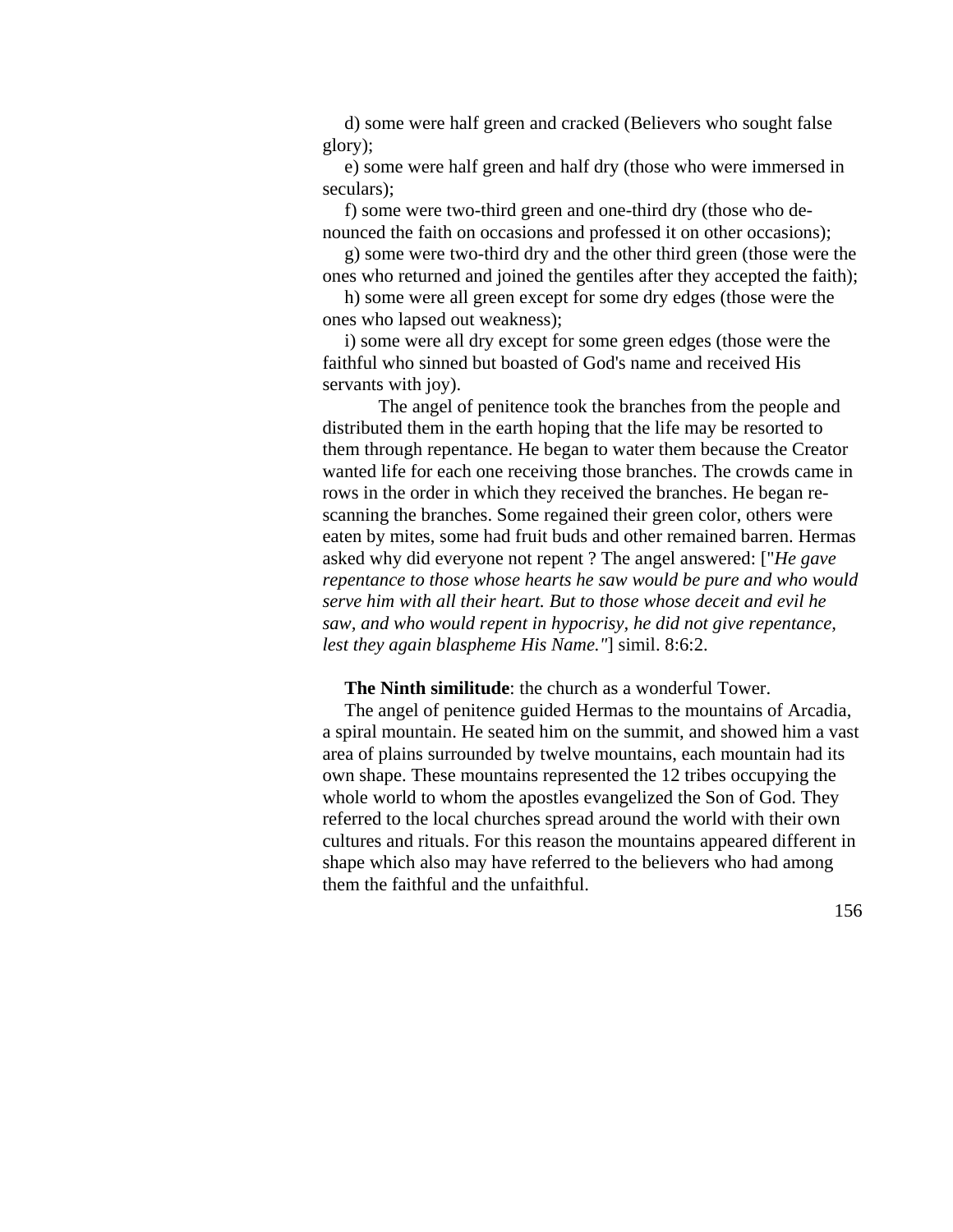1) a black mountain (the believers who blasphemed against the Lord and betrayed His servants);

2) a bare mountain without any vegetation (the hypocrites and preachers of corruption);

3) a mountain full of thorns and thistles (the wealthy preoccupied with the earthly concerns);

4) a mountain half of which was full of plants. The top of the grass was green and the section close to the roots was dry, where the heat scorched some of the grass (the missionaries who witnessed for the Lord with their mouths but their hearts were far away from him);

5) a pastured but rough mountain: (the rebellious believers, and conceited teachers);

6) a mountain full of large and small holes with wilted grass(the hateful);

7) a mountain full of luscious green pastures, cattle graze in it and it becomes more luscious. (the content and simple who are pleased with God's servants and full of love and mercy);

8) a mountain full of springs from which God's creatures drink (the apostles and preachers);

9) a waterless mountain with deadly reptiles (the deacons plundering what is God's);

10) a mountain with large trees which provide shade for the flocks (honest bishops);

11) a mountain covered with a thick forest of delicious fruitful trees (those who suffer for God);

12) a white mountain which reflects joy and tranquillity upon the soul (the simple believers like innocent children).

He also showed him a white rock which stood high in the center of the plains. This was a rock higher than the mountain, square in shape, and capable of containing the universe. The rock was old and its door was excavated on one of its sides. The door seemed to be recently excavated. The rock was brighter than the sun, and he was taken by its brightness. The old rock is the Son of God, the rock of all ages who contained the whole church as a holy church whom He made by His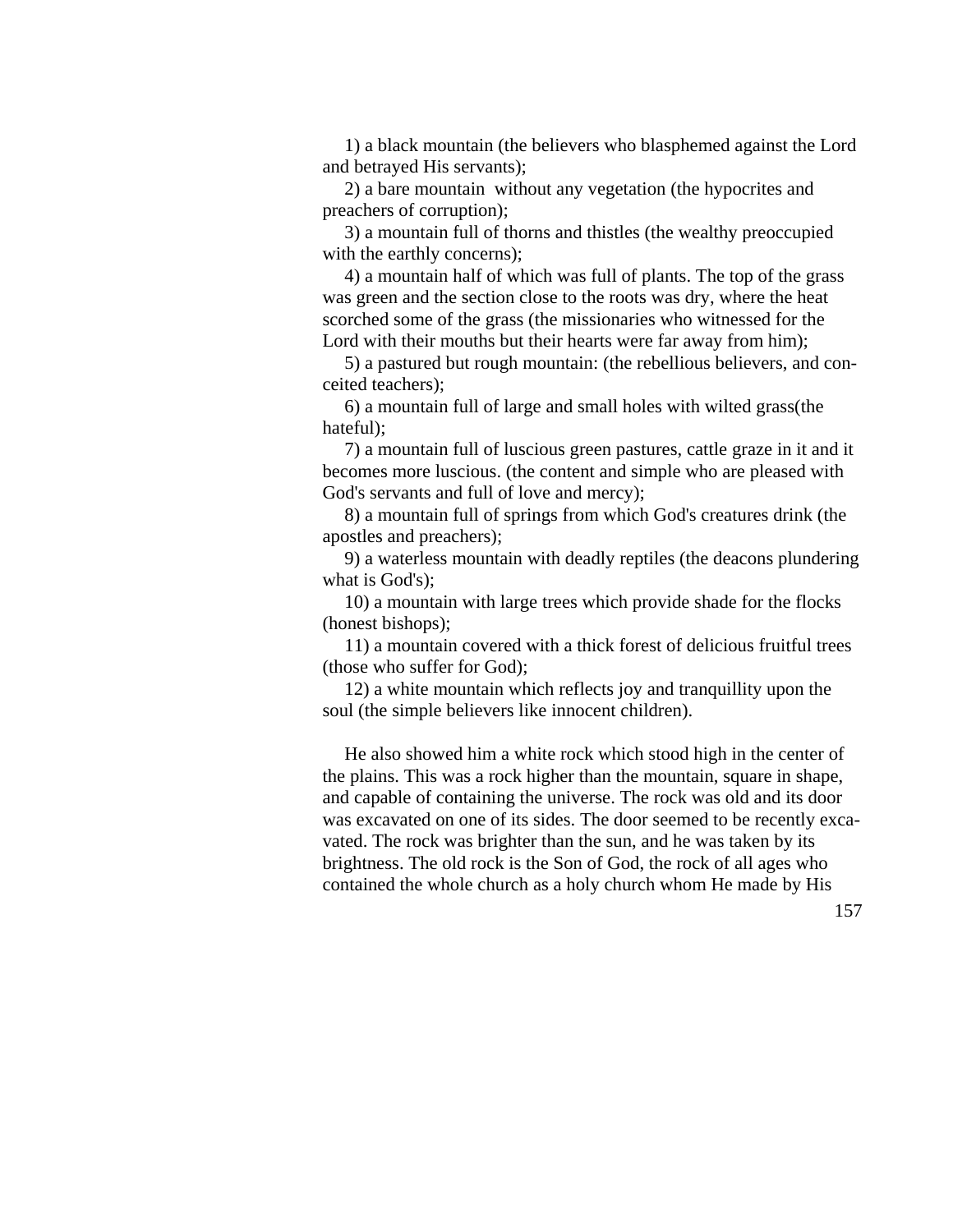own hands. The recent door refers to His incarnation, through which we enter, enjoy His salvation, and live in His kingdom.

Around the door stood twelve maidens: four of them, and the most beautiful of them all, stood at the corners. The rest stood two by two in between these corners. They wore linen robes with beautiful veils. Their shoulders were bare, and they stood joyfully in readiness as if in preparation to carry something.

The scene was emotional, magnificent, and puzzling. He saw the gentle maidens in their softness standing in a masculine way as if in readiness to carry the whole heaven (9:2:5). In the same manner, the soul of the true believer enjoys great gentleness and kindness, thus becoming like a group of beautiful and gentle maidens, who, at the same time, carry strength, behave with firmness and maturity like someone holding heaven itself! It reflects the image of the Son of God with His meek features that attract the sinners to His infinite love, but who is firm against evil, killing Satan and destroying his authority.

He also saw six men coming, they were tall, walked calmly and looked alike. They called a number of people who were tall, strong, with cheerful looks. The six ordered them to build a tower on top of the rock and its door-opening. These men were the angels around the Son of God : three on the left and three on the right, exhorting the believers towards the ecclesiastic work, to build the Church of God on the foundation of the faith in Christ: the Rock and the Door.

The maidens were asking the men to hurry in building the tower, they extended their hands in a manner as if they wanted to hold something.

At the order of six men, the men pulled out ten square, shiny and unchiselled stones. These were received by the maidens who carried them through the door, and handed them to the men who were assigned to build the tower. These stones came out of the depths of the sea. The maidens helped each other in lifting them, stone by stone. These stones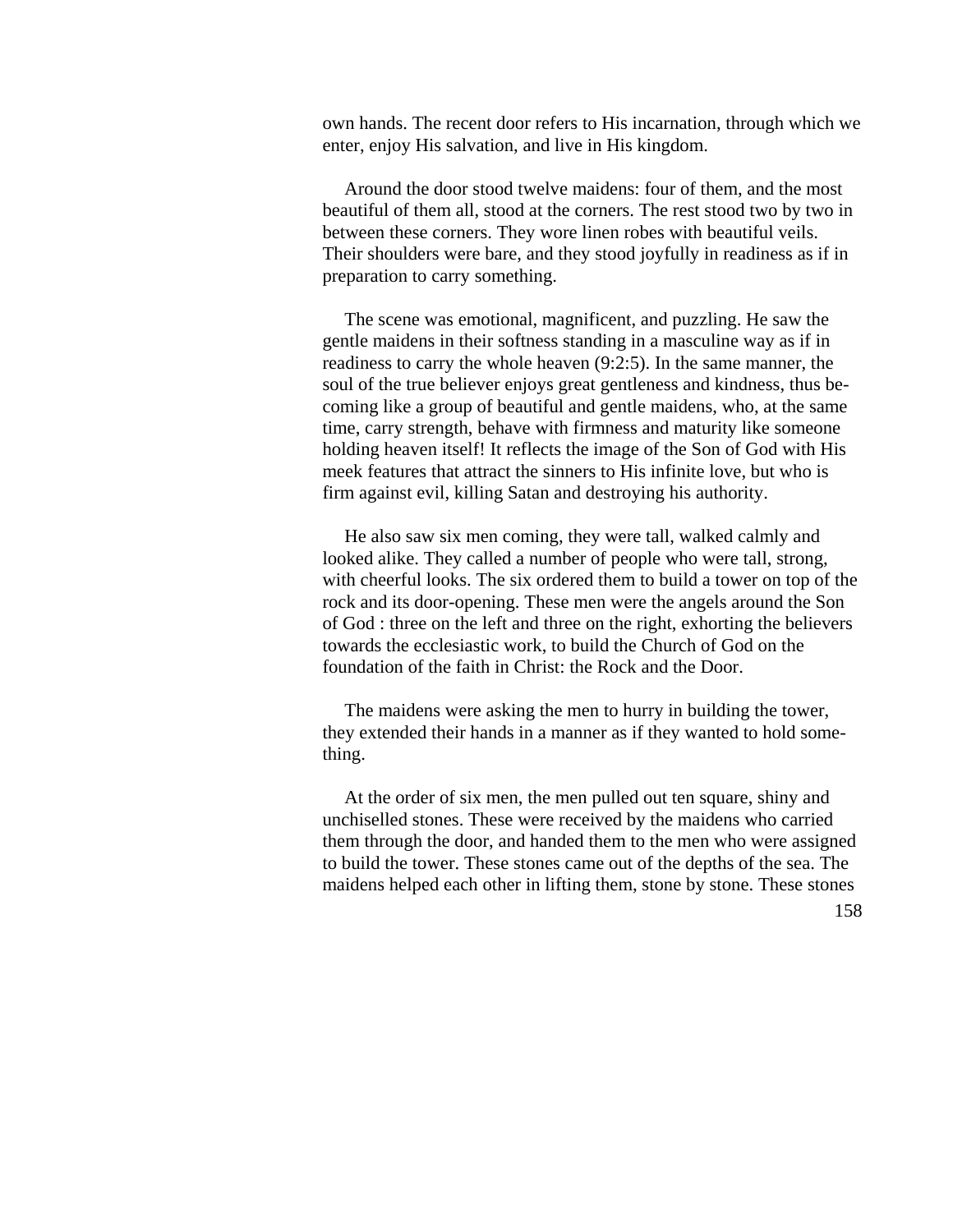represented the first generation of believers who were carried from the sea like being extracted from the dead nature, and through faith in the Son of God and their behavior in the new holy life (the maidens), they enter the building of the spiritual kingdom of God i.e. the church.

The construction of the tower took place on top of the rock and the door. All the stones were in contact with each other, and with the rock which became the foundation of the tower.... Following the ten stones, twenty-five stones were extracted from the sea. These were included in the building together with the other ten stones. They were followed by thirty-five then forty. Thus the foundation of the tower comprised four tiers. Extraction of the stones from the depth stopped, also the builders stopped building for a short while. The six men ordered the laborers to get the stones for building out of the mountains. They rushed and got stones of different colors, chiseled them, gave them to the maidens who transported them through the door, and then handed them over for the building of the tower. When these stones were placed within the building structure, they all lost their colors and turned into white. They represented the church who became one bright and pure heart in Jesus Christ,

The stones which were not received by the maidens, did not pass through the door and were unsuitable for building. They were dull and their color was not transformed into bright white.

The work stopped for a short while and the maidens remained on guard at the tower until the owner's arrival, they kissed him and went with him around the tower. He inspected the tower meticulously, feeling each stone, he tapped some with a stick which he held in his hand - some turned black, some crumbled, some cracked or broke off, some looked neither white nor black, some looked rough, unsuitable for building, while others were tarnished. The stones that were unsuitable for building were removed from the tower and replaced by others. They brought them not from the mountains but from some neighboring plains. They dug the plains and found shiny stones; some were cubic, while others were round. These were the wealthy who led an easy life,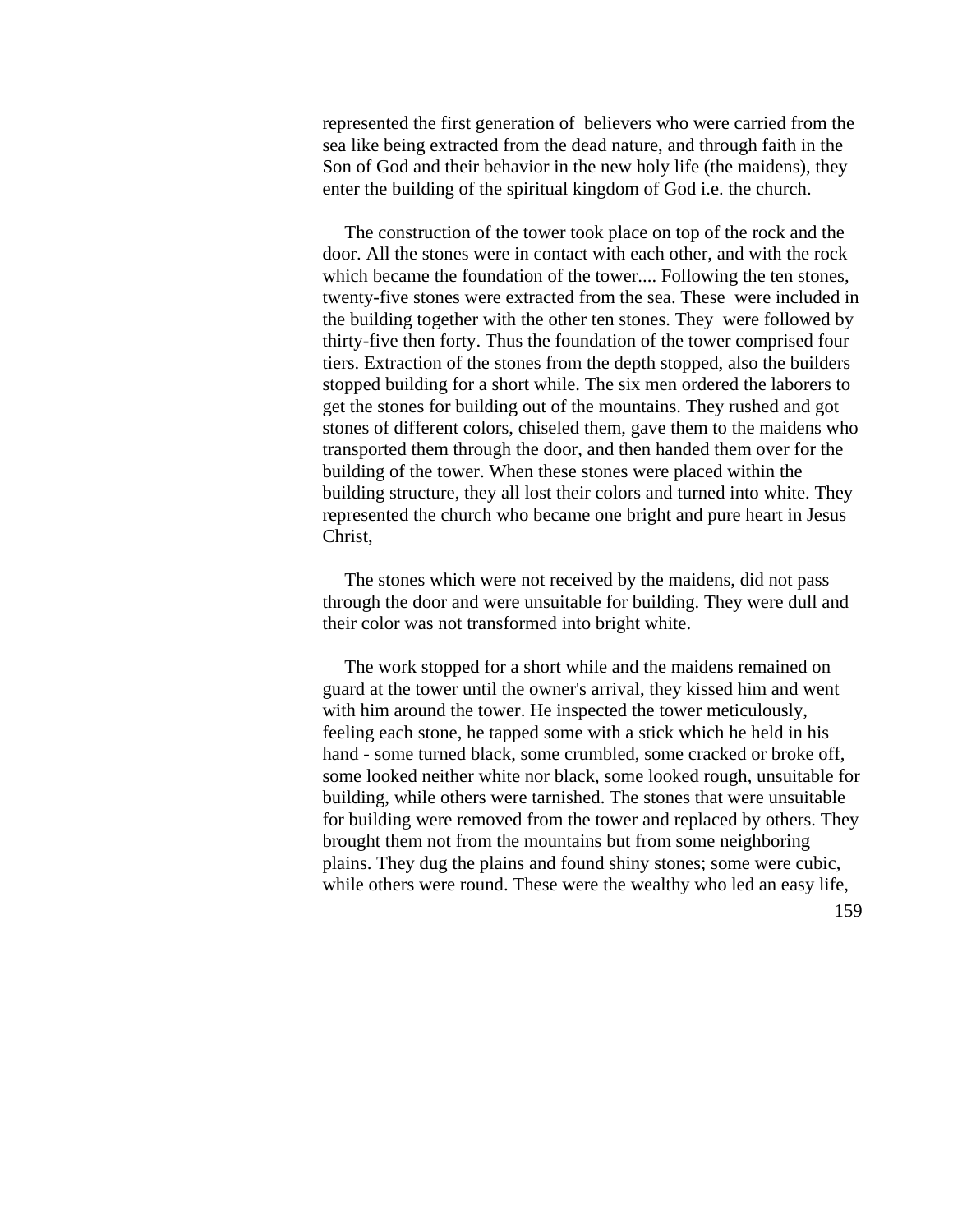but did not renounce their faith and uttered no evil word. Once the luxury of wealth was vanished, they became shiny living stones in the House of the Lord.

Some of the global stones needed chiseling to fit the structure of the building. Thus we observe that the tower owner is keen to use every stone for the structure. However, the stones which do not match are rejected and thrown away from the tower.

Two days later, the angel of penitence came to clean the site outside the tower. He threw away every stone unsuitable for the structure, after having made great efforts to give each stone to the maidens, even the crumbled and the cracked, hoping that these stones would be suitable for the structure.

**The Tenth similitude**: The Angel of retribution warns Hermas and his family that they must repent, announcing that the maidens were happy to dwell in his house. He advised them not to leave Hermas, and the maidens accepted the advice joyfully.

\_\_\_\_\_\_\_\_

*<sup>1.</sup> Vision 3:11-13. For the English texts see: Jack N. Sparks: The Apostolic Fathers, Light and Life Publishing Co., Minnesota, 1978.; J. B. Lightfoot: The Apostolic Fathers, Baker Book House, Michigan, 1983.; Ante-Nicene Fathers. 2. Lebreton: The History of the Primitive Church, vol. 2, p. 372.*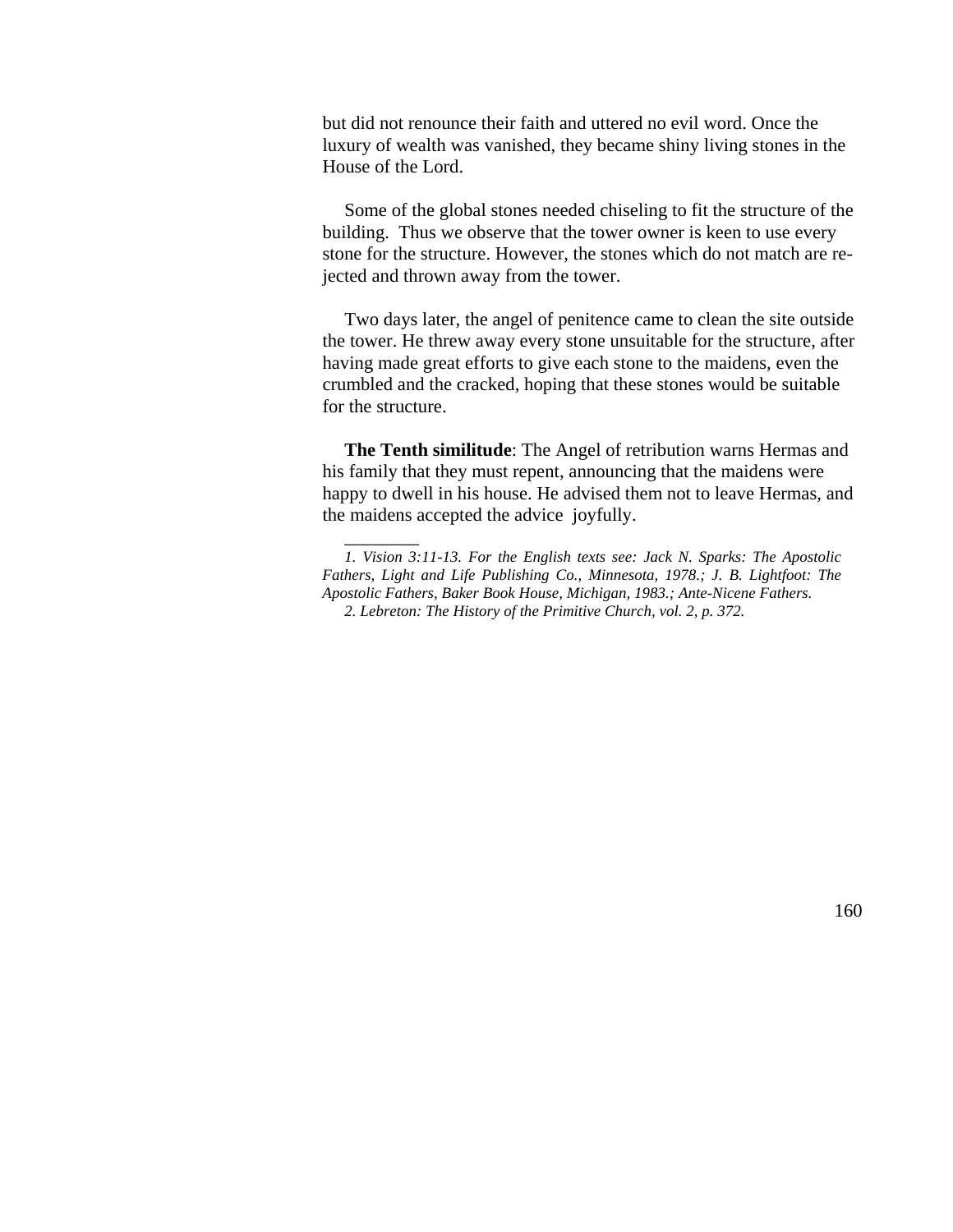# **HIS THOUGHTS**

#### **REPENTANCE**

The fourth command contained a dialogue between Hermas and the angel of penitence regarding the subject of repentance, and the forgiveness of sins after acquiring baptism.

 ["*Sir," I said, "I would like to question you still further." "Speak," he said. "Sir," I said, "I have heard from certain teachers that there is no other repentance except the one when we went down into water and received forgiveness of our former sins." He said to me, "You have heard correctly, for that is so. For the one who has received forgiveness of sins ought never to sin again, but live in purity. But since you inquire so precisely into everything, I will show this to you also, but not for giving a pretext, either for those who are about to believe, or for those who have just believed in the Lord. For they do not have repentance of sins, but forgiveness of their former sins. So to those who were called before these days, the Lord established repentance; for since the Lord knows the heart and knows everything beforehand, he knew the weakness of men and the cunningness of the devil, that he would do something evil to the servants of God and act wickedly toward them. So being full of compassion, the Lord had mercy on what he had made and established this repentance, and authority over this repentance was given to me. But I tell you, after that great and holy calling, if anyone sins who has been tempted by the devil, he has one repentance. But if he continually sins and repents, it is of no advantage to such a man, for he will hardly live" (cf. 1 John 3:4-10) I said, "I was given new life when I heard these things so precisely from you; for I know that if I no longer continue in my sin, I will be saved." "You will be saved," he said, "and everyone else who does these things.*"] Command 4:3.

a) It is noted that the angel of penitence opens the door of repentance before those who lapsed in a great sin after baptism. Perhaps what was meant was the renunciation of faith during tribulation and persecution when there were many arguments in the church about the possibility of the acceptance of their repentance. However, he offered the penitent a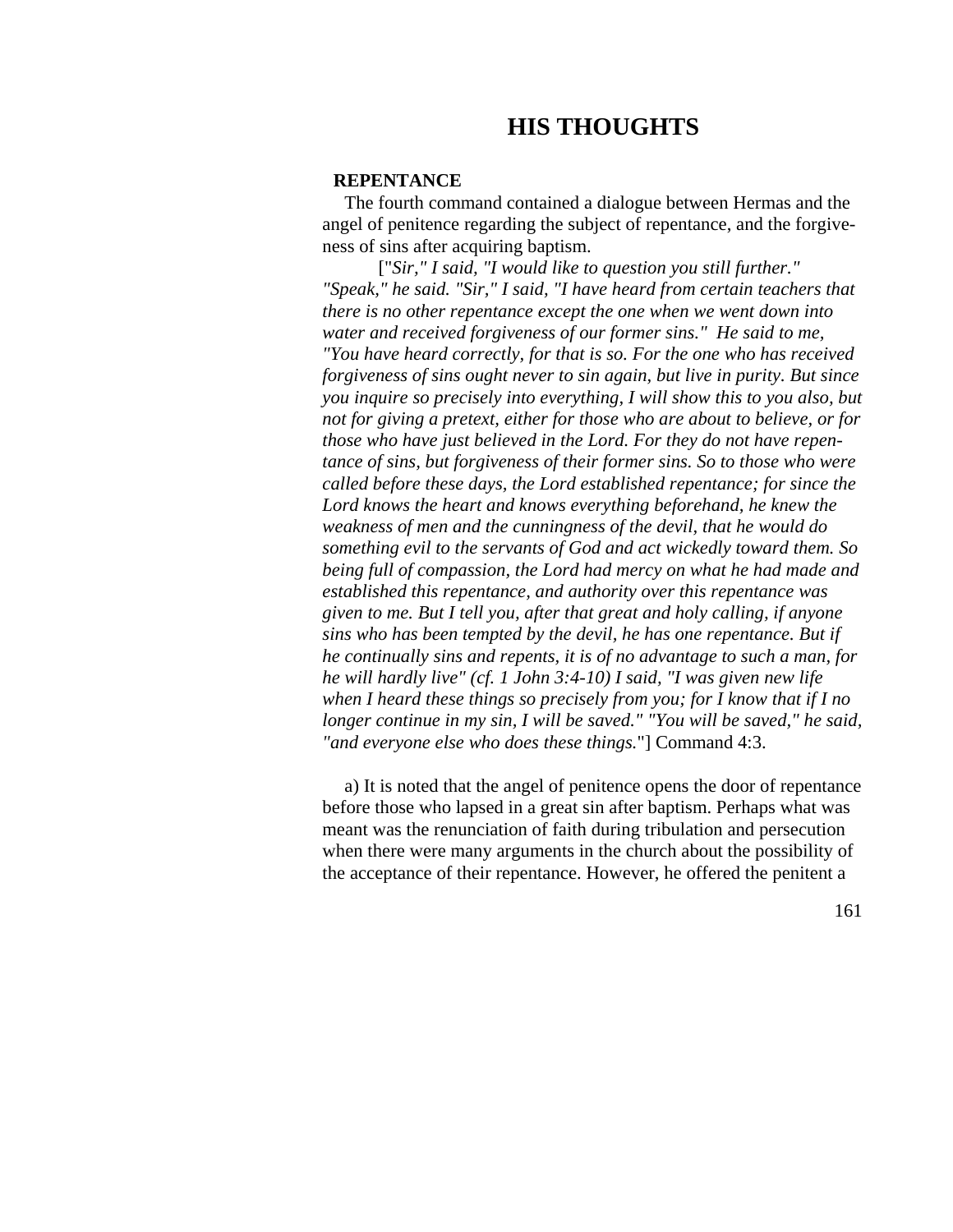final opportunity so that advantage is not taken of God's patience and mercies as an excuse for repeated falling. In this instance the angel does not talk about falling into the weaknesses from which all suffer, but about specific sins which touch the sanctity of one's life as a whole.

b) Repentance here appears as communal. No sinner is excluded: the unclean, the apostate... the only excluded person is the one who is determined not to repent.

c) There we also notice that repentance is translated into work or to a working life of faith. The penitent is a stone until he is handled by the twelve maidens: faith, chastity, strength, patience, simplicity, love, etc. (Command 9). Its goal is the enjoyment of the spiritual membership of the Church, the eternal building founded on Christ the Lord, the Rock accommodating all the human race, and the Door open for each penitent member. (Ibid).

d) Repentance is a personal private lifestyle and not mere obvious practices. This life is not experienced outside the ecclesiastic communal life. The believer remains a worthless stone, its color does not change to whiteness and brightness unless the maidens take him inside the tower to join his brethren, and become a bright cohesive structure.

The ninth similitude states that there is no place in the tower (i.e. the Church) for a non-repentant believer, and no salvation except by entering the tower. Through repentance we enjoy the true ecclesiastic life, through the true ecclesiastic life we are saved from sin and rejoice in the glorious life of sanctity.

# **THE TRINITARIAN FAITH**

Hermas never mentioned the name "Jesus Christ." He always called Him "Son of God" or "the Lord." In the ninth similitude he confused between the Holy Spirit and "the Son of God."(similitude 9:1:1).

In the similitudes 5:6:5-7 he spoke about the Holy Spirit as the Incarnate Creator.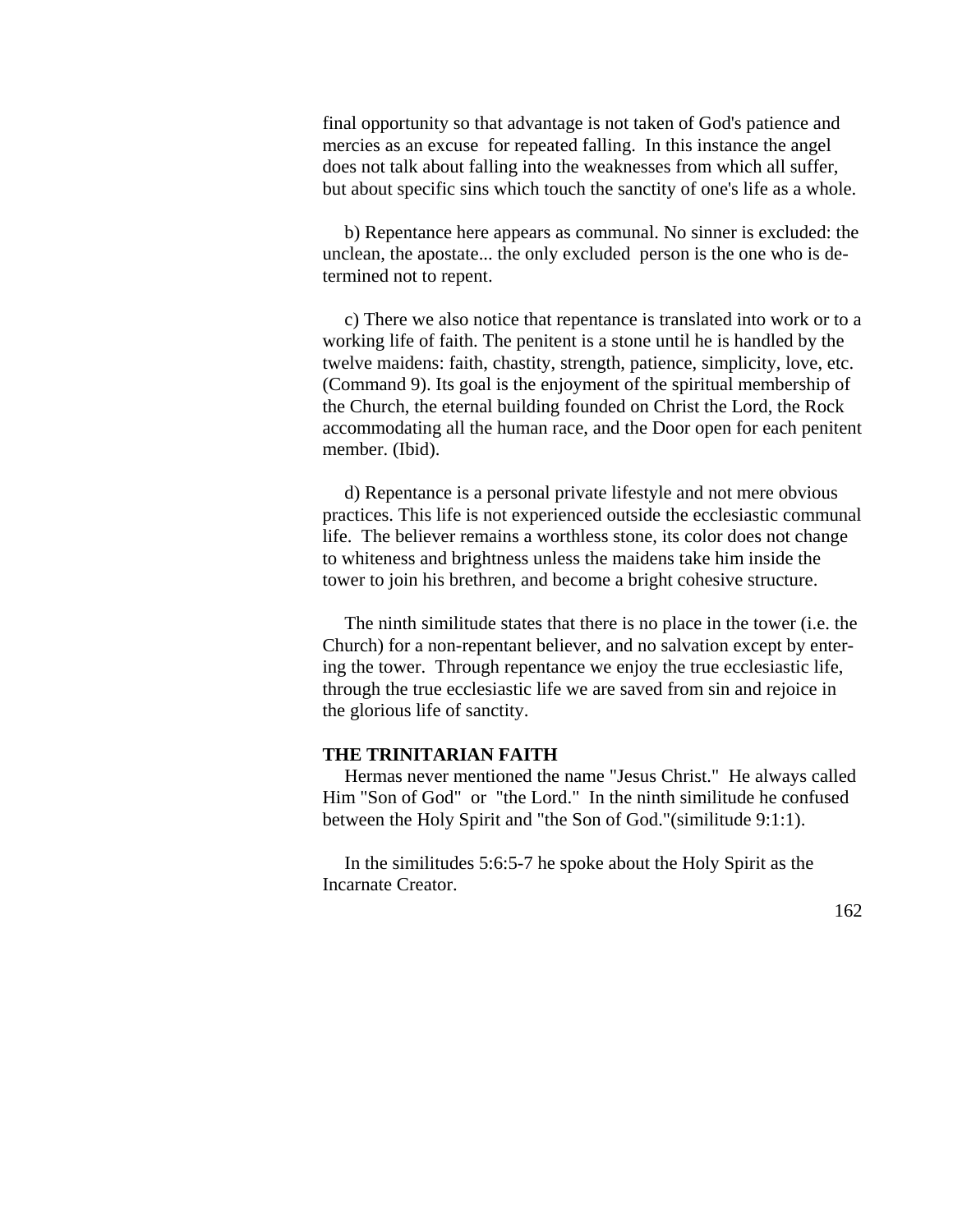This is how a confusion took place in his perception of the Trinity, unless the error occurred since an early age in the transcription.

1- If the book of the "Shepherd" was a fervent call for repentance, in actual fact, it was a call to join the ecclesiastic membership of the penitent congregation who enjoyed God's grace and His redeeming act. We saw, especially in the ninth parable, how God (the tower owner) removed from His church the unsuitable stones, and refused their return to become an indivisible part of the structure except by practical repentance supported by the Son of God, the Rock accommodating the whole human race.

2- According to Hermas, the church was the first of all creation. The world was created only for our sake (vision 2:4:1).

3- Hermas did not overlook the church's weaknesses, rather he spoke of it elaborately in the third vision. Even with the presence of these weaknesses, he was full of hope in God who built the church, steadfast, like a tower (Vision 3:8:9).

4- He spoke indirectly about priesthood. He praised the love of the spiritual bishops and explicitly rebuked the clergy (priests) and deacons for their mistakes.

5- Irrespective of the virtues or weaknesses of the clergy, he looked to the church as the mother of Christians. As a mother she advises her children. [*Listen to me, children, by the mercy of the Lord, who fed you righteousness drop by drop, I brought you up in much simplicity, innocence, and reverence in order that you might be righteous and purified from all evil and perversity. But you do not wish to cease from your evil.*] vision 3:9:1.

 6- He spoke about the unity of the church within itself and its union with her Christ. He saw her tower as one single stone (Command 9:9:7), and the rock on which she was founded as one block.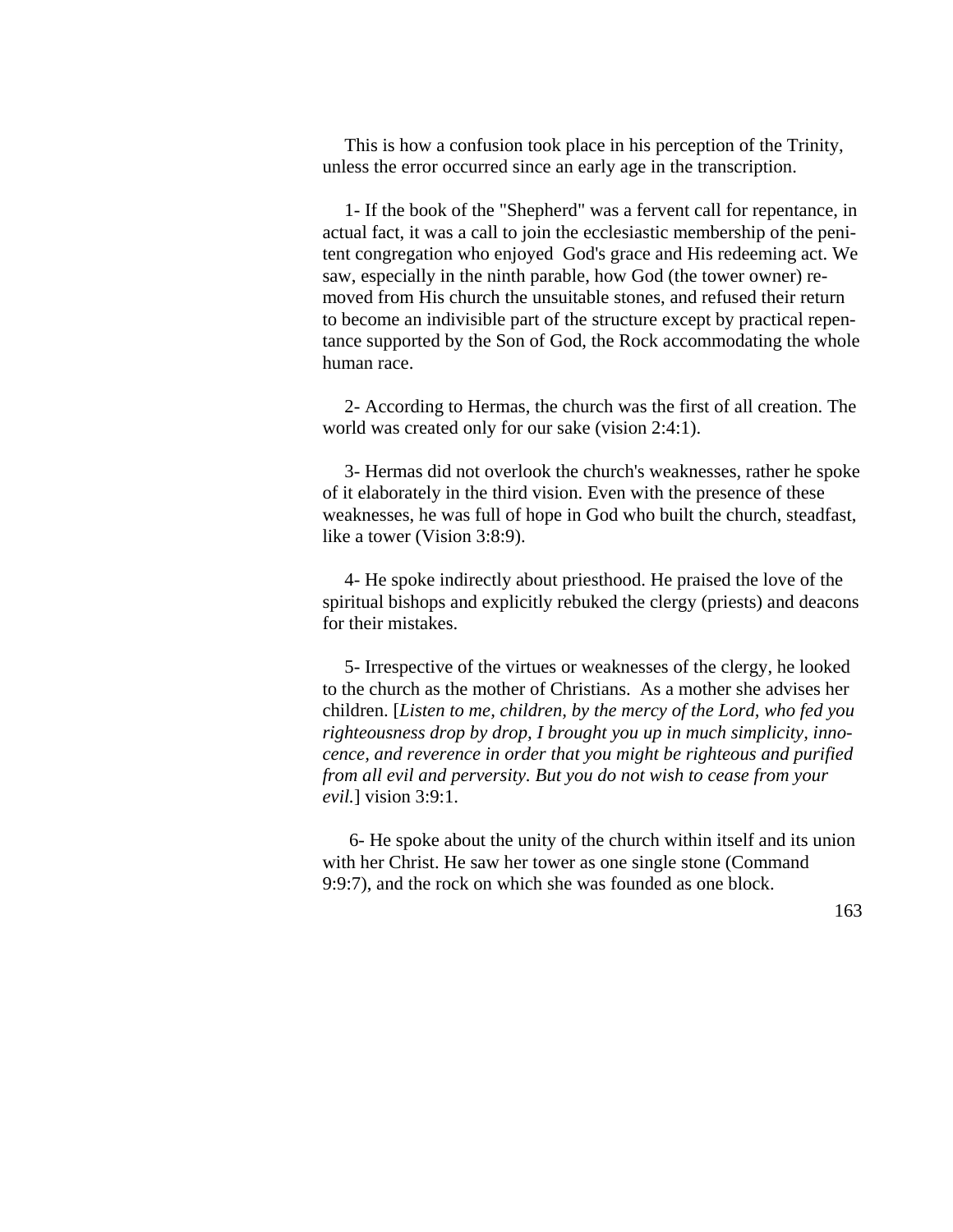#### **BAPTISM**

1- No one enjoys membership of the church unless he is baptized: [*I asked her, "Why is the tower built on water, lady?"* 

*"As I told you before," she said, "you are a sly one concerning the Scriptures and you seek diligently. Well, if you seek, you will find the truth. Hear then why the tower is built on water: because your life is saved and shall be saved through water. And the tower has been established by the word of the Almighty and His Glorious Name, and is supported by the unseen power of the Master."*] vision 3:3:5.

2- Baptism is called the seal

[Before a man has borne the name of the Son of God, he is dead, and whenever he receives the seal he sets aside the deadness and receives life. So water is the seal. Therefore they go down into the water dead, and they come up alive. Thus to them this seal was proclaimed, and they used it to enter into the kingdom of God.] simil. 9:16:3,4.

It is noted that baptism is going down inside the water similar to a tomb and coming out of it similar to the resurrection of Christ the Lord. It is done by immersion as a communion in the death of Christ and rejoicing in His resurrection, as St. Paul says "so we are buried with Him in death through baptism in order that, just as Christ rose from the dead through the Father's glorious power, so we too shall conduct ourselves in a new way of living." (Rom. 6:4)

3 Hermas maintained that the apostles and teachers went down to Hades to baptize those who reposed in virtue and faith in the Son of God before the coming of Christ that they may become dead stones in the eternal tower. He viewed baptism as being necessary even for the people of the Old Testament who slept in the hope of salvation... This is an exaggerated view; however, it reveals the extent of significance of baptism during the apostolic time in order to enjoy salvation.

#### **MORALS**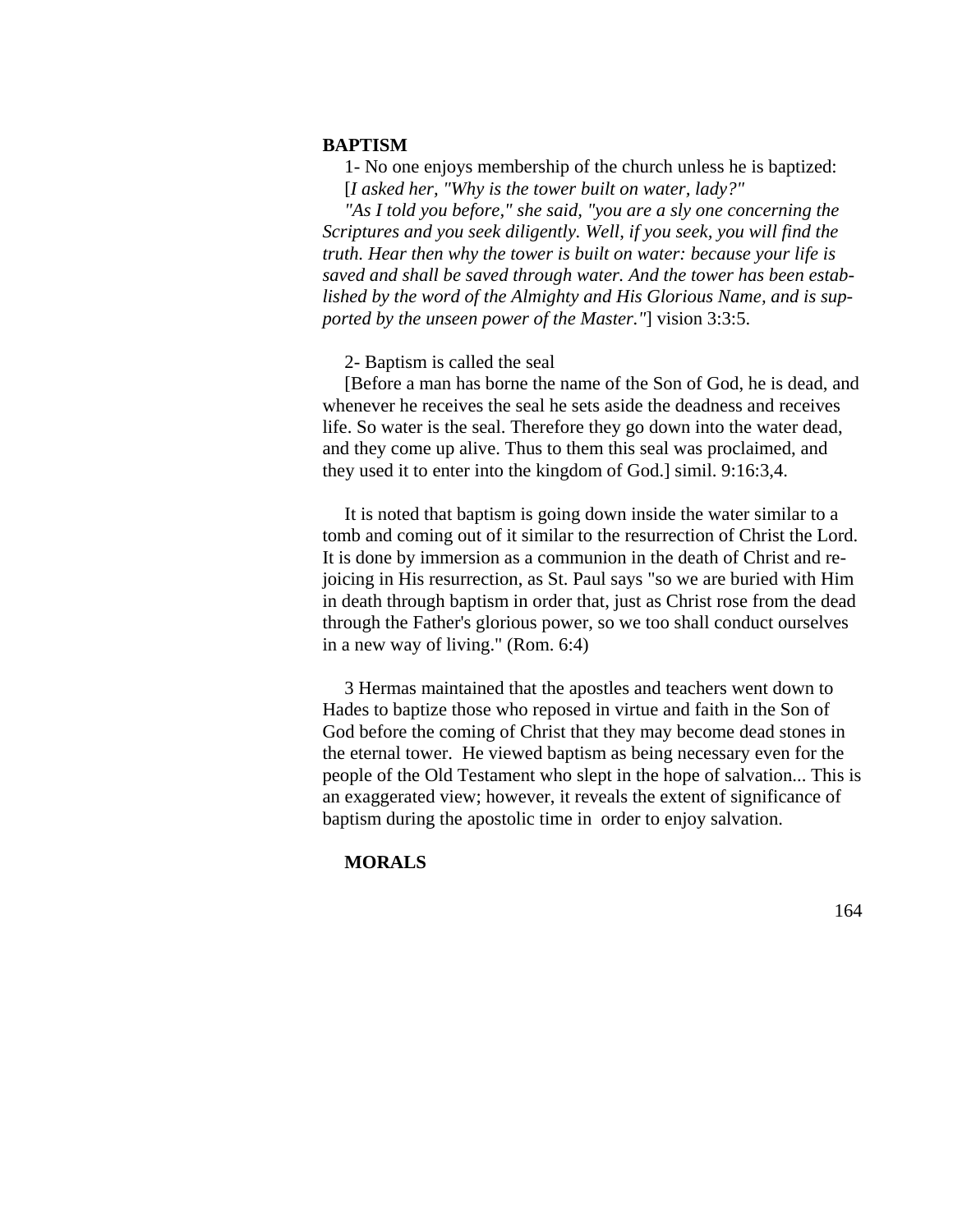1. J. Quasten states that it is worthy to note, and an important fact that Hermas distinguishes between the "counsel" and the "commandment". The "command" orders us to what one is to be committed to. "Counsel," however means that a person does what follows a counsel out of one's own free will.

[*If you do something good beyond the commandment of God, you will gain greater glory for yourself, and you will be honored before God more than you would have been otherwise*.] simil. 5:3:3.

Some of the acts where we practise what is beyond the commandments are: fasting, chastity and martyrdom.

It is like Christianity, it does not stop at a certain limit, nor does it know an end for the commandment, for the believer is eager to deny himself daily by fasting. He becomes sublime with his feelings, offering a pure soul to the heavenly Groom, and the will to die, for the sake of the One who died for his sake.

2 Each person has two angels, the angel of piety who exhorts a person to virtuous life, e.g. righteousness, purity, sanctity...etc. and the angel of evil who provokes him towards evil. Both angels want to dwell in the heart; the first one is gentle, meek and humble, while the second is violent, hateful and foolish (simil. 6:2:1-4).

3 Hermas regards wealth as a deterrent to spiritual life, it can often lead to denying the Lord (vision 3:6:5-7).

#### **MARRIAGE**

In his opinion, it is not possible for either spouse to remarry because of the adultery of the other party. However, either may separate, and if the other party shows remorse this is to be well received (Command 4:1:8).

It is possible to remarry after the death of a spouse, though if the person remains unmarried he/she will be awarded a greater honor and glory before the Lord (Ibid 4:4:1-2).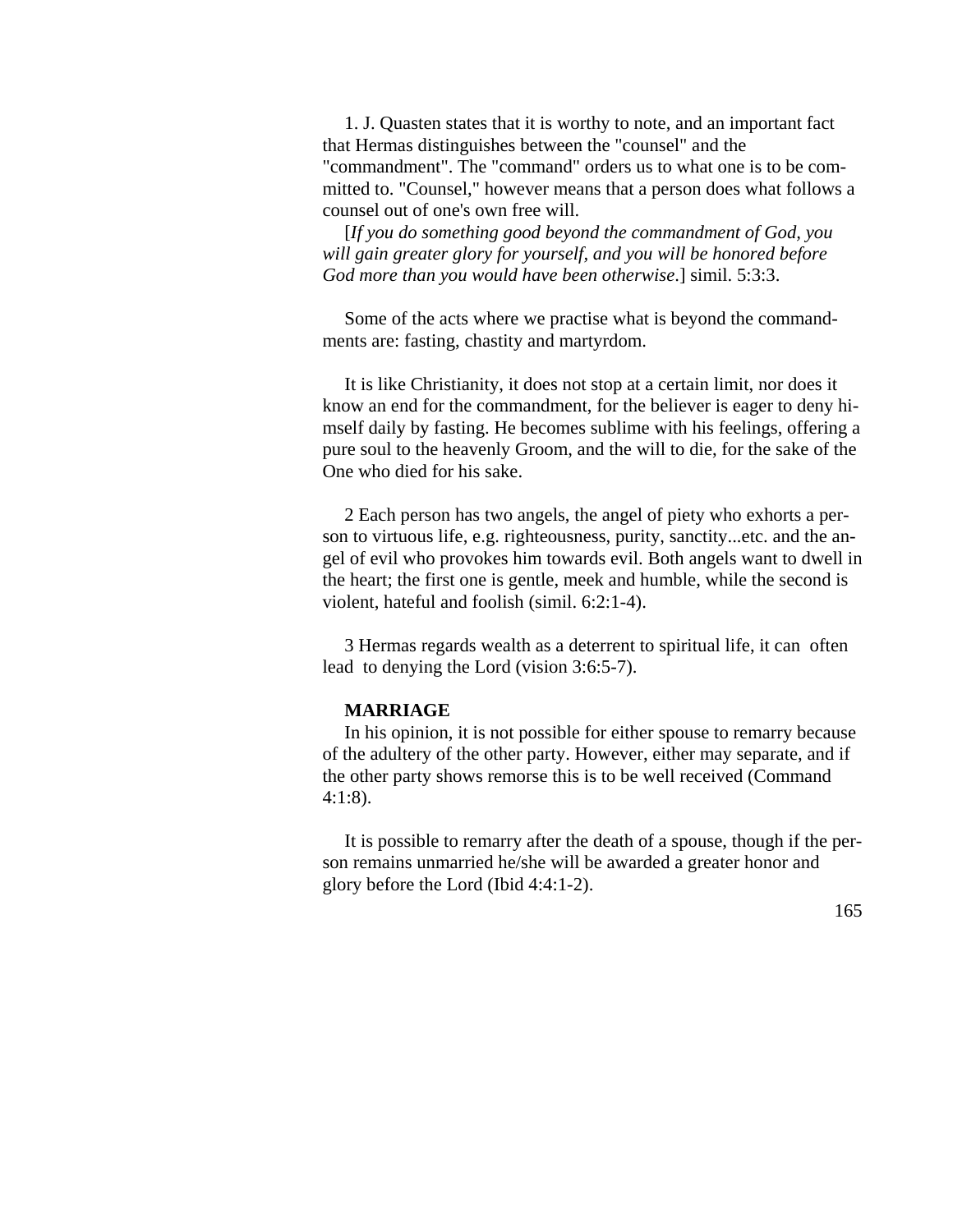#### **TEXTS**

Elias Moawad, Metropolitan of Aleppo, states [Until 1856 "The Shepherd" was not known except in a Latin translation which probably dated back to the second century. This was first printed in Paris in 1513. In 1857 a second Latin translation was printed from a manuscript of the 14th century, this was probably based on the first translation; it is thought that it dated back to the fourth or fifth century.]

As to the Greek manuscript of "The Shepherd," the first who found it was C. Simonides, in 1855 in the Monastery of St. Gregory on Mount Athos. This manuscript, which was transcribed in bold writing, dated back to the 14th century. It was comprised of ten sheets, the last one was lost. Simonides removed the 5th, 6th and 9th sheets from the pages of the manuscript. He carefully copied the remaining sheets and did not name the monastery in which it was found. He then sold the three original pages together with the copied sheets to Leipzig Library and that was how nine-tenths of the Greek manuscript of "The Shepherd" came to be known. Anger and Dindorf published it in Leipzig in 1856.

Simonides then, little by little, came to the world with new manuscripts for "The Shepherd," until he made it reach ten manuscripts. The oldest of which he claimed that he discovered in Mount Sinai in 1852, dating back to the first century, consequently it was the oldest manuscript in the world. When Simonides promised to bring Hermas' manuscript as it was, the Berlin Police at the instruction of Alexander Licargo (University Professor at that time, who later became the Archbishop of Syrius then Tineus) took hold of his room and the preparatory work on the manuscript. This compelled him to leave Germany and set his eye upon England, where he continued his work as a swindler.

In 1859 he published in London a research titled "The meagre from a plenty about the Apostolic Father Hermas." At the end of the research he published a copy of two old manuscripts of his work based on the Latin translation.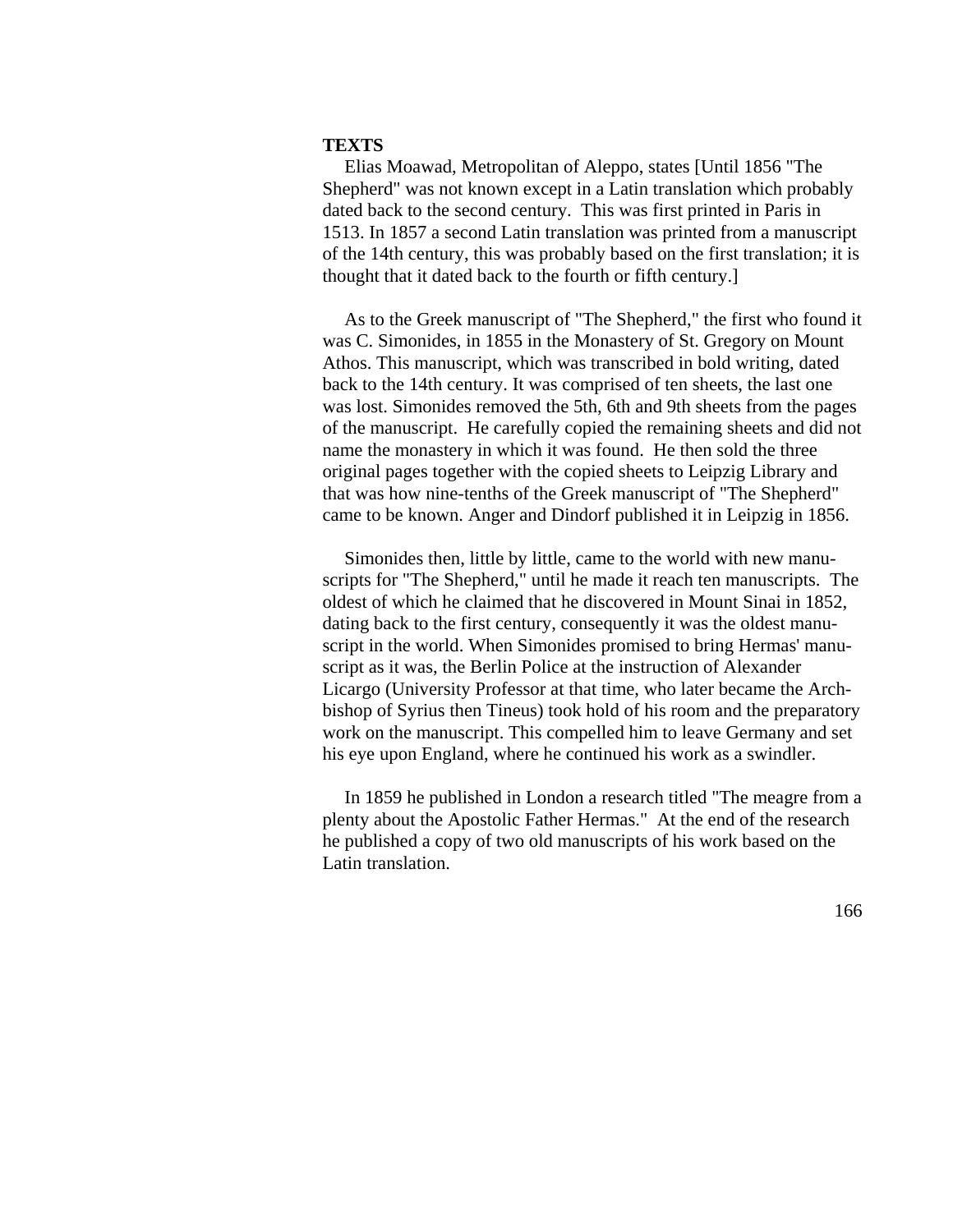In 1880, by coincidence, Spiridon Lambrose was in the monastery of St. Gregory at Mount Athos and studied the Hermas' manuscript and through his companion he transferred the remaining six sheets and published them at Cambridge in 1888. This publication was presented with a long research about how the manuscript existed. Thus it became clear that all what Simonidis presented was spurious.

Perhaps the oldest original version of the book "The Shepherd" is comprised from the remnants of two Papyrii in Michigan University. They date back to the end of the third century. They include something about the second and fifth Similitudes and the second command.

Also one-quarter of the book "The Shepherd" up to the fourth command was found among the Siniaticus manuscripts. These were found by Codex Tishendorf in 1859 and were printed in Leipzig in 1863. They were part of the Appendices of the New Testament.

Some parts of the book "The Shepherd" were found written on deer skin and Papyrus.

There are Coptic, Ethiopian and Persian translations of "The Shepherd ."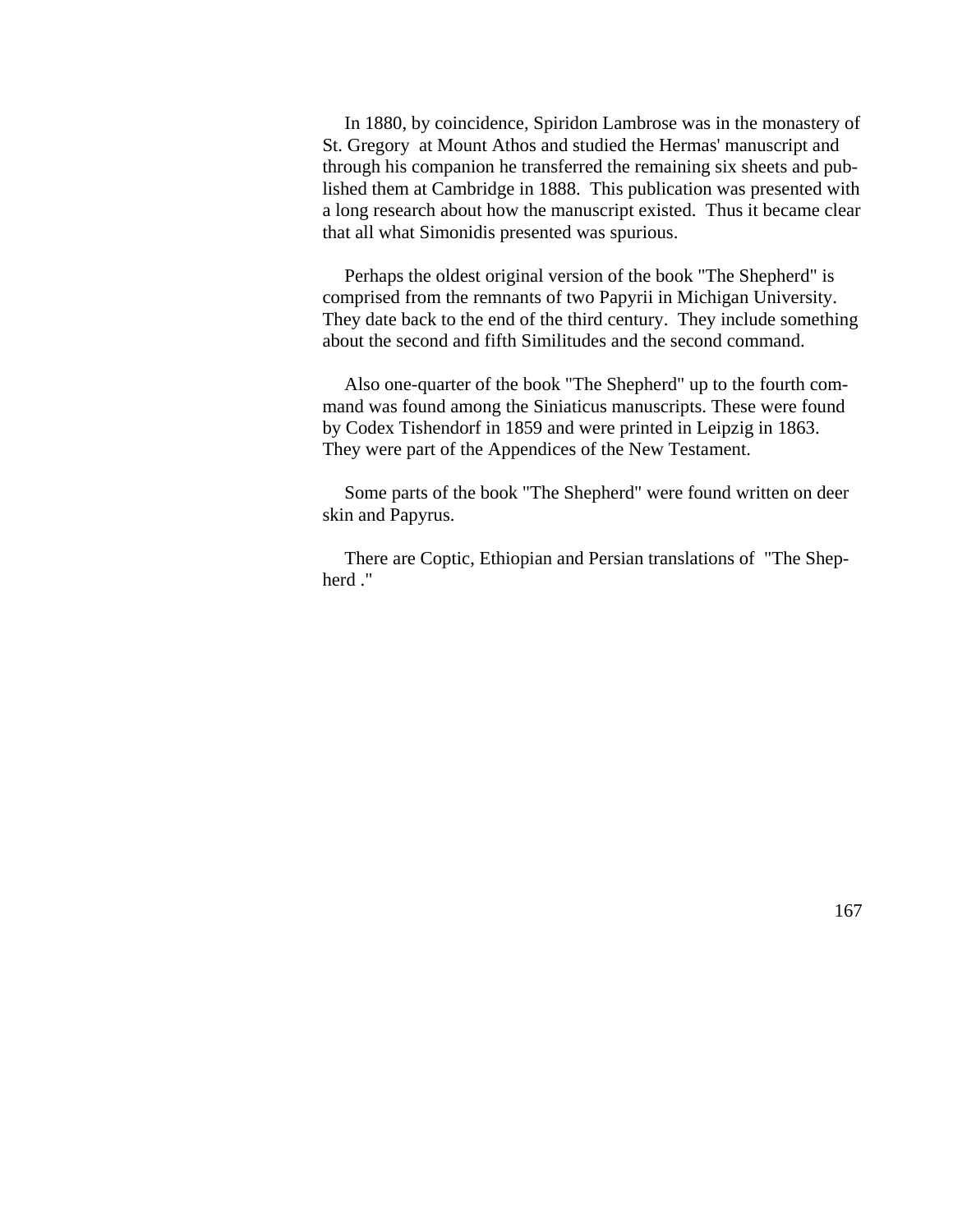# **THE EPISTLE TO DIOGNETUS**

#### **THE AUTHOR**

Nothing is known of the author. The epistle is frequently ascribed to St. Justin the Martyr<sup>1</sup>. It is not mentioned by Eusebius, or in any other ancient account of St. Justin's works; and its style is wholly different from that of St. Justin.

Marcion, Apelles, Aristides are mentioned as the authors. N. Bonwetsch and R. H. Connolly thought that Hippolytus of Rome was the author, while P. Andriessen believed that Quadratus composed it. The information we have about Quadratus from Eusebius, Jerome, Photius, and the Apocryphal letter that St. James addressed to him is in agreement with the contents of the Epistles to Diognetus<sup>2</sup>.

 Lightfoot states: [The writer was Pantaenus, the master of Clement (c. A.D. 180-120). Clearly it is Alexandrine, as its phraseology and its sentiments show. Moreover he treats the account of the creation and the garden of Eden (ch. 12) spiritually to represent the Church of Christ; and Pantaenus is singled out with two or three other early fathers by Anastasius of Sinai in two passages as exhibiting this mode of treatment.]

#### **WHO IS DIOGNETUS?**

It is hard to acknowledge this person and his social position, for many had this same name in the early centuries. Through this epistle we can say that he was a high-ranked pagan, who asked his Christian friend to explain the Christian faith, the nature of its worship, how it differed from pagan and Jewish worship, the change it brought about in Christian life (especially love of our neighbor), and why Christianity appeared only now, and not earlier.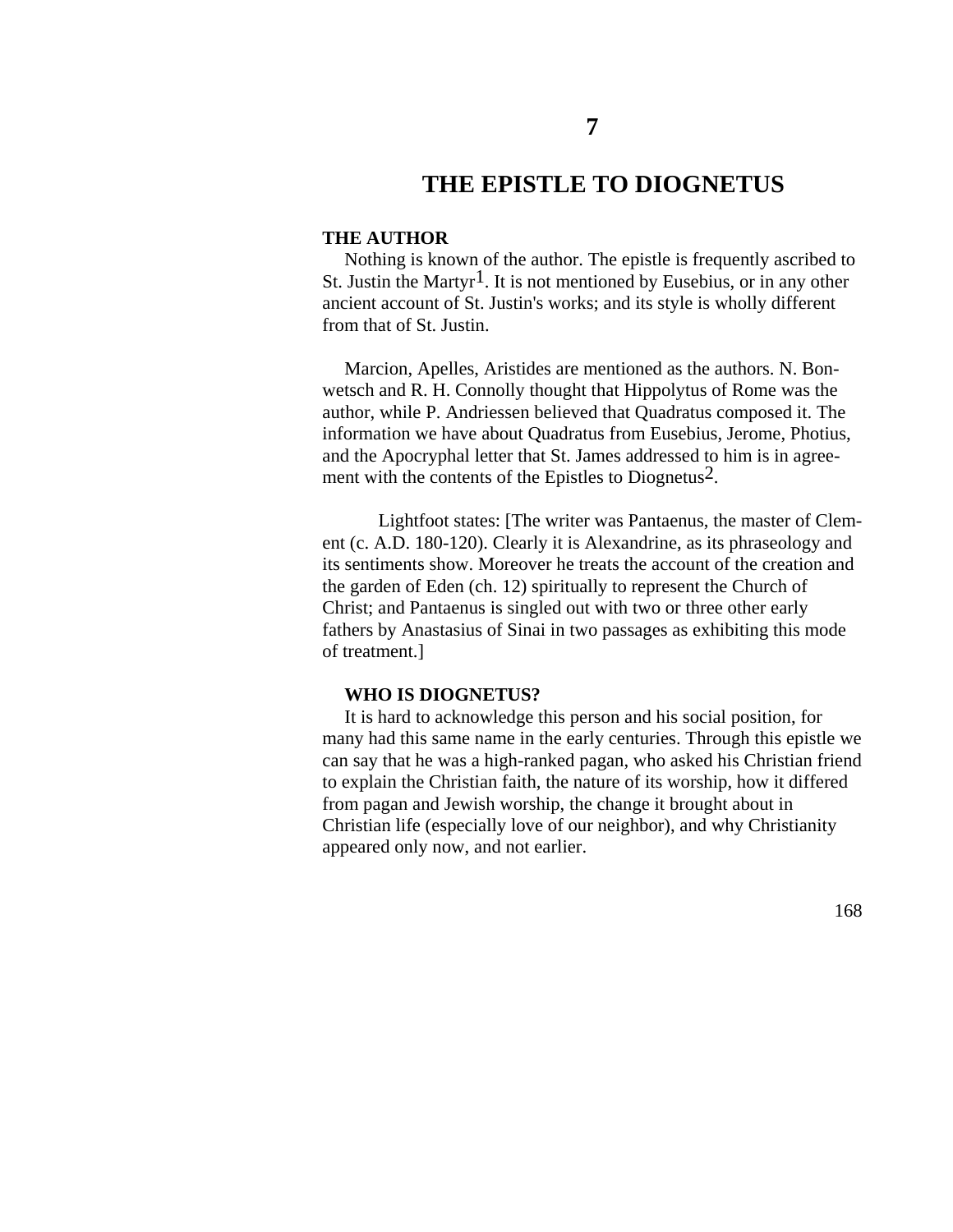According to H. Lietzmann he was perhaps the tutor of Marcus Aurelius. Henry I. Marou believed he was a well-known official in the Roman empire, while P. Anderiessen believed him to be the emperor Hadrian, and that the word "Diognetus" was one of his honorable titles, which means "the carrier of heaven<sup>3."</sup>

He introduced the letter, saying:

 [*I see, most excellent Diognetus, that you are exceedingly anxious to understand the religion of the Christians, and that your inquiries regarding them are distinctly and carefully made, as to who is God they trust and how they worship Him, that they all disregard the world and despise death, they take no account of those who are regarded as gods by the Greeks, and do not observe the superstition of the Jews, also the nature of the affection which they have for each other, and why this new development or interest has entered into men's lives now and not before.*] 1.

# **ITS FEATURES**

1. The "Epistle to Diognetus" is an apology of Christianity composed in the form of a letter. It has much in common with the writings of the apologist Aristides. But there seems to be no direct dependency. On the other hand the author made use of the works of St. Irenaeus<sup>4</sup>.

2. Although it is true that the only sentence quoted by Eusebius<sup>5</sup> of the apology does not occur in this epistle, there is a gap between verses 6 and 7 of the seventh chapter in which the fragment of the apology would fit very well<sup>6</sup>.

1- This epistle expresses the sweetness of its writer in his defense for the faith, and his faithful witness to the Christian life.

It is very accurate, simple and clear, written as open answers for the questions of his friend, Diognetus.

2- In his defense, the writer explains the following two points: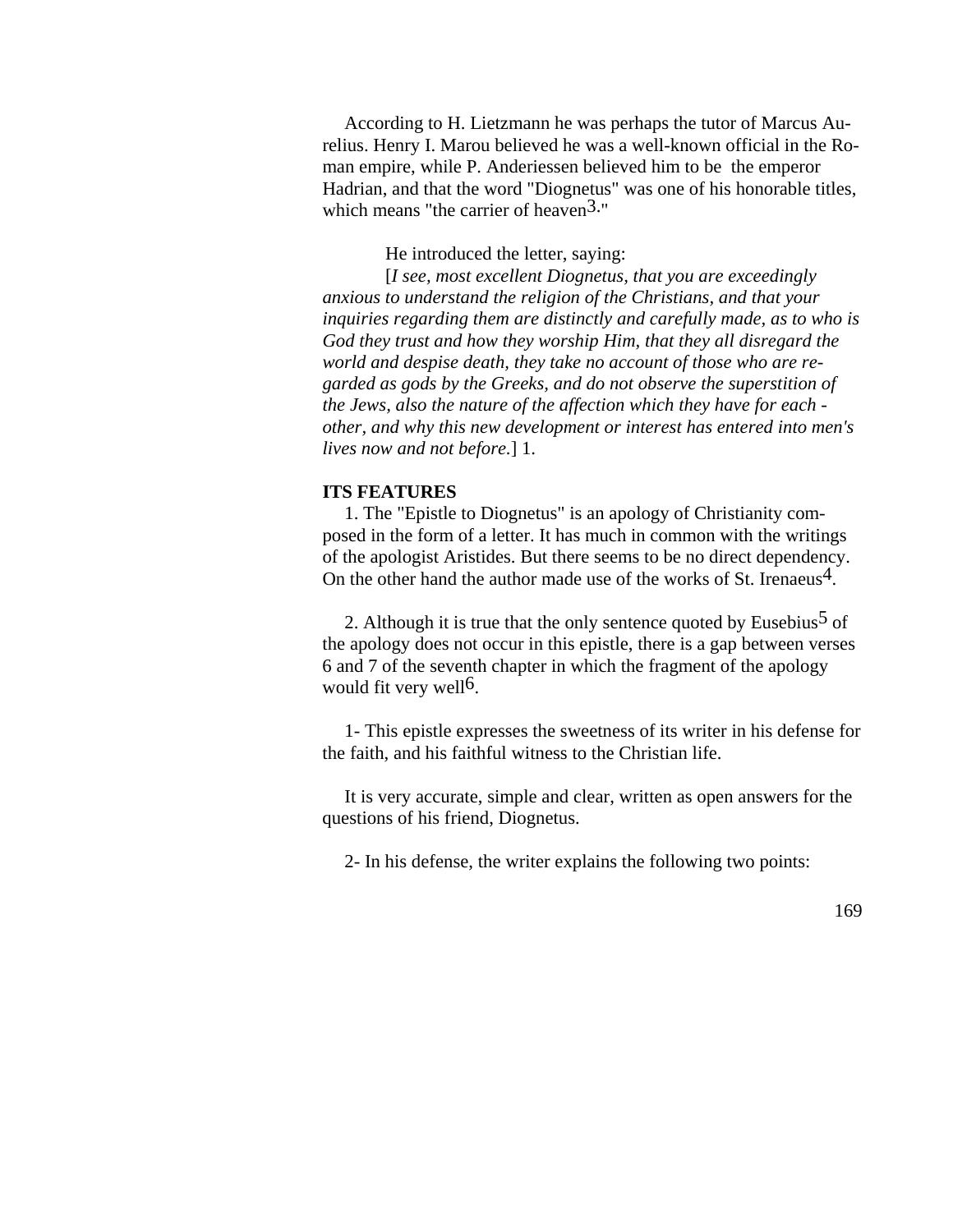a- How can a man worship an idol made by a human hand, made of a corruptible material, which can be stolen?!

[*These things you call gods, to whom you are slaves, these you worship; and you end by changing into their image.*] 2.

b- The soul is discomforted by the sacrifices of animals blood.

 [*Those who think to perform sacrifices to Him with blood, fat, and whole burnt offerings, and to honor Him with such honors, seem to me in no way different from those who show the same respect towards deaf images; for one class thinks if fit to make offerings to things unable to participate in the honor, while the other class to One Who is in need of nothing.*] 3.

3- He reveals the superiority of the Christian life and conduct in his days, as it appears in the following points:

a- Christians reveal the superiority of their faith through their daily life.

b- Christian faith is a divine gift, that surpasses the mind, but faith is not against the mind.

 [F*or it is no earthly discovery, as I said, which was committed to them, neither do they care to guard so carefully any mortal invention, nor have they entrusted to them the dispensation of human mysteries. But truly the Almighty Creator of the Universe, the invisible God Himself from heaven planted in men the truth and the holy teaching which surpasses the wit of man, and fixed it firmly in their hearts, not as any man might imagine, by sending (to mankind) a subaltern, or angel, or ruler, or one of those that direct the affairs of earth, or one of those who have been entrusted with the dispensation in heaven, but the very Artificer and Creator of the Universe Himself, by whom He made the heavens, and enclosed the sea in its proper bounds. Whose mysteries all the elements faithfully observe, from Whom (the sun) has received even the measure of the courses of the day to keep them, Whom the moon obeys by shining at night, Whom the stars obey as they follow the course of the moon, by Whom all things are ordered and bounded and placed in subjection, the heavens and the things that are in the*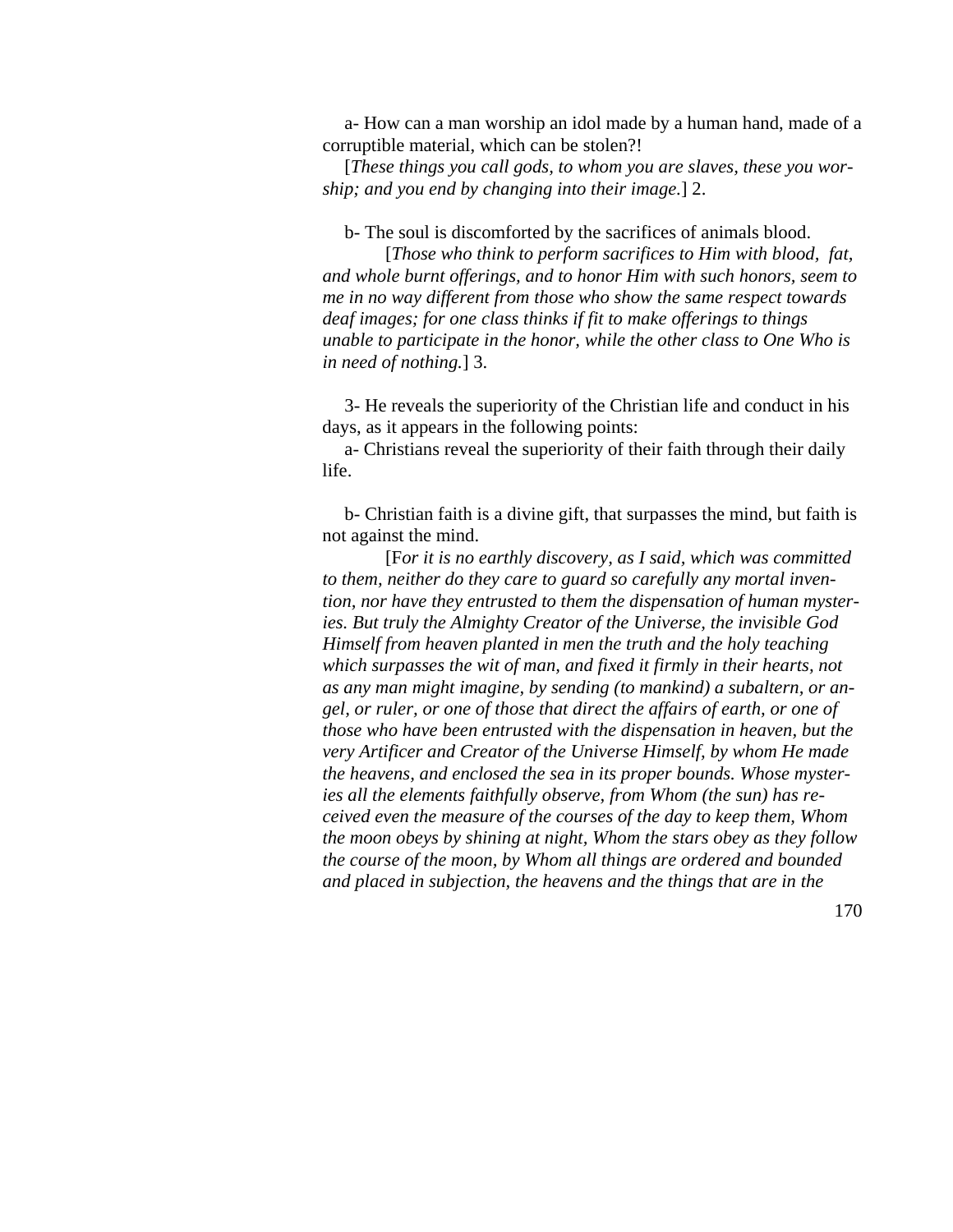*heavens, the earth and the things that are in the earth, the sea and all the things that are in the sea, fire, air, abyss, and the things that are between the two. Him He sent unto them. Was He sent, think you, as any man might suppose, to establish a sovereignty, to inspire fear and terror? Not so. But in gentleness and meekness has He sent Him, as a king might send His son who is a king. He sent Him, as sending God; He sent Him, as (a man) unto men; He sent Him, as Savior, using persuasion, not force: for force is not an attribute of God.*] 7.

c- Christians are not a separate nation, who want to set their own kingdom, have their own language and independent customs. Christian faith in fact is an openness of heart to the whole of mankind. In this, Christians differ from the Jews.

 [*For Christians are not distinguished from the rest of mankind either in locality or in speech or in customs. For they dwell not somewhere in cities of their own, neither do they use some different language, nor practise an extraordinary kind of life.*] 5.

d- The nature of the church is heavenly, nevertheless she believes in her actual life that she practises on earth.

[*They find themselves in the flesh, and yet they live not after the flesh. Their existence is on earth, but their citizenship is in heaven.*] 5.

e- The Church insists on loving the world faithfully. The evil world attacks the Church but cannot injure her. The world can deprive the church from temporary wealth to live in poverty, nevertheless, the church enriches many through her poverty.

> [*They love all men, and they are persecuted by all. They are ignored, and yet they are condemned. They are put to death, and yet are endued with life. They are in beggary, and yet they make many rich. They are in want of all things, and yet they are glorified in*

f- The relation between the church and the world is the same as that between the soul and the body. She is the yeast of the whole human society, and the light that guides them to the right way.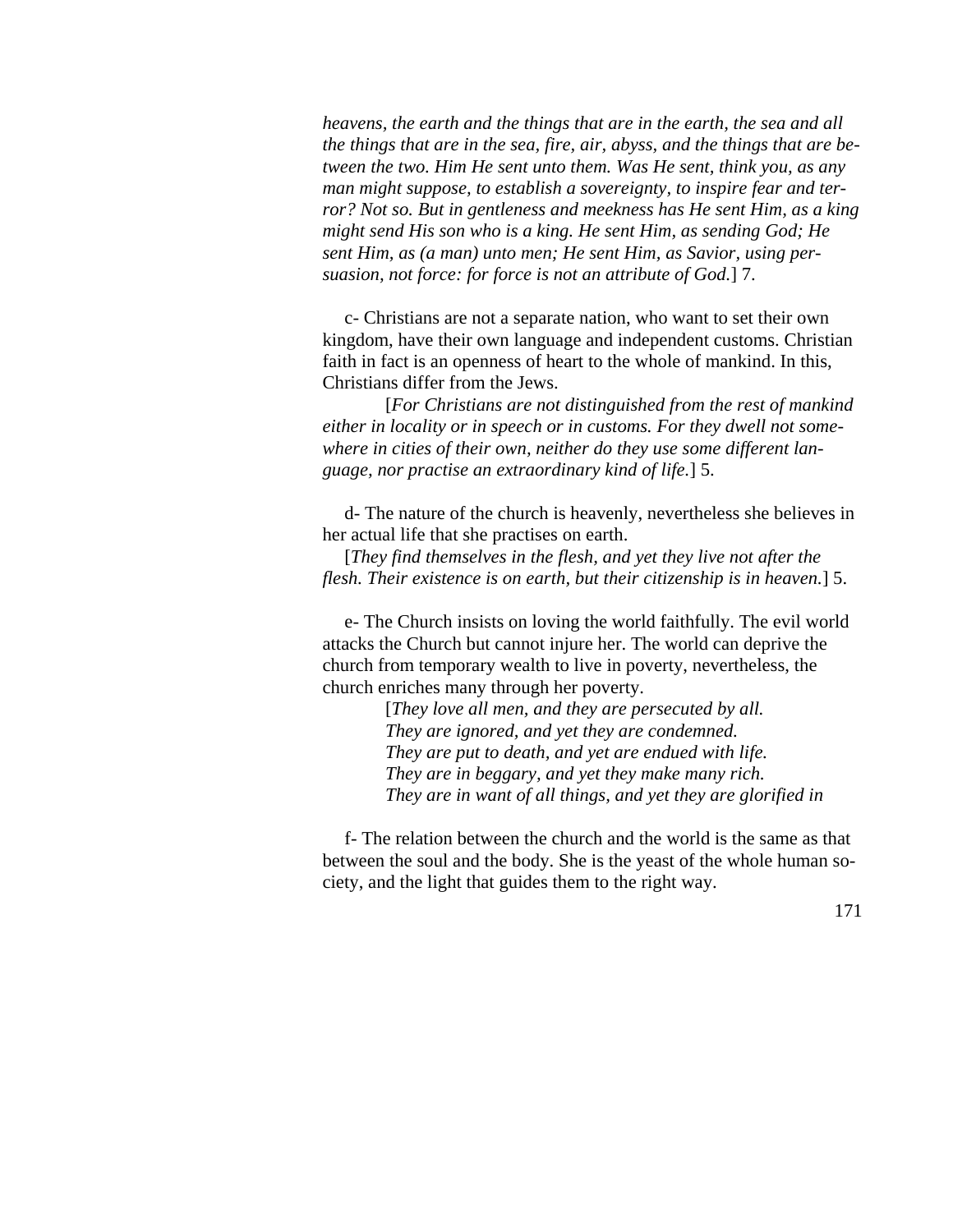[*In a word, what the soul is in a body, this is what the Christians are in the world. The soul is spread through all members of the body, and the Christians through diverse cities of the world. The soul has its abode in the body, and yet it is not of the body. So Christians have their abode in the world, and yet they are not of the world. The soul which is invisible is guarded in the body which is visible: so Christians are recognized as being in the world, and yet their religion remains invisible. The flesh hates the soul and wages war against it even though it has done no wrong except that it forbids it from indulging in pleasures; so the world hates Christians, though it receives no wrong from them, because they set themselves against its pleasures. The soul loves the flesh which hates it, and the Christians love those that hate them. The soul is enclosed in the body, and yet holds the body together; so Christians are kept in the world as in a prison house, and yet they themselves hold the world together.*] 6.

g- Christians subject to the state's law. They are good citizens, and work hard for the benefit of their country.

[They obey the established laws, and they surpass the laws in their own lives.] 5.

h- The church practices communal life in everything except in the conjugal life.

[They have their meals in common, but not their wives.] 5.

#### 5. The writer calls his friend Diognetus to accept the Christian faith.

 [*This is the faith if you so desire, first apprehend full knowledge of the Father. For God loved men for whose sake He made the world, to whom He subjected all things that are in the earth, to whom he gave reason and mind, whom alone He permitted to look up to heaven, whom He created after His own image, to whom He sent His Only-Begotten Son, to whom He promised the kingdom which is in heaven, and will give it to those that have loved Him. And when you have attained to this full knowledge, with what joy do you think you will be filled, or how will you love Him that so loved you before? And loving*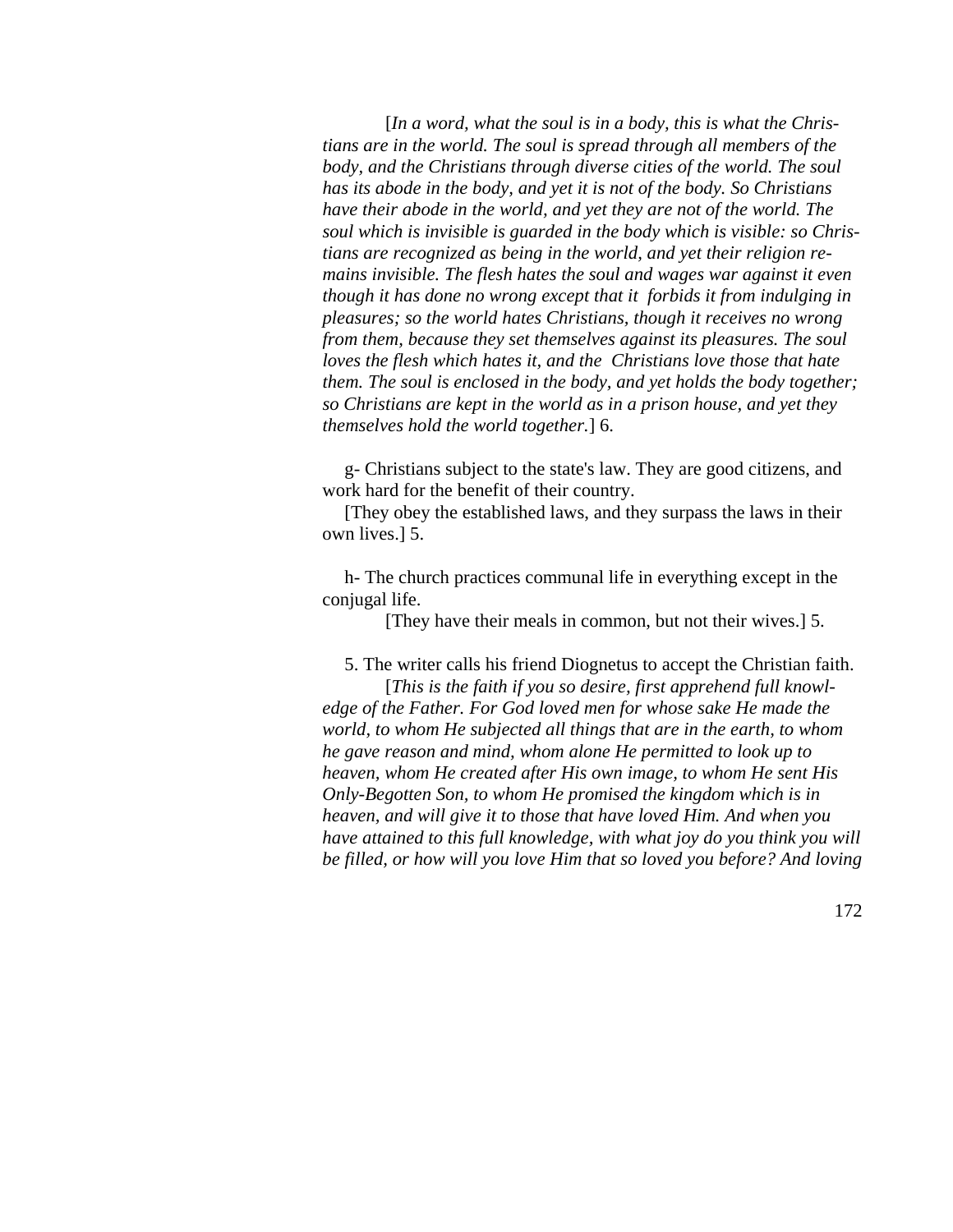*Him you will be an imitator of His goodness. And marvel not that a man can be an imitator of God, he can, if God wills it*.] 10.

# **ITS DISCOVERY**7

A short but precious document, It was unknown in Christian literature until Henry Stephens, the learned publisher of Paris issued it in Greek and Latin in 1592 under the name of Justin the Martyr. The copy of Stephens is still preserved in the university library at Leiden.

The only codex definitely known is the Strasbourg codex of the thirteenth or possibly the fourteenth century, which had originally belonged to Jann Reuchlin (c.1522), and even this was destroyed in the accidental fire of Strasbourg during the Franco-German war in 1870 together with the other manuscript and treasures contained therein.

The Strasbourg manuscript contained several spurious or doubtful writings of Justin the Martyr, at the close of which was the Epistle to Diognetus, likewise ascribed to him.

\_\_\_\_\_\_\_\_\_\_

*<sup>1.</sup> Patrick J. Hamell: Handbook of Patrology, p. 43.* 

*<sup>2.</sup> J. Quasten: Patrology, vol. 1, p. 248.* 

*<sup>3.</sup> See Penguin Classics, Maxwell Stanifort: Early Christian Writings, 1968, p. 171.* 

*<sup>4.</sup> J. Quasten: Patrology, vol. 1, p. 248.* 

*<sup>5.</sup> Eusebius: H. E. 4:3:2.* 

*<sup>6.</sup> J. Quasten: Patrology, vol. 1, p. 248.* 

*<sup>7.</sup> J. B. Lightfoot: The Apostolic Fathers, 1983, p. 247.*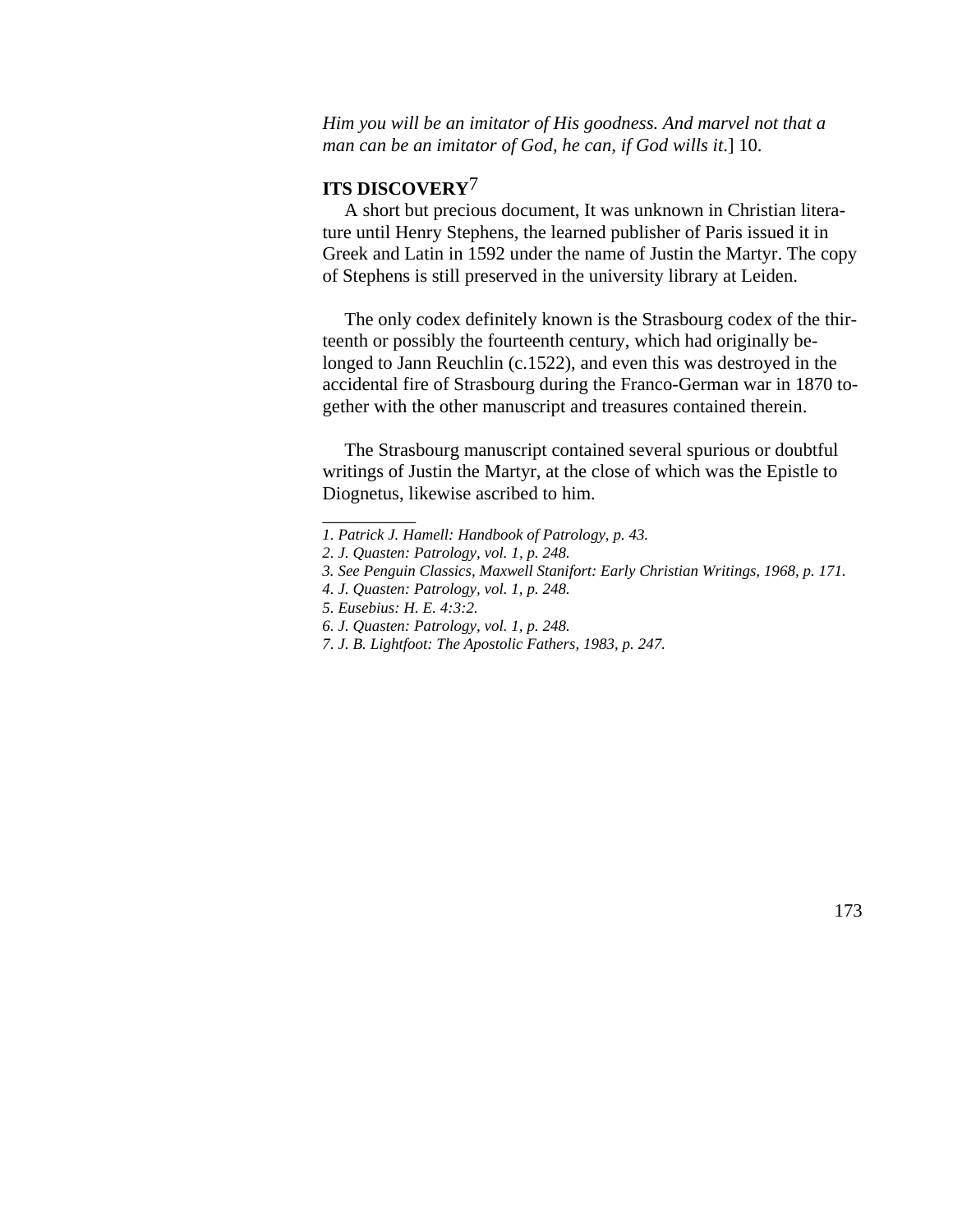# **QUADRATUS**

**8** 

It appears that he was an Asian, therefore some called him "*Quadratus the Asiatic*."

Quadratus was the oldest apologist for Christianity. We are indebted to Eusebius for all that we know about him. He says:

[But Trajan having ruled for nineteen years and six month was succeeded in the imperial office by Aelius Hadrian. To him, Quadratus addressed a discourse, as an apology for the religion that we profess; because certain malicious persons attempted to harass our brethren.

The work of Quadratus is still in the hands of some of the brethren, as well as in our own; from which anyone may see evident proof, both of the understanding of the man, and of his apostolic faith.

This writer shows the antiquity of the age in which he lived, in these passages: "The deeds of our Savior" he says," were always before you, for they were true miracles; those who were healed, those who were raised from the dead, who were seen, not only when healed and when raised, but were also present with us. They remained living a long time, not only while our Lord was on earth, but likewise when He left the earth. So that some of them have also lived to our own times." Such was Quadratus<sup>1</sup>.

Quadratus presented his apology to the emperor while he was a resident in Asia Minor, about 123-124 A.D, or in 129 A.D<sup>3</sup>. Perhaps he was in Athens when he visited the emperor in 125 A.D or lately in 129  $A.D<sup>4</sup>$ .

St. Jerome was not correct when he stated that Quadratus was the bishop of Athens, who lived in the days of Marcus Aurillius<sup>5</sup>.

174

\_\_\_\_\_\_\_\_ *1. H.E. 4:3:1,2.* 

*<sup>2.</sup> Ibid.*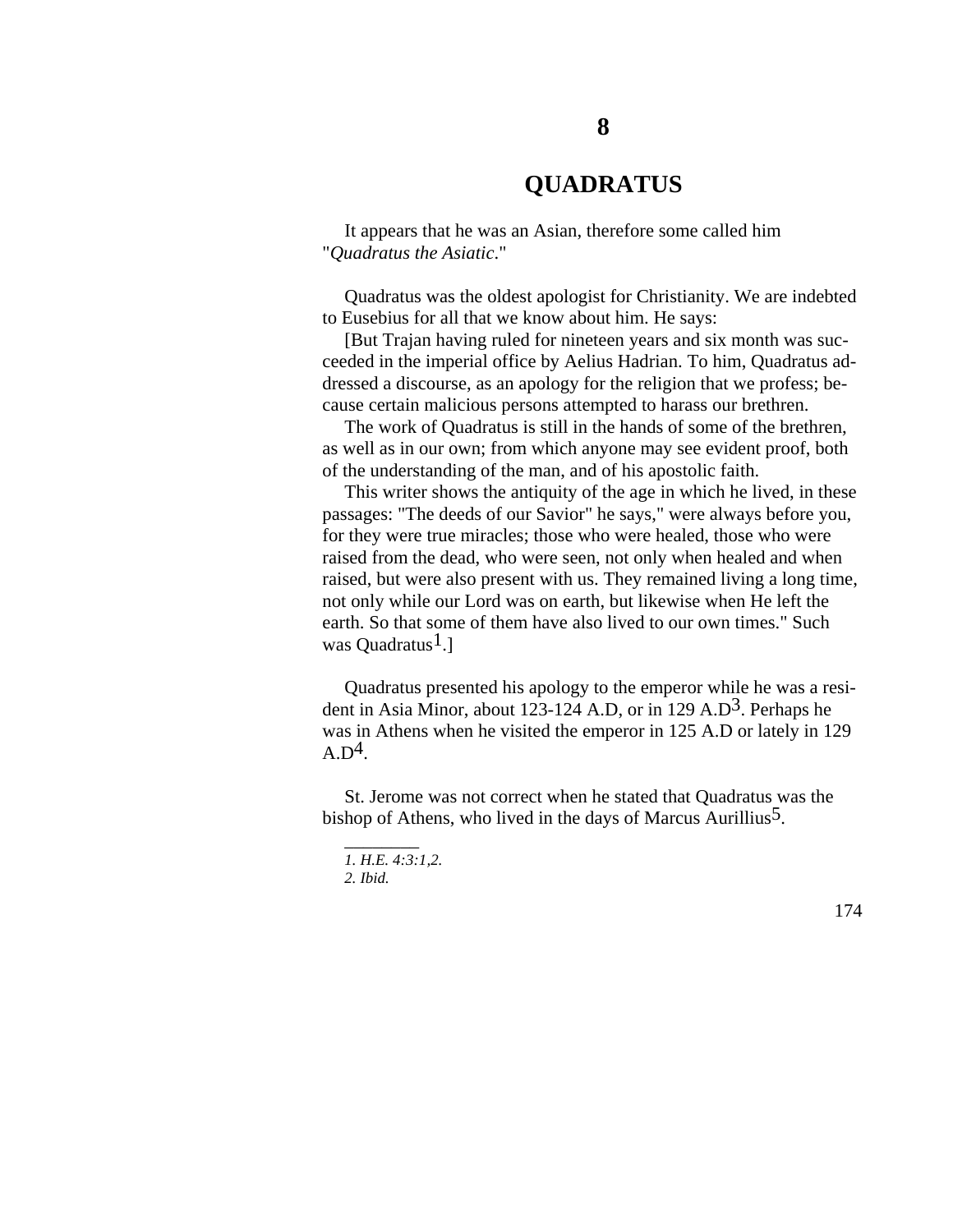- *3. Edjar J. Goodspeed :A History of Early Christian Literature, 1966, p. 96.*
- *4. De vir. illustribiis 9, Ep. 70:4.*
- *5. Goodspeed, p.97.*